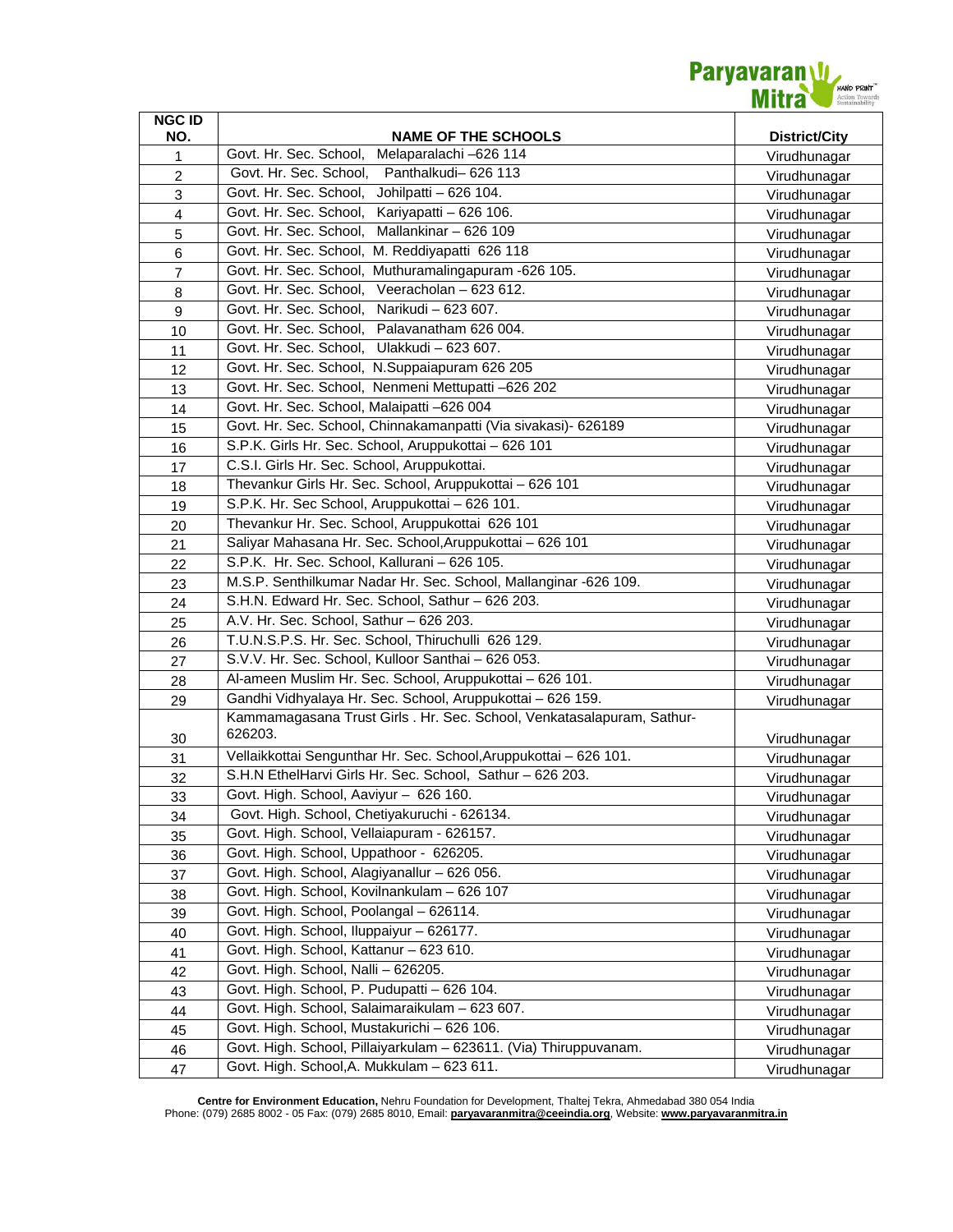

| 48 | S.D.R.N.Govt. High. School, Aruppukottai 626 101                              | Virudhunagar |
|----|-------------------------------------------------------------------------------|--------------|
| 49 | Govt. High. School, Anaikulam - 626 129.                                      | Virudhunagar |
| 50 | Govt. High. School, Sulakarai - 626003.                                       | Virudhunagar |
| 51 | Govt. High. School, Thonukal - 626104.                                        | Virudhunagar |
| 52 | Punithashthanishlash, High. School, Sathoor 626203.                           | Virudhunagar |
| 53 | R.U.K.N.M High. School, Ramanayakkanpatti - 626134                            | Virudhunagar |
| 54 | Hindu High School, Gopalapuram - 626 112.                                     | Virudhunagar |
| 55 | Hindu nadar sathiriyar High School, Vaduvarpatti -626134.                     | Virudhunagar |
| 56 | Sengundar High School, Aruppukkottai - 626101.                                | Virudhunagar |
| 57 | Amala High School, Kariyapatti - 626 203.                                     | Virudhunagar |
| 58 | Annai Therasa High School, Sattur - 626 203.                                  | Virudhunagar |
| 59 | Radhakrishnan (Matric) Hr. Sec. School, Sathur - 626 203                      | Virudhunagar |
| 60 | ASSEMA Matri School, Veerasolam                                               | Virudhunagar |
| 61 | Nallukuruchi Adhidravidar School                                              | Virudhunagar |
| 62 | Uluthimadai Middle School, Narikudi Union.                                    | Virudhunagar |
| 63 | Chellaiyapuram Middle School, Narikudi Union.                                 | Virudhunagar |
| 64 | Panaiyur Middle School, Narikudi Union.                                       | Virudhunagar |
| 65 | S. Vallakulam Middle School, Narikudi Union.                                  | Virudhunagar |
| 66 | Muthaneri Middle School, Narikudi Union.                                      | Virudhunagar |
| 67 | Pulvaikkarai Middle School, Narikudi Union                                    | Virudhunagar |
| 68 | Thachanenthal Middle School, Narikudi Union.                                  | Virudhunagar |
| 69 | Siruvanoor Middle School, Narikudi Union.                                     | Virudhunagar |
| 70 | Anaikulam Middle School, Narikudi Union.                                      | Virudhunagar |
| 71 | Iruncherai Middle School, Narikudi Union                                      | Virudhunagar |
| 72 | Naaloor Middle School, Narikudi Union                                         | Virudhunagar |
| 73 | Panchayat Union Middle School, Manthoppu                                      | Virudhunagar |
| 74 | Panchayat Union Middle School, Kalkuruchi, Kariyapatti Union                  | Virudhunagar |
| 75 | Panchayat Union Middle School, Pampatti, Kariyapatti Union                    | Virudhunagar |
| 76 | Panchayat Union Middle School, Melathulukkankulam, Kariyapatti Union          | Virudhunagar |
| 77 | Panchayat Union Middle School, Thonukkal, Kariyapatti Union                   | Virudhunagar |
| 78 | Panchayat Union Middle School, Kariyapatti Union                              | Virudhunagar |
| 79 | Panchayat Union Middle School, Sakthi Puliyankulam, Kariyapatti Union         | Virudhunagar |
| 80 | Panchayat Union Middle School, Mudukkankulam, Kariyapatti Union               | Virudhunagar |
| 81 | Panchayat Union Middle School, Siththumoondradappu, Kariyapatti Union         | Virudhunagar |
| 82 | Panchayat Union Middle School, P.M. Pudhupatti, Kariyapatti Union             | Virudhunagar |
| 83 | Panchayat Union Middle School, P. Thottiyakulam, Kariyapatti Union            | Virudhunagar |
| 84 | Middle School, Nesavalar Colony, AruppukottaiPost - 626 101.                  | Virudhunagar |
| 85 | Middle School, Madurai Salai, Aruppukottai Post - 626 101.                    | Virudhunagar |
| 86 | Middle School, Melaratha Veethi, Aruppukottai Post - 626 101                  | Virudhunagar |
| 87 | Middle School, Melaratha Veethi, Aruppukottai Post - 626 101.                 | Virudhunagar |
| 88 | C.S.I. Boarding Middle School, Aruppukottai - 626 101.                        | Virudhunagar |
| 89 | Thevankoor Middle School, Aruppukottai Post, Puliyampatti - 626 101.          | Virudhunagar |
| 90 | Saliyar Middle School, Aruppukottai Post, Velayutham - 626 101.               | Virudhunagar |
| 91 | Kammavar Ramanujam Middle School, Aruppukottai - 626 101.                     | Virudhunagar |
| 92 | Hindu Nadar Middle School, Aruppukottai 626 101.                              | Virudhunagar |
| 93 | K.N. Middle School, Paravachi Post (N), Theppankarai, Aruppukottai - 626 114. | Virudhunagar |
| 94 | C.S.I. Middle School, Kovilankulam - 626 107.                                 | Virudhunagar |
| 95 | P.P.V. Sala Middle School, Palayampatti 626 112.                              | Virudhunagar |
| 96 | Vellalar Middle School, Puliyuran                                             | Virudhunagar |
| 97 | Nadar Middle School, Puliyuran                                                | Virudhunagar |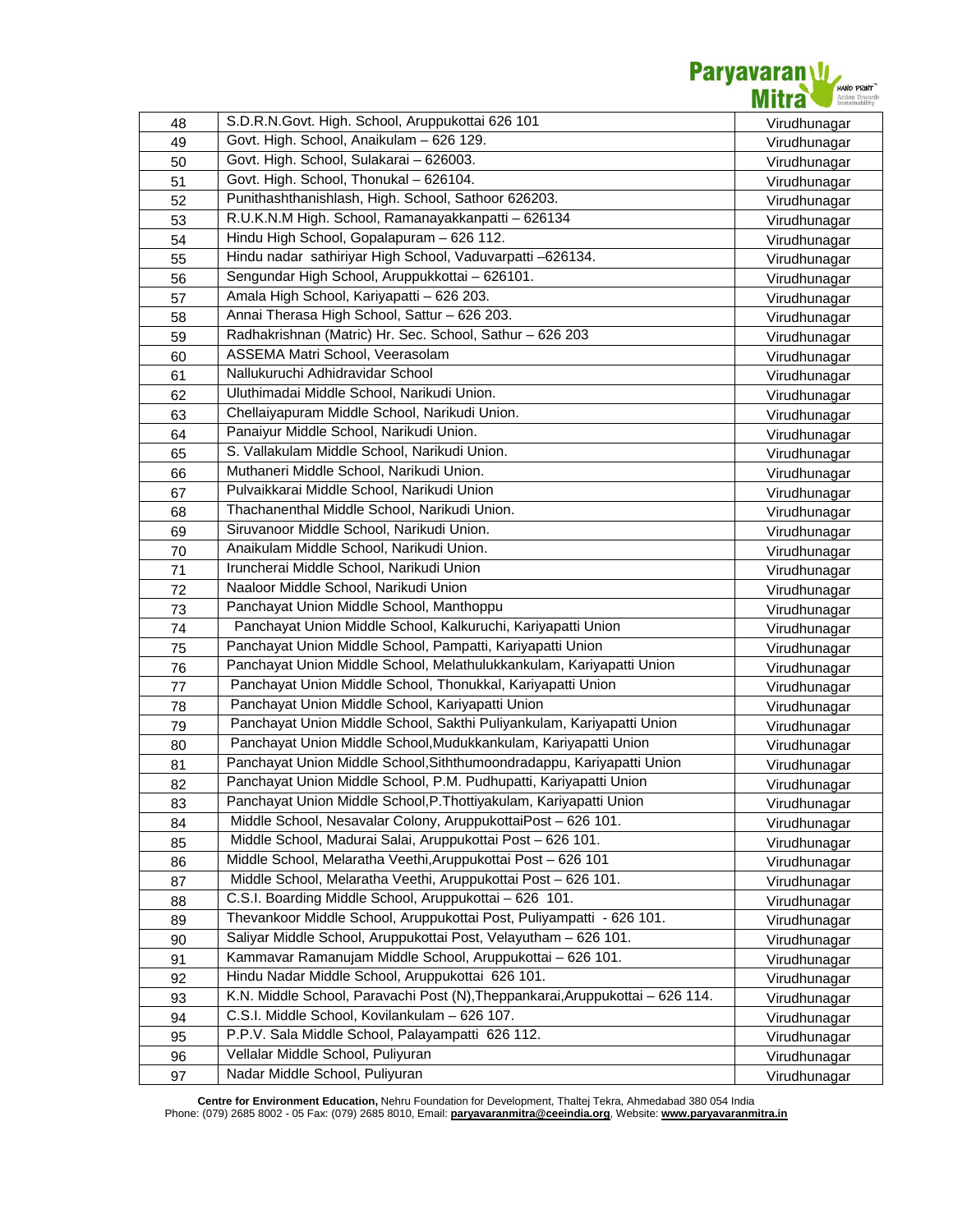

| 98  | Thevankoor Middle School, Chokkalingapuram - 626101            | Virudhunagar |
|-----|----------------------------------------------------------------|--------------|
| 99  | Saliyar Middle School, Vellaikottai 626 101.                   | Virudhunagar |
| 100 | Senkunthar Middle School, Aruppukottai.                        | Virudhunagar |
| 101 | Thevankoor Town Middle School, Aruppukottai                    | Virudhunagar |
| 102 | Amala Middle School, K. Sevalpatti. Kariyapatti Union-626 106, | Virudhunagar |
| 103 | Aandukondan Primary School, Narikudi Panchayat Union,          | Virudhunagar |
| 104 | Usilankulam Primary School, Narikudi Panchayat Union           | Virudhunagar |
| 105 | Alathoor Primary School, Narikudi Panchayat Union              | Virudhunagar |
| 106 | Ottankulam Primary School, Narikudi Panchayat Union            | Virudhunagar |
| 107 | Karuvakudi Primary School, Narikudi Panchayat Union            | Virudhunagar |
| 108 | V. Karilsalkulam Primary School, Narikudi Panchayat Union      | Virudhunagar |
| 109 | Kandugondanmanickam Primary School, Narikudi Panchayat Union   | Virudhunagar |
| 110 | Sammanenthal Primary School, Narikudi Panchayat Union          | Virudhunagar |
| 111 | Salai Illuppaikulam Primary School, Narikudi Panchayat Union   | Virudhunagar |
| 112 | Thriuvalarnallur Primary School, Narikudi Panchayat Union      | Virudhunagar |
| 113 | Pattamangalam Primary School, Narikudi Panchayat Union         | Virudhunagar |
| 114 | Pillaiyarkulam Primary School, Narikudi Panchayat Union        | Virudhunagar |
| 115 | V. Pudur Primary School, Narikudi Panchayat Union              | Virudhunagar |
| 116 | K. Pulankulam Primary School, Narikudi Panchayat Union         | Virudhunagar |
| 117 | Poombidakai Primary School, Narikudi Panchayat Union           | Virudhunagar |
| 118 | Varisaiyoor Primary School, Narikudi Panchayat Union           | Virudhunagar |
| 119 | Veeragudi Primary School, Narikudi Panchayat Union             | Virudhunagar |
| 120 | Veeracholan East Primary School, Narikudi Panchayat Union      | Virudhunagar |
| 121 | Veeracholan West Primary School, Narikudi Panchayat Union      | Virudhunagar |
| 122 | D. Velankudi PrimarySchool, Narikudi Panchayat Union           | Virudhunagar |
| 123 | Narikudi PrimarySchool, Narikudi Panchayat Union               | Virudhunagar |
| 124 | S. Nankur PrimarySchool, Narikudi Panchayat Union              | Virudhunagar |
| 125 | Maraiyur PrimarySchool, Narikudi Panchayat Union               | Virudhunagar |
| 126 | Mayaleri PrimarySchool, Narikudi Panchayat Union               | Virudhunagar |
| 127 | N. Mukulam PrimarySchool, Narikudi Panchayat Union             | Virudhunagar |
| 128 | Melaparuthiyur PrimarySchool, Narikudi Panchayat Union         | Virudhunagar |
| 129 | Alagapuri PrimarySchool, Narikudi Panchayat Union              | Virudhunagar |
| 130 | Isali PrimarySchool, Narikudi Panchayat Union                  | Virudhunagar |
| 131 | Mukulam PrimarySchool, Narikudi Panchayat Union                | Virudhunagar |
| 132 | Panaikudi PrimarySchool, Narikudi Panchayat Union              | Virudhunagar |
| 133 | Manoor PrimarySchool, Narikudi Panchayat Union                 | Virudhunagar |
| 134 | Nayanenthal PrimarySchool, Narikudi Panchayat Union            | Virudhunagar |
| 135 | Thimmapuram Primary School, Narikudi Panchayat Union           | Virudhunagar |
| 136 | Veeraalankulam Primary School, Narikudi Panchayat Union        | Virudhunagar |
| 137 | Enakuneri Primary School, Narikudi Panchayat Union             | Virudhunagar |
| 138 | Sittavannankulam Primary School, Narikudi Panchayat Union      | Virudhunagar |
| 139 | Sottamuri Primary School, Narikudi Panchayat Union             | Virudhunagar |
| 140 | Thuiyanoor Primary School, Narikudi Panchayat Union            | Virudhunagar |
| 141 | Pappankulam Primary School, Narikudi Panchayat Union           | Virudhunagar |
| 142 | Pathanakurichi Primary School, Narikudi Panchayat Union        | Virudhunagar |
| 143 | Minaakulam Primary School, Narikudi Panchayat Union            | Virudhunagar |
| 144 | Kuruviyenthal Primary School, Narikudi Panchayat Union         | Virudhunagar |
| 145 | Kurayaravasiththan Primary School, Narikudi Panchayat Union    | Virudhunagar |
| 146 | Mullikudi Primary School, Narikudi Panchayat Union             | Virudhunagar |
| 147 | Vandavasi Primary School, Narikudi Panchayat Union             | Virudhunagar |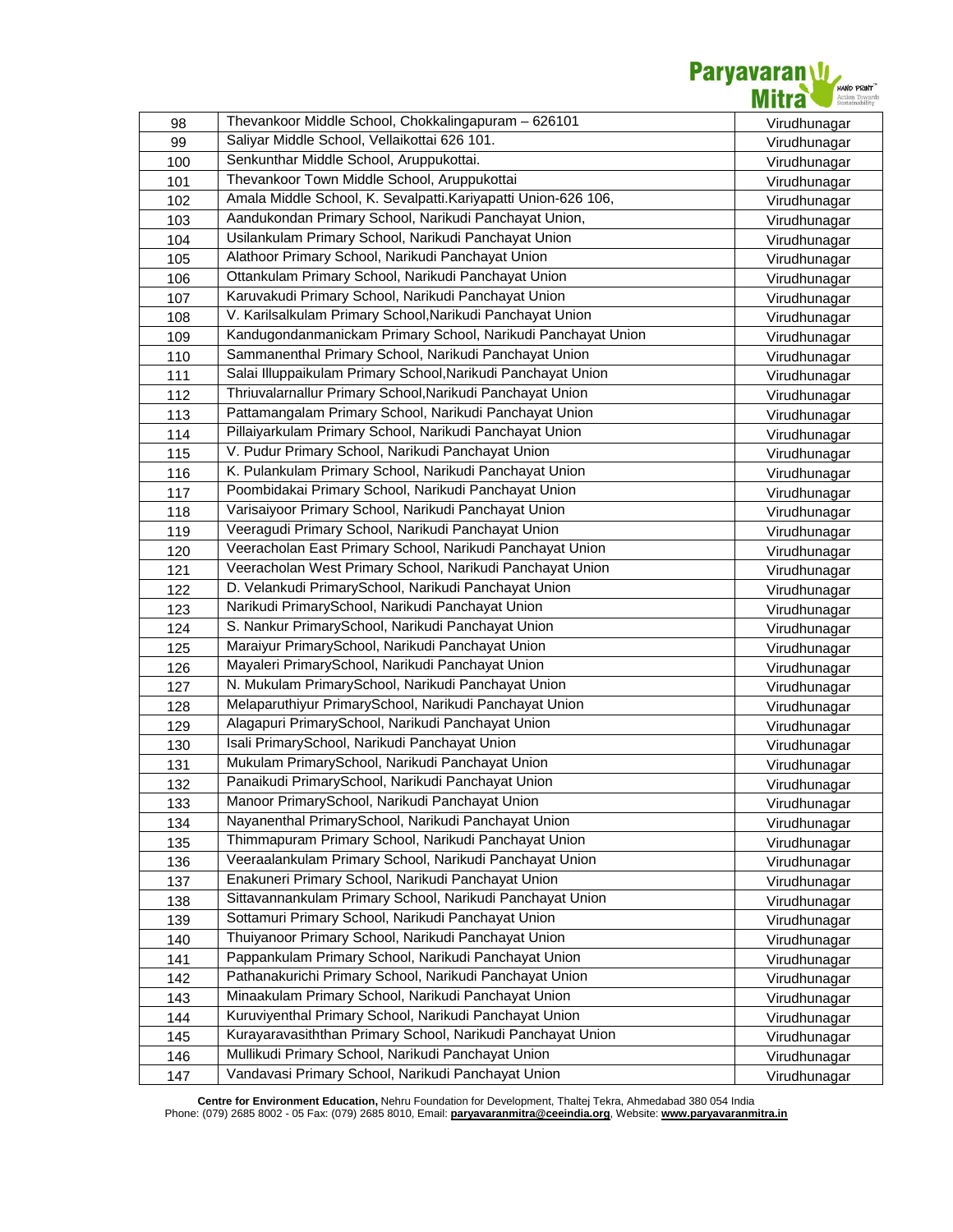

| 148 | Eluvini Primary School, Narikudi Panchayat Union        | Virudhunagar |
|-----|---------------------------------------------------------|--------------|
| 149 | Soorankulam Primary School, Narikudi Panchayat          | Virudhunagar |
| 150 | Kalathoor Primary School, Narikudi Panchayat            | Virudhunagar |
| 151 | K.V.S. Hr. Sec. School, Virudhu Nagar                   | Virudhunagar |
| 152 | Sathriya Hr. Sec. School, Virudhu Nagar                 | Virudhunagar |
| 153 | Ga.G.P. Hr. Sec. School, Virudhu Nagar                  | Virudhunagar |
| 154 | Gavabevi Hr. Sec. School, Virudhu Nagar                 | Virudhunagar |
| 155 | R.C. Hr. Sec. School, Virudhu Nagar                     | Virudhunagar |
| 156 | Chowdambika Hr. Sec. School, Virudhu Nagar              | Virudhunagar |
| 157 | Hr. Sec. School, M.C. Puram                             | Virudhunagar |
| 158 | Hr. Sec. School, Elaiyyaram Pannai                      | Virudhunagar |
| 159 | S.S.N.V. Hr. Sec. School, Sivakasi                      | Virudhunagar |
| 160 | S.S.N.V. Girls Hr. Sec. School, Sivakasi                | Virudhunagar |
| 161 | Musilim Hr. Sec. School, Sivakasi                       | Virudhunagar |
| 162 | Karanasan Girls Hr. Sec. School, Sivakasi               | Virudhunagar |
| 163 | Veelankanni Hr. Sec. School, Sivakasi                   | Virudhunagar |
| 164 | S.C.M.S. Girls Hr. Sec. School, Satchiya puram          | Virudhunagar |
| 165 | S.N.G. Girls Hr. Sec. School, Thiruthangal              | Virudhunagar |
| 166 | A.M.V.M. Hr. Sec. School, Villampatti                   | Virudhunagar |
| 167 | Kamac Hr. Sec. School, Krishnaperi                      | Virudhunagar |
| 168 | G.S. Hindu Hr. Sec. School, Srivilliputhur              | Virudhunagar |
| 169 | C.M.S. Hr. Sec. School, Srivilliputhur                  | Virudhunagar |
| 170 | Punitha Iruthaiya Girls Hr. Sec. School, Srivilliputhur | Virudhunagar |
| 171 | M.N.R.T Hr. Sec. School, Srivilliputhur                 | Virudhunagar |
| 172 | Thiyagaraja Hr. Sec. School, Srivilliputhur             | Virudhunagar |
| 173 | Mangapuram Hr. Sec. School, Srivilliputhur              | Virudhunagar |
| 174 | Kaliseswari Hr. Sec. School, Vanniyampatti              | Virudhunagar |
| 175 | C.N. Hr. Sec. School, Mamsapuram                        | Virudhunagar |
| 176 | Kalaimagal Hr. Sec. School, S.R. \Puram                 | Virudhunagar |
| 177 | Hindu Hr. Sec. School, Vatharap                         | Virudhunagar |
| 178 | Nadar Hr. Sec. School, Vatharap                         | Virudhunagar |
| 179 | Annaparaja Hr. Sec. School, Rajapalayam                 | Virudhunagar |
| 180 | P.A.C.M Hr. Sec. School, Rajapalayam                    | Virudhunagar |
| 181 | A.K.T.R. Girls Hr. Sec. School, Rajapalayam             | Virudhunagar |
| 182 | P.A.C.R. Girls Hr. Sec. School, Rajapalayam             | Virudhunagar |
| 183 | Girls Hr. Sec. School, Thalavaipuram                    | Virudhunagar |
| 184 | Boys Hr. Sec. School, Thalavaipuram                     | Virudhunagar |
| 185 | Hr. Sec. School, Krishnapuram                           | Virudhunagar |
| 186 | Hr. Sec. School, Meenashipuram                          | Virudhunagar |
| 187 | Hr. Sec. School, Mugavour                               | Virudhunagar |
| 188 | Hr. Sec. School, Jammin Collangundan                    | Virudhunagar |
| 189 | Govt. Hr. Sec. School, Virudhu Nagar                    | Virudhunagar |
| 190 | Govt. Hr. Sec. School, Ammathur                         | Virudhunagar |
| 191 | Govt. Hr. Sec. School, Nadayaneri                       | Virudhunagar |
| 192 | Govt. Hr. Sec. School, Sangaralingapuram                | Virudhunagar |
| 193 | Govt. Hr. Sec. School, Veerarpatti                      | Virudhunagar |
| 194 | Govt. Hr. Sec. School, Nadavappati                      | Virudhunagar |
| 195 | Govt. Hr. Sec. School, Sippiparai                       | Virudhunagar |
| 196 | Govt. Hr. Sec. School, Sangarapandiyapuram              | Virudhunagar |
| 197 | Govt. Hr. Sec. School, Thiruthangal                     | Virudhunagar |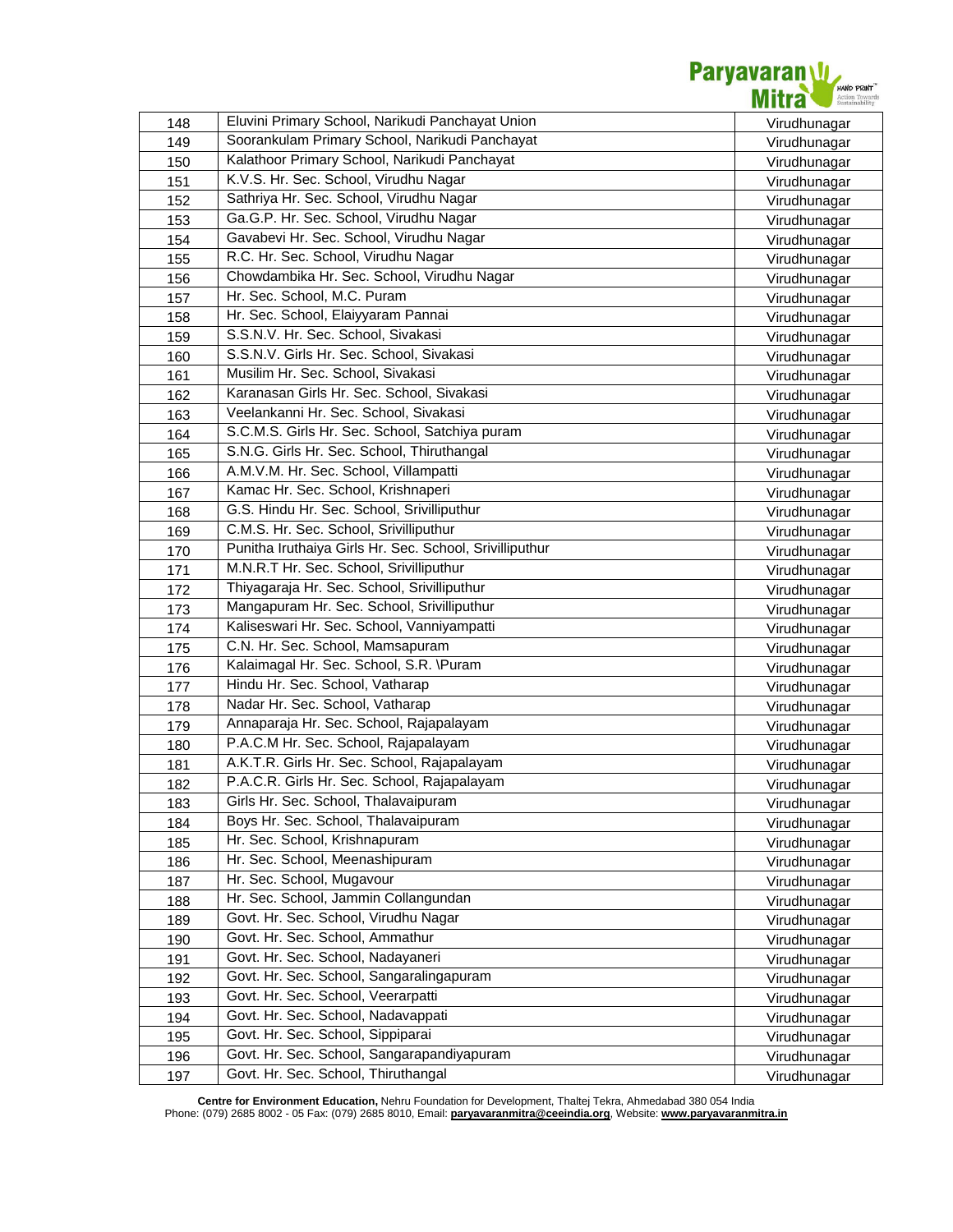

| 198 | Govt. Hr. Sec. School, Mangalam                                               | Virudhunagar |
|-----|-------------------------------------------------------------------------------|--------------|
| 199 | Govt. Hr. Sec. School, Vembakkottai<br>Govt. Hr. Sec. School, Melathail Patti | Virudhunagar |
| 200 |                                                                               | Virudhunagar |
| 201 | Govt. Hr. Sec. School, Alangulam                                              | Virudhunagar |
| 202 | Govt. Hr. Sec. School, Sevelpatti                                             | Virudhunagar |
| 203 | Govt. Hr. Sec. School, Pappaiya Naikkar Patti                                 | Virudhunagar |
| 204 | Govt. Hr. Sec. School, P. Ramachandrapuram                                    | Virudhunagar |
| 205 | Govt. Hr. Sec. School, Krishnal Kovil                                         | Virudhunagar |
| 206 | Govt. Hr. Sec. School, Sundrapandiam                                          | Virudhunagar |
| 207 | Govt. Hr. Sec. School, Coomappatti                                            | Virudhunagar |
| 208 | Govt. Hr. Sec. School, (Boys), Rajapalayam                                    | Virudhunagar |
| 209 | Govt. Hr. Sec. School, (Girls) Rajapalayam                                    | Virudhunagar |
| 210 | Govt. Hr. Sec. School, Satrappatti                                            | Virudhunagar |
| 211 | Govt. Hr. Sec. School, Keelaraja Kularaman                                    | Virudhunagar |
| 212 | Govt. Hr. Sec. School, Kallama Nayakkar Patti                                 | Virudhunagar |
| 213 | Govt. Hr. Sec. School, Kizvi Kulam                                            | Virudhunagar |
| 214 | Govt. Hr. Sec. School, Sethur                                                 | Virudhunagar |
| 215 | C.N. Girls High School, Mamsapuram                                            | Virudhunagar |
| 216 | Hindu Girls High School, Vatharap                                             | Virudhunagar |
| 217 | Vannika Vaysiar High School, Rajapalayam                                      | Virudhunagar |
| 218 | A.K.T. Boys High School, Rajapalayam                                          | Virudhunagar |
| 219 | R.V. Devar High School, Zholapuram                                            | Virudhunagar |
| 220 | Palaniyappa High School, Zholapuram                                           | Virudhunagar |
| 221 | A.A. G.M. High School, Sangarapandiapuram                                     | Virudhunagar |
| 222 | High School, Melanmarai Nadu                                                  | Virudhunagar |
| 223 | High School, Uansampatti                                                      | Virudhunagar |
| 224 | Jothi High School, R. Reddiyapatti                                            | Virudhunagar |
| 225 | Girls High School, Ellayarrm Pannai                                           | Virudhunagar |
| 226 | Govt. High School, Vadamalai Kurichi                                          | Virudhunagar |
| 227 | Govt. High School, Sathirareddiyapatti                                        | Virudhunagar |
| 228 | Govt. High School, Mesallur                                                   | Virudhunagar |
| 229 | Govt. High School, Nalla Naiyakkar Patti                                      | Virudhunagar |
| 230 | Govt. High School, Vellure                                                    | Virudhunagar |
| 231 | Govt. High School, Thiyagaraja Puram                                          | Virudhunagar |
| 232 | Govt. High School, Mamsapuram                                                 | Virudhunagar |
| 233 | Govt. High School, Poovanathapuram                                            | Virudhunagar |
| 234 | Govt. High School, Thylapuram                                                 | Virudhunagar |
| 235 | Govt. High School, Sivallingapuram                                            | Virudhunagar |
| 236 | Govt. High School, Magaraja Puram                                             | Virudhunagar |
| 237 | Govt. High School, Shoccanathan Puthur                                        | Virudhunagar |
| 238 | Govt. High School, Pillayar Nattham                                           | Virudhunagar |
| 239 | Govt. High School, Vijaya Karisal Kulam                                       | Virudhunagar |
| 240 | Boys Govt. High School, Sathirapatti                                          | Virudhunagar |
| 241 | Govt. High School, Avodiyapuram                                               | Virudhunagar |
| 242 | Aathi Thrivada Welfare School, Karisalkulam                                   | Virudhunagar |
| 243 | Aathi Thrivada Welfar School, Sundarajapuram                                  | Virudhunagar |
| 244 | Municipality School, Ammal Kovilpatti                                         |              |
|     | Thiru.V.Ka Municipality School, Srivilliputhur                                | Virudhunagar |
| 245 | T.P.N.M. Municipality School, Virudhu Nagar                                   | Virudhunagar |
| 246 | A.U. Municipality School, Sivakasi                                            | Virudhunagar |
| 247 |                                                                               | Virudhunagar |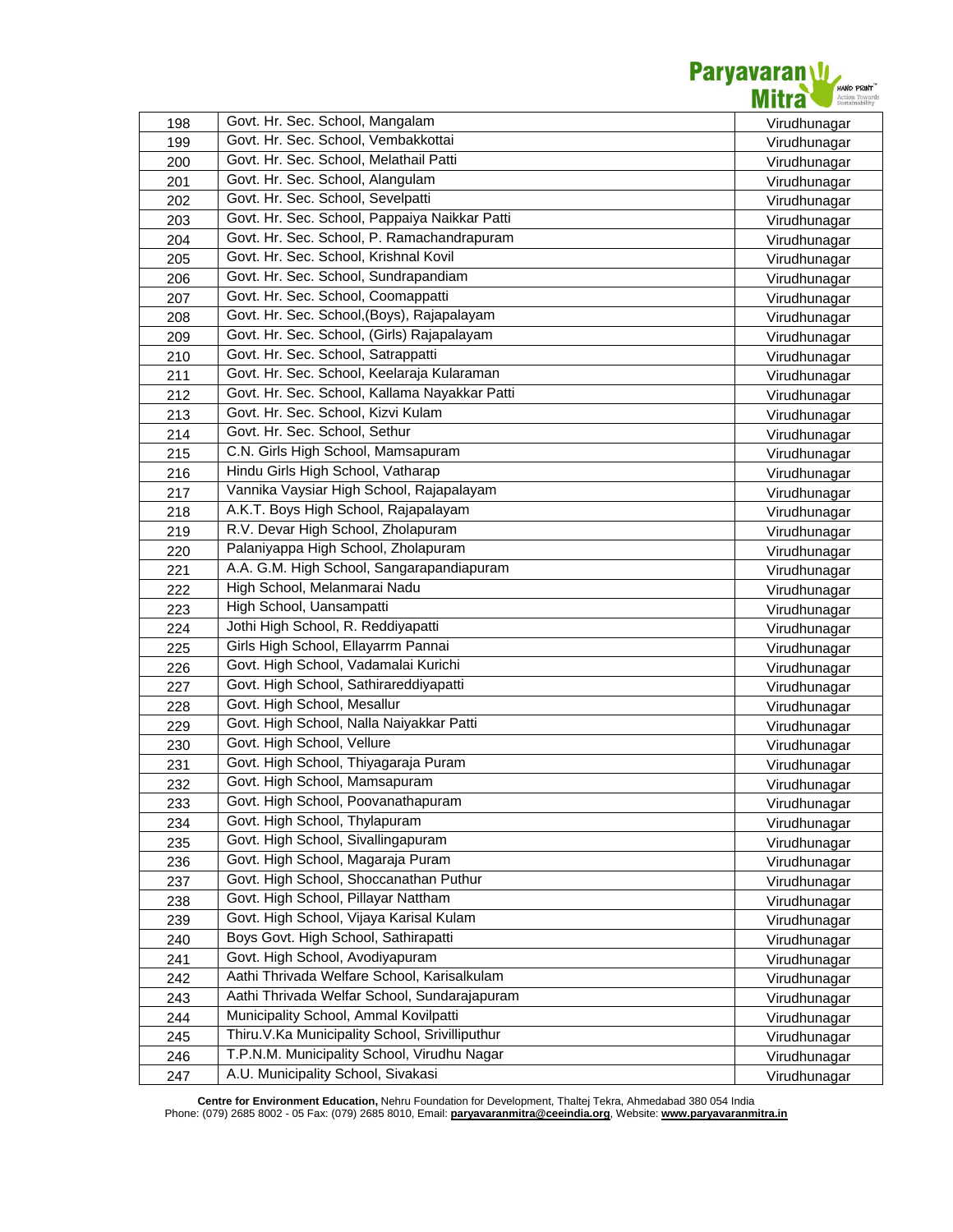

| 248                 | High School, Melavara Gunaramapuram                      | Virudhunagar    |
|---------------------|----------------------------------------------------------|-----------------|
| 249                 | Govt. High School, Shettudayanpatti                      | Virudhunagar    |
| 250                 | V.P.P. High School, Virudhu Nagar                        | Virudhunagar    |
| 251                 | R.C. High School, Kannicheri Puthur                      | Virudhunagar    |
| 252                 | Hindu Deevamar High School, Sivakasi                     | Virudhunagar    |
| 253                 | Rathinavillash High School, Sivakasi                     | Virudhunagar    |
| 254                 | Veeramamunivar High School, Krishnaperri                 | Virudhunagar    |
| 255                 | N.G. High School, Thailpatti                             | Virudhunagar    |
| 256                 | Sivaram High School, Mamsapuram                          | Virudhunagar    |
| 257                 | B.S.C. High School, Virudhu Nagar                        | Virudhunagar    |
| 258                 | C.S. I. Handicapped School, Sivakasi                     | Virudhunagar    |
| 259                 | Pasumpoon Deevar High School, Mamsapuram                 | Virudhunagar    |
| 260                 | Sri Muthayia High School, Rajapalayam                    | Virudhunagar    |
| 261                 | Annai Indhira High School, Rajapalayam                   | Virudhunagar    |
| 262                 | P.S.K. Girls High School, Rajapalayam                    | Virudhunagar    |
| 263                 | High School, Kannarpatti                                 | Virudhunagar    |
| 264                 | High School, Kovilur                                     | Virudhunagar    |
| 265                 | High School, Mountseeyoun                                | Virudhunagar    |
| 266                 | Kalaimagal High School, Thiruthangal                     | Virudhunagar    |
| 267                 | Hindu Middle School, Ethirkottai                         | Virudhunagar    |
| 268                 | S,H.N.V. Middle School, Sivakasi                         | Virudhunagar    |
| 269                 | Poonusamy Naidu Memorial Middle School, Kakkivadan Patti | Virudhunagar    |
| 270                 | Panchayat Union Middle School, Ramudeevan Patti          | Virudhunagar    |
| 271                 | Panchayat Union Middle School, Parnaiyakkan Patti        | Virudhunagar    |
| 272                 | K.K.S. Middle School, Sidhurajapuram                     | Virudhunagar    |
| 273                 | Panchayat Union Elementary School, Kundairrupu           | Virudhunagar    |
| 274                 | Panchayat Union Elementary School, Kliampatti            | Virudhunagar    |
| 275                 | Panchayat Union Elementary School, Maraneri              | Virudhunagar    |
| 276                 | Panchayat Union Elementary School, Pullipparai Patti     | Virudhunagar    |
| 277                 | Panchayat Union Elementary School, Ettakkapatti          | Virudhunagar    |
| 278                 | Panchayat Union Elementary School, Paraippatti           | Virudhunagar    |
| 279                 | Panchayat Union Elementary School, Kangarseval patti     | Virudhunagar    |
| 280                 | Panchayat Union Elementary School, Madathu Patti         | Virudhunagar    |
| 281                 | Vivekanatha Hindu Elementary School, V. Puthur           | Virudhunagar    |
| 282                 | Panchayat Union Elementary School, Uppu Patti            | Virudhunagar    |
| 283                 | Panchayat Union Elementary School, Vempakottai           | Virudhunagar    |
| 284                 | Panchayat Union Elementary School, Alamelu Mangai Puram  | Virudhunagar    |
| 285                 | Panchayat Union Elementary School, Dulukkan Patti        | Virudhunagar    |
| 286                 | Panchayat Union Elementary School, Keelasathiram         | Virudhunagar    |
| 287                 | Panchayat Union Elementary School, Suorarpatti           | Virudhunagar    |
| 288                 | Panchayat Union Elementary School, Monkundan Patti       | Virudhunagar    |
| 289                 | Panchayat Union Elementary School, Sankara Murthi Patti  | Virudhunagar    |
|                     |                                                          |                 |
| <b>NGC ID</b><br>No | Name of the School                                       | District/School |
| 1                   | Govt.High.School, Mogapair East(G)                       | Thiruvallur     |
| 2                   | Govt.High.School, Mogapair West                          | Thiruvallur     |
| 3                   | Govt.High.School, Mogapair East(B)                       | Thiruvallur     |
| 4                   | Govt.High.School, Athipattu                              | Thiruvallur     |
| 5                   | Govt.High.School, Athipattu                              | Thiruvallur     |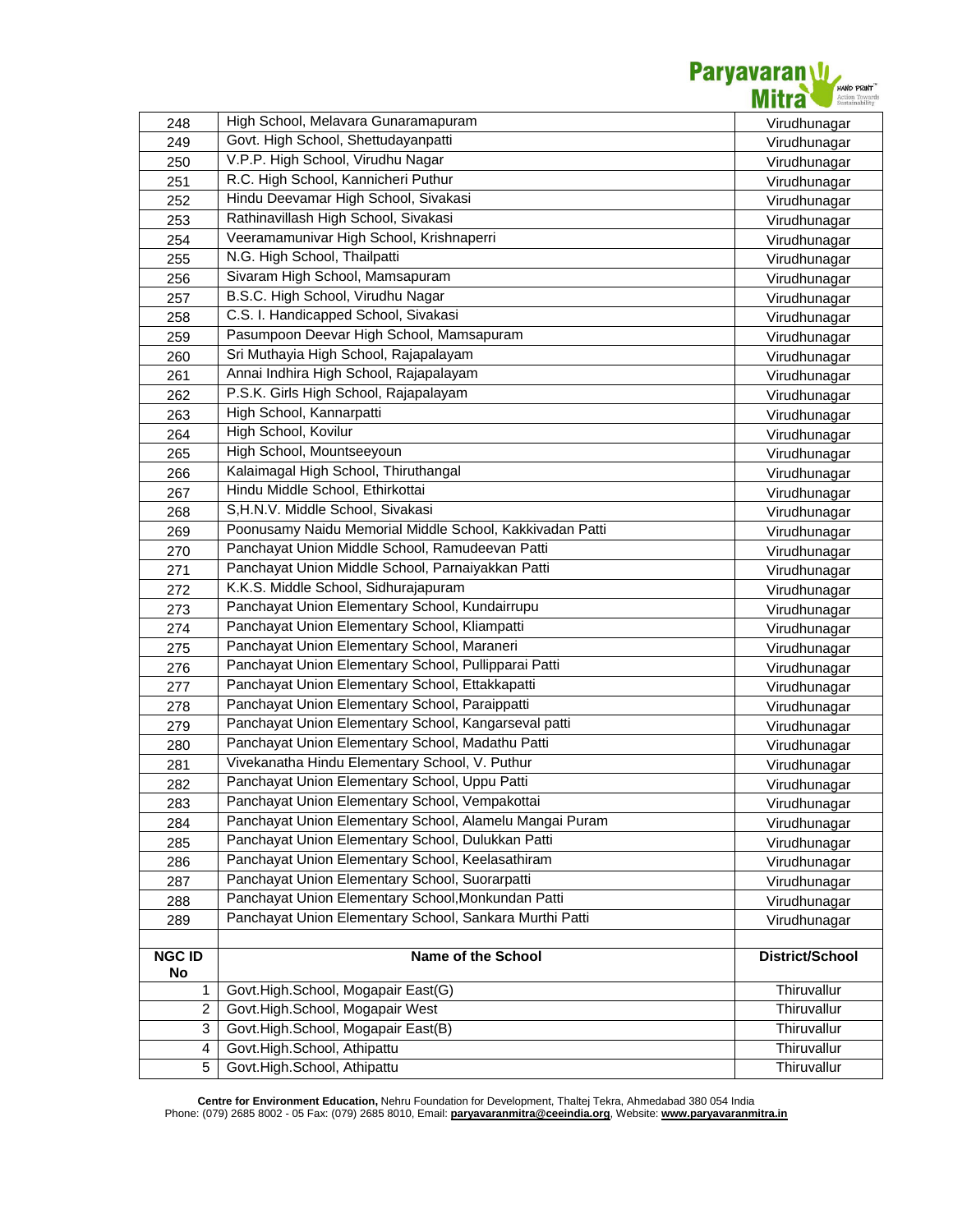

| 6  | Govt.High.School, Puthu Gummidipoondi                      | Thiruvallur |
|----|------------------------------------------------------------|-------------|
| 7  | Govt.High.School, Achamanaidu Kandiai                      | Thiruvallur |
| 8  | Govt.High.School, Mitanamalli                              | Thiruvallur |
| 9  | Govt.High.School, Palavedu                                 | Thiruvallur |
| 10 | Govt.High.School, Medur                                    | Thiruvallur |
| 11 | Govt.High.School, Perumbedu                                | Thiruvallur |
| 12 | Govt.High.School, Kolur                                    | Thiruvallur |
| 13 | Govt.High.School, Kattur                                   | Thiruvallur |
| 14 | Municipal High School, Thiruvotriyur                       | Thiruvallur |
| 15 | Municipal High School, Thiruvotriyur                       | Thiruvallur |
| 16 | Govt.High.School, Subbareddy Palayam                       | Thiruvallur |
| 17 | Govt.High.School, Gummidipoondi(G)                         | Thiruvallur |
| 18 | Govt.High.School, Padiyanallur                             | Thiruvallur |
| 19 | Govt.High.School, Solavaram(G)                             | Thiruvallur |
| 20 | Govt.High.School, Pammadukulam                             | Thiruvallur |
| 21 | Govt.High.School, Pudur                                    | Thiruvallur |
| 22 | Govt.High.School, Manali New Town Phase I                  | Thiruvallur |
| 23 | Govt.High.School, Porur(G)                                 | Thiruvallur |
| 24 | G.W.High.school, Thervoy                                   | Thiruvallur |
| 25 | G.W.High.school, Mittanamallee                             | Thiruvallur |
| 26 | G.W.Hr.Sec.School, Vadagarai(B)                            | Thiruvallur |
| 27 | G.W.Hr.Sec.School, Vadagarai(G)                            | Thiruvallur |
| 28 | T.V. Nagar High. School, Ambattur                          | Thiruvallur |
| 29 | Hussaini High.School, Vusanabath                           | Thiruvallur |
| 30 | Sagaymadha Hr.Sec.School, Ennore                           | Thiruvallur |
| 31 | Ramakrishna Vidhyanikedhan, Thiruverkadu                   | Thiruvallur |
| 32 | Arulmigu Meenakshi Amman Hr.Sec.School, Maduravoyal        | Thiruvallur |
| 33 | Mahaveer Jain H.S.School, Thiruvotriyur                    | Thiruvallur |
| 34 | Ajai Deaf High. School, AnnaNagar north                    | Thiruvallur |
| 35 | Sethu Bhaskara Matric H.S.S, Ambattur, Ch-53.              | Thiruvallur |
| 36 | Ebinesar Marcus H.S.S, Pudur Ambattur, Ch-53               | Thiruvallur |
| 37 | Leo Matric H.S.S. Annanagar West, Ch-101                   | Thiruvallur |
| 38 | T.I.Matric H.S.S., Ambattur, Ch-53.                        | Thiruvallur |
| 39 | Sri Vells Estate Matric H.S.S., Avadi, Ch-62               | Thiruvallur |
| 40 | Jawahar Matric H.S.S. Thirumullaivoyal, Ch-62.             | Thiruvallur |
| 41 | Vellammal Matric H.S.S., Ambattur, Redhills Road, Ch-53    | Thiruvallur |
| 42 | Vellammal Matric H.S.S. Mogapair East, Ch-37               | Thiruvallur |
| 43 | Vellammal Matric H.S.S., T.S.Krishna Nagar, Padi, Ch-50    | Thiruvallur |
| 44 | St.Mary's Matric H.S.S., Redhills, Ch-52                   | Thiruvallur |
| 45 | St.Paul's Matric H.S.S., Puzhal, Ch-66                     | Thiruvallur |
| 46 | Children Paradise M.H.S.S. Redhills, Ch-52                 | Thiruvallur |
| 47 | Dav Matric H.S.S, J.J.Nagar, Mogapair East, Ch-37          | Thiruvallur |
| 48 | Alpha Matric H.S.S., M.A.Nagar, Redhills, Ch-52            | Thiruvallur |
| 49 | Don Bosco Matric School, Karanodai, Ch-67                  | Thiruvallur |
| 50 | Balavidyalaya Matric School, Manali New Town, Ch-103       | Thiruvallur |
| 51 | Dr.GenguSamy Naidu Matric School, Ponneri-601 204          | Thiruvallur |
| 52 | Amudha Matric Hr.Sec.School, Mugapair West, Ch-58          | Thiruvallur |
| 53 | Devi Acadamy Matric Hr.Sec.School, Valasaravakkam, Ch-87   | Thiruvallur |
| 54 | Infant Jesus Matric.Hr.Sec.School, Manali New Town, Ch-103 | Thiruvallur |
| 55 | St.Joseph Matric Hr.Sec.School, Kathivakkam, Ennore, Ch-57 | Thiruvallur |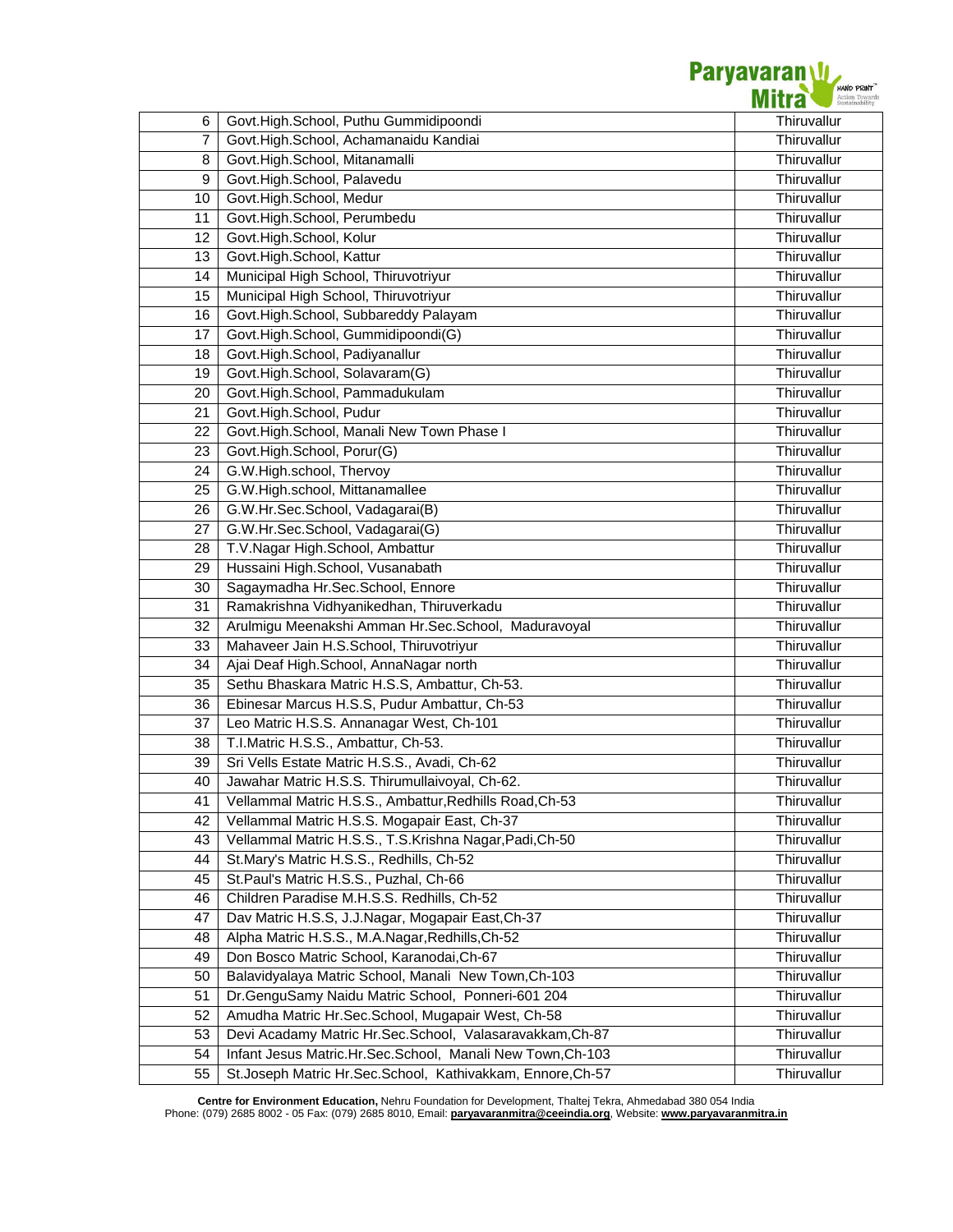

| 56  | St. Thomas Matric Hr. Sec. School, Madhavaram, Milk colony, Ch-51 | Thiruvallur |
|-----|-------------------------------------------------------------------|-------------|
| 57  | Adarsh Matric School, Ponneri -601 205                            | Thiruvallur |
| 58  | Ebenasar Matric H.S.S., Korattur, Ch-80                           | Thiruvallur |
| 59  | Dharam Hinduja Matric H.S.S., Thiruvotriyur, Ch-19                | Thiruvallur |
| 60  | Meenakshi M.S.School, Anna Nagar west, Ch-101                     | Thiruvallur |
| 61  | Little Holy Angel M.H.S.S., Korattur, Ch-80                       | Thiruvallur |
| 62  | Karthikeyan M.H.S.S., Maduravoyal, Ch-95                          | Thiruvallur |
| 63  | Lakshmi Matric H.S.S., Padi, Ch-50                                | Thiruvallur |
| 64  | Green Vally M.H.S.S. Mogapair West, Ch-37                         | Thiruvallur |
| 65  | Good Will Matric.H.S.S., Kolathur, Ch-99                          | Thiruvallur |
| 66  | Pasumpon Assini Matric.H.S.S., Ambathur, Ch-53                    | Thiruvallur |
| 67  | Rajiv School Of Excellence Matric Hr.Sec.School, Alapakkam,Ch-116 | Thiruvallur |
| 68  | Sacred Heart Matric H.S.S., Marai nagar, Padi, Ch-50              | Thiruvallur |
| 69  | Good Shepherd Matric H.S.S. Korattur, Ch-80                       | Thiruvallur |
| 70  | National Lotus matric H.S.S., Redhills, Ch-52                     | Thiruvallur |
| 71  | Our Angel Matric H.S.S, Valasaravakkam, Ch-87                     | Thiruvallur |
| 72  | New Century Matric.H.S.S., Ambattur, Ch-53                        | Thiruvallur |
| 73  | Kennedy Matric Hr.S.S. M.A.Nagar, Redhills, Ch-52                 | Thiruvallur |
| 74  | Grace Matric H.Sec.School, Karampakkam,porur, Ch-116              | Thiruvallur |
| 75  | Babuji Martric School, Ambathur, Ch-53                            | Thiruvallur |
| 76  | Christ King M.H.S.S, TMP Nagar, Padi, Ch-50                       | Thiruvallur |
| 77  | CSI Ewart M.H.S.S., Anna Nagar west Extn, Ch-37                   | Thiruvallur |
| 78  | Holy Cross M.H.S.S., Valasaravakkam, Ch-87                        | Thiruvallur |
| 79  | Joshua Model M.H.S.S., TVS Avenue, West Extn-101                  | Thiruvallur |
| 80  | MGR Adarsh M.H.S.S, Kannadasan St, Mogappair East, Ch-37          | Thiruvallur |
| 81  | Southern Pearl M.H.S.S., Mogappair West, Ch-38                    | Thiruvallur |
| 82  | Sri Krishnammal M.H.S.S., Mogappair East, Ch-50                   | Thiruvallur |
| 83  | St.Paul's Matric H.S.S., Mannurpet, Padi,Ch-50                    | Thiruvallur |
| 84  | Sri Venkateswara M.H.S.S., Gopalaswamy Nagar, Ambattur Estate-58  | Thiruvallur |
| 85  | Sivanthi M.H.S.S., Ramapuram, Ch-89                               | Thiruvallur |
| 86  | Spartan M.H.S.S., Padi, Mogappair, Ch-37                          | Thiruvallur |
| 87  | Sri Sathya M.H.S.S., Valasaravakkam, Ch-87                        | Thiruvallur |
| 88  | KovilPillai Memorial M.H.S.S., Ramapuram, Ch-89                   | Thiruvallur |
| 89  | Govt. Boys Hr.Sec.School, Podaturpaet, Thiruvallur                | Thiruvallur |
| 90  | Govt.High.School, Rajanagaram                                     | Thiruvallur |
| 91  | Dr. R. K. Govt. Boys Hr. Sec. School, Thiruthani                  | Thiruvallur |
| 92  | Govt.High.School, Nediyam                                         | Thiruvallur |
| 93  | Govt.High.School, Keechalam, Pallipet Taluk                       | Thiruvallur |
| 94  | Govt.High.School, Ponnimangad                                     | Thiruvallur |
| 95  | Dr. V.Gengusamy Naidu Hr.Sec.School, Thiruthani                   | Thiruvallur |
| 96  | Govt.High.School, Manavur                                         | Thiruvallur |
| 97  | Govt.Model School, Thirur                                         | Thiruvallur |
| 98  | Govt.Hr.Sec.School, K.G.Kandigai, Thiruthani                      | Thiruvallur |
| 99  | Govt.Hr.Sec.School, Balapuram(west)                               | Thiruvallur |
| 100 | Govt.Hr.Sec.School, Vanganoor                                     | Thiruvallur |
| 101 | Govt.Boys.Hr.Sec.School, Athimanjeri                              | Thiruvallur |
| 102 | Govt.High.School, Srikalikapuram                                  | Thiruvallur |
| 103 | Govt.High.School, Nochili                                         | Thiruvallur |
| 104 | Govt.High.School, Ayyaneri                                        | Thiruvallur |
| 105 | Govt. Girls Hr.Sec.School, Arcot kuppam                           | Thiruvallur |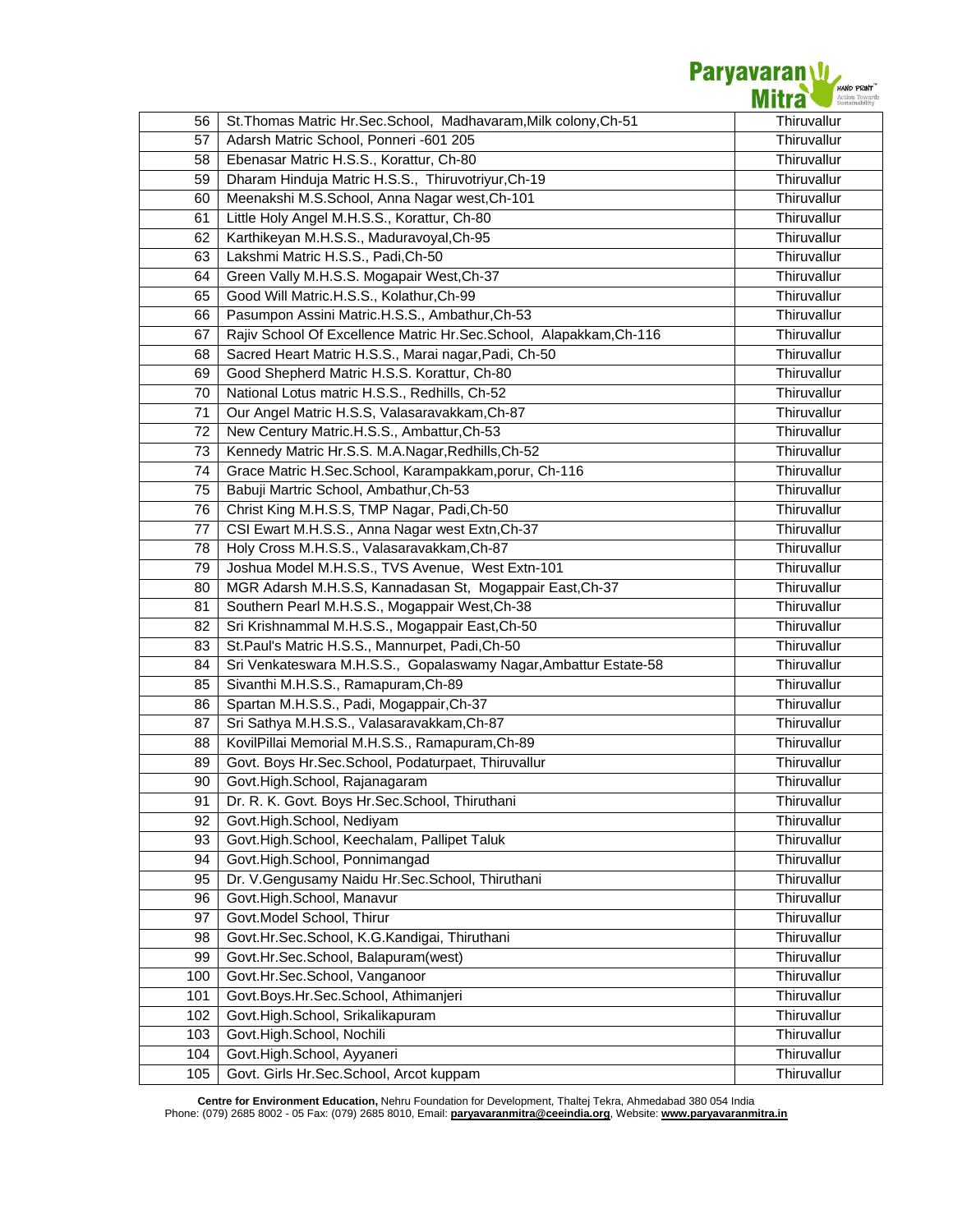

| 106 | Govt.Hr.Sec.School, Maddur                            | Thiruvallur |
|-----|-------------------------------------------------------|-------------|
| 107 | Govt.Hr.Sec.School, Pallipet                          | Thiruvallur |
| 108 | T.M.K.V.Boys Hr.Sec.School, Ammayarkuppam             | Thiruvallur |
| 109 | Govt.Hr.Sec.School, Vediyangadu                       | Thiruvallur |
| 110 | Govt. Girls Hr.Sec.School, Ammayarkuppam              | Thiruvallur |
| 111 | Govt.Hr.Sec.School, Sorakaipet                        | Thiruvallur |
| 112 | Govt. Girls Hr.Sec.School, Pothaturpettai             | Thiruvallur |
| 113 | Govt. Girls Hr.Sec.School, Thiruthani                 | Thiruvallur |
| 114 | Govt.High.School, Amirthapuram                        | Thiruvallur |
| 115 | Govt.High.School, Arungulam                           | Thiruvallur |
| 116 | Govt.High.School, Asvaranthirapuram                   | Thiruvallur |
| 117 | Govt. Girls High School, Athimancheripattai           | Thiruvallur |
| 118 | Panchayat Elementry School, Annanagar, Pallipat Union | Thiruvallur |
| 119 | Vedatri Magarishi High School, S.V.G.Puram            | Thiruvallur |
| 120 | A.N.M Middle School, Ammayarkuppam                    | Thiruvallur |
| 121 | Govt.High School, Sengattanur                         | Thiruvallur |
| 122 | Govt.Girls High School, R.K.Pet                       | Thiruvallur |
| 123 | Govt.High School, Veliyagaram                         | Thiruvallur |
| 124 | Govt.High School, Konasamudram                        | Thiruvallur |
| 125 | Govt.High.School, Buchireddy palli, Thiruthani        | Thiruvallur |
| 126 | Govt.Hr.Sec.School, R.K.Pet, Thiruvallur              | Thiruvallur |
| 127 | Govt.Hr.Sec.School, Periapalayam                      | Thiruvallur |
| 128 | Thiruvalangadu Hr.Sec.School, Thiruvallur             | Thiruvallur |
| 129 | Govt.Hr.Sec.School, Pennalurpet                       | Thiruvallur |
| 130 | Govt.High.School, Vengal & post Uthukattai Taluk      | Thiruvallur |
| 131 | Govt.High.School, Ulundai                             | Thiruvallur |
| 132 | T.E.L.C.Kabis Hr.Sec.School, Pandur                   | Thiruvallur |
| 133 | D.R.B.C.C.Hindu Hr.Sec.School, Thiruvallur            | Thiruvallur |
| 134 | Angel Metric Hr.Sec.School, Thirunindravur            | Thiruvallur |
| 135 | R.M.j.Govt.Girls Hr.Sec.School, Thiruvallur           | Thiruvallur |
| 136 | Govt.Hr.Sec.School, Kanakamma Chathiram, Thiruthani   | Thiruvallur |
| 137 | Govt.High.School, Meyyur                              | Thiruvallur |
| 138 | Avadi Municipal High School, Pattabiram               | Thiruvallur |
| 139 | Govt.Hr.Sec.School, Thirumilisai                      | Thiruvallur |
| 140 | Municipal High School, Avadi                          | Thiruvallur |
| 141 | K.E.N.C.Govt.Boys Hr.Sec.School, Manavalanagar        | Thiruvallur |
| 142 | Govt.Hr.Sec.School, Kadambathur                       | Thiruvallur |
| 143 | Govt. Boys Hr.Sec.School(ADW), Sevvapet               | Thiruvallur |
| 144 | Govt.Hr.Sec.School, Poondi                            | Thiruvallur |
| 145 | Govt.High.School, Seneerkuppam                        | Thiruvallur |
| 146 | Govt. Girls High School, Kilmanmabedu                 | Thiruvallur |
| 147 | Govt.High.School, Pondavakkam                         | Thiruvallur |
| 148 | Govt.High.School, Koovam                              | Thiruvallur |
| 149 | Govt.High.School, Kannigaipair                        | Thiruvallur |
| 150 | Govt. Girls High School, Kadambathur                  | Thiruvallur |
| 151 | Govt.High School, Sivvada                             | Thiruvallur |
| 152 | Govt. Girls Hr.Sec.School, Sevvapet                   | Thiruvallur |
| 153 | Govt.Hr.Sec.School, Thandurai-Pattabiram              | Thiruvallur |
| 154 | Govt.Hr.Sec.School, Velliyur                          | Thiruvallur |
| 155 | Govt. Girls Hr.Sec.School, Kamraj Nagar, Avadi        | Thiruvallur |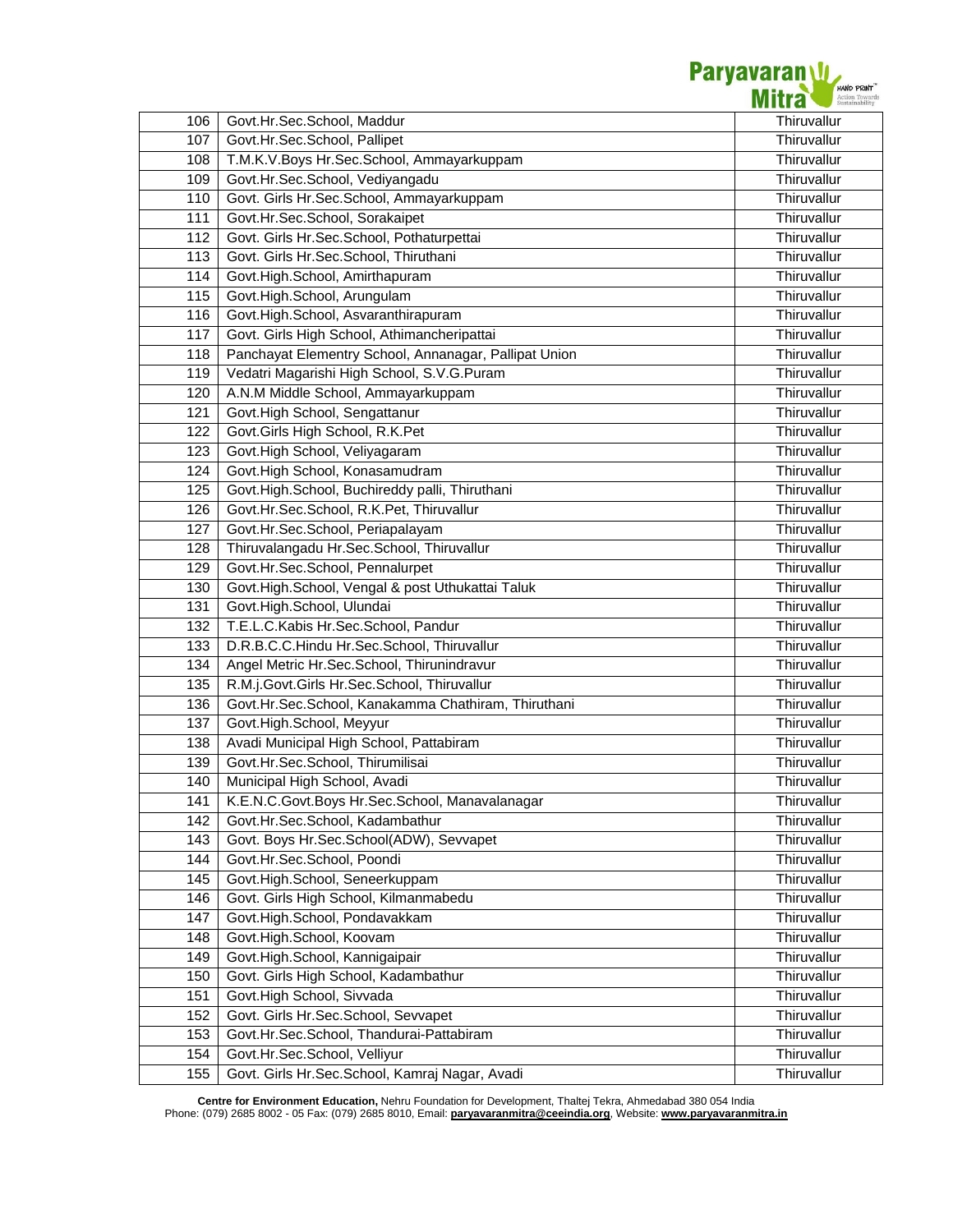

| 156                     | Govt.Hr.Sec.School, Perambakkam                                | Thiruvallur            |
|-------------------------|----------------------------------------------------------------|------------------------|
| 157                     | Govt.Boys Hr.Sec.School, Uthukottai                            | Thiruvallur            |
| 158                     | Govt.Boys Hr.Sec.School, Kamrajnagar, Avadi                    | Thiruvallur            |
| 159                     | CSI High School, Ikkadu                                        | Thiruvallur            |
| 160                     | Dasar's High School, Dasarpuram, Thiruninravur                 | Thiruvallur            |
| 161                     | Immaculate Heart of Mary's Girls Hr.Sec.School, Avadi          | Thiruvallur            |
| 162                     | Sacred Heart Girls Hr.Sec.School, Kilacheri                    | Thiruvallur            |
| 163                     | Govt.High.School, Nazarreth Pettai                             | Thiruvallur            |
| 164                     | Govt.Hr.Sec.School, Mambakkam                                  | Thiruvallur            |
| 165                     | Govt.Hr.Sec.School, Kakkalur                                   | Thiruvallur            |
| 166                     | Govt.Boys Hr.Sec.School, Poonthamalli                          | Thiruvallur            |
| 167                     | Govt.Hr.Sec.School, Thirunindravoor                            | Thiruvallur            |
| 168                     | Govt. Girls Hr.Sec.School, Oothukkottai                        | Thiruvallur            |
| 169                     | Donbosco Hr.Sec.School, Pannur                                 | Thiruvallur            |
| 170                     | Gowdi Hr.Sec.School, Thiruvallur                               | Thiruvallur            |
| 171                     | R.C.M. Hr.Sec.School, KamarajNagar                             | Thiruvallur            |
| 172                     | Sarojini Varadappan Girls Hr.Sec.School, Poonthamalli          | Thiruvallur            |
| 173                     | Govt.Adi Dravidar Welfare Hr.Sec.School, Kolappancheri         | Thiruvallur            |
| 174                     | Govt. Girls High School, Perampakkam                           | Thiruvallur            |
| 175                     | Lakshmi Hr.Sec.School, Thiruvallur                             | Thiruvallur            |
| 176                     | Govt.High.School, Mealnalathur                                 | Thiruvallur            |
| 177                     | Govt.High.School, Goonipalayam                                 | Thiruvallur            |
| 178                     | Govt.High.School, Guruvayal                                    | Thiruvallur            |
| 179                     | Govt.High.School, Cauveryrasapuram                             | Thiruvallur            |
| 180                     | Govt.High.School, Kilampakkam                                  | Thiruvallur            |
| 181                     | Govt.Hr.Sec.School, Koppur                                     | Thiruvallur            |
| 182                     | Govt. Girls Hr.Sec.School, Manavalanagar                       | Thiruvallur            |
| 183                     | Govt. High School, Palavakkam                                  | Thiruvallur            |
| 184                     | Govt.High School, Athivakkam                                   | Thiruvallur            |
| 185                     | Govt.High School, Pakkam (West)                                | Thiruvallur            |
| 186                     | Govt.High school, Pattaraiperumbuthur                          | Thiruvallur            |
| 187                     | Jaya Matric. Hr.Sec.School, Thiruninravur                      | Thiruvallur            |
| 188                     | Venkateswara Matric.Hr.Sec.School, Tiruvallur                  | Thiruvallur            |
| <b>NGC ID</b>           | <b>Name of the School</b>                                      | <b>District/School</b> |
| No                      |                                                                |                        |
| 1                       | Sanmuga Factory Govt. Hr. Sec. School, Thiruvannamali          | Thiruvannamalail       |
| 2                       | Tyagai Annamalai Pillai Govt. Hr. Sec. School, Thiruvannamalai | Thiruvannamalail       |
| 3                       | Municipality Hr., Sec. School, Thiruvannamalai                 | Thiruvannamalail       |
| $\overline{\mathbf{4}}$ | Govt. Hr. Sec. School, Kelpennathur                            | Thiruvannamalail       |
| 5                       | Govt. Hr. Sec. School, Vetgalvallam                            | Thiruvannamalail       |
| 6                       | Govt. Hr. Sec. School, Mangalam                                | Thiruvannamalail       |
| 7                       | Govt. Hr. Sec. School, Mallavadi                               | Thiruvannamalail       |
| 8                       | Govt. Hr. Sec. School, Thachampattu                            | Thiruvannamalail       |
| 9                       | Govt. Hr. Sec. School, Rasanthangal                            | Thiruvannamalail       |
| 10                      | Govt. Hr. Sec. School, Narthampatti                            | Thiruvannamalail       |
| 11                      | Govt. Hr. Sec. School, Sorakolathur                            | Thiruvannamalail       |
| 12                      | Govt. Hr. Sec. School, S. Vallavetti                           | Thiruvannamalail       |
| 13                      | Govt. Hr. Sec. School, Kattampondi                             | Thiruvannamalail       |
| 14<br>15                | Got. Hr. Sec. School, Kolakudi                                 | Thiruvannamalail       |
|                         | Govt. High School, Anaiperanthan                               | Thiruvannamalail       |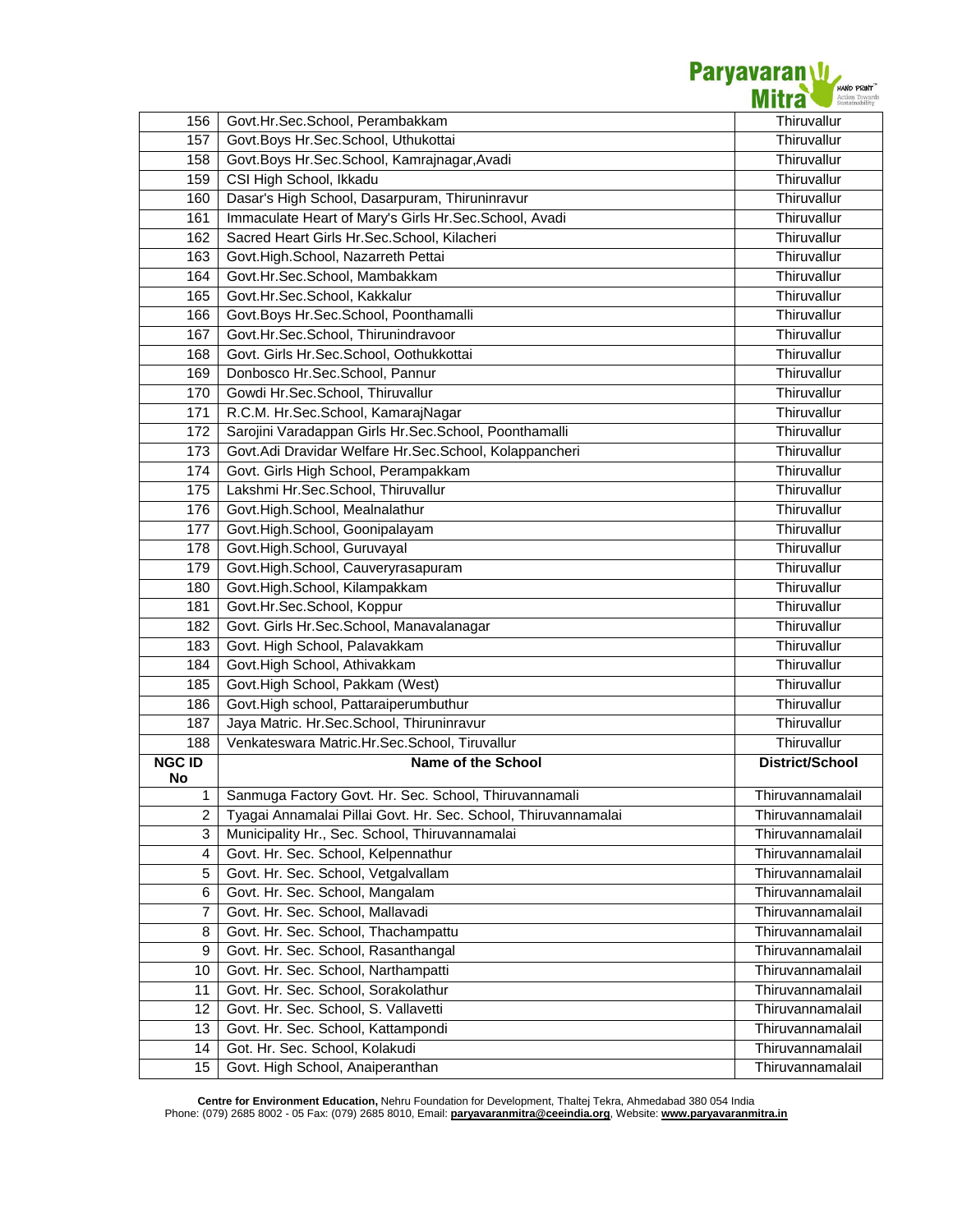

| 16 | Govt. High School, Ananthal                                | Thiruvannamalail |
|----|------------------------------------------------------------|------------------|
| 17 | Govt. High School, Andampallam                             | Thiruvannamalail |
| 18 | Govt. High School, Arpakkam                                | Thiruvannamalail |
| 19 | Govt. High School, Durgai Nammiyanthal                     | Thiruvannamalail |
| 20 | Girls Govt. High School, Kelpenathur                       | Thiruvannamalail |
| 21 | Govt. High School, Vedanatham                              | Thiruvannamalail |
| 22 | Girls Govt. High School, Vettavalam                        | Thiruvannamalail |
| 23 | Govt. High School, Velanathal                              | Thiruvannamalail |
| 24 | Govt. High School, Kattuputhur                             | Thiruvannamalail |
| 25 | Govt. High School, Vedavanthavadi                          | Thiruvannamalail |
| 26 | Govt. High School, Mekkalur                                | Thiruvannamalail |
| 27 | Govt. High School, Meyur                                   | Thiruvannamalail |
| 28 | Govt. High School, Nallavan Palayam                        | Thiruvannamalail |
| 29 | Girls Govt. High School, Mallavadi                         | Thiruvannamalail |
| 30 | Govt. High School, Enamkariyanthal                         | Thiruvannamalail |
| 31 | Govt. High School, lyngunam                                | Thiruvannamalail |
| 32 | Govt. High School, Erumpoondi                              | Thiruvannamalail |
| 33 | Govt. High School, Karikalambadi                           | Thiruvannamalail |
| 34 | Denimission Hr. Sec. School, Thiruvannamalai               | Thiruvannamalail |
| 35 | St. Alosier Girls Hr. Sec. School, Vettavalam              | Thiruvannamalail |
| 36 | Srinivasa High school, Adi Annamalai                       | Thiruvannamalail |
| 37 | Guppusamy Memorial High School, Sinna Kangiyanur           | Thiruvannamalail |
| 38 | Ameen Hr. Sec. School, Somasipadi                          | Thiruvannamalail |
| 39 | R.C.M. High School, Marthuvambadi                          | Thiruvannamalail |
| 40 | St. Sagaya Anthonier Boys Hr. Sec. School, Pavithiram      | Thiruvannamalail |
| 41 | Gandhi Nagar Matric Hr. Sec School, Thiruvannamalai        | Thiruvannamalail |
| 42 | Mount Saint Joseph Matric Hr. Sec. School, Thiruvannamalai | Thiruvannamalail |
| 43 | Ramana Maharisi Matric Hr. Sec. School, Kaveriyampoondi    | Thiruvannamalail |
| 44 | V. Gengusami Naidu Matric Hr. Sec. School, Thiruvannamalai | Thiruvannamalail |
| 45 | Mary Imagulate Matric Hr. Sec. School, Samanthanur         | Thiruvannamalail |
| 46 | Rangammal Memorial Hr. Sec. School, Samanthanur            | Thiruvannamalail |
| 47 | Maharisi Vidya Manthir School, Thiruvannamalai             | Thiruvannamalail |
| 48 | S.R.G.T.S. Matric Hr. Sec. School, Thiruvannamalai         | Thiruvannamalail |
| 49 | Sisiya Matric Hr. Sec. School, Thiruvannamalai             | Thiruvannamalail |
| 50 | Murthi Matric Hr. Sec. School, Vettavalam                  | Thiruvannamalail |
| 51 | Boys Govt. Hr. Sec. School, Sengam                         | Thiruvannamalail |
| 52 | Girls Govt. Hr. Sec. School, Sengam                        | Thiruvannamalail |
| 53 | Govt. Hr. Sec. School, Periyacolapatti                     | Thiruvannamalail |
| 54 | Govt. Hr. Sec. School, Kannagurugai                        | Thiruvannamalail |
| 55 | Govt. Hr. Sec. School, Melpallipattu                       | Thiruvannamalail |
| 56 | Govt. Hr. Sec. School, Thanipadi                           | Thiruvannamalail |
| 57 | Govt. Hr. Sec. School, Paramanthal                         | Thiruvannamalail |
| 58 | Govt. Hr. Sec. School, Sathanur                            | Thiruvannamalail |
| 59 | Boys Govt. Hr. Sec. School, Thandrampattu                  | Thiruvannamalail |
| 60 | Girls Govt. Hr. Sec. School, Thandrampattu                 | Thiruvannamalail |
| 61 | Govt. Hr. Sec. School, Perunkolathur                       | Thiruvannamalail |
| 62 | Govt. Hr. Sec. School, Kanchi                              | Thiruvannamalail |
| 63 | Govt. Hr. Sec. School, Vanarapuram                         | Thiruvannamalail |
| 64 | Govt. Hr. Sec. School, S. Rettiyapalayam                   | Thiruvannamalail |
| 65 | Govt. Hr. Sec. School, Pudupalayam                         | Thiruvannamalail |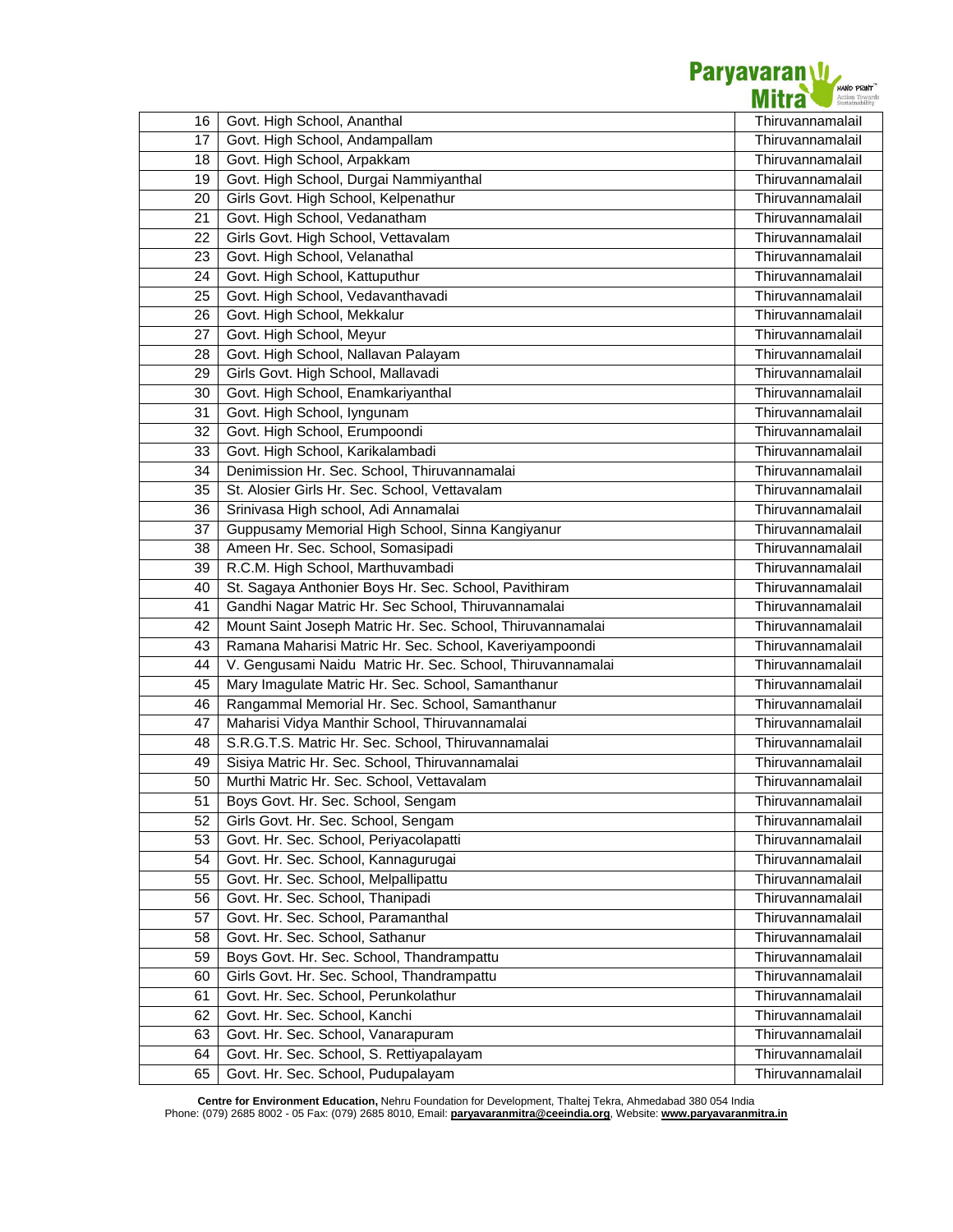

| 66  | Govt. High School, Mothakkal                 | Thiruvannamalail |
|-----|----------------------------------------------|------------------|
| 67  | Govt. High School, Arattavadi                | Thiruvannamalail |
| 68  | Govt. High School, Panai Olapadi             | Thiruvannamalail |
| 69  | Girls Govt. High School, Thanipadi           | Thiruvannamalail |
| 70  | Govt. High School, Rayandapuram              | Thiruvannamalail |
| 71  | Govt. High School, Narayankuppam             | Thiruvannamalail |
| 72  | Girls Govt. High School, Sathanur            | Thiruvannamalail |
| 73  | Govt. High School, Masar                     | Thiruvannamalail |
| 74  | Govt. High School, S. Gengampattu            | Thiruvannamalail |
| 75  | Girls Govt. High School, Kanchi              | Thiruvannamalail |
| 76  | Govt. High School, Ammapalayam               | Thiruvannamalail |
| 77  | Govt. High School, Eriyur                    | Thiruvannamalail |
| 78  | Govt. High School, Karapattu                 | Thiruvannamalail |
| 79  | Govt. High School, Thorapadi                 | Thiruvannamalail |
| 80  | Girls Govt. High School, Pudupalayam         | Thiruvannamalail |
| 81  | Govt. High School, Melravanthavadi           | Thiruvannamalail |
| 82  | Govt. High School, Melsengam                 | Thiruvannamalail |
| 83  | Govt. High School, S. Sorpanthal             | Thiruvannamalail |
| 84  | Govt. High School, Edathanur                 | Thiruvannamalail |
| 85  | Govt. High School, Vanapuram                 | Thiruvannamalail |
| 86  | St. Joseph Hr. Sec. School, S. Nammiyanthal  | Thiruvannamalail |
| 87  | Carmel Hr. Sec. School, Elayankanni          | Thiruvannamalail |
| 88  | Boys Govt. Hr. Sec. School, Boolur           | Thiruvannamalail |
| 89  | Govt. Hr. Sec. School, Kalasapakkam          | Thiruvannamalail |
| 90  | Govt. Hr. Sec. School, Melarani              | Thiruvannamalail |
| 91  | Govt. Hr. Sec. School, Kadaladi              | Thiruvannamalail |
| 92  | Boys Govt. Hr. Sec. School, Kalampoor        | Thiruvannamalail |
| 93  | Girls Govt. Hr. Sec. School, Kalampoor       | Thiruvannamalail |
| 94  | Govt. Hr. Sec. School, Athamangalam          | Thiruvannamalail |
| 95  | Govt. Hr. Sec. School, Santhavasal           | Thiruvannamalail |
| 96  | Govt. Hr. Sec. School, Vadamathimangalam     | Thiruvannamalail |
| 97  | Govt. Hr. Sec. School, Mandakolathur         | Thiruvannamalail |
| 98  | Govt. Hr. Sec. School, Kelur                 | Thiruvannamalail |
| 99  | Govt. Hr. Sec. School, Ananthapuram          | Thiruvannamalail |
| 100 | Govt. Hr. Sec. School, Manjoorapath          | Thiruvannamalail |
| 101 | Govt. Hr. Sec. School, Palampettai           | Thiruvannamalail |
| 102 | Girls Govt. Hr. Sec. School, Boolur          | Thiruvannamalail |
| 103 | Govt. Hr. Sec. School, Nambedu               | Thiruvannamalail |
| 104 | Govt. Hr. Sec. School, Severapoondi          | Thiruvannamalail |
| 105 | Forest Dept. Hr. Sec. School, Vamunamarathur | Thiruvannamalail |
| 106 | Govt. High School, Sanarpalayam              | Thiruvannamalail |
| 107 | Girls Govt. High School, Kalasapakkam        | Thiruvannamalail |
| 108 | Govt. High School, Gudalur                   | Thiruvannamalail |
| 109 | Govt. High School, Erantham                  | Thiruvannamalail |
| 110 | Govt. High School, Vadavaram                 | Thiruvannamalail |
| 111 | Govt. High School, Thenmaga Devamangalam     | Thiruvannamalail |
| 112 | Govt. High School, Atthimoor                 | Thiruvannamalail |
| 113 | Govt. High School, Aniyalaikampattu          | Thiruvannamalail |
| 114 | Girls Govt. High School, Aathamangalam       | Thiruvannamalail |
| 115 | Govt. High School, Ulagampattu               | Thiruvannamalail |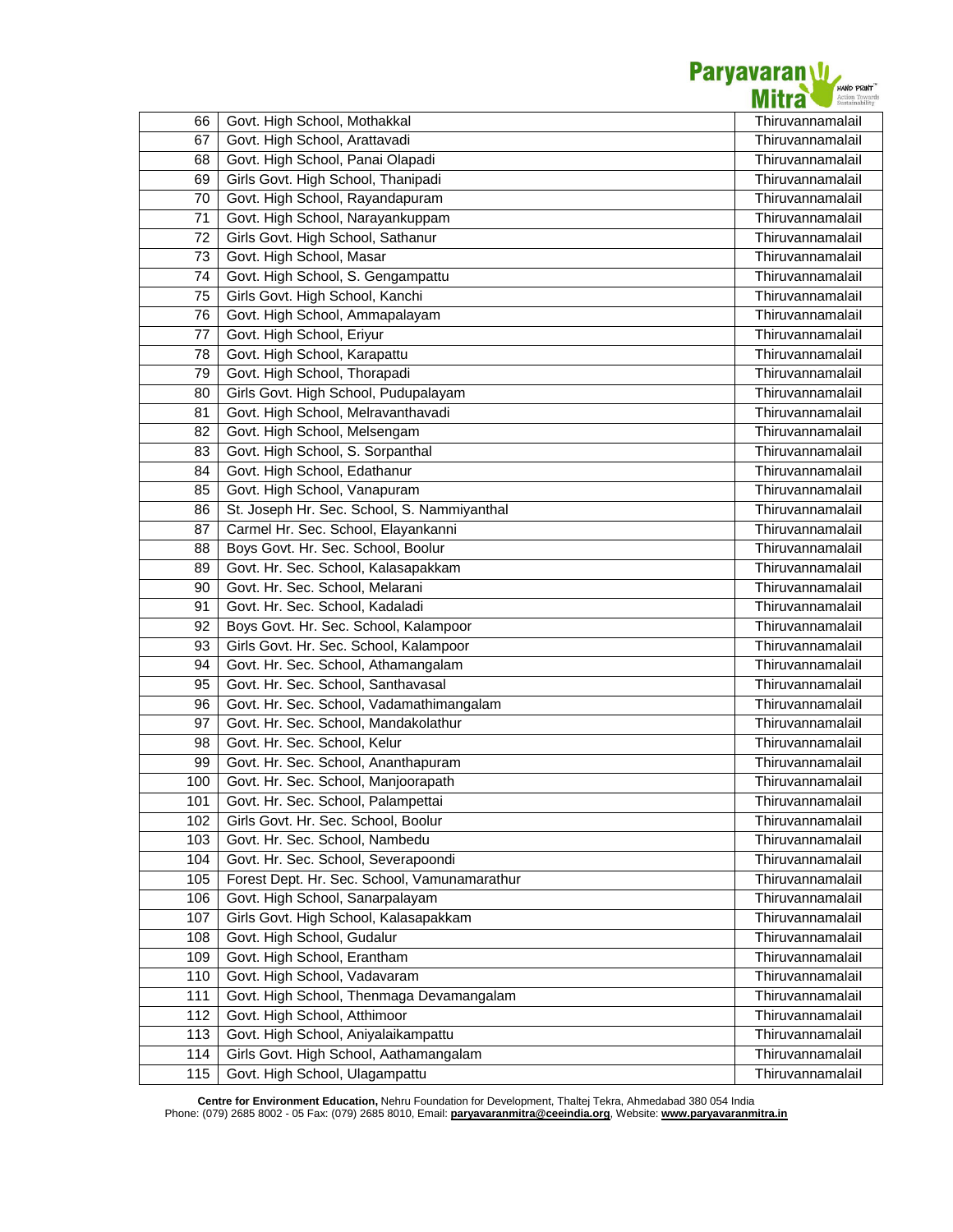

| 116 | Govt. High School, Kallampadi                              | Thiruvannamalail |
|-----|------------------------------------------------------------|------------------|
| 117 | Govt. High School, Kidampalayam                            | Thiruvannamalail |
| 118 | Govt. High School, Kuppam                                  | Thiruvannamalail |
| 119 | Govt. High School, Mampattu                                | Thiruvannamalail |
| 120 | Govt. High School, Peranampakkam                           | Thiruvannamalail |
| 121 | Dominic Savio Hr. Sec. School, Chettupattu                 | Thiruvannamalail |
| 122 | St. Joseph Boys Hr. Sec. School, Soosainagar               | Thiruvannamalail |
| 123 | Nirmala Matha Girls Hr. Sec. School, Soosai Nagar          | Thiruvannamalail |
| 124 | Don Bosco Hr. Sec. School, Poolur                          | Thiruvannamalail |
| 125 | St. Joseph Hr. Sec. School, Athipattu                      | Thiruvannamalail |
| 126 | Hills People School, Gunikanthoor                          | Thiruvannamalail |
| 127 | Sanmark Thyasramam High School, Kattu Nallal Pillai Petran | Thiruvannamalail |
| 128 | Town Matric Hr. Sec. School, Poolur                        | Thiruvannamalail |
| 129 | Boys Govt. Hr. Sec. School, Arani                          | Thiruvannamalail |
| 130 | Boys Govt. Hr. Sec. School, Kannamangalam                  | Thiruvannamalail |
| 131 | Girls Govt. Hr. Sec. School, Kannamangalam                 | Thiruvannamalail |
| 132 | Govt. Hr. Sec. School, Onnupuram                           | Thiruvannamalail |
| 133 | Govt. Hr. Sec. School, Gunnathur                           | Thiruvannamalail |
| 134 | Govt. Hr. Sec. School, Devikapuram                         | Thiruvannamalail |
| 135 | Girls Govt. Hr. Sec. School, Arani                         | Thiruvannamalail |
| 136 | Govt. Hr. Sec. School, S.V. Nagaram                        | Thiruvannamalail |
| 137 | Govt. High School, Erumbedu                                | Thiruvannamalail |
| 138 | Govt. High School, Thatchur                                | Thiruvannamalail |
| 139 | Govt. High School, Akrapalayam                             | Thiruvannamalail |
| 140 | Govt. High School, Athanur                                 | Thiruvannamalail |
| 141 | Girls Govt. High School, Devikapuram                       | Thiruvannamalail |
| 142 | Govt. High School, Melnagar                                | Thiruvannamalail |
| 143 | Govt. High School, Mulandiram                              | Thiruvannamalail |
| 144 | Govt. High School, Mullipattu                              | Thiruvannamalail |
| 145 | Govt. High School, Sevoor                                  | Thiruvannamalail |
| 146 | Govt. High School, Sirumoor                                | Thiruvannamalail |
| 147 | C.S.I. High School, Arani                                  | Thiruvannamalail |
| 148 | Punitha Valanar Girls Hr. Sec. School, Arani               | Thiruvannamalail |
| 149 | St. Mary's Matric Hr. Sec. School, Arani                   | Thiruvannamalail |
| 150 | A.C.S. Matric Hr. Sec. School, Arani                       | Thiruvannamalail |
| 151 | Govt. High School, Anappathur 604 401                      | Thiruvannamalail |
| 152 | Govt. High School, Anakkavur 604 401                       | Thiruvannamalail |
| 153 | Govt. High School, Azividaithangi 604 702                  | Thiruvannamalail |
| 154 | Govt. Girls High School, Aakkoor 631 901                   | Thiruvannamalail |
| 155 | Govt. High School, Korukkathur 632 318                     | Thiruvannamalail |
| 156 | Govt. High School, Melseesamangalam 604 504                | Thiruvannamalail |
| 157 | Govt. High School, Melmattai Vinna Mangalam 604 505        | Thiruvannamalail |
| 158 | Govt. High School, Menallur 631 702                        | Thiruvannamalail |
| 159 | Govt. High School, Nedumbirai 604 407                      | Thiruvannamalail |
| 160 | Govt. High School, Natteri 632 511                         | Thiruvannamalail |
| 161 | Govt. High School, Palli 604 407                           | Thiruvannamalail |
| 162 | Govt. High School, Punai pudupalayam 631 702               | Thiruvannamalail |
| 163 | Govt. Girls High School, Perunkattur 604 402               | Thiruvannamalail |
| 164 | Govt. High School, Rantham 632 506                         | Thiruvannamalail |
| 165 | Govt. High School, Sattuvanthangal 632 511                 | Thiruvannamalail |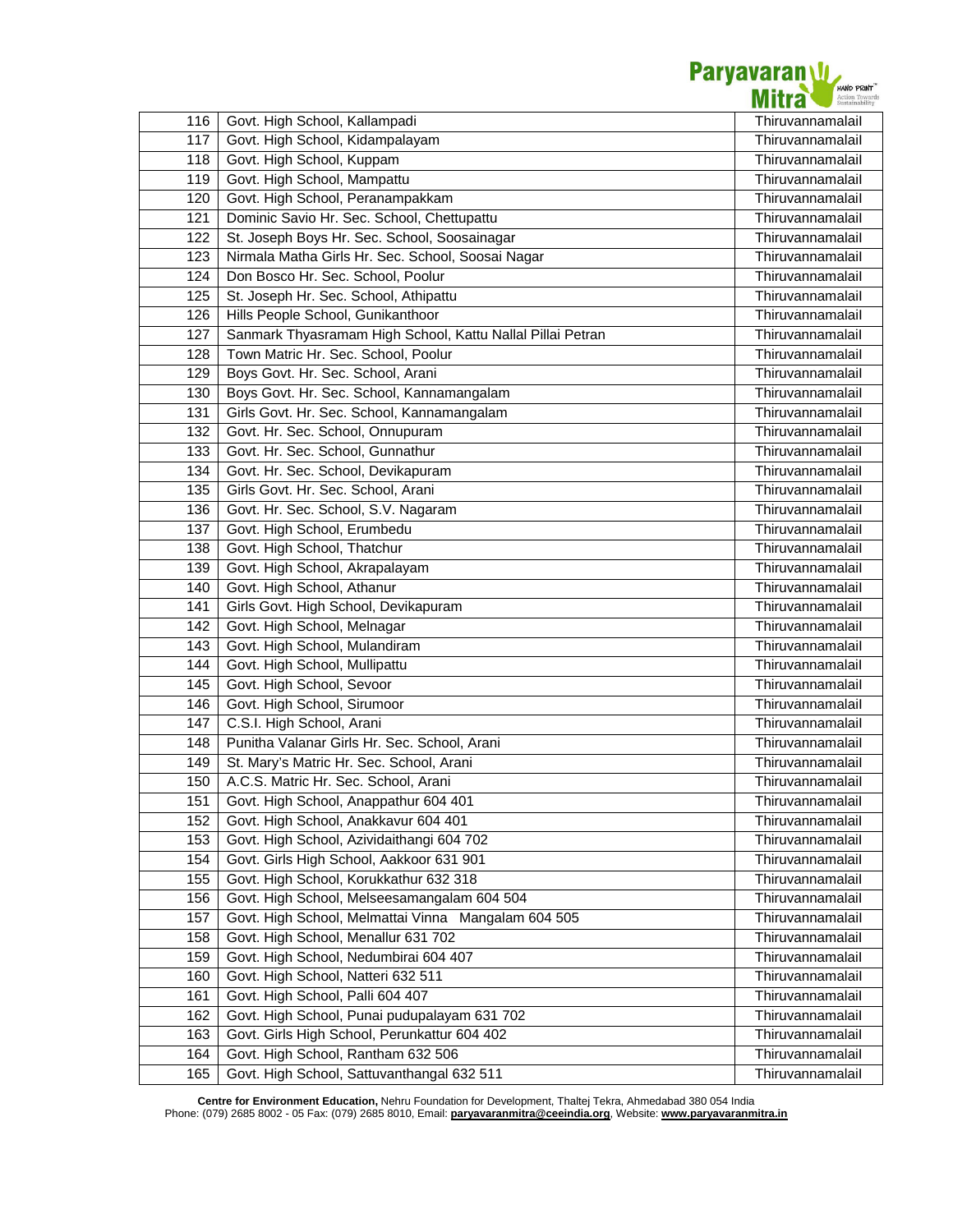

|            | Govt. High School, Thiruvotthur 604 407            |                                      |
|------------|----------------------------------------------------|--------------------------------------|
| 166        | Govt. High School, Thethurai 604 408               | Thiruvannamalail<br>Thiruvannamalail |
| 167<br>168 | Govt. High School, Vadamanappakkam 604 402         | Thiruvannamalail                     |
|            | Govt. High School, Vada eluppai 632 511            | Thiruvannamalail                     |
| 169        | Govt. High School, Vaz kudai 604 409               | Thiruvannamalail                     |
| 170<br>171 | Govt. High School, Housing board, Cheyyar 604 407  | Thiruvannamalail                     |
|            | Govt. High School, Venkalathur 604 410             |                                      |
| 172<br>173 | Govt. High School, Ukkal 631 701                   | Thiruvannamalail<br>Thiruvannamalail |
| 174        | Govt. High School, Kooza mandal 631 701            | Thiruvannamalail                     |
| 175        | Govt. Boys High School, Cheyyar 604 407            | Thiruvannamalail                     |
| 176        | Govt. Girls High School, Cheyyar 604 407           | Thiruvannamalail                     |
| 177        | Govt. High School, Chittathur 604 410              | Thiruvannamalail                     |
| 178        | Govt. High School, Korukkai 604 409                | Thiruvannamalail                     |
| 179        | Govt. High School, Kovilur 604 404                 | Thiruvannamalail                     |
| 180        | Govt. High School, Mamandur 631 702                | Thiruvannamalail                     |
| 181        | Govt. High School, Munugappattu 604 504            | Thiruvannamalail                     |
| 182        | Govt. High School, Purisai 604 401                 | Thiruvannamalail                     |
| 183        | Govt. High School, Perunkattur 604 402             | Thiruvannamalail                     |
| 184        | Govt. High School, Chengadu 604 505                | Thiruvannamalail                     |
| 185        | Govt. High School, Vembakkam 604 410               | Thiruvannamalail                     |
| 186        | Govt. High School, Biramma Desam 632 511           | Thiruvannamalail                     |
| 187        | Govt. High School, Amudhur 604 505                 | Thiruvannamalail                     |
| 188        | Govt. High School, Alliyandal 604 503              | Thiruvannamalail                     |
| 189        | Govt. High School, Avaniyapuram 604 504            | Thiruvannamalail                     |
| 190        | Govt. High School, Ayilavadi 604 505               | Thiruvannamalail                     |
| 191        | Govt. High School, Kil Kovalavedu 604 404          | Thiruvannamalail                     |
| 192        | Govt. High School, Kilputhur 604 501               | Thiruvannamalail                     |
| 193        | Govt. Girls High School, Kil kodungalur 604 403    | Thiruvannamalail                     |
| 194        | Govt. High School, Korakkottai 604 501             | Thiruvannamalail                     |
| 195        | Govt. Girls High School, Kozhappalur 632 313       | Thiruvannamalail                     |
| 196        | Govt. High School, Marudhadu 604 405               | Thiruvannamalail                     |
| 197        | Govt. Hr. Sec. School, Madam 606 502               | Thiruvannamalail                     |
| 198        | Govt. High School, Melpari 604 505                 | Thiruvannamalail                     |
| 199        | Govt. High School, Melaththangal 604 807           | Thiruvannamalail                     |
| 200        | Govt. High School, Melacherry, Kottupakkam 604 502 | Thiruvannamalail                     |
| 201        | Govt. High School, Nama Thodu 632 313              | Thiruvannamalail                     |
| 202        | Govt. High School, Nedungunam 606 807              | Thiruvannamalail                     |
| 203        | Govt. High School, Nergunam 604 406                | Thiruvannamalail                     |
| 204        | Govt. High School, Nelliyangulam 604 405           | Thiruvannamalail                     |
| 205        | Govt. Girls High School, Peranamallur 604 509      | Thiruvannamalail                     |
| 206        | Govt. High School, Ponnur 604 408                  | Thiruvannamalail                     |
| 207        | Govt. High School, Salukkai 604 406                | Thiruvannamalail                     |
| 208        | Govt. High School, Salavedu 604 403                | Thiruvannamalail                     |
| 209        | Govt. High School, Theyyar 604 406                 | Thiruvannamalail                     |
| 210        | Govt. Girls High School, Thellar 604 406           | Thiruvannamalail                     |
| 211        | Govt. High School, Vallam 604 505                  | Thiruvannamalail                     |
| 212        | Govt. High School, Vayalur 604 501                 | Thiruvannamalail                     |
| 213        | Govt. High School, Vayalamur 604 406               | Thiruvannamalail                     |
| 214        | Govt. High School, Vedal 604 501                   | Thiruvannamalail                     |
| 215        | Govt. High School, Veliyam Bakkam 604 409          | Thiruvannamalail                     |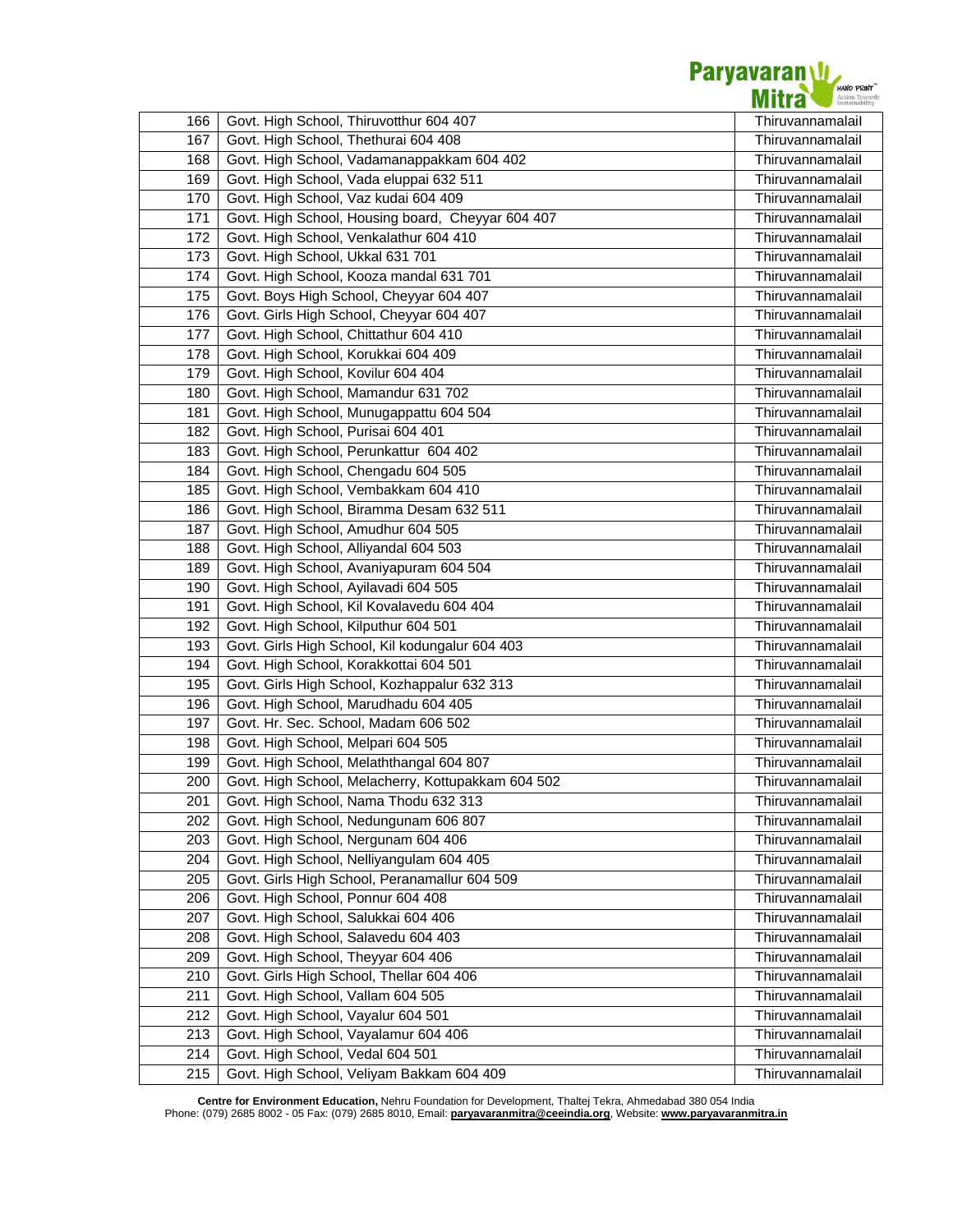

| 216           | Govt. High School, Kondayan Kuppam 604 406                                           | Thiruvannamalail |
|---------------|--------------------------------------------------------------------------------------|------------------|
| 217           | Govt. Boys Hr. Sec. School, Desur 604 501                                            | Thiruvannamalail |
| 218           | Govt. Girls Hr. Sec. School, Desur 604 501                                           | Thiruvannamalail |
| 219           | Govt. Hr. Sec. School, Erumbedu 604 403                                              | Thiruvannamalail |
| 220           | Govt. Hr. Sec. School, Kil Kodunkalur 604 403                                        | Thiruvannamalail |
| 221           | Govt. Hr. Sec. School, Kunnagam, Poondi 604 501                                      | Thiruvannamalail |
| 222           | Govt. Hr. Sec. School, Kozhappalur 632 319                                           | Thiruvannamalail |
| 223           | Govt. Hr. Sec. School, Mazhaiyur 604 502                                             | Thiruvannamalail |
| 224           | Govt. Hr. Sec. School, Nallur 604 408                                                | Thiruvannamalail |
| 225           | Govt. Hr. Sec. School, Peranamallur 604 503                                          | Thiruvannamalail |
| 226           | Govt. High School, Thellar 604 408                                                   | Thiruvannamalail |
| 227           | Govt. Boys High School, Vandavasi 604 408                                            | Thiruvannamalail |
| 228           | Govt. Girls High School, Vandavasi 604 408                                           | Thiruvannamalail |
| 229           | Govt. High School, Echur 604 401                                                     | Thiruvannamalail |
| 230           | Govt. High School, Pallavaram 631 702                                                | Thiruvannamalail |
| 231           | Govt. High School, Thirumani 604 504                                                 | Thiruvannamalail |
| 232           | Govt. High School, Vadugapattu 604 407                                               | Thiruvannamalail |
| 233           | Wisdom Matric school, Cheyyatrai Vendran Cheyyar block                               | Thiruvannamalail |
| 234           | Punitha Pal High School, Cheyyar block 604 407                                       | Thiruvannamalail |
| 235           | R.C. Matric School, Vandavasi 604 408                                                | Thiruvannamalail |
| 236           | R.C. Matric School, Kozhappalur 632 319                                              | Thiruvannamalail |
| 237           | Thooya Nenjam Hr. Sec. School, Vandavasi 604 408                                     | Thiruvannamalail |
| 238           | Sannathi Hr. Sec. School, Vandavasi                                                  | Thiruvannamalail |
| 239           | Kingston Matric School, Vandavasi 604 40                                             | Thiruvannamalail |
| 240           | Venkateswara Matric School, Vandavasi 604 408                                        | Thiruvannamalail |
| 241           | Bharadhamatha Matric School, Vandavasi 604 408                                       | Thiruvannamalail |
| 242           | Senthamiz Matric School, Mangalam, Mamandoor 604 403                                 | Thiruvannamalail |
| 243           | Sankara Matric School, Thellar 604 406                                               | Thiruvannamalail |
| 244           | Punitha Anthoniyar Matric School, Thirumal Padi 604 501                              | Thiruvannamalail |
| 245           | Green Park Matric School, Vandavasi 604 408                                          | Thiruvannamalail |
| 246           | Visdom Matric Hr.sec.school, Cheyyatrai Vendran 604 407                              | Thiruvannamalail |
| 247           | Gengusamy Naidu Matric School, Cheyyar 604 407                                       | Thiruvannamalail |
| 248           | Middle School, Cheyyar range, Pappanthangal 604 407                                  | Thiruvannamalail |
| 249           | Middle School, Painkinar 604 407                                                     | Thiruvannamalail |
| 250           | Middle School, Parasur 604 407                                                       | Thiruvannamalail |
| <b>NGC ID</b> | Name of the School                                                                   | District/School  |
| No            |                                                                                      |                  |
| 1             | Middle School, Deevipattinam (South), Ramanathapuram                                 | Ramanathapuram   |
| 2             | Middle School, Sakkarakottai, Ramanathapuram                                         | Ramanathapuram   |
| 3             | Middle School, Vairavan Kovil, Ramanathapuram<br>Middle School, Vani, Ramanathapuram | Ramanathapuram   |
| 4             | Middle School, Karugudi, Ramanathapuram                                              | Ramanathapuram   |
| 5             | Middle School, Putthandal, Ramanathapuram                                            | Ramanathapuram   |
| 6             | Middle School, Beravoor, Ramanathapuram                                              | Ramanathapuram   |
| 7             | Middle School, Naranamangalam, Ramanathapuram                                        | Ramanathapuram   |
| 8             | Middle School, Vallalpari, Ramanathapuram                                            | Ramanathapuram   |
| 9             | Middle School, Alazhangulam, Thiruppulani                                            | Ramanathapuram   |
| 10            | Middle School, Ekkagudi, Thiruppulani                                                | Ramanathapuram   |
| 11            | Middle School, Velanoor, Thiruppulani                                                | Ramanathapuram   |
| 12            | Middle School, Kanchirangudi, Thiruppulani                                           | Ramanathapuram   |
| 13            |                                                                                      | Ramanathapuram   |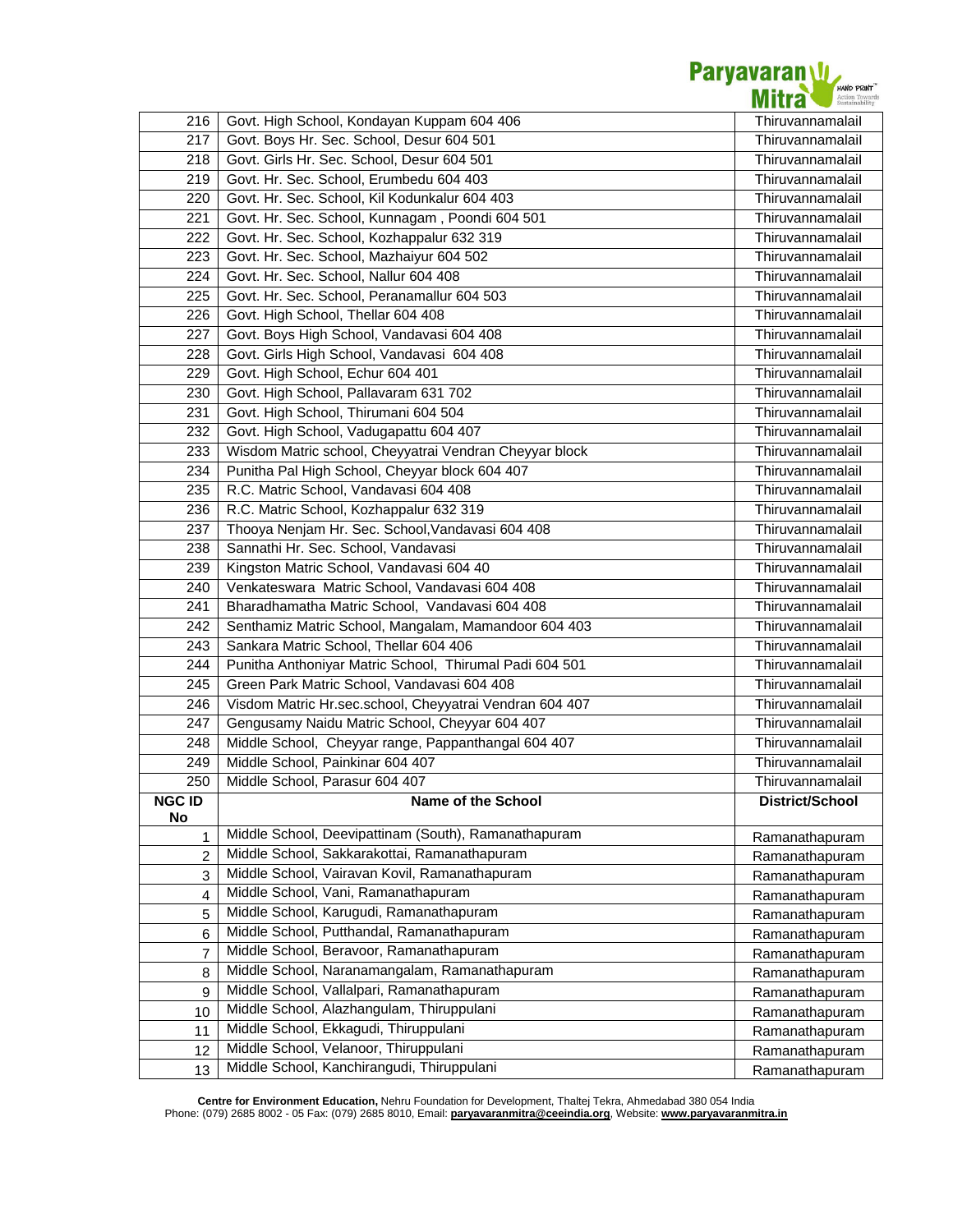

| 14 | Middle School, Guthukalvarisai, Thiruppulani             | Ramanathapuram |
|----|----------------------------------------------------------|----------------|
| 15 | Middle School, Pudukoil, Thiruppulani                    | Ramanathapuram |
| 16 | Adi Drivadar Middle School, Palanchirai, Thiruppulani    | Ramanathapuram |
| 17 | Arinchar Anna Middle School, Ramanathapuram              | Ramanathapuram |
| 18 | Middle School, Karaiyur, Mandapam                        | Ramanathapuram |
| 19 | Middle School, Ramaeshwaram Road, Mandapam               | Ramanathapuram |
| 20 | Middle School, Prrappamvarisai, Mandapam                 | Ramanathapuram |
| 21 | Middle School, Pattinam Kathan, Mandapam                 | Ramanathapuram |
| 22 | Middle School, Damaraigulam, Mandapam                    | Ramanathapuram |
| 23 | Middle School, Perungulam, Mandapam                      | Ramanathapuram |
| 24 | Middle School, Vallantharavai, Mandapam                  | Ramanathapuram |
| 25 | G.G.H.S, Madapam (Mugam)                                 | Ramanathapuram |
| 26 | Middle School, Kavanoor, R.S. Mangalam                   | Ramanathapuram |
| 27 | Middle School, Solanthur, R.S. Mangalam                  | Ramanathapuram |
| 28 | Middle School, Managudi, R.S. Mangalam                   | Ramanathapuram |
| 29 | Middle School, Paranoor, R.S. Mangalam                   | Ramanathapuram |
| 30 | Middle School, Alinthith Kottai, R.S. Mangalam           | Ramanathapuram |
| 31 | Middle School, Uoorvadi, R.S. Mangalam                   | Ramanathapuram |
| 32 | Middle School, Gottangudi, R.S. Mangalam                 | Ramanathapuram |
| 33 | Middle School, Melapunnaiyur, R.S. Mangalam              | Ramanathapuram |
| 34 | Adi Drivadar Middle School, Vadavaiyal, R.S. Mangalam    | Ramanathapuram |
| 35 | Middle School, Munnimunai, Thiruvadanai                  | Ramanathapuram |
| 36 | Middle School, Pacipattinam, Thiruvadanai                | Ramanathapuram |
| 37 | Middle School, Vellayapuram, Thiruvadanai                | Ramanathapuram |
| 38 | Middle School, Nambuthalai, Thiruvadanai                 | Ramanathapuram |
| 39 | Middle School, N.M. Mangalam, Thiruvadanai               | Ramanathapuram |
| 40 | Middle School, Visumpoor, Thiruvadanai                   | Ramanathapuram |
| 41 | Middle School, Golakkan Pettai, Thiruvadanai             | Ramanathapuram |
| 42 | Middle School, Kalaiyur, Paramakudi                      | Ramanathapuram |
| 43 | Middle School, Nedungulam, Paramakudi                    | Ramanathapuram |
| 44 | Middle School, Pudupetti, Paramakudi                     | Ramanathapuram |
| 45 | Middle School, Pedaricherri, Paramakudi                  | Ramanathapuram |
| 46 | Middle School, Nelli Sathanallur, Paramakudi             | Ramanathapuram |
| 47 | Middle School, Kelapperunkarai, Paramakudi               | Ramanathapuram |
| 48 | Middle School, Perumal Koil, Paramakudi                  | Ramanathapuram |
| 49 | Adi Drivadar Middle School, Pambu Villunthan, Paramakudi | Ramanathapuram |
| 50 | Adi Drivadar Middle School, Nilliam Padi, Paramakudi     | Ramanathapuram |
| 51 | Municipality Middle School, Panchal Pattanam, Paramakudi | Ramanathapuram |
| 52 | Municipality Middle School, Emaneshwaram, Paramakudi     | Ramanathapuram |
| 53 | Adi Drivadar Middle School, Kattu Paramakudi             | Ramanathapuram |
| 54 | Middle School, Muthuvaiyal, Bongalore                    | Ramanathapuram |
| 55 | Middle School, Pottithatti, Bongalore                    | Ramanathapuram |
| 56 | Middle School, S. Kodikampam, Bongalore                  | Ramanathapuram |
| 57 | Middle School, Menanthi, Bongalore                       | Ramanathapuram |
| 58 | Middle School, A. Puthur, Bongalore                      | Ramanathapuram |
| 59 | Middle School, Verravanur, Bongalore                     | Ramanathapuram |
| 60 | Middle School, Muthalur, Bongalore                       | Ramanathapuram |
| 61 | Middle School, Ayyanchi Daneedal, Nainar Kovil           | Ramanathapuram |
| 62 | Middle School, Mummudisathan, Nainar Kovil               | Ramanathapuram |
| 63 | Middle School, Pandiyur, Nainar Kovil                    | Ramanathapuram |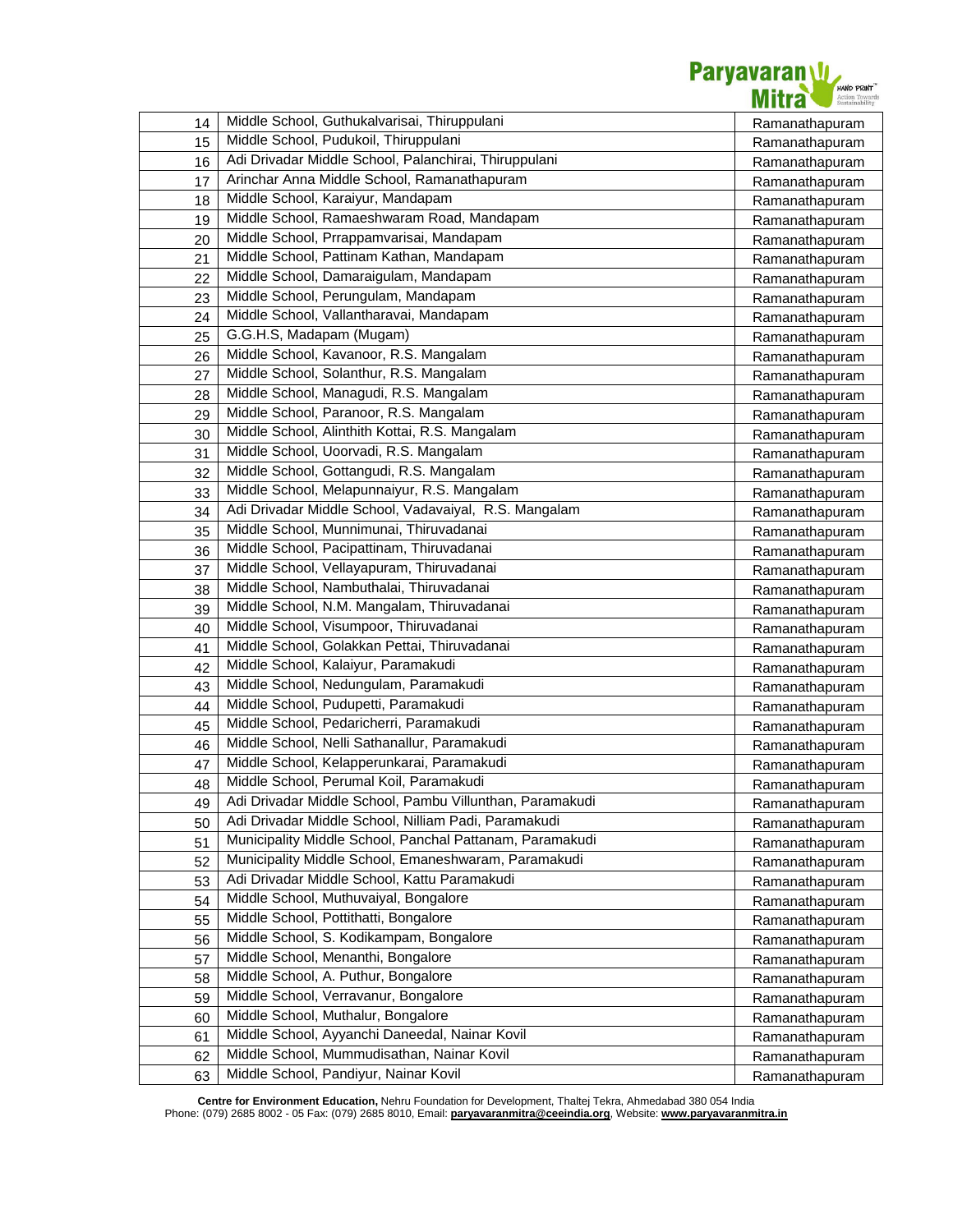

| 64  | Middle School, Vallam, Nainar Kovil                 | Ramanathapuram |
|-----|-----------------------------------------------------|----------------|
| 65  | Middle School, Attangudi, Nainar Kovil              | Ramanathapuram |
| 66  | Middle School, Gottakudi, Nainar Kovil              | Ramanathapuram |
| 67  | Middle School, Kodigulam, Nainar Kovil              | Ramanathapuram |
| 68  | Middle School, Udhyagudi, Nainar Kovil              | Ramanathapuram |
| 69  | Middle School, Karaigudi, Mudugulathur              | Ramanathapuram |
| 70  | Middle School, Meesal, Mudugulathur                 | Ramanathapuram |
| 71  | Middle School, Melakodumalur, Mudugulathur          | Ramanathapuram |
| 72  | Middle School, Gulathurai, Mudugulathur             | Ramanathapuram |
| 73  | Middle School, Mudugulathur                         | Ramanathapuram |
| 74  | Middle School, Perunguranai, Mudugulathur           | Ramanathapuram |
| 75  | Middle School, Sellur, Mudugulathur                 | Ramanathapuram |
| 76  | Middle School, Jeyamangalam, Mudugulathur           | Ramanathapuram |
| 77  | Middle School, Valanadu, Mudugulathur               | Ramanathapuram |
| 78  | Middle School, Villangulathur, Mudugulathur         | Ramanathapuram |
| 79  | Middle School, Pagguveti, Kamuthi                   | Ramanathapuram |
| 80  | Middle School, Perunali, Kamuthi                    | Ramanathapuram |
| 81  | Middle School, Pudukottai, Kamuthi                  | Ramanathapuram |
| 82  | Middle School, Modagurichi, Kamuthi                 | Ramanathapuram |
| 83  | Middle School, Kodungulam, Kamuthi                  | Ramanathapuram |
| 84  | Middle School, Acchangulam, Kamuthi                 | Ramanathapuram |
| 85  | Middle School, Peraiyur, Kamuthi                    | Ramanathapuram |
| 86  | Middle School, Valimaripan, Kamuthi                 | Ramanathapuram |
| 87  | Middle School, Ramasaretti, Kamuthi                 | Ramanathapuram |
| 88  | Adi Drivadar Middle School, Sengapadai, Kamuthi     | Ramanathapuram |
| 89  | Middle School, Kadugusanthai, Kadaladi              | Ramanathapuram |
| 90  | Middle School, Kadaladi                             | Ramanathapuram |
| 91  | Middle School, Lanchampur, Kadaladi                 | Ramanathapuram |
| 92  | Middle School, Melachsriumpodu, Kadaladi            | Ramanathapuram |
| 93  | Middle School, Keleselvanur, Kadaladi               | Ramanathapuram |
| 94  | Middle School, Kavagulam, Kadaladi                  | Ramanathapuram |
| 95  | Middle School, Eervadi, Kadaladi                    | Ramanathapuram |
| 96  | Middle School, Edampadi, Kadaladi                   | Ramanathapuram |
| 97  | Middle School, Opilian, Kadaladi                    | Ramanathapuram |
| 98  | Middle School, Vali Nokkam, Kadaladi                | Ramanathapuram |
| 99  | Middle School, Valagulam, Kadaladi                  | Ramanathapuram |
| 100 | Middle School, Gothangulam, Kadaladi                | Ramanathapuram |
| 101 | Govt. Hr. Sec. School, Sathirakudi- 623527          | Ramanathapuram |
| 102 | Govt. Hr. Sec. School, Parthipanur-623 608          | Ramanathapuram |
| 103 | Govt. Hr. Sec. School, Paramakkudi - 623 707        | Ramanathapuram |
| 104 | Govt. Hr. Sec. School, (Girls), Paramakkudi-623 707 | Ramanathapuram |
| 105 | Govt. Hr. Sec. School, Kannirajapuram-623 135       | Ramanathapuram |
| 106 | Govt. Hr. Sec. School, Muthukulathur-623 704        | Ramanathapuram |
| 107 | Govt. Hr. Sec. School, (Girls), Saiyalkudi-623120   | Ramanathapuram |
| 108 | Govt. Hr. Sec. School, Saiyalkudi-623 120           | Ramanathapuram |
| 109 | Govt. Hr. Sec. School, Kadaladi-623703              | Ramanathapuram |
| 110 | Govt. Hr. Sec. School, Melayakudi-623 707           | Ramanathapuram |
| 111 | Govt. Hr. Sec. School, Melakidaram-623 528          | Ramanathapuram |
| 112 | Govt. Hr. Sec. School, Eervadi-623 528              | Ramanathapuram |
| 113 | Govt. High School, Nainarkoil-623 705               | Ramanathapuram |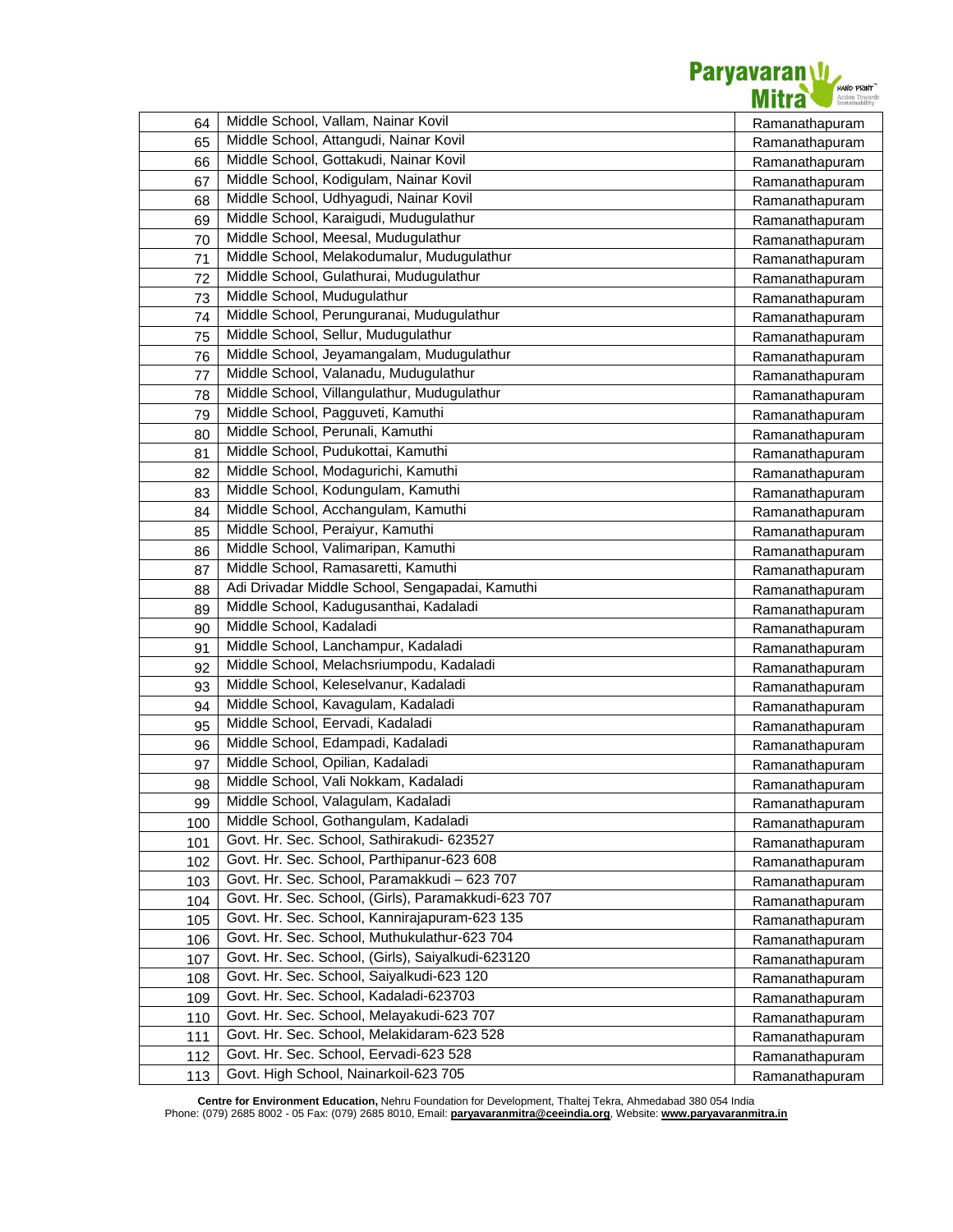

| 114 | Govt. High School, Mandalamanikkam-623 605                    | Ramanathapuram |
|-----|---------------------------------------------------------------|----------------|
| 115 | Govt. High School, Kovilangulam-623 603                       | Ramanathapuram |
| 116 | Govt. High School, Beriyur-623 708                            | Ramanathapuram |
| 117 | Govt. High School, Kammankottai-623 527                       | Ramanathapuram |
| 118 | Govt. High School, Kiliyur-623 630                            | Ramanathapuram |
| 119 | Govt. High School, Pottakavayal-623 537                       | Ramanathapuram |
| 120 | Govt. High School, Kadarntha Kudi-623 705                     | Ramanathapuram |
| 121 | Govt. High School, Emaneshwaram-623 701                       | Ramanathapuram |
| 122 | Govt. High School, Pammanenthal-623 715                       | Ramanathapuram |
| 123 | Govt. High School, Kulathur-623 35                            | Ramanathapuram |
| 124 | Govt. High School, Alanganur-623 712                          | Ramanathapuram |
| 125 | Govt. High School, Manchur-623 707                            | Ramanathapuram |
| 126 | Govt. High School, Keelathoval-623 706                        | Ramanathapuram |
| 127 | Govt. High School, Pampoor-623 706                            | Ramanathapuram |
| 128 | Govt. High School, T.M. Kottai-626 115                        | Ramanathapuram |
| 129 | Govt. High School, Utchinatham-623 115                        | Ramanathapuram |
| 130 | Govt. High School, S. Siruvayal-623 Valithoruvalur            | Ramanathapuram |
| 131 | Govt. High School, Sikkal-623 528                             | Ramanathapuram |
| 132 | Govt. High School, T. Mariyur-623 703                         | Ramanathapuram |
| 133 | Govt. High School, Kottaimedu-623 604                         | Ramanathapuram |
| 134 | Govt. High School, Kakkur-623 711                             | Ramanathapuram |
| 135 | Govt. High School, Appanur-623 630                            | Ramanathapuram |
| 136 | Govt. High School, Valinokkam                                 | Ramanathapuram |
| 137 | Govt. High School, Ramsamypatti-623 603                       | Ramanathapuram |
| 138 | Ravothar Sahib High School, Theriruveli-623 711               | Ramanathapuram |
| 139 | Thoya Saverier Guluni High School, Savierirpattinam-623 703   | Ramanathapuram |
| 140 | Jaint John High School, K.M. Kottai-623 603                   | Ramanathapuram |
| 141 | Kovarava High School, Kamuthi-623 603                         | Ramanathapuram |
| 142 | Ikbal High School, Kamuthi-623 603                            | Ramanathapuram |
| 143 | Kalaviruthi High School, Kamuthi-623 603                      | Ramanathapuram |
| 144 | Bharathamatha High School, Naripayur-623 135                  | Ramanathapuram |
| 145 | Alangaramatha High School, Paramakudi-623 707                 | Ramanathapuram |
| 146 | Kairathul Alila High School, Paramakkudi-623 707              | Ramanathapuram |
| 147 | Nadar Mahasana Sangam High School, Arasaradivandal-623 707    | Ramanathapuram |
| 148 | D.E.L.C. High School, Muthukulathur-623 704                   | Ramanathapuram |
| 149 | Showrashtra Hr. Sec. School, Paramakkudi-623 707              | Ramanathapuram |
| 150 | A.V. Hr. Sec. School, Paramakkudi-623 707                     | Ramanathapuram |
| 151 | KJ Kela Musilim Hr. Sec. School, Paramakkudi-623 707          | Ramanathapuram |
| 152 | Crasent High School, Parthibanur-623 608                      | Ramanathapuram |
| 153 | Pallivasal Hr. Sec. School, Muthukulathur-623 704             | Ramanathapuram |
| 154 | Jiant Iriudhya Hr. Sec. School, Thiruvarangam-623712          | Ramanathapuram |
| 155 | K.N. Hr. Sec. School, Kamuthi-623 603                         | Ramanathapuram |
| 156 | K.N. Girls Hr. Sec. School, Kamuthi-623 603                   | Ramanathapuram |
| 157 | Musilim Hr. Sec. School, Abiramam-623 601                     | Ramanathapuram |
| 158 | Devangar Hr. Sec. School, Neeravi-623 118                     | Ramanathapuram |
| 159 | K.H.N. Hr. Sec. School, Perunali-623 115                      | Ramanathapuram |
| 160 | V.O.C. Matriculation School, Paramakkudi-623 707              | Ramanathapuram |
| 161 | Don Bosco Matriculation School, Paramakkuei-623 707           | Ramanathapuram |
| 162 | Indian Matric School, Thelichatha Nallur, Paramakkudi-623 707 | Ramanathapuram |
| 163 | Lions Matric School, Paramakkudi-623 707                      | Ramanathapuram |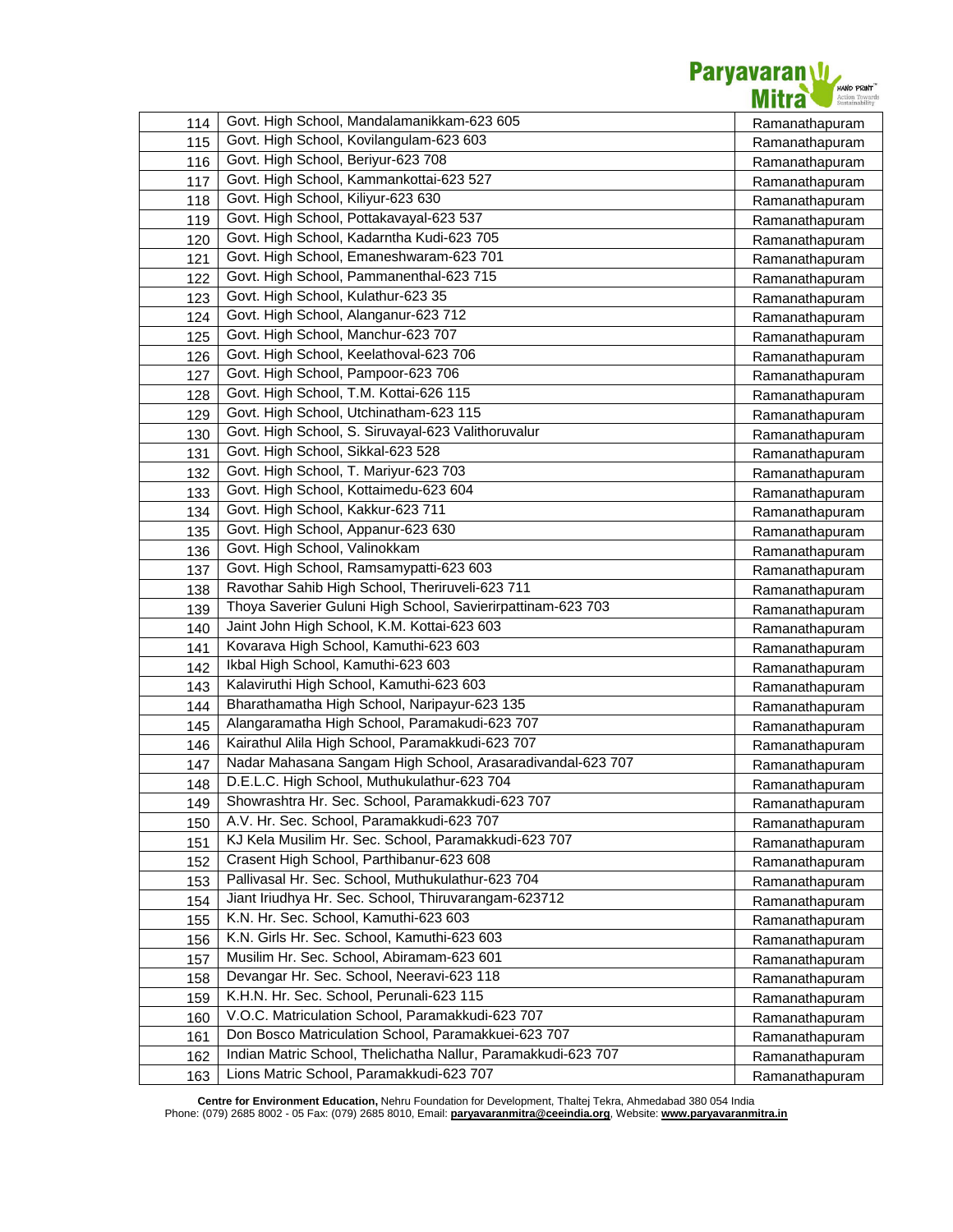

| 164        | K.N. Matric School, Kamuthi-623 603                               | Ramanathapuram |
|------------|-------------------------------------------------------------------|----------------|
| 165        | Ragmanya Matric School, Kamuthi-623 60.                           | Ramanathapuram |
| 166        | P.U.M.S., Kalaiyur-623 715, Ramanathapuram Dt.                    | Ramanathapuram |
| 167        | P.U.M.S., M. Nedungulam-623 601, Paramakkudi Union                | Ramanathapuram |
| 168        | P.U.M.S., Pudupatti-623 601, Paramakkudi Union                    | Ramanathapuram |
| 169        | P.U.M.S., Puthukudi-623 608, Paramakkudi Union                    | Ramanathapuram |
| 170        | P.U.M.S., Pedaricheri-623 608, Paramakkudi Union                  | Ramanathapuram |
| 171        | P.U.M.S., Thelichathanallur-623 707, Paramakkudi Union            | Ramanathapuram |
| 172        | P.U.M.S., Kelaperunkarai-623 707, Paramakkudi Union               | Ramanathapuram |
| 173        | P.U.M.S., Perumalkoil-623 707, Paramakkudi Union                  | Ramanathapuram |
| 174        | P.U.M.S., Paralai-623 608, Paramakkudi Union                      | Ramanathapuram |
| 175        | P.U.M.S., Shoodiyur-623 608, Paramakkudi Union                    | Ramanathapuram |
| 176        | Govt. ADW Middle School, Pambuvillunthan-623 707                  | Ramanathapuram |
| 177        | Govt ADW Middle School, Nilyambadi-623 712                        | Ramanathapuram |
| 178        | Govt. AEW Middle School, Kattuparamakkudi-623 707                 | Ramanathapuram |
| 179        | P.U.M.S., Muthuvayal-623 527, Pogalur Union                       | Ramanathapuram |
| 180        | P.U.M.S., Pottithatti-623 707, Pogalur Union                      | Ramanathapuram |
| 181        | P.U.M.S., Sevur-623 527, Pogalur Union                            | Ramanathapuram |
| 182        | P.U.M.S., L. Kodikulam-623 527, Pogalur Union                     | Ramanathapuram |
| 183        | P.U.M.S., Mennanthi-623 527, Pogalur Union                        | Ramanathapuram |
| 184        | P.U.M.S., Manjakollai-623 527, Pogalur Union                      | Ramanathapuram |
| 185        | P.U.M.S., A. Puthur-623 527, Pogalur Union                        | Ramanathapuram |
| 186        | P.U.M.S., Veeravanur-623 522, Pogalur Union                       | Ramanathapuram |
| 187        | P.U.M.S., K. Valasai-623 527, Pogalur Union                       | Ramanathapuram |
| 188        | P.U.M.S., Muthalur-623 501, Pogalur Union                         | Ramanathapuram |
| 189        | P.U.M.S., Iyansithananethal-623 705, Nainarkoil Union             | Ramanathapuram |
| 190        | P.U.M.S., Mummudisathan-623 705, Nainarkoil Union                 | Ramanathapuram |
| 191        | P.U.M.S., Pandiyur-623 705, Nainarkoil Union                      | Ramanathapuram |
| 192        | P.U.M.S., Perungalur-623 705, Nainarkoil Union                    | Ramanathapuram |
| 193        | P.U.M.S., Vallam-623 705, Nainarkoil Union                        | Ramanathapuram |
| 194        | P.U.M.S., Thalaiyadikottai-623 705, Nainarkoil Union              | Ramanathapuram |
| 195        | P.U.M.S., Ariyankottai-623 705, Nainarkoil Union                  | Ramanathapuram |
| 196        | P.U.M.S., Attangudi-623 705, Nainarkoil Union                     | Ramanathapuram |
| 197        | P.U.M.S., Kottangudi-623 705, Nainarkoil Union                    | Ramanathapuram |
| 198        | P.U.M.S., P. Kodikulam-623 705m Nainarkoil Union                  | Ramanathapuram |
| 199        | P.U.M.S., Uthayakudi-623 705m Nainarkoil Union                    | Ramanathapuram |
| 200        | P.U.M.S., Annaicheri-623 704, Muthukulathur Union                 | Ramanathapuram |
| 201        | P.U.M.S., S. Karaikudi-623 704, Muthukulathur Union               | Ramanathapuram |
| 202        | P.U.M.S., Keeranur-623 704, Muthukulathur Union                   | Ramanathapuram |
| 203        | P.U.M.S., Kolunthurai-623 712, Muthukulathur Union                | Ramanathapuram |
| 204        | P.U.M.S., Meesal-623 712, Muthukulathur Union                     | Ramanathapuram |
| 205        | P.U.M.S., Melakodumanur-623 604, Muthukulathur Union              | Ramanathapuram |
| 206        | P.U.M.S., Muthukulathur-623 704<br>P.U.M.S., Perunkarunai-623 602 | Ramanathapuram |
| 207        | P.U.M.S., Poocheri-623 711, Muthukulathur Union                   | Ramanathapuram |
| 208        | P.U.M.S., Puluthikulam-623 706, Muthukulathur Union               | Ramanathapuram |
| 209        | P.U.M.S., Sambakulam-623 707, Muthukulathur Union                 | Ramanathapuram |
| 210        | P.U.M.S., Chellur-623 712, Muthukulathur Union                    | Ramanathapuram |
| 211        | P.U.M.S., Selvanayakapuram-623 704, Muthukulathur Union           | Ramanathapuram |
| 212<br>213 | P.U.M.S., Seyamangalam-623 601, Muthukulathur Union               | Ramanathapuram |
|            |                                                                   | Ramanathapuram |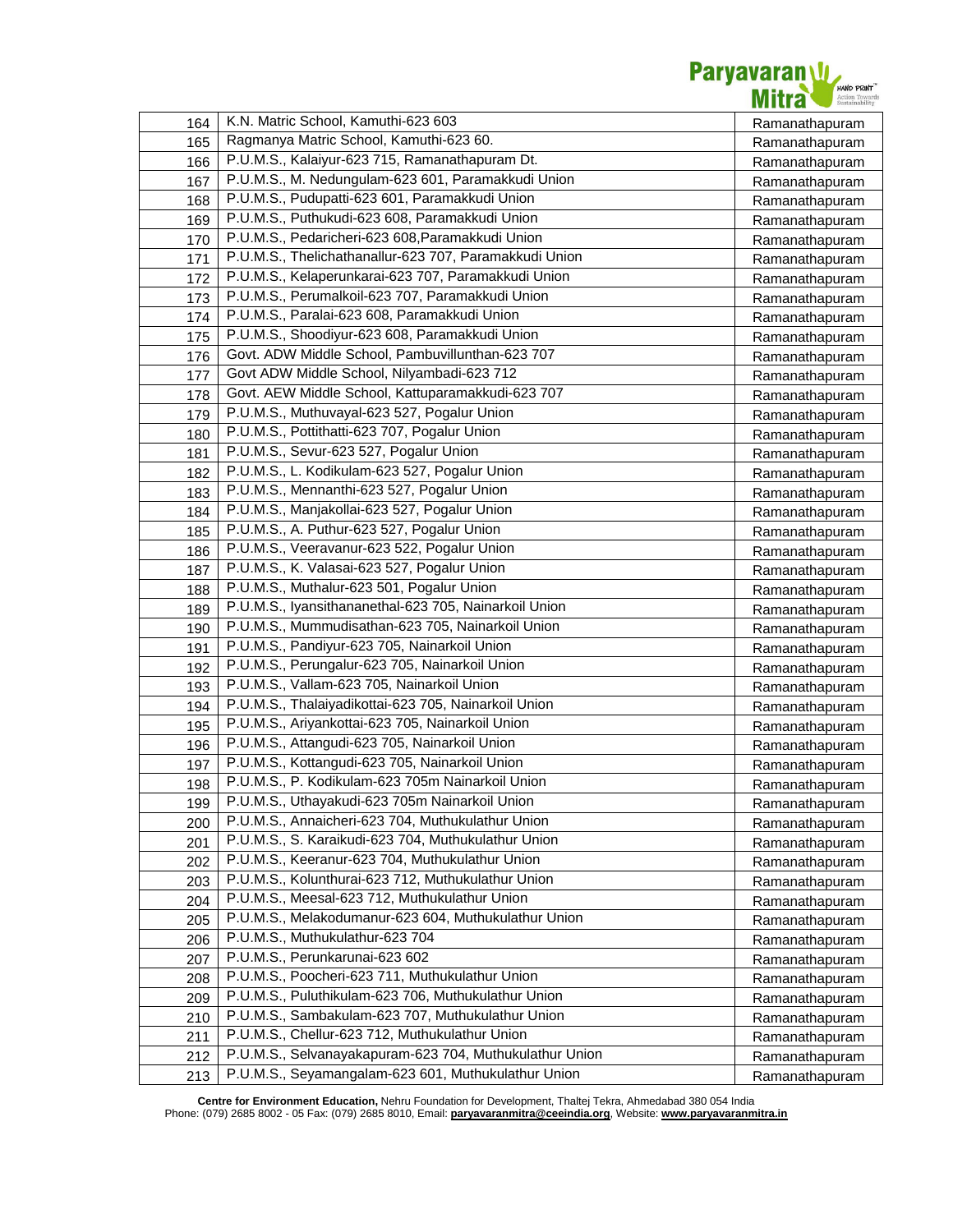

| 214           | P.U.M.S., Vallanadu-623 527, Muthukulathur Union                          | Ramanathapuram  |
|---------------|---------------------------------------------------------------------------|-----------------|
| 215           | P.U.M.S., Vengalacheri-623 709, Muthukulathur Union                       | Ramanathapuram  |
| 216           | P.U.M.S., Vennervaikal-623 704, Muthukulathur Union                       | Ramanathapuram  |
| 217           | P.U.M.S., Villangulathur-623 704, Muthukulathur Union                     | Ramanathapuram  |
| 218           | P.U.M.S., Kathanenthal-623 603, Muthukulathur Union                       | Ramanathapuram  |
| 219           | P.U.M.S., Pagguvetti-623 603, Kamuthi Union                               | Ramanathapuram  |
| 220           | P.U.M.S., Perunali-623 115, Kamuthi Union                                 | Ramanathapuram  |
| 221           | P.U.M.S., Thalaivai Naiyakkanpatti-623 603                                | Ramanathapuram  |
| 222           | P.U.M.S., Pudukkottai-623 603, Kamuthi Union                              | Ramanathapuram  |
| 223           | P.U.M.S., Mustakurichi-623 603, Kamuthi Union                             | Ramanathapuram  |
| 224           | P.U.M.S., Kundugulam-623 603, Kamuthi Union                               | Ramanathapuram  |
| 225           | P.U.M.S., Achangulam-623 601, Kamuthi Union                               | Ramanathapuram  |
| 226           | P.U.M.S., Karungulam-623 604, Kamuthi Union                               | Ramanathapuram  |
| 227           | P.U.M.S., Valimarichan-623 608, Kamuthi Union                             | Ramanathapuram  |
| 228           | P.U.M.S., Peraiyur-623 708, Kamuthi Union                                 | Ramanathapuram  |
| 229           | P.U.M.S., D. Punavasal-623 601, Kamuthi Union                             | Ramanathapuram  |
| 230           | P.U.M.S., A. Tharakudi-623 602, Kamuthi Union                             | Ramanathapuram  |
| 231           | P.U.M.S., A. Tharakudi-623 602, Kamuthi Union                             | Ramanathapuram  |
| 232           | Govt. DWA Middle School, Sengalpadai-623 603, Kamuthi Union               | Ramanathapuram  |
| 233           | P.U.M.S., Kidathirukai-623 704, Kamuthi Union                             | Ramanathapuram  |
| 234           | P.U.M.S., Guruvikathial-623 705, Kadaladi Union                           | Ramanathapuram  |
| 235           | P.U.M.S., Cadugusanthai-623 703, Kadaladi Union                           | Ramanathapuram  |
| 236           | P.U.M.S., Kadaladi-623 703, Kadaladi Union                                | Ramanathapuram  |
| 237           | P.U.M.S., Pothikulam-623 703, Kadaladi Union                              | Ramanathapuram  |
| 238           | P.U.M.S., Sithrangudi-623 704, Kadaladi Union                             | Ramanathapuram  |
| 239           | P.U.M.S., Guruvadi-623 120, Kadaladi Union                                | Ramanathapuram  |
| 240           | P.U.M.S., Ellanchembur-623 704, Kadaladi Union                            | Ramanathapuram  |
| 241           | P.U.M.S., Melasirupothu-623 704, Kadaladi Union                           | Ramanathapuram  |
| 242           | P.U.M.S., Maranthai-623 703, Kadaladi Union                               | Ramanathapuram  |
| 243           | P.U.M.S., Keelamunthal-623 703, Kadaladi Union                            | Ramanathapuram  |
| 244           | P.U.M.S., Keelaselvanur-623 703, Kadaladi Union                           | Ramanathapuram  |
| 245           | P.U.M.S., Kavakulam-623 528, Kadaladi Union                               | Ramanathapuram  |
| 246           | P.U.M.S., Melasevanur-623 703, Kadaladi Union                             | Ramanathapuram  |
| 247           | P.U.M.S., Poopandiyapuram-623 120, Kadaladi Union                         | Ramanathapuram  |
| 248           | P.U.M.S., Kothangulam-623 528, Kadaladi Union                             | Ramanathapuram  |
| 249           | P.U.M.S., Airwadi-623 515, Kadaladi Union                                 | Ramanathapuram  |
| 250           | P.U.M.S., Ethampadal-623 515, Kadaladi Union                              | Ramanathapuram  |
| 251           | P.U.M.S., Opeilan-623 703, Kadaladi Union                                 | Ramanathapuram  |
|               |                                                                           |                 |
| <b>NGC ID</b> | Name of the School                                                        | District/School |
| No            | Aringar Anna Govt. Hr. Sec. School, Urur Adyar, Besant Nagar, Chennai-90  |                 |
| 1             | Govt. Model. Hr. Sec. Sec. School, Teachers College Campus, Saidapet,     | Chennai         |
| 2             | Chennai-15                                                                | Chennai         |
| 3             | Govt. Hr. Sec. School, Velachery, Chennai-42                              | Chennai         |
| 4             | Govt. Girls Hr. Sec. School, Saidapet, Chennai-15                         | Chennai         |
| 5             | Corp. Hr. Sec. School, 13, Bharadhidasan Salai, Thiruvanmiyur, Chennai-41 | Chennai         |
| 6             | Corp. Hr. Sec. School, 14, Peumal Koil St, Tharamani, Chennai-113         | Chennai         |
| 7             | Corp. High School, 27, Sringerimut Road, R.A. Puram, Chennai-28           | Chennai         |
| 8             | Corp. High School, Kamaraj Avenue, Adyar, Chennai-20                      | Chennai         |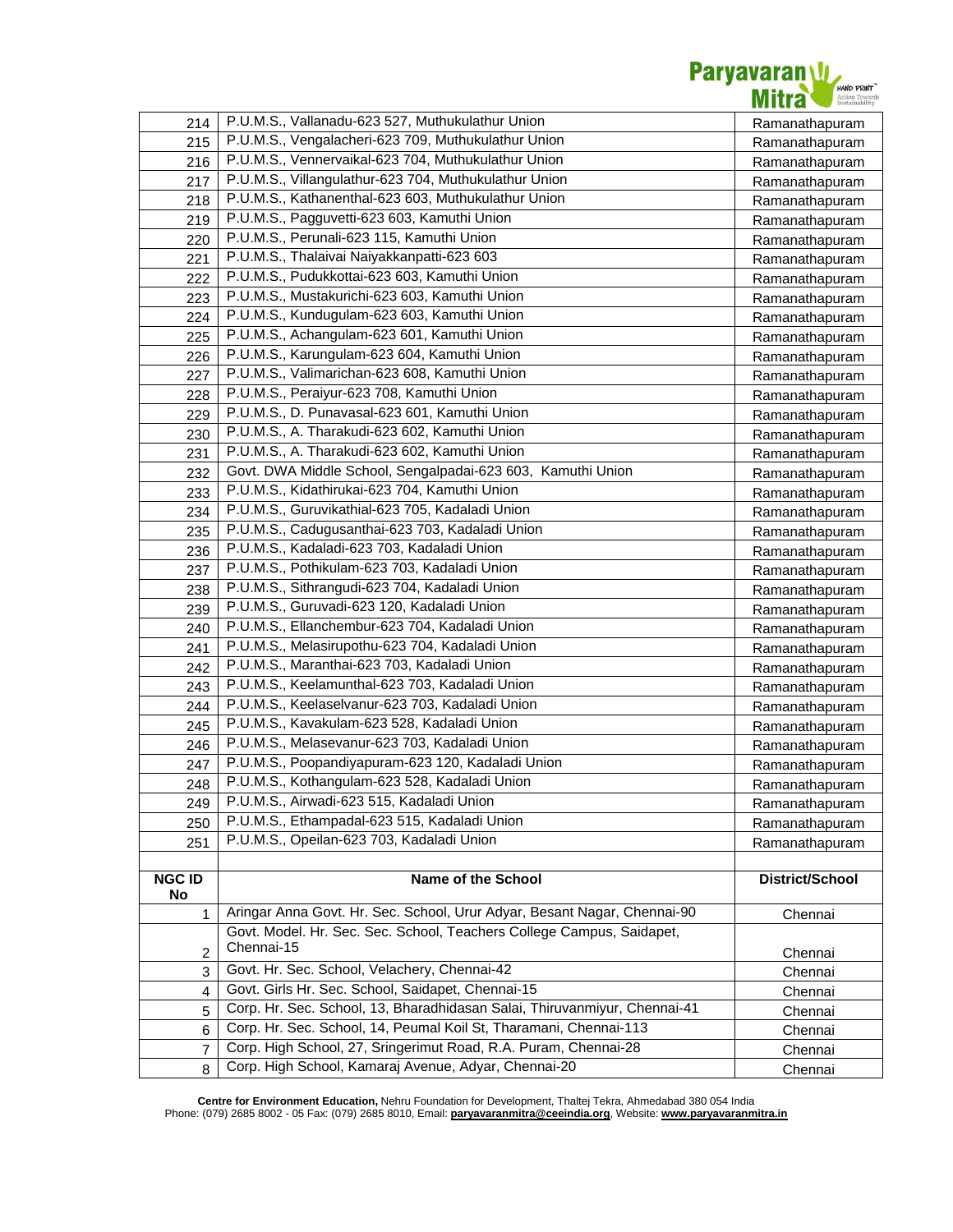

| 9  | Avvai Home TVR Girls. Hr. Sec. School, Adyar, Chennai-20                        | Chennai |
|----|---------------------------------------------------------------------------------|---------|
| 10 | Ranimeyyammai Girls. Hr. Sec. School, Raja Annamalaipuram, Chennai-28           | Chennai |
| 11 | Rajamuthaiah Hr. Sec. School, Chennai-28                                        | Chennai |
| 12 | Corp. School, 1, Cartmen Street, Saidapet, Chennai-15                           | Chennai |
| 13 | Corp. School, 112, Kodambakkam High School, Saidapet, Chennai-15                | Chennai |
| 14 | Corp. School, 2, West Jones Road, Saidapet, Chennai-15                          | Chennai |
| 15 | Corp. School, Jones Road, School Complex, Saidapet, Chennai-15                  | Chennai |
| 16 | Corp. School, 16, Jones Road, Saidapet, Chennai-15                              | Chennai |
| 17 | Corp. School, 10 Jones Road, Saidapet, Chennai-15                               | Chennai |
| 18 | Corp. School, Salaivayaloor Cololy, Thideer Nagar, Saidapet, Chennai-15         | Chennai |
| 19 | Corp. School, 45, Railway Border, Appavoo Nagar, Chennai-15                     | Chennai |
| 20 | Corp. School, 20, Bazaar Street, Saidapet, Chennai-15                           | Chennai |
| 21 | Corp. School, Bazar Road, Saidapet, Chennai-15                                  | Chennai |
| 22 | Corp. School, Lakshmipuram, Thiruvanmiyur, Chennai41                            | Chennai |
| 23 | Corp. School, 76, 2 <sup>nd</sup> Street, Kamaraj Avenue, Adyar, Chennai-20     | Chennai |
| 24 | Corp. School, 1 <sup>st</sup> street, Kamaraj Avenue, Adyar, Chennai -20        | Chennai |
| 25 | Corp. School, 1, Ammankoil Street, Damotharapuram, Chennai-20                   | Chennai |
| 26 | Corp. School, 3, Bharathidasan Street, Thiruvanmiyur, Chennai-41                | Chennai |
| 27 | Corp. School, Kuppam Kadarkarai Salai, Thiruvanmiyur, Chennai-41                | Chennai |
| 28 | Corp. School, 11 <sup>th</sup> Cross Street, Sastri Nagar, Adyar, Chennai-20    | Chennai |
|    | Corp. School, 1, Mahalakshmi Street, Odaikuppam, Besant Nagar, Chennai-90       |         |
| 29 |                                                                                 | Chennai |
|    | Corp. School, 29 <sup>th</sup> Cross Street, Indira Nagar, Chennai-20           |         |
| 30 | Corp. School, 14, Perumal Koil Street, Tharamani, Chennai-113                   | Chennai |
| 31 | Anna Gem Matric Hr. Sec. School, Anna University Campus, Chennai-25             | Chennai |
| 32 | Bethael Matric Hr. Sec. School, Velachery, Chennai-42                           | Chennai |
| 33 | Besant L.V.R. Matric Hr. Sec. School, First Avenue, Besant Nagar, Chennai-90    | Chennai |
| 34 | David Matric Hr. Sec. School, Velachery, Chennai-42                             | Chennai |
| 35 | Gurunanak Matric Hr. Sec. School, Velachery Road, Chennai-42                    | Chennai |
| 36 | Kumara Rani Meena Muthiah Matric Hr. Sec. School, Adyar, Chennai-20             | Chennai |
| 37 | Mowbarys Matric Hr. Sec. School, Velachery, Chennai-42                          | Chennai |
| 38 | Sri Venkateswara Vidyalaya Matric Hr. Sec. School, Sasthri Nagar, Adyar,        | Chennai |
| 39 | Chennai-20                                                                      | Chennai |
|    | Sri Rajalakshmi Matric Hr. Sec. School, Velachery, Chennai-42                   |         |
| 40 | Saraswathi Venkatraman Matric Hr. Sec. School, Thiruvanmiyur, Chennai-41        | Chennai |
| 41 | Sri Sankara Vidyasharam Matric Hr. Sec. School, Kamaraj Nagar,                  | Chennai |
| 42 | Thiruvanmiyur, Chennai-41                                                       | Chennai |
| 43 | St. Antony's Matric Hr. Sec. School, Little Mount, Saidapet, Chennai-15         | Chennai |
| 44 | St. Mary's Matric Hr. Sec. School, Saidapet, Chennai-15                         | Chennai |
|    | St. Michaels Academy Matric Hr. Sec. School, Gandhi Nagar, Adyar, Chennai-      |         |
| 45 | 20                                                                              | Chennai |
|    | St. Savio Matric Hr. Sec. School, Dhandeeswarer Nagar, Velachery, Chennai-42    |         |
| 46 |                                                                                 | Chennai |
| 47 | Visva Bharathi Matric Hr. Sec. School, Velachery, Chennai-42                    | Chennai |
| 48 | Arvind Matric Hr. Sec. School, Taramani,                                        | Chennai |
| 49 | Chennai-113                                                                     | Chennai |
| 50 | Bala Saravan Vidyalaya Matric Hr. Sec. School,                                  | Chennai |
| 51 | 1 <sup>st</sup> Cross Street, West Velachery, Chennai-42                        | Chennai |
|    | Sri Mylai Karpagavalli Matric Hr. Sec. School, Sasthri Nagar, Adyar, Chennai-20 |         |
| 52 |                                                                                 | Chennai |
|    |                                                                                 |         |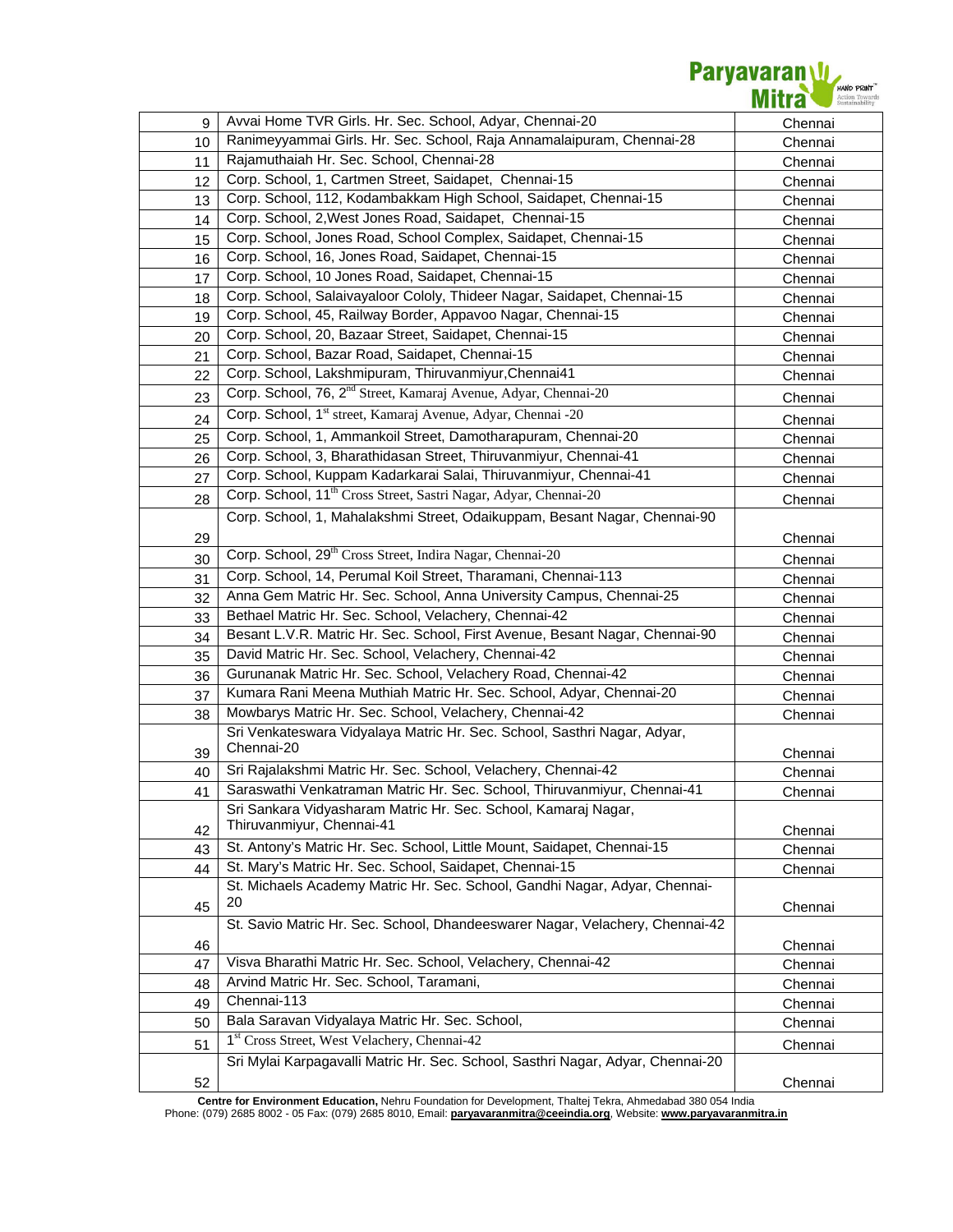Paryavaran W

| 53  | Manuel Money Matric Hr. Sec. School, Thiruvanmiyur, Chennai-41                         | Chennai |
|-----|----------------------------------------------------------------------------------------|---------|
| 54  | Mount Carmel Matric Hr. Sec. School, Velachery, Chennai-42                             | Chennai |
| 55  | Sathgurudev Memorial Matric Hr. Sec. School, West Velachery, Chennai-42                | Chennai |
| 56  | Sivasakthi Matric Hr. Sec. School, Velachery, Chennai-42                               | Chennai |
| 57  | St. Francies Savio Matric Hr. Sec. School, Velachery, Chennai-42                       | Chennai |
| 58  | Vidya Ratna PTS Matric Hr. Sec. School, Adyar, Chennai-20                              | Chennai |
| 59  | Vanavani Matric Hr. Sec. School, I.I.T. Campus, Chennai-36                             | Chennai |
|     | Vidya Vinaya Vinoda Matric Hr. Sec. School, 1537 <sup>th</sup> Cross St. Besant Nagar, |         |
| 60  | Chennai-90                                                                             | Chennai |
| 61  | Sri.A. Ganesan Matric Hr. Sec. School, Velachery, Chennai                              | Chennai |
| 62  | Bala Vidya Mandir Hr. Sec. School, (CBSE) Adyar, Chennai                               | Chennai |
| 63  | Besant Arundale Hr. Sec. School, (CBSE) Thiruvanmiyur, Chennai                         | Chennai |
| 64  | Bharath Hr. Sec. School, Adyar, Chennai                                                | Chennai |
| 65  | Chettinad Vidyasharam (CBSE), R.A. Puram, Chennai                                      | Chennai |
| 66  | Kendriya Vidyalaya, (CBSE) I.I.T. Campus, Chennai                                      | Chennai |
|     | Kendriya Vidyalaya, (CBSE), No.1, AFS Tambaram, Chennai                                |         |
| 67  | Sri. Sankara Sr. Sec. School, (CBSE) Adyar, Chennai                                    | Chennai |
| 68  | St. John S. Eng. School, (CBSE) Besant Nagar, Chennai.                                 | Chennai |
| 69  | Jaya Gopal Karodiya Govt. Girls Hr. Sec. School, Choolaimedu, Chennai-94               | Chennai |
| 70  | Presidency Girls Hr. Sec. School, Egmore, Chennai-8                                    | Chennai |
| 71  | Govt. Muslim Boys High School, Chennai-1                                               | Chennai |
| 72  | Govt. Muslim Girls High School, Chennai-108                                            | Chennai |
| 73  |                                                                                        | Chennai |
| 74  | Govt. Muslim High School, Chennai-2                                                    | Chennai |
| 75  | Govt. Girls Middle School, Chennai-8                                                   | Chennai |
| 76  | Corp. Boys Hr. Sec. School, T.H. Road, Chennai-81                                      | Chennai |
| 77  | Corp. Girls Hr. Sec. School, Numgambakkam, Chennai-34                                  | Chennai |
| 78  | Corp. Girls Hr. Sec. School, Shenoy Nagar, Chennai-30                                  | Chennai |
| 79  | Corp. Hr. Sec. School, Patel Nagar, Chennai-81                                         | Chennai |
| 80  | Corp. High School, Manikandan Street, Chennai-21                                       | Chennai |
| 81  | Corp. High School, Kizhaku Kallarai Salai, Chennai-21                                  | Chennai |
| 82  | Corp. High School, Appasamy Lane, Chennai-81                                           | Chennai |
| 83  | Corp. High School, C.B. Road, Chennai-21                                               | Chennai |
| 84  | Corp. High School, Anjeneya Nagar, Chennai-13                                          | Chennai |
| 85  | Corp. High School, S.N.Chetty Road, Chennai-13                                         | Chennai |
| 86  | Corp. High School, M.P.T. Colony, Chennai-81                                           | Chennai |
| 87  | Hindu Hr. Sec. School, Triplicane, Chennai 5                                           | Chennai |
| 88  | Kellet Hr. Sec. School, Chennai-5                                                      | Chennai |
| 89  | Muslim Hr. Sec. School, Chennai-5                                                      | Chennai |
| 90  | Muthialpet Hr. Sec. School, Muthialpet, Chennai-1                                      | Chennai |
| 91  | K.C. Sankaralinga Nadar Hr. Sec. School, Chennai-21                                    | Chennai |
| 92  | P.A.K. Palanisamy Hr. Sec. School, Chennai-31                                          | Chennai |
| 93  | Vallal S.I. Alagarsamy Hr. Sec. School, Chennai-13                                     | Chennai |
| 94  | S.K.B.D. Hr. Sec. School, Chennai-1                                                    | Chennai |
| 95  | Pachaiyappa College Hr. Sec. School, Chennai-1                                         | Chennai |
| 96  | Sir Theagaraya College Hr. Sec. School, Chennai-21                                     | Chennai |
| 97  | St. Gaberial Hr. Sec. School, Chennai-108                                              | Chennai |
| 98  | St. Annes Hr. Sec. School, Chennai-13                                                  | Chennai |
| 99  | Anderson Day Hr. Sec. School, Acharappan St, Chennai-1                                 | Chennai |
| 100 | K. Arumuga Nadar Hr. Sec. School, Chennai-21                                           | Chennai |
| 101 | Muruga Dhanushkodi Hr. Sec. School, Chennai-81                                         | Chennai |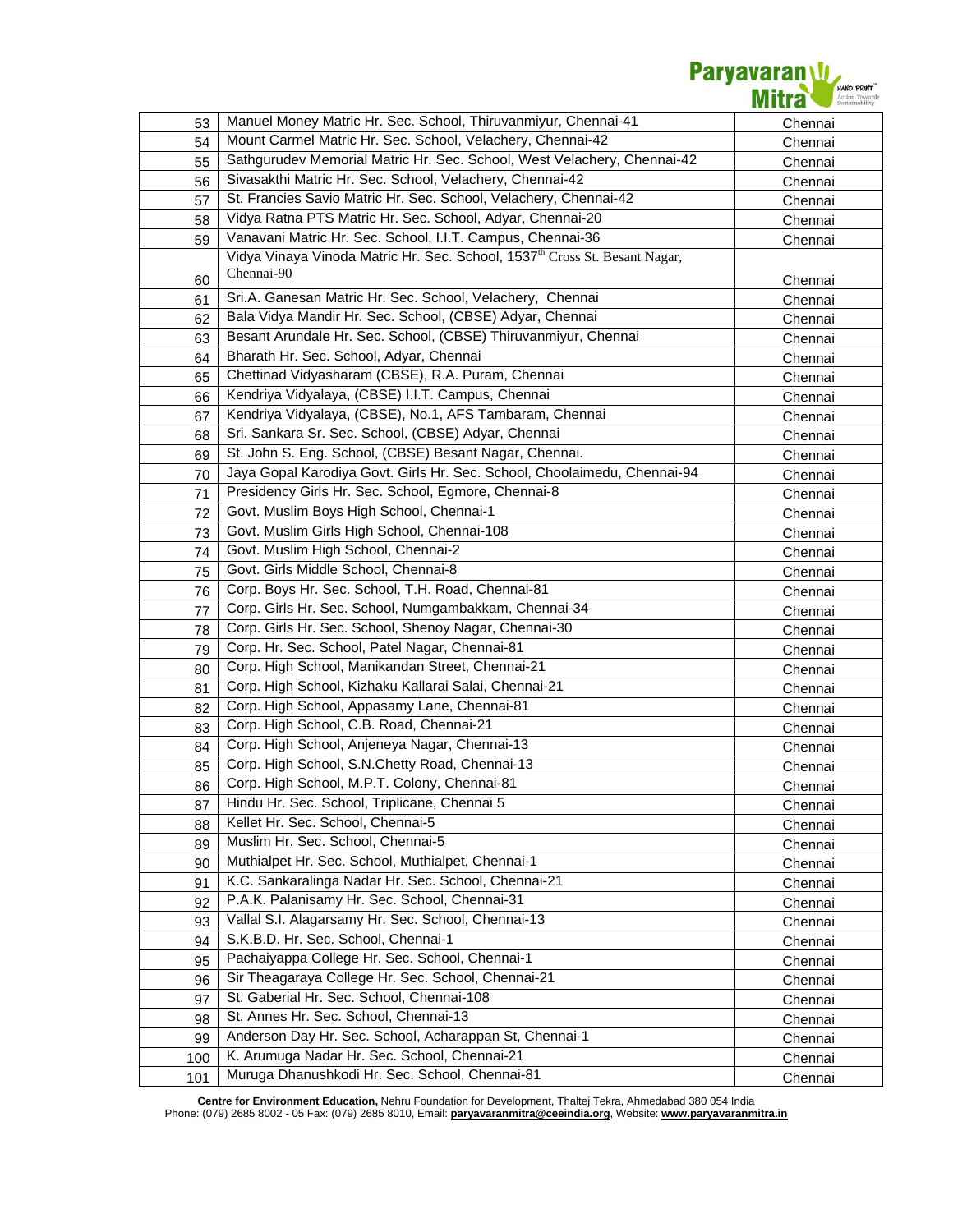

| 102        | Madras Sevasadan Hr. Sec. School, Chetpet, Chennai-31                | Chennai            |
|------------|----------------------------------------------------------------------|--------------------|
| 103        | K.R.C & A.R.C. Girls Hr. Sec. School, Chennai-1                      | Chennai            |
| 104        | North Wick Girls Hr. Sec. School, Chennai-13                         | Chennai            |
| 105        | Dr. R.S.M. Girls Hr. Sec. School, Chennai -1                         | Chennai            |
| 106        | K.T.C.T. Girls Hr. Sec. School, Chennai-79                           | Chennai            |
| 107        | Vallal Ettiyappa Naicker Hr. Sec. School, Chennai-13                 | Chennai            |
| 108        | Soundarapandi Subbammal Hr. Sec. School, Chennai-81                  | Chennai            |
| 109        | St. Peter's Hr. Sec. School, Chennai-13                              | Chennai            |
| 110        | Ramuny Ramani Bai Hr. Sec. School, Chennai-21                        | Chennai            |
| 111        | Dhanalakshmi Nadar Hr. Sec. School, Chennai-21                       | Chennai            |
| 112        | Haji Esa Appasait Hr. Sec. School, Chennai-1                         | Chennai            |
| 113        | Anderson Rajagopal Hr. Sec. School, Thambu St. Chennai - 1           | Chennai            |
| 114        | Auxlium Hr. Sec. School, Chennai-31                                  | Chennai            |
| 115        | St. Theresa Hr. Sec. School, Chennai-31                              | Chennai            |
| 116        | Mary Club Vala Jadav Hr. Sec. School, Chennai-8                      | Chennai            |
| 117        | R.B.A.N.C. Hr. Sec. School, Chennai-2                                | Chennai            |
| 118        | Moordu Zavid Oriental Hr. Sec. School, Chennai-5                     | Chennai            |
| 119        | J.T.C. Jain Hr. Sec. School, Chennai-108                             | Chennai            |
| 120        | St. Anne's Hr. Sec. School, Chennai-79                               | Chennai            |
| 121        | G.K. Jain Hr. Sec. School, Chennai-79                                | Chennai            |
| 122        | N.K.T. National High School, Chennai-5                               | Chennai            |
| 123        | Y.M.C.A. High School, Chennai-9                                      | Chennai            |
| 124        | C.S.I. Raja Gopal High School, Chennai-13                            | Chennai            |
| 125        | Ramanujam Pillai High School, Chennai-13                             | Chennai            |
| 126        | Govinda Naicker Middle School, Chennai-21                            | Chennai            |
| 127        | A.I.W.C. High School, Chennai-2                                      | Chennai            |
| 128        | Abdul Akkim Hindu Muslim High School, Chennai-1                      | Chennai            |
| 129        | Lady's Stokes Special School, Chennai-21                             | Chennai            |
| 130        | Daniel Thomos High School, Chennai-106                               | Chennai            |
| 131        | St. Joseph High School, Chennai-34                                   | Chennai            |
| 132        | Auxin Evanjelical High School, Chennai-21                            | Chennai            |
| 133        | Arul Jothi High School, Chennai-21                                   | Chennai            |
|            | Chennai Kapparkuda Thlilalar Nala Varia Hr. Sec. School, Chennai-81  |                    |
| 134        | Rukmani High School, Chennai-215                                     | Chennai            |
| 135        | Maharishi Vidhya Mandir School, Chetpet, Chennai-31                  | Chennai            |
| 136        | PSBBS Sr. Sec. School, Numgampakkam, Chennai-34                      | Chennai            |
| 137        | Hindu Senior Sec. School, Troplicane, Chennai-5                      | Chennai            |
| 138        | Dav Matric. Hr. Sec. School, Choolaimedu, Chennai-94                 | Chennai            |
| 139        | Agarwal Vid. Mat. Hr. Sec. School, Vepery, Chennai-7                 | Chennai            |
| 140        | Anitha Methodist Mat. Hr. Sec. School, Vepery, Chennai-7             | Chennai            |
| 141        | Bharatha Vidhyalaya Mat. Hr. Sec. School, Ayanavaram, Chennai-23     | Chennai            |
| 142        | Danish Mat. Hr. Sec. School, Ayanavaram, Chennai-23                  | Chennai            |
| 143<br>144 | Don Bosco Mat. Hr. Sec. School, Erukkenchery, Chennai-118            | Chennai            |
|            | FES Mat. Hr. Sec. School, Kodungaiyur, Chennai-118                   | Chennai            |
| 145        | Jaigopal Garodia Mat. Hr. Sec. School, SRP Colony, Chennai-82        | Chennai            |
| 146<br>147 | Mercury Mat. Hr. Sec. School, Vyasarpadi, Chennai-39                 | Chennai<br>Chennai |
| 148        | Algappa Mat. Hr. Sec. School, Purasawakkam, Chennai-84               | Chennai            |
| 149        | Ayyappa Mat. Hr. Sec. School, Perambur, Chennai-11                   | Chennai            |
| 150        | Bharathamadha Siddartha Mat. Hr. Sec. School, Peravallur, Chennai-82 | Chennai            |
|            |                                                                      |                    |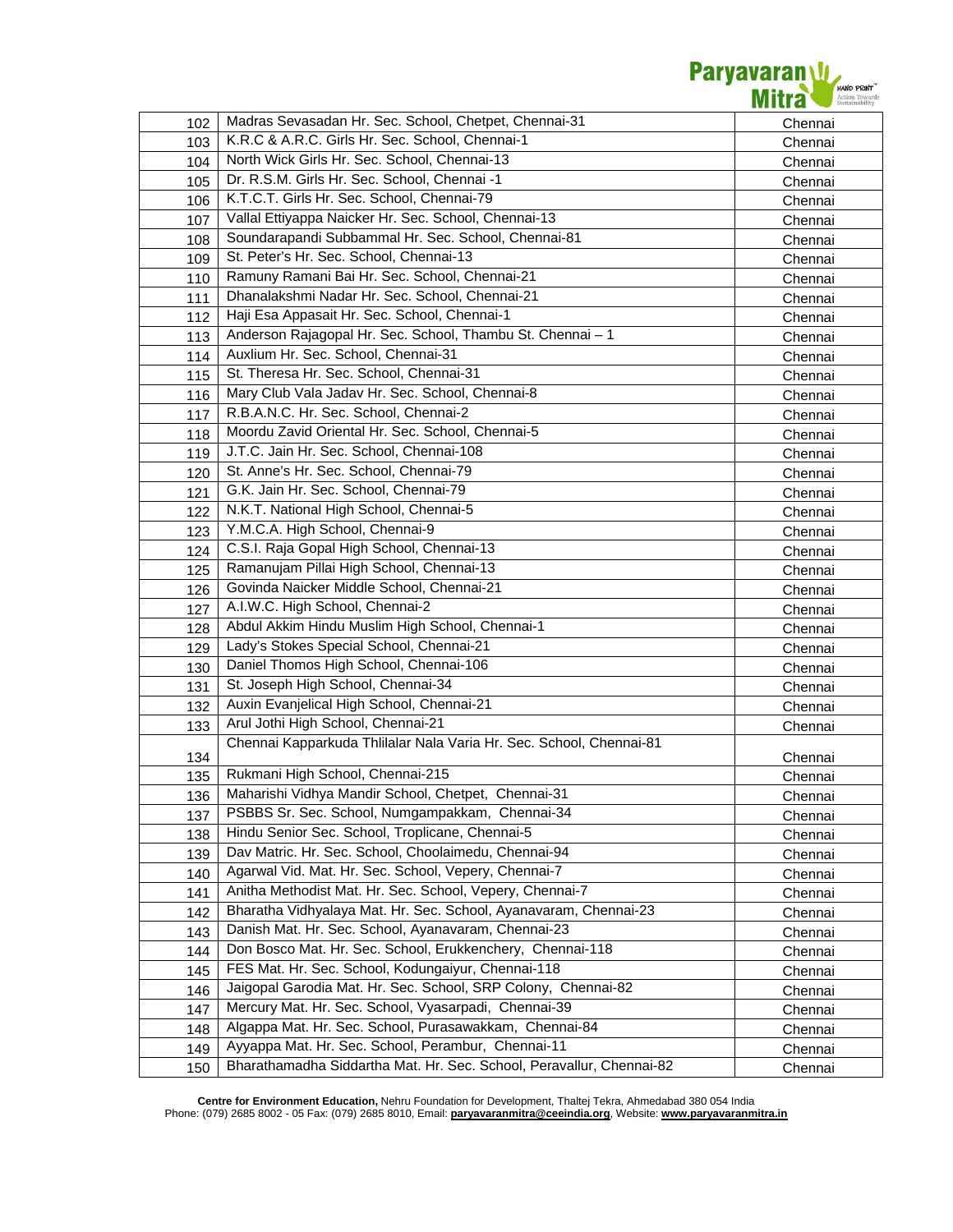

| 151 | Don Bosco Mat. Hr. Sec. School, Jawahar Nagar, Peravallur, Chennai-82                              | Chennai |
|-----|----------------------------------------------------------------------------------------------------|---------|
| 152 | Deveton Mat. Hr. Sec. School, Vepery, Chennai-7                                                    | Chennai |
| 153 | ICF Silver Jubilee Mat. Hr. Sec. School, ICF, Chennai-38                                           | Chennai |
| 154 | Kalki Ranganathan Montford Mat. Hr. Sec. School, Chennai-111                                       | Chennai |
| 155 | Model Mat. Hr. Sec. School, Agaram, Chennai-82                                                     | Chennai |
| 156 | Anaikar Mat. Hr. Sec. School, Choolai, Chennai-112                                                 | Chennai |
| 157 | Betheal Mat. Hr. Sec. School, Ayanavaram, Chennai-23                                               | Chennai |
| 158 | Danish Mat. Hr. Sec. School, Kolathur, Chennai-9                                                   | Chennai |
| 159 | Don Bosco Mat. Hr. Sec. School, Church Road, Chennai-99                                            | Chennai |
| 160 | Dr. Kulapathi Balakrishna Joshi Gurukulam Mat. Hr. Sec. School, Kolathur, C.V.<br>Nagar, Chennai-9 | Chennai |
| 161 | Jai Hind Silver Jubilee Mat. Hr. Sec. School, Ayanavaram, Chennai-23                               | Chennai |
| 162 | M.A. Krishnasamy Mat. Hr. Sec. School, Ashok Nagar, Chennai-83                                     | Chennai |
|     | Our Lady of Velankanni Mat. Hr. Sec. School, Lakshmi Ammal Nagar, Chennai-                         |         |
| 163 | 118                                                                                                | Chennai |
| 164 | Our Lady of Velankanni Mat. Hr. Sec. School, Villivakkam, Chennai-49                               | Chennai |
| 165 | Princess Mat. Hr. Sec. School, Chennai 12                                                          | Chennai |
| 166 | Railway Colony Mat. Hr. Sec. School, Ayanavaram, Chennai-23                                        | Chennai |
| 167 | Sathya Mat. Hr. Sec. School, Vepery, Chennai-7                                                     | Chennai |
| 168 | St. Mary's Mat. Hr. Sec. School, 8, Rajavel Mudali Street, Chennai-11                              | Chennai |
| 169 | Velankanni Mat. Hr. Sec. School, Phase II, Kodungaiyur, Chennai-118                                | Chennai |
| 170 | Mahavir Jain Mat. Hr. Sec. School, Thiruvottiyur Market, T.H. Road, Chennai-19                     | Chennai |
| 171 | Padma Prakash Mat. Hr. Sec. School, Kodungaiyur, Chennai-118                                       | Chennai |
| 172 | Radiance Mat. Hr. Sec. School, Kennady Street, G.K.M. Colony, Chennai-82                           | Chennai |
| 173 | Ramakrishna Vid. Mat. Hr. Sec. School, Madavaram, Chennai-51                                       | Chennai |
| 174 | Singarampillai Mat. Hr. Sec. School, Villivakkam, Chennai-49                                       | Chennai |
| 175 | St. Mary's Girls Hr. Sec. School, Sembium,                                                         | Chennai |
| 176 | Chennai-11                                                                                         | Chennai |
| 177 | Voc. Mat. Hr. Sec. School, Vyasarpadi, Chennai-39                                                  | Chennai |
| 178 | Ragupathy Raja Mat. Hr. Sec. School, Thiruvottiyur, Chennai-19                                     | Chennai |
| 179 | Padma Sarangapani Mat. Hr. Sec. School, Villivakkam, Chennai-49                                    | Chennai |
| 180 | Railway Balabavan Mat. Hr. Sec. School, Ayanavaram, Chennai-23                                     | Chennai |
| 181 | Sacred Heart Mat. Hr. Sec. School, Kodungaiyur, Chennai-118                                        | Chennai |
|     | Smt. Chandrabai Pagariya Jain Mat. Hr. Sec. School, 200 Paper Mills Road,                          |         |
| 182 | Chennai-11                                                                                         | Chennai |
| 183 | Veera Savarkar Nethaji Mat. Hr. Sec. School, Vyasarpadi, Chennai-39                                | Chennai |
| 184 | Revoor Padmanaba Chetty Mat. Hr. Sec. School, T.H. Road, Kaladipet,<br>Chennai-19                  | Chennai |
| 185 | Nehru Mat. Hr. Sec. School, Thiruvottiyur, Chennai-19                                              | Chennai |
| 186 | Bakthavatchalam Vidhyashram, Korattur, Chennai                                                     | Chennai |
| 187 | Guru Shree Shanthivijai Vidhyalaya School, Vepery, Chennai-7                                       | Chennai |
| 188 | Kendhrya Vidhyalaya School, CRPF Avadi, Chennai                                                    | Chennai |
| 189 | NKS Vivekananda Vidhyalaya School, Korattur, Chennai                                               | Chennai |
| 190 | Smt. NOJ Agarwal Viv. Vidhyalaya School, Vyasarpadi, Chennai-39                                    | Chennai |
| 191 | Govt. ADW Hr. Sec. School for Girls, Kannigapuram, Chennai-112                                     | Chennai |
| 192 | Govt. Boys High School, Villivakkam, Chennai-49                                                    | Chennai |
| 193 | Corpn. Hr. Sec. School, Perambur, Chennai-11                                                       | Chennai |
| 194 | DRBCCC Hr. Sec. School, Perambur, Chennai-11                                                       | Chennai |
| 195 | G.K. Shetty Viv. Vidhyalaya School, Ambattur, Chennai                                              | Chennai |
| 196 | Jaigopal Garodia Viv. Vidhyalaya School, Avadi, Chennai-54                                         | Chennai |

**Centre for Environment Education,** Nehru Foundation for Development, Thaltej Tekra, Ahmedabad 380 054 India

Phone: (079) 2685 8002 - 05 Fax: (079) 2685 8010, Email: **paryavaranmitra@ceeindia.org**, Website: **www.paryavaranmitra.in**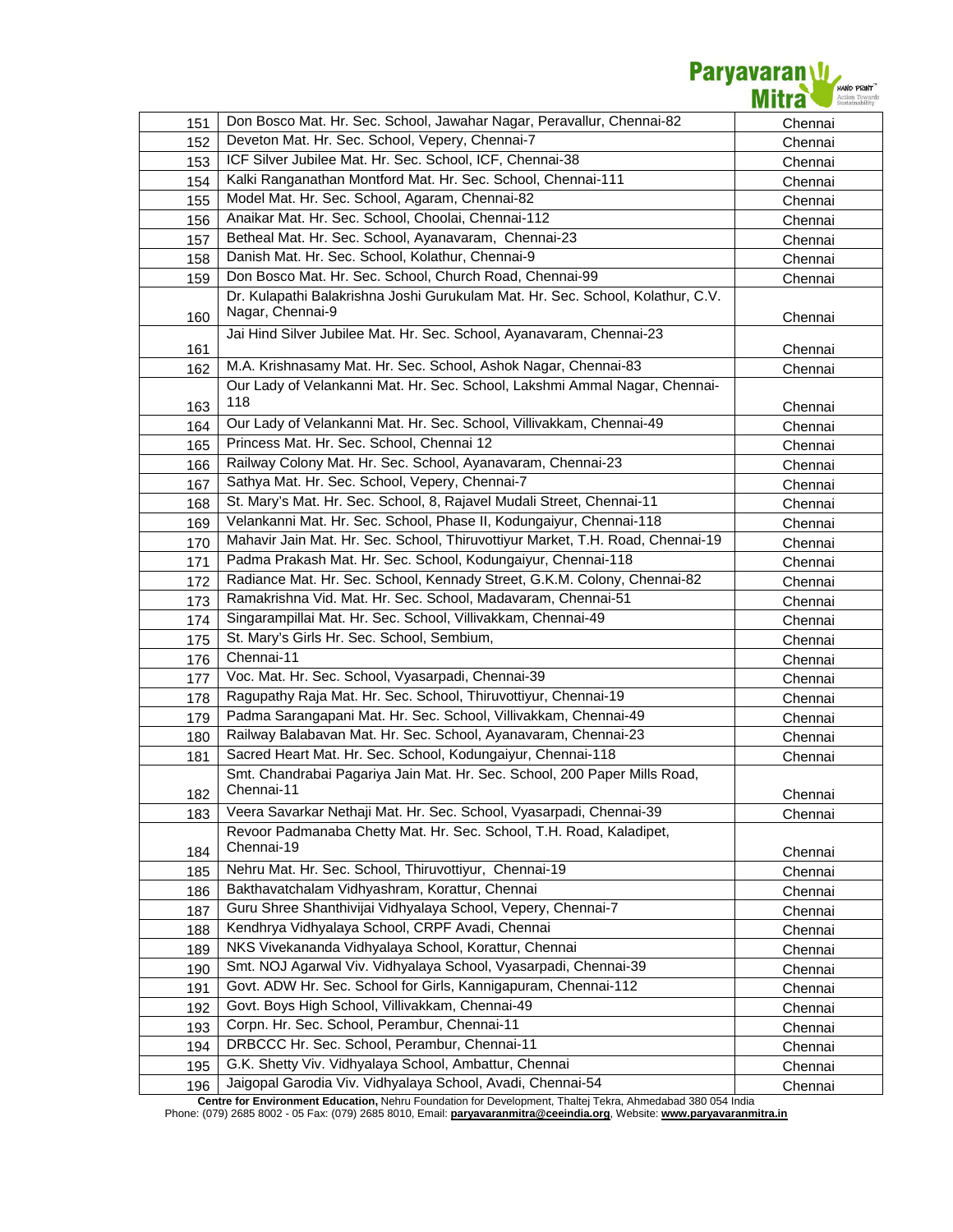

| 197 | Kendhrya Vidhyalaya School, HVF Avadi, Chennai                                        | Chennai |
|-----|---------------------------------------------------------------------------------------|---------|
| 198 | SRD Khemka Viv. Vidhyalaya School, Thiruvottiyur, Chennai-19                          | Chennai |
| 199 | Vijayantha Sr. Sec. School, HVF Estate, Avadi, Chennai                                | Chennai |
| 200 | Govt. High School, Bakthavathcalam Colonly, Chennai-39                                | Chennai |
| 201 | Govt. High School, Kodungaiyur, Chennai - 118                                         | Chennai |
| 202 | Corpn. Hr. Sec. School, Perambur, Chennai-11                                          | Chennai |
| 203 | WPA Soundarapandian Hr. Sec. School, Ayanavaram, Chennai-23                           | Chennai |
| 204 | GRT Mahalakshmi Vidhyalaya School, Manali, Chennai-68                                 | Chennai |
| 205 | Kavi Bharathi Vidhyalaya School, T.H. Road, Chennai                                   | Chennai |
| 206 | Kendhrya Vidhyalaya School, OCF Avadi, Chennai                                        | Chennai |
| 207 | Smt. K.N. Shah PMC Viv. Vidhyalaya School, Perambur, Chennai-11                       | Chennai |
| 208 | Govt. ADW Hr. Sec. School, Boys, Kannigapuram, Chennai-112                            | Chennai |
| 209 | Govt. High School, CKM Colony, Agaram, Chennai 82                                     | Chennai |
| 210 | Corpn. Hr. Sec. School, Perambur, Chennai-11                                          | Chennai |
| 211 | Corpn. Hr. Sec. School, Ayanavaram, Chennai-23                                        | Chennai |
| 212 | Lurdh Girls Hr. Sec. School, Perambur, Chennai-23                                     | Chennai |
| 213 | Tarapur Loaganathan Girls Hr. Sec. School, Ayanavaram, Chennai-23                     | Chennai |
| 214 | PTL Sengalvaraya Hr. Sec. School, Choolai, Chennai-12                                 | Chennai |
| 215 | St. Joseph Hr. Sec. School, Erukkenchery,                                             | Chennai |
| 216 | Chennai-18                                                                            | Chennai |
| 217 | Mahajan Hr. Sec. School, Sathangadu Road, Kaladipet, Chennai-19.                      | Chennai |
| 218 | Kannada Sanga Hr. Sec. School, Ayanavaram, Chennai - 23.                              | Chennai |
| 219 | All Angels Matric Hr. Sec. School, K.K. Nagar, Chennai-78                             | Chennai |
| 220 | Asan Memorial Matric Hr. Sec. School, Greams Road, Chennai-6                          | Chennai |
| 221 | Boston Matric Hr. Sec. School, 3 Nandanam Extn. Chennai-35                            | Chennai |
| 222 | Dr. Ahmed Ali Parpia Memorial Matric Hr. Sec. School, Anna Salai, Chennai-2           | Chennai |
| 223 | Morining Star Matric Hr. Sec. School, Choolaimedu                                     | Chennai |
|     | Jaigopal Garodia Hind Vidhyalaya Matric Hr. Sec. School, West Mambalam,               |         |
| 224 | Chennai 33                                                                            | Chennai |
| 225 | Little Flower Matric Hr. Sec. School, Ashok Nagar, Chennai-83                         | Chennai |
| 226 | Alpha Matric Hr. Sec. School, West CIT Nagar, Chennai-35                              | Chennai |
| 227 | Balaji Matric Hr. Sec. School, Cathedral Road, Gopalapuram, Chennai - 6               | Chennai |
| 228 | Fathima Basheeer Ahmed Matric Hr. Sec. School, Teynampet, Chennai - 6                 | Chennai |
| 229 | Fathima Matric Hr. Sec. School, Kodambakkam, Chennai-24                               | Chennai |
| 230 | Good Shepherd Matric Hr. Sec. School, 62 College Road, Chennai-6                      | Chennai |
|     | Justice Basheer Ahmed Syed Memorial Matric Hr. Sec. School, 310 Mount                 |         |
| 231 | Road, Chennai-18                                                                      | Chennai |
| 232 | Little Oxford Matric Hr. Sec. School, T. Nagar, Chennai-17                            | Chennai |
| 233 | Anjuman Matric Hr. Sec. School, T. Nagar,                                             | Chennai |
| 234 | Chennai-17                                                                            | Chennai |
| 235 | Balavidhyala Matric Hr. Sec. School, Vanniyar Street, Chennai - 33                    | Chennai |
| 236 | DAV Matric Hr. Sec. School, Choolaimedu, Chennai-94                                   | Chennai |
|     | GR Thangamaligai Mahalakshmi Matric Hr. Sec. School, 76, 7 <sup>th</sup> Avenue Ashok |         |
| 237 | Nagar, Chennai - 83                                                                   | Chennai |
| 238 | Hari Ohm Matric Hr. Sec. School, K.K. Nagar, Chennai78                                | Chennai |
| 239 | Kala Mandhir Matric Hr. Sec. School, West Mambalam, Chennai-33                        | Chennai |
| 240 | Loyola Matric Hr. Sec. School, Kodambakkam, Chennai-24                                | Chennai |
| 241 | Oxford Matric Hr. Sec. School, West Mambalam, Chennai33                               | Chennai |
| 242 | Seventh Day Adventist Matric Hr. Sec. School, Kodambakkam, Chennai - 24               | Chennai |
| 243 | Springfield Matric Hr. Sec. School, KK Nagar, Chennai - 78                            | Chennai |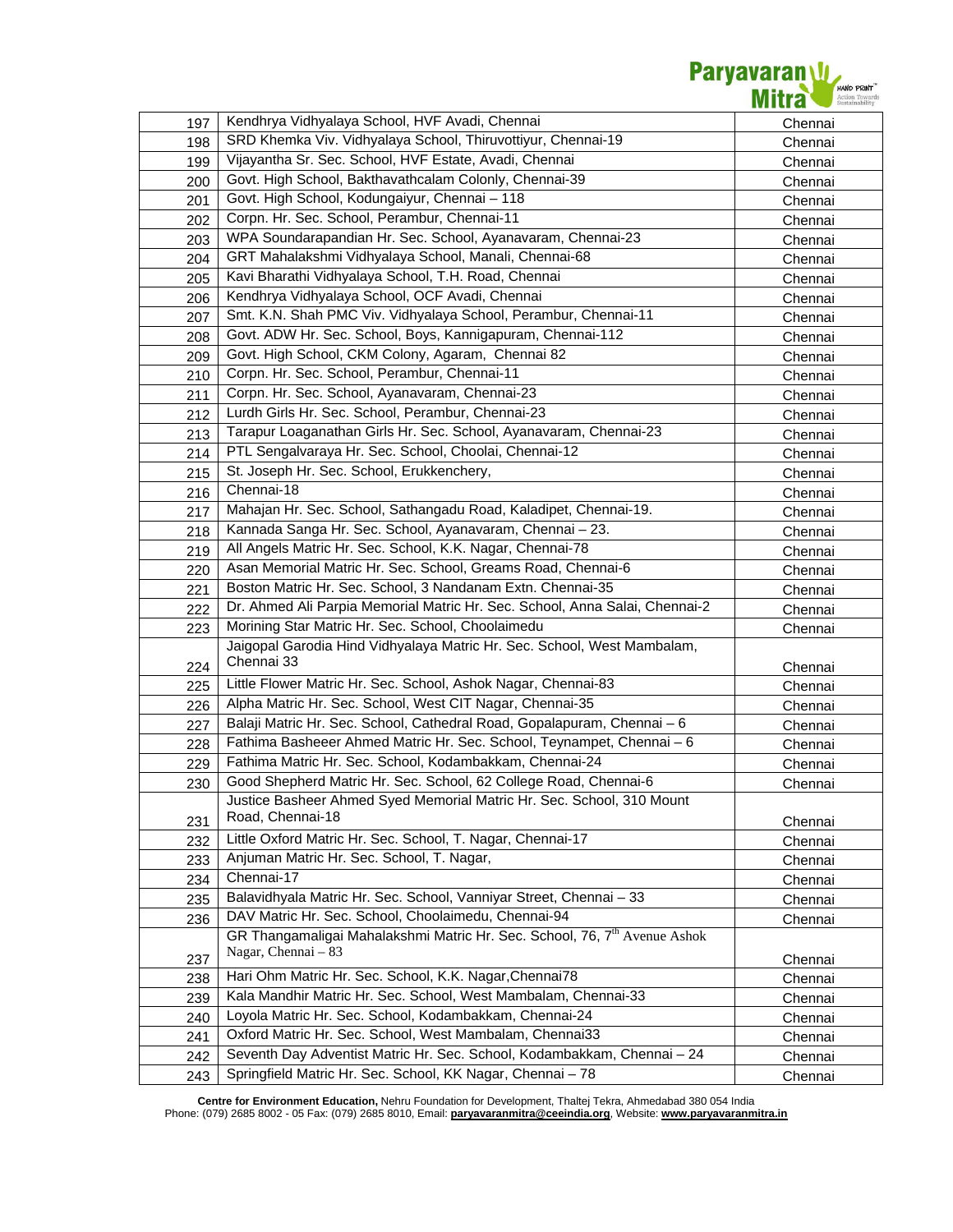

| 244           | Sri. M. Venkata Subba Rao Matric Hr. Sec. School, T. Nagar, Chennai-17               | Chennai         |
|---------------|--------------------------------------------------------------------------------------|-----------------|
| 245           | Vadapalani Matric Hr. Sec. School, 1 <sup>st</sup> Main Road, Vadapalani, Chennai-26 | Chennai         |
| 246           | Vidhya Nikethan Matric Hr. Sec. School, Ashok Nagar, Chennai-83                      | Chennai         |
| 247           | Amirtha Vidhyalaya Amman Nagar, Nesapakkam, Chennai-78                               | Chennai         |
| 248           | Jawahar Vidhyalaya Sr. Sec. School, Ashok Nagar, Chennai-83                          | Chennai         |
| 249           | Navbharath Matric Hr. Sec. School, T. Nagar, Chennai-17                              | Chennai         |
| 250           | Sitaram Vidhyalaya Matric Hr. Sec. School, West Mambalam, Chennai-18                 | Chennai         |
| 251           | DAV Public School, Teynampet, Chennai-18                                             | Chennai         |
| 252           | SRM Nightinggale Matric Hr. Sec. School, West Mambalam, Chennai - 33                 | Chennai         |
| 253           | Velankanni Matric Hr. Sec. School, Ashok Nagar, Chennai-83                           | Chennai         |
| 254           | Vidhyodhaya Matric Hr. Sec. School, T. Nagar, Chennai-17                             | Chennai         |
| 255           | Asan Memoraial Sr. Sec. School, Anderson Road, Chennai                               | Chennai         |
| 256           | Kendhrya Vidhyalaya Ashok Nagar, Chennai-83                                          | Chennai         |
| 257           | Park Matric Hr. Sec. School, West Mambalam, Chennai-33                               | Chennai         |
| 258           | MWA Matric Hr. Sec. School, Gopalapuram, Chennai-86                                  | Chennai         |
| 259           | Sri Krishnasmay Matric Hr. Sec. School, KK Nagar, Chennai-78                         | Chennai         |
| 260           | TT Arasu Matric Hr. Sec. School, Choolaimedu, Chennai-94                             | Chennai         |
| 261           | Venugopal Matric Hr. Sec. School, Choolaimedu, Chennai94                             | Chennai         |
| 262           | Vijaya Bharathi Matric Hr. Sec. School, Vadapalani, Chennai-26                       | Chennai         |
| 263           | Chattrapathy Shivaji DAV School, Kodambakkam, Chennai-24                             | Chennai         |
| 264           | Kendhrya Vidhyalaya School, Gill Nagar, Chennai 94                                   | Chennai         |
| 265           | Kendhrya Vidhyalaya Island Ground, Chennai - 2                                       | Chennai         |
| 266           | PSBB Sr. Sec. School, Nungambakkam, Chennai-34                                       | Chennai         |
| 267           | Sri Saradha Sec. School, Gopalapuram, Chennai-86                                     | Chennai         |
| 268           | Govt. Madrasa-I-Azam Hr. Sec. School, Anna Salai, Chennai-2                          | Chennai         |
| 269           | Govt. Girls Hr. Sec. School, Choolaimedu, Chennai-94                                 | Chennai         |
| 270           | Govt. Hr. Sec. School, West Mambalam, Chennai-33                                     | Chennai         |
| 271           | Corpn. Hr. Sec. School, Kodambakkam, Chennai-24                                      | Chennai         |
| 272           | Gopalapuram Boys Hr. Sec. School, Gopalapuram, Chennai-86                            | Chennai         |
| 273           | Karnataka Sanga Hr. Sec. School, T. Nagar, Chennai-17                                | Chennai         |
| 274           | LM Dhadha Sr. Sec. School, Choolaimedu, Chennai-94                                   | Chennai         |
| 275           | PSBB Sr. Sec. School, KK Nagar, Chennai-78                                           | Chennai         |
| 276           | Sri RKM Saradha Model Hr. Sec. School, Girls, T. Nagar, Chennai-17                   | Chennai         |
| 277           | Govt. Hr. Sec. School, Kodambakkam, Chennai-24                                       | Chennai         |
| 278           | Govt. High School, T. Nagar, Chennai-17                                              | Chennai         |
| 279           | Corpn. Hr. Sec. School, Numgambakkam, Chennai-34                                     | Chennai         |
| 280           | Sri Ahobilamath Oriental Hr. Sec. School, West Mambalam, Chennai-33                  | Chennai         |
| 281           | Anjuham Hr. Sec. School, West Mambalam, Chennai-33                                   | Chennai         |
| 282           | National Public School, Gopalapuram, Chennai-86                                      | Chennai         |
| 283           | Shri BS Mootha Sr. Sec. School, West Mambalam, Chennai-33                            | Chennai         |
| 284           | Govt. Hr. Sec. School, Nandanam, Chennai-35                                          | Chennai         |
| 285           | Govt. Hr. Sec. School, MGR Nagar, Chennai-78                                         | Chennai         |
| 286           | Corpn. Hr. Sec. School, Choolaimedu, Chennai-94                                      | Chennai         |
| 287           | Corpn. Hr. Sec. School, Nungambakkam, Chennai-34                                     | Chennai         |
| 288           | Guntur Subbaih Girls Hr. Sec. School, T. Nagar, Chennai-17                           | Chennai         |
| 289           | MGR Hr. Sec. School, Kodambakkam, Chennai-24                                         | Chennai         |
| 290           | Kesari Hr. Sec. School, T. Nagar, Chennai-17                                         | Chennai         |
| 291           | Dr.K.K. Nirmala Hr. Sec. School, Ashok Nagar, Chennai-83                             | Chennai         |
|               |                                                                                      |                 |
| <b>NGC ID</b> | Name of the School                                                                   | District/School |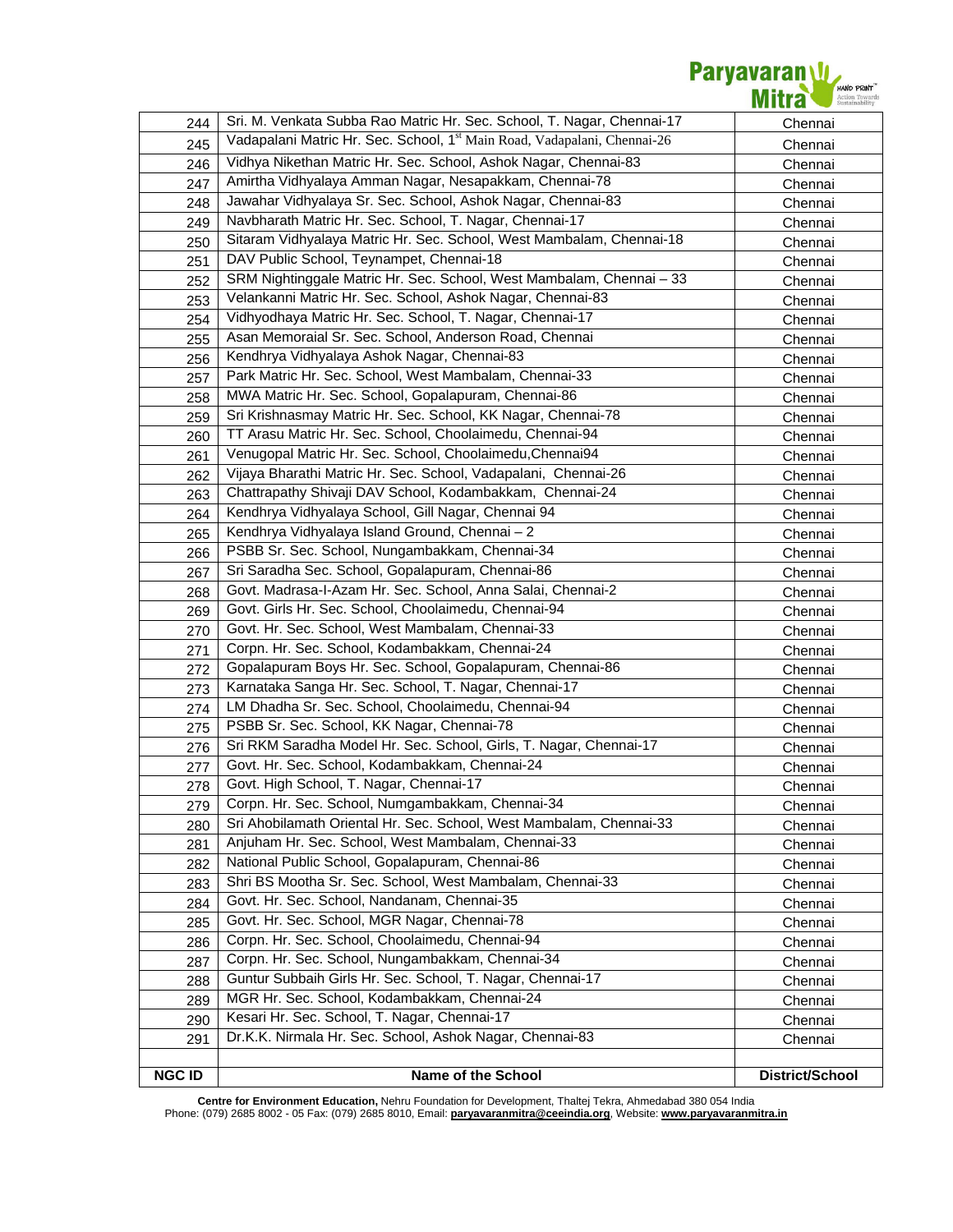

| No |                                                               |            |
|----|---------------------------------------------------------------|------------|
| 1  | Govt. Higher Sec.School, Anaimalai-642104.Pollachi T.K.       | Coimbatore |
| 2  | Govt. Girls Higher Sec. School, Devanurpudur -638211          | Coimbatore |
| 3  | Govt. Higher Sec.School, Kinathukadavu-642109                 | Coimbatore |
| 4  | Govt. Higher Sec.School, Komaralingam, Udumalpet T.K 641026   | Coimbatore |
| 5  | Govt. Higher Sec.School, Kottur-642114                        | Coimbatore |
| 6  | Govt. Higher Sec.School, Maduthukulam-642113, Udumalai T.K    | Coimbatore |
| 7  | Govt. Higher Sec.School, Mudis                                | Coimbatore |
| 8  | Govt. Higher Sec.School, Negamam-642120                       | Coimbatore |
| 9  | Govt. Higher Sec.School, Pedappampatti-642205, Udumalai T.K   | Coimbatore |
| 10 | Govt. Higher Sec.School, Poolankinar-642122, Udumalai T.K     | Coimbatore |
| 11 | Govt. Higher Sec.School, Poolavadi-642206, Udumalai T.K       | Coimbatore |
| 12 | Govt. Higher Sec.School, Seripalayam, Pollachi T.K 642120     | Coimbatore |
| 13 | Govt. Girls Higher Sec. School, Udumalpet -642126             | Coimbatore |
| 14 | Govt. Boys Higher Sec. School Mrs., Udumalpet -642126         | Coimbatore |
| 15 | Govt. Higher Sec.School, Vadachithur 641202 Pollachi T.K      | Coimbatore |
| 16 | Govt. Higher Sec.School, Valparai                             | Coimbatore |
| 17 | Govt. Higher Sec.School, Vettaikaranpudur                     | Coimbatore |
| 18 | Govt. Higher Sec.School, Zaminuthukuli-642004.                | Coimbatore |
| 19 | Central Hr.Sec.School, A. Nagore                              | Coimbatore |
| 20 | G.K.N. Higher Sec.School, Pungamuthur -642207, Udumalai T.K   | Coimbatore |
| 21 | N.G.N.G. Higher Sec.School, Reddiarur p.o, Pollachi-642007    | Coimbatore |
| 22 | R.V.G. Higher Sec.School, Kurichikottai. Udumalai T.K         | Coimbatore |
| 23 | S.K.P. Higher Sec.School, Udumalpet 642126                    | Coimbatore |
| 24 | S.V.Hr.Sec.School, Kaniyur-642203, Udumalai Tk.               | Coimbatore |
| 25 | Palaniammal Higher Sec.School, Kaliapuram 642001              | Coimbatore |
| 26 | Sri Vishalakshi Girls Higher Sec.School, Udumalpet- 642128.   | Coimbatore |
| 27 | T.E.L.C. Girls Hr.Sec.School, Kinathukadavu.                  | Coimbatore |
| 28 | Sacred Heart Girls Higher Sec. School, Valparai-642127        | Coimbatore |
| 29 | Mariammal Girls Higher Sec. School, Pollachi                  | Coimbatore |
| 30 | Municipal Girls Hr.Sec.School, Pollachi                       | Coimbatore |
| 31 | Municipal Boys Hr.Sec.School, Pollachi. 642001                | Coimbatore |
| 32 | S.R.I.M. Municipal Hr.Sec.School,Pollachi. 642002.            | Coimbatore |
| 33 | Oxford Hr.Sec.School, Palappampatti, S.V. Mills P.o, Udumalai | Coimbatore |
| 34 | Palani Gounder Hr.Sec.School, Pollachi.642003                 | Coimbatore |
| 35 | RKR Hr.Sec.School, Tirupur Road, Udumalai-641126              | Coimbatore |
| 36 | Rukmaniammal Hr.Sec.School, Jothinagar, Pollachi-642001.      | Coimbatore |
| 37 | Govt. High school, Attakatti642101, Valparai T.K.             | Coimbatore |
| 38 | Govt. High school, Cinchona                                   | Coimbatore |
| 39 | Govt. High school, Davananpalayam                             | Coimbatore |
| 40 | Govt. High school, D.Kalipalayam. Pollachi T.K                | Coimbatore |
| 41 | Govt. High school, Divansapudhur. Pollachi T.K                | Coimbatore |
| 42 | Govt. High school, Elayanmuthur                               | Coimbatore |
| 43 | Govt. High school, Gollapatti. PollachiT.K                    | Coimbatore |
| 44 | Govt. High school, Gomangalampudhur                           | Coimbatore |
| 45 | Govt. High school, Gudimangalam, 642201. Udumalai T.K.        | Coimbatore |
| 46 | Govt. High school, Jallipatti                                 | Coimbatore |
| 47 | Govt. High school, Kadamparai Dam                             | Coimbatore |
| 48 | Govt. High school, Kaliannanpudhur, Pollachi T.K.             | Coimbatore |
| 49 | Govt. High school, Kanjampatti, Pollachi -642003              | Coimbatore |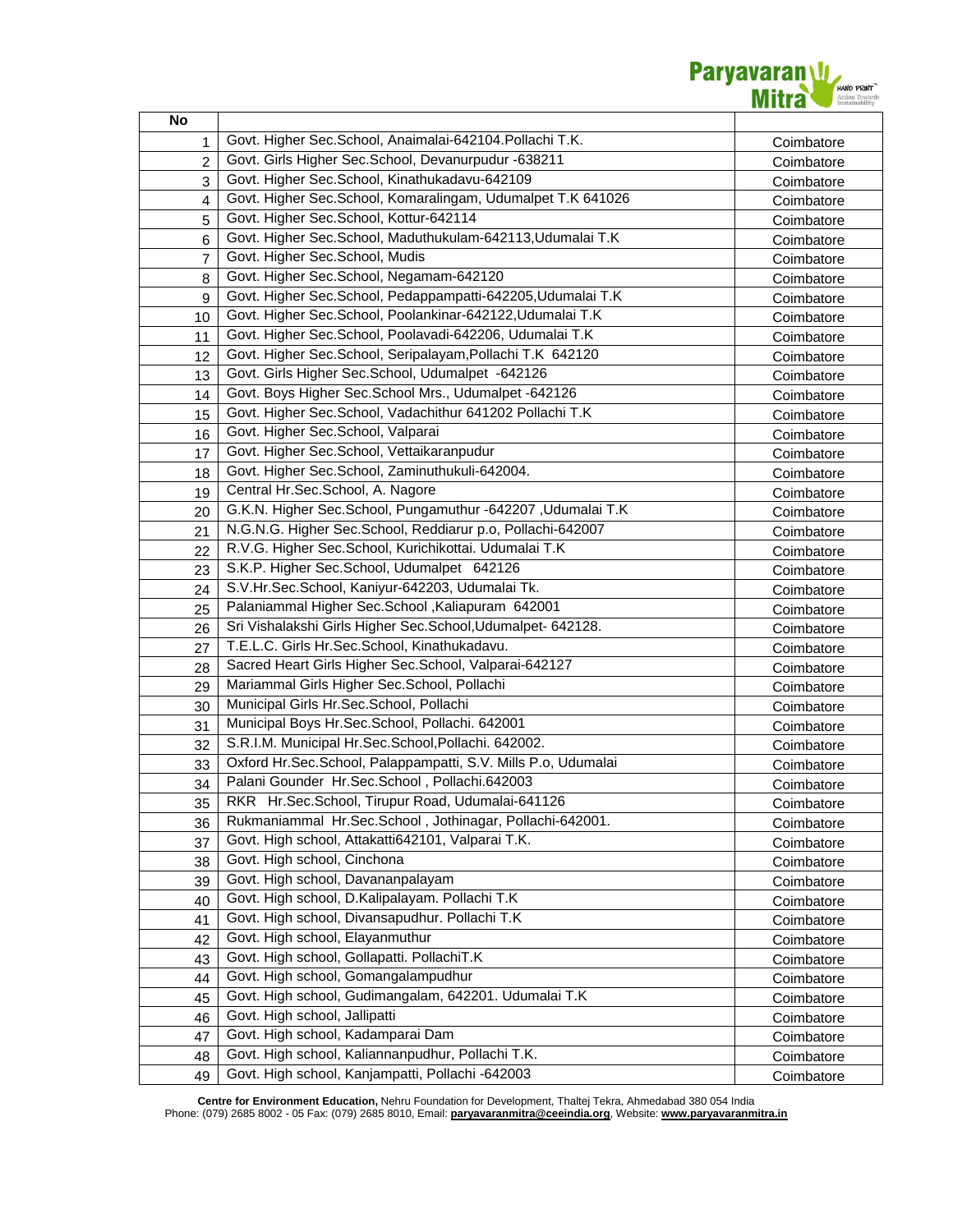

| 50 | Govt. High school, Kattampatti                                               | Coimbatore |
|----|------------------------------------------------------------------------------|------------|
| 51 | Govt. Girls High school, Kottur Malayandipattnam-642114                      | Coimbatore |
| 52 | Govt. High school, Malayandipattnam                                          | Coimbatore |
| 53 | Govt. High school, Muthugoundanur                                            | Coimbatore |
| 54 | Govt. Girls High school, Negamam                                             | Coimbatore |
| 55 | Govt. High school, Periavalavadi. 642132. Udumalai T.K                       | Coimbatore |
| 56 | Govt. Girls High school, Pollachi                                            | Coimbatore |
| 57 | Govt. High school, Puliampatti. Pollachi.T.K                                 | Coimbatore |
| 58 | Govt. High school, Puravipalayam-642110, Pollachi T.K.                       | Coimbatore |
| 59 | Govt. High school, Rajendra Rd. Udumalai                                     | Coimbatore |
| 60 | Govt. High school, Ramanathapuram, MannurP.O 642005, Pollachi T.K            | Coimbatore |
| 61 | Govt. High school, Ramachandrapuram                                          | Coimbatore |
| 62 | Govt. High school, Rottikadai, Iyerpadi p.o, Valparai                        | Coimbatore |
| 63 | Govt. High school, Samathur. Pollachi T.K                                    | Coimbatore |
| 64 | Govt. High school, Sethumadai. Anamalai                                      | Coimbatore |
| 65 | Govt. High school, Sholayardam                                               | Coimbatore |
| 66 | Govt. High school, Somanthurai Chithur-642134. Pollachi T.K                  | Coimbatore |
| 67 | Govt. High school Sivasakthi Colony, Udumalpet -642126                       | Coimbatore |
| 68 | Govt. High school, Udukkampalyam.642207. Udumalai T.K                        | Coimbatore |
| 69 | Govt. High school, V.Velur, Udumalpet                                        | Coimbatore |
| 70 | Govt. Girls High school, Valparai Pin.642127                                 | Coimbatore |
| 71 | V.R.T. Govt. Girls High school, Anaimalai                                    | Coimbatore |
| 72 | Govt. ADW High school, Thondamuthur, Pollachi-642123                         | Coimbatore |
| 73 | MNM Jakkarpalayam (Aided)-642202                                             | Coimbatore |
| 74 | Vivekanantha High School, Myvadipirivu (S.F)                                 | Coimbatore |
| 75 | Annai Abirami Matric. School, Periapapanuthu, Udumalalpet T.K                | Coimbatore |
|    | Bharath Vidhya Nikedhan Matric.School, Coimbatore Road, Achipatti, Pollachi. |            |
| 76 | Pin. 642001.                                                                 | Coimbatore |
| 77 | Beula Matric. School, P.Box No.9, Valparai, Coimbatore Dt.                   | Coimbatore |
|    | Krishnasamy Matric. School, New Alagappa Layout, Vadugapalayam Road,         |            |
| 78 | Pollachi. 642001.                                                            | Coimbatore |
|    | Muthusamy Gounder Matric School, Gopalapuram, Mannur P.O, Pollachi.          |            |
| 79 | 642005                                                                       | Coimbatore |
|    | Pon Navarasu Matric. School, Malayandigoundanur, Uralpatti P.O, Udumalpet    |            |
| 80 | TK. Pin: 642204                                                              | Coimbatore |
| 81 | R.K.R. Grks Matric.School, Sankar Nagar, Dharapuram Road, Udumalpet.         | Coimbatore |
| 82 |                                                                              | Coimbatore |
|    | Silver Bells Matric.School, Suleswaranpatty P.O. Rangasamudram Pollachi-     |            |
| 83 | 642006                                                                       | Coimbatore |
| 84 |                                                                              | Coimbatore |
|    | Shri Krishna Vidhyalaya Matric School, Divansapudur post, Pollachi (TK),     |            |
| 85 | Pollachi- 642103                                                             | Coimbatore |
|    | Sri Vaheeswari Vidya Mandir, 2/59, Pilchinampalayam (Manalmedu), Valparai    |            |
| 86 | Road, Samathur, Pollachi-642123                                              | Coimbatore |
| 87 |                                                                              | Coimbatore |
|    | Sri Lakshmi Vidya Bhavan Matric School, , Divansapudur post,                 |            |
| 88 | Meenakshipuram, Pollachi- 642103                                             | Coimbatore |
| 89 | Swastik Matric School, Chinneripalayam, Negamam, Pollachi-642120             | Coimbatore |
| 90 |                                                                              | Coimbatore |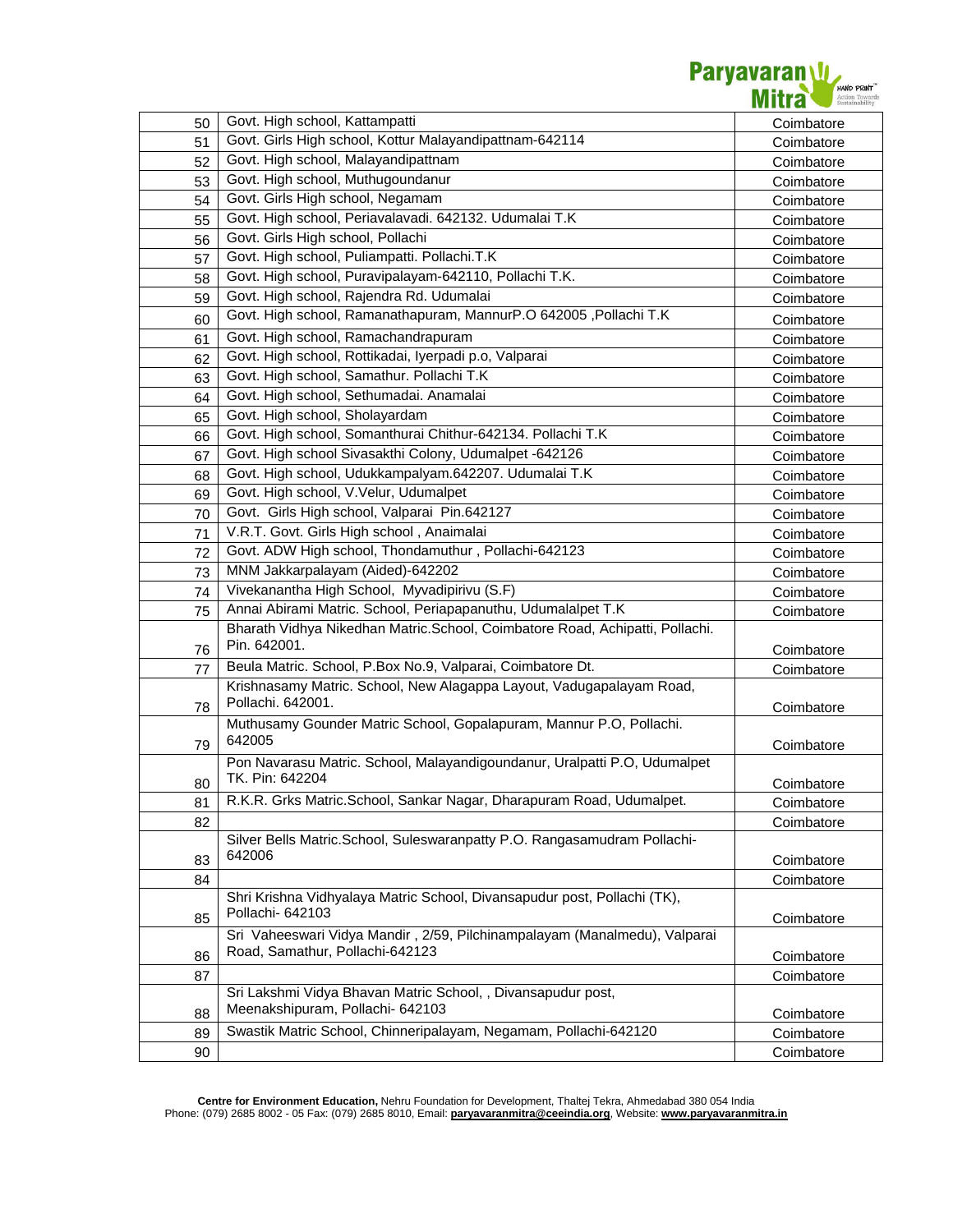

|                     | Vivekananda Vidyalaya Matic School, Singanallur Main Road, Kunchipalayam,               |                        |
|---------------------|-----------------------------------------------------------------------------------------|------------------------|
| 91                  | Karuppampalayam post, Polalchi-642004.                                                  | Coimbatore             |
| 92                  | Arokiya Matha Hr. Sec. School, Udumalai Rd. Pollachi-642003.                            | Coimbatore             |
| 93                  | Bharathi Vidhy Mandir Matric.HSS.School, Mahalingapuram, Pollachi-642002                | Coimbatore             |
|                     | Ralakshmi .Gengusamy Mat. Hr.Sec.School, Pedappampatti, Udumalpet-                      |                        |
| 94                  | 642128.                                                                                 | Coimbatore             |
| 95                  | National Mat. Hr.Sec.School, Maduthukulam642113. Udumalai T.K                           | Coimbatore             |
| 96                  | Our Lady of Lourdes Mat. Hr.Sec.School, T. Kottampatti, Pollachi-642002.                | Coimbatore             |
| 97                  | Oxford Mat. Hr.Sec.School, Anaimali -642104 Pollachi.T.K                                | Coimbatore             |
| 98                  | Oxford Mat. Hr.Sec.School, Kongalnagaram, Udumalpet.                                    | Coimbatore             |
| 99                  | PKD Mat. Hr.Sec.School,Pollachi-642002, Coimbatore Rd.                                  | Coimbatore             |
| 100                 | Rajalakshmi Gengusamy (RG) Mat. Hr.Sec.School, S.V.Mills Post, Udumalpet<br>642128      | Coimbatore             |
| 101                 | Shenbagam Mat. Hr.Sec.School, Jameen Uthukuli, Pollach                                  | Coimbatore             |
|                     | Sri G.V.G Visalatchi Mat. Hr.Sec.School, Anna Housing Unit, Venketesa Mills             |                        |
| 102                 | Post, Udumalpet 642128                                                                  | Coimbatore             |
| 103                 | Srinivasa Vidhyalaya Mat.Hr.Sec. School, Gandhi Nagar, Udumalpet                        | Coimbatore             |
| 104                 | Sri Vigneshwara Mat.Hr.Sec.School, Angalakurichi, Pollachi-642007.                      | Coimbatore             |
|                     |                                                                                         |                        |
| <b>NGC ID</b><br>No | <b>Name of the School</b>                                                               | District/School        |
| 1                   | Govt. Boys. Hr. Sec. School, Virudhachalam - 606 001.                                   | Cuddalore              |
| 2                   | Govt. Girls. Hr. Sec. School, Virudhachalam - 606 001.                                  | Cuddalore              |
| 3                   | Govt. Hr. Sec. School, Karuveepilang Kurichi - 606 110                                  | Cuddalore              |
| 4                   | Govt. Hr. Sec. School, Mangalam Pettai - 606 104                                        | Cuddalore              |
|                     | Govt. Hr. Sec. School, (Girls), Thittakkudi - 606 106                                   |                        |
| 5<br>6              | Govt. Hr. Sec. School, (Boys), Pennadam - 606 105                                       | Cuddalore<br>Cuddalore |
| 7                   | Govt. Hr. Sec. School, (Girls), Pennadam - 606 105                                      | Cuddalore              |
| 8                   | Govt. Hr. Sec. School, M. Poodaiyur - 606 108                                           |                        |
| 9                   | Govt. Hr. Sec. School, Thooluthur - 606 303                                             | Cuddalore<br>Cuddalore |
| 10                  | Govt. Hr. Sec. School, Srupakkam                                                        | Cuddalore              |
| 11                  | Govt. Hr. Sec. School, (Boys), Kattu Mannar Kovil - 608301                              |                        |
| 12                  | Govt. Hr. Sec. School, Veppur - 606 304                                                 | Cuddalore<br>Cuddalore |
| 13                  | Govt. Hr. Sec. School, Muthuani - 606 804                                               | Cuddalore              |
| 14                  | Govt. Hr. Sec. School, Nallur - 606 302                                                 |                        |
| 15                  | Govt. Hr. Sec. School, (Boys), Thittakkudi - 606 106                                    | Cuddalore<br>Cuddalore |
|                     | Govt. Hr. Sec. School, Lalpattai - 606 303                                              | Cuddalore              |
| 16<br>17            | Govt. Hr. Sec. School, Reddiyur - 608 304                                               | Cuddalore              |
| 18                  | Govt. Hr. Sec. School, Kumaratchi - 608 302                                             | Cuddalore              |
| 19                  | Govt. Aathi Thrivadar Nala Hr. Sec. School, Cheepakkam                                  | Cuddalore              |
| 20                  | Govt. Hr. Sec. School, (Girls),                                                         | Cuddalore              |
| 21                  | Kattumannar Koil - 606 3014                                                             | Cuddalore              |
| 22                  | Govt. Hr. Sec. School, C. Keeranur - 606 110                                            | Cuddalore              |
| 23                  | Govt. Hr. Sec. School, Aladi - 606 115                                                  | Cuddalore              |
| 24                  |                                                                                         |                        |
| 25                  |                                                                                         |                        |
|                     | Govt. Hr. Sec. School, Avinankudi - 606 106                                             | Cuddalore              |
|                     | T.M. Hr. Sec. School, Pudukuppam, Virudachalam (Via)                                    | Cuddalore              |
| 26                  | Punitha Iruthaiya Hr. Sec. School, Irrupukurichi                                        | Cuddalore              |
| 27                  | Aruna Sugar Factory Hr. Sec. School, Erriyur - Pennadam - 606 111.                      | Cuddalore              |
| 28<br>29            | T.V.C. Hr. Sec. School, Sri Musnam - 608 703<br>Parvatharaja Gurugulam Hr. Sec. School, | Cuddalore<br>Cuddalore |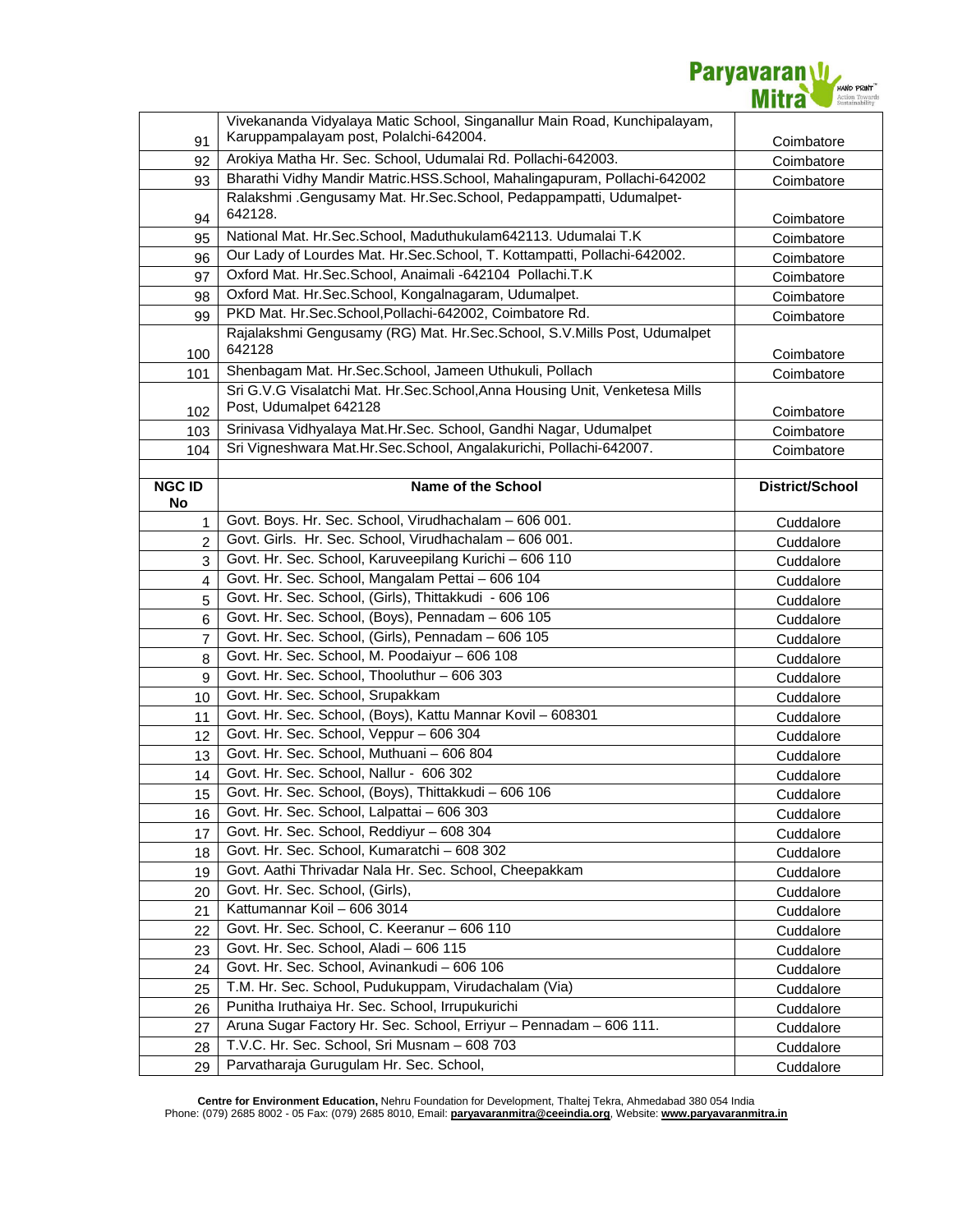

| 30 | Kattumannar koil - 608 301.                                             | Cuddalore |
|----|-------------------------------------------------------------------------|-----------|
| 31 | Govt. High School, Irrupu - 607 805                                     | Cuddalore |
| 32 | Govt. High School, Mathur - 606 002                                     | Cuddalore |
| 33 | Govt. High School, Karrupur - 608 401                                   | Cuddalore |
| 34 | Govt. High School, Melakuppam - 607 802                                 | Cuddalore |
| 35 | Govt. High School, Cheplanatham - 607 802                               | Cuddalore |
| 36 | Govt. High School, Poolampadi, Virudhachalam (Viz)                      | Cuddalore |
| 37 | Govt. High School, Karuperi - 608 306                                   | Cuddalore |
| 38 | Govt. High School, Parivilagam - 608 305                                | Cuddalore |
| 39 | Govt. High School, Sri Neduncheri - 608 703                             | Cuddalore |
| 40 | Govt. High School, E. Keeranoor - 606 106                               | Cuddalore |
| 41 | Govt. High School, Palayamkottai - 608 701                              | Cuddalore |
| 42 | Govt. High School, Tholar - 606 111                                     | Cuddalore |
| 43 | Govt. High School, Mangalam Pattai - 606 104                            | Cuddalore |
| 44 | Govt. Hr. Sec. School, (Girls), Tholuthoor - 606 303                    | Cuddalore |
| 45 | Pathima Hr. Sec. School, Virudachalam                                   | Cuddalore |
| 46 | Baby Metric Hr. Sec. School, Pennadam                                   | Cuddalore |
| 47 | Arul Metric. Hr. Sec. School, Nattar Mangalam, Kattu Mannar Koil (viz.) | Cuddalore |
| 48 | Kalaimagal Metric. Hr. Sec. School, Kattu Mannar Koil                   | Cuddalore |
| 49 | Dr. Navalar Nedunchelean Hr. Sec. School, Thittakudi                    | Cuddalore |
| 50 | G.K. Metric. Hr. Sec. School, Kattu Mannar Koil                         | Cuddalore |
| 51 | Govt. Aathi Dravida Hr. Sec. School, M. Poodaiyur                       | Cuddalore |
| 52 | Govt. Aathi Dravida Hr. Sec. School,                                    | Cuddalore |
| 53 | Mela Vanniyur - 608 302, Virudachalam (viz.)                            | Cuddalore |
| 54 | Thooya Irudhya Hr. Sec. School,                                         | Cuddalore |
| 55 | Vaddakkupalayam - 608 701                                               | Cuddalore |
| 56 | Govt. High School, Kangaikondan Colony - 607 802                        | Cuddalore |
| 57 | Govt. High School, Kammapuram                                           | Cuddalore |
| 58 | Govt. High School, Thoravanur - 606 003                                 | Cuddalore |
| 59 | Govt. High School, G. Authanur - 606 003                                | Cuddalore |
| 60 | Govt. High School, Ootimedu - 606 103                                   | Cuddalore |
| 61 | Govt. High School, Kanoor - 608 701                                     | Cuddalore |
| 62 | Govt. High School, Mugasaparrur - 606 120                               | Cuddalore |
| 63 | Govt. High School, Kaluthoor - 606 304                                  | Cuddalore |
| 64 | Govt. High School, Mlavara Nallur- 608 102                              | Cuddalore |
| 65 | Govt. High School, Orangoor - 606 108                                   | Cuddalore |
| 66 | Govt. High School, Adari - 606 304                                      | Cuddalore |
| 67 | Govt. High School, Periya Nesallur - 606 304                            | Cuddalore |
| 68 | Govt. High School, Gurungudi - 608 301                                  | Cuddalore |
| 69 | Govt. High School, Koviloor - 606 001                                   | Cuddalore |
| 70 | Govt. High School, Kandamangalam - 608 301                              | Cuddalore |
| 71 | Govt. High School, Poolampdi                                            | Cuddalore |
| 72 | Govt. Athi Drivada High School, Deevanoor - 606 110                     | Cuddalore |
| 73 | Govt. High School, Keelagal Poondi - 606 303                            | Cuddalore |
| 74 | Govt. High School, Mangaloore - 606 108                                 | Cuddalore |
| 75 | Govt. High School, Belanthurai - 606 105                                | Cuddalore |
| 76 | Govt. High School, Mamamangalam - 608 701                               | Cuddalore |
| 77 | Govt. High School, Vellure - 608 302                                    | Cuddalore |
| 78 | Govt. High School, Kanjanj Kollai - 608 704                             | Cuddalore |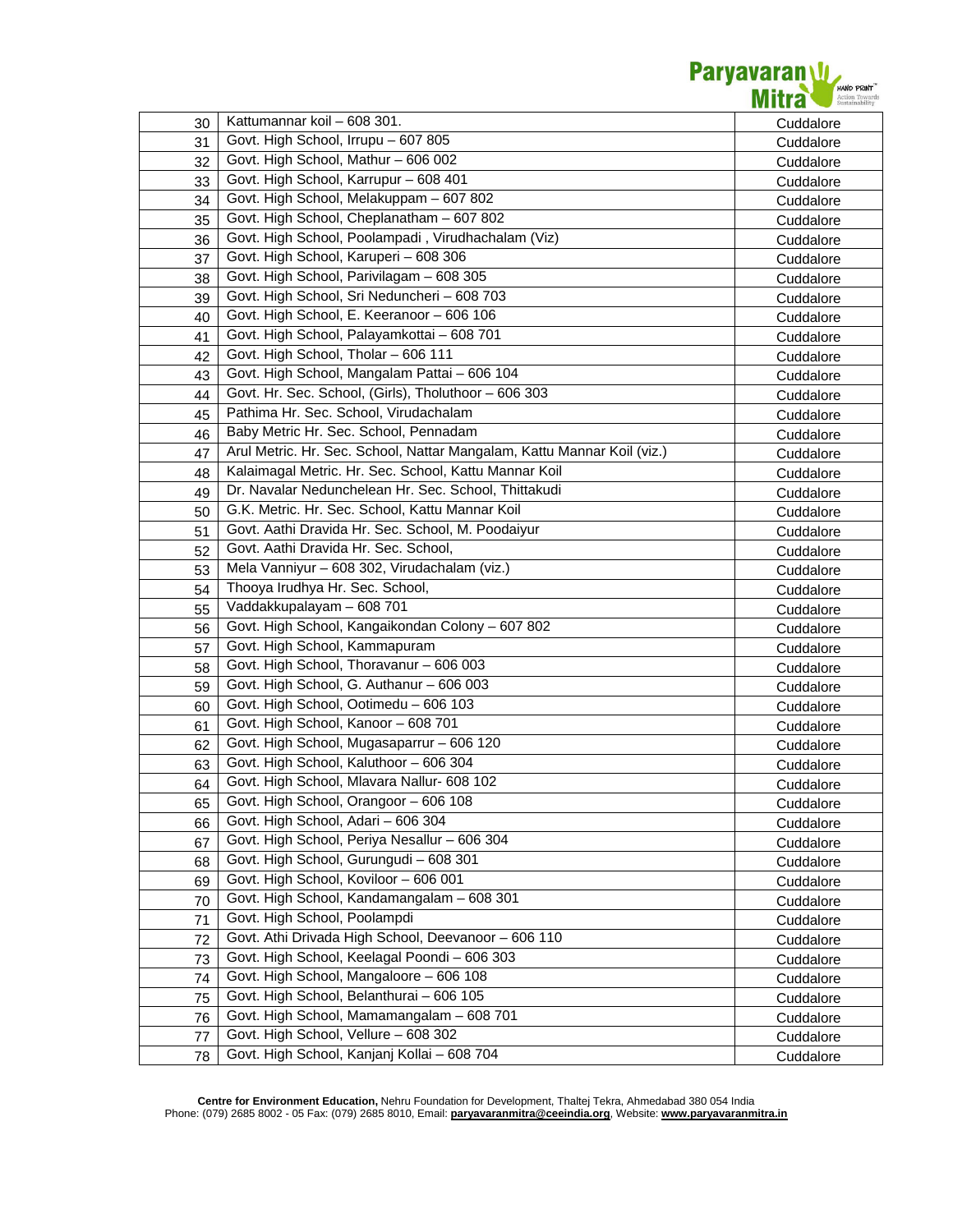

|     | Govt. Athi Drivada Welfare Girls High Scholl, Cheepakkam, Virudachalam (viz.) |           |
|-----|-------------------------------------------------------------------------------|-----------|
| 79  |                                                                               | Cuddalore |
| 80  | Punitha Anthoniyar High School, Aranthanki - 608 301                          | Cuddalore |
| 81  | R.C. High School, Uoodaiyarkudi - 606 301                                     | Cuddalore |
| 82  | Sri Nadaraja High School, Zholatharam - 608 701                               | Cuddalore |
| 83  | Musilim High School, Ayangudi - 608 306                                       | Cuddalore |
| 84  | Musilim High School, Kolloomedu - 608 303                                     | Cuddalore |
| 85  | Punitha Teresa High School, Kattankurichi - 607 804                           | Cuddalore |
| 86  | Punitha Axnex High School, Veera Reddikuppam                                  | Cuddalore |
| 87  | Kasthuriammal High School, Nattarmangalam                                     | Cuddalore |
| 88  | Annai Kathija Girls High School, Mangalampettai                               | Cuddalore |
| 89  | O.P.R. Memorial High School, Tholuthoor                                       | Cuddalore |
| 90  | Indian Metric Hr. Sec. School, Thittakkudi - 606 106                          | Cuddalore |
| 91  | Saraswathi Vidhiyalaya Metric. Hr. Sec. School, Virudachalam                  | Cuddalore |
| 92  | Immam Kajali Metric Hr. Sec. School, Lalpettai, Kattumannar koil (viz.)       | Cuddalore |
| 93  | Baby Metric Hr. Sec. School, Virudachalam                                     | Cuddalore |
|     | Govt. Athi Drivida Welfare Hr. Sec. School, Dharmanallur - 606 103.           |           |
| 94  | Virudachalam (viz.)                                                           | Cuddalore |
| 95  | Panchayat Union Middle School, Mamgalampettai, Virudachalam                   | Cuddalore |
| 96  | Panchayat Union Middle School, G. Poovanur, Virudachalam (viz.)               | Cuddalore |
| 97  | Panchayat Union Middle School, Edasiduthur                                    | Cuddalore |
| 98  | Panchayat Union Middle School, Puducooraipetai                                | Cuddalore |
| 99  | Panchayat Union Middle School, Villankatoor                                   | Cuddalore |
| 100 | Panchayat Union Middle School, Sathukoodal, Virudachalam Union                | Cuddalore |
| 101 | Panchayat Union Middle School, Sathyavadi, Virudachalam Union                 | Cuddalore |
| 102 | Panchayat Union Middle School, Rajendrapattinam                               | Cuddalore |
| 103 | Panchayat Union Middle School, T.V. Puthur                                    | Cuddalore |
| 104 | Panchayat Union Middle School, Erumanoor                                      | Cuddalore |
| 105 | Govt. Hr. sec. School, Manjakupam, Guddalore                                  | Cuddalore |
| 106 | Govt. Hr. sec. School, Vandipalayam, Guddalore                                | Cuddalore |
| 107 | Govt. Hr. sec. School, Tirupapuliur, Guddalore                                | Cuddalore |
| 108 | Govt. Hr. sec. School, Guddalore                                              | Cuddalore |
| 109 | Govt. Hr. sec. School, Dookanampakkam                                         | Cuddalore |
| 110 | Govt. Hr. sec. School, Cirugramam                                             | Cuddalore |
| 111 | Govt. Hr. sec. School, Kadampuliuoor                                          | Cuddalore |
| 112 | Govt. Hr. sec. School, Pudapettai                                             | Cuddalore |
| 113 | Govt. Hr. sec. School, Perperiyan Kuppam                                      | Cuddalore |
| 114 | Govt. Hr. sec. School, Perperiyan Kuppam                                      | Cuddalore |
| 115 | Govt. Hr. sec. School, Kurinchipadi                                           | Cuddalore |
| 116 | Govt. Hr. sec. School, Kurinchipadi                                           | Cuddalore |
| 117 | Govt. Hr. sec. School, Cidambaram                                             | Cuddalore |
| 118 | Govt. Hr. sec. School, (Boys), Parngipettai                                   | Cuddalore |
| 119 | Govt. Hr. sec. School, (Girls), Parngiettai                                   | Cuddalore |
| 120 | Govt. Hr. sec. School, Vadaloore                                              | Cuddalore |
| 121 | Govt. Hr. sec. School, Naduvirapatu                                           | Cuddalore |
| 122 | Govt. Hr. sec. School, Nellikuppam                                            | Cuddalore |
| 123 | Govt. Hr. sec. School, (Boys), Pandurity                                      | Cuddalore |
| 124 | Govt. Hr. sec. School, (Girls), Puvanagiri                                    | Cuddalore |
| 125 | Govt. Hr. sec. School, (Boys), Puvanagiri                                     | Cuddalore |
| 126 | Govt. Hr. sec. School, P. Mutaloor                                            | Cuddalore |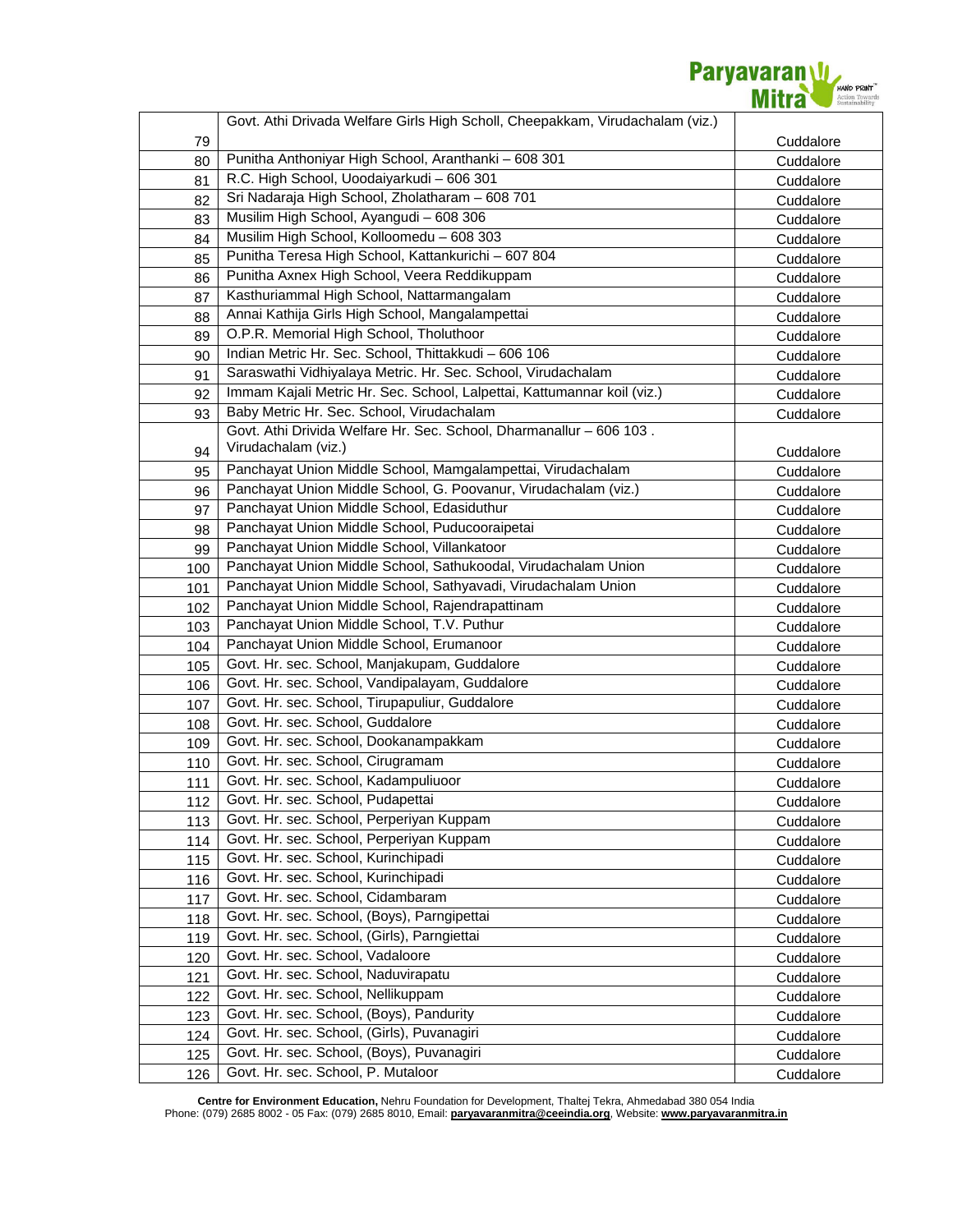

| 127 | Govt. Hr. sec. School, C. Mutaloor                               | Cuddalore |
|-----|------------------------------------------------------------------|-----------|
| 128 | Govt. Hr. sec. School, Vallathurai, Cidambaram                   | Cuddalore |
| 129 | Govt. Hr. sec. School, Ramapuram(W)                              | Cuddalore |
| 130 | Govt. Hr. sec. School, V. Kattupallayam                          | Cuddalore |
| 131 | Govt. Hr. sec. School, Veeraperumal Nallur                       | Cuddalore |
| 132 | Govt. Aadi Drivada Welfare Hr. Sec. School, Chemakottai          | Cuddalore |
| 133 | Govt. Hr. sec. School, Thiruvanthiram, Guddalore                 | Cuddalore |
| 134 | Arumuga Navalar Govt. Hr. sec. School, Cidambaram                | Cuddalore |
| 135 | Govt. Aadi Drivada Welfare Hr. Sec. School, Madurathanga Nallore | Cuddalore |
| 136 | Govt. Hr. sec. School, Golipakkam                                | Cuddalore |
| 137 | Govt. Hr. sec. School, Thiruduraiuoor                            | Cuddalore |
| 138 | Municiapal Hr. sec. School, Guddalore                            | Cuddalore |
| 139 | Punitha Josep High School, Neiveli                               | Cuddalore |
| 140 | Govt. Hr. sec. School, Karunguli                                 | Cuddalore |
| 141 | Govt. Hr. sec. School, Aandar Mullipalayam                       | Cuddalore |
| 142 | Govt. Hr. sec. School, T. Neduncheri, Cidambaram                 | Cuddalore |
| 143 | Govt. Hr. sec. School, Poondiyakuppam                            | Cuddalore |
| 144 | Punitha Valanar Hr. sec. School, Manjakuppam, Guddalore          | Cuddalore |
| 145 | Punitha Valanar Hr. sec. School, Thiruppapuliur, Guddalore       | Cuddalore |
| 146 | Dooya Daveethu Hr. sec. School, Guddalore                        | Cuddalore |
| 147 | S.G.V. Hr. sec. School, Kurinchipadi                             | Cuddalore |
| 148 | T.M. Hr. sec. School, Nellikuppam                                | Cuddalore |
| 149 | Vallalar Gurugulam Hr. sec. School, Vadaloore                    | Cuddalore |
| 150 | Padaleeswarar Hr. sec. School, Tirupappuliur                     | Cuddalore |
| 151 | Punitha Annan Girls Hr. Sec. School, Pudupalayam, Guddalore      | Cuddalore |
| 152 | Suburaya Cettiyar Girls Hr. Sec. School, Paduriti                | Cuddalore |
| 153 | N.L.G. Boys Hr. sec. School, Viz10, Neyveli                      | Cuddalore |
| 154 | N.L.C Girls Hr. Sec School. Neyveli, Viz 11                      | Cuddalore |
| 155 | N.L.C. Hr. Sec. School, Mandrakuppam                             | Cuddalore |
| 156 | R.C.T. Hr. Sec. School, Cidambaram                               | Cuddalore |
| 157 | Patchiyappa Hr. Sec. School, Cidambaram                          | Cuddalore |
| 158 | Ramakrishana Hr. Sec. School, Cidambaram                         | Cuddalore |
| 159 | Rani Seethaiyachi Hr. Sec. School, Annamalai Nagar               | Cuddalore |
| 160 | Seva Mandir Girls Hr. Sec. School, Parngipettai                  | Cuddalore |
| 161 | T.G.M. Hr. Sec. School, Seethiyadoppu                            | Cuddalore |
| 162 | Grudava Girls Hr. Sec. School, Melpattam Pakkam                  | Cuddalore |
| 163 | Sri Muthiyar Hr. Sec. School, Panduriti                          | Cuddalore |
| 164 | Thiruvalluvar Hr. Sec. School, Ooruthur                          | Cuddalore |
| 165 | Govt. High School, Varakalpattu                                  | Cuddalore |
| 166 | Govt. High School, (Boys), Nellikuppam                           | Cuddalore |
| 167 | Govt. High School, (Girls), Pudapettai                           | Cuddalore |
| 168 | Govt. High School, Peryakuppam                                   | Cuddalore |
| 169 | D.P.O. Govt. High School, Poongunam                              | Cuddalore |
| 170 | Govt. High School, Ooriyur                                       | Cuddalore |
| 171 | Govt. High School, Kandarakottai                                 | Cuddalore |
| 172 | Govt. High School, C.N. Palayam                                  | Cuddalore |
| 173 | Govt. High School, Pattharakottai                                | Cuddalore |
| 174 | Govt. High School, Karaikadu                                     | Cuddalore |
| 175 | Govt. High School, Samiyar Pettai, Cidambaram (viz.)             | Cuddalore |
| 176 | Govt. High School, Melepattam Pakkam                             | Cuddalore |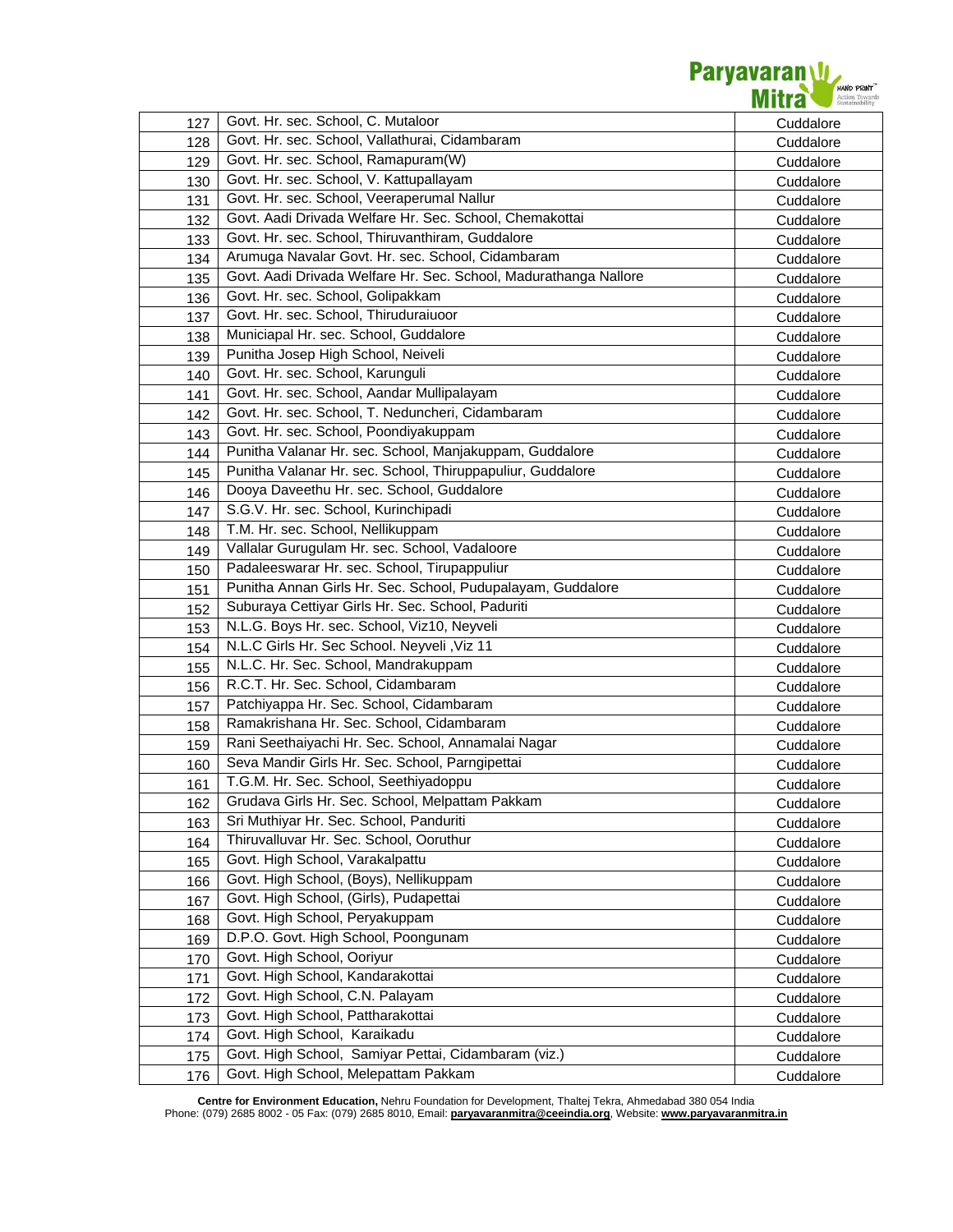

| 177 | Govt. High School, Anguchetti Palayam                                            | Cuddalore |
|-----|----------------------------------------------------------------------------------|-----------|
| 178 | Govt. High School, Gullanchavadi                                                 | Cuddalore |
| 179 | Govt. High School, Marungur                                                      | Cuddalore |
| 180 | Govt. High School, Kattanguppam                                                  | Cuddalore |
| 181 | Govt. High School, Kelekuppam,                                                   | Cuddalore |
| 182 | Nadukuppam post                                                                  | Cuddalore |
| 183 | Govt. High School, Kavarapattu, Cidambaram                                       | Cuddalore |
| 184 | Govt. High School, Perrikattupalayam, Keleeripu post                             | Cuddalore |
| 185 | Govt. High School, Kodipalam, Cidambaram (Viz.)                                  | Cuddalore |
| 186 | Govt. High School, Gudierippu, Kelekangian post                                  | Cuddalore |
| 187 | Govt. High School, Venu Gopalapuram, Manjakuppam, Guddalore                      | Cuddalore |
| 188 | Govt. High School, Thandavarayan Zholangan Pettai - Cidambaran Viz.              | Cuddalore |
| 189 | Govt. High School, Krishnapuram, Cidambaram                                      | Cuddalore |
| 190 | Govt. High School, Keerapalayam                                                  | Cuddalore |
| 191 | Govt. High School, Govt. Manjakullai, Cidambaram viz,                            | Cuddalore |
| 192 | Govt. High School, Palur                                                         | Cuddalore |
| 193 | Govt. High School, Pinnaloor                                                     | Cuddalore |
| 194 | Govt. High School, (Municipal), Thiruvathigai                                    | Cuddalore |
| 195 | Govt. High School, Venkatam Pettai                                               | Cuddalore |
| 196 | Govt. High School, Eriumpur, Cidambaram viz.                                     | Cuddalore |
| 197 | Arulmigu Vallalar High School, Vela Vinayagar Kuppam                             | Cuddalore |
| 198 | N.L.C. High School, Neyveli                                                      | Cuddalore |
| 199 | T.M. High School, Panduriti                                                      | Cuddalore |
| 200 | Punitha Pilominanan High School (Girls), Cuddalore                               | Cuddalore |
| 201 | N.L.C. High School, Mandrakuppam, Neyveli                                        | Cuddalore |
| 202 | St. Mary's Matric Hr. Sec. School, Cuddalore                                     | Cuddalore |
| 203 | Duya Valanar Matric Hr. Sec. School, Coothampakkam, Cuddalore                    | Cuddalore |
| 204 | A.R.L.M. Matric Hr. Sec. School, Cuddalore                                       | Cuddalore |
| 205 | Baba Matric Hr. Sec. School, Cuddalore                                           | Cuddalore |
| 206 | Bala Vigar Matric. Hr. Sec. School, Panduriti                                    | Cuddalore |
| 207 | Lakshmi Sordiaya Matric Hr. Sec. School, Cuddalore                               | Cuddalore |
| 208 | Bala Vigar Matric. Hr. Sec. School, Valaipattu                                   | Cuddalore |
| 209 | Mangalam Matric Hr. Sec. School, Puvanagiri                                      | Cuddalore |
| 210 | Tagore Matric Hr. Sec. School, Neyveli                                           | Cuddalore |
| 211 | S.T. Edan Matric Hr. Sec. School, Vadaloore                                      | Cuddalore |
| 212 | Jawahar Matric Hr. Sec. School, Neyveli Nagar                                    | Cuddalore |
| 213 | Jawahar Hr. Sec. School, (CBSC), Neyveli                                         | Cuddalore |
| 214 | Seventh-Day Matric Hr. Sec. School, Neyveli                                      | Cuddalore |
|     | Krishnasami Memorial Matric Hr. Sec. School, 112, Nellikuppam Road,              |           |
| 215 | Cuddalore                                                                        | Cuddalore |
| 216 | St. Peter's Matric Hr. Sec. School, Kurinchipadi                                 | Cuddalore |
| 217 | Arbindtho Matric Hr. Sec. School, Neyvelli                                       | Cuddalore |
| 218 | Saint Pall Matric Hr. Sec. School, Neyveli                                       | Cuddalore |
| 219 | St. Joseph Guluni Matric Hr. Sec. School, Neyveli                                | Cuddalore |
|     | New Millianiam Matric Hr. Sec. School, Kumarapettai, Pathri Kuppam,<br>Cuddalore |           |
| 220 |                                                                                  | Cuddalore |
| 221 | Valliammal Vidayala Matric Hr. Sec. School, Thirupapuliyur, Cuddalore            | Cuddalore |
| 222 | Nirmala Matric Hr. Sec. School, Ganagasabai Nagar, Cidambaram                    | Cuddalore |
| 223 | Kamaraj Matric Hr. Sec. School, Cidambaram                                       | Cuddalore |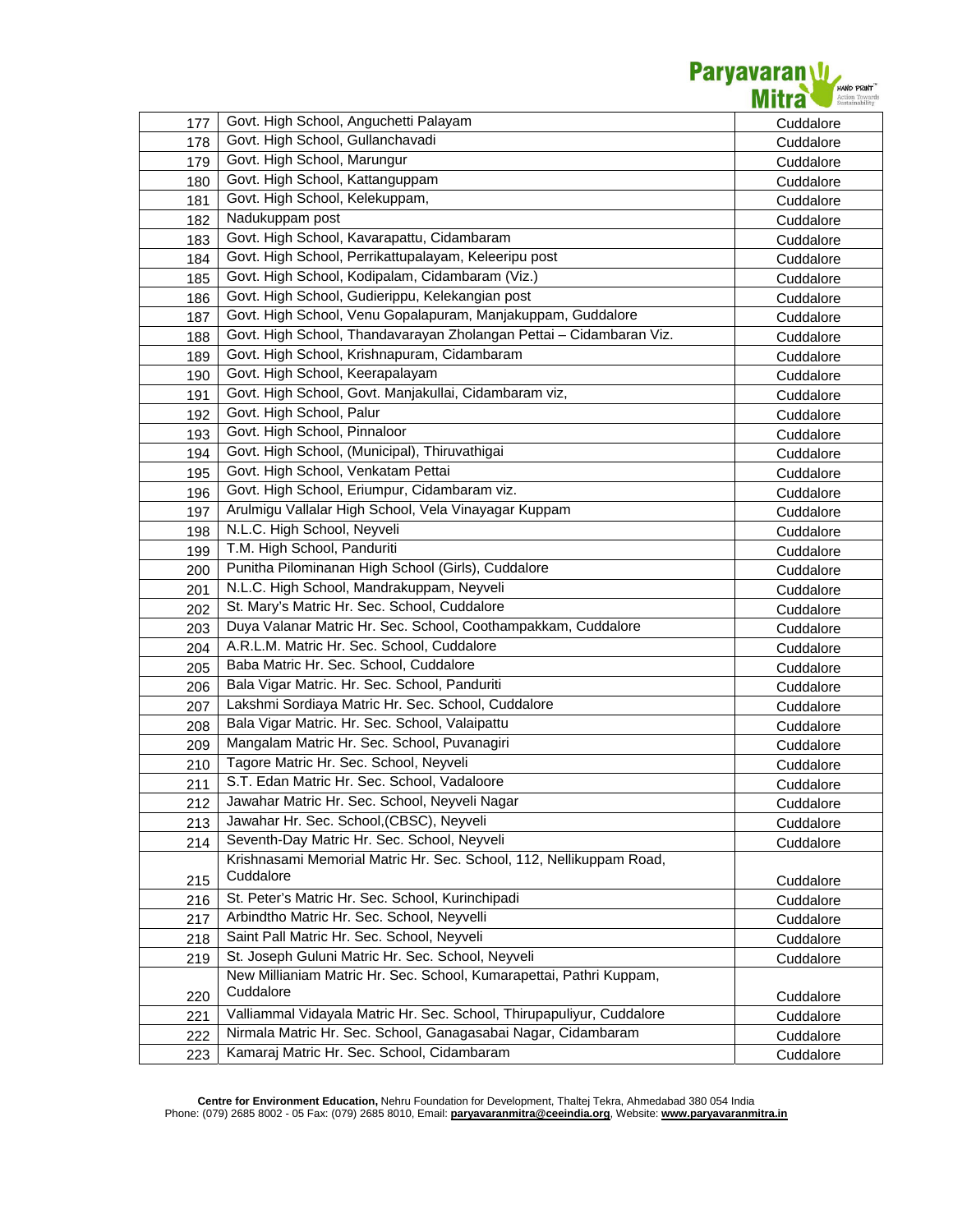

|                | Kamatchi Sanmugam Matric Hr. Sec. School, Beach Road, Sivathapuram,               |                 |
|----------------|-----------------------------------------------------------------------------------|-----------------|
| 224            | Cuddalore                                                                         | Cuddalore       |
| 225            | Sevior Jesus Matric Hr. Sec. School, 11, Red Cross Street, Cuddalore              | Cuddalore       |
| 226            | Thiru Eruthayia Middle School, Pudapalayam, Cuddalore                             | Cuddalore       |
|                | Modern Matric Hr. Sec. School, Rajev Gandhi Nagar, Semmandalam, Cuddalore         |                 |
| 227            |                                                                                   | Cuddalore       |
| 228            | Punitha Mariannai Middle School, Pudapalayam, cuddalore                           | Cuddalore       |
| 229            | Municipality Middle School, Main Road, Devanam Pattinam, Cuddalore                | Cuddalore       |
|                | Municipality Middle School, Erittai Pillayar Kovil Street, Pudupalayam, Cuddalore |                 |
| 230            |                                                                                   | Cuddalore       |
| 231            | Panchayat Union Middle School, V. Kattupalayam, Cuddalore                         | Cuddalore       |
| 232            | Govt. Middle School, (Aadi Drivada), Chellanguppam, Cuddalore                     | Cuddalore       |
| 233            | Panchayat Union Middle School, Seeman Garden, Cuddalore                           | Cuddalore       |
| 234            | Panchayat Union Middle School, Valisothanaipalayam, Cuddalore                     | Cuddalore       |
| 235            | Panchayat Union Middle School, Patchayakuppam, Cuddalore                          | Cuddalore       |
| 236            | Panchayat Union Middle School, Ramapuram East, Cuddalore                          | Cuddalore       |
| 237            | Panchayat Union Middle School, Unnamalaicheti Chavadi, Cuddalore                  | Cuddalore       |
|                | Panchayat Union Middle School, Kundu Uppalavadi post, Thaznguda,                  |                 |
| 238            | Cuddalore                                                                         | Cuddalore       |
| 239            | Panchayat Union Middle School, Sanroor Palayam, Cuddalore                         | Cuddalore       |
| 240            | Panchayat Union Middle School, Thotapattu                                         | Cuddalore       |
| 241            | Punitha Josaiyappar Middle School, Nellikuppam,                                   | Cuddalore       |
| 242            | Panchayat Union Middle School, Periyakattu Palayam, Madalapattu post              | Cuddalore       |
| 243            | Panchayat Union Middle School, Chellancheri, Guddalore viz.                       | Cuddalore       |
| 244            | Panchayat Union Middle School, Kelekumaramangalam, Cuddalore                      | Cuddalore       |
| 245            | Panchayat Union Middle School, Kelealenchi Pattu, Cuddalore Union                 | Cuddalore       |
| 246            | Municipality Middle School, Rettichattaram Street, Guddalore                      | Cuddalore       |
| 247            | Govt. Hr. Sec. School, (Boys), Cidambaram                                         | Cuddalore       |
| 248            | Govt. Hr. Sec. School, (Girls), Cidambaram                                        | Cuddalore       |
| 249            | Govt. Hr. Sec. School, Cuddalore                                                  | Cuddalore       |
| 250            | Arumuga Navalar Hr. Sec. School, Cidambaram                                       | Cuddalore       |
| 251            | Sandhra Girls Hr. Sec. School, Sethya Doppu                                       | Cuddalore       |
| 252            | Govt. Hr. Sec. School, Killai, Cidambaram                                         | Cuddalore       |
| 253            | Govt. High School, Velangipattu                                                   | Cuddalore       |
| 254            | Punitha John Middle School, Vaedaloore                                            | Cuddalore       |
| 255            | Sri Ramalingar Middle School, Subramaniyapuram                                    | Cuddalore       |
|                |                                                                                   |                 |
| <b>NGC ID</b>  | <b>Name of the School</b>                                                         | District/School |
| No             |                                                                                   |                 |
| 1              | Govt. High School, Kamalapuram, Karimangalam Block                                | Dharmapuri      |
| $\overline{2}$ | Govt. High School, Mekkanampatti, Karimangalam Block                              | Dharmapuri      |
| 3              | PUMS, B. Gettur, Karimangalam Block                                               | Dharmapuri      |
| 4              | PUMS. Mahandramangalam, Karimangalam Block                                        | Dharmapuri      |
| 5              | PUMS. Gollapatti, Karimangalam Block                                              | Dharmapuri      |
| 6              | PUMS, Madhagiri, Karimangalam Block                                               | Dharmapuri      |
| 7              | PUMS, Pulikkal, Karimangalam Block                                                | Dharmapuri      |
| 8              | PUMS, Bommahalli, Karimangalam Block                                              | Dharmapuri      |
| 9              | PUMS Kuttumaranahalli                                                             | Dharmapuri      |
| 10             | PUMS, Bodarahalli, Karimangalam Block                                             | Dharmapuri      |
| 11             | PUPS, Periyampatti, Karimangalam Block                                            | Dharmapuri      |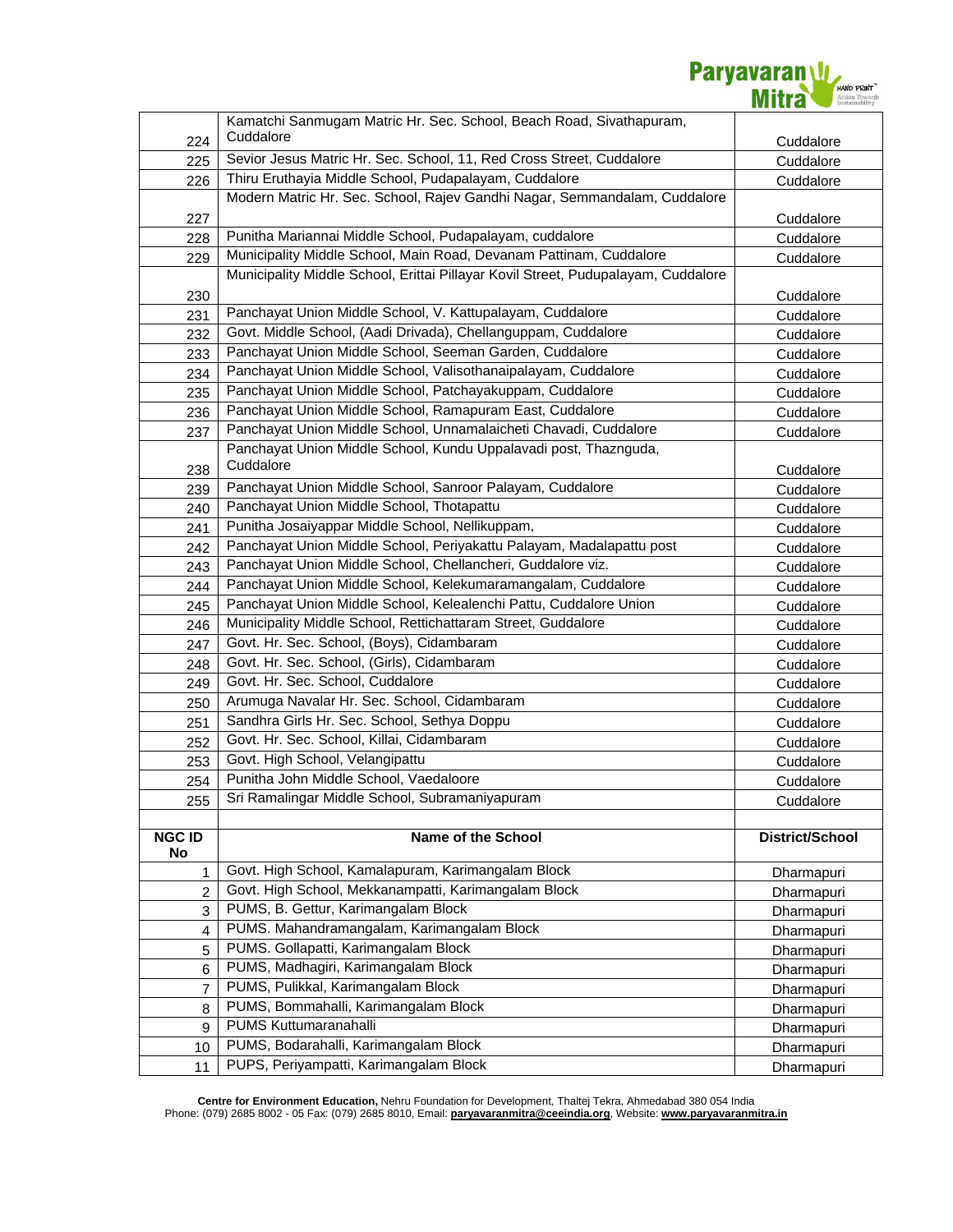

| 12 | PUPS, Pullukurichi, Karimangalam Block                             | Dharmapuri |
|----|--------------------------------------------------------------------|------------|
| 13 | PUPS, Matlampatti, Karimangalam Block                              | Dharmapuri |
| 14 | PUPS, Jackasamuthiram                                              | Dharmapuri |
| 15 | PUPS, Hanumanthapuram, Karimangalam Block                          | Dharmapuri |
| 16 | PUPS, Karimangalam West                                            | Dharmapuri |
| 17 | Saya Gosh Matric School, Periyampatti, Karimangalam Block          | Dharmapuri |
| 18 | Bharth Matric School, Karimangalam                                 | Dharmapuri |
| 19 | St. Pauls Matric Hr. Sec. School, Vellichandai, Karimangalam Block | Dharmapuri |
| 20 | Govt. High School, Oottamalai, Pannagaram Block                    | Dharmapuri |
| 21 | Govt. High School, Kuttayur, Pannagaram Block                      | Dharmapuri |
| 22 | Govt. High School, Seelanaikanavur, Pannagaram Block               | Dharmapuri |
| 23 | Govt. High School, Ramagondahalli                                  | Dharmapuri |
| 24 | Govt. High School, Pudhubalasamuthiram, Pannagaram Block           | Dharmapuri |
| 25 | PUMS, Manjanaickanahalli, Pannagaram Block                         | Dharmapuri |
| 26 | PUMS, Anjehalli, Pannagaram Block                                  | Dharmapuri |
| 27 | PUMS, Arkkasanahalli, Pannagaram Block                             | Dharmapuri |
| 28 | PUMS, Naganoor, Pannagaram Block                                   | Dharmapuri |
| 29 | PUMS, Panigrahalli, Pannagaram Block                               | Dharmapuri |
| 30 | PUMS, Kuthapadi, Pannagaram Block                                  | Dharmapuri |
| 31 | Yesuraja Matric School, Papparapatti, Pannagaram Block             | Dharmapuri |
| 32 | Applo Matric School, Pennagaram, Pannagaram Block                  | Dharmapuri |
| 33 | Govt. High School, Dhadhanayakanpatti, Nallampalli Block           | Dharmapuri |
| 34 | PUMS, Bazlajangamanahalli, Nallampalli Block                       | Dharmapuri |
| 35 | PUMS, Thammanampatti, Nallampalli Block                            | Dharmapuri |
| 36 | PUMS, Rajagollahalli, Nallampalli Block                            | Dharmapuri |
| 37 | PUPS, Nallampalli                                                  | Dharmapuri |
| 38 | PUMS, Sivadi, Nallampalli Block                                    | Dharmapuri |
| 39 | PUMS, Parigam, Nallampalli Block                                   | Dharmapuri |
| 40 | PUMS, Nagarkudal, Nallampalli Block                                | Dharmapuri |
| 41 | PUMS, Anumanthapuram, Nallampalli Block                            | Dharmapuri |
| 42 | PUPS, Athiyamankottai, Nallampalli Block                           | Dharmapuri |
| 43 | PUMS, Attukaranpatty, Dharmapuri Block                             | Dharmapuri |
| 44 | PUMS, Periyakurumpatti, Dharmapuri Block                           | Dharmapuri |
| 45 | PUMS, K. Naduhalli, Dharmapuri Block                               | Dharmapuri |
| 46 | PUMS, S. Kottavoor, Dharmapuri Block                               | Dharmapuri |
| 47 | PUPS, Krishnapuram, Dharmapuri Block                               | Dharmapuri |
| 48 | PUMS, Puliyampatti, Dharmapuri Block                               | Dharmapuri |
| 49 | PUMS, Santhapattai, Dharmapuri Block                               | Dharmapuri |
| 50 | PUMS, Vellolai, Dharmapuri Block                                   | Dharmapuri |
| 51 | Senthi Matric Boys School, Dharmapuri                              | Dharmapuri |
| 52 | Sri. Vijai Vithyala Matric Girls School, Dharmapuri                | Dharmapuri |
| 53 | St. Pauls Matric School, Dharmapuri                                | Dharmapuri |
| 54 | Paramvire Matric School, Attukarampatt, Dharmapuri Block           | Dharmapuri |
| 55 | Unity Matric School, Dharmapuri, Dharmapuri Block                  | Dharmapuri |
| 56 | Unity Matric School, Dharmapuri, Dharmapuri Block                  | Dharmapuri |
| 57 | Don Bosco Matric School, Gundalapatti, Dharmapuri Block            | Dharmapuri |
| 58 | Sri. Viswabharthi Matric School, Dharmapuri                        | Dharmapuri |
| 59 | Govt. High School, Jailpudhure, Morrapur Block                     | Dharmapuri |
| 60 | PUMS, Maniyambadi, Morrapur Block                                  | Dharmapuri |
| 61 | PUMS, Sillarahalli, Morrapur Block                                 | Dharmapuri |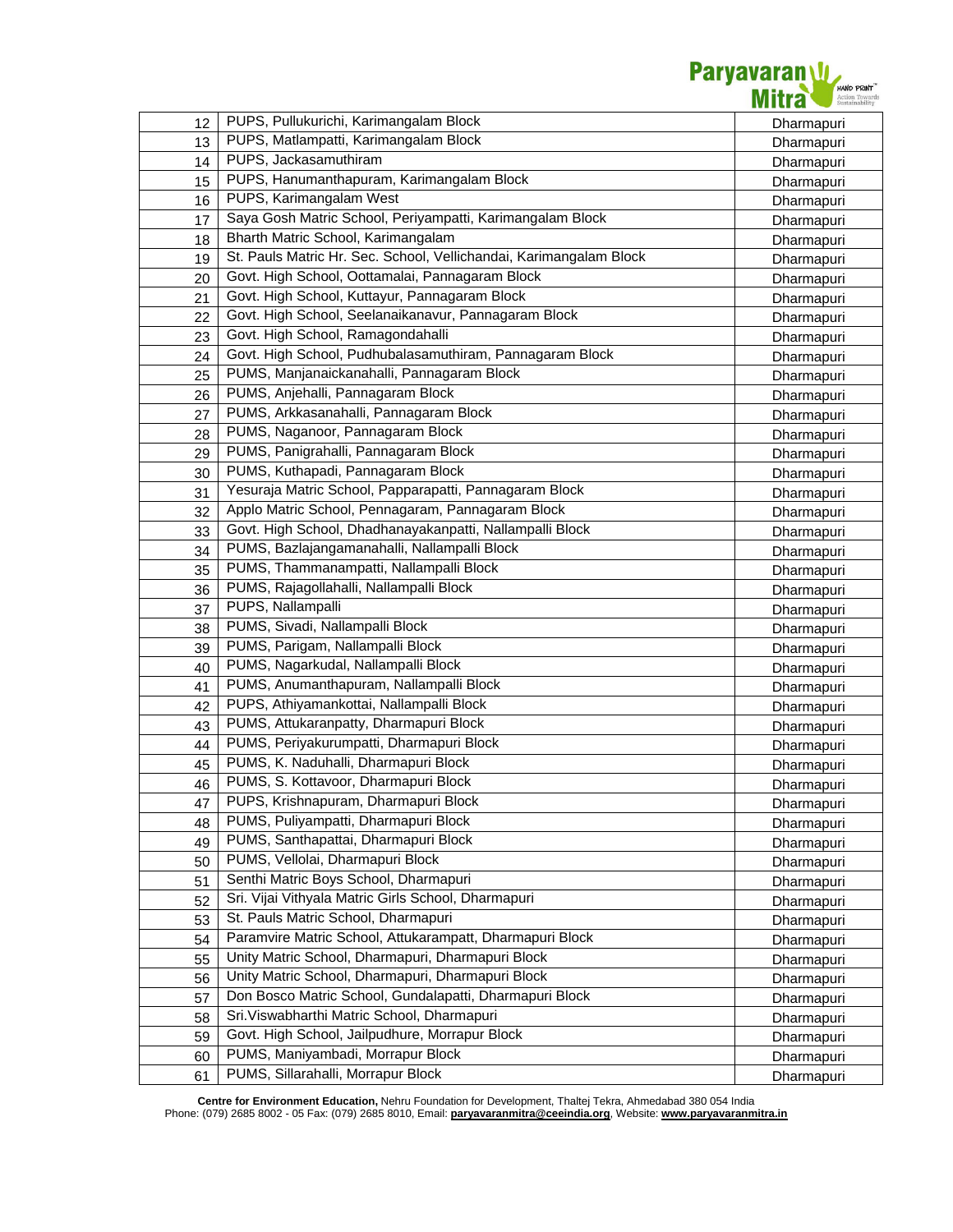

|                     | PUMS, Vaguthupatti, Morrapur Block                   |                 |
|---------------------|------------------------------------------------------|-----------------|
| 62                  | PUMS, T. Aaiampatti, Morrapur Block                  | Dharmapuri      |
| 63                  | PUMS, Thalanatham, Morrapur Block                    | Dharmapuri      |
| 64                  | PUMS, Ragadahlli, Morrapur Block                     | Dharmapuri      |
| 65                  | PUMS, Kelavalli, Morrapur Block                      | Dharmapuri      |
| 66                  | PUMS, Boliyampalli, Morrapur Block                   | Dharmapuri      |
| 67                  |                                                      | Dharmapuri      |
| 68                  | PUMS, Obilinayakanahalli, Morrapur Block             | Dharmapuri      |
| 69                  | Kungu Matric Hr. Sec. School, Morrapur               | Dharmapuri      |
| 70                  | Victoria Matric School, Kamabinallur, Morrapur Block | Dharmapuri      |
| 71                  | PUMS, C.M. Pudur, Palacode Block                     | Dharmapuri      |
| 72                  | PUMS, Baddhanahalli, Palacode Block                  | Dharmapuri      |
| 73                  | PUMS, Erragundahalli, Palacode Block                 | Dharmapuri      |
| 74                  | PUMS, Palacode                                       | Dharmapuri      |
| 75                  | PUPS, Anna School, Palacode                          | Dharmapuri      |
| 76                  | PUPS, Marandahalli, Palacode Block                   | Dharmapuri      |
| 77                  | PUPS, Amani Mallapuram, Palacode Block               | Dharmapuri      |
| 78                  | PUMS, Gummanoor, Palacode Block                      | Dharmapuri      |
| 79                  | PUMS, Thoddarthanahalli, Palacode Block              | Dharmapuri      |
| 80                  | Dpi.co-operative Sugar Mills School, Palacode Block  | Dharmapuri      |
| 81                  | Jaisakthi Matric, School, Palacode                   | Dharmapuri      |
| 82                  | PUPS, Irulapatti, Papireddipatti Block               | Dharmapuri      |
| 83                  | PUMS, Mullikadu, Papireddipatti Block                | Dharmapuri      |
| 84                  | PUMS, Kathirapuram, Papireddipatti Block             | Dharmapuri      |
| 85                  | PUPS, Jeevanagar, Papireddipatti Block               | Dharmapuri      |
| 86                  | PUPS, Allapuram, Papireddipatti Block                | Dharmapuri      |
| 87                  | PUPS, H. Pudhupatti, Papireddipatti Block            | Dharmapuri      |
| 88                  | Himalayam Matric Hr. Sec. School, Pappireddipatti    | Dharmapuri      |
| 89                  | Stanley Matric Hr. Sec. School, Pappireddipatti      | Dharmapuri      |
| 90                  | Valarmathi Matric School, Pappireddipatti            | Dharmapuri      |
| 91                  | PUMS, Eramiyampatti, Harur Block                     | Dharmapuri      |
| 92                  | PUMS, Punyari, Harur Block                           | Dharmapuri      |
| 93                  | PUMS, Yalapudiyampatti, Harur Block                  | Dharmapuri      |
| 94                  | PUMS, Kalapparai, Harur Block                        | Dharmapuri      |
| 95                  | PUMS, Kailpattai, Papireddipatti Block               | Dharmapuri      |
| 96                  | PUMS, Mathiyampatti, Harur Block                     | Dharmapuri      |
| 97                  | PUMS, K. Vetrampatti, Harur Block                    | Dharmapuri      |
| 98                  | PUMS, Puiyampatti, Harur Block                       | Dharmapuri      |
| 99                  | PUPS, H. Eachampadi, Harur Block                     | Dharmapuri      |
| 100                 | PDR Vellachiammal Matric School, Sukkampatti         | Dharmapuri      |
|                     |                                                      |                 |
| <b>NGC ID</b><br>No | Name of the School                                   | District/School |
| 1                   | Govt. High School, Agaram - 624 709                  | Dindigul        |
| 2                   | Govt. High School, Nallamanackkanpatty,              | Dindigul        |
| 3                   | Govt. High School, Narasingapuram,                   | Dindigul        |
| 4                   | Govt. High School, K.Dharmathupatti,                 | Dindigul        |
| 5                   | Govt. High School, Sullerumbu P.O.                   | Dindigul        |
| 6                   | Govt. Girls High School, Kannivadi-                  | Dindigul        |
| 7                   | Govt. High School, Palaya Kannivadi P.O Karisalpatti | Dindigul        |
|                     | Govt. High School, K.Pudukkottai, Dindigul Dt        | Dindigul        |
| 8                   |                                                      |                 |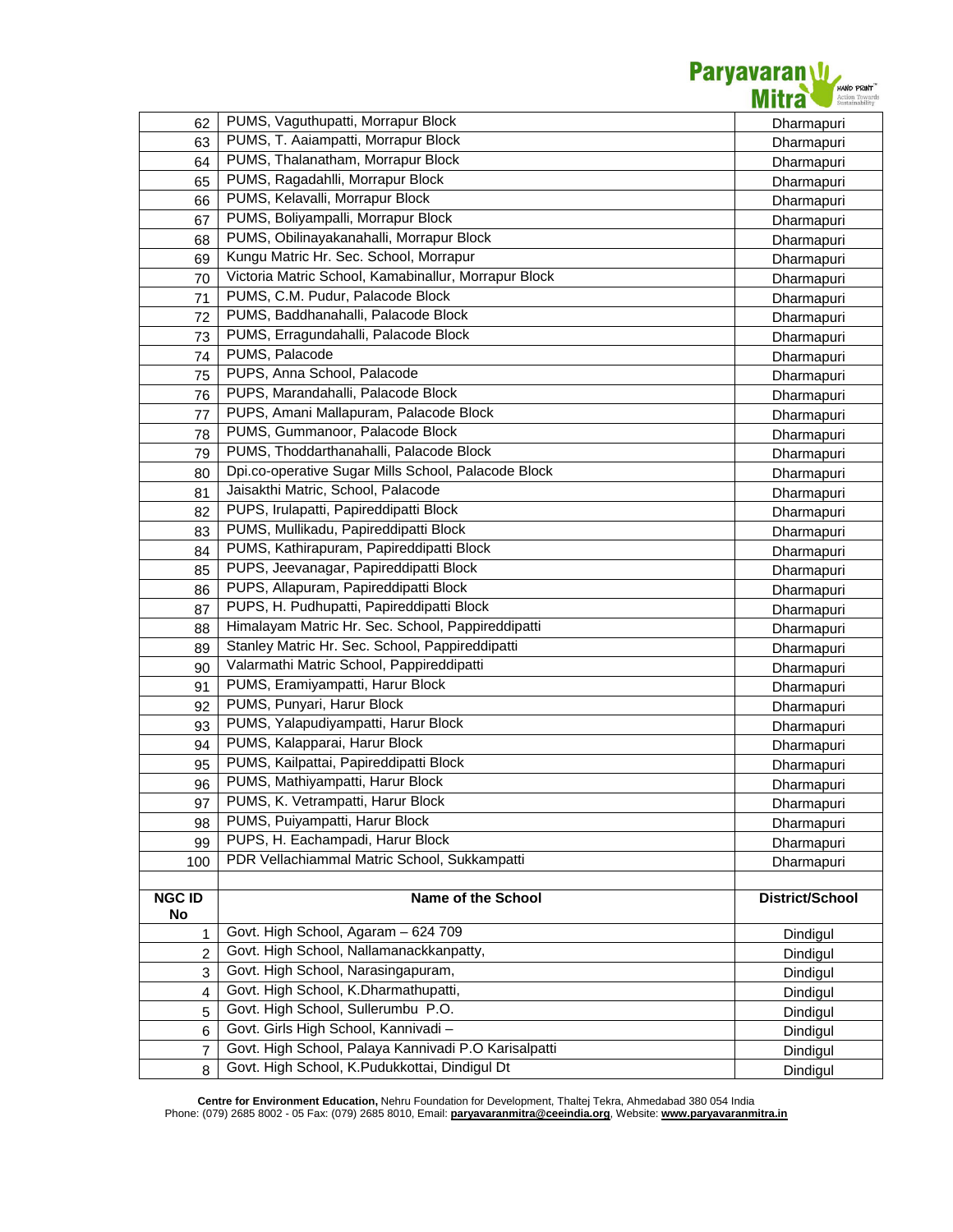

| 9  | Govt. Girls High School, Gopalpatti                                          | Dindigul             |
|----|------------------------------------------------------------------------------|----------------------|
| 10 | Govt. Higher Secondary School,                                               | Dindigul             |
| 11 | Kannivadi - Dindigul Dist.                                                   | Dindigul             |
| 12 | Govt. Higher Secondary School, Athoor,                                       | Dindigul             |
| 13 | Govt. Hr. Sec. School, Vembarpatti - 624 308.                                | Dindigul             |
| 14 | Govt. Higher Secondary School,                                               | Dindigul             |
| 15 | Thirumalairayapuram, Sri Ramapuram                                           | Dindigul             |
| 16 | Govt. Hr. Sec. School, Sithayankottai - 624 708                              | Dindigul             |
| 17 | Govt. Hr. Sec. School, N.Panjampatti - 624 303                               | Dindigul             |
| 18 | Govt. Hr. Sec. School, Kambiliampatty - 624 306                              | Dindigul             |
| 19 | Govt. Higher Secondary School,                                               | Dindigul             |
| 20 | Palani Road, Dindigul -Dist.                                                 | Dindigul             |
| 21 | Govt. Girls Higher Secondary School,                                         | Dindigul             |
| 22 | Katchary Street, Dindigul                                                    | Dindigul             |
| 23 | Nehruji Memorial Municipal                                                   | Dindigul             |
| 24 | Hr. Sec. School, Dindigul - 624 001                                          | Dindigul             |
| 25 | Loyola High School, Hanumantharayankottai                                    | Dindigul             |
|    | Haji P.C. Nainar Mohamed Oriental Arabic High School, Collector Office Road, |                      |
| 26 | Dindigul - 624 004                                                           | Dindigul             |
| 27 | M.S.P. Solai Nadar Memorial Higher Secondary School Dindigul - 624 005.      | Dindigul             |
| 28 | C.S.M.A. Hr. Sec. School, M.M.Kovilur - 624 005                              | Dindigul             |
| 29 | St Joseph's Girls Hr. Sec. School,                                           | Dindigul             |
| 30 | Dindigul $-62400$                                                            | Dindigul             |
| 31 | Dudly Hr. Sec. School, Dindigul - 624 001                                    | Dindigul             |
| 32 | St Mary's Hr. Sec. School, Dindigul - 624 00                                 | Dindigul             |
| 33 | Thambithottam Higher Secondary School                                        | Dindigul             |
| 34 | Gandhigram $-624302$                                                         | Dindigul             |
| 35 | John Paul Higher Secondary School                                            | Dindigul             |
| 36 | Nehruji Nagar Dindigul - 624 001                                             | Dindigul             |
|    | Arul Jothi Vallalar Higher Secondary School, N.S.K. Nagar, Natham Road,      |                      |
| 37 | Dindigul - 624 003                                                           |                      |
|    |                                                                              |                      |
| 38 | Angustinar Girls Higher Secondary School                                     | Dindigul             |
| 39 | N.Panjampatti - 624 303                                                      | Dindigul             |
| 40 | St Antony's Higher Secondary School                                          | Dindigul<br>Dindigul |
| 41 | Kosavapatty - 624 304Sanarpatty (Via)                                        |                      |
| 42 | Govt. High School, Old Batlagundu - 624 202                                  | Dindigul             |
| 43 | Govt. High School, Kunnuwarankottai P.O.                                     | Dindigul             |
| 44 | Sekkapatti - 624 220, Dindigul Dist.                                         | Dindigul<br>Dindigul |
| 45 | Govt. Hr. Sec. School, Nilakottai Dindigul Dt.                               |                      |
| 46 | Govt. Higher Secondary School, Batlagundu                                    | Dindigul             |
| 47 | C.S.I. High School, Batlagundu                                               | Dindigul<br>Dindigul |
| 48 | R.C. High School, Silukuvarpatty, Dindigul Dist.                             |                      |
| 49 | N.S.V.V. Girls Higher Sec.School                                             | Dindigul<br>Dindigul |
| 50 | Gandhipuram, Pattiveeranpatti                                                | Dindigul             |
| 51 | N.S.V.V. Boys Higher Secondary School                                        | Dindigul             |
| 52 | Gandhipuram, Pattiveeranpatti                                                | Dindigul             |
| 53 | H.N.U.P.R. Girls Higher Sec.School                                           | Dindigul             |
| 54 | Batlagundu Road, Nilakottai                                                  |                      |
| 55 | Govt. High School, Samutharapatty, Natham T.K.                               | Dindigul<br>Dindigul |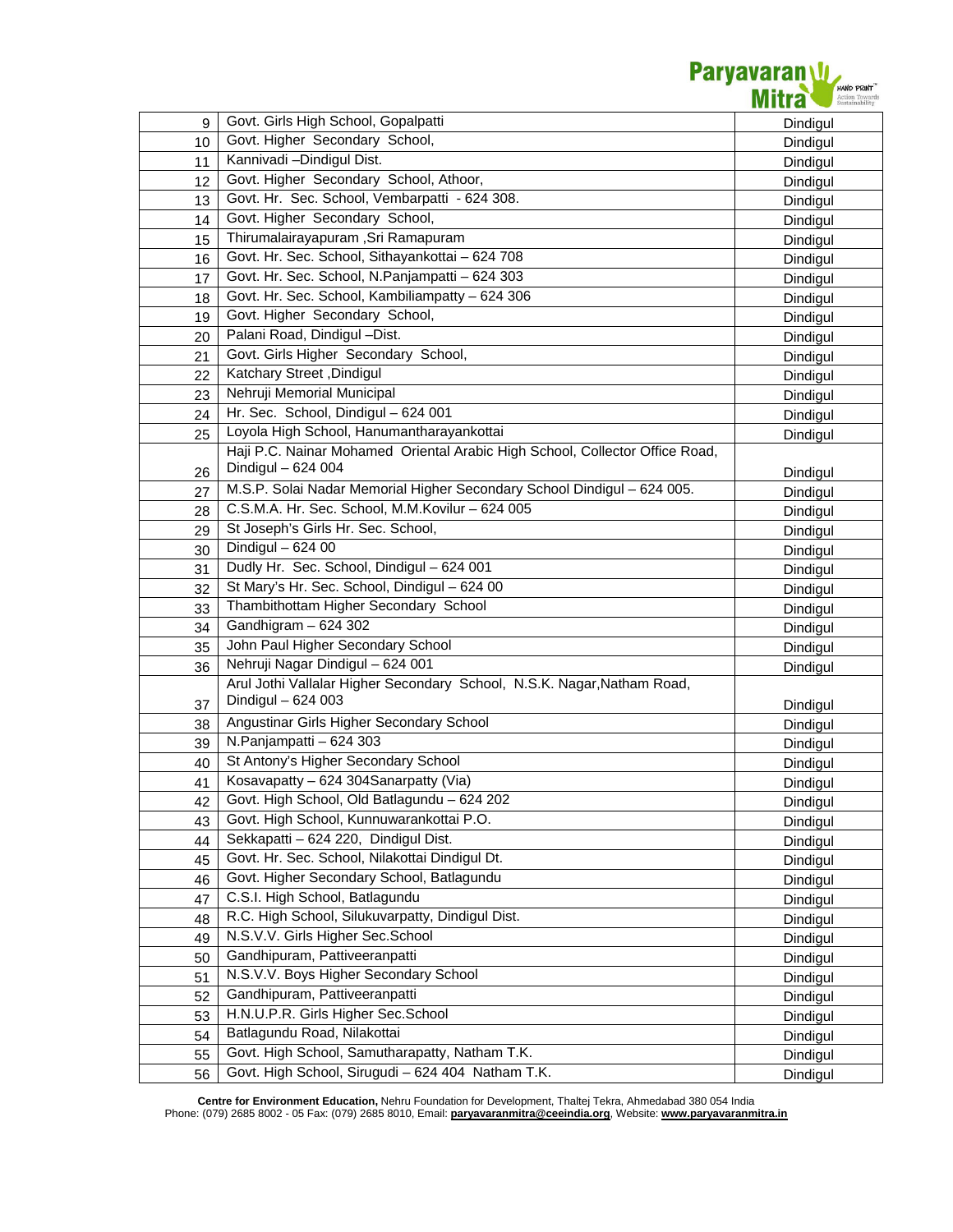| 57  | Govt. Girls Higher Secondary School, Natham                                        | Dindigul |
|-----|------------------------------------------------------------------------------------|----------|
| 58  | D.K. Govt. Higher Secondary School                                                 | Dindigul |
| 59  | Nathamkovilpatty                                                                   | Dindigul |
| 60  | Govt. Higher Secondary School Sendurai -Dindigul Dist.                             | Dindigul |
| 61  | Serva Seva Higher Secondary School                                                 | Dindigul |
| 62  | Ayyanarpuram - Kuttuppatty P.O.                                                    | Dindigul |
| 63  | Seventh Day Metric Hr.Sec. School Dindigul.                                        | Dindigul |
| 64  | J.K. Metric Hr.Sec. School, Dindigul.                                              | Dindigul |
| 65  | M.V.M. Metric Hr.Sec.School, Dindigul.                                             | Dindigul |
| 66  | Akshaya Metric Hr.Sec.School,                                                      | Dindigul |
| 67  | Vadamadurai Road Dindigul.                                                         | Dindigul |
| 68  | Senthosa Chettinadu Vidyalaya Metric Hr.Sec. School. Thadicombu Road,<br>Dindigul. | Dindigul |
| 69  | N.S.V.V. Metric Hr.Sec.School, Pattiveeranpatty                                    | Dindigul |
| 70  | Victory Metric Hr.Sec.School, Chinnalapatti .                                      | Dindigul |
| 71  | M.V.M. (G) Metric Hr.Sec.School, Dindigul                                          | Dindigul |
| 72  | Govt. High School, Mattaparai- 124 213                                             | Dindigul |
| 73  | Nilakkottai T.K. Dindigul Dist.                                                    | Dindigul |
| 74  | Govt. High School, Pallapatti Nilakkottai T.K.                                     | Dindigul |
| 75  | Govt. High School, Sitharevu P.O.                                                  | Dindigul |
| 76  | Govt. High School, Sengurichi - 124 301                                            | Dindigul |
| 77  | Govt. High School, Konur - 124 200                                                 | Dindigul |
| 78  | Govt. High School, Sanarpatty                                                      | Dindigul |
| 79  | Govt. High School, Kosukurtchi - 624 401 Nathm T.K.                                | Dindigul |
| 80  | Govt. Kallar High School                                                           | Dindigul |
| 81  | Chennamanayakkanpatti - 624 004                                                    | Dindigul |
| 82  | Govt. Kallar High School                                                           | Dindigul |
| 83  | Anaipatti - 624 219Nilakottai T.K.                                                 | Dindigul |
| 84  | Govt. Kallar High School,                                                          | Dindigul |
| 85  | Kamupillaichatram Sempatty                                                         | Dindigul |
| 86  | Govt. Kallar High School                                                           | Dindigul |
| 87  | Mallanampatty Nilakkottai T.K.                                                     | Dindigul |
| 88  | Govt. Kallar High School, Sevugampatti Nilakkottai                                 | Dindigul |
| 89  | Govt. Kallar Higher Secondary School, Villampatti                                  | Dindigul |
| 90  | Govt. Kallar Higher Secondary School                                               | Dindigul |
| 91  | Kondamanayakkanpatty                                                               | Dindigul |
| 92  | Govt. ADW Higher Secondary                                                         | Dindigul |
| 93  | Perumal Koilpatty P.O, Muruugan Patti                                              | Dindigul |
| 94  | Govt. Higher Secondary School                                                      | Dindigul |
| 95  | Viruveedu - Nilakottai T.K.                                                        | Dindigul |
| 96  | N.P.R. Govt. Higher Secondary School, , Ayyampalayam                               | Dindigul |
| 97  | Infant Jesus High School, Maravapatty - 124 209                                    | Dindigul |
| 98  | Undarpatty P.O. Thadicombu (Via)                                                   | Dindigul |
| 99  | Devangar Girls High School, Chinnalapatti                                          | Dindigul |
| 100 | St James High School, A.Vellodu P.O.Dindigul                                       | Dindigul |
| 101 | St Paul's High School, Ulagampatty Thadicombu                                      | Dindigul |
| 102 | Sowrastra Sri Varadharaja High School                                              | Dindigul |
| 103 | Bharthipuram, Dindigul                                                             | Dindigul |
| 104 | St Michael's High School                                                           | Dindigul |
| 105 | M.Ammapatty - Reddiyarchatram (Via)                                                | Dindigul |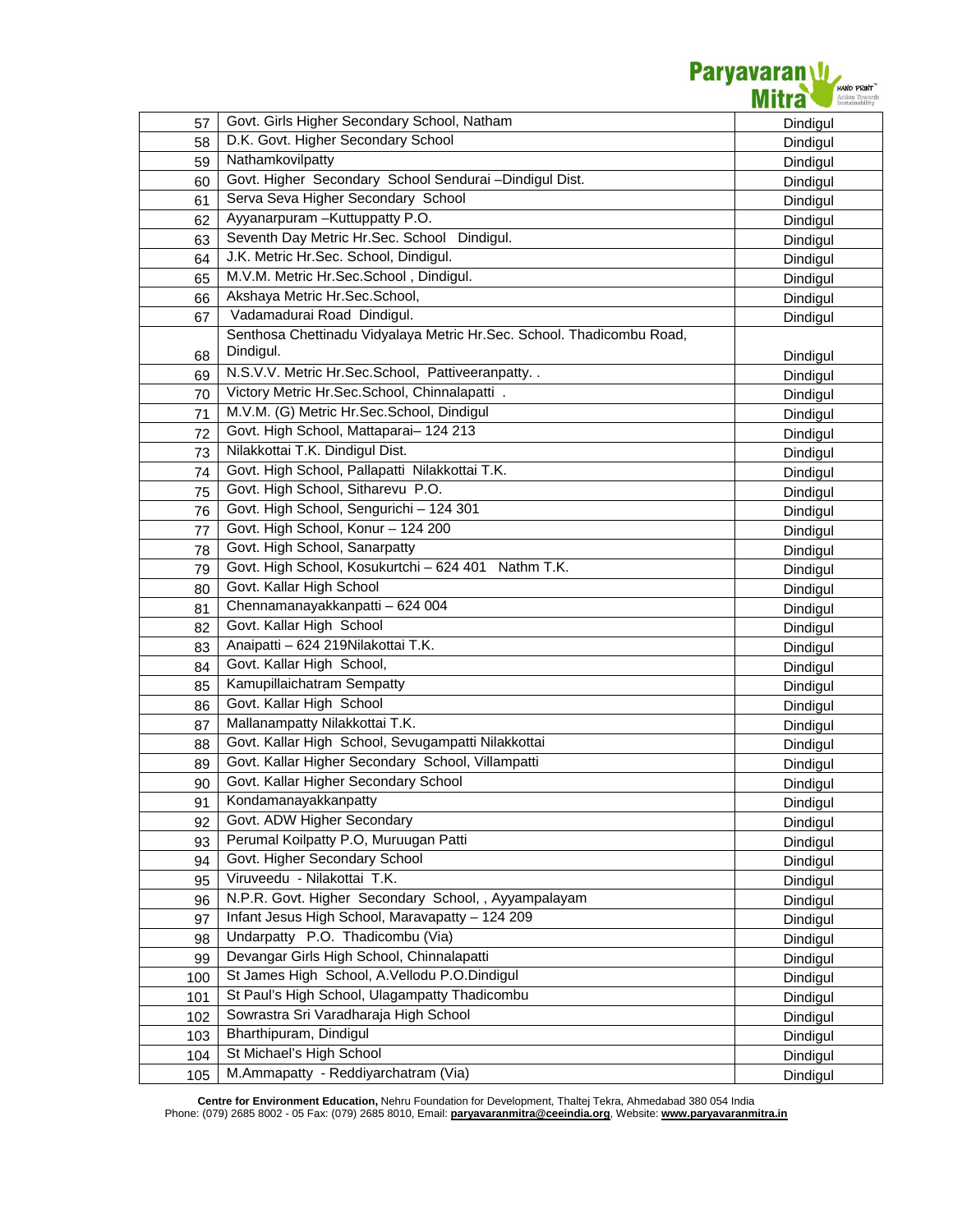

| 106 | Anguingu High School                                               | Dindigul |
|-----|--------------------------------------------------------------------|----------|
| 107 | Angu Nagar, Collectorate P.O. Dindigul                             | Dindigul |
| 108 | R.C. High School Michealpalayam                                    | Dindigul |
| 109 | St Marsalin High School, Mangamanuthu                              | Dindigul |
| 110 | Peniel High School, Vemparali-Natham T.K.                          | Dindigul |
| 111 | Serva Seva High School Kottaiyur P.O. Andipuram                    | Dindigul |
| 112 | Serva Seva High School, K.Pudur -Sethur P.O.                       | Dindigul |
| 113 | Meenatchi High School                                              | Dindigul |
| 114 | M.Ammapatti P.O .Reddiarchatram                                    | Dindigul |
| 115 | St Britto's High School - Pugailaipatty                            | Dindigul |
| 116 | Quaid-e-Milleth High School, Rajakkapatty                          | Dindigul |
| 117 | Annamalaiar Mills Girls Higher Secondary School, Dindigul          | Dindigul |
| 118 | Our Lady of Lourdes Girls Higher Secondary School Dindigul         | Dindigul |
| 119 | Mahalakshmi (G) Higher Secondary School Batlagundu -Dindigul Dist. | Dindigul |
| 120 | Diraviam Girls Higher Secondary School Kamalapuram - Kodai Road    | Dindigul |
| 121 | St Francis Xavier Higher Secondary School Muthulagupatty           | Dindigul |
| 122 | Jegovah Reformed Christian Higher Secondary School-Jumbuliapatty   | Dindigul |
| 123 | Holy Cross Girls Hr. Sec. School                                   | Dindigul |
| 124 | Dindigul Road, Batlagundu                                          | Dindigul |
| 125 | Govt.High Scool, Senkurichi                                        | Dindigul |
| 126 | Govt. High School, Vathipatti                                      | Dindigul |
| 127 | Govt. Ahideravda High School Perumparai                            | Dindigul |
| 128 | Devangar Higher Secretary School Chinnalapatti                     | Dindigul |
| 129 | Vidhyabarathi Hr.Sec. School Dinigul                               | Dindigul |
| 130 | Jahirhussain High School, Pillaiyarnatham Dindigul.                | Dindigul |
| 131 | St. Chinnapar High School, YMR Patti Dindigul                      | Dindigul |
| 132 | Hajarath Ameerunisha High School,                                  | Dindigul |
| 133 | Begampur Dindigul.                                                 | Dindigul |
| 134 | St. James High School, Vellodu                                     | Dindigul |
| 135 | Devangar Girl High School, Chinnalapatti                           | Dindigul |
| 136 | Kathuriba Special High School, Gandhigram                          | Dindigul |
| 137 | Infant Jesus High School, Maravapatti                              | Dindigul |
| 138 | Ayyan Thiruvalluvar High School, Dindigul                          | Dindigul |
| 139 | Kalludaikum tholilar High School,                                  | Dindigul |
| 140 | Geevanagar Dindigul                                                | Dindigul |
| 141 | Sakthi High School, Sempatti                                       | Dindigul |
| 142 | PVP High School Batalagundu                                        | Dindigul |
| 143 | Kennedy Matriculation School Nagal Nagar Dindigul                  | Dindigul |
| 144 | Ka.Su.Valluvan Middle School                                       | Dindigul |
| 145 | Muruga Bhavanam - Dindigul                                         | Dindigul |
| 146 | St.Philomina Middle School Mettupatti<br>Dindigul                  | Dindigul |
| 147 | Shagaya Matha Metric School Y.M.R. Patti- Dindigul                 | Dindigul |
| 148 | Thiru Nam Perumal Middle School Round Road Dindigul.               | Dindigul |
| 149 | Gandhiji Middle School, 14 <sup>th</sup> Ward Dindigul             | Dindigul |
| 150 | Aristo Matric School, Round Road Dindigul                          | Dindigul |
| 151 | Leo Matriculation School Pillayarnatham                            | Dindigul |
| 152 | Lion Metric School, Pandiyan Nagar- Dgl                            | Dindigul |
| 153 | Gandhiji Middle School, 5 <sup>th</sup> Ward Dindigul              | Dindigul |
| 154 | Sri Vasavi High School Govindapuram- Dindigul                      | Dindigul |
| 155 | SMB Manickanadar Matricualtion School Dindigul                     | Dindigul |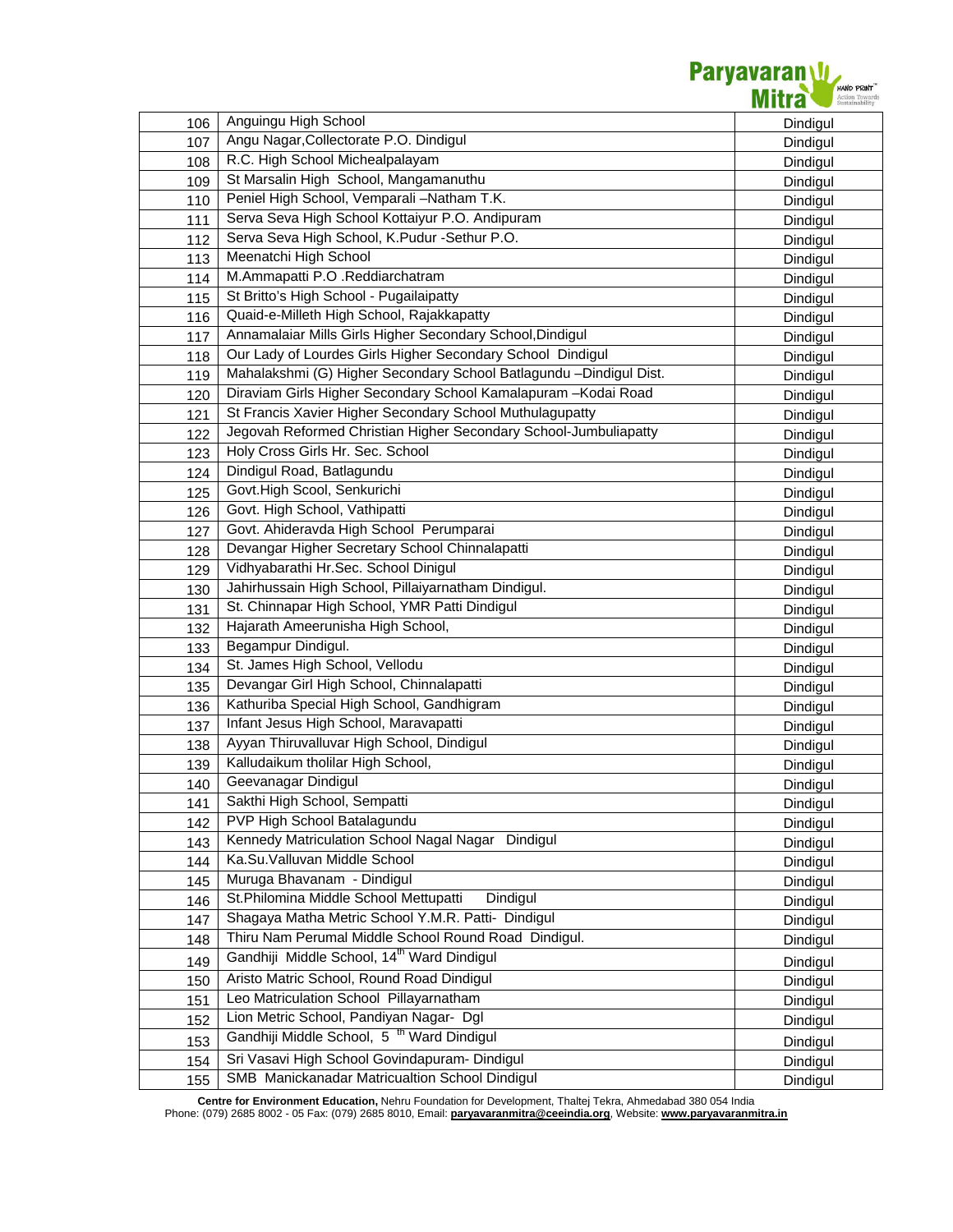| 156 | Sachan Matriculation School, Thodicombu Road, Dindigul | Dindigul |
|-----|--------------------------------------------------------|----------|
| 157 | Om Snthi Matriculation Hr. Sec. School                 | Dindigul |
| 158 | Thodicombu Road, Dindigul                              | Dindigul |
| 159 | Bharathi Middle School, Dindigul                       | Dindigul |
| 160 | Sri Savithri Vidhyalaya Middle School                  | Dindigul |
| 161 | Govindapuram Dindigul                                  | Dindigul |
| 162 | St.Chessiliyal Middle School Dindigul                  | Dindigul |
| 163 | St. Xavier Middle School, Saveriyarpalayam Dindigul    | Dindigul |
| 164 | Panchayat Union Middles School Padiyoor                | Dindigul |
| 165 | Panchayat Union Middles School Velvarkottai            | Dindigul |
| 166 | Panchayat Union Middles School Kulathoor               | Dindigul |
| 167 | R.C. Aided Middle School, Poothampatti                 | Dindigul |
| 168 | Panchayat Union Middle School Pandrimalai              | Dindigul |
| 169 | Panchayat Union Middle School Pithalai Patti           | Dindigul |
| 170 | Panchayat Union Middle School Chettiayapatti           | Dindigul |
| 171 | Panchayat Union Middle School Chinnalapatti            | Dindigul |
| 172 | Panchayat Union Middle School Keelakottai              | Dindigul |
| 173 | R.C.Sahayarani Middle School Chinnalapatti             | Dindigul |
| 174 | CSI Middle School, Palayankottai, Sithayan Kottai      | Dindigul |
| 175 | Aided School, Vannampatti -Dindigul                    | Dindigul |
| 176 | Gandhigi Middle School, Malayapuram -Dindigul          | Dindigul |
| 177 | R.C. Middle School, Athoor Dindigul                    | Dindigul |
| 178 | R.C. Middle School, Ariyanallor                        | Dindigul |
| 179 | Kallar Middle School, Nellur Sitharavu                 | Dindigul |
| 180 | Haji Musthafa Matric School,                           | Dindigul |
| 181 | SriramapuramKannivadi via                              | Dindigul |
| 182 | Panchayat Union Middle School M.Asari Pudur            | Dindigul |
| 183 | Panchayat Union Middle School Panani Patti             | Dindigul |
| 184 | Panchayat Union Middle School Silvar Patti             | Dindigul |
| 185 | Panchayat Union Middle School Palam Rajakkapatti       | Dindigul |
| 186 | Thirumurugan Middle School, Kasavanampatti             | Dindigul |
| 187 | Panchayat Union Middle School Siluvathoor              | Dindigul |
| 188 | Panchayat Union Middle School Marunooth                | Dindigul |
| 189 | Panchayat Union Middle School Markampatti              | Dindigul |
| 190 | Panchayat Union Middle School Ammapatti                | Dindigul |
| 191 | Panchayat Union Middle School Ayyapatti                | Dindigul |
| 192 | Govt. Hr. Sec. School, Palani                          | Dindigul |
| 193 | Govt. Hr. Sec. School, Otansatharam                    | Dindigul |
| 194 | Govt. Hr. Sec. School, Vedachanthur                    | Dindigul |
| 195 | Govt. Hr. Sec. School, Keernaur                        | Dindigul |
| 196 | Govt. Hr. Sec. School, Otansatharam                    | Dindigul |
| 197 | Govt. Hr. Sec. School, Markampatti                     | Dindigul |
| 198 | Govt. Hr. Sec. School, Vedachanthur                    | Dindigul |
| 199 | Govt. Hr. Sec. School, G. Ramanathapuram               | Dindigul |
| 200 | Govt. Hr. Sec. School, Gusiliamparai                   | Dindigul |
| 201 | Govt. Hr. Sec. School, Vadamadurai                     | Dindigul |
| 202 | Govt. Hr. Sec. School, Kodaikannal                     | Dindigul |
| 203 | Govt. Hr. Sec. School, Pannaikadu                      | Dindigul |
| 204 | Govt. Hr. Sec. School, Lanthakottai                    | Dindigul |
| 205 | Govt. Hr. Sec. School, Eriedu                          | Dindigul |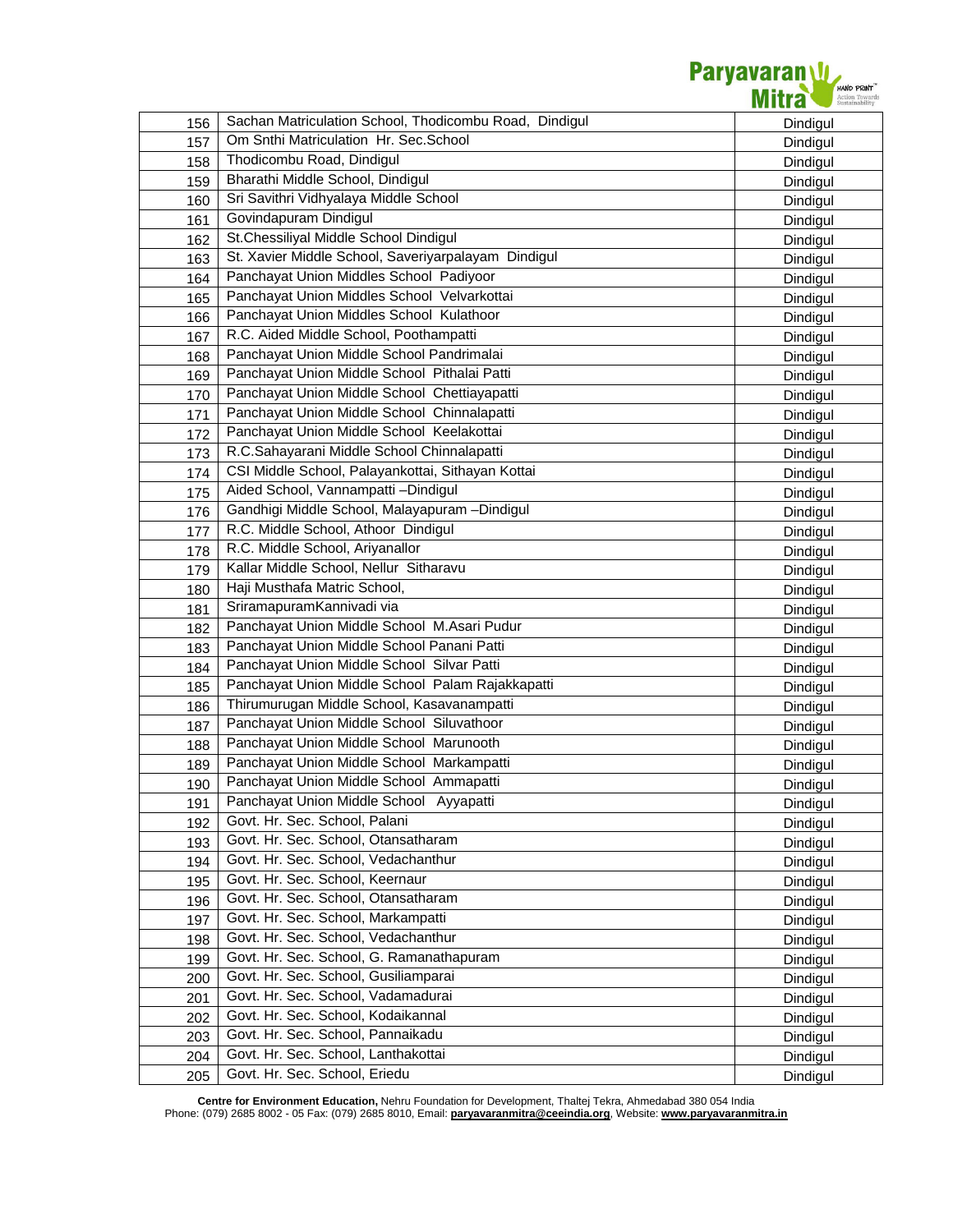

| 206 | Govt. Hr. Sec. School, Kasipalayam                 | Dindigul |
|-----|----------------------------------------------------|----------|
| 207 | Govt. Hr. Sec. School, Muthunaiyakan Patti         | Dindigul |
| 208 | Govt. Hr. Sec. School, Odaipatti                   | Dindigul |
| 209 | Guruvappa Hr. Sec. School, Neykarapatti            | Dindigul |
| 210 | Sri Renuga Devi Hr. Sec. School, Neykarapatti      | Dindigul |
| 211 | I.D.O. Hr. Sec. School, Ayakudi                    | Dindigul |
| 212 | Thirupathi Arunneri Hr. Sec. School, Kallimanthyal | Dindigul |
| 213 | Srinivasa Girls Hr. Sec. School, Sathirapatti      | Dindigul |
| 214 | Jothi Hr. Sec. School, Gulathupatti                | Dindigul |
| 215 | C.G.M. Hr. Sec. School, Gorikatavu                 | Dindigul |
| 216 | Rani Meyammai Hr. Sec. School, C.C.C. Guvari       | Dindigul |
| 217 | J.R.C. Hr. Sec. School, Kothayam                   | Dindigul |
| 218 | Punitha John Girls Hr. Sec. School, Kodaikannal    | Dindigul |
| 219 | Santhi Nikethan Hr. Sec. School, Ambigai           | Dindigul |
| 220 | Punitha Savier Hr. Sec. School, Senpaganoor        | Dindigul |
| 221 | Punitha Saverier Girls Hr. Sec. School, Naidupuram | Dindigul |
| 222 | R.C. Town Hr. Sec. School, Kodaikannal             | Dindigul |
| 223 | Cirumalar Girls Hr. Sec. School, Marambadi         | Dindigul |
| 224 | Govt. High School, Pappampatti                     | Dindigul |
| 225 | Govt. High School, Manur                           | Dindigul |
| 226 | Govt. High School, Manur                           | Dindigul |
| 227 | Govt. High School, Porulur                         | Dindigul |
| 228 | Govt. High School, Ayakudi                         | Dindigul |
| 229 | Govt. High School, Palasumuthiram                  | Dindigul |
| 230 | Govt. High School, A. Kalaiamputhur                | Dindigul |
| 231 | Govt. High School, Manjanaikan Patti               | Dindigul |
| 232 | Govt. High School, Edaiyakottai                    | Dindigul |
| 233 | Govt. High School, Sathirapatti                    | Dindigul |
| 234 | Govt. High School, Periyakottai                    | Dindigul |
| 235 | Govt. High School, Marambadi                       | Dindigul |
| 236 | Govt. High School, Nagaiyakottai                   | Dindigul |
| 237 | Govt. High School, Thennampatti                    | Dindigul |
| 238 | Govt. High School, Ayalur                          | Dindigul |
| 239 | Govt. High School, Alagapuri                       | Dindigul |
| 240 | Govt. High School, R. Vellodu                      | Dindigul |
| 241 | Govt. High School, Devanaikanpatti                 | Dindigul |
| 242 | Govt. High School, Puliampatti                     | Dindigul |
| 243 | Govt. High School, K. Pudupatti                    | Dindigul |
| 244 | Govt. High School, Killaku Chettipatti             | Dindigul |
| 245 | Govt. High School, Villpatti                       | Dindigul |
| 246 | Govt. High School, Poolathur                       | Dindigul |
| 247 | Govt. High School, Poombarai                       | Dindigul |
| 248 | Govt. High School, Mannavanur                      | Dindigul |
| 249 | Govt. High School, Guvunchi                        | Dindigul |
| 250 | Govt. High School, Girls, Vadamadurai              | Dindigul |
| 251 | Govt. High School, Pannaikadu                      | Dindigul |
| 252 | Manimegalai High School, Deevathur                 | Dindigul |
| 253 | N.M. High School, Thandikudi                       | Dindigul |
| 254 | Kalaimagal High School, Vadamadurai                | Dindigul |
| 255 | Mothanisa Musilim High School, Palani              | Dindigul |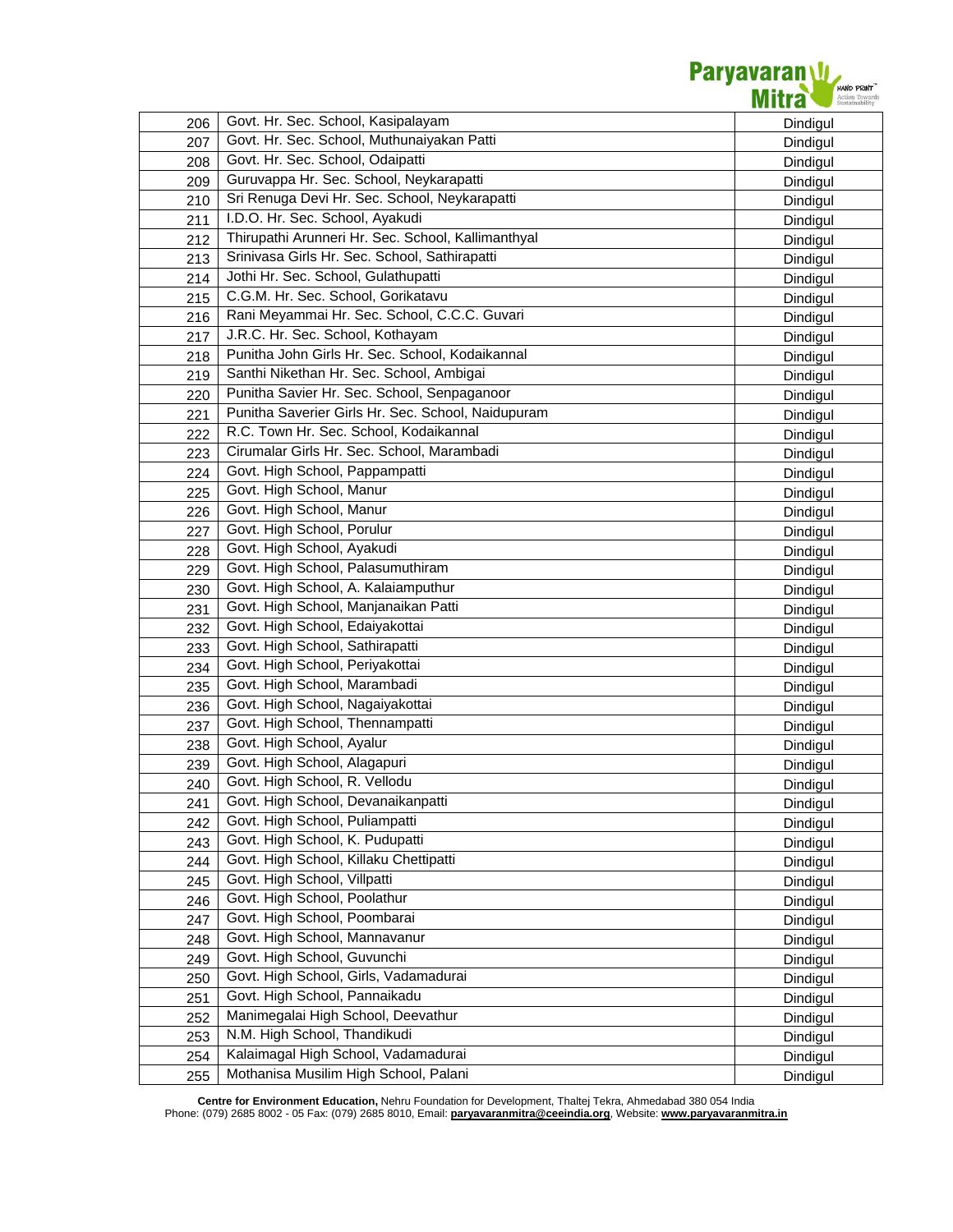

| 256                     | R.C. Fathima High School, Virupatchi               | Dindigul               |
|-------------------------|----------------------------------------------------|------------------------|
| 257                     | C.S.I Girls High School, Kallimanthayam            | Dindigul               |
| 258                     | Punitha Susaiyappar High School, Perumalmalai      | Dindigul               |
| 259                     | Sankar Ponnar Hr. Sec. School, Thumbalapatti       | Dindigul               |
| 260                     | Bharatha Matha Hr. Sec. School, Pethanaiyakanpatti | Dindigul               |
| 261                     | Vivekananta Girls High School, Kallimanthyam       | Dindigul               |
| 262                     | Vivekananta Vidayalaya High School, Kalanchipatti  | Dindigul               |
| 263                     | Palaniappa High School, Gethyurumbu                | Dindigul               |
| 264                     | Kadaivedi Municipality Middle School, Palani       | Dindigul               |
| 265                     | R.C. Cirumalar Middle School, Palani               | Dindigul               |
| 266                     | P.U.M.S. Perumalputhur                             | Dindigul               |
| 267                     | P.U.M.S. Kanakanpatti                              | Dindigul               |
| 268                     | P.U.M.S. Athimarathu Valasu                        | Dindigul               |
| 269                     | P.U.M.S. Poolampatti                               | Dindigul               |
| 270                     | P.U.M.S. Kariyampatti                              | Dindigul               |
| 271                     | P.U.M.S. Gokarakalvalasu                           | Dindigul               |
| 272                     | P.U.M.S. Veriyapur                                 | Dindigul               |
| 273                     | P.U.M.S. Amplikai                                  | Dindigul               |
| 274                     | P.U.M.S. Thankachiammapatti                        | Dindigul               |
| 275                     | P.U.M.S. Golapatti                                 | Dindigul               |
| 276                     | P.U.M.S. P. Gosavapatti                            |                        |
| 277                     | P.U.M.S. Gulathur                                  | Dindigul<br>Dindigul   |
| 278                     | P.U.M.S. Manikaranpatti                            |                        |
| 279                     | P.U.M.S. Renganathapuram                           | Dindigul               |
|                         | P.U.M.S. Devinaiyakanpatti                         | Dindigul               |
| 280                     | P.U.M.S. K. Annaipatti                             | Dindigul               |
| 281                     | P.U.M.S. R. Pudukottai                             | Dindigul               |
| 282                     | P.U.M.S. Kumbaraiyur                               | Dindigul               |
| 283                     | P.U.M.S. Vadacounchi                               | Dindigul               |
| 284                     | C.S.I P.U.M.S. Pakiyapuram                         | Dindigul               |
| 285                     | Adivara Municipality Middle School, Palani         | Dindigul               |
| 286                     | P.U.M.S. Kaveri Ammapatti                          | Dindigul               |
| 287                     | Municipality Hr. Sec. School, Palani               | Dindigul               |
| 288                     | R.C. P.U.M.S. Poothambatti                         | Dindigul               |
| 289                     | V.O.C. P.U.M.S. D. Gudalore                        | Dindigul               |
| 290                     | Kalaimagal P.U.M.S. Gusilimparai                   | Dindigul               |
| 291                     |                                                    | Dindigul               |
| <b>NGC ID</b>           | Name of the School                                 | <b>District/School</b> |
| No                      |                                                    |                        |
| $\mathbf{1}$            | Govt. Hr. Sec. School, Lakkapuram-638 002          | Erode                  |
| $\overline{c}$          | Govt. Hr. Sec. School, Unjalur-638 152             | Erode                  |
| 3                       | Govt. Hr. Sec. School, Thudupathi-638 057          | Erode                  |
| $\overline{\mathbf{4}}$ | Govt. Hr. Sec. School, Seenapuram-638 057          | Erode                  |
| 5                       | Govt. Hr. Sec. School, Chithode-638 102            | Erode                  |
| 6                       | Govt. Hr. Sec. School, (Boys) Sivagiri-638 109     | Erode                  |
| $\overline{7}$          | Govt. Hr. Sec. School, Pasur-638 154               | Erode                  |
| $\bf8$                  | Govt. Hr. Sec. School, Arachalur-638 101           | Erode                  |
| 9                       | Govt. Hr. Sec. School, (Boys), Perundurai-638 052  | Erode                  |
| 10                      | Govt. Hr. Sec. School, Kangeyam-638 701            | Erode                  |
| 11                      | Govt. Hr. Sec. School, Avalpoondurai-638 115       | Erode                  |
|                         |                                                    |                        |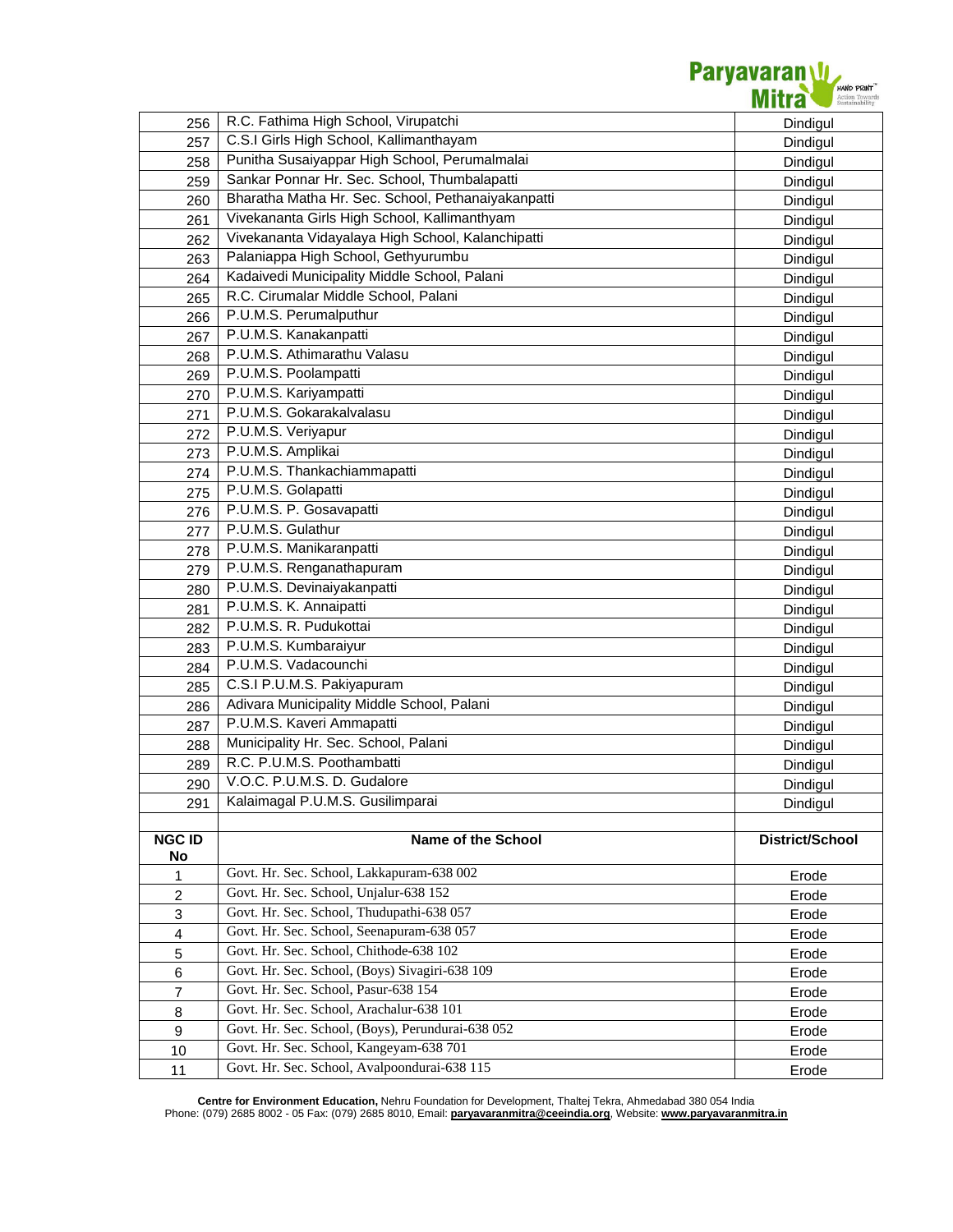

| 12 | Govt. Hr. Sec. School, Ganapathi palayam-638 153                        | Erode          |
|----|-------------------------------------------------------------------------|----------------|
| 13 | Govt. Hr. Sec. School, (Girls), Erode-638 001                           | Erode          |
| 14 | Govt. Hr. Sec. School, (Girls), Kunathur-638 103                        | Erode          |
| 15 | Govt. Hr. Sec. School, (Girls), Modakkurichi-638 104                    | Erode          |
| 16 | MPD Govt. Hr. Sec. School, Thingalur-638 055                            | Erode          |
| 17 | Sengunthar Hr. Sec. School, Erode-638 001                               | Erode          |
| 18 | CSI Girls Hr. Sec. School, Erode-638 001                                | Erode          |
| 19 | Arulneri Thirupani Mandram Higher Secondary School, Erode-638 003       | Erode          |
| 20 | K.K.Nilayam Hr. Sec. School, Erode-638 001                              | Erode          |
| 21 | CSI Girls Hr. Sec. School, Dharapuram-638 656                           | Erode          |
| 22 | St., Aloyius Girls Hr. Sec. School, Dharapuram-638 656                  | Erode          |
| 23 | Principal, Navarasam Matric Higher Secondary School, Palliyuthu-638 101 | Erode          |
| 24 | Hindu Kalvi Nilayam Higher Secondary School, Erode-638 004              | Erode          |
| 25 | A.E.T.Matric Higher Secondary School, Pavalatham palayam-638 107        | Erode          |
| 26 | Kongu Vellalar Higher Secondary School, Kanjikoil-638 116               | Erode          |
| 27 | Palaniyammal Matric Higher Secondary School, Sengodam palayam-638 009   | Erode          |
| 28 | Matric Vevekanda Higher Secondary School, Perundurai-638 052            | Erode          |
| 29 | Maragatham Annamalai Matric Higher Secondary School, Erode-638 001      | Erode          |
| 30 | Sidartha Matric Higher Secondary School, Erode-638 003                  | Erode          |
| 31 | Kongu Matric Higher Secondary School, Chennimalai-638 051               | Erode          |
| 32 | Ashram Matric Higher Secondary School, Kollam Palayam-638 002           | Erode          |
| 33 | Vellalar Matric Higher Secondary School, Thindal-638 009                | Erode          |
| 34 | Govt Higher Secondary School, Kundadam-638 702                          | Erode          |
| 35 | Christhu Jothi Matric Higher Secondary School, Erode-638 005            | Erode          |
| 36 | Sri Amman Matric Higher Secondary School, Erode-638 011                 | Erode          |
| 37 | Al Ameen Matric Higher Secondary School, Erode-638 009                  | Erode          |
| 38 | Jaycees Matric Higher Secondary School, Kangayam-638 701                | Erode          |
| 39 | Govt Higher Secondary School (B), Veerappan Chattaram-638 011           | Erode          |
| 40 | Govt Higher Secondary School (G), Uttukuli-638 751                      | Erode          |
| 41 | Govt Higher Secondary School, Vellodu-638 112                           | Erode          |
| 42 | Govt Higher Secondary School, Mukasi, Anuman Palli-638 101              | Erode          |
| 43 | Govt Higher Secondary School(B), Uthukulli-638 751                      | Erode          |
| 44 | Govt Higher Secondary School, Nathakadaiyur-638 108                     | Erode          |
| 45 | Govt Higher Secondary School, Thandampalayam                            | Erode          |
| 46 | Govt Higher Secondary School, Elumathur-638 104                         | Erode          |
| 47 | Municipal (G) Hr.Sec., School, Erode-638 003                            |                |
| 48 | Govt Higher Secondary School (B), Modakkuruchi-638 104                  | Erode<br>Erode |
| 49 | Govt Higher Secondary School, Muthur-638 105                            | Erode          |
| 50 | Govt Higher Secondary School, Mulanur-638 106                           | Erode          |
| 51 | Mahidhar Academy HSS, Kanjikoil-638 116                                 | Erode          |
| 52 | Govt Higher secondary school, Vellakoil-638 111.                        | Erode          |
| 53 | Govt Higher Secondary School, Kollathupalayam-638 661.                  | Erode          |
| 54 | Govt Higher Secondary School, Dharapuram-638 656                        | Erode          |
| 55 | Govt Higher Secondary School, Vijayamangalam-638 056.                   | Erode          |
| 56 | Govt Higher Secondary School, Kanjikoil-638 116.                        | Erode          |
| 57 | Kamaraj Mpl. Higher Secondary School, Erode-638 003.                    | Erode          |
| 58 | Railway Colony Mpl. Higher Secondary School, Erode-638 002.             | Erode          |
| 59 | N.C.P.Mpl. Higher Secondary School, Dharapuram-638 656.                 | Erode          |
| 60 | Govt Girls Higher Secondary School, Veerappan Chattaram.                | Erode          |
| 61 | Govt Girls Higher Secondary School, Perundurai-638 052                  | Erode          |
|    |                                                                         |                |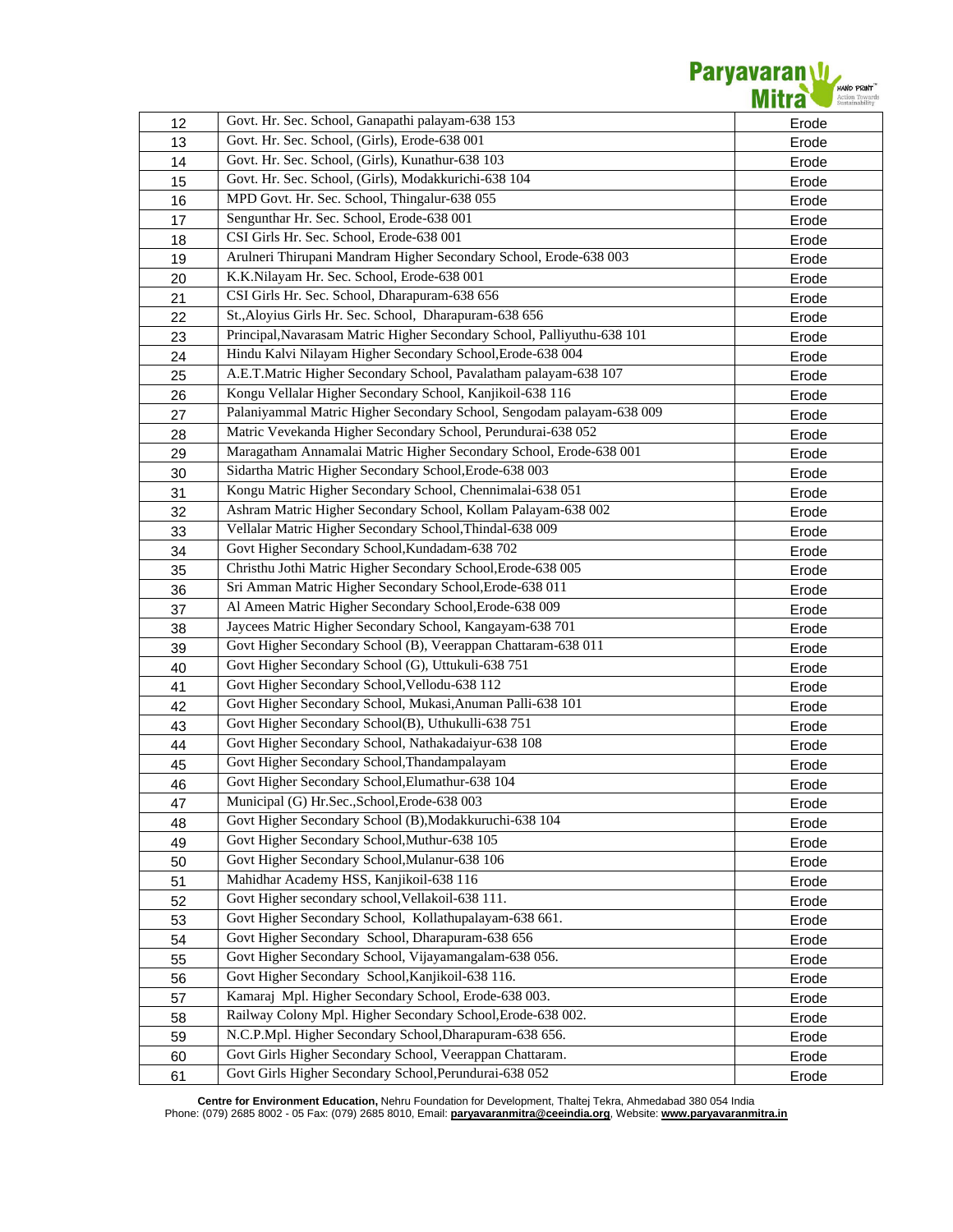| 62  | CSI (B) Higher Secondary School, Erode-638 001                               | Erode |
|-----|------------------------------------------------------------------------------|-------|
| 63  | SSV Higher Secondary School, Kodumudi-638 151                                | Erode |
| 64  | Govt Higher Secondary School, Thayam palayam-638 710.                        | Erode |
|     | Kumarappa surampatti Higher Secondary School, Mukasi beedari.Chennimalai-638 |       |
| 65  | 051.                                                                         | Erode |
| 66  | CSI (B), Higher Secondary School, Yellis Nagar, Dharapuram-638 657.          | Erode |
| 67  | Bharathi Kelvi Nilayam, Higher Secondary School, Nasiyanur-638 107.          | Erode |
| 68  | Govt. (G) Higher Secondary School, Sivagiri-638 109                          | Erode |
| 69  | Saraswathi Vidya Niketan HSS, Erode 638 102.                                 | Erode |
| 70  | S.S.V.N. Matric HSS, Rangampalayam, Erode-638 009                            | Erode |
| 71  | Prasanthi Vidya Bhavan Matric HSS, Chinniyampalayam, Erode-638 104           | Erode |
| 72  | Kongu Vellalar Matric HSS, Vellakoil-638 111                                 | Erode |
| 73  | Anoor Vidyalaya Matric HSS, Muthur-638 105                                   | Erode |
| 74  | Visnu Lakshmi Matric HSS, Dharapuram-638 657                                 | Erode |
| 75  | Kongu Matric HSS, Uthukuli-638 751                                           | Erode |
| 76  | Swamy Matric HSS, Modakuruchi-638 104                                        | Erode |
| 77  | Vellottam parappu-638 154                                                    | Erode |
| 78  | GHS Nallampatti-638 057                                                      | Erode |
| 79  | GHS Ingur-638 058                                                            | Erode |
| 80  | GHS Pandiyam palayam-638 455                                                 | Erode |
| 81  | GHS Pandiyam palayam-638 455                                                 | Erode |
| 82  | GHS Thippam palayam-638 751                                                  | Erode |
| 83  | GHS, Kannivadi-638 202                                                       | Erode |
| 84  | GHS Nanjaithaliyur-638 204                                                   | Erode |
| 85  | GHS Najiyam palayam-638 657                                                  | Erode |
| 86  | GHS (G) Chithode-638 102                                                     | Erode |
| 87  | Mahajana High school, Erode-638 001                                          | Erode |
| 88  | E.K.M.Madarasa Islamiya High School, Erode-638 001                           | Erode |
| 89  | N.R.K.N.High school, Kunathur-638 103                                        | Erode |
| 90  | St.Reta (G) High School, Erode-638 002                                       | Erode |
| 91  | Govt High School, Sesayan palayam-638 106                                    | Erode |
| 92  | Govt High School, Alangium-638 651                                           | Erode |
| 93  | Govt High School, Sooriyap palayam-638 458                                   | Erode |
|     | Govt High School, Thalavaipattinam-638 672                                   |       |
| 94  | Govt High School. Vadugapatti-638 106                                        | Erode |
| 95  | Govt High School (G), Poonu Dharapuram-638 656                               | Erode |
| 96  | Govt High School, Thamarippalayam-638 152                                    | Erode |
| 97  | Govt High School, Chinnakkampatti-638 661                                    | Erode |
| 98  | Govt High School, Elugamvalasu-638 673                                       | Erode |
| 99  |                                                                              | Erode |
| 100 | Govt High School, Uthamapalayam-638 111<br>Govt High School, Padiyur-638 701 | Erode |
| 101 | Govt High Schoo, Peramium-638 661                                            | Erode |
| 102 |                                                                              | Erode |
| 103 | Govt High School, Saravanapuram-638 056                                      | Erode |
| 104 | Govt High School, Sankarandam palayam-638 706                                | Erode |
| 105 | Govt High School, Salaipudhur-638 151                                        | Erode |
| 106 | Govt High School, Nagappalayam-638 151                                       | Erode |
| 107 | Sakthi High School, Chithode-638 102                                         | Erode |
| 108 | Govt High School, Pellampatti-638 702.                                       | Erode |
| 109 | Govt High School, B.P.Agraharam.                                             | Erode |
| 110 | Govt High School, Pinnapalayam-638 109.                                      | Erode |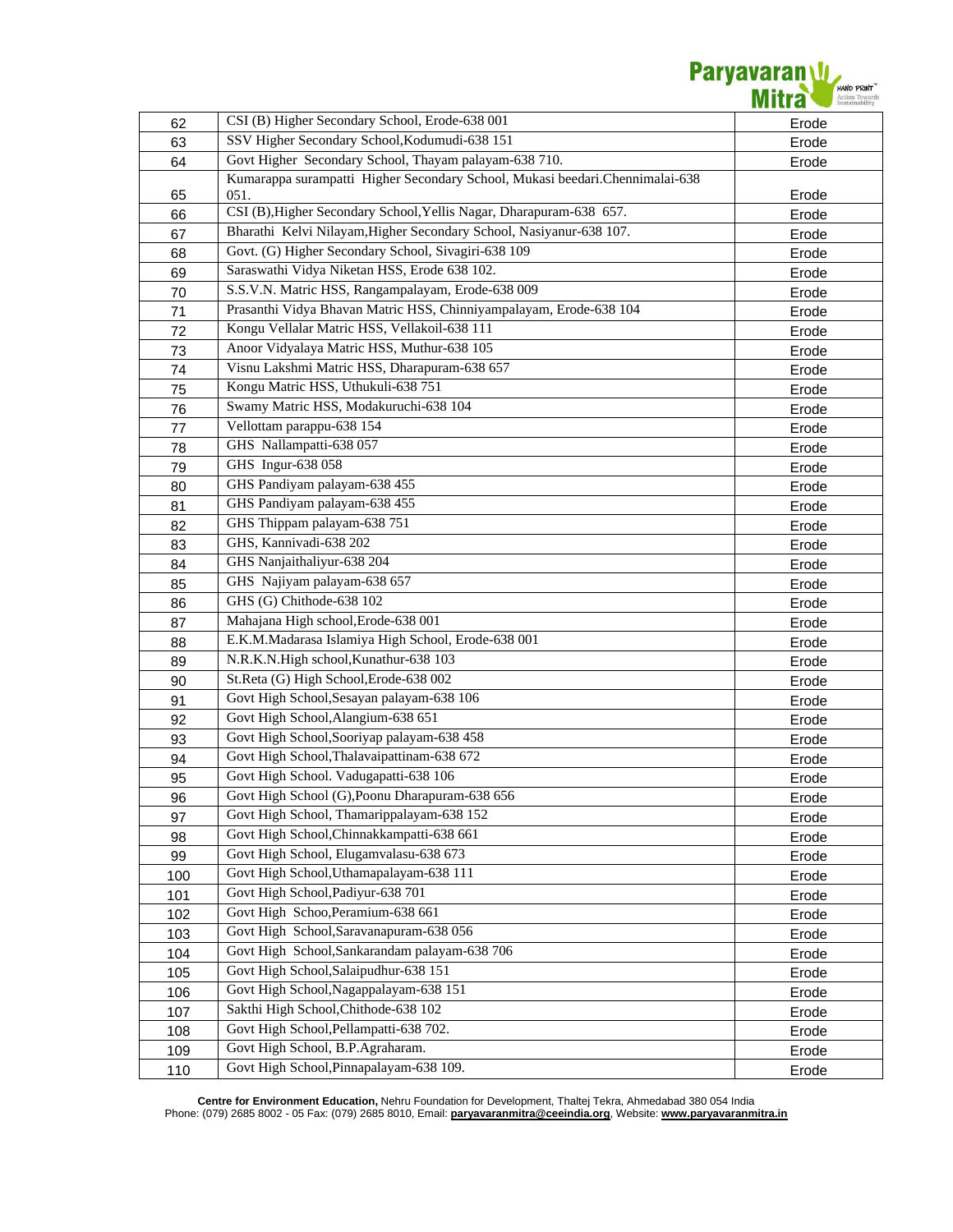| 111 | Govt High School, Betham palayam-638 116.                            | Erode |
|-----|----------------------------------------------------------------------|-------|
| 112 | Govt High School, N.Chinna Goundan Valasu-638 106.                   | Erode |
| 113 | Govt High School, Thamarai palayam-638 952.                          | Erode |
| 114 | Social Welfare Departnment deaf, Govt High School, Suriyam palayam.  | Erode |
| 115 | Govt High School, Thindal.                                           | Erode |
| 116 | Govt High School, Solam palayam. Dharapuram Union                    | Erode |
| 117 | Shanthi Niketan High School, K.K. Nagar, uthiyur-638 703.            | Erode |
| 118 | SSV (G) High School, Kodumudi-638 151                                | Erode |
| 119 | St., Amala Annai Girls High School, Vellakoil-638 111                | Erode |
| 120 | St., Marry High School, State Bank Road, Erode-638 001               | Erode |
| 121 | Kasthuribhagram Girls High School, Kasthuribhagram-638 101.          | Erode |
| 122 | Kumarappa Sengunthar (G) High School, Chennimalai-638 051            | Erode |
| 123 | Panchayat Union Middle School, Nanjapagoundanvalasu, Erode           | Erode |
| 124 | Mpl. Middle School, Idaiyankattuvalasu, Erode                        | Erode |
| 125 | Panchayat Union Middle School, Uthukuli Railadi                      | Erode |
| 126 | Panchayat Union Middle School, Charkar Periyapalayam, Uthukuli       | Erode |
| 127 | Panchayat Union Middle School, Sivanmalai, Kangayam                  | Erode |
| 128 | Panchayat Union Middle School, Bharathiyar Nagar, Kangayam           | Erode |
| 129 | Panchayat Union Middle School, Veerachimangalam, Dharapuram          | Erode |
| 130 | Mpl. Middle School, Kolinchavadi, Dharapuram                         | Erode |
| 131 | Panchayat Union Middle School, Muthugoundanpalayam, Kundadam         | Erode |
| 132 | Panchayat Union Middle School, West Vellakoil, Vellakoil             | Erode |
| 133 | Panchayat Union Middle School, Saminathapuram pudur, Modakuruchi     | Erode |
| 134 | Panchayat Union Middle School, Vadugapatti, Modakuruchi              | Erode |
| 135 | Panchayat Union Middle School, Karavalasu, Kodumudi                  | Erode |
| 136 | Panchayat Union Middle School, East Perundurai, Perundurai           | Erode |
| 137 | Panchayat Union Middle School, West Perundurai, Perundurai           | Erode |
| 138 | Panchayat Union Middle School, Melappalayam, Chennimalai             | Erode |
| 139 | Panchayat Union Middle School, Goundachipalayam, Chennimalai         | Erode |
| 140 | Panchayat Union Middle School, Moolanur.                             | Erode |
| 141 | GHSS Kasi palayam-638 454                                            | Erode |
| 142 | Govt., Higher Secondary School, Allam palayam-638 501                | Erode |
| 143 | Govt(B) Higher secondary School, Kavindapadi-638 455                 | Erode |
| 144 | Govt(G) Higher Secondary School, Kavindapadi-638 455                 | Erode |
| 145 | Govt Higher Secondary School, Singampettai-638 311                   | Erode |
| 146 | Govt (G) Higher Secondary School, Bhavani-638 301                    | Erode |
| 147 | Govt (B) Higher Secondary School, Nambiyur-638 458                   | Erode |
| 148 | Govt Hr. Sec. School, Bangalowpudhur-638 512                         | Erode |
| 149 | Govt Higher Secondary School, Kavilipalayam-638 402                  | Erode |
| 150 | Govt Higher Secondary School, Kavilipalayam-638 402                  | Erode |
| 151 | Govt.Higher secondary School Bavanisagar-638 451                     | Erode |
| 152 | Govt Hr. Sec.School, Malayam palayam-638 460                         | Erode |
| 153 | Sakthi Higher Secondary School, Nachimuthupuram.                     | Erode |
| 154 | K.V.K.(B) Hr. Sec.School, P.Puliampatty-638 459                      | Erode |
| 155 | Diamond Jubilee Higher Secondary School, Gobi-638 452                | Erode |
| 156 | Gandhi Kalvi Nilayam HSS, Kugalur-638 313                            | Erode |
| 157 | Palaniammal (G) Higher Secondary School, Gobi-638 452                | Erode |
| 158 | Kasthuriba Hr. Sec. School, Rajan Nagar-638 451                      | Erode |
| 159 | St. Francis Xaviers Higher Secondary School, Periya Kodiveri-638 503 | Erode |
| 160 | St.James Matric Higher Secondary School, Sathy-638 402               | Erode |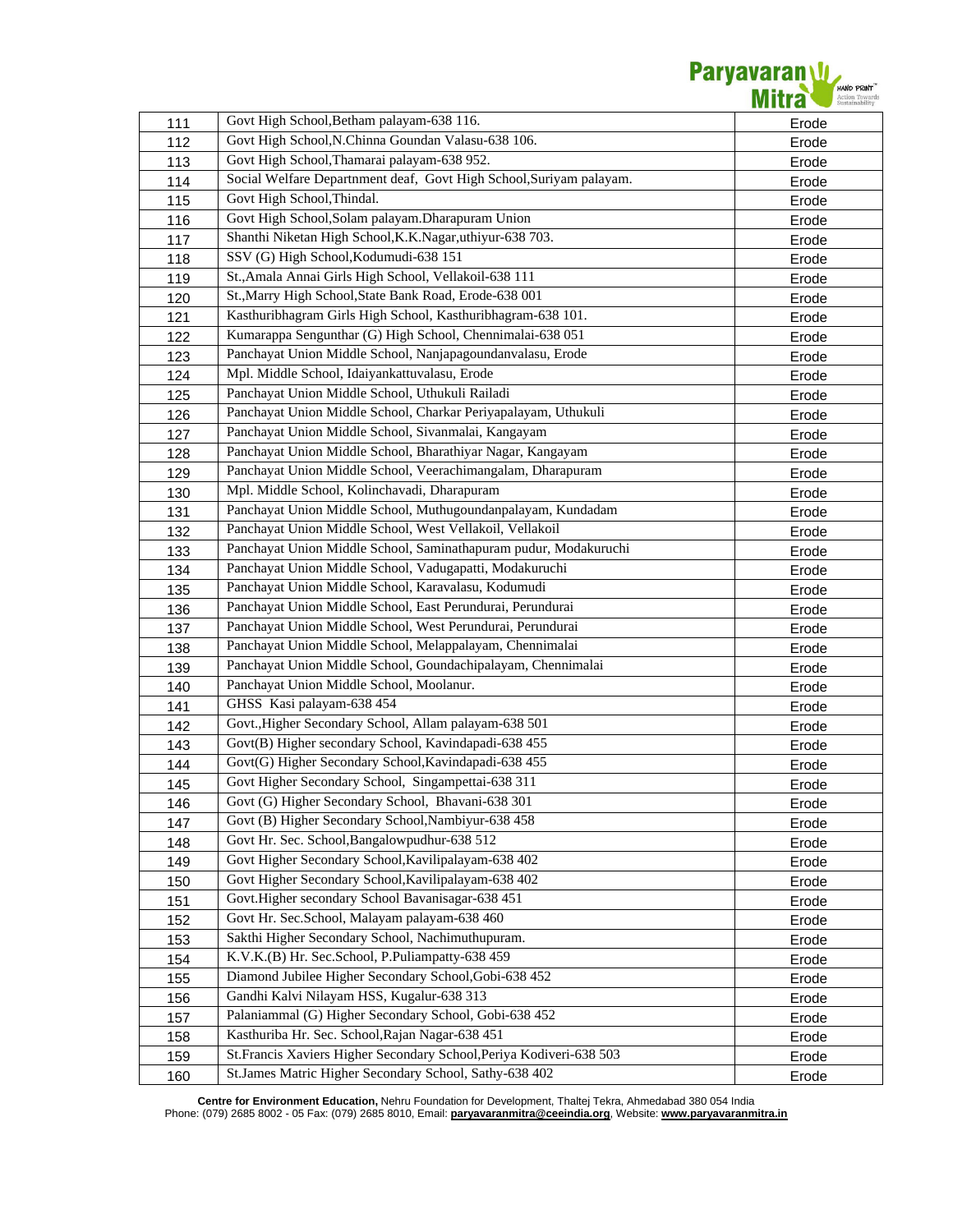| 161        | Amala Matric Higher Secondary School, Gobi-638 452                           | Erode          |
|------------|------------------------------------------------------------------------------|----------------|
| 162        | Kumudha Matric Higher Secondary School, Nambiyur-638 458                     | Erode          |
|            | Vivekanda Vidhya Bhavan Matric Higher Secondary School, Sakthi Nagar-638 315 |                |
| 163        |                                                                              | Erode          |
| 164        | Saru Matric Higher Secondary School, Sathy-638 401                           | Erode          |
| 165        | Vivekantha Vidyalaya Higher Secondary School Anthiyur-638 501                | Erode          |
| 166        | Govt High School, Semmam palayam-638 460                                     | Erode          |
| 167        | C.K.K.Matric, Higher Secondary School, Gobi-638 452                          | Erode          |
| 168        | Government HSS, Thalavaipettai-638 327                                       | Erode          |
| 169        | Govt Higher Secondary School, A.Sesmbulicham palayam-638 501                 | Erode          |
| 170        | Govt Higher Secondary School, Guruvarediyur-638 504                          | Erode          |
| 171        | Govt Higher Secondary School, Sathyamangalam (G) -638 402                    | Erode          |
| 172        | Govt Higher Secondary School(G), Anthiyur-638 501                            | Erode          |
| 173        | Govt Higher Secondary School (B), Sathyamangalam-638 401                     | Erode          |
| 174        | Govt Higher Secondary School, Mylampadi-638 314                              | Erode          |
| 175        | Govt Higher Secondary School (G), Nambiyur-638 458                           | Erode          |
| 176        | Govt Higher Secondary School, Ollakadam-638 314                              | Erode          |
| 177        | Govt Higher Secondary School, Chennampatti-638 327.                          | Erode          |
| 178        | Govt Higher Secondary School, Kallipatti-638 505.                            | Erode          |
| 179        | Govt Higher Secondary School, Kurumandu-638 457                              | Erode          |
| 180        | Govt Higher Secondary School, Kettixaviyur.-638 110.                         | Erode          |
| 181        | Govt Higher Secondary School (B), Anthiyur-638 501.                          | Erode          |
| 182        | Govt Higher Secondary School(B), Bhavani-638 302.                            | Erode          |
| 183        | Govt Higher Secondary School, Thalavadi-638 461.                             | Erode          |
| 184        | Govt Hr. Sec. School, Pollavakali palayam-638 476.                           | Erode          |
| 185        | Govt Hr. Sec. School(G), P. Pulliyampatti-638 459.                           | Erode          |
| 186        | Govt Higher Secondary School, Vellan koil-638 054.                           | Erode          |
|            | Govt Higher Secondary School, R. Pudupalayam,<br>Sakthi Nagar-638 315.       |                |
| 187        | Govt Higher Secondary School, Panakkalli-638 461                             | Erode          |
| 188<br>189 | Adhi Dhiravidar Welfare Govt Higher Secondary School, Hasanur-638 401        | Erode<br>Erode |
|            | Mpl. (G), Govt Higher Secondary School, Gobi Chetti Palayam.-638 452.        |                |
| 190        | Mpl. (B), Govt Higher Secondary School, Gobi chetti palayam-638 452.         | Erode          |
| 191        | T.S.Saradha Vidhyalaya (G), Higher Secondary School, Gobi-638 452.           | Erode          |
| 192        | Swami Vivekanandha Matric., Higher Secondary School, Koduveri                | Erode          |
| 193        | St., Mary's Mat., Higher Secondary School, Bhavani-638 103.                  | Erode          |
| 194        | Sri Vidyalaya Matric HSS, Gobi-638 452                                       | Erode          |
| 195        | Good Sephard Matric HSS, Anthiyur-638 501.                                   | Erode          |
| 196        | Sri Narayanaswamy Matric HSS, Puduvadavalli-638 401                          | Erode          |
| 197        | S.R.C. Memorial Matric HSS, P.Puliampatti-638 459                            | Erode          |
| 198        |                                                                              | Erode          |
| 199        | GHS Ayyam palayam-638 455<br>GHS Athani-638 502                              | Erode          |
| 200        | GHS Odathurai-638 455                                                        | Erode          |
| 201        |                                                                              | Erode          |
| 202        | GHS Periyapuliur-638 455<br>GHS Moongilpatti-638 502                         | Erode          |
| 203        |                                                                              | Erode          |
| 204        | GHS Elur-638 506                                                             | Erode          |
| 205        | GHS Kudakkari-638 454                                                        | Erode          |
| 206        | GHS Thookanayakkan palayam-638 506                                           | Erode          |
| 207        | GHS Pattimaniyakaran palayam-638 462                                         | Erode          |
| 208        | GHS P.Mettu palayam-638 315                                                  | Erode          |
| 209        | GHS Kadathur-638 466                                                         | Erode          |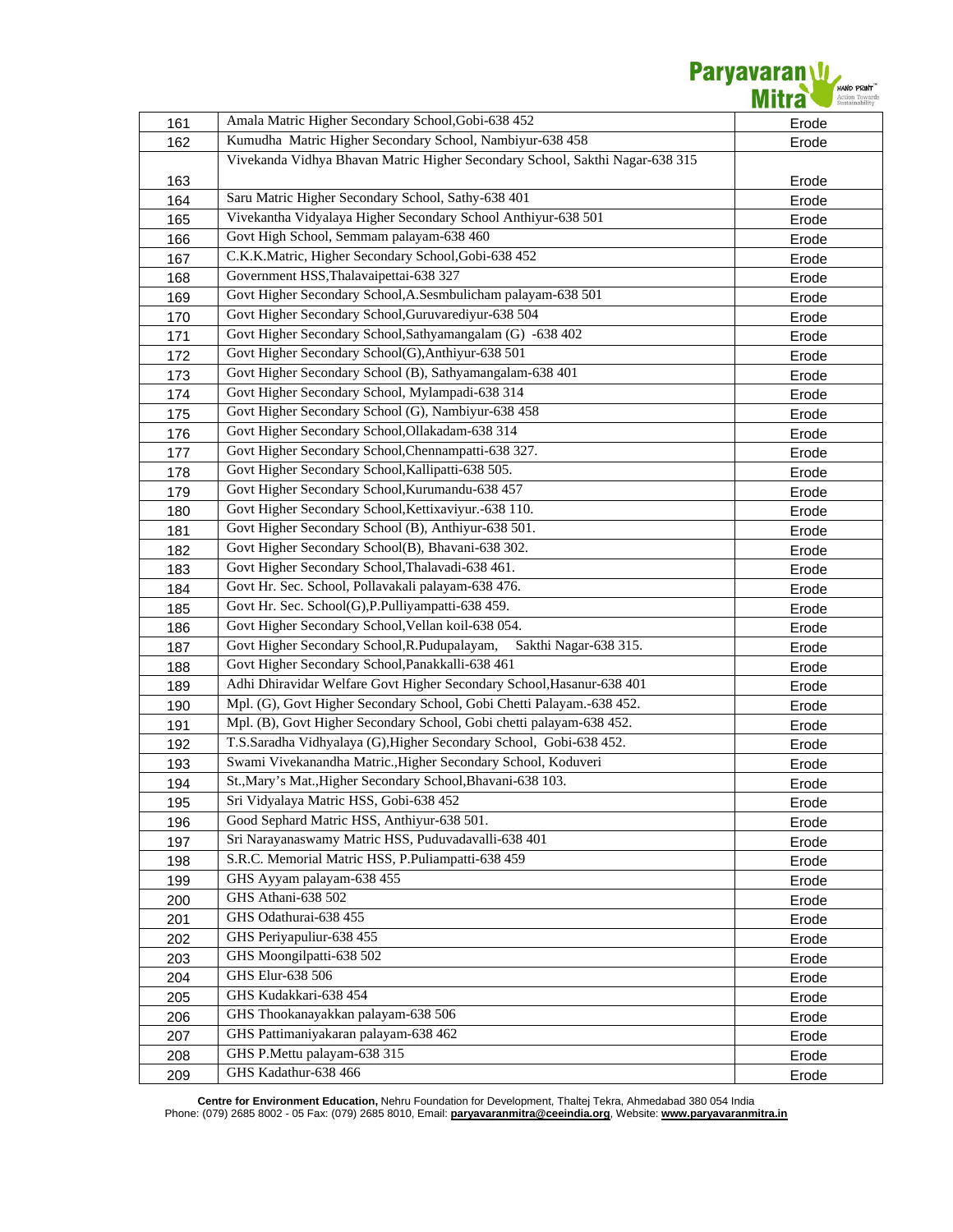

| 210                     | GHS Kempanayakan palayam-638 503                                     | Erode                  |
|-------------------------|----------------------------------------------------------------------|------------------------|
| 211                     | St.Marys High School, Kolapalur-638 456                              | Erode                  |
| 212                     | St, John be Britto (G) High School, Sathiyamangalam-638 404          | Erode                  |
| 213                     | St., Joseph High School, Susaipuram, Thalavadi-638 461               | Erode                  |
| 214                     | Govt High School, Kullam palayam-638 476                             | Erode                  |
| 215                     | Govt High School, Karatiadi palayam-638 453                          | Erode                  |
| 216                     | Govt High School, Kuppichipalayam-638 302                            | Erode                  |
| 217                     | Govt High School, Thottam palayam-638 451                            | Erode                  |
| 218                     | Govt High School, Panayampalli-638 459                               | Erode                  |
| 219                     | Govt High School, Savakkattu palayam-638 460                         | Erode                  |
| 220                     | Govt High School, Vemandam palayam-638 462                           | Erode                  |
| 221                     | Municipal High School, Modachur, Gobi                                | Erode                  |
| 222                     | Mangalam High School, Mangalam Nagar, Anthiyur.                      | Erode                  |
| 223                     | Govt High School, Kurunchi-638 302.                                  | Erode                  |
| 224                     | Govt High School, Kurumpapalayam-638 504.                            | Erode                  |
| 225                     | Govt High School, Nerruchi pettai-638 311.                           | Erode                  |
| 226                     | Govt High School, Mu Kasipudhur-638 314                              | Erode                  |
| 227                     | Govt High School, Chikkahalli-638 461.                               | Erode                  |
| 228                     | Govt High School, Chikkarasam palayam-638 401                        | Erode                  |
| 229                     | Govt High School, Vedar Nagar, Puduvadavelli-638 401.                | Erode                  |
| 230                     | Govt High School, Nallur-638 459.                                    | Erode                  |
| 231                     | Govt High School, Thasappa Goundan Pudhur-638 503.                   | Erode                  |
| 232                     | Govt High School, D.G.Pudhur wali, Pasuvanapuram -638 503.           | Erode                  |
| 233                     | P.Karattupalayam, Nambiyur Union.                                    | Erode                  |
| 234                     | Mpl. High School, Bangasamundiram - 638 402.                         | Erode                  |
| 235                     | Prichael High School, Michaelpalayam-638 501. (Anthiyur via)         | Erode                  |
| 236                     | St. Sebasthor High School, Nagalur-638 502. Athani                   | Erode                  |
| 237                     | R.C. High School, Valipalayam, Sathiyamangalam (Via).                | Erode                  |
| 238                     | Panchayat Union Middle School, Gukalur, Gobi                         | Erode                  |
| 239                     | Panchayat Union Middle School, Kalagium, Gobi                        | Erode                  |
| 240                     | Panchayat Union Middle School, Oricheripudur, Bhavani                | Erode                  |
| 241                     | Panchayat Union Middle School, Punnam, Bhavani                       | Erode                  |
| 242                     | Panchayat Union Middle School, A. Chettipalayam, Nambiyur            | Erode                  |
| 243                     | Panchayat Union Middle School, Kongarpalayam, T.N.Palayam            | Erode                  |
| 244                     | Panchayat Union Middle School, Vanipudhur, T.N.Palayam               | Erode                  |
| 245                     | Panchayat Union Middle School, Thavidupalayam, Anthiyur              | Erode                  |
| 246                     | Panchayat Union Middle School, Pallipalayam, Anthiyur                | Erode                  |
| 247                     | Panchayat Union Middle School, Nehru Nagar, Bhavani Sagar            | Erode                  |
| 248                     | Panchayat Union Middle School, Kalkadampur, Sathy                    | Erode                  |
| 249                     | Panchayat Union Middle School, Makkinangombai, Sathy                 | Erode                  |
| 250                     | Panchayat Union Middle School, Thalavadi                             | Erode                  |
| 251                     | Panchayat Union Middle School, Vellithirupur, Ammapettai             | Erode                  |
| 252                     | Panchayat Union Middle School, Oomarettiyur, Ammapettai              | Erode                  |
|                         |                                                                      |                        |
| <b>NGC ID</b>           | Name of the School                                                   | <b>District/School</b> |
| No                      |                                                                      |                        |
| 1                       | Govt. High School, Oothukadu                                         | Kanchheepuram          |
| $\overline{c}$          | Govt. High School, Edayarpakkam<br>Govt. High School, Kammalampoondi | Kanchheepuram          |
| 3                       | Govt. High School, Kattupakkam                                       | Kanchheepuram          |
| $\overline{\mathbf{4}}$ |                                                                      | Kanchheepuram          |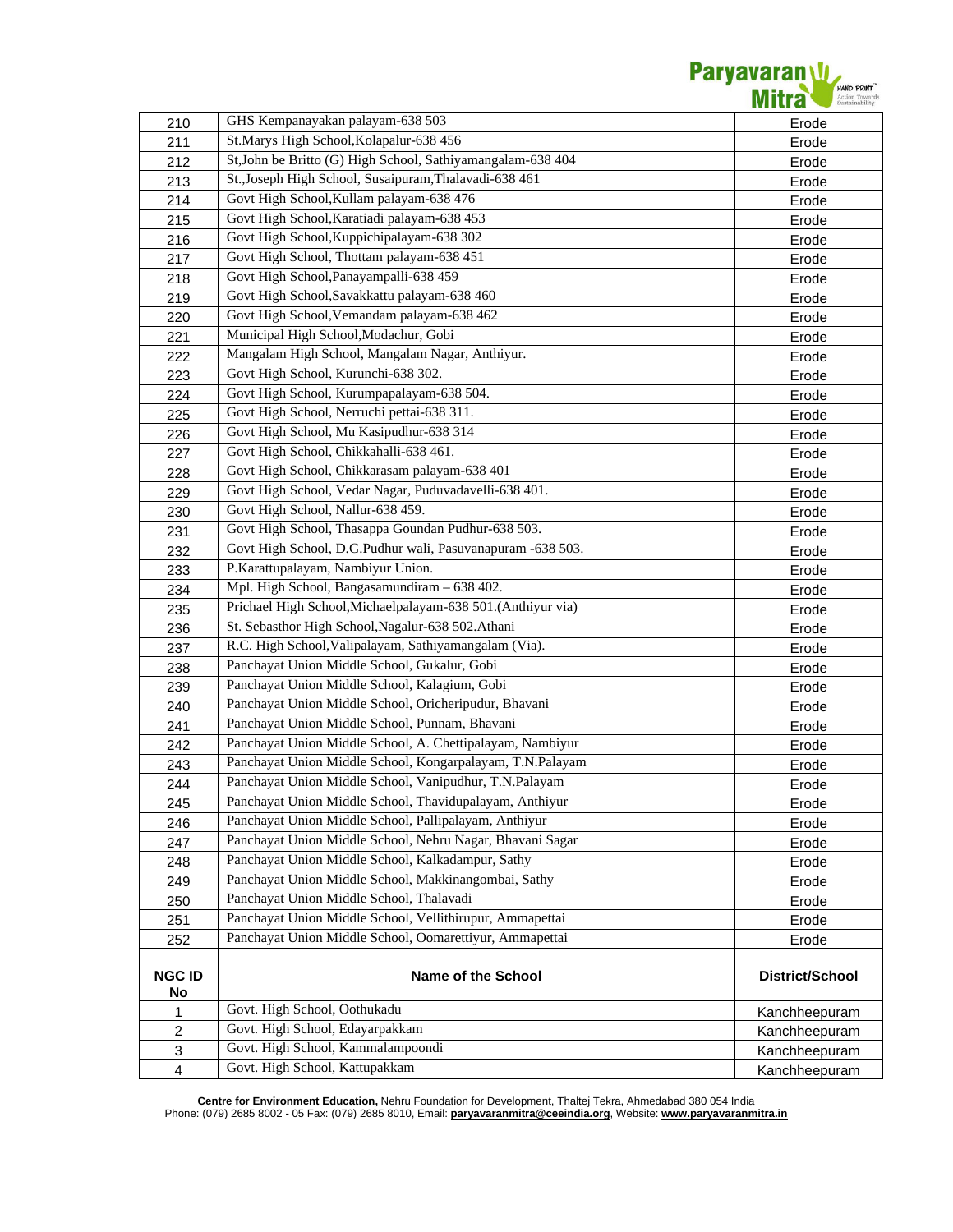

| $\sqrt{5}$     | Govt. High School, Keeranallur                    | Kanchheepuram |
|----------------|---------------------------------------------------|---------------|
| 6              | Govt. High School, Kovinthavadi                   | Kanchheepuram |
| $\overline{7}$ | Govt. High School, Seetancheri                    | Kanchheepuram |
| 8              | Govt. High School, Singadivakkam                  | Kanchheepuram |
| 9              | Govt. High School, Sevilimedu                     | Kanchheepuram |
| 10             | Govt. High School, Thirumugudal                   | Kanchheepuram |
| 11             | Govt. High School, Thirumudivakkam                | Kanchheepuram |
| 12             | Govt. High School, Thenneri                       | Kanchheepuram |
| 13             | Govt. High School, Neyadupakkam                   | Kanchheepuram |
| 14             | Govt. High School, Parathoor                      | Kanchheepuram |
| 15             | Govt. High School, Pullalur                       | Kanchheepuram |
| 16             | Govt. High School, Iyappanthangal                 | Kanchheepuram |
| 17             | Govt. High School, Thirupulivanam                 | Kanchheepuram |
| 18             | Govt. High School, Mangadu                        | Kanchheepuram |
| 19             | Govt. High School, Mosaravakkam                   | Kanchheepuram |
| 20             | Govt. High School, Vatakupattu                    | Kanchheepuram |
| 21             | Govt. High School, Alampakkam                     | Kanchheepuram |
| 22             | Govt. High School, 101. Jamminthandalam           | Kanchheepuram |
| 23             | Govt. High School, Chengadu                       | Kanchheepuram |
| 24             | Girls Govt. High School, Thiruperumputhur         | Kanchheepuram |
| 25             | Govt. High School, Theveriyampakkam               | Kanchheepuram |
| 26             | Govt. High School, Panrooti                       | Kanchheepuram |
| 27             | Govt. High School, Vizar                          | Kanchheepuram |
| 28             | Govt. High School, District Collector Colony      | Kanchheepuram |
| 29             | Govt. High School, Makanyam                       | Kanchheepuram |
| 30             | Govt. High School, Vayaur                         | Kanchheepuram |
| 31             | A.D.W. High School, Rettamangalam                 | Kanchheepuram |
| 32             | A.D.W. High School, Moulivakkam                   | Kanchheepuram |
| 33             | A.D.W. High School, Thandalam                     | Kanchheepuram |
| 34             | A.D.W. High School, Ooriugai                      | Kanchheepuram |
| 35             | Municipality High School, Kancheepuram            | Kanchheepuram |
| 36             | Rani Annadurai High School, Kancheepuram          | Kanchheepuram |
| 37             | Sri Thandapani Oriental High School, Kancheepuram | Kanchheepuram |
| 38             | Pathciyappan High School, Kanceepuram             | Kanchheepuram |
| 39             | D.R. Middle School, Kancheepuram                  | Kanchheepuram |
| 40             | G.M.S. High School, Kancheepuram                  | Kanchheepuram |
| 41             | R.C.M. High School, Naduveerapattu                | Kanchheepuram |
| 42             | P.D.V.S. High School, Kancheepuram                | Kanchheepuram |
| 43             | C.S.I. Girls High School, Sinna Kancheepuram      | Kanchheepuram |
| 44             | St. Joseph High School, Kandigai                  | Kanchheepuram |
| 45             | C.S.I. High School, Thiru Perumputhur             | Kanchheepuram |
| 46             | R.C.M. High School, Valasapath                    | Kanchheepuram |
| 47             | R.K.M. High School, Malliyangarani                | Kanchheepuram |
| 48             | Amala Annai High School, Mampakkam                | Kanchheepuram |
| 49             | R.C.M. High School, Vipedu                        | Kanchheepuram |
|                | Vani Nillyam High School, Kancheepuram            | Kanchheepuram |
| 50<br>51       | Govt. Hr. Sec. School, Avalur                     |               |
|                | Govt. Hr. Sec. School, Alpakkam                   | Kanchheepuram |
| 52             | Govt. Hr. Sec. School, Iyyampettai                | Kanchheepuram |
| 53             | Boys Govt. Hr. Sec. School, Utheramerur           | Kanchheepuram |
| 54             |                                                   | Kanchheepuram |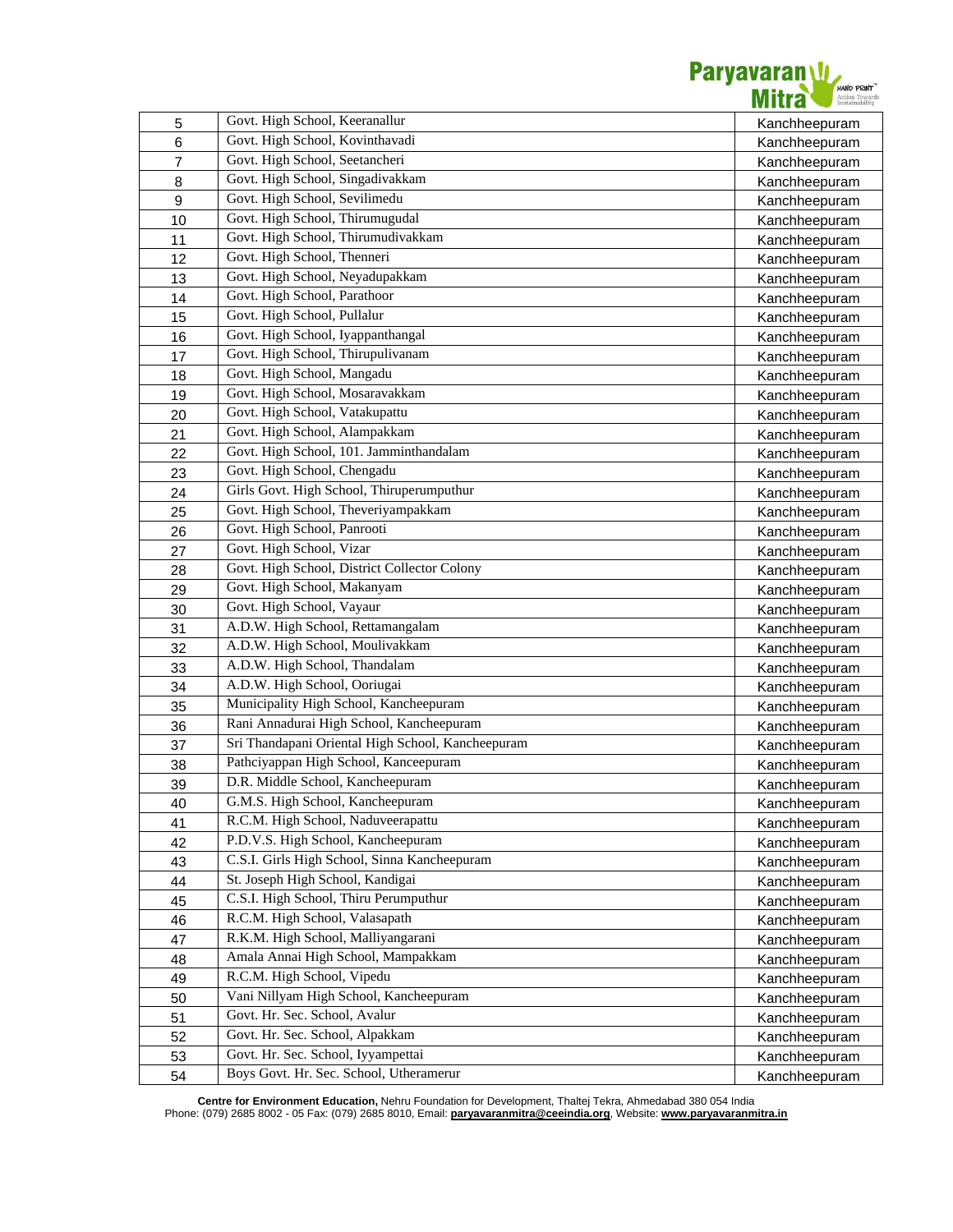

| 55  | Govt. Hr. Sec. School, Manampathi                | Kanchheepuram |
|-----|--------------------------------------------------|---------------|
| 56  | Govt. Hr. Sec. School, Perunagar                 | Kanchheepuram |
| 57  | Govt. Hr. Sec. School, Salavakkam                | Kanchheepuram |
| 58  | Govt. Hr. Sec. School, Naykan Pettai             | Kanchheepuram |
| 59  | Boys Govt. Hr. Sec. School, Valasapath           | Kanchheepuram |
| 60  | Govt. Hr. Sec. School, Thiruputguli              | Kanchheepuram |
| 61  | Boys Govt. Hr. Sec. School, Thiruperumputhur     | Kanchheepuram |
| 62  | Govt. Hr. Sec. School, Padapai                   | Kanchheepuram |
| 63  | Govt. Hr. Sec. School, Somamangalam              | Kanchheepuram |
| 64  | Govt. Hr. Sec. School, Govoor                    | Kanchheepuram |
| 65  | Govt. Hr. Sec. School, Guntrathur                | Kanchheepuram |
| 66  | Girls Govt. Hr. Sec. School, Utheramerur         | Kanchheepuram |
| 67  | Girls Govt. Hr. Sec. School, Valasapath          | Kanchheepuram |
| 68  | Girls Govt. Hr. Sec. School, Periya Kancheepuram | Kanchheepuram |
| 69  | Girls Govt. Hr. Sec. School, Sinna Kancheepuram  | Kanchheepuram |
| 70  | Govt. Hr. Sec. School, Ecanampettai              | Kanchheepuram |
| 71  | Govt. Hr. Sec. School, Maduramangalam            | Kanchheepuram |
| 72  | Govt. Hr. Sec. School, Kariyampoondi             | Kanchheepuram |
| 73  | Govt. Hr. Sec. School, Thammal                   | Kanchheepuram |
| 74  | Govt. Hr. Sec. School, Iyyangarkulam             | Kanchheepuram |
| 75  | Govt. Hr. Sec. School, Mathur                    | Kanchheepuram |
| 76  | Govt. Hr. Sec. School, Orakattupettai            | Kanchheepuram |
| 77  | Girls Govt. Hr. Sec. School, Guntrathur          | Kanchheepuram |
| 78  | Govt. Hr. Sec. School, Molachoor                 | Kanchheepuram |
| 79  | A.D.W. Hr. Sec. School, Echampakkam              | Kanchheepuram |
| 80  | Municipality Hr. Sec. School, Kancheepuram       | Kanchheepuram |
| 81  | C.S.M. Hr. Sec. School, Pilliyar Palayam         | Kanchheepuram |
| 82  | Pathciappan Hr. Sec. School, Kancheepuram        | Kanchheepuram |
| 83  | Andhrasan Hr. Sec. School, Kancheepuram          | Kanchheepuram |
| 84  | V.T.M Hr. Sec. School, Valasapath                | Kanchheepuram |
| 85  | Girls S.S.K.V. Hr. Sec. School, Kancheepuram     | Kanchheepuram |
| 86  | Mariya Oxiliam Hr. Sec. School, Kancheepuram     | Kanchheepuram |
| 87  | Sirumalar Hr. Sec. School, Teresapuram           | Kanchheepuram |
| 88  | Boys Govt. Hr. Sec. School, Thirukalugundram     | Kanchheepuram |
| 89  | Boys Govt. Hr. Sec. School, Thirupoorur          | Kanchheepuram |
| 90  | Govt. Hr. Sec. School, Kadapakkam                | Kanchheepuram |
| 91  | Boys Govt. Hr. Sec. School, Cheyur               | Kanchheepuram |
| 92  | Boys Govt. Hr. Sec. School, Nanthivaram          | Kanchheepuram |
| 93  | Girls Govt. Hr. Sec. School, Thirukalugundram    | Kanchheepuram |
| 94  | Govt. Hr. Sec. School, Pallavaram                | Kanchheepuram |
| 95  | Boys Govt. Hr. Sec. School, Nanganallur          | Kanchheepuram |
| 96  | Govt. Hr. Sec. School, Peerkangaranai            | Kanchheepuram |
| 97  | Govt. Hr. Sec. School, Karunguli                 | Kanchheepuram |
| 98  | Govt. Hr. Sec. School, Pallikarani               | Kanchheepuram |
| 99  | Govt. Hr. Sec. School, P.V. Kalathur             | Kanchheepuram |
| 100 | Girls Govt. Hr. Sec. School, Atcharapakkam       | Kanchheepuram |
| 101 | Boys Govt. Hr. Sec. School, Atcharapakkam        | Kanchheepuram |
| 102 | Govt. Hr. Sec. School, Coovathur                 | Kanchheepuram |
| 103 | Girls Govt. Hr. Sec. School, Maduranthagam       | Kanchheepuram |
| 104 | Govt. Hr. Sec. School, Pudupattinam              | Kanchheepuram |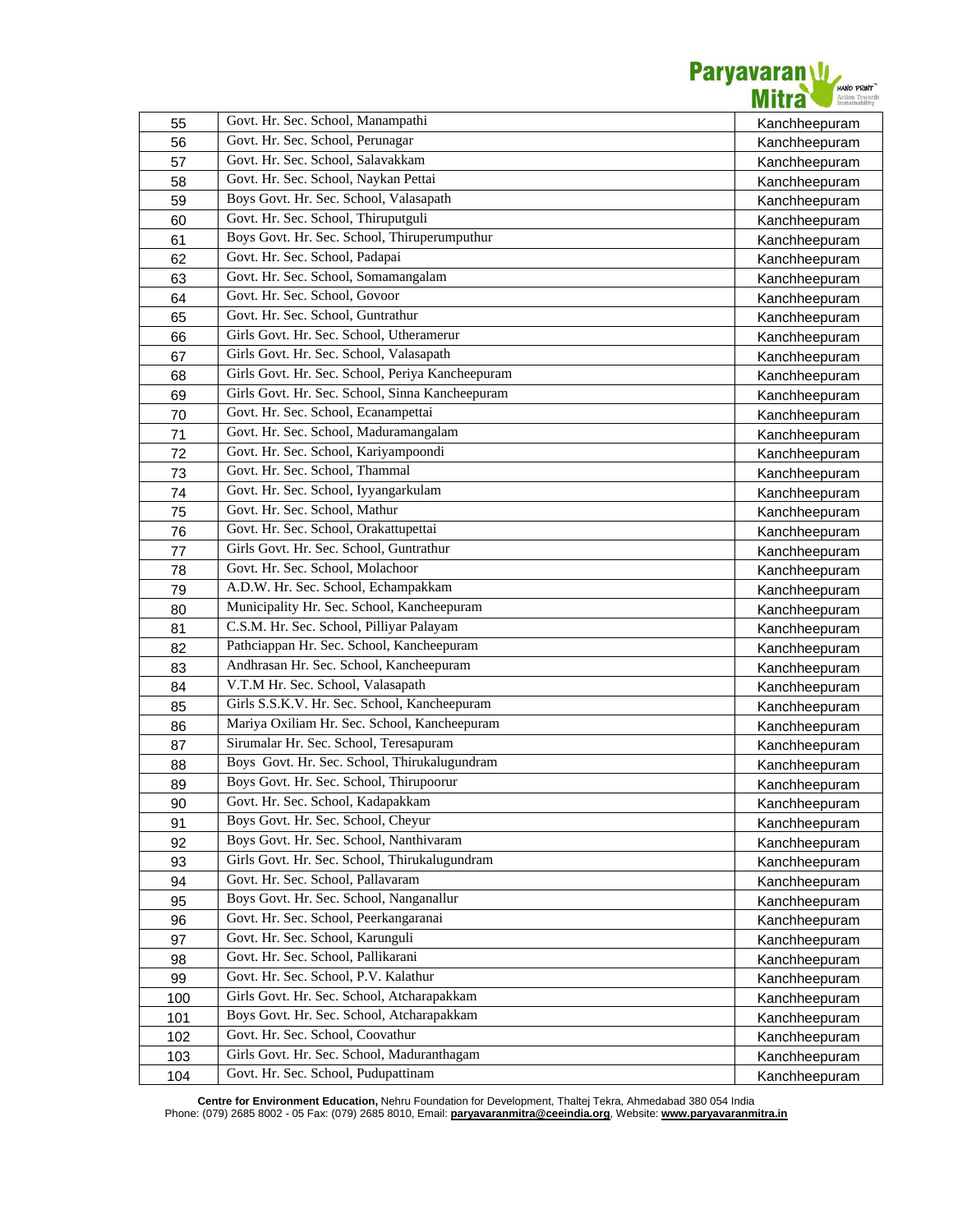

| 105 | Govt. Hr. Sec. School, Oorathi<br>Boys Govt. Hr. Sec. School, Crompettai | Kanchheepuram |
|-----|--------------------------------------------------------------------------|---------------|
| 106 |                                                                          | Kanchheepuram |
| 107 | Govt. Hr. Sec. School, Polapakkam                                        | Kanchheepuram |
| 108 | Girls Govt. Hr. Sec. School, Chengalpattu                                | Kanchheepuram |
| 109 | Govt. Hr. Sec. School, Angaputhur                                        | Kanchheepuram |
| 110 | Girls Govt. Hr. Sec. School, Cropmpet                                    | Kanchheepuram |
| 111 | Girls Govt. Hr. Sec. School, Nanganallur                                 | Kanchheepuram |
| 112 | Govt. Hr. Sec. School, Sothupakkam                                       | Kanchheepuram |
| 113 | Govt. Hr. Sec. School, Sathurangapattinam                                | Kanchheepuram |
| 114 | Govt. Hr. Sec. School, Manampathi                                        | Kanchheepuram |
| 115 | Govt. Hr. Sec. School, Elapakkam                                         | Kanchheepuram |
| 116 | Govt. Hr. Sec. School, Ananthamangalam                                   | Kanchheepuram |
| 117 | Govt. Hr. Sec. School, Mamapallapuram                                    | Kanchheepuram |
| 118 | Govt. Hr. Sec. School, Nemeli                                            | Kanchheepuram |
| 119 | Govt. Hr. Sec. School, Sholinganallur                                    | Kanchheepuram |
| 120 | Girls Govt. Hr. Sec. School, Nanthivaram                                 | Kanchheepuram |
| 121 | Govt. Hr. Sec. School, Singaperumal Koil                                 | Kanchheepuram |
| 122 | Govt. Hr. Sec. School, Mambakkam                                         | Kanchheepuram |
| 123 | Govt. Hr. Sec. School, Maraimalai Nagar                                  | Kanchheepuram |
| 124 | Govt. Hr. Sec. School, Soonambedu                                        | Kanchheepuram |
| 125 | Govt. Hr. Sec. School, L. Endathur                                       | Kanchheepuram |
| 126 | Govt. Hr. Sec. School, Nellikuppam                                       | Kanchheepuram |
| 127 | Govt. Hr. Sec. School, Madambakkam                                       | Kanchheepuram |
| 128 | Govt. Hr. Sec. School, Tholupedu                                         | Kanchheepuram |
| 129 | Govt. Hr. Sec. School, Kovilampakkam                                     | Kanchheepuram |
| 130 | Govt. Hr. Sec. School, Anchur                                            | Kanchheepuram |
| 131 | Govt. Hr. Sec. School, Kelampakkam                                       | Kanchheepuram |
| 132 | Govt. Hr. Sec. School, Thiruvarur                                        | Kanchheepuram |
| 133 | Govt. Hr. Sec. School, Puluthivakkam                                     | Kanchheepuram |
| 134 | Govt. Hr. Sec. School, Padalam                                           | Kanchheepuram |
| 135 | Girls Govt. High School, Cheyur                                          | Kanchheepuram |
| 136 | Govt. High School, Illalur                                               | Kanchheepuram |
| 137 | Govt. High School, Inthalur                                              | Kanchheepuram |
| 138 | Govt. High School, Pookathurai                                           | Kanchheepuram |
| 139 | Govt. High School, Veeranakunnam                                         | Kanchheepuram |
| 140 | Govt. High School, Cunnamkulathur                                        | Kanchheepuram |
| 141 | Govt. High School, Vedanthangal                                          | Kanchheepuram |
| 142 | Govt. High School, Kandigai                                              | Kanchheepuram |
| 143 | Govt. High School, Morapakkam                                            | Kanchheepuram |
| 144 | Govt. High School, Sempakkam                                             | Kanchheepuram |
| 145 | Govt. High School, Anaikattu                                             | Kanchheepuram |
| 146 | Govt. High School, Vengampakkam                                          | Kanchheepuram |
| 147 | Govt. High School, Moovarasampattu                                       | Kanchheepuram |
| 148 | Govt. High School, Okiyam Duraipakkam                                    | Kanchheepuram |
| 149 | Govt. High School, Oonampakkam                                           | Kanchheepuram |
| 150 | Govt. High School, Andarkuppam                                           | Kanchheepuram |
| 151 | Govt. High School, Laksmipuram                                           | Kanchheepuram |
| 152 | Govt. High School, Sooradimangalam                                       | Kanchheepuram |
| 153 | Govt. High School, Sithandimangalam                                      | Kanchheepuram |
| 154 | Govt. High School, Jamin Endathur                                        | Kanchheepuram |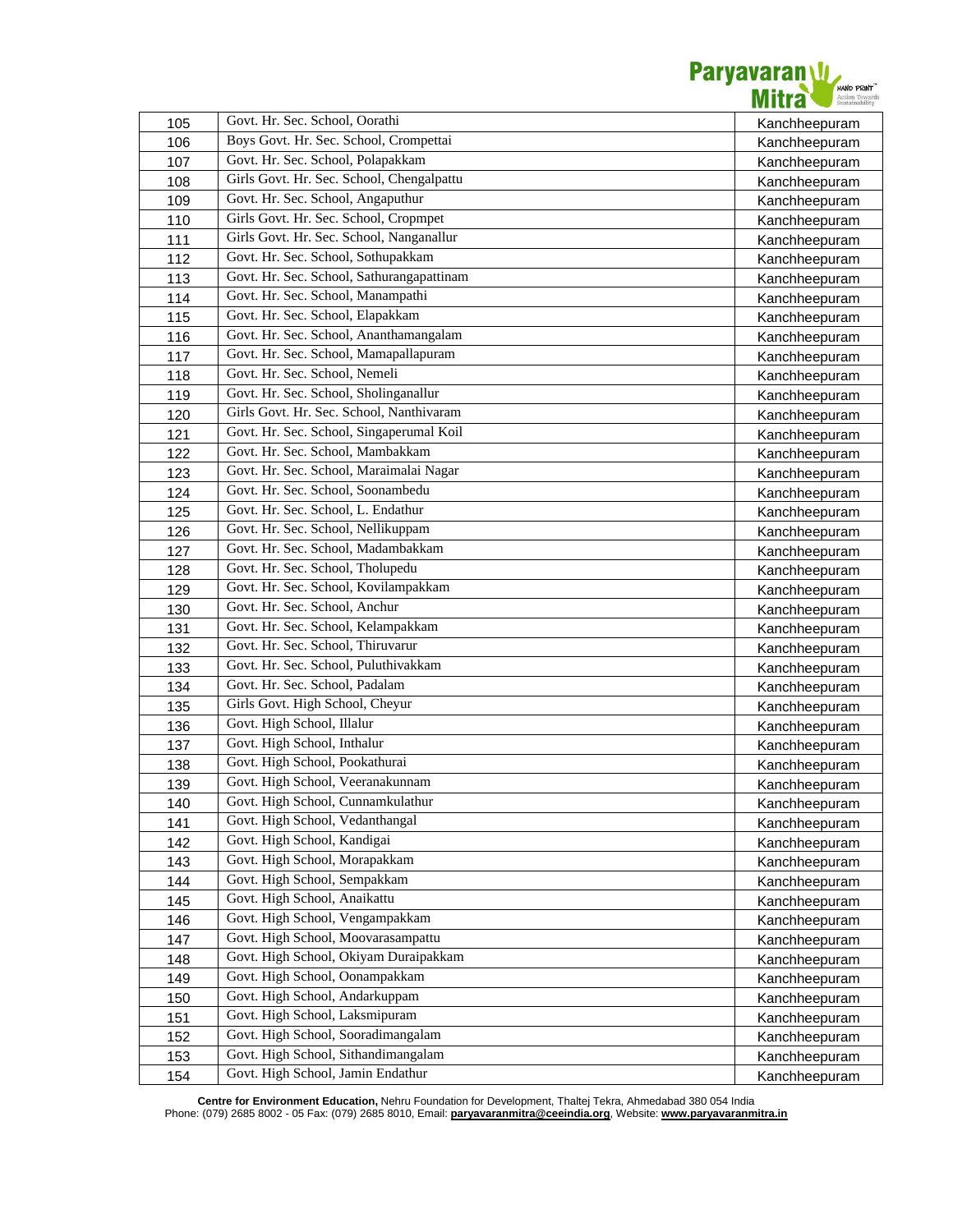

| 155 | Girls Govt. High School, Thiruporur              | Kanchheepuram |
|-----|--------------------------------------------------|---------------|
| 156 | Govt. High School, Mannivakkam                   | Kanchheepuram |
| 157 | Govt. High School, Nanthamkaricheri              | Kanchheepuram |
| 158 | Govt. High School, Kayapakkam                    | Kanchheepuram |
| 159 | Govt. High School, Byanur                        | Kanchheepuram |
| 160 | Govt. High School, Perungalathur                 | Kanchheepuram |
| 161 | Girls Govt. High School, East Tambaram           | Kanchheepuram |
| 162 | Govt. High School, Beramanur                     | Kanchheepuram |
| 163 | Govt. High School, Sidalapakkam                  | Kanchheepuram |
| 164 | Govt. High School, Vennangupattu                 | Kanchheepuram |
| 165 | Govt. High School, Kayarambedu                   | Kanchheepuram |
| 166 | Govt. High School, Ooteri                        | Kanchheepuram |
| 167 | Govt. High School, Pathiran Kottai               | Kanchheepuram |
| 168 | Govt. High School, Kattukaranai                  | Kanchheepuram |
| 169 | Govt. High School, Uthandi                       | Kanchheepuram |
| 170 | Govt. High School, Kavulpazar                    | Kanchheepuram |
| 171 | Govt. High School, Gumili                        | Kanchheepuram |
| 172 | Govt. High School, Vayalur                       | Kanchheepuram |
| 173 | Govt. High School, Kannagi Nagar                 | Kanchheepuram |
| 174 | Govt. High School, Nedungal                      | Kanchheepuram |
| 175 | Govt. High School, Medavakkam                    | Kanchheepuram |
| 176 | Govt. High School, Demanipakkam                  | Kanchheepuram |
| 177 | Govt. High School, Kolapakkam                    | Kanchheepuram |
| 178 | Govt. High School, Karapakkam                    | Kanchheepuram |
| 179 | Govt. High School, Ramapuram                     | Kanchheepuram |
| 180 | Govt. High School, Pandur                        | Kanchheepuram |
| 181 | Jen Joseph Hr. Sec. School, Chengalpattu         | Kanchheepuram |
| 182 | St. Colomba Hr. Sec. School, Chengalpattu        | Kanchheepuram |
| 183 | Indu Hr. Sec. School, Maduranthagam              | Kanchheepuram |
| 184 | A.J.S. Hr. Sec. School, Alanthur                 | Kanchheepuram |
| 185 | Carli Hr. Sec. School, Tambaram                  | Kanchheepuram |
| 186 | Chennai Seva Southern Hr. Sec. School, Tambaram  | Kanchheepuram |
| 187 | St. Thomas Hr. Sec. School, Mount                | Kanchheepuram |
| 188 | Ramakrishna Boys Hr. Sec. School, Chengalpattu   | Kanchheepuram |
| 189 | Ramakrishna Girls Hr. Sec. School, Chyengalpattu | Kanchheepuram |
| 190 | J.G. National Hr. Sec. School, Tambaram          | Kanchheepuram |
| 191 | Alisin Kasi Hr. Sec. School, Tambaram            | Kanchheepuram |
| 192 | Sen Teresa Hr. Sec. School, Pallavaram           | Kanchheepuram |
| 193 | St. Helon Hr. Sec. School, Mount                 | Kanchheepuram |
| 194 | Sen Joseph Hr. Sec. School, Vettuvangeni         | Kanchheepuram |
| 195 | Sen Joseph Hr. Sec. School, Kovalam              | Kanchheepuram |
| 196 | Sen Mary's Hr. Sec. School, Chengalpattur        | Kanchheepuram |
| 197 | Christu Raja Hr. Sec. School, Tambaram           | Kanchheepuram |
| 198 | Valluvar Gurugulam Hr. Sec. School, Tambaram     | Kanchheepuram |
| 199 | Sri Vengateswara Hr. Sec. School, Madipakkam     | Kanchheepuram |
| 200 | Y.M.C.A. Hr. Sec. School, Kottivakkam            | Kanchheepuram |
| 201 | Sirumalar Hr. Sec. School, Cheyur                | Kanchheepuram |
| 202 | Dr. Arulappa Hr. Sec. School, Neerpayar          | Kanchheepuram |
| 203 | M.C.R.S.L. Hr. Sec. School, Tambaram             | Kanchheepuram |
| 204 | Arinchar Anna High School, Chengalpattu          | Kanchheepuram |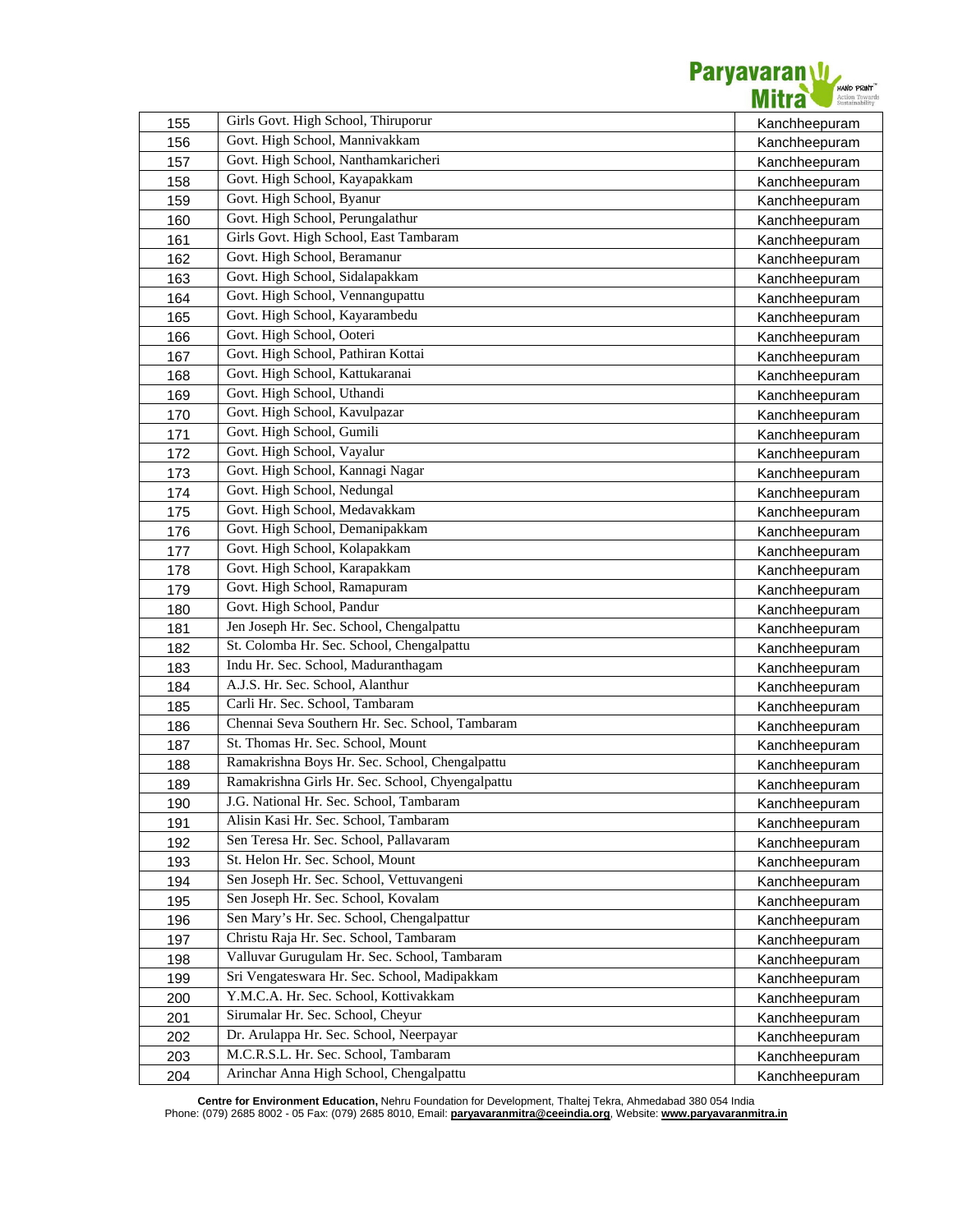

| 205                       | Jamin High School, Pallavaram                  | Kanchheepuram   |
|---------------------------|------------------------------------------------|-----------------|
| 206                       | Municipalilty High School, Alanthur            | Kanchheepuram   |
| 207                       | Municipality High School, Jamin Rayapettai     | Kanchheepuram   |
| 208                       | Municipality High School, Asthinapuram         | Kanchheepuram   |
| 209                       | Municipality High School, Sholaiyur            | Kanchheepuram   |
| 210                       | Municipality High School, Nagalveni            | Kanchheepuram   |
| 211                       | Municipality High School, Palur                | Kanchheepuram   |
| 212                       | Municipality High School, Kilampakkam          | Kanchheepuram   |
| 213                       | Municipality High School, Meenampakkam         | Kanchheepuram   |
| 214                       | Municipality High School, Manamai              | Kanchheepuram   |
| 215                       | C.S.I. High School, Maduranthagam              | Kanchheepuram   |
| 216                       | C.S.I. High School, Melrojapuram               | Kanchheepuram   |
| 217                       | Jen Joseph High School, K.K. Puthur            | Kanchheepuram   |
| 218                       | P.S. High School, Athur                        | Kanchheepuram   |
| 219                       | Oriental Boys High School, Maduranthagam       | Kanchheepuram   |
| 220                       | Gurugulam Boys High School, Maduranthagam      | Kanchheepuram   |
| 221                       | Gurugulam Girls High School, Maduranthagam     | Kanchheepuram   |
| 222                       | V.K.M. High School, Visvarayanallur            | Kanchheepuram   |
| 223                       | Dr.Mangalam High School, Kattankolathur        | Kanchheepuram   |
| 224                       | Contonment High School, Pallavaram             | Kanchheepuram   |
| 225                       | Contonment High School, Parangimalai           | Kanchheepuram   |
| 226                       | Sri Ayyasami Ayyar High School, Crompetai      | Kanchheepuram   |
| 227                       | Montford High School, Alanthur                 | Kanchheepuram   |
| 228                       | Holy Angels High School, Crompettai            | Kanchheepuram   |
| 229                       | Sen Mary's High School, Cheyur                 | Kanchheepuram   |
| 230                       | P.T.V.S. High School, Thirukalugundram         | Kanchheepuram   |
| 231                       | R.C. High School, Maduranthagam                | Kanchheepuram   |
| 232                       | R.C.M. High School, Mount                      | Kanchheepuram   |
| 233                       | St. Valanar High School, Tambaram              | Kanchheepuram   |
| 234                       | Govt. Welfare High School, Erumpedu            | Kanchheepuram   |
| 235                       | Govt. Welfare High School, Thyur               | Kanchheepuram   |
| 236                       | Govt. Welfar High School, Palavakkam           | Kanchheepuram   |
| 237                       | Pathma Aadarsh High School, Vanniyanchavadi    | Kanchheepuram   |
|                           |                                                |                 |
|                           |                                                |                 |
|                           |                                                |                 |
| <b>NGC ID</b><br>No       | <b>Name of the School</b>                      | District/School |
| 1                         | Govt. Hr. Sec. School, Thuckalay 629175        | Kanyakumari     |
| $\boldsymbol{2}$          | Govt. Hr. Sec. School, Manikatti Pottal 629501 | Kanyakumari     |
| $\ensuremath{\mathsf{3}}$ | Govt. Hr. Sec. School, Soorangudi 629501       | Kanyakumari     |
| $\overline{\mathbf{4}}$   | Govt. Hr. Sec. School, Gatathurai 629158       | Kanyakumari     |
| 5                         | Govt. Hr. Sec. School, Gulasekaram 629161      | Kanyakumari     |
| 6                         | Govt. Hr. Sec. School, Eraniel-Neyur 629802    | Kanyakumari     |
| 7                         | Govt. Hr. Sec. School, Thiruvedangodu 629 174  | Kanyakumari     |
| 8                         | Govt. Hr. Sec. School, Kalkulam, Thuckalay     | Kanyakumari     |
| 9                         | Govt. Hr. Sec. School, Manyanguli, Petchiparai | Kanyakumari     |
| 10                        | Govt. Hr. Sec. School, Ammandivillai           | Kanyakumari     |
| 11                        | Govt. Hr. Sec. School, Kannatu Villai 629 802  | Kanyakumari     |
| 12                        | Govt. Hr. Sec. School, Rajaka Mangalam 629 503 | Kanyakumari     |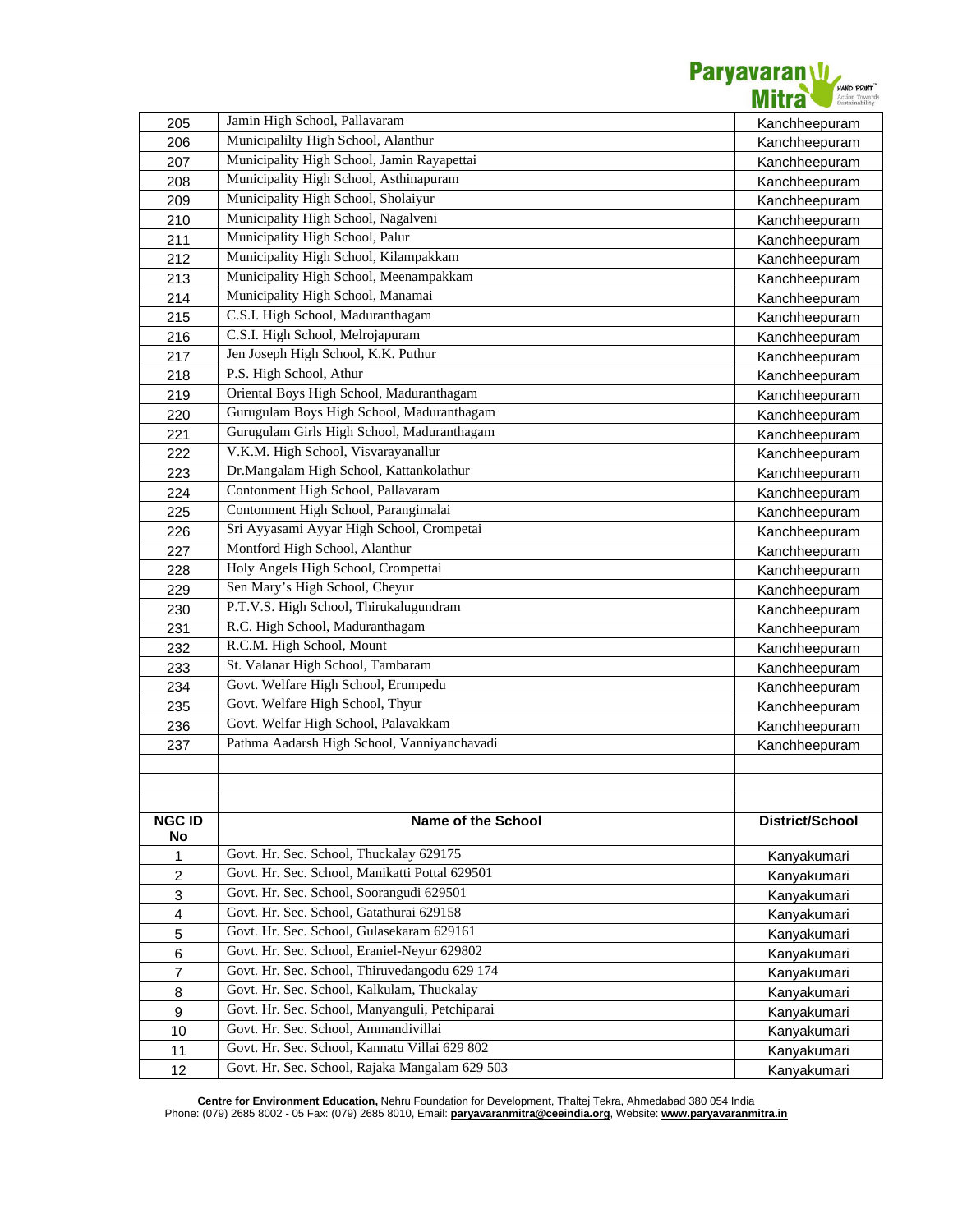

| 13 | Govt. Hr. Sec. School, Sundapalli Villai                     | Kanyakumari |
|----|--------------------------------------------------------------|-------------|
| 14 | Govt. Hr. Sec. School, Girls, Kadiyapattinam, Manvalakurichi | Kanyakumari |
| 15 | Arunachalam Hr. Sec. School, Thiruvattar                     | Kanyakumari |
| 16 | Aided Hr. Sec. School, Etrakodu, Thiruvattar                 | Kanyakumari |
| 17 | L.M.S. Hr. Sec. School, Neyur 629 802                        | Kanyakumari |
| 18 | S.M. Memorial Hr. Sec. School, Orapaniavilai                 | Kanyakumari |
| 19 | Bhubugi Memorial Hr. Sec. School, Manvalakurichi             | Kanyakumari |
| 20 | Theevanesam Hr. Sec. School, Mandaikadu 629252               | Kanyakumari |
| 21 | Thoya Mary Hr. Sec. School, Gulachal 629 251                 | Kanyakumari |
| 22 | V.K.P. Hr. Sec. School, Gulachal 629 251                     | Kanyakumari |
| 23 | M.S.C. Joseph Hr. Sec. School, Chellangonam                  | Kanyakumari |
| 24 | L.M.S. Hr. Sec. School, Christu Kovil, Palliyadi             | Kanyakumari |
| 25 | Punitha Joseph Hr. Sec. School, Mulagumoodu                  | Kanyakumari |
| 26 | L.M.S. Hr. Sec. School, Kadamalaiguntru                      | Kanyakumari |
| 27 | Pnitha Mary Kolaty Hr. Sec. School, Manalikarai              | Kanyakumari |
| 28 | L.A.m. Hr. Sec. School, Pethelpuram 629 803                  | Kanyakumari |
| 29 | Devi Girls Hr. Sec. School, Gunnangal Vaniyakudi             | Kanyakumari |
| 30 | Sakala Punithar Hr. Sec. School, Muttam 629 202              | Kanyakumari |
| 31 | Dr. Samuvel Hr. Sec. School, Santhapuram 629 201             | Kanyakumari |
| 32 | L.M.S. Hr. Sec. School, Seeyonpuram                          | Kanyakumari |
| 33 | A.V.D Hr. Sec. School, Ganapathipuram 629 502                | Kanyakumari |
| 34 | Punitha Peter Hr. Sec. School, Saykal 629 101                | Kanyakumari |
| 35 | Amala Convent Hr. Sec. School, Thuckalai                     | Kanyakumari |
| 36 | Punitha Francies Savier Hr. Sec. School, Manguli             | Kanyakumari |
| 37 | Punitha Innocier Hr. Sec. School, Gurumpanai                 | Kanyakumari |
| 38 | Punitha Utha Thatheeus Hr. Sec. School, Pallam               | Kanyakumari |
| 39 | Gakkar Memorial Hr. Sec. School, Neyur                       | Kanyakumari |
| 40 | Govt. High School, Puthur 629 501                            | Kanyakumari |
| 41 | Govt. High School, Paragai 629 601                           | Kanyakumari |
| 42 | Govt. High School, Villunikolam                              | Kanyakumari |
| 43 | Govt. High School, Cherupalur                                | Kanyakumari |
| 44 | Govt. High School, Vienur                                    | Kanyakumari |
| 45 | Govt. High School, Thirunanthikarai                          | Kanyakumari |
| 46 | Govt. High School, Ananthanadar Kudi                         | Kanyakumari |
| 47 | Govt. High School, Thiruvarambu 629 133                      | Kanyakumari |
| 48 | Govt. High School, Mangalam                                  | Kanyakumari |
| 49 | Govt. High School, Thiruvattar 629 177                       | Kanyakumari |
| 50 | Govt. High School, Poovankadu 629 177                        | Kanyakumari |
| 51 | Govt. High School, Elapavillai, Kulachal                     | Kanyakumari |
| 52 | Govt. High School, Seramangalam                              | Kanyakumari |
| 53 | Govt. High School, Kodupakulai 629 806                       | Kanyakumari |
| 54 | Govt. High School, Aarur 629 801                             | Kanyakumari |
| 55 | Govt. High School, Villukuli 629 180                         | Kanyakumari |
| 56 | Govt. High School, Peruvillai 629 201                        | Kanyakumari |
| 57 | Govt. High School, Kandanvillai 629 802                      | Kanyakumari |
| 58 | Govt. High School, Peyankuli 629 809                         | Kanyakumari |
| 59 | Govt. High School, Vathiyar Golam 629 156                    | Kanyakumari |
| 60 | Govt. High School, Moolachi 629 166                          | Kanyakumari |
| 61 | Govt. High School, Vellichanthai 629 189                     | Kanyakumari |
| 62 | Govt. High School, Kumarapuram 629 189                       | Kanyakumari |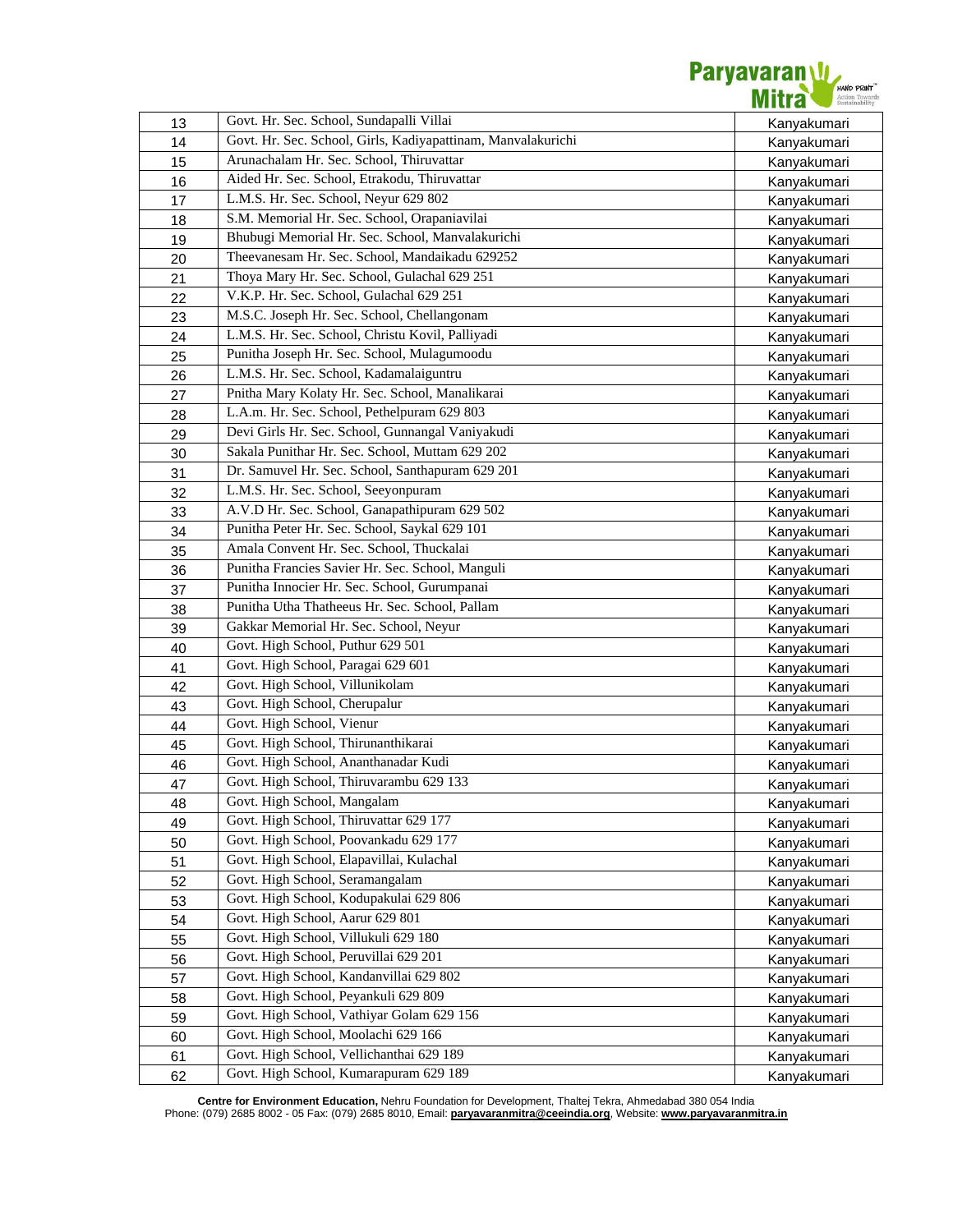

| 63  | Govt. High School, Girls, Eraniel- Neyur                    | Kanyakumari |
|-----|-------------------------------------------------------------|-------------|
| 64  | Govt. High School, Palapallam                               | Kanyakumari |
| 65  | Govt. High School, Ponmanai                                 | Kanyakumari |
| 66  | Punitha Mary High School, Kesavanputhan Thunai              | Kanyakumari |
| 67  | Cirumalar High School, Managudi                             | Kanyakumari |
| 68  | L.M.S Girls High School, Santhapuram                        | Kanyakumari |
| 69  | Devanesam High School, Thirparppu 629 101                   | Kanyakumari |
| 70  | Aided High School, Kattathurai                              | Kanyakumari |
| 71  | Gulanthai Yesu Girls High School, Mulgamudu                 | Kanyakumari |
| 72  | Punitha Joseph High School, Pillangallai                    | Kanyakumari |
| 73  | Punitha Joseph High School, Saral                           | Kanyakumari |
| 74  | Punitha Uorsulai Girls High School, Gulasekaram             | Kanyakumari |
| 75  | Punitha Alaesulai High School, Karangadu                    | Kanyakumari |
| 76  | Thoya Eruthaiya High School, Kadiyapattinam                 | Kanyakumari |
| 77  | Punitha Joseph High School, Rajakamanagalam                 | Kanyakumari |
| 78  | Karmas Girls High School, Manalikairu                       | Kanyakumari |
| 79  | Govt. Hr. Sec. School, Arur 629 801                         | Kanyakumari |
| 80  | Govt. Hr. Sec. School, Kodupaikuli 629 806                  | Kanyakumari |
| 81  | Govt. Hr. Sec. School, Kandanvillai 629 802                 | Kanyakumari |
| 82  | Govt. Hr. Sec. School, Anantha Nadarkudi 629 901            | Kanyakumari |
| 83  | Govt. Hr. Sec. School, Ethamoli                             | Kanyakumari |
| 84  | Saint Alosiyas Hr. Sec. School, Karangadu                   | Kanyakumari |
| 85  | Govt. High School, Vembanur 629 801                         | Kanyakumari |
| 86  | Hindu Vidayalaya Matric School, Kollamvillai, Thuckalay     | Kanyakumari |
| 87  | Devi Matric Hr. Sec. School, Raman Parambu, Thuckalay       | Kanyakumari |
| 88  | S.R.K.B. Matric Hr. Sec. School, Patanillam, Gulasekaram    | Kanyakumari |
| 89  | Seventh-Day Matric Hr. Sec. School, Pulierangi, Thiruvattar | Kanyakumari |
| 90  | C.S.I Matric Hr. Sec. School, Arasumoodu, Gulasekaram       | Kanyakumari |
| 91  | Excel Central High School, Thiruvattar                      | Kanyakumari |
| 92  | May Flower Matric Hr. Sec. School, Manali, Thuckalay        | Kanyakumari |
| 93  | Ramakrishna Matric Hr. Sec. School, Paraikodu               | Kanyakumari |
| 94  | Vivekanantha Matric Hr. Sec. School, Paraikodu              | Kanyakumari |
| 95  | Govt. Middle School, Thuckalay                              | Kanyakumari |
| 96  | Nava Jothi Matric Hr. Sec. School, Lakshmipuram             | Kanyakumari |
| 97  | Mother Teresa Matric Hr. Sec. School, Vellikodu             | Kanyakumari |
| 98  | Arumai Appa Thangam Matric Hr. Sec. School, Vellikodu       | Kanyakumari |
| 99  | J.S.E.D. Matric Hr. Sec. School, Parakai                    | Kanyakumari |
| 100 | Sri Vivekananta Matric Hr. Sec. School, Katumangalam        | Kanyakumari |
| 101 | Govt. Hr. Sec. School, Agasteesararam-629 701               | Kanyakumari |
| 102 | Gnanadeepam Matric Hr. Sec. School, Agateesaraaram-629 701  | Kanyakumari |
| 103 | Govt. Hr. Sec. School, Aralvaymoli-629 301                  | Kanyakumari |
| 104 | Govt. High School, Arumanallur-629 853                      | Kanyakumari |
| 105 | St. Joseph (Girls) High School, Azhagappapuram-629 401      | Kanyakumari |
| 106 | St. Antony's Hr. Sec. School, Azhagappapuram-629 401        | Kanyakumari |
| 107 | Sir.C.P. Memorial Hr. Sec. School, Boothapandy-629 852      | Kanyakumari |
| 108 | Govt. High School, Eachanvilai Santhayadi (Po)              | Kanyakumari |
| 109 | Govt. Hr. Sec. School, Edalakudy-629 002                    | Kanyakumari |
| 110 | Govt. High School, Elanthyadivilai-629 701                  | Kanyakumari |
| 111 | Govt. High School, Erachakulam-629 902                      | Kanyakumari |
| 112 | Govt. High School, Eraviputhur-629 402                      | Kanyakumari |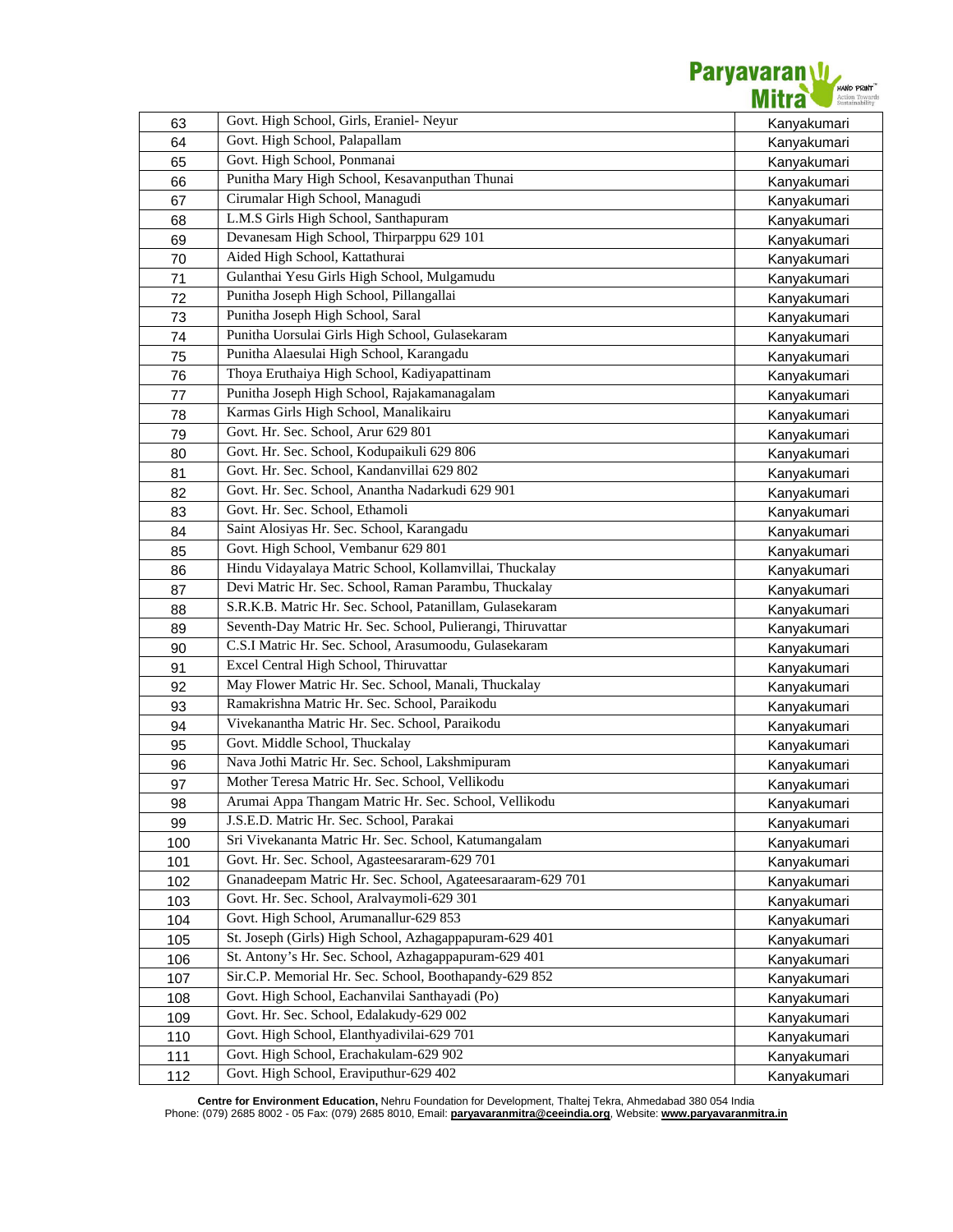

| 113 | Mary Imaculate Girls High School, Kanyakumari-629 702             | Kanyakumari |
|-----|-------------------------------------------------------------------|-------------|
| 114 | St. Antony's Hr. Sec. School, Kanyakumari-629 702                 | Kanyakumari |
| 115 | Govt. High School, Kattuputhur-629 851                            | Kanyakumari |
| 116 | Govt. Hr. Sec. School, Kottaram-629 703                           | Kanyakumari |
| 117 | K.D.V.P. Girls Hr. Sec. School, Kottar-629 002                    | Kanyakumari |
| 118 | SNM Hindu vidyalaya Matric Hr. Sec. School, Krishnancoil-629 001. | Kanyakumari |
| 119 | Govt. Hr. Sec. School, Kumarapuram-Thopur-629 402                 | Kanyakumari |
| 120 | Govt. Hr. Sec. School, Kurathiarai-629 851                        | Kanyakumari |
| 121 | St. Antony's Hr. Sec. School, Kurusady-629 004                    | Kanyakumari |
| 122 | Govt. High School, Mahadhanpuram-629 702                          | Kanyakumari |
| 123 | Bishop Arokiasamy Hr. Sec. School, Maravankudyiruppu-629 002      | Kanyakumari |
| 124 | Ringel Thouble Hr. Sec. School, Mylaudy-629 004                   | Kanyakumari |
| 125 | S.L.B. Hr. Sec. School, Nagercoil-629 001                         | Kanyakumari |
| 126 | S.L.B. Govt. Girls Hr. Sec. School, Nagercoil-629 001             | Kanyakumari |
| 127 | Duthie Girls Hr. Sec. School, Nagercoil-629 001                   | Kanyakumari |
| 128 | Cancardia High School, Nagercoil-629 001                          | Kanyakumari |
| 129 | Carmel Hr. Sec. School, Nagercoil-629 004                         | Kanyakumari |
| 130 | Scott Christian Hr. Sec. School, Nagercoil-629 001                | Kanyakumari |
| 131 | St. Joseph Convent Hr. Sec. School, Nagercoil-629 001             | Kanyakumari |
| 132 | Little Flower Girls Hr. Sec. School, Nagercoil-629 004            | Kanyakumari |
| 133 | Good Shephered Hr. Sec. School, Nagercoil-629 002                 | Kanyakumari |
| 134 | D.V.D. Hr. Sec. School, Nagercoil-629 002                         | Kanyakumari |
| 135 | Ponjesly public Hr. Sec. School, Nagercoil-629 003                | Kanyakumari |
| 136 | Govt. Hr. Sec. School, Ottayalvilai-629 702                       | Kanyakumari |
| 137 | Govt. High School, Ramapuram-629 303                              | Kanyakumari |
| 138 | Govt. High School, Senbagaramanputhoor-629 304                    | Kanyakumari |
| 139 | L.M.S. Hr. Sec. School, South Thamraikulam-629 708                | Kanyakumari |
| 140 | S.M.S.M. Hr. Sec. School, Suchindrum-629 704                      | Kanyakumari |
| 141 | Christian Welfare High School, Thadikkarankonam-629 851           | Kanyakumari |
| 142 | Govt. Hr. Sec. School, Thazhakudy-629 901                         | Kanyakumari |
| 143 | Govt. High School, Thirupathisaram-629 901                        | Kanyakumari |
| 144 | Govt. Hr. Sec. School, Thittuvilai-629 852                        | Kanyakumari |
| 145 | Govt. Hr. Sec. School, Thovalai-629 303                           | Kanyakumari |
| 146 | Govt. High School, Vadalivilai-629 002                            | Kanyakumari |
| 147 | Govt. Hr. Sec. School, Vadasery-629 001                           | Kanyakumari |
| 148 | S.M.R.V. Hr. Sec. School, Vadasery-629 001                        | Kanyakumari |
| 149 | Govt. High School, Vallankumaravilai-629 002                      | Kanyakumari |
| 150 | Salvation Army Hr. Sec. School, Vetturnimadam-629 003.            | Kanyakumari |
| 151 | Aided Hr. Sec. School, Arumani 629 151                            | Kanyakumari |
| 152 | P.P.M. Hr. Sec. School, Anducode - 629 151                        | Kanyakumari |
| 153 | T.C.K. Hr. Sec. School, Padanthalmoodu - 629 63                   | Kanyakumari |
| 154 | Pius IX Hr. Sec. School, Thothoor - 629 176                       | Kanyakumari |
| 155 | Aided Hr. Sec. School, Kallupalam Edaicode-629152                 | Kanyakumari |
| 156 | Aided Hr. Sec. School, Mottakala Edaicode-629152                  | Kanyakumari |
| 157 | St. Joseph's Hr. Sec. School, Vizhuthaimbalam-629171              | Kanyakumari |
| 158 | St. Francis Hr. Sec. School, Kaliyal - 629 101                    | Kanyakumari |
| 159 | Sree Devi Hr. Sec. School, Kollemcode                             | Kanyakumari |
| 160 | K.T.B. Hr. Sec. School, Midalakad Palappalam-629159               | Kanyakumari |
| 161 | M.S.C. Hr. Sec. School, Christurajapuram - 629 165                | Kanyakumari |
| 162 | St. Aloysius Hr. Sec. School, Vellivailai - 629 169               | Kanyakumari |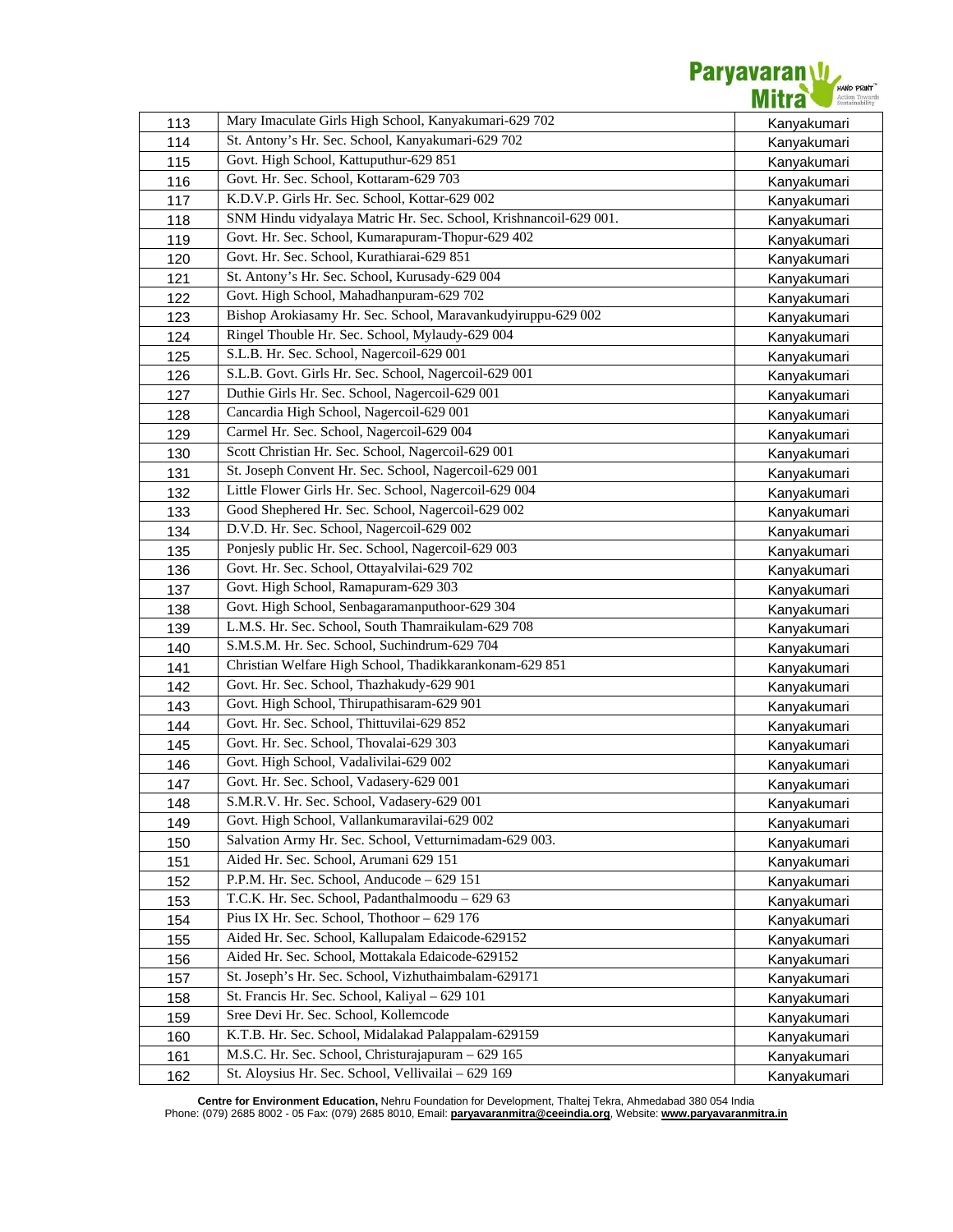

| 163           | Govt. High School, Udayamarthandam - 629 178                                | Kanyakumari            |
|---------------|-----------------------------------------------------------------------------|------------------------|
| 164           | Govt. High School, Puliyoorsalai Mancode - 629 152                          | Kanyakumari            |
| 165           | Govt. High School, Marayapuram - 629 162                                    | Kanyakumari            |
| 166           | Govt. High School, Chemmankalai - 629 163                                   | Kanyakumari            |
| 167           | Devasom High School, Kuzhithurai - 629163                                   | Kanyakumari            |
| 168           | Greegorius High School, Elauvilai Killiyor - 629 171                        | Kanyakumari            |
| 169           | St. Aloysius High school, Piracode Fatima Nagar                             | Kanyakumari            |
| 170           | Christ The King High school, Kirathoor - 629 181                            | Kanyakumari            |
| 171           | St. Francis Xavier High School, Aalanchi - 629 159                          | Kanyakumari            |
| 172           | St. Stephen High School, South Palavilai Kollemcode - 629 157               | Kanyakumari            |
| 173           | St. Joseph's High School, Siluvaipuram Kollemcode                           | Kanyakumari            |
| 174           | St. James High School, Mankarai Valia Vilai-629 157                         | Kanyakumari            |
| 175           | St. James High School, Parakuntu - 629 163                                  | Kanyakumari            |
| 176           | V.V. Girls High School, Irenipuram Puthukkadai - 629 197                    | Kanyakumari            |
| 177           | P.M. High School, Malamari - 629 171                                        | Kanyakumari            |
| 178           | St. Helena's High School, Edaicode - 629 171                                | Kanyakumari            |
| 179           | Aided High School, Edaicode - 629 171                                       | Kanyakumari            |
| 180           | Concordia Luthern High School, Kalparaiputtai-629160                        | Kanyakumari            |
| 181           | N.V.K.S. Matric Hr. Sec. School, Attor - 629 191                            | Kanyakumari            |
| 182           | ABC Matric Hr. Sec. School, Kollemcode - 629 160                            | Kanyakumari            |
| 183           | Hindu Vidayala Matric Hr. Sec. School, Marthandam - 629 165                 | Kanyakumari            |
| 184           | Good Shepherd Matric Hr. Sec. School, Marthandam - 629 165                  | Kanyakumari            |
| 185           | Christu Raja Matric Hr. Sec. School, Marthandam - 629 165                   | Kanyakumari            |
| 186           | KAPD Matric Hr. Sec. School, Panikulam - 629 188                            | Kanyakumari            |
| 187           | Child Jesus Matric Hr. Sec. School, Unnamalakadai - 629 179                 | Kanyakumari            |
| 188           | Margregoris Matric Hr. Sec. School, Kirathur - 629181                       | Kanyakumari            |
| 189           | Sharon Matric Hr. Sec. School, Melpuram - 629 168                           | Kanyakumari            |
| 190           | S.A. Matric Hr. Sec. School, Kuzhithurai - 629 168                          | Kanyakumari            |
| 191           | Kids Oxford Matric Hr. Sec. School, Kuzhithurai - 629 163                   | Kanyakumari            |
| 192           | Holy Angel Matric Hr. Sec. School, Chentaharai - Marathandam- 629 165       | Kanyakumari            |
| 193           | Sacred Heart Matric Hr. Sec. School, Padamtalumoodu-629 165                 | Kanyakumari            |
| 194           | The Winners Residential Matric Hr. Sec. School, Kirathur, Kaliyal - 629 101 | Kanyakumari            |
| 195           | Royal Matric High School, Palayamkettu                                      | Kanyakumari            |
| 196           | Vidaya Jothi Matric Hr. Sec. School, Marthandam                             | Kanyakumari            |
| 197           | Abraham James Memorial Matriculation School, Gnaram Villai, Pacode          | Kanyakumari            |
| 198           | Seventh-Day Adventist Matric School, Marthandam                             | Kanyakumari            |
| 199           | White Memorial Matric School, Marthandam                                    | Kanyakumari            |
| 200           | Al Ameen Matriculation School, Marthandam                                   | Kanyakumari            |
| 201           | S.G.S. Matric School, Karumavilai, Karungal.                                | Kanyakumari            |
| 202           | Batharul Islam Matric School, Kaliakka Villai                               | Kanyakumari            |
| 203           | Bethlahem Matric School, Karungal                                           | Kanyakumari            |
| 204           | Infant Jesus Matric School, Mamootukadai                                    | Kanyakumari            |
| 205           | Green Park Matric School, Viricode Marthandam                               | Kanyakumari            |
|               |                                                                             |                        |
|               |                                                                             |                        |
| <b>NGC ID</b> | Name of the School                                                          | <b>District/School</b> |
| No<br>1       | Govt. Hr. Sec. School, Krishnarayapuram.                                    |                        |
| $\sqrt{2}$    | Govt. Hr. Sec. School, Uppidamangalam.                                      | Karur<br>Karur         |
| 3             | Govt. Hr. Sec. School(Boys), Kulithalai.                                    | Karur                  |
|               |                                                                             |                        |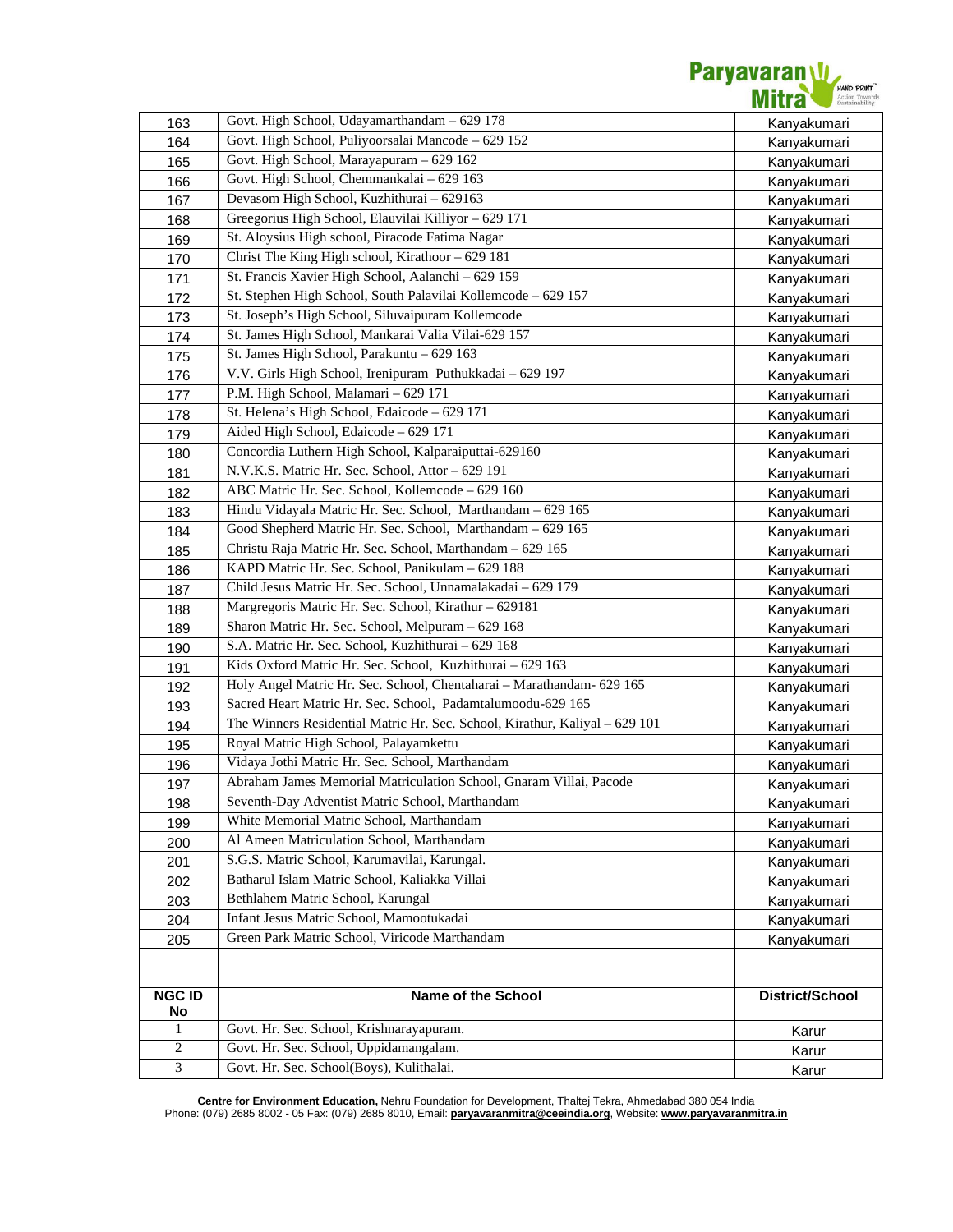

| $\overline{4}$  | Marrist Hr. Sec. School, Uddayappatti.               | Karur |
|-----------------|------------------------------------------------------|-------|
| 5               | Govt. Hr. Sec. School, Lalapet.                      | Karur |
| 6               | Govt.Girls Hr. Sec. School, Kulithalai.              | Karur |
| $\tau$          | Holy Madonnar Matirc Hr. Sec. School, Lalapet.       | Karur |
| $\overline{8}$  | Rani Meyyammai Hr. Sec. School, Puliyur.             | Karur |
| $\overline{9}$  | Sri Saradha Girls Hr. Sec. School, Pasupathipalayam. | Karur |
| 10              | Vivekananda Hr. Sec. School, Pasupathipalayam.       | Karur |
| 11              | Govt. High School, Kovilur.                          | Karur |
| 12              | Govt. High School, Elavanur.                         | Karur |
| 13              | Govt. High School, Elankoor.                         | Karur |
| 14              | Govt. High School, Alathur.                          | Karur |
| 15              | Govt. High School, Neithalur.                        | Karur |
| 16              | Govt. High School, Kadavur.                          | Karur |
| 17              | Govt. High School, Mayanoor.                         | Karur |
| 18              | Govt. High School, Mettuthirukkampuliyur.            | Karur |
| 19              | Govt. High School, Old Jeyakondam.                   | Karur |
| 20              | Govt. High School, Palaviduthi.                      | Karur |
| 21              | Govt. Girls High School, Thogaimalai.                | Karur |
| 22              | Govt. High School, Kaniyalampatti.                   | Karur |
| 23              | Govt. High School, Nangavaram.                       | Karur |
| 24              | Annai Indira High School, Lalapet.                   | Karur |
| 25              | Bahavathi High School, Kavandam Pattikurichy(P.O).   | Karur |
| 26              | Govt. High School, Jegathabi.                        | Karur |
| 27              | Govt. High School, Nachalur.                         | Karur |
| 28              | Govt. High School, Vengampatti.                      | Karur |
| 29              | Govt. High School, Iyyarmalai.                       | Karur |
| 30              | Govt. High School, Kilaveliyur.                      | Karur |
| 31              | Govt. High School, Rachandan Thirumalai.             | Karur |
| 32              | Govt. High School, Kurnikulathupatti.                | Karur |
| 33              | Govt. High School, Thennilai(Kadavoor)               | Karur |
| $\overline{34}$ | Govt. High School, G. Udayapatti.                    | Karur |
| 35              | Govt. High School, Sengulam.                         | Karur |
| 36              | Govt. High School, Panchapatti.                      | Karur |
| $\overline{37}$ | Govt. High School, Tharagampatti.                    | Karur |
| 38              | Govt. High School, Chinnanayakkampatti.              | Karur |
| 39              | Thiru. V. Ka High School, Panikkampatti.             | Karur |
| 40              | G. A. D. W. High School, Thelungappatti.             | Karur |
| 41              | Govt. High School, Kattalai.                         | Karur |
| 42              | St. Annies High School, Kalladai.                    | Karur |
| 43              | Barathi Vidhy High School, Kulithalai.               | Karur |
| 44              | Tansam Matirc School, Mayanoor.                      | Karur |
| 45              | Sri Vidhya Barathi Matric School, Kulithalai.        | Karur |
| 46              | Rani Meyyammai Matric School, Puliyur.               | Karur |
| 47              | Govt. High School, Goundampalayam.                   | Karur |
| 48              | St. Marry's Matric School, Pasupathipalayam.         | Karur |
| 49              | Vivekananda Matric School, Pasupathipalayam.         | Karur |
| 50              | A.D.W. High School, Kottaimedu.                      | Karur |
| 51              | P.U.M.S, Manavasi.                                   | Karur |
| 52              | P.U.M.S, Veerarackiyam.                              | Karur |
| 53              | P.U.M.S, Chinna Sengal.                              | Karur |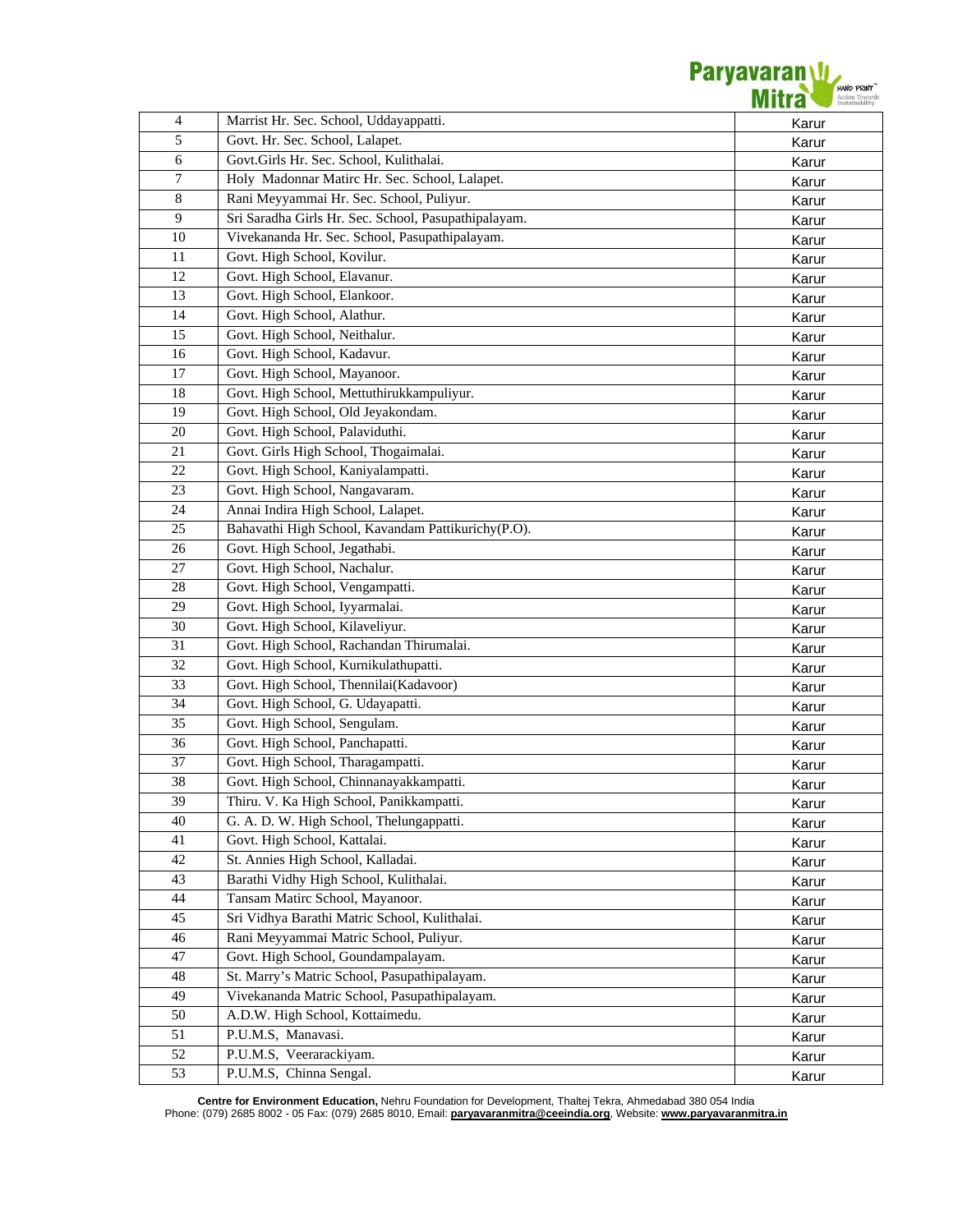

| 54              | P.U.M.S, Mahathanapuram.                        | Karur          |
|-----------------|-------------------------------------------------|----------------|
| 55              | P.U.M.S, Kuppurattipatti.                       | Karur          |
| 56              | P.U.M.S, Kadambar Kovil.                        | Karur          |
| 57              | P.U.M.S, Thiruchapur.                           | Karur          |
| 58              | P.U.M.S, Poyyamani.                             | Karur          |
| 59              | P.U.M.S, Thummampatti.                          | Karur          |
| 60              | P.U.M.S, Thanneerpalli.                         | Karur          |
| 61              | P.U.M.S, Thaliyampatti.                         | Karur          |
| 62              | P.U.M.S, Kallai.                                | Karur          |
| 63              | P.U.M.S, A. Udayapatti.                         | Karur          |
| 64              | P.U.M.S, Mettu Mahathanapuram.                  | Karur          |
| 65              | P.U.M.S, Pommanayakkanpatti.                    | Karur          |
| 66              | P.U.M.S, Vadacheri.                             | Karur          |
| 67              | P.U.M.S, Nanganoor.                             | Karur          |
| 68              | P.U.M.S, T. Edaiyapatti.                        | Karur          |
| 69              | P.U.M.S, Velayutham Palayam.                    | Karur          |
| 70              | P.U.M.S, Puduvadi.                              | Karur          |
| 71              | P.U.M.S, Veeriyapatti.                          | Karur          |
| 72              | P.U.M.S, Mamaruthupatti.                        | Karur          |
| 73              | P.U.M.S, Veeramalaigoundanpatti.                | Karur          |
| 74              | Adidravidar M. School, Neithalur.               |                |
| 75              | P.U.M.S, Pillur.                                | Karur<br>Karur |
| 76              | Govt. Hr. Sec. School, Aravakkurichy.           |                |
| 77              | C.S.I Girls Hr. Sec School, Karur.              | Karur          |
| 78              | U.H. Hr. Sec. School (Girls), Pallappatti.      | Karur          |
| 79              | Govt. Hr. Sec. School, Esanatham.               | Karur          |
| 80              | Govt.Girls Hr. Sec. School, Thennilai.          | Karur          |
| 81              |                                                 | Karur          |
| $\overline{82}$ | Govt. Hr. Sec. School, Paramathy.               | Karur          |
|                 | Govt. Hr. Sec. School (Boys), Pugalur.          | Karur          |
| 83              | Govt. Hr. Sec. School, Vangal                   | Karur          |
| 84              | Govt. Hr. Sec. School, Thanthonimalai           | Karur          |
| 85              | Govt. Hr. Sec. School (Boys), Pallappatti       | Karur          |
| 86              | C.S.I. Boys Hr. Sec. School, Karur.             | Karur          |
| 87              | A.D.W. Hr. Sec. School, Punnam.                 | Karur          |
| 88              | Andavar Matric. Hr. Sec. School, Thanthonimalai | Karur          |
| 89              | P.E.V.R. Hr. Sec. School, Noyyal.               | Karur          |
| 90              | Govt. Girls Hr. Sec. School, Karur.             | Karur          |
| 91              | Govt. Girls Hr. Sec. School, Pugalur.           | Karur          |
| 92              | Nagarmandra Hr. Sec. School, Karur.             | Karur          |
| 93              | Govt. Hr. Sec. School, Nadaiyanur.              | Karur          |
| 94              | P.A.V.B Hr. Sec. School, Karur.                 | Karur          |
| 95              | Valluvar Hr. Sec. School, Manmangalam.          | Karur          |
| 96              | Ashram Hr. Sec. School, Manavadi.               | Karur          |
| 97              | Kongu Matric Hr. Sec. School, Karur.            | Karur          |
| 98              | St. Theresa's Girls Hr. Sec. School, Karur.     | Karur          |
| 99              | Govt. High School, Manmangalam.                 | Karur          |
| 100             | Govt. High School, Aranganathan Pettai.         | Karur          |
| 101             | Govt. High School, Andipattikkottai.            | Karur          |
| 102             | Govt. High School, Kurumpapatti.                | Karur          |
| 103             | Govt. High School, Thottakkurichy.              | Karur          |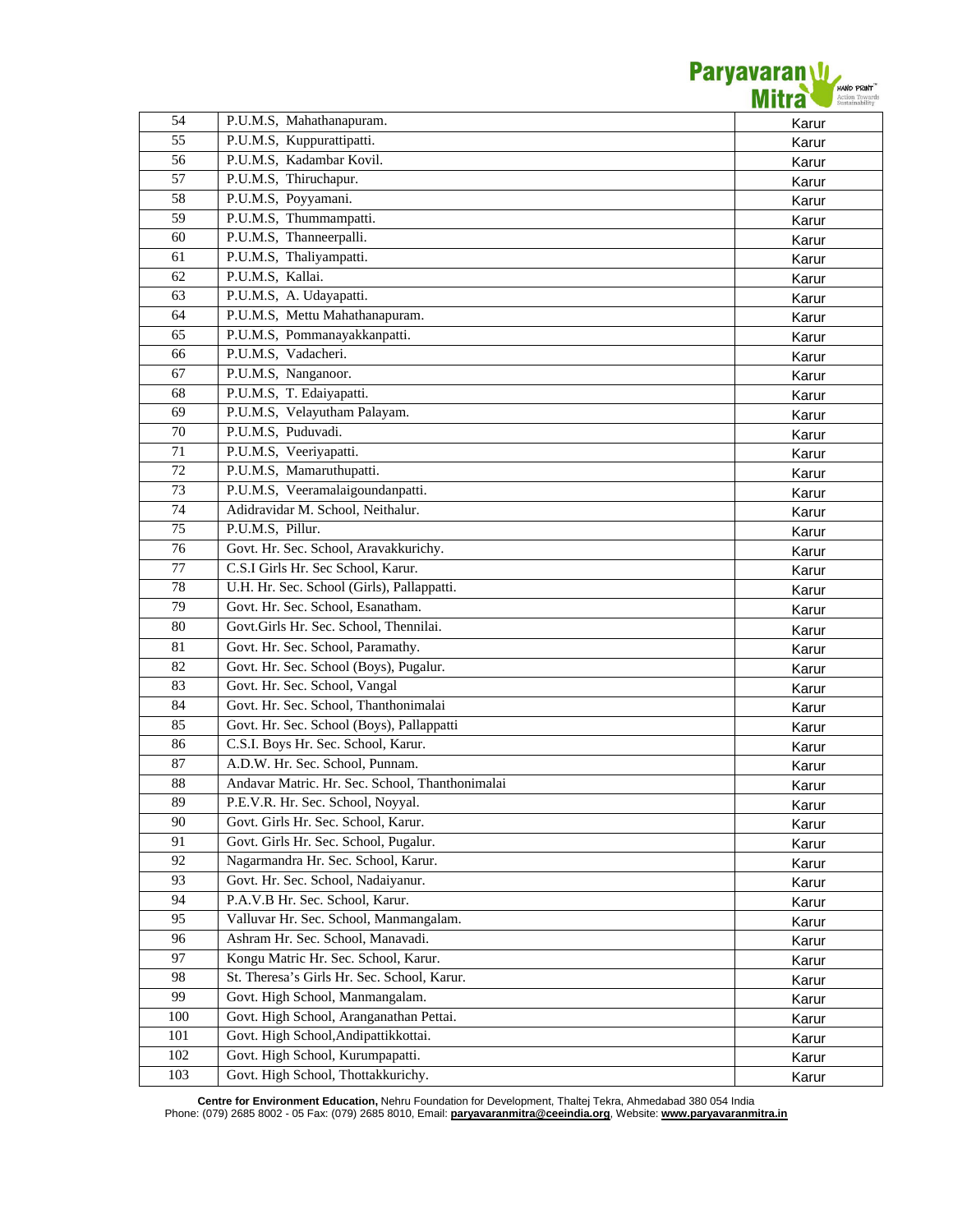

| 104 | Govt. High School, Sowanthara Puram.                           | Karur |
|-----|----------------------------------------------------------------|-------|
| 105 | Govt. High School, Vangal.                                     | Karur |
| 106 | Govt. High School, Velliyanai.                                 | Karur |
| 107 | Govt. High School, Aravakkurichy.                              | Karur |
| 108 | Govt. High School, Kumaran Corporation School, Karur.          | Karur |
| 109 | Govt. Boys High School, Chinnathara Puram.                     | Karur |
| 110 | Govt. High School, Sanappiraty.                                | Karur |
| 111 | Govt. Girls High School, Chinnatharapuram.                     | Karur |
| 112 | P.M.H. School, Karur.                                          | Karur |
| 113 | Morning Star High School, Karur.                               | Karur |
| 114 | Govt. High School, Peria Kulathu Palayam.                      | Karur |
| 115 | Govt. High School, Koyampalli.                                 | Karur |
| 116 | Govt. High School, N. Puthur.                                  | Karur |
| 117 | Govt. High School, Thammanaiykkampatti.                        | Karur |
| 118 | Govt. High School, Andankovil, Karur.                          | Karur |
| 119 | Govt. High School, Pallapalayam.                               | Karur |
| 120 | Govt. High School, Karavali.                                   | Karur |
| 121 | Govt. High School, K.P. Thallapatti.                           | Karur |
| 122 | Govt. Boys High School, Velliyanai.                            | Karur |
| 123 | Govt. High School, Malaikovilur.                               | Karur |
| 124 | Govt. High School, Nerur.                                      | Karur |
| 125 | Arumugam Acadamy, Aravakkurichy.                               | Karur |
| 126 | T.N.P.L, Kagitha Puram.                                        | Karur |
| 127 | Guru Devar Matric School, Valluvar Kottam(Vangal Road), Karur. | Karur |
| 128 | St. Antony's Matric School, Andankovil, Karur.                 | Karur |
| 129 | Thirumalai Matirc School, Vengamedu.                           | Karur |
| 130 | St. Threasa Matric High School, Karur.                         | Karur |
| 131 | Macmilan Matric High School, Pasupathipalayam.                 | Karur |
| 132 | Lords Park Matric High School, Karur.                          | Karur |
| 133 | N.R.M.G High School, Thanthonimalai.                           | Karur |
| 134 | P.U.M.S, Thalavapalayam                                        | Karur |
| 135 | P.U.M.S, Somur.                                                | Karur |
| 136 | P.U.M.S, V.V.G. Nagar.                                         | Karur |
| 137 | P.U.M.S, Manavadi.                                             | Karur |
| 138 | P.U.M.S, Paganatham.                                           | Karur |
| 139 | P.U.M.S, Mookanankurichy.                                      | Karur |
| 140 | P.U.M.S, A. Vankitapuram.                                      | Karur |
| 141 | P.U.M.S, Enanganoor.                                           | Karur |
| 142 | P.U.M.S, Punnamchattiram.                                      | Karur |
| 143 | P.U.M.S, Saliyapalayam.                                        | Karur |
| 144 | P.U.M.S, Kasipalayam.                                          | Karur |
| 145 | P.U.M.S, Nambagoundanur.                                       | Karur |
| 146 | P.U.M.S, Arangapalayam.                                        | Karur |
| 147 | P.U.M.S, Periyathirumangalam.                                  | Karur |
| 148 | P.U.M.S, Kadanthur.                                            | Karur |
| 149 | P.U.M.S, Pavithram                                             | Karur |
| 150 | P.U.M.S, Pandilingapuram                                       | Karur |
| 151 | Panchayat Union Middle School, Vangal Palayam                  | Karur |
| 152 | Panchayat Union Middle School, N. Pugalur                      | Karur |
| 153 | Panchayat Union Middle School, Panjama Devi                    | Karur |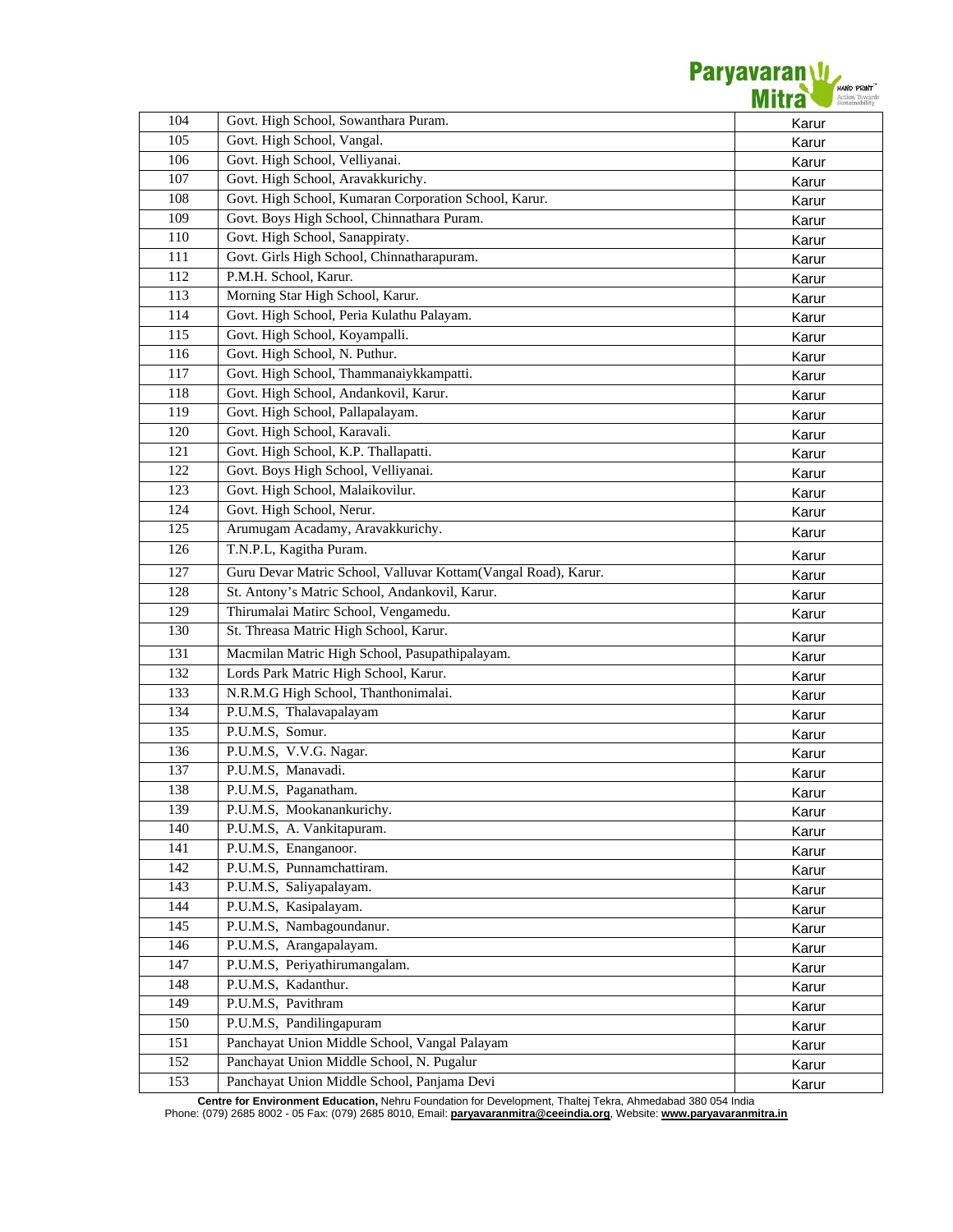

| Panchayat Union Middle School, Athur<br>154                                                                  | Karur          |
|--------------------------------------------------------------------------------------------------------------|----------------|
| Panchayat Union Middle School, Pasupathipalayam<br>155                                                       | Karur          |
| 156<br>Jeyprakash Middle School, Karur                                                                       | Karur          |
| 157<br>Panchayat Union Middle School, Thirumaneelaiyur                                                       | Karur          |
| Panchayat Union Middle School, Kottaimedu<br>158                                                             | Karur          |
| Dr. Logiyo Middle School, Karur<br>159                                                                       | Karur          |
| Raja Middle School, Vedichipalayam<br>160                                                                    | Karur          |
| Panchayat Union Middle School, Jallipatty<br>161                                                             | Karur          |
| 162<br>Panchayat Union Middle School, Massanna Nagar                                                         | Karur          |
| Panchayat Union Middle School, T. Chellandipalayam<br>163                                                    | Karur          |
| Panchayat Union Middle School, Karuppur<br>164                                                               | Karur          |
| Panchayat Union Middle School, Varikkipatty<br>165                                                           | Karur          |
| Panchayat Union Middle School, Moolaiyandipatty<br>166                                                       | Karur          |
| 167<br>Panchayat Union Middle School, Punavasipatty                                                          | Karur          |
| 168<br>Panchayat Union Middle School, Kattaripatty                                                           | Karur          |
| Panchayat Union Middle School, Kuppandiyur<br>169                                                            | Karur          |
| 170<br>Panchayat Union Middle School, Nanthankottai                                                          | Karur          |
| 171<br>Panchayat Union Middle School, Thathampalayam                                                         | Karur          |
| 172<br>Panchayat Union Middle School, Rajapuram                                                              | Karur          |
| 173<br>Panchayat Union Middle School, C. Gudalur                                                             | Karur          |
| 174<br>Panchayat Union Middle School, M. Thottampatty                                                        | Karur          |
| 175<br>Panchayat Union Middle School, Thulukkampalayam                                                       | Karur          |
| Panchayat Union Middle School, Adhinatham<br>176                                                             | Karur          |
| 177<br>Panchayat Union Middle School, E. Pudupatty                                                           | Karur          |
| Panchayat Union Middle School, Mariyamman koil<br>178                                                        | Karur          |
| 179<br>Panchayat Union Middle School, Kandiyur                                                               | Karur          |
| Panchayat Union Middle School, Parali<br>180                                                                 | Karur          |
| Panchayat Union Middle School, Servaikaranpatty<br>181                                                       | Karur          |
| 182<br>Panchayat Union Middle School, Thalumba Goundanur                                                     | Karur          |
| 183<br>Adi Dravida Middle School, Mavathur                                                                   | Karur          |
| 184<br>St. Savoriyar Middle School, Chinnandipatty                                                           | Karur          |
| Panchayat Union Middle School, E. Sukkampatty<br>185                                                         | Karur          |
| 186<br>Panchayat Union Middle School, K. Ayyempalayam                                                        | Karur          |
| Panchayat Union Middle School, Chinthamanipatty<br>187                                                       | Karur          |
| Panchayat Union Middle School, Veeranampatty<br>188                                                          | Karur          |
| Panchayat Union Middle School, Valvarmangalam<br>189                                                         | Karur          |
| Panchayat Union Middle School, Kavalkaranpatty<br>190                                                        | Karur          |
| Panchayat Union Elementary School, Thottakurichi<br>191                                                      | Karur          |
| 192<br>Panchayat Union Elementary School, Minnampalli                                                        | Karur          |
| Panchayat Union Elementary School, Nanniyur<br>193                                                           | Karur          |
| Panchayat Union Elementary School, Karuppampalayam<br>194                                                    | Karur          |
| Panchayat Union Elementary School, Manmangalam<br>195                                                        | Karur          |
| 196<br>Saraswathi Elementary School, Karur                                                                   | Karur          |
| 197<br>Panchayat Union Elementary School, Pugalur Sugar Factory                                              | Karur          |
| 198<br>Panchayat Union Elementary School, Chinnakulathupatty                                                 | Karur          |
| Panchayat Union Elementary School, Venkakalpatty<br>199                                                      | Karur          |
| Panchayat Union Elementary School, Andankoil -East<br>200                                                    |                |
|                                                                                                              |                |
|                                                                                                              | Karur          |
| Panchayat Union Elementary School, Mettupatty<br>201<br>Panchayat Union Elementary School, Velliyanai<br>202 | Karur<br>Karur |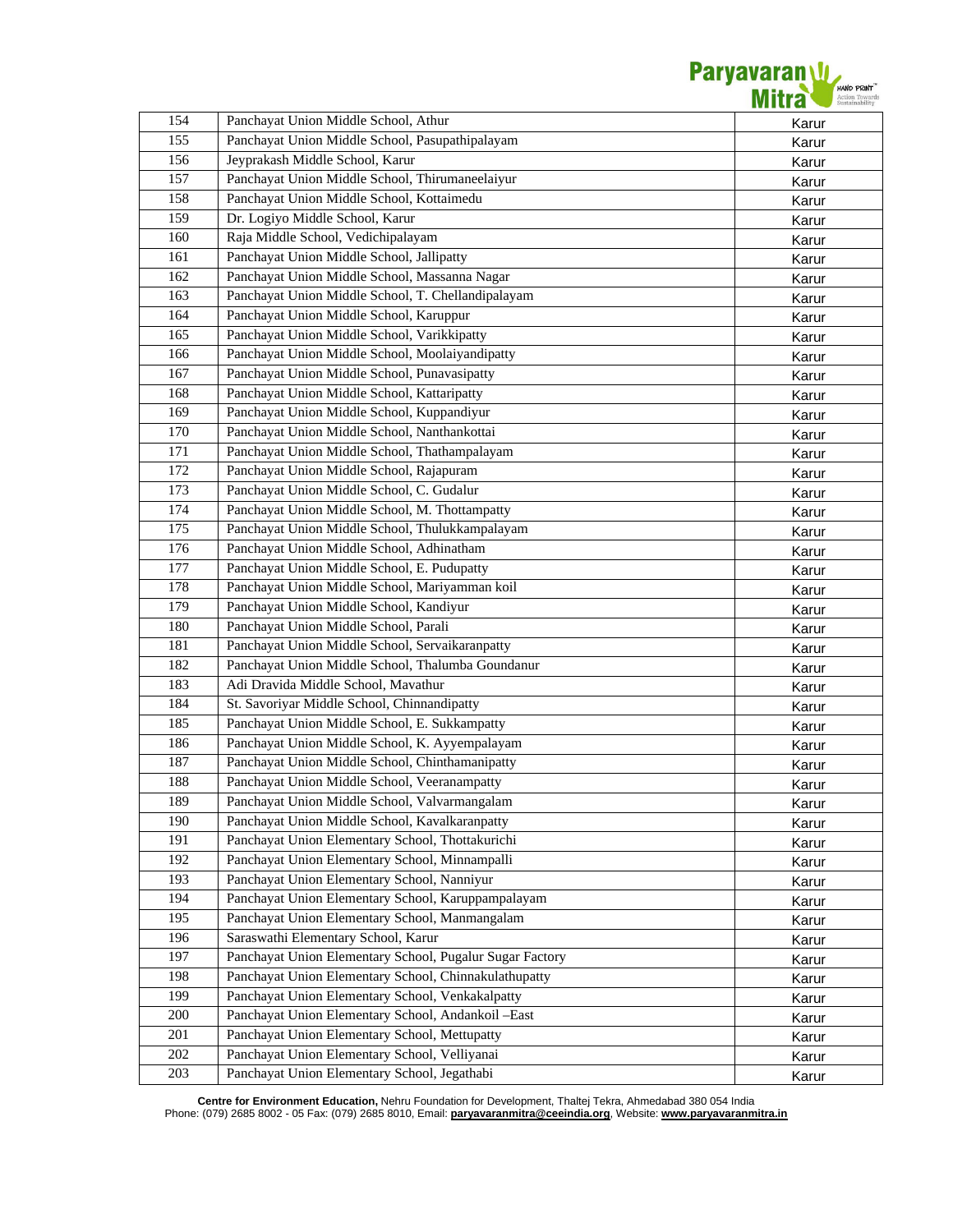| <b>NGC ID</b> | Name of the School                                                                                      | District/School |
|---------------|---------------------------------------------------------------------------------------------------------|-----------------|
|               |                                                                                                         |                 |
|               |                                                                                                         |                 |
| 250           | Lakshmi Matric School, Tharagampatty                                                                    | Karur           |
| 249           | Arabic Oriental High School, Chinthamanipatty                                                           | Karur           |
| 248           | Annai Lea High School, Sevapur                                                                          | Karur           |
| 247           | Kasthurba Gandhi Balika Vidhyalaya School, Kadavur                                                      | Karur           |
| 246           | Panchayat Union Elementary School, Vilvamarathupatty                                                    | Karur           |
| 245           | Panchayat Union Elementary School, Tharagampatty                                                        | Karur           |
| 244           | Panchayat Union Elementary School, Kurunikulathupatty                                                   | Karur           |
| 243           | Panchayat Union Elementary School, Singampatty                                                          | Karur           |
| 242           | Panchayat Union Elementary School, Balaviduthi                                                          | Karur           |
| 241           | Panchayat Union Elementary School, Kadavur                                                              | Karur           |
| 240           | Panchayat Union Elementary School, Alathur                                                              | Karur<br>Karur  |
| 239           | Panchayat Union Elementary School, E. Ayyempalayam                                                      | Karur           |
| 238           | Panchayat Union Elementary School, Rajapatty                                                            | Karur           |
| 237           | Panchayat Union Elementary School, Valayapatty                                                          | Karur           |
| 236           | Panchayat Union Elementary School, Kottakarai                                                           | Karur           |
| 235           | Panchayat Union Elementary School, Nachalur                                                             |                 |
| 234           | Panchayat Union Elementary School, Keelaveeliyur                                                        | Karur<br>Karur  |
| 233           | Panchayat Union Elementary School, Karnampatty                                                          | Karur           |
| 232           | Panchayat Union Elementary School, Nadakkapatty                                                         | Karur           |
| 231           | Panchayat Union Elementary School, Kalladai                                                             | Karur           |
| 230           | Panchayat Union Elementary School, Semmandampalayam                                                     | Karur           |
| 229           | Panchayat Union Elementary School, K. Paramathi                                                         | Karur           |
| 228           | Panchayat Union Elementary School, Kottaimedu - (Kulithalai)                                            | Karur           |
| 227           | Panchayat Union Elementary School, Karungalapalli                                                       | Karur           |
| 226           | Panchayat Union Elementary School, Sivayam - West                                                       | Karur           |
| 225           | Panchayat Union Elementary School, Sivayam -East                                                        | Karur           |
| 223<br>224    | Mueinul Issam Elementary School, Chinnatharapuram<br>Panchayat Union Elementary School, Sathiyamangalam | Karur           |
| 222           | Panchayat Union Elementary School, Kuppam                                                               | Karur           |
| 221           | Panchayat Union Elementary School, Karvali                                                              | Karur           |
| 220           | Panchayat Union Elementary School, Thennilai                                                            | Karur           |
| 219           | Panchayat Union Elementary School, Karudaiyampalayam                                                    | Karur           |
| 218           | Panchayat Union Elementary School, Mayanur                                                              | Karur           |
| 217           | Panchayat Union Elementary School, Thondamankinam                                                       | Karur           |
| 216           | Panchayat Union Elementary School, Meela mayanur                                                        | Karur           |
| 215           | Panchayat Union Elementary School, Krishnarayapuram                                                     | Karur           |
| 214           | Panchayat Union Elementary School, (BOYS), Krishnarayapuram                                             | Karur           |
| 213           | Panchayat Union Elementary School, Kattalai                                                             | Karur           |
| 212           | Panchayat Union Elementary School, Lakshmanampatty                                                      | Karur           |
| 211           | Panchayat Union Elementary School, Sengal                                                               | Karur           |
| 210           | Panchayat Union Elementary School, Nagampalli                                                           | Karur           |
| 209           | Panchayat Union Elementary School, Sembaganam                                                           | Karur           |
| 208           | Panchayat Union Elementary School, Andipattykottai                                                      | Karur           |
| 207           | Panchayat Union Elementary School, Malai kovilur                                                        | Karur           |
| 206           | C.S.I. Elementary School, Pallapalayam                                                                  | Karur           |
| 205           | Rani Meyyammai Elementary School, Puliyur                                                               | Karur           |
| 204           | Panchayat Union Elementary School, Thanthonrimalaipatty                                                 | Karur           |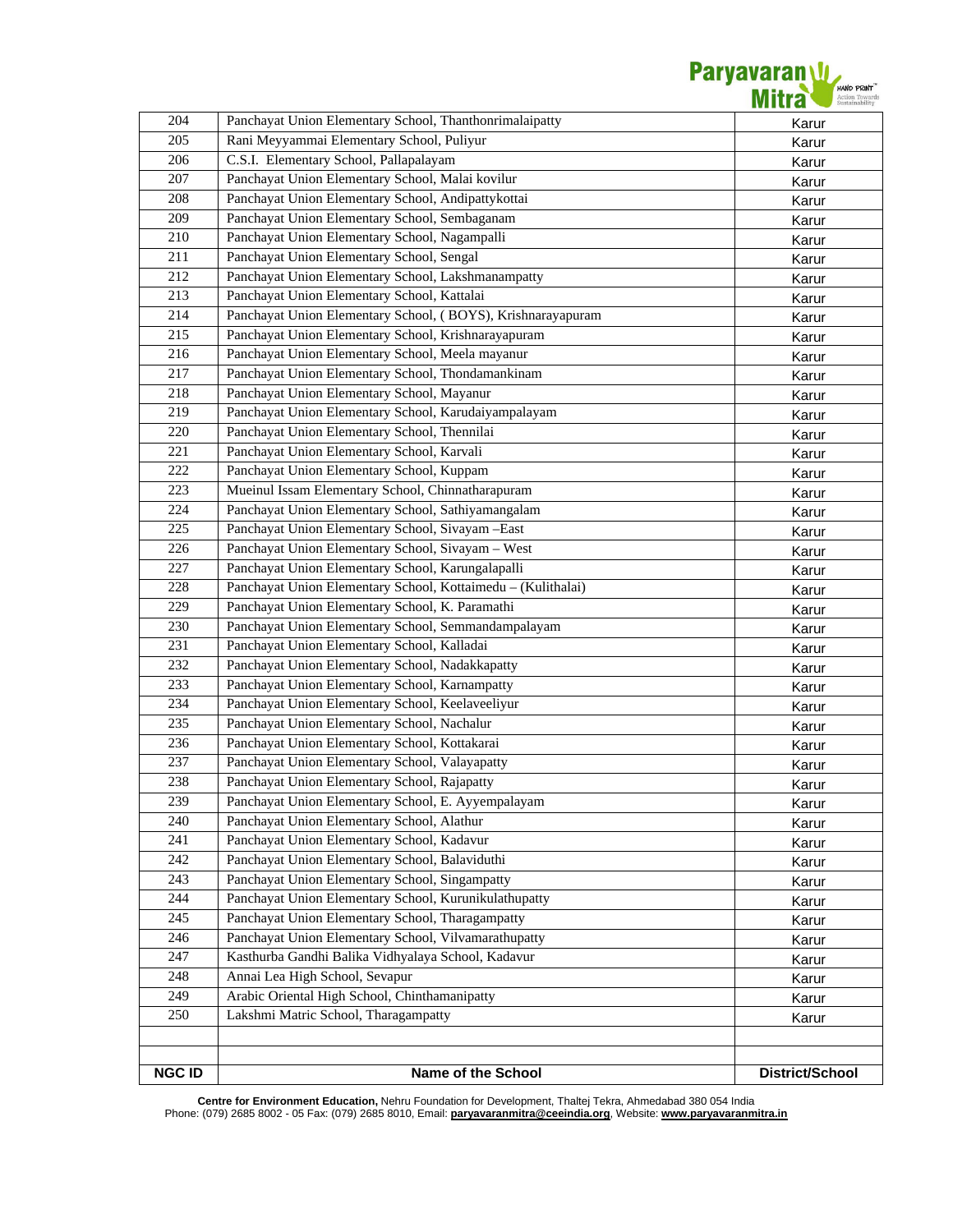

| No                      |                                                         |             |
|-------------------------|---------------------------------------------------------|-------------|
| 1                       | Govt Hr Secondary School, Veppanapalli                  | Krishnagiri |
| 2                       | Govt Hr Secondary School, Kurubarapalli                 | Krishnagiri |
| $\mathbf{3}$            | Govt Hr Secondary School, Chennasandiram                | Krishnagiri |
| $\overline{\mathbf{4}}$ | Govt High School, V. Madepalli                          | Krishnagiri |
| 5                       | Govt High School, Kundarapalli                          | Krishnagiri |
| $\,6$                   | Govt High School,                                       | Krishnagiri |
| $\overline{7}$          | Govt High School, Ennekolpudur                          | Krishnagiri |
| 8                       | Govt High School, Hosur<br>Boys New                     | Krishnagiri |
| $\boldsymbol{9}$        | Govt High School,                                       | Krishnagiri |
| 10                      | Govt High School, Machinayakanapalli                    | Krishnagiri |
| 11                      | Govt High School, Mathigiri                             | Krishnagiri |
| 12                      | Govt High School, Nallur                                | Krishnagiri |
| 13                      | Govt High School, Onnalvadi                             | Krishnagiri |
| 14                      | Govt High School, Bagalur<br>Girls                      | Krishnagiri |
| 15                      | Govt High School, Kothapalli                            | Krishnagiri |
| 16                      | Govt High School, Theveerapalli                         | Krishnagiri |
| 17                      | Govt Hr Secondary School, Hosur R V Boys                | Krishnagiri |
| 18                      | Govt Hr Secondary School, Hosur Girls                   | Krishnagiri |
| 19                      | Govt Hr Secondary School, Bagalur Boys                  | Krishnagiri |
| 20                      | Govt Hr Secondary School, Royakottah<br><b>Boys</b>     | Krishnagiri |
| 21                      | Govt Hr Secondary School, Royakottah<br>Girls           | Krishnagiri |
| 22                      | Govt Hr Secondary School, Kelamangalam Boys             | Krishnagiri |
| 23                      | Govt Hr Secondary School, Ullukurukkai                  | Krishnagiri |
| 24                      | Govt High School, Byramangalam                          | Krishnagiri |
| 25                      | Govt High School, Kundhumaranahalli                     | Krishnagiri |
| 26                      | Govt High School, Nagamangalam                          | Krishnagiri |
| 27                      | Govt High School, Sandhanapalli                         | Krishnagiri |
| 28                      | Govt High School, Kelamangalam Girls                    | Krishnagiri |
| 29                      | Govt High School, D.Kothanur                            | Krishnagiri |
| 30                      | Govt High School, Jawalagiri                            | Krishnagiri |
| 31                      | Govt High School, Balathotanapalli                      | Krishnagiri |
| 32                      | Govt High School, Urigam                                | Krishnagiri |
| 33                      | Govt High School, Andhevanapalli                        | Krishnagiri |
| 34                      | Govt High School, Kakkadasam                            | Krishnagiri |
| 35                      | Govt High School, Thenkanikottai Girls                  | Krishnagiri |
| 36                      | Govt High School, Kundhukottai                          | Krishnagiri |
| 37                      | Govt Hr Secondary School, Thally                        | Krishnagiri |
| 38                      | Govt Hr Secondary School, Thenkanikottai<br><b>Boys</b> | Krishnagiri |
| 39                      | Govt Hr Secondary School, Betha Bela Kondapalli         | Krishnagiri |
| 40                      | Govt Hr Secondary School, Madhakondapalli               | Krishnagiri |
| 41                      | Govt Hr Secondary School, Anchetty                      | Krishnagiri |
| 42                      | Govt Hr Secondary School, Soolagiri                     | Krishnagiri |
| 43                      | Govt Hr Secondary School, Berikai                       | Krishnagiri |
| 44                      | Govt Hr Secondary School, Immidinayakanapalli           | Krishnagiri |
| 45                      | Govt High School Aththimugam                            | Krishnagiri |
| 46                      | Govt High School, Pukkasagaram                          | Krishnagiri |
| 47                      | Govt High School, Kamanthoddi                           | Krishnagiri |
| 48                      | Govt High School, Perandapalli                          | Krishnagiri |
| 49                      | Govt High School, Alesebum                              | Krishnagiri |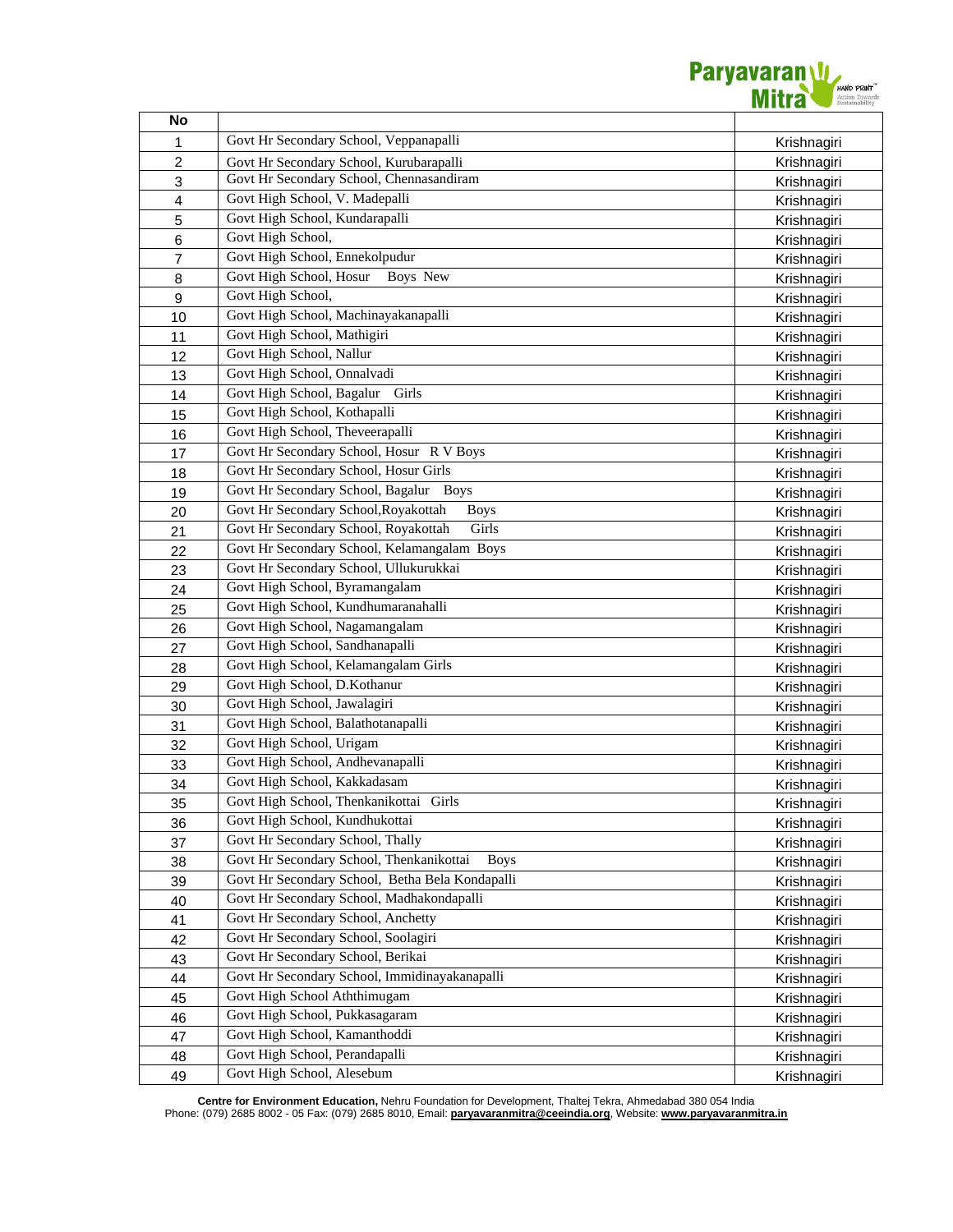

| 50 | Govt High School, Uddanapalli                           | Krishnagiri |
|----|---------------------------------------------------------|-------------|
| 51 | Govt High School, Nerigam                               | Krishnagiri |
| 52 | Govt High School, Enusonai                              | Krishnagiri |
| 53 | Govt High School, Kalingavaram                          | Krishnagiri |
| 54 | Govt High School, Soolagiri Girls                       | Krishnagiri |
| 55 | Govt High School, Devasanapalli                         | Krishnagiri |
| 56 | St.John's Bosco Hr. sec. School, Hosur.                 | Krishnagiri |
| 57 | Vailankanni matric Hr. sec school Hosur                 | Krishnagiri |
| 58 | Sri vijay vidyalaya matric Hr. sec school Hosur         | Krishnagiri |
| 59 | TVS Academy matric school Hosur                         | Krishnagiri |
| 60 | Swathy matric Hr. sec school Hosur                      | Krishnagiri |
| 61 | Parimalam matric Hr. sec school Hosur                   | Krishnagiri |
| 62 | Seventh day Adventist Hr. sec school Hosur              | Krishnagiri |
| 63 | <b>SVMHSS Hosur</b>                                     | Krishnagiri |
| 64 | Vailankanni matric Hr. sec school ,Soolagiri            | Krishnagiri |
| 65 | Vailankanni matric Hr. sec school, Denkanikotta         | Krishnagiri |
| 66 | Our Lady High School, Madhakondapalli                   | Krishnagiri |
| 67 | John Brito Hr. Sec. School, Aniyalam                    | Krishnagiri |
| 68 | St. Joseph High School, Denkanikotta                    |             |
| 69 | Maharishi Vidya Mandir HSS, Sipcot, Hosur               | Krishnagiri |
| 70 | C S I Matric Hr. Sec. School, Hosur                     | Krishnagiri |
| 71 | St. Joseph Matric HSS, Sipcot, Hosur                    | Krishnagiri |
|    | De Paul High School, Adaikkalapuram                     | Krishnagiri |
| 72 | Govt Girls High School, Thally                          | Krishnagiri |
| 73 | St. Joseph High School, Seshurajapuram                  | Krishnagiri |
| 74 | Govt Hr Secondary School, Krishnagiri Boys.             | Krishnagiri |
| 75 |                                                         | Krishnagiri |
| 76 | Govt Hr Secondary School, Krishnagiri Girls             | Krishnagiri |
| 77 | Govt Hr Secondary School, Krishnagiri Dam               | Krishnagiri |
| 78 | Govt Hr Secondary School, Mekalachinnapalli Boys        | Krishnagiri |
| 79 | Govt Hr Secondary School, Alappatti                     | Krishnagiri |
| 80 | Govt Hr Secondary School, Kaveripattinam<br><b>Boys</b> | Krishnagiri |
| 81 | Govt Hr Secondary School, Kaveripattinam Girls          | Krishnagiri |
| 82 | Govt Hr Secondary School, Pannandhur Boys               | Krishnagiri |
| 83 | Govt Hr Secondary School, Nagarasampatti Boys           | Krishnagiri |
| 84 | Govt Hr Secondary School, Nagarasampatti Girls          | Krishnagiri |
| 85 | Govt Hr Secondary School, Barur                         | Krishnagiri |
| 86 | Govt Hr Secondary School, Arasampatti                   | Krishnagiri |
| 87 | Govt Hr Secondary School, Agaram                        | Krishnagiri |
| 88 | Govt Hr Secondary School, Barugur Boys                  | Krishnagiri |
| 89 | Govt Hr Secondary School, Barugur Girls                 | Krishnagiri |
| 90 | Govt Hr Secondary School, Igundham                      | Krishnagiri |
| 91 | Govt Hr Secondary School, Perugopanapalli               | Krishnagiri |
| 92 | Govt Hr Secondary School, Thogarapalli Boys             | Krishnagiri |
| 93 | Govt Hr Secondary School, Thogarapalli Girls            | Krishnagiri |
| 94 | Govt Hr Secondary School, Santhur Boys                  | Krishnagiri |
| 95 | Govt Hr Secondary School, Santhur Girls                 | Krishnagiri |
| 96 | Govt Hr Secondary School, Pochampalli Boys              | Krishnagiri |
| 97 | Govt Hr Secondary School, Pochampalli Girls             | Krishnagiri |
| 98 | Govt Hr Secondary School, Anchur Jagadevi               | Krishnagiri |
| 99 | Govt Hr Secondary School, Varattanapalli                | Krishnagiri |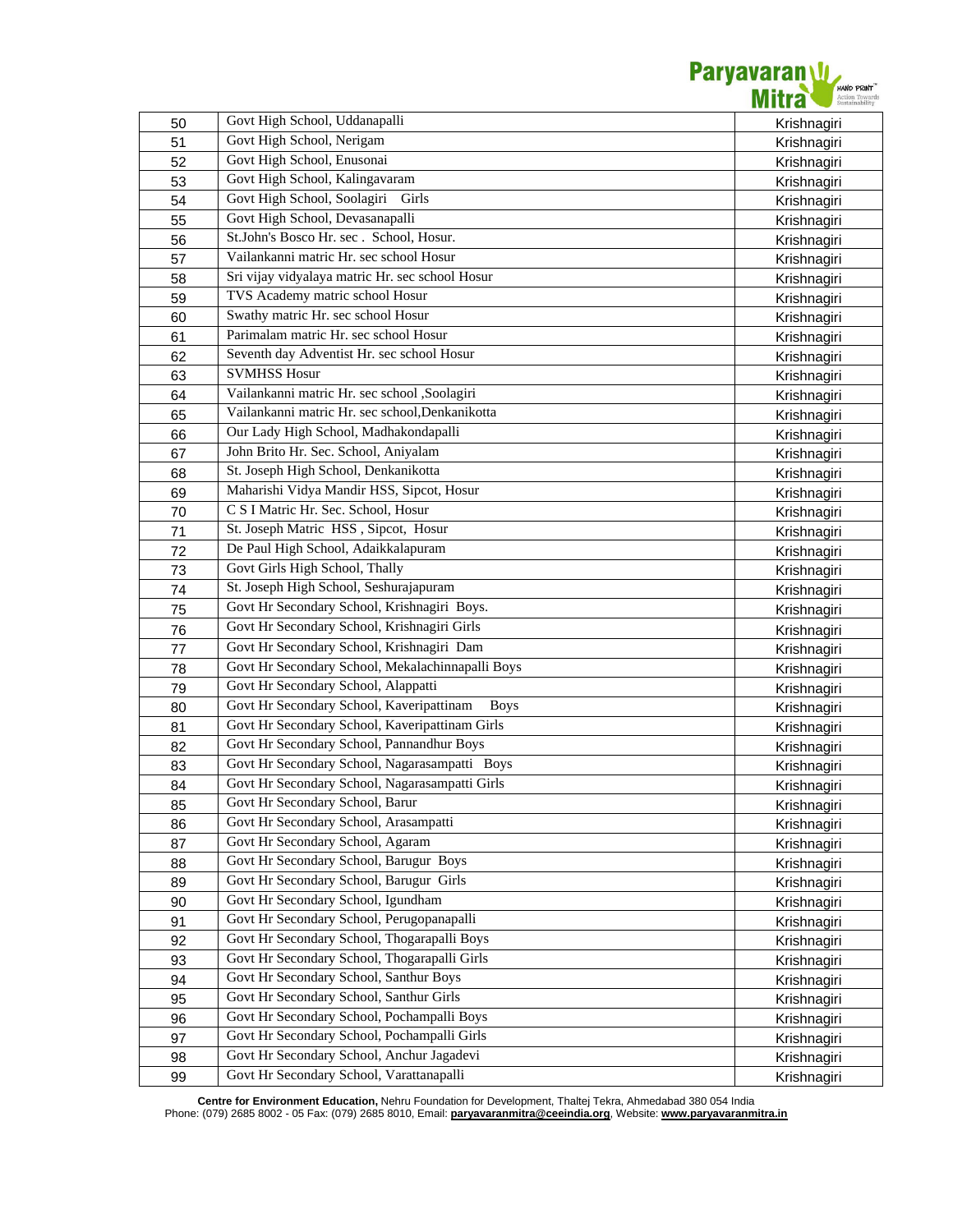

| 100                 | Govt Hr Secondary School, Sinthagampalli    | Krishnagiri     |
|---------------------|---------------------------------------------|-----------------|
| 101                 | Govt Hr Secondary School, Puliampatti       | Krishnagiri     |
| 102                 | Govt Hr Secondary School, Sigaralapalli     | Krishnagiri     |
|                     |                                             |                 |
|                     |                                             |                 |
| <b>NGC ID</b><br>No | Name of the School                          | District/School |
| 1                   | Govt. High School, Mathur                   | Madurai         |
| 2                   | Govt. High School, Mangulam                 | Madurai         |
| 3                   | Govt. High School, Managalampatti           | Madurai         |
| $\overline{4}$      | Govt. High School, Pottampatti              | Madurai         |
| 5                   | Govt. High School, Kottampatti              | Madurai         |
| 6                   | Govt. Boys Hr.Sec.School, Melur             | Madurai         |
| $\overline{7}$      | Govt. High.School, Chokkalaningapuram       | Madurai         |
| 8                   | Govt. Hr.Sec.School, Thiruvathavur          | Madurai         |
| 9                   | Govt. High School, South Street, Madurai    | Madurai         |
| 10                  | Govt. High School, Melavalavoo              | Madurai         |
| 11                  | Govt. High School, Thumbaipatti             | Madurai         |
| 12                  | Corpn.G.H.S.S., Chokkikulam, Madurai        | Madurai         |
| 13                  | Lordu Annai G.H.S.S.K.Puthoor, Madurai      | Madurai         |
| 14                  | Al Ameen Hr.Sec.School, K.Puthoor, Madurai  | Madurai         |
| 15                  | Thiru.Vi.Ka Corpn. H.S.S.Thathaneri         | Madurai         |
| 16                  | American College H.S.S. Thallakulam         | Madurai         |
| 17                  | Govt. High School, Pothumpu                 | Madurai         |
| 18                  | Govt. High School, Kulamangalam             | Madurai         |
| 19                  | OCPM Girls Hr.Sec.School, Madurai           | Madurai         |
| 20                  | Sri Gopalakrishna High School, Sirudur      | Madurai         |
| 21                  | Govt. Hr.Sec.School, Y.Othakkadai           | Madurai         |
| 22                  | Govt. Girls Hr.Sec.School, Othakkadai       | Madurai         |
| 23                  | Govt. Hr.Sec.School, A.Vallaalapatti        | Madurai         |
| 24                  | Govt. Hr.Sec.School, Usilampatti            | Madurai         |
| 25                  | Govt. Hr.Sec.School, Saptur                 | Madurai         |
| 26                  | Govt. Hr.Sec.School, Kallikudi              | Madurai         |
| 27                  | Govt. Hr.Sec.School, Elumalai               | Madurai         |
| 28                  | Govt. Boys Hr.Sec.School, Peraiyoor         | Madurai         |
| 29                  | Govt. Boys Hr.Sec.School, Thirumangalam     | Madurai         |
| 30                  | Govt. Hr.Sec.School, M.Kallupatti           | Madurai         |
| 31                  | Govt. Hr. Sec.School, Sengapadai            | Madurai         |
| 32                  | Govt. High. School, Sedapatti               | Madurai         |
| 33                  | Govt. High. School, Verraperumalpuram       | Madurai         |
| 34                  | Govt. High School, T.Ramanathapuram         | Madurai         |
| 35                  | Govt. High School, T.Kallupatti             | Madurai         |
| 36                  | Govt. High School, Villur                   | Madurai         |
| 37                  | Govt. High School, P. Ammapatti             | Madurai         |
| 38                  | Govt. High School, Achampatti               | Madurai         |
| 39                  | Govt. High School, T.Kunnathur              | Madurai         |
| 40                  | Govt. High School, Sellampatti              | Madurai         |
| 41                  | Govt. Kallar Hr.Sec. School, Nattarmangalam | Madurai         |
| 42                  | Govt. Kallar Hr.Sec. School, Thummakundu    | Madurai         |
| 43                  | Govt. Kallar Hr.Sec.School, Vikkiramangalam | Madurai         |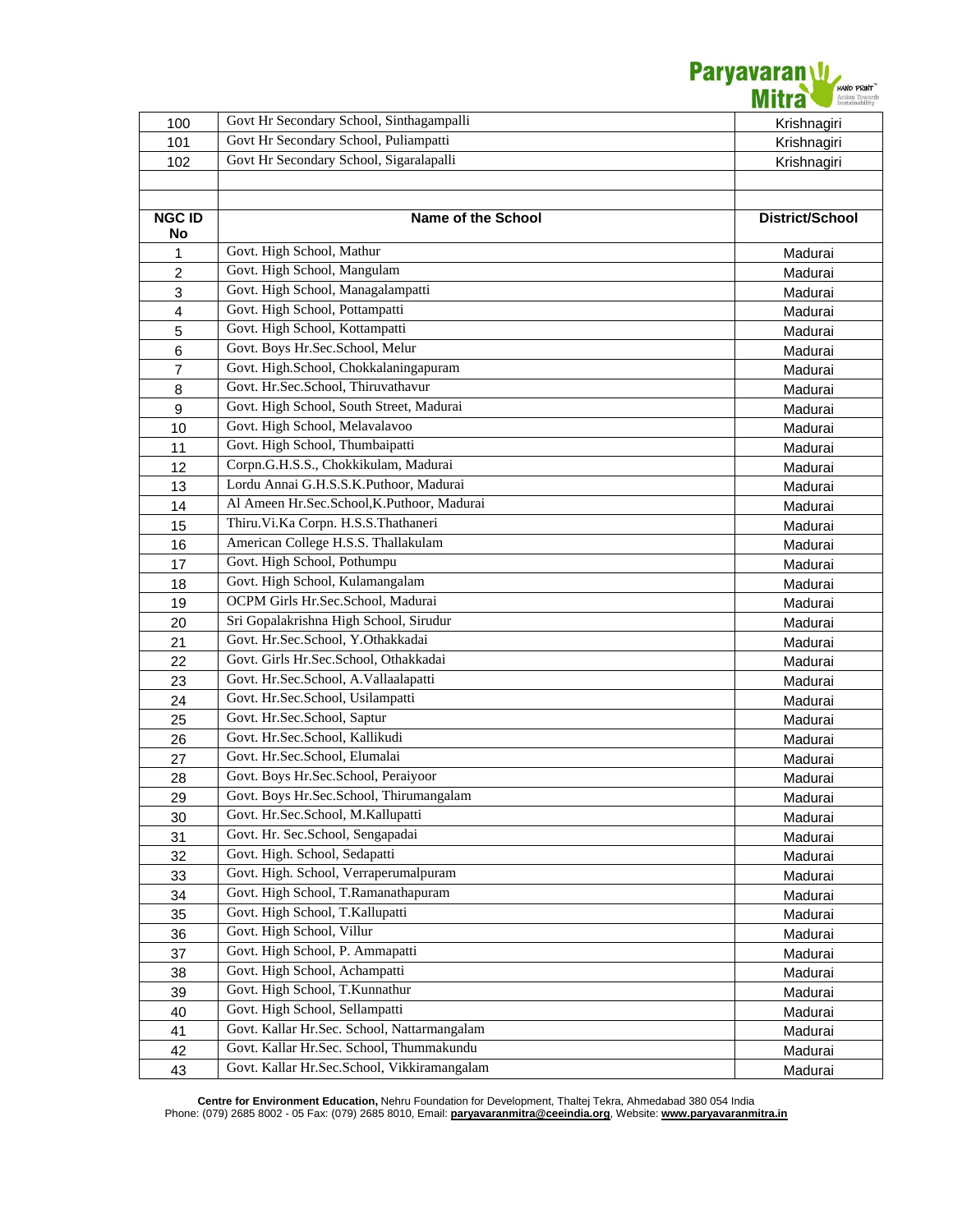

| 44 | Govt. Kallar Hr.Sec.School, Perunkammanallur    | Madurai |
|----|-------------------------------------------------|---------|
| 45 | Govt. Kallar Hr.Sec.School, Perunkammanallur    | Madurai |
| 46 | Govt. Kallar Hr.Sec.School, Melaurappanoor      | Madurai |
| 47 | Govt. Kallar Hr.Sec.School, Thadayampatti       | Madurai |
| 48 | Gandhi Nikethen Hr.Sec.School, T.Kallupatti     | Madurai |
| 49 | Parasakthi Hr.Sec.School, S.Kottaipatti         | Madurai |
| 50 | Thiyagarajar Mills H.S.S. Kappalur              | Madurai |
| 51 | Meenakshi Girls Hr.Sec.School, Karadikal        | Madurai |
| 52 | St.Claret's H.S.S.Karumathoor, Usilampatti      | Madurai |
| 53 | K.N.High School, Kooodakovil                    | Madurai |
| 54 | Govt. Girls Hr.Sec.School, Madurai              | Madurai |
| 55 | Govt. Girls Hr, Sec. School, Sholavanthan       | Madurai |
| 56 | A.S.Govt. Boys Hr.Sec.School, Sholavanthan      | Madurai |
| 57 | Govt. Hr.Sec.School, Palamedu                   | Madurai |
| 58 | Govt. Hr.Sec.School, T.Vadipatti                | Madurai |
| 59 | Govt. HSS, Alanganallur                         | Madurai |
| 60 | Govt.Girls High School, Alanganallur            | Madurai |
| 61 | Govt. Girls High School, T.Vadipatti            | Madurai |
| 62 | Govt. High School, Puliyankulam                 | Madurai |
| 63 | Govt. High School, K.Karupatti                  | Madurai |
| 64 | Govt. High School, Maniyatchi                   | Madurai |
| 65 | Govt. High School, T.Mettupatti                 | Madurai |
| 66 | Govt. High School, Avanniyapuram                | Madurai |
| 67 | Govt. High School, Kodimangalam                 | Madurai |
| 68 | Govt. High School, T.Kullipallam                | Madurai |
| 69 | Govt. High School, Kadupatti                    | Madurai |
| 70 | Govt. High School, Kodaiyampatti                | Madurai |
| 71 | Govt. High School, Velliyampatti                | Madurai |
| 72 | Govt. High School, Thiruparankundram            | Madurai |
| 73 | Avvai Corpn. GHSS. K.A.M Veedhi, Madurai        | Madurai |
| 74 | Kasthuri Bai Ghandhi, Cor.GHSS, A.A.Madurai     | Madurai |
| 75 | Velli Veethiyar Corpn. G.H.S.S. Ponnagaram      | Madurai |
| 76 | E.V.R. Nagammaiyar Cor. GHSS, S.Veli St., Mdu.  | Madurai |
| 77 | Masathiyar Corpn. GHSS, Manjanakara Street,     | Madurai |
| 78 | Manimegalai Corph. GHS, K.Salai, Madurai        | Madurai |
| 79 | Corpn. H.S.School (Girls), Railway Colony       | Madurai |
| 80 | Corpn. H.S.School (Girls), New Makalipatti Road | Madurai |
| 81 | St. Joseph's Girls Hr.Sec. School, Madurai      | Madurai |
| 82 | Nirmala Girls Hr.Sec. School, Madurai           | Madurai |
| 83 | Sowrastra Girls Hr.Sec.School, Madurai          | Madurai |
| 84 | Capron Hall Girls Hr.Sec.School, Madurai        | Madurai |
| 85 | Sri Meenakshi Sundareswarar GHSS, Madurai       | Madurai |
| 86 | Seethalakshmi Girls H.S.School, Thirunagar      | Madurai |
| 87 | Sirumalar girls H.S.S. Nagamalaiputhukottai     | Madurai |
| 88 | Savitha Bai (Kovai) HSS, Thirunagar, Madurai.   | Madurai |
| 89 | St.Mary's Hr.Sec.School, Madurai.               | Madurai |
| 90 | St.Mariannai H.S.School, Thiruvalluvar Nagar    | Madurai |
| 91 | Thiyagarasar Hr.Sec.School, Vasanthanagar       | Madurai |
| 92 | St. Britto Hr.Sec.School, Madurai               | Madurai |
| 93 | National Co-op. Sugar Mill HSS, P.Mettupatti    | Madurai |
|    |                                                 |         |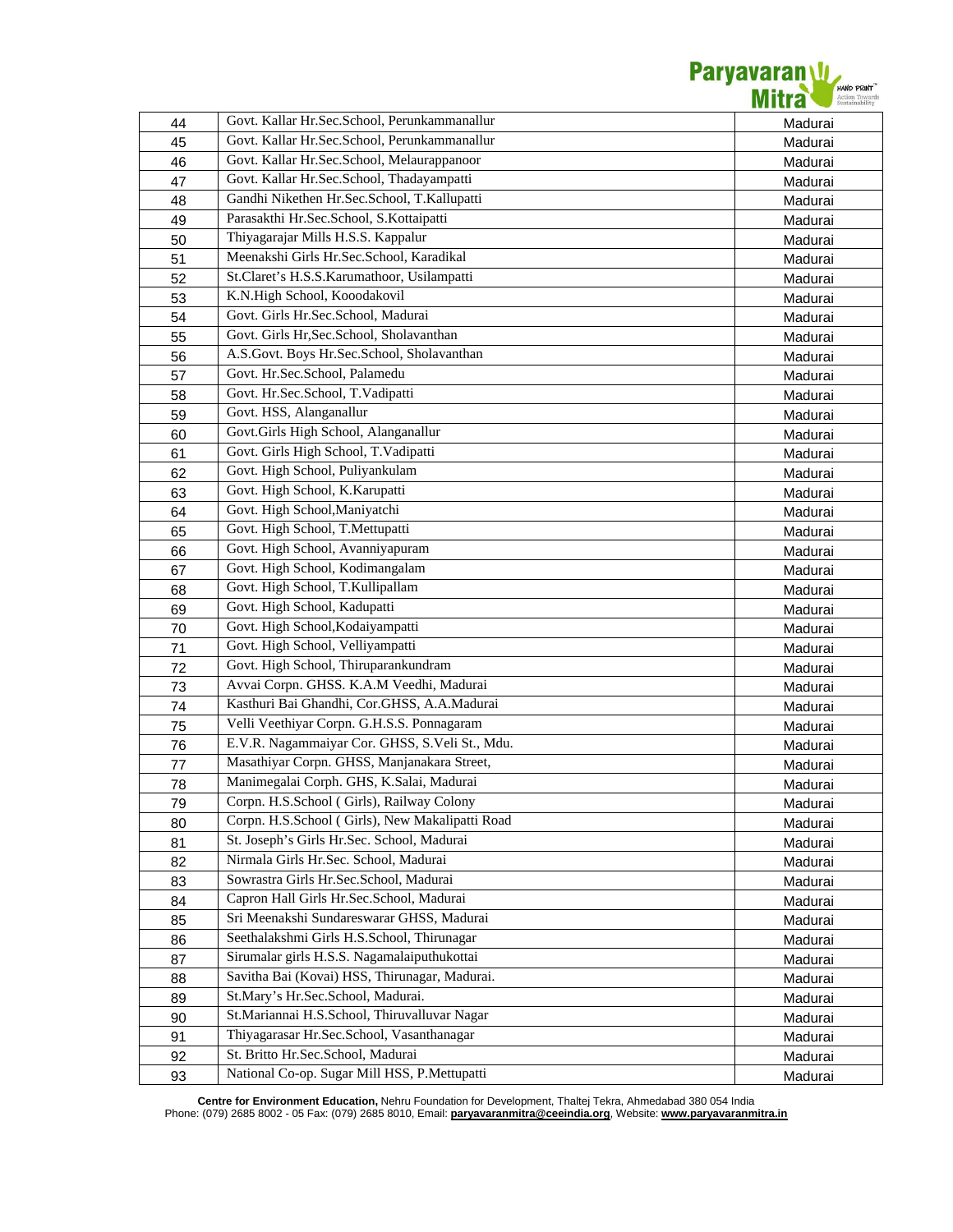

| 94  | Govt. Hr. Sec. School (Girls), Melur.                            | Madurai |
|-----|------------------------------------------------------------------|---------|
| 95  | Govt. Hr.Sec. School, M. Chathirapatti                           | Madurai |
| 96  | Govt. Hr. Sec School, Samayanallur                               | Madurai |
| 97  | Sri Ram Nallamani H.S.S. Kanchampettai                           | Madurai |
| 98  | Arulmigu Sundararaja H.S., Azhagarkovil                          | Madurai |
| 99  | Govt Hr.Sec.School, Karungallakudi                               | Madurai |
| 100 | Govt. Girls High School (Boys), Karungallakudi.                  | Madurai |
| 101 | Govt. Athithiravidar Nala Hr.Sec. School, Natchikulam            | Madurai |
| 102 | Govt. Athithiravidar Nala High School, Atchampatti               | Madurai |
| 103 | Govt. Kallar Hr.Sec.School Melakottai                            | Madurai |
| 104 | Govt.Kallar Hr.Sec. School Nayakanpatti                          | Madurai |
| 105 | Corpn. High School, Mahal, Madurai - 1                           | Madurai |
| 106 | Govt. Kallar Hr.Sec.School, Chekanoorani                         | Madurai |
| 107 | Corpn. (G) High School, East Gate, Madurai -9.                   | Madurai |
| 108 | Corpn. High School Periyapalam, Madurai                          | Madurai |
| 109 | Corpn. Gigh School South Gate, Sinnakadai, Madurai               | Madurai |
| 110 | Corpn.(G) High School, Sibramaniapuram, Madurai                  | Madurai |
| 111 | Corpn.High School, Sundararajapuram                              | Madurai |
| 112 | Jeyagopal Karodiya Corpn. High School, Palankanatham,            | Madurai |
| 113 | CSI Girls Gr.Sec. School, Pasumalai, Madurai.                    | Madurai |
| 114 | V.H.N.HSS (B) Madurai 9                                          | Madurai |
| 115 | Pasumalai (B) HSS, madurai 16                                    | Madurai |
| 116 | Sethupathy HSS, Madurai                                          | Madurai |
| 117 | Managayarkarasi HSS, Madurai 16                                  | Madurai |
| 118 | TELC Jeyaraj Annapackiam High School, Ponnagaram,                | Madurai |
| 119 | Corpn. HSS Shenoynagar, Madurai                                  | Madurai |
| 120 | Govt. High School, Urankanpatti                                  | Madurai |
| 121 | Corpn.(G) HSS, Goripalayam, Madurai                              | Madurai |
| 122 | Corpn. High School, Thiruvapudaiyar Koil, Sellur, Madurai        | Madurai |
| 123 | Corpn. Gigh School, Reserveline, Madurai                         | Madurai |
| 124 | Corpn. High School, Tallakulam, Madurai                          | Madurai |
| 125 | Balamanthiram HSS, Madurai - 14.                                 | Madurai |
| 126 | Nehru Vidyasalai High School, Madurai                            | Madurai |
| 127 | AL. Amin Urdu Tamil High School, Melur -6.                       | Madurai |
| 128 | CSI High School, Melur                                           | Madurai |
| 129 | LPN (G) HSS Madurai                                              | Madurai |
| 130 | Visalakshmi High School, Visalakshinagar, Madurai.               | Madurai |
| 131 | Upper High School, Karupayurani, Madurai.                        | Madurai |
| 132 | Govt. High School, Thaniyamangalam                               | Madurai |
| 133 | Jothi High School, Narimedu, Madurai.                            | Madurai |
| 134 | Indira Blind Welfare HSS, Soundararajapatti, Madurai             | Madurai |
| 135 | YMCA Kamak High School, Visalakshipuram, madurai                 | Madurai |
| 136 | Govt. (G) HSS peraiyar                                           | Madurai |
| 137 | Govt. (G) HSS Thirumangalam                                      | Madurai |
| 138 | Govt. High School Gopinayakanpatti                               | Madurai |
| 139 |                                                                  |         |
|     | Govt.Kallar HSS Vadankanpatti                                    | Madurai |
| 140 | Govt. Kallar HSS Vellaimalaipatti                                | Madurai |
| 141 | Govt. Kallar HSS V. Kallapatti                                   | Madurai |
| 142 | Govt. Kallar HSS Poosalapuram<br>Govt. Kallar HSS K.Perumalpatti | Madurai |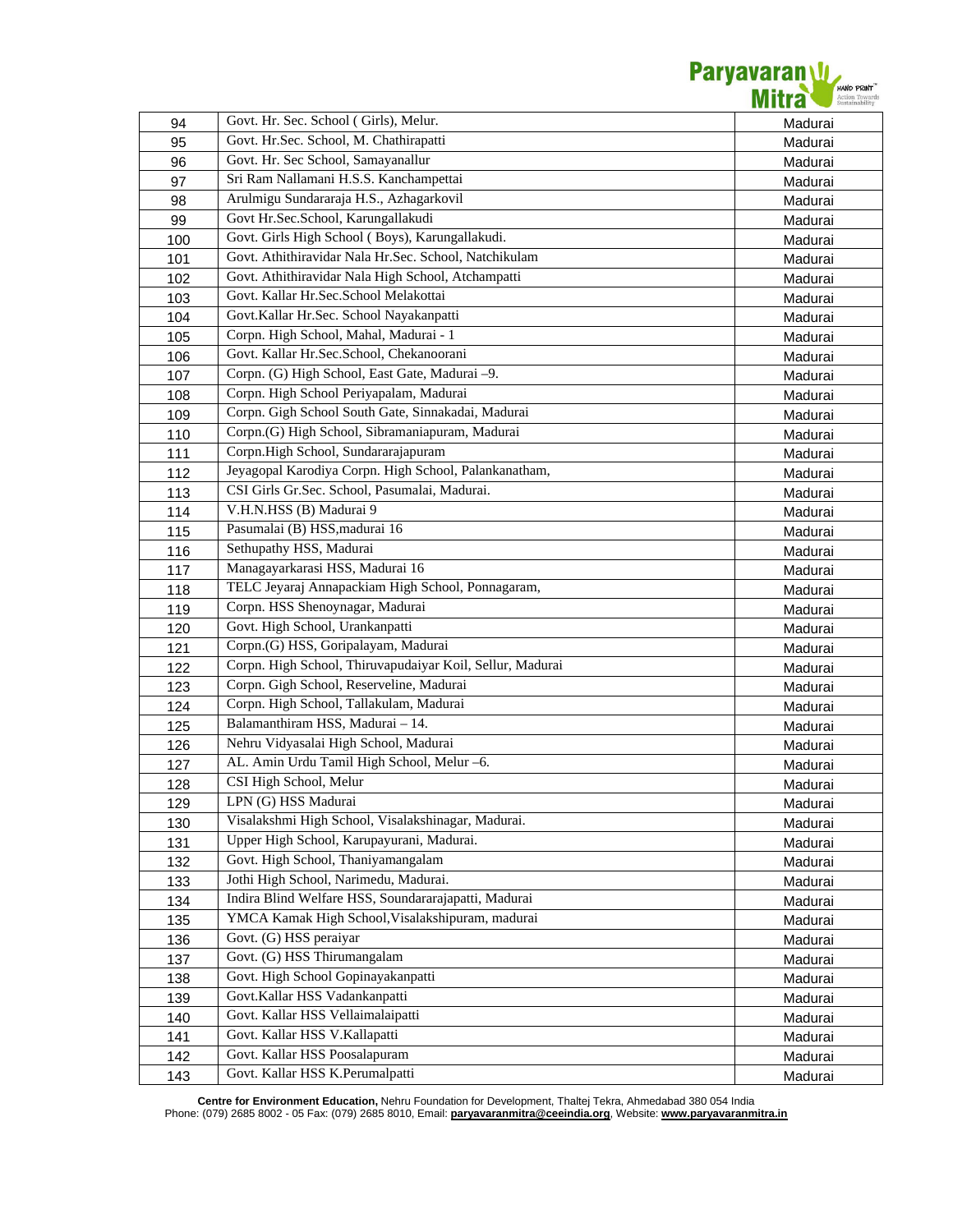

| 144 | Govt. Kallar HSS Vaurani                                                    | Madurai |
|-----|-----------------------------------------------------------------------------|---------|
| 145 | Govt. Kallar HSS Kappalur                                                   | Madurai |
| 146 | Govt. Kallar HSS K.K.Patti                                                  | Madurai |
| 147 | TELC (G) HSS Usilampatti                                                    | Madurai |
| 148 | Nadar Saraswathi HSS Usilampatti                                            | Madurai |
| 149 | PKN (G) HSS, Thirumangalam                                                  | Madurai |
| 150 | C.S.I. High School, Thirumangalam                                           | Madurai |
| 151 | Jothi Dharman Arasi High School, Sathankudi - 6.                            | Madurai |
| 152 | Govt. High School, South Street, Madurai Dt.                                | Madurai |
| 153 | Govt. High School, E. Malampatti, Madurai Dt.                               | Madurai |
| 154 | Govt. High School, Mathur-625 301.                                          | Madurai |
| 155 | Govt. High School, Mangulam-625 301                                         | Madurai |
| 156 | Govt. High School, Uranganpatti                                             | Madurai |
| 157 | Govt. High School, Kottananthampatti-625 109.                               | Madurai |
| 158 | Govt. High School, Kalimangalam-625 020                                     | Madurai |
| 159 | Govt. High School, Thumbaipatti-625 108.                                    | Madurai |
| 160 | Govt. Girls High School, Karungalakudi-625 101                              | Madurai |
| 161 | Govt. High School, Shokalingapuram-625 102.                                 | Madurai |
| 162 | Govt. High School, Mangalampatti-625 101                                    | Madurai |
| 163 | Govt. High School, Sekkipatti-625 101                                       | Madurai |
| 164 | Govt. High School, Saruguvalaiappatti-625 109                               | Madurai |
| 165 | Govt. High School, Poothumbu-625 018                                        | Madurai |
| 166 | Govt. High School, Soolamangalam-625 017                                    | Madurai |
| 167 | Govt. Girls High School, Kottampatti625 103                                 | Madurai |
| 168 | Govt. High School, Sokkampatti-625 103                                      | Madurai |
| 169 | Govt. Boys High School, Melur-625 106                                       | Madurai |
| 170 | Govt. Girls High School, Melur-625 106                                      | Madurai |
| 171 | Govt. Hr. Sec. School, Karungalakudi                                        | Madurai |
| 172 | Govt. Hr. Sec. School, Othakadai-625 107                                    | Madurai |
| 173 | Govt. Hr. Sec. School, Vellalur-625 109                                     | Madurai |
| 174 | Govt. Hr. Sec. School, Kottampatti-625 103                                  | Madurai |
| 175 | Govt. Hr. Sec. School, Vallalappatti-625 301                                | Madurai |
| 176 | Govt. Hr. Sec. School, Samayanallur-625 402                                 | Madurai |
| 177 | Govt. Hr. Sec. School, M. Sathirapatti-625 014.                             | Madurai |
| 178 | Govt. Hr. Sec. School, Thiruvathavoor-625 110                               | Madurai |
| 179 | Govt. Hr. Sec. School, Paravai-625 402                                      | Madurai |
| 180 | Govt. Hr. Sec. School, Melavalavu-625 105                                   | Madurai |
| 181 | Govt. Girls Hr. Sec. School, Othakadai-625 107                              | Madurai |
| 182 | Govt. ADW. Hr. Sec. School, Elamanur-625 201                                | Madurai |
| 183 | Saracens Matriculation School, Madurai-20                                   | Madurai |
| 184 | O.C.P.M. Girls Hr. Sec. School, Madurai-2                                   | Madurai |
| 185 | Al. Ameen Hr. Sec. School, Madurai-625 007.                                 | Madurai |
| 186 | American College Hr. Sec. School, Tallakulam-625 002                        | Madurai |
|     | Sri Ram Nallamani Yadava Girls Hr. Sec. School, Kancharampettai, Madurai-14 |         |
| 187 | Lourdu Annai Girls Hr. Sec. School, K. Pudur, Madurai-625 007               | Madurai |
| 188 | Balamandhiram Hr. Sec. School, Old Natham Road, Madurai-625 014             | Madurai |
| 189 | Nehru Vidhyasalai Hr. Sec. School, Narimedu-12                              | Madurai |
| 190 | LPN Girls Special Hr. Sec. School, Ratchanyapuram, Madurai-7                | Madurai |
| 191 | St. Antony's Girls Hr. Sec. School, Koodal Nagar, Madurai-625 018           | Madurai |
| 192 | Ponmudiyar Corporation Girls Hr. Sec. School, Goripalayam, Madurai-2        | Madurai |
| 193 |                                                                             | Madurai |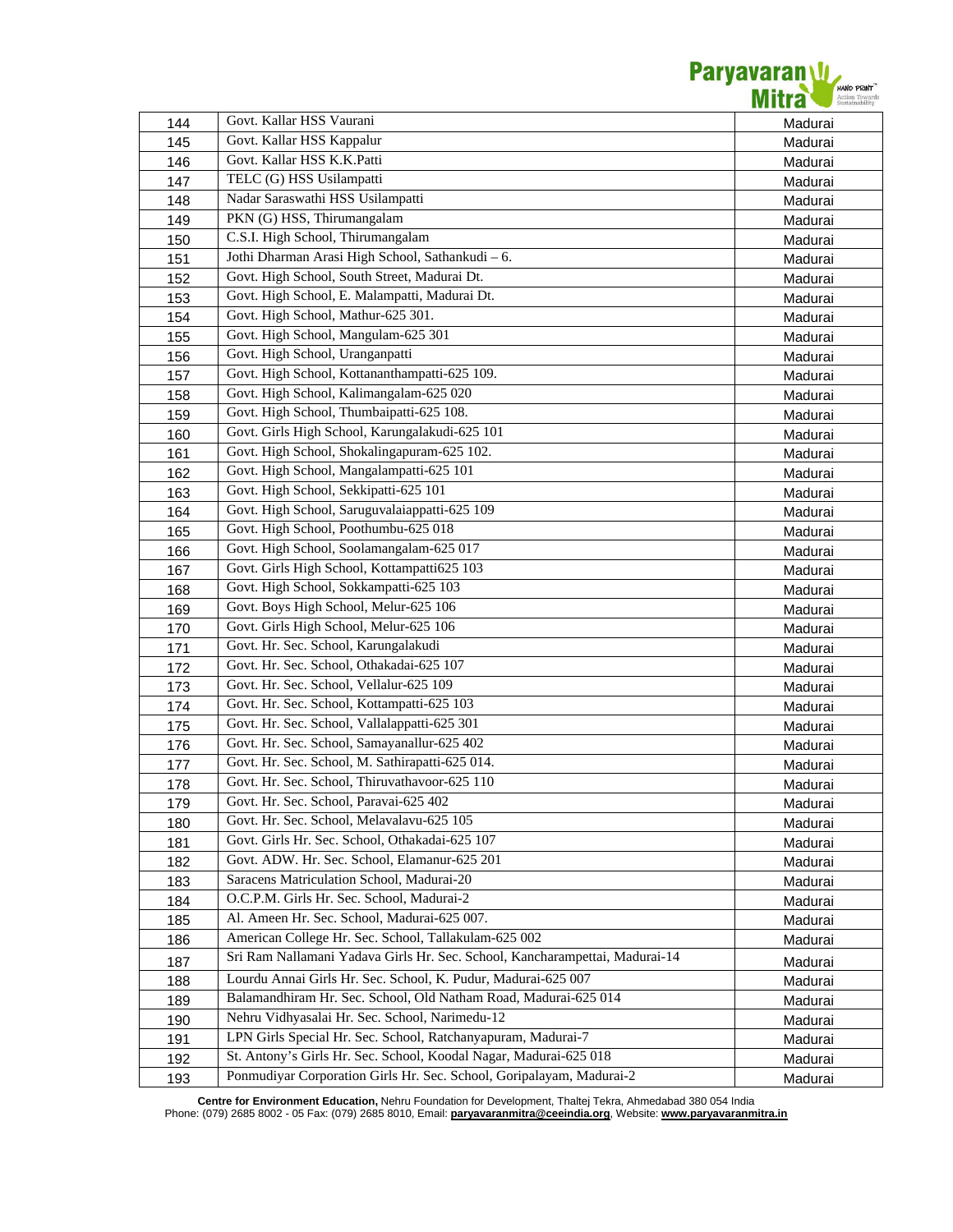

| 194 | Kakkaipadiniar Corpn. Girls Hr. Sec. School, Chokkikulam, Madurai-02        | Madurai |
|-----|-----------------------------------------------------------------------------|---------|
| 195 | Corporation Elango Hr. Sec. School, Shenoy Nagar, Madurai-20                | Madurai |
| 196 | Thiru.V.Ka. Corpn. Hr. Sec. School, Thathaneri-625 018                      | Madurai |
| 197 | Bharathiyar Corporation High School, Thiruvapudaiar Kovil, Cellur-625 002.  | Madurai |
| 198 | Corporation Pandian Nedunchelian High School, Madurai-14                    | Madurai |
| 199 | Corporation High School, Thallakulam, Madurai                               | Madurai |
| 200 | Sri Visalatchi Alai High School, Madurai-625 401                            | Madurai |
| 201 | Appar High School, Karuppayurarni, Madurai-20                               | Madurai |
| 202 | Jothi High School, Narimedu, Madurai-2                                      | Madurai |
| 203 | Dhanapaul High School, Bibikulam, Madurai-2                                 | Madurai |
| 204 | Sengunthar Uravinmurai High School, Tallakulam, Madurai-625 002.            | Madurai |
| 205 | Sri Gopalakrishna High School, Madurai-14                                   | Madurai |
| 206 | Arulmigu Sundaraja High School, Alagar Kovil-625 301                        | Madurai |
| 207 | Al Ameen Urdhu Tamil High School, Madurai-625 106                           | Madurai |
| 208 | J.A.C.S.I. High School, Melur-625 106                                       | Madurai |
| 209 | Meenakshi High School, Nondikovilpatty-625 106.                             | Madurai |
| 210 | St. Soosaiyappar High School, Samyanallur-625 402                           | Madurai |
| 211 | Don. Bosco Hr. Sec. School, Madurai-625 014                                 | Madurai |
| 212 | K. Kandasami Kothanar High School, Anna Nagar Madurai-625 020               | Madurai |
| 213 | YMCA Kamak High School & Home for the Deaf, Madurai-14                      | Madurai |
| 214 | IAP Hr. Sec. School for the Blind, Sundarajanpatti, Madurai-625 104         | Madurai |
| 215 | S.E.V. Matric Hr. Sec. School, Nathgam Road, Narayanapuram, Madurai-625 014 | Madurai |
| 216 | S.E.V. Matric Hr. Sec. School, Natham Road, Madurai-625 014                 | Madurai |
| 217 | Seventh-Day Adventist Matric Hr. Sec. School, Madurai-625 002               | Madurai |
| 218 | Rotary Laharry Matri Hr. Sec. School, Madurai-625 002                       | Madurai |
| 219 | Karpagam Matri Hr. Sec. School, Paravai, Madurai-625 402                    | Madurai |
| 220 | Noyes Matric Hr. Sec. School, Madurai-2                                     | Madurai |
| 221 | St. Joseph Matric Hr. Sec. School, Madurai-625 018                          | Madurai |
| 222 | Tagore Vidyalayam Matric Hr. Sec. School, Madurai-20                        | Madurai |
| 223 | Vishanthi Matric Hr. Sec. School, Madurai-625 012                           | Madurai |
| 224 | Vibgyor Matric School, K. Puthur, Madurai-625 007                           | Madurai |
| 225 | Wilcox Matric Hr. Sec. School, Madurai-625 002                              | Madurai |
| 226 | Le Chatelier Matric Hr. Sec. School, Madurai-625 002                        | Madurai |
| 227 | Phoenix Matriculation School, Madurai-625 007                               | Madurai |
| 228 | Jagadguru Snakara Matric School, Madurai-2                                  | Madurai |
| 229 | B.P.M. Matriculation School, Anna Nagar, Madurai-625 020                    | Madurai |
| 230 | Bharat Vidya Mandir Matriculation School, Madurai-17                        | Madurai |
| 231 | E.B.G Matric Hr. Sec. School, K. Pudur, Madurai-7                           | Madurai |
| 232 | Demched Matriculation School, Melur-625 106                                 | Madurai |
| 233 | Maharishi Vidya Mandir Matric Hr. Sec. School, Madurai-625 020              | Madurai |
| 234 | Mary Immaculate Matriculation School, Madurai-18                            | Madurai |
| 235 | Siddhu Matri Hr. Sec. School, Viswanathapuram, Madurai-625 014              | Madurai |
| 236 | Sri Sundareswara Vidya Sala Matric Hr. Sec. School, Melur-625 106           | Madurai |
| 237 | Y.W.C.A. Matriculation Hr. Sec. School, Madurai-625002                      | Madurai |
| 238 | C.E.O.A. Matric Hr. Sec. School, A. Kosakulam, Madurai-625 017              | Madurai |
| 239 | Chethana Matric Hr. Sec. School, Madurai-625 002                            | Madurai |
| 240 | Mahatma Montessori Matric Hr. Sec. School, K.K. Nagar, Madurai-625 020      | Madurai |
| 241 | Mary Ann Matric Hr. Sec. School, Madurai-7                                  | Madurai |
| 242 | MRR. MAVMM Matric Hr. Sec. School, Madurai-625020                           | Madurai |
| 243 | Fatima Matriculation Hr. Sec. School, Madurai-625 014                       | Madurai |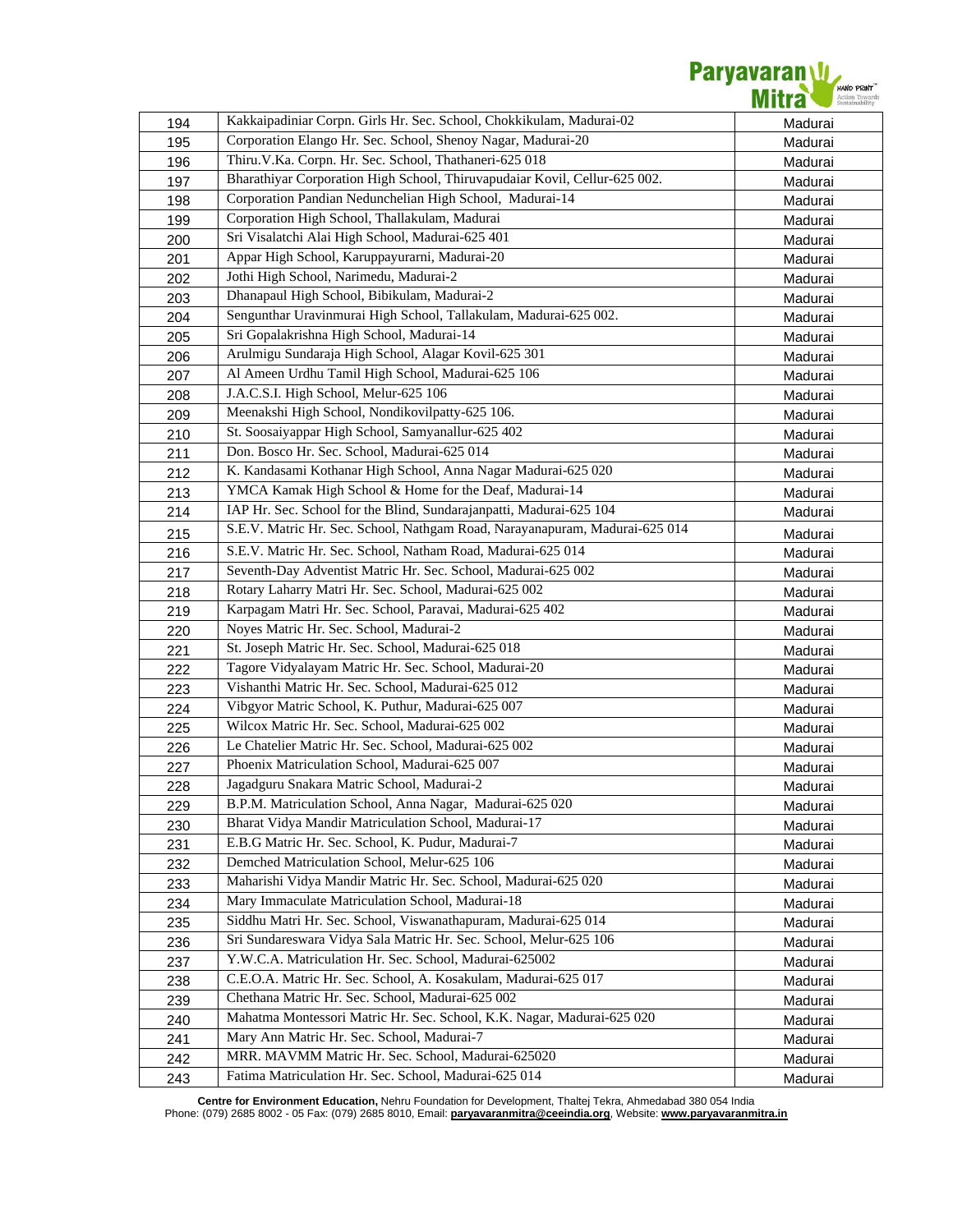

| 244 | USCO's Matrric Hr. Sec. School, Madurai-625 020                           | Madurai |
|-----|---------------------------------------------------------------------------|---------|
| 245 | De Nobili Matric Hr. Sec. School, Madurai-625 007                         | Madurai |
| 246 | Asian Matric Hr. Sec. School, Melur-625 106                               | Madurai |
| 247 | Arul Malar Matric Hr. Sec. School, Madurai-20                             | Madurai |
| 248 | Ambika Matric Hr. Sec. School, Anna Nagar, Madurai-20                     | Madurai |
| 249 | Milton Matric Hr. Sec. School, Melur-625 106.                             | Madurai |
| 250 | Govt. Hr. Sec. School, Usilampatti                                        | Madurai |
| 251 | Govt. Hr. Sec. School, Saptur                                             | Madurai |
| 252 | Govt. Hr. Sec. School, Kallikudi                                          | Madurai |
| 253 | Govt. Hr. Sec. School, Ealumalai                                          | Madurai |
| 254 | Govt. Hr. Sec. School, Peraiyur                                           | Madurai |
| 255 | Govt. Hr. Sec. School, Tirumangalam                                       | Madurai |
| 256 | Govt. Hr. Sec. School, M. Kallupatti                                      | Madurai |
| 257 | Govt. Hr. Sec. School, Sengappadai                                        | Madurai |
| 258 | Govt. Hr. Sec. School, Sedappatti                                         | Madurai |
| 259 | Govt. Hr. Sec. School, Veeraperumalpuram                                  | Madurai |
| 260 | Govt. Hr. Sec. School, T. Ramanathapuram                                  | Madurai |
| 261 | Govt. Hr. Sec. School, T. Kalluppatti                                     | Madurai |
| 262 | Govt. Hr. Sec. School, Villur                                             | Madurai |
| 263 | Govt. Hr. Sec. School, P. Ammappatti                                      | Madurai |
| 264 | Govt. Hr. Sec. School, Achampatti                                         | Madurai |
| 265 | Govt. Hr. Sec. School, T. Kunnathur                                       | Madurai |
| 266 | Govt. Hr. Sec. School, Chellampatti                                       | Madurai |
| 267 | Govt. Kallar Hr. Sec. School, Chekkanoorani                               | Madurai |
| 268 | Govt. Kallar Hr. Sec. School, Nattamangalam                               | Madurai |
| 269 | Govt. Kallar Hr. Sec. School, Thummakkundu                                | Madurai |
| 270 | Govt. Kallar Hr. Sec. School, Vikkiramangalam                             | Madurai |
| 271 | Govt. Kallar Hr. Sec. School, Melaurappanur                               | Madurai |
| 272 | Govt. Kallar Hr. Sec. School, Perungamanallur                             | Madurai |
| 273 | Govt. Kallar Hr. Sec. School, Thadayampatti                               | Madurai |
| 274 | Govt. Hr. Sec. School, Gandhi Nikeathan Hr. Sec. School, T. Kalluppatti   | Madurai |
| 275 | Parasakthi Hr. Sec. School, S. Kottaipatti                                | Madurai |
| 276 | Thyagarasar Industry (alai) Hr. Sec. School, Kappalur                     | Madurai |
| 277 | Meenakshi Girls Hr. Sec. School, Karadikkal                               | Madurai |
| 278 | St. Clearat Hr. Sec. School, Karumathur                                   | Madurai |
| 279 | Koodakkoil High School, Koodakkoil                                        | Madurai |
| 280 | Govt. Adi Dravidar Welfare High School, Achampatti                        | Madurai |
| 281 | Jothi High School, Narimedu, Madurai                                      | Madurai |
| 282 | India Blind Welfare Association Hr. Sec. School, Sundarajanpatti, Madurai | Madurai |
| 283 | y.M.C.S. Kamak High School, Visalakshipuram, Madurai                      | Madurai |
| 284 | Govt. Girs Hr. Sec. School, Peraiyur                                      | Madurai |
| 285 | Govt. Girls Hr. Sec. School, Tirumangalam                                 | Madurai |
| 286 | Govt. High School, Gobinayaganpatti                                       | Madurai |
| 287 | Govt. Kallar Hr. Sec. School, Vellaimalaipatti                            | Madurai |
| 288 | Govt. Kallar Hr. Sec. School, Vellaimalaipatti                            | Madurai |
| 289 | Govt. Kallar High School, V. Kallapatti                                   | Madurai |
| 290 | Govt. Kallar High School, Poosalapuram                                    | Madurai |
| 291 | Govt. Kallar High School, K. Perfumalpatti                                | Madurai |
| 292 | Govt. Kallar High School, Vagurani                                        | Madurai |
| 293 | Govt. Kallar High School, Kappalur                                        | Madurai |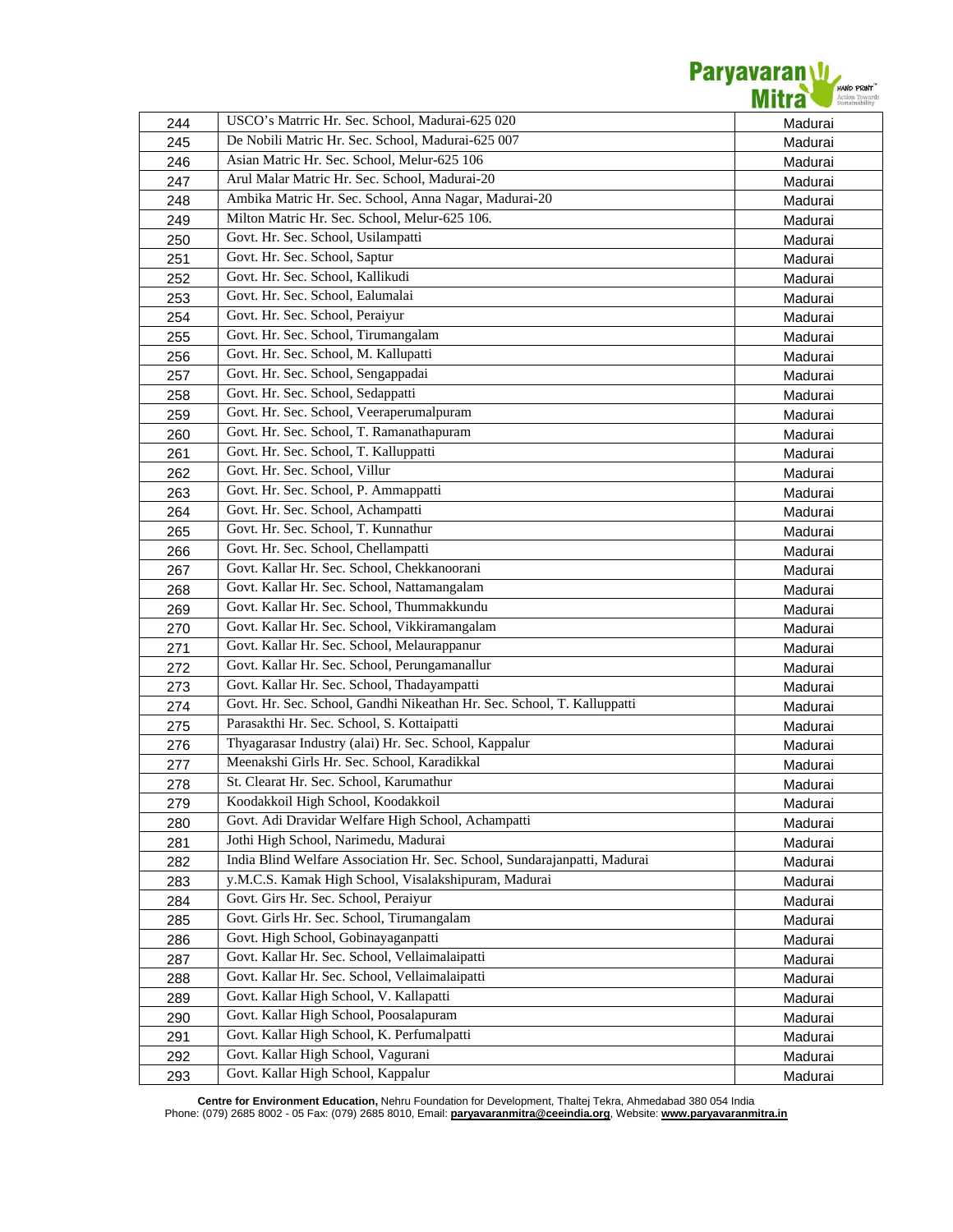

| 294              | Govt. Kallar High School, Karrukkattampatti                  | Madurai         |
|------------------|--------------------------------------------------------------|-----------------|
| 295              | D.E.L.C. Girls Hr. Sec. School, Usilampatti                  | Madurai         |
| 296              | Nadar Saraswathi Hr. Sec. School, Usilampatti                | Madurai         |
| 297              | P.K.N. Girls Hr. Sec. School, Tirumangalam                   | Madurai         |
| 298              | C.S.I High School, Tirumangalam                              | Madurai         |
| 299              | Jothi Darman Asisi High School, Sathangudi                   | Madurai         |
|                  |                                                              |                 |
|                  |                                                              |                 |
| <b>NGC ID</b>    | <b>Name of the School</b>                                    | District/School |
| No               |                                                              |                 |
| 1                | Govt. High School, Aandakkudi, Kilvelur                      | Nagapattinam    |
| $\overline{c}$   | Govt. High School, Kilukkudi, Kilvelur                       | Nagapattinam    |
| $\mathbf 3$      | Govt. High School, Gurukathi, Kilvelur                       | Nagapattinam    |
| $\overline{4}$   | Panchayat Union Middle School, Kilvelur                      | Nagapattinam    |
| 5                | Panchayat Union Middle School, Vengitangal, Kilvelur         | Nagapattinam    |
| $\,6$            | Panchayat Union Middle School, Goocoor, Kilvelur             | Nagapattinam    |
| $\overline{7}$   | Panchayat Union Middle School, Tirukannagudi, Kilvelur       | Nagapattinam    |
| 8                | Panchayat Union Middle School, Athipuliur, Kilvelur          | Nagapattinam    |
| $\boldsymbol{9}$ | Panchayat Union Middle School, Athamangalam, Kilvelur        | Nagapattinam    |
| 10               | Panchayat Union Middle School, Radhamangalam, Kilvelur       | Nagapattinam    |
| 11               | Panchayat Union Middle School, Keralanthan, Kilvelur         | Nagapattinam    |
| 12               | Panchayat Union Middle School, Sattyakkudi, Kilvelur         | Nagapattinam    |
| 13               | Panchayat Union Middle School, Kadambangudi, Kilvelur        | Nagapattinam    |
| 14               | Panchayat Union Middle School, Coothur, Kilvelur             | Nagapattinam    |
| 15               | Panchayat Union Middle School, Gurumanangudi, Kilvelur       | Nagapattinam    |
| 16               | Govt. High School, Valgudi, Tirumarugal                      | Nagapattinam    |
| 17               | Govt. High School, Enangudi, Tirumarugal                     | Nagapattinam    |
| 18               | Govt. High School, Ganapathipuram, Tirumarugal               | Nagapattinam    |
| 19               | Govt. High School, Tirukkanapuram, Tirumarugal               | Nagapattinam    |
| 20               | Govt. High School, Tirumarugal                               | Nagapattinam    |
| 21               | Panchayat Union Middle School, Maruncoor, Tirumarugal        | Nagapattinam    |
| 22               | Panchayat Union Middle School, Tirumarugal                   | Nagapattinam    |
| 23               | Panchayat Union Middle School, Kottaragudi, Tirumarugal      | Nagapattinam    |
| 24               | Panchayat Union Middle School, Melavanjur, Tirumarugal       | Nagapattinam    |
| 25               | Panchayat Union Middle School, Panangudi, Tirumarugal        | Nagapattinam    |
| 26               | Panchayat Union Middle School, Enangudi, Tirumarugal         | Nagapattinam    |
| 27               | Panchayat Union Middle School, Thittaseri, Tirumarugal       | Nagapattinam    |
| 28               | Panchayat Union Middle School, Tirupugalur, Tirumarugal      | Nagapattinam    |
| 29               | Govt. High School, Ambal, Tirumarugal                        | Nagapattinam    |
| 30               | Panchayat Union Middle School, Tirupayathangudi, Tirumarugal | Nagapattinam    |
| 31               | Panchayat Union Middle School, Melupoothalur, Tirumarugal    | Nagapattinam    |
| 32               | Panchayat Union Middle School, Pakkam Kotur, Tirumarugal     | Nagapattinam    |
| 33               | Panchayat Union Middle School, Vadakarai, Tirumarugal        | Nagapattinam    |
| 34               | Panchayat Union Middle School, Couthalam, Tirumarugal        | Nagapattinam    |
| 35               | Panchayat Union Middle School, Narimanam, Tirumarugal        | Nagapattinam    |
| 36               | Panchayat Union Middle School, Purakkramam, Tirumarugal      | Nagapattinam    |
| 37               | Punitha Annamal Middle School, Karaiuoor, Tirumarugal        | Nagapattinam    |
| 38               | Kumaran High School, Manjakoollai, Nagapattinam              | Nagapattinam    |
| 39               | Govt. High School, Sikkal, Nagapattinam                      | Nagapattinam    |
| 40               | Govt. High School, Aaliyur, Nagapattinam                     | Nagapattinam    |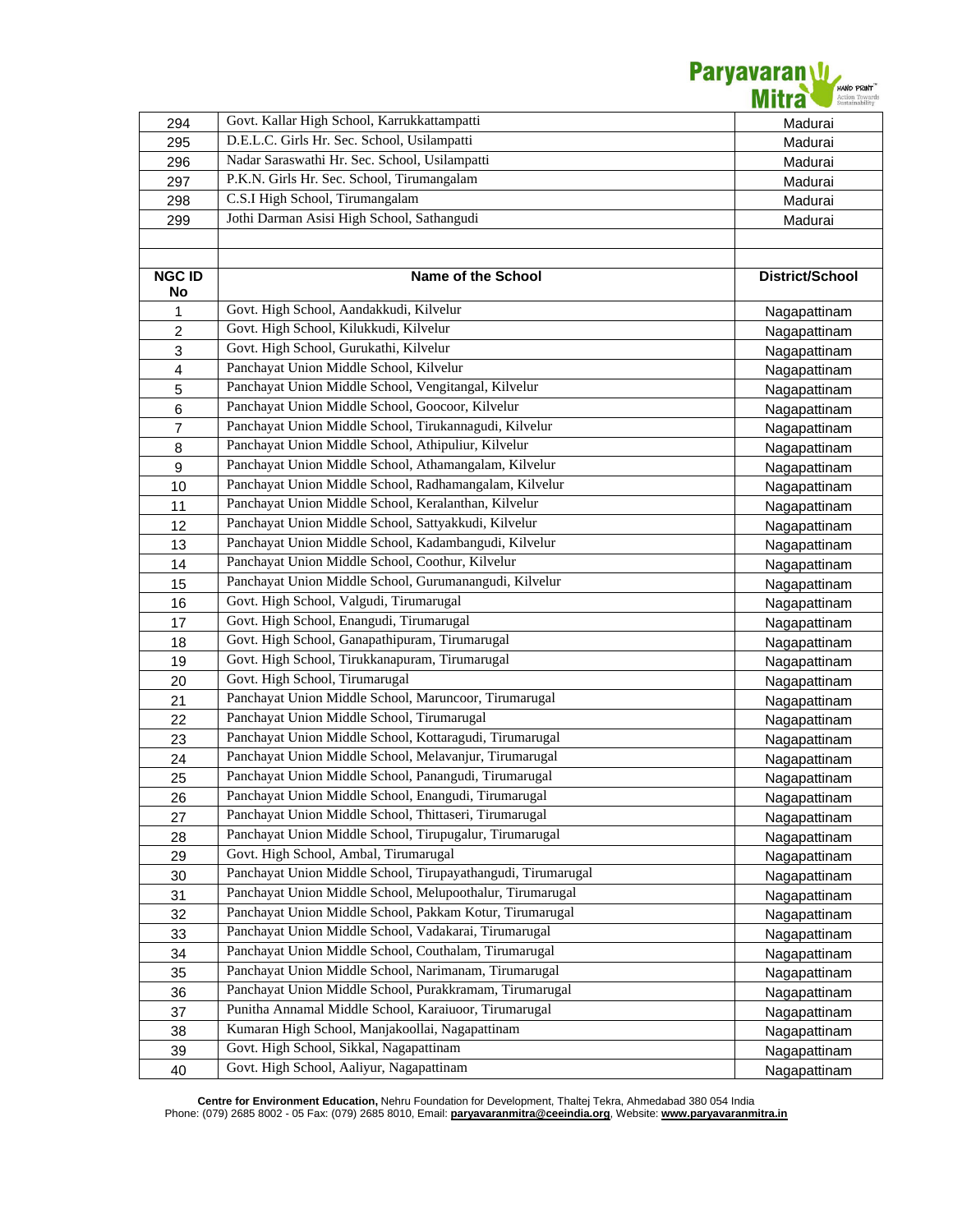

| 41       | Panchayat Union Middle School, Puliyur, Nagapattinam          | Nagapattinam |
|----------|---------------------------------------------------------------|--------------|
| 42       | Panchayat Union Middle School, Aavarani, Nagapattinam         | Nagapattinam |
| 43       | Panchayat Union Middle School, Setticheri, Nagapattinam       | Nagapattinam |
| 44       | Panchayat Union Middle School, Akkaraipetai, Nagapattinam     | Nagapattinam |
| 45       | Panchayat Union Middle School, Setticheri, Nagapattinam       | Nagapattinam |
| 46       | Panchayat Union Middle School, Thannilampadi, Nagapattinam    | Nagapattinam |
| 47       | Panchayat Union Middle School, Elangadambanur, Nagapattinam   | Nagapattinam |
| 48       | Panchayat Union Middle School, Sangamangalam, Nagapattinam    | Nagapattinam |
| 49       | Panchayat Union Middle School, Nirthanamangalam, Nagapattinam | Nagapattinam |
| 50       | Panchayat Union Middle School, Poravacheri, Nagapattinam      | Nagapattinam |
| 51       | Panchayat Union Middle School, Anthanapetai, Nagapattinam     | Nagapattinam |
| 52       | Panchayat Union Middle School, Pappakoil, Nagapattinam        | Nagapattinam |
| 53       | Panchayat Union Middle School, Cempianmadevi, Nagapattinam    | Nagapattinam |
| 54       | Panchayat Union Middle School, Palakkurichi, Keelaiyur        | Nagapattinam |
| 55       | Panchayat Union Middle School, Keelaiyur                      | Nagapattinam |
| 56       | Covt. High School, Tirupoondi, Keelaiyur                      | Nagapattinam |
| 57       | Govt. High School, Vellanganni, Keelaiyur                     | Nagapattinam |
| 58       | Govt. High School, Ettukudi, Keelaiyur                        | Nagapattinam |
| 59       | Govt. High School, Karunganni, Keelaiyur                      | Nagapattinam |
| 60       | Panchayat Union Middle School, Melavalakarai, Keelaiyur       | Nagapattinam |
| 61       | Panchayat Union Middle School, Tiruguvalai, Keelaiyur         | Nagapattinam |
| 62       | Panchayat Union Middle School, Kolapadu, Keelaiyur            | Nagapattinam |
| 63       | Panchayat Union Middle School, Keelaiyur                      | Nagapattinam |
| 64       | Panchayat Union Middle School, Porumpoor, Couthalam           | Nagapattinam |
| 65       | Panchayat Union Middle School, Mangainallur, Couthalam        | Nagapattinam |
| 66       | Panchayat Union Middle School, Komal, Couthalam               | Nagapattinam |
| 67       | Panchayat Union Middle School, Keliyanur, Couthalam           | Nagapattinam |
| 68       | Panchayat Union Middle School, Keliyanur(U), Couthalam        |              |
| 69       | Panchayat Union Middle School, Gadatham, Couthalam            | Nagapattinam |
|          | Panchayat Union Middle School, Valluvur, Couthalam            | Nagapattinam |
| 70<br>71 | Panchayat Union Middle School, Deeralanthur, Couthalam        | Nagapattinam |
| 72       | Govt. High School, Gomal, Couthalam                           | Nagapattinam |
|          | Govt. High School, Peruncheri, Couthalam                      | Nagapattinam |
| 73       | Panchayat Union Middle School, Kappur, Couthalam              | Nagapattinam |
| 74       | Panchayat Union Middle School, Thangathapuram, Couthalam      | Nagapattinam |
| 75       | Panchayat Union Middle School, Nathampadi, Couthalam          | Nagapattinam |
| 76       | Panchayat Union Middle School, Manthai, Couthalam             | Nagapattinam |
| 77       | Panchayat Union Middle School, Ettugudi, Couthalam            | Nagapattinam |
| 78       | Panchayat Union Middle School, Darthangudi, Sembanar Kovil    | Nagapattinam |
| 79       | Panchayat Union Middle School, Kumarargudi, Sembanar Kovil    | Nagapattinam |
| 80       | Panchayat Union Middle School, Gitangal, Sembanar Kovil       | Nagapattinam |
| 81       | Panchayat Union Middle School, Tiruvidaikali, Sembanar Kovil  | Nagapattinam |
| 82       | Panchayat Union Middle School, Danachangadu, Sembanar Kovil   | Nagapattinam |
| 83       |                                                               | Nagapattinam |
| 84       | Panchayat Union Middle School, Mathoor, Sembanar Kovi         | Nagapattinam |
| 85       | Panchayat Union Middle School, Cinnangudi, Sembanar Kovil     | Nagapattinam |
| 86       | Panchayat Union Middle School, Perumalpetai, Sembanar Kovil   | Nagapattinam |
| 87       | Panchayat Union Middle School, Nallucheri, Sembanar Kovil     | Nagapattinam |
| 88       | Panchayat Union Middle School, Vaithiyapuram, Sembanar Kovil  | Nagapattinam |
| 89       | Panchayat Union Middle School, Nalladai, Sembanar Kovil       | Nagapattinam |
| 90       | Panchayat Union Middle School, Arupathi, Sembanar Kovil       | Nagapattinam |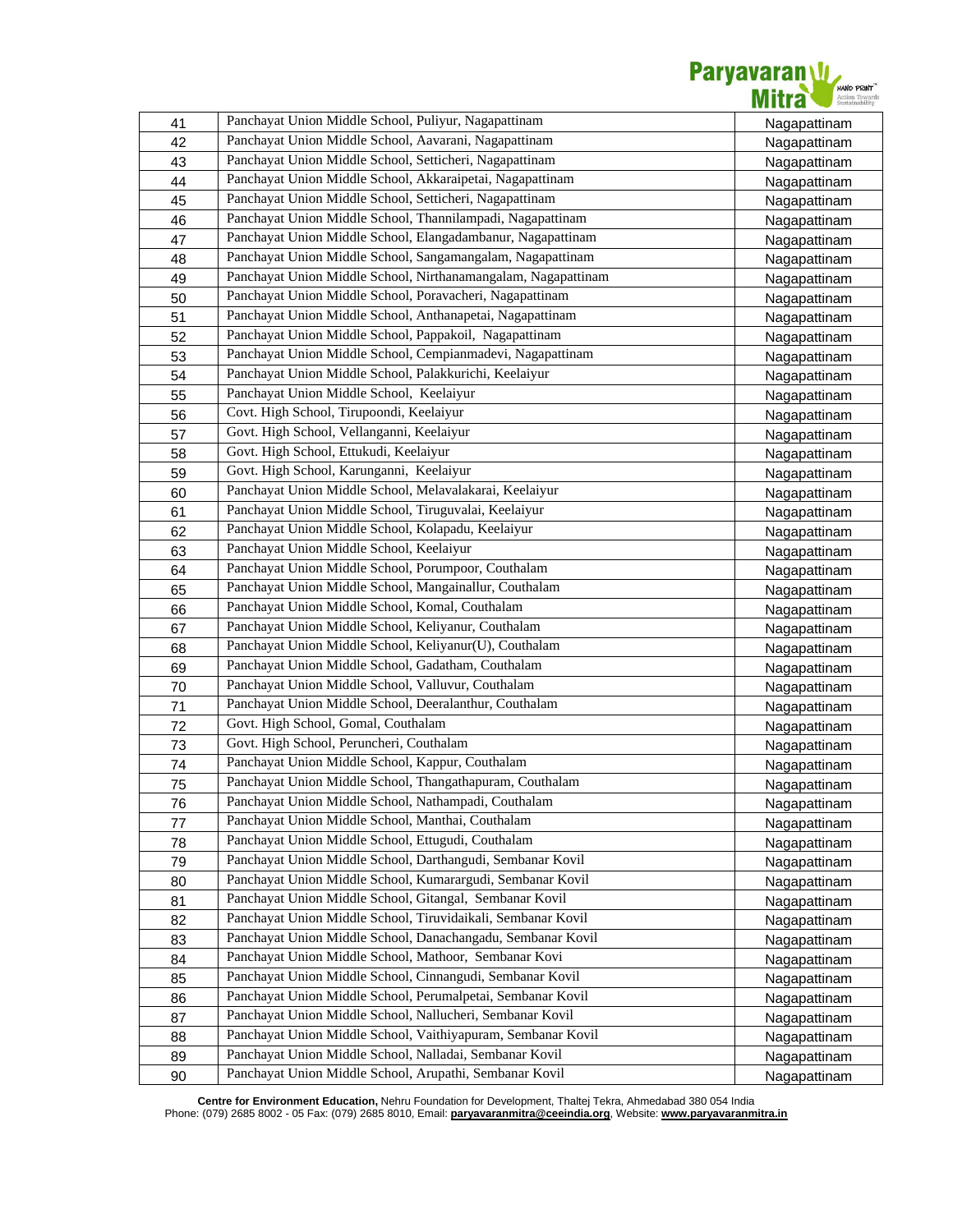

| 91  | Panchayat Union Middle School, Vadakarai, Sembanar Kovil              | Nagapattinam |
|-----|-----------------------------------------------------------------------|--------------|
| 92  | Panchayat Union Middle School, Ellupur, Sembanar Kovil                | Nagapattinam |
| 93  | Panchayat Union Middle School, Narasinganatham, Sembanar Kovil        | Nagapattinam |
| 94  | Panchayat Union Middle School, Maruthoor, Sembanar Kovil              | Nagapattinam |
| 95  | Panchayat Union Middle School, Aalaveeri, Sembanar Kovil              | Nagapattinam |
| 96  | Panchayat Union Middle School, Erukattancheri, Sembanar Kovil         | Nagapattinam |
| 97  | Panchayat Union Middle School, Nadarajapillai Chavadi, Sembanar Kovil | Nagapattinam |
| 98  | Panchayat Union Middle School, Punjai, Sembanar Kovil                 | Nagapattinam |
| 99  | Panchayat Union Middle School, Pooraiyur Andavar, Sembanar Kovil      | Nagapattinam |
| 100 | Panchayat Union Middle School, Coothur, Sembanar Kovil                | Nagapattinam |
| 101 | Govt. Hr. Sec. School, Boys, Ayakaranpulam                            | Nagapattinam |
| 102 | Govt. Hr. Sec. School, Kariyapattinam                                 | Nagapattinam |
| 103 | Govt. Hr. Sec. School, Kelvelur                                       | Nagapattinam |
| 104 | Govt. Hr. Sec. School, Thiruguvalai                                   | Nagapattinam |
| 105 | Govt. Hr. Sec. School, Vellapallam                                    | Nagapattinam |
| 106 | Govt. Hr. Sec. School, Thirupoondi                                    | Nagapattinam |
| 107 | Govt. Hr. Sec. School, Deevoor                                        | Nagapattinam |
| 108 | Govt. Hr. Sec. School, Manakudi                                       | Nagapattinam |
| 109 | Govt. Hr. Sec. School, Villunthamavadi                                | Nagapattinam |
| 110 | Govt. Hr. Sec. School, Boys, Vedaraniyam                              | Nagapattinam |
| 111 | Govt. Hr. Sec. School, Dagatur                                        | Nagapattinam |
| 112 | Govt. Hr. Sec. School, Ciggal                                         | Nagapattinam |
| 113 | Govt. Hr. Sec. School, Sembodai                                       | Nagapattinam |
| 114 | Govt. Hr. Sec. School, Deethakudi South                               | Nagapattinam |
| 115 | Govt. Hr. Sec. School, Keeliyur                                       | Nagapattinam |
| 116 | Govt. Hr. Sec. School, Akaraipettai                                   | Nagapattinam |
| 117 | Govt. Hr. Sec. School, Prathabarathapuram                             | Nagapattinam |
| 118 | Govt. Hr. Sec. School, Ayakaranpulam Centre                           | Nagapattinam |
| 119 | Govt. Hr. Sec. School, Thalaigheru                                    | Nagapattinam |
| 120 | Govt. Hr. Sec. School, Vedaraniyam Centre                             | Nagapattinam |
| 121 | Govt. Hr. Sec. School, Thittacherri                                   | Nagapattinam |
| 122 | Govt. Hr. Sec. School, Thirumarugal                                   | Nagapattinam |
| 123 | Govt. Hr. Sec. School, Eenangudi                                      | Nagapattinam |
| 124 | Govt. Hr. Sec. School, Gathripulam                                    | Nagapattinam |
| 125 | Govt. Hr. Sec. School, Thirukannapuram                                | Nagapattinam |
| 126 | Municipality Girls Hr. Sec. School, Nagapattinam                      | Nagapattinam |
| 127 | National Hr. Sec. School, Nagapattinam                                | Nagapattinam |
| 128 | National Hr. Sec. School, Nagore                                      | Nagapattinam |
| 129 | C.S.I. Hr. Sec. School, Nagapattinam                                  | Nagapattinam |
| 130 | Natarajan Thamanthi Hr. Sec. School, Nagapattinam                     | Nagapattinam |
| 131 | Thoya Anthoni Hr. Sec. School, Nagapattinam                           | Nagapattinam |
| 132 | Valivalam Desikar Hr. Sec. School, Valivallam                         | Nagapattinam |
| 133 | Punitha Arokia Annai Hr. Sec. School, Velankanni                      | Nagapattinam |
| 134 | K.G.K.G. Hr. Sec. School, Vedaraniyam                                 | Nagapattinam |
| 135 | Godhiya Hr. Sec. School, Nagore                                       | Nagapattinam |
| 136 | Christu Raja Special Hr. Sec. School, Velankanni                      | Nagapattinam |
| 137 | Nehru Matric Hr. Sec. School, Nagapattinam                            | Nagapattinam |
| 138 | Modern Metric Hr. Sec. School, Nagapattinam                           | Nagapattinam |
| 139 | Others Metric Hr. Sec. School, Nagapattinam                           | Nagapattinam |
| 140 | Gracent Metric Hr. Sec. School, Nagore                                | Nagapattinam |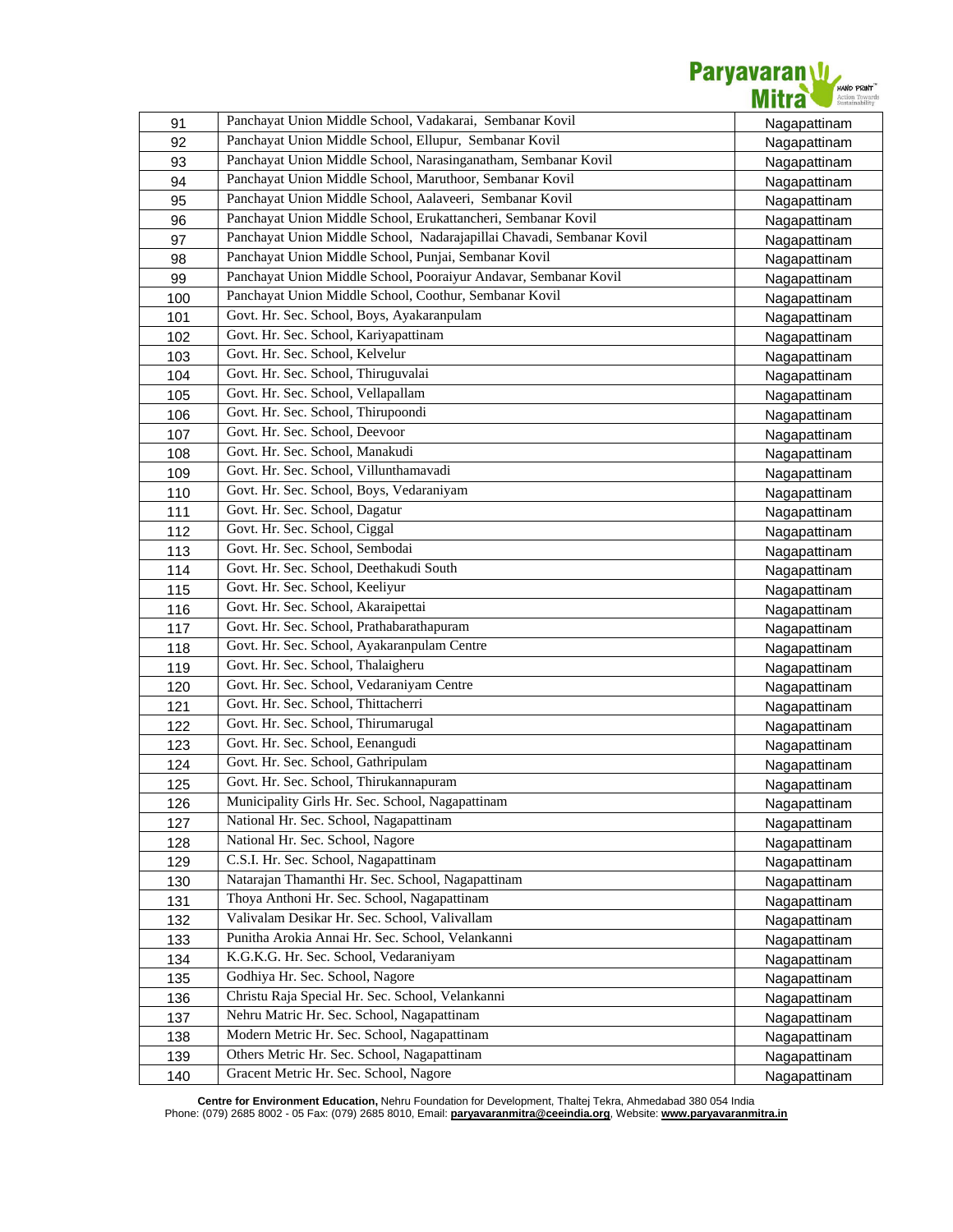

|            | Punith Anthonier Metric Hr. Sec. School, Vedaraniyam             |                              |
|------------|------------------------------------------------------------------|------------------------------|
| 141<br>142 | Kaithe Millath Metric Hr. Sec. School, Vedaraniyam               | Nagapattinam<br>Nagapattinam |
| 143        | Gasa Sarammal Metric Hr. Sec. School, Vadakarai                  | Nagapattinam                 |
| 144        | Punitha Saverier Hr. Sec. School, Neermunai                      |                              |
|            | Govt. High School, Aaeemoor                                      | Nagapattinam                 |
| 145        | Govt. High School, Aliyur                                        | Nagapattinam                 |
| 146        | Govt. High School, Anthangudi                                    | Nagapattinam                 |
| 147        | Govt. High School, Arukattuthurai                                | Nagapattinam                 |
| 148        | Govt. High School, Umbalacherri                                  | Nagapattinam                 |
| 149        | Govt. High School, Ettukudi                                      | Nagapattinam                 |
| 150        | Govt. High School, Poopavanam                                    | Nagapattinam                 |
| 151        |                                                                  | Nagapattinam                 |
| 152        | Govt. High School, Karrupampalam<br>Govt. High School, Gurukathi | Nagapattinam                 |
| 153        | Govt. High School, Kuirchi                                       | Nagapattinam                 |
| 154        |                                                                  | Nagapattinam                 |
| 155        | Govt. High School, Oradiammpalam                                 | Nagapattinam                 |
| 156        | Govt. High School, Tharnikottacam                                | Nagapattinam                 |
| 157        | Govt. High School, Thopputhurai                                  | Nagapattinam                 |
| 158        | Govt. High School, Palakurichi                                   | Nagapattinam                 |
| 159        | Govt. High School, Panchanathikulam                              | Nagapattinam                 |
| 160        | Govt. High School, Kolapadu                                      | Nagapattinam                 |
| 161        | Govt. High School, Godiyakarai                                   | Nagapattinam                 |
| 162        | Govt. High School, Maruthur South                                | Nagapattinam                 |
| 163        | Govt. High School, Muttam                                        | Nagapattinam                 |
| 164        | Govt. High School, Killukudi                                     | Nagapattinam                 |
| 165        | Govt. High School, Vettaikaranerippu                             | Nagapattinam                 |
| 166        | Govt. High School, Puducherri                                    | Nagapattinam                 |
| 167        | Govt. High School, Sarapogirajapuram                             | Nagapattinam                 |
| 168        | Govt. High School, Sidhaimoor                                    | Nagapattinam                 |
| 169        | Govt. High School, North Poyihee Nallur                          | Nagapattinam                 |
| 170        | Govt. High School, Ampal                                         | Nagapattinam                 |
| 171        | Govt. High School, Ganthipuram                                   | Nagapattinam                 |
| 172        | Govt. High School, Valgudi                                       | Nagapattinam                 |
| 173        | Govt. High School, Marungoor                                     | Nagapattinam                 |
| 174        | Govt. High School, Karapidakai                                   | Nagapattinam                 |
| 175        | Anju Vattathamman Girls High School, Kellvelur                   | Nagapattinam                 |
| 176        | C.S.I. High School, Nagapattinam                                 | <b>Nagapattinam</b>          |
| 177        | Kumaran High School, Manjakullai                                 | Nagapattinam                 |
| 178        | Natarajan Thamanthi High School, Nagapattinam                    | Nagapattinam                 |
| 179        | Punitha Jepasthier High School, Kameshwaram                      | Nagapattinam                 |
| 180        | Kalaimagal High School, Manalur                                  | Nagapattinam                 |
| 181        | Christu Raja Special High School, Velankanni                     | Nagapattinam                 |
| 182        | Nagore Modern Metric High School, Nagore                         | Nagapattinam                 |
| 183        | Jeya Metric High School, Nagapattinam                            | Nagapattinam                 |
| 184        | Infant Jesus Metric High School, Deevoor                         | Nagapattinam                 |
| 185        | E.G.S. Pillai Metic High School, Nagapattinam                    | Nagapattinam                 |
| 186        | Ramasami Metric High School, Thalaighieru                        | Nagapattinam                 |
| 187        | Al Amman Metric High School, Aathaliyur                          | Nagapattinam                 |
| 188        | Alkathiriya Metric High School, Ennangudi                        | Nagapattinam                 |
| 189        | Sinmaya Vidhyalaya School, Nagapattinam                          | Nagapattinam                 |
| 190        | Spelintit Primary School, Vellivai, Nagapattinam                 | Nagapattinam                 |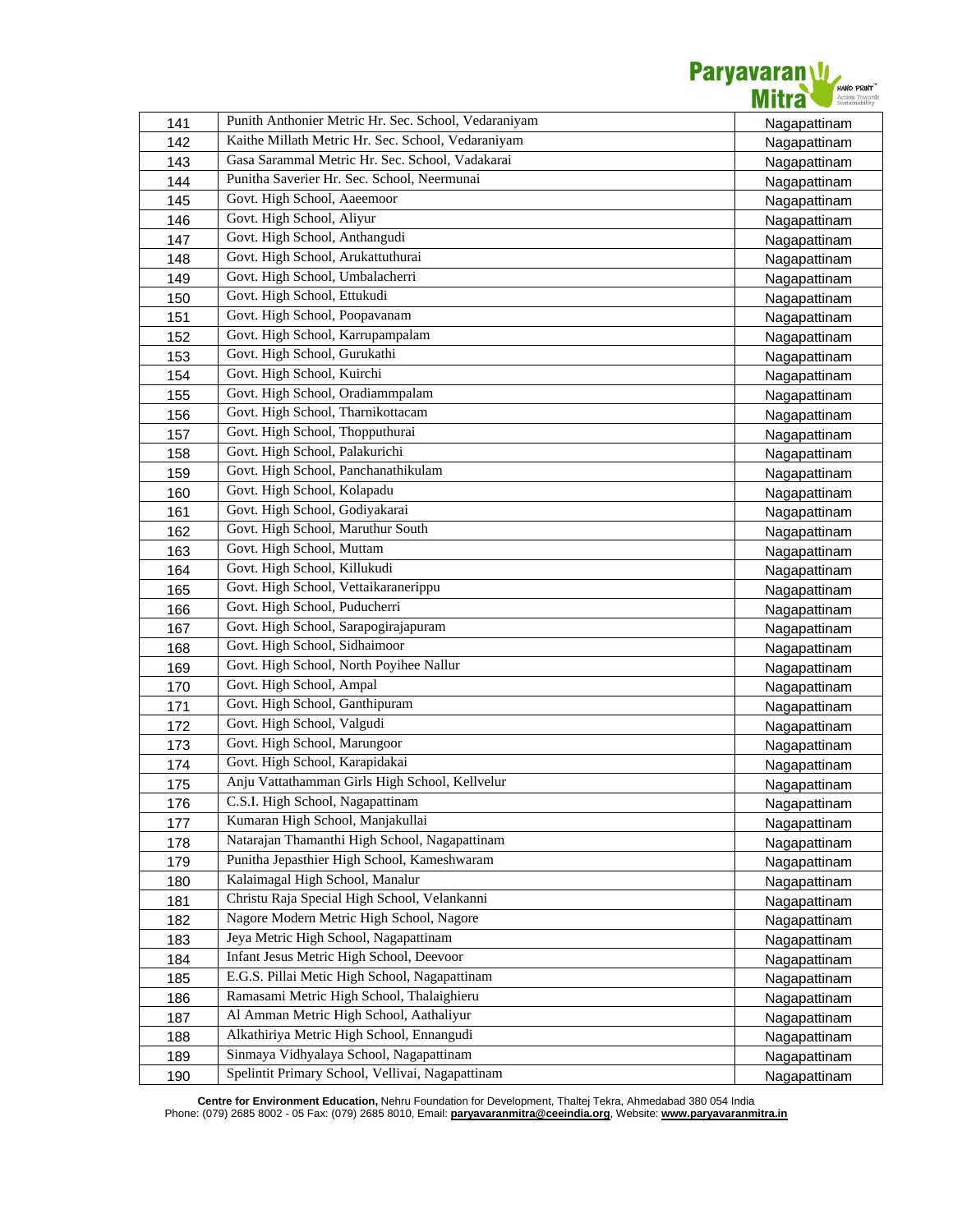

| 191 | Nehru Metric School, Kothankulatheru, Nagapattinam    | Nagapattinam        |
|-----|-------------------------------------------------------|---------------------|
| 192 | P.U.M.S. Kallukaraththeru, Nagai                      | Nagapattinam        |
| 193 | P.U.M.S. Nellukadaitheru, Nagai                       | Nagapattinam        |
| 194 | P.U.M.S. Manikam Chettiyar, Nagai                     | Nagapattinam        |
| 195 | P.U.M.S. Kadambadi, Nagai                             | Nagapattinam        |
| 196 | P.U.M.S. Samathan Kuppam, Nagai                       | Nagapattinam        |
| 197 | P.U.M.S. Mion Street, Nagai                           | Nagapattinam        |
| 198 | Sidambaranar Middle School, Orathoor                  | Nagapattinam        |
| 199 | Punitha Antonier Lorthu Middle School, Nagai          | Nagapattinam        |
| 200 | Punitha Antonier Middle School, South Poygai Nallur   | Nagapattinam        |
| 201 | Kumaran Middle School, Manjakullai                    | Nagapattinam        |
| 202 | P.U.M.S. Poravacherri                                 | Nagapattinam        |
| 203 | P.U.M.S. Elankadambanoor                              | Nagapattinam        |
| 204 | P.U.M.S. Sangamangalam                                | Nagapattinam        |
| 205 | P.U.M.S. Pappakovil                                   | Nagapattinam        |
| 206 | P.U.M.S. Chembian Madevi                              | Nagapattinam        |
| 207 | P.U.M.S. South Poygai Nallur                          | Nagapattinam        |
| 208 | P.U.M.S. Vadukacherri                                 | Nagapattinam        |
| 209 | Govt. Middle School, Vadavoor                         | Nagapattinam        |
| 210 | P.U.M.S. Kurichi, Nithanamanagalam                    | Nagapattinam        |
| 211 | National Primary School, Nagore                       | Nagapattinam        |
| 212 | P.U.M.S. Atthipuliyur, Kelvelur Union                 | Nagapattinam        |
| 213 | P.U.M.S. Athamangalam, Kelvelur Union                 | Nagapattinam        |
| 214 | P.U.M.S. Keralanthan, Kelvelur Union                  | Nagapattinam        |
| 215 | P.U.M.S. Coothur, Kelvelur Union                      | Nagapattinam        |
| 216 | P.U.M.S. Gocoor, Kelvelur Union                       | Nagapattinam        |
| 217 | P.U.M.S. Satiyakudi, Kelvelur Union                   | Nagapattinam        |
| 218 | P.U.M.S. Thirukannangudi, Kelvelur Union              | Nagapattinam        |
| 219 | P.U.M.S. Vadakaluthur, Kelvelur Union                 | Nagapattinam        |
| 220 | P.U.M.S. Kelvelur, Kelvelur Union                     | Nagapattinam        |
| 221 | P.U.M.S. Venkitankal, Kelvelur Union                  | Nagapattinam        |
| 222 | P.U.M.S. Radhamangalam, Kelvelur Union                | Nagapattinam        |
| 223 | P.U.M.S. Nagalore, Kelvelur Union                     | Nagapattinam        |
| 224 | P.U.M.S. Vatakupaniyur, Kelvelur Union                | Nagapattinam        |
| 225 | P.U.M.S. Valla Vinayagan Kottam, Kelvelur Union       | Nagapattinam        |
| 226 | P.U.M.S. Errukai, Kelvelur Union                      | <b>Nagapattinam</b> |
| 227 | P.U.M.S. Kadambangudi, Kelvelur Union                 | Nagapattinam        |
| 228 | P.U.M.S. Gurumangudi, Kelvelur Union                  | Nagapattinam        |
| 229 | P.U.M.S. Vandalore, Kelvelur Union                    | Nagapattinam        |
| 230 | P.U.M.S. Velankanni                                   | Nagapattinam        |
| 231 | P.U.M.S. Gramathumedu, Kelvelur Union                 | Nagapattinam        |
| 232 | Gandhiyadikal Middle School, Thannilapadi             | Nagapattinam        |
| 233 | P.U.M.S. Thiruchengatugudi, Thirumarugal Union        | Nagapattinam        |
| 234 | P.U.M.S. Pantravadai, Thirumarugal Union              | Nagapattinam        |
| 235 | P.U.M.S. Panangudi Samathavapuram, Thirumarugal Union | Nagapattinam        |
| 236 | P.U.M.S. Puthakaram, Thirumarugal Union               | Nagapattinam        |
| 237 | P.U.M.S. Vavaladi, Thirumarugal Union                 | Nagapattinam        |
| 238 | P.U.M.S. Athalaiyur, Thirumarugal Union               | Nagapattinam        |
| 239 | P.U.M.S. Keelapolagam                                 | Nagapattinam        |
| 240 | P.U.M.S. Kottaragudi, Thirumarugal Union              | Nagapattinam        |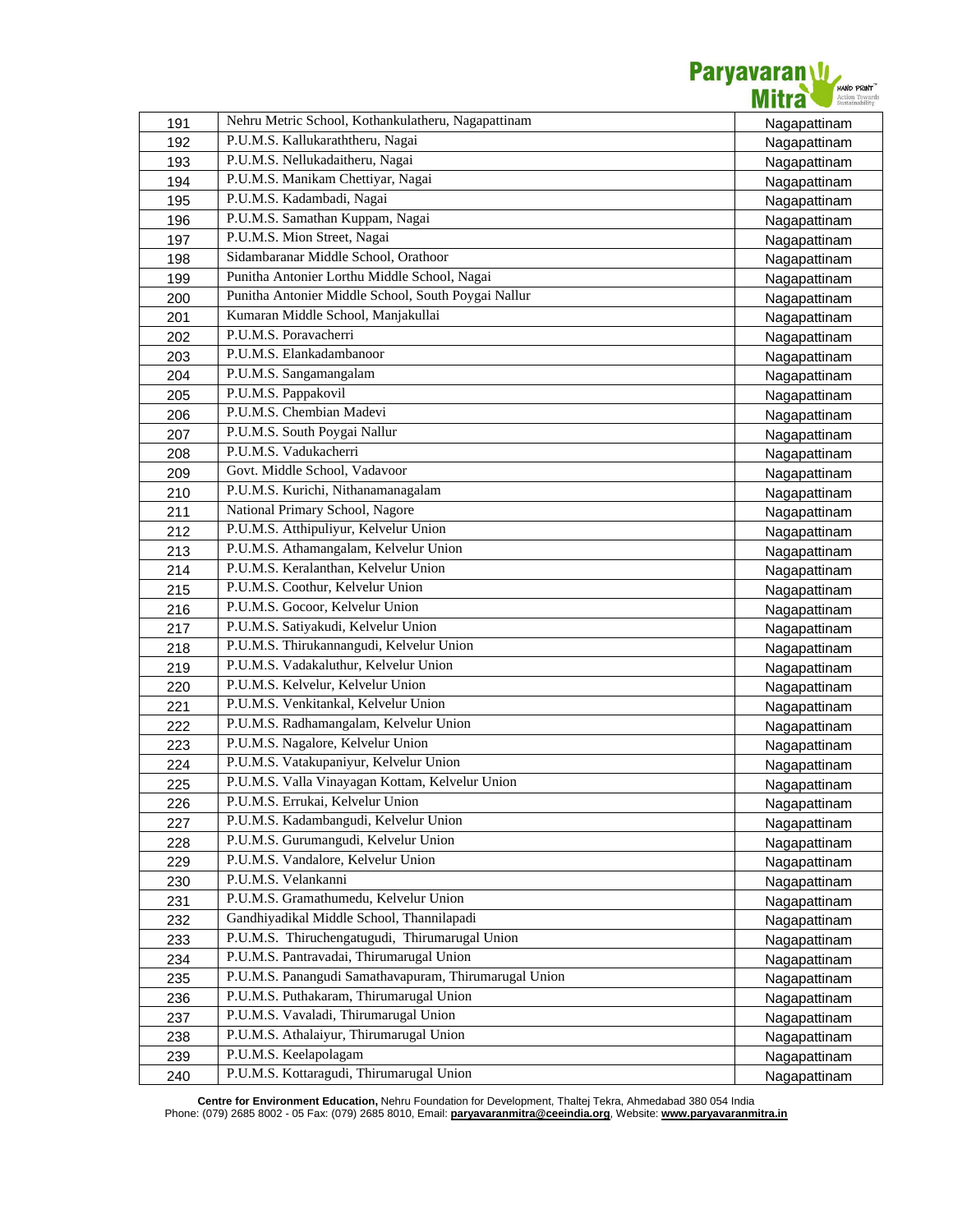

| 241                 | P.U.M.S. Gottur, Thirumarugal Union                                  | Nagapattinam    |
|---------------------|----------------------------------------------------------------------|-----------------|
| 242                 | P.U.M.S. Thittacheri, Thirumarugal Union                             | Nagapattinam    |
| 243                 | P.U.M.S. Narimanam, Thirumarugal Union                               | Nagapattinam    |
| 244                 | P.U.M.S. Puragramam, Thirumarugal Union                              | Nagapattinam    |
| 245                 | P.U.M.S. Poragudi, Thirumarugal Union                                | Nagapattinam    |
| 246                 | P.U.M.S. Vadakarai, Thirumarugal Union                               | Nagapattinam    |
| 247                 | Middle School, Melaputhanur                                          | Nagapattinam    |
| 248                 | Middle School, Kangalancheri                                         | Nagapattinam    |
| 249                 | Middle School, Karaiyur                                              | Nagapattinam    |
| 250                 | Middle School, Valmangalam                                           | Nagapattinam    |
|                     |                                                                      |                 |
|                     |                                                                      |                 |
| <b>NGC ID</b><br>No | <b>Name of the School</b>                                            | District/School |
| 1                   | Hr. Sec. School, Aniyapuram, Nammakkal Tk.                           | Namakal         |
| $\overline{c}$      | Hr. Sec. School, Belukuruchi, Nammakkal Tk.                          | Namakal         |
| 3                   | Hr. Sec. School, Erumaipatti (Boys), Nammakkal Tk.                   | Namakal         |
| $\overline{4}$      | Hr. Sec. School, Erumaipatti (Girls), Nammakkal Tk.                  | Namakal         |
| $\mathbf 5$         | Hr. Sec. School, Elur, Nammakkal Tk.                                 | Namakal         |
| 6                   | Hr. Sec. School, Palaiyapalayam, Nammakkal Tk.                       | Namakal         |
| $\overline{7}$      | Hr. Sec. School, Pottirettipatti, Nammakkal Tk.                      | Namakal         |
| 8                   | Hr. Sec. School, Kalappayakkanpatti (Boys), Nammakkal Tk.            | Namakal         |
| $\boldsymbol{9}$    | Hr. Sec. School, Karaikurichipudhur, Nammakkal Tk.                   | Namakal         |
| 10                  | Hr. Sec. School, Mohanur (Boys), Nammakkal Tk.                       | Namakal         |
| 11                  | Hr. Sec. School, Muthukapatti, Nammakkal Tk.                         | Namakal         |
| 12                  | Hr. Sec. School, Namakkal (North), Nammakkal Tk.                     | Namakal         |
| 13                  | Hr. Sec. School, Namakkal (South), Nammakkal Tk.                     | Namakal         |
| 14                  | Hr. Sec. School, Namakkal (Girls), Nammakkal Tk.                     | Namakal         |
| 15                  | Hr. Sec. School, Sellappampatti, Nammakkal Tk.                       | Namakal         |
| 16                  | Hr. Sec. School, Senthamangalam (Boys), Nammakkal Tk., Nammakkal Tk. | Namakal         |
| 17                  | Hr. Sec. School, Senthamangalam (Girls)                              | Namakal         |
| 18                  | Hr. Sec. School, Varagur, Paramathi Velur Tk                         | Namakal         |
| 19                  | Hr. Sec. School, Valaiyapatti , Paramathi Velur Tk                   | Namakal         |
| 20                  | Hr. Sec. School, Thirumalaipatti, Paramathi Velur Tk                 | Namakal         |
| 21                  | Hr. Sec. School, Pudhuchathiram, Paramathi Velur Tk                  | Namakal         |
| 22                  | Hr. Sec. School, Eranapuram, Paramathi Velur Tk                      | Namakal         |
| 23                  | Hr. Sec. School, Paramathi, Paramathi Velur Tk                       | Namakal         |
| 24                  | Hr. Sec. School, Pandamangalam, Paramathi Velur Tk                   | Namakal         |
| 25                  | Hr. Sec. School, Palappatti, Paramathi Velur Tk                      | Namakal         |
| 26                  | Hr. Sec. School, Kanthampalayam, Paramathi Velur Tk                  | Namakal         |
| 27                  | Hr. Sec. School, Jedarpalayam, Paramathi Velur Tk                    | Namakal         |
| 28                  | Hr. Sec. School, Pothanur, Paramathi Velur Tk                        | Namakal         |
| 29                  | Hr. Sec. School, Kartchipalayam, Paramathi Velur Tk                  | Namakal         |
| 30                  | Hr. Sec. School, Solasiramani, Paramathi Velur Tk                    | Namakal         |
| 31                  | Hr. Sec. School, Pilikkalpalayam, Paramathi Velur Tk                 | Namakal         |
| 32                  | High School, Keerambur, Nammakkal Tk.                                | Namakal         |
| 33                  | High School, Konur, Nammakkal Tk.                                    | Namakal         |
| 34                  | High School, Pachal, Nammakkal Tk.                                   | Namakal         |
| 35                  | High School, Pavithram, Nammakkal Tk.                                | Namakal         |
| 36                  | High School, Pavithrampudhur, Nammakkal Tk.                          | Namakal         |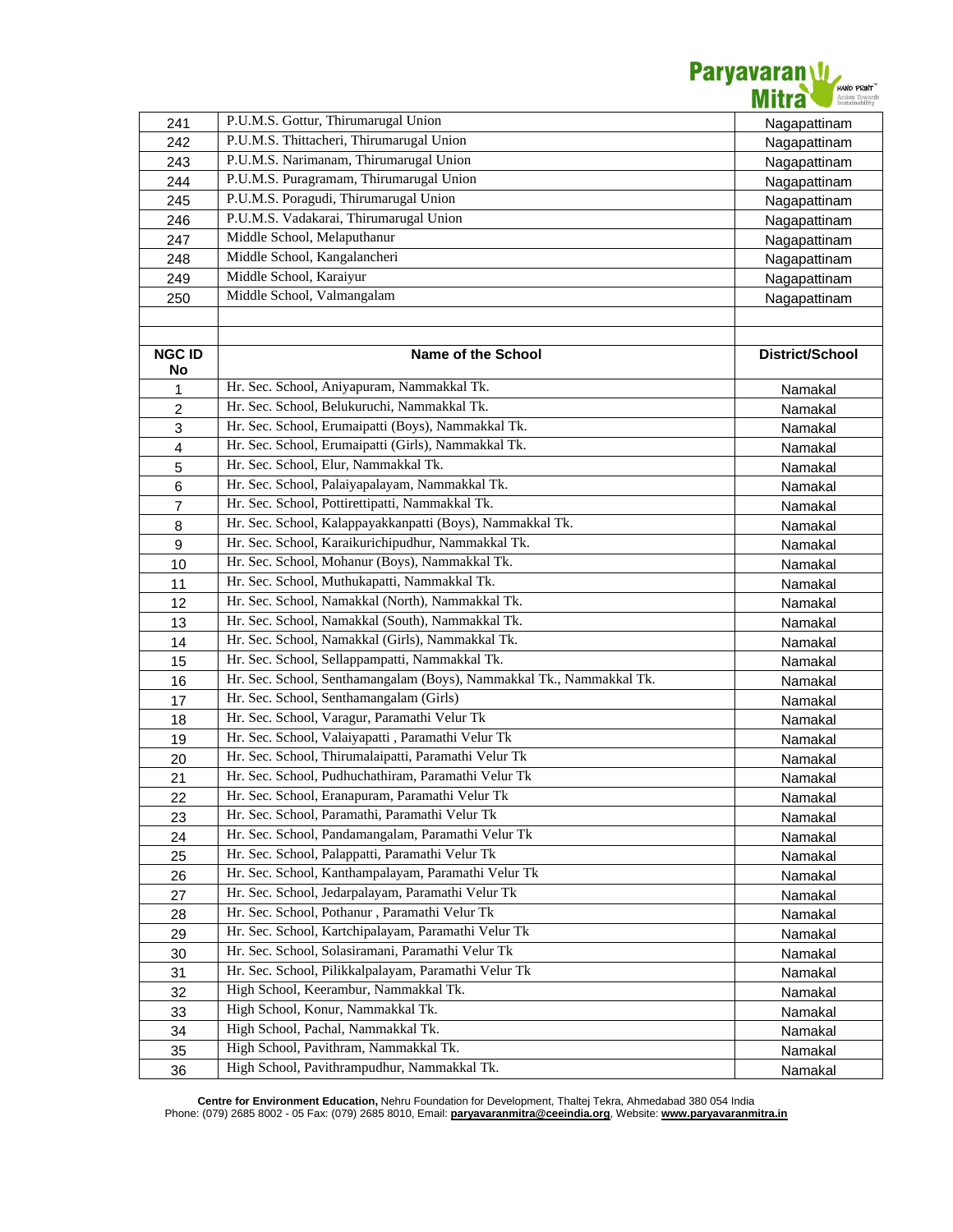

| 37 | High School, Marurpatti, Nammakkal Tk.                                | Namakal |
|----|-----------------------------------------------------------------------|---------|
| 38 | High School, Sevanthipatti, Nammakkal Tk.                             | Namakal |
| 39 | High School, N. Pudhupatti, Nammakkal Tk.                             | Namakal |
| 40 | High School, Thalikai, Nammakkal Tk.                                  | Namakal |
| 41 | High School, Thottipatti, Nammakkal Tk.                               | Namakal |
| 42 | High School, Mohanur (Girls), Nammakkal Tk.                           | Namakal |
| 43 | High School, Ramanathapurampudhur, Nammakkal Tk.                      | Namakal |
| 44 | High School, Kalappanayakanpatti (Girls), Nammakkal Tk.               | Namakal |
| 45 | High School, Kabilamalai, Nammakkal Tk.                               | Namakal |
| 46 | High School, K. Kolanthapalayam, Nammakkal Tk.                        | Namakal |
| 47 | High School, Kondarasanpalayam, Nammakkal Tk.                         | Namakal |
| 48 | High School, S. Pudhupalayam, Nammakkal Tk.                           | Namakal |
| 49 | High School, Villipalayam, Nammakkal Tk.                              | Namakal |
| 50 | High School, Paramathi (Girls), Nammakkal Tk.                         | Namakal |
| 51 | High School, Pandamangalam (Girls), Nammakkal Tk.                     | Namakal |
| 52 | High School, Konthalam, Nammakkal Tk.                                 | Namakal |
| 53 | High School, Andapuram Nammakkal Tk.                                  | Namakal |
| 54 | High School, Alanganatham, Nammakkal Tk.                              | Namakal |
| 55 | High School, Nagaravai Kottai, Namakkal                               | Namakal |
| 56 | Adhi Dravidar Welfare High School, A. Pallapatti                      | Namakal |
| 57 | Adhi Dravidar Welfare High School, Sengarai                           | Namakal |
| 58 | Adhi Dravidar Welfare High School, Kalangani                          | Namakal |
| 59 | Adhi Dravidar Welfare High School, Valavanthinadu                     | Namakal |
| 60 | High School, Pottanam, Nammakkal Tk.                                  | Namakal |
| 61 | High School, S.B.M. Namakkal                                          | Namakal |
| 62 | High School, Bharathi, Rettipatti, Nammakkal Tk.                      | Namakal |
| 63 | Kandasamy Kandar Matriculation Hr. Sec. School, Velur                 | Namakal |
| 64 | Kandasamy Kandar Hr. Sec. School (Girls), Velur                       | Namakal |
| 65 | Sri. Ramamoorthi, Hr. Sec. School, Vasanthapuram                      | Namakal |
| 66 | Gandhi Matriculation Hr. Sec. School, Kanthampalayam                  | Namakal |
| 67 | Sri. Anjaneya School, Mohanur Road, Namakkal                          | Namakal |
| 68 | Kurunji Matriculation Hr. Sec. School, Kavettipatti                   | Namakal |
| 69 | Namakkal Kongu Matriculation Hr. Sec. School, Keerambur               | Namakal |
| 70 | Jack & Jill Matriculation Hr. Sec. School, R.P. Pudhur                | Namakal |
| 71 | Kandasamy Kandar Matric Hr. Sec. School, Namakkal                     | Namakal |
| 72 | Trinity Matric School, Namakkal                                       | Namakal |
| 73 | P.G.P. Matric. Hr. Sec. School, Vettampadi                            | Namakal |
| 74 | Salem Cooperative Sugar Mill Matric & Hr. Sec. School, Mohanur        | Namakal |
| 75 | Kongu Matric. & Hr. Sec. School, Velur                                | Namakal |
| 76 | High School, Ariyur Pudhuvalavu                                       | Namakal |
| 77 | Kandasamy Kandar Boys Hr. Sec. School, Velur                          | Namakal |
| 78 | Kongu Matriculation School, Velagoundampatti                          | Namakal |
| 79 | Little Angel Hr. Sec. School, Aniyapuram                              | Namakal |
| 80 | Kalaimahal Matriculation Hr. Sec. School, Belukuruchi                 | Namakal |
| 81 | Anna-Nehru Matriculation Hr. Sec. School, Muthalaipatti               | Namakal |
| 82 | Maruthi Vidhyalaiya School, Namakkal                                  | Namakal |
| 83 | High School, Hilldel, Kollimalai                                      | Namakal |
| 84 | Oxford Matriculation School, Erumaipatti                              | Namakal |
| 85 | Sri. Sakthi Matriculation School, Pudhansanthai                       | Namakal |
| 86 | Sivabakkiyam Muthusamy Matriculation Hr. Sec. School, Mathesampalayam | Namakal |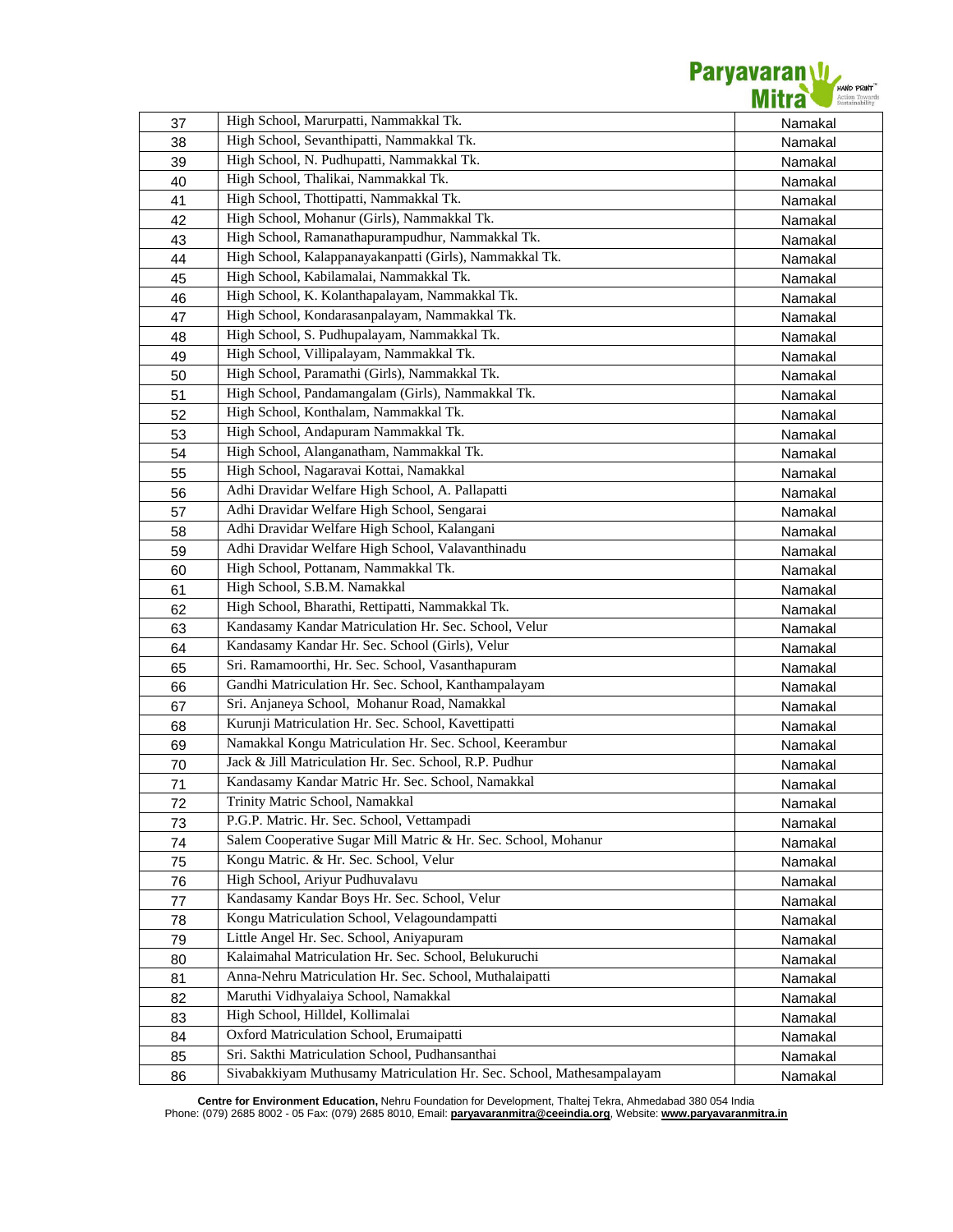

| 87  | Vivekananda Hr. Sec. School, Pungampalayam                  | Namakal |
|-----|-------------------------------------------------------------|---------|
| 88  | R.N. Oxford Matriculation Hr. Sec. School, Pandamangalam    | Namakal |
| 89  | Spectrum Academy Matriculation Hr. Sec. School, Namakkal    | Namakal |
| 90  | Middle School, Vengarai, Paramathi Velur Taluk              | Namakal |
| 91  | Middle School, Nettaiyampalayam, Paramathi Velur Taluk      | Namakal |
| 92  | Middle School, Anangoor, Paramathi Velur Taluk              | Namakal |
| 93  | Middle School, K. Ayyampalayam, Paramathi Velur Tk          | Namakal |
| 94  | Middle School, Thidumal, Paramathi Velur Taluk              | Namakal |
| 95  | Middle School, Chinnasolipalayam, Paramathi Velur Tk        | Namakal |
| 96  | Middle School, Sullipalayam, Paramathi Velur Tk.            | Namakal |
| 97  | Middle School, R.C. Perunkuruchi, Paramathi Velur Tk.       | Namakal |
| 98  | Middle School, K.K.C. Nanjai Edaiyar, Paramathi Velur Tk.   | Namakal |
| 99  | Middle School, Manapalli, Paramathi Velur Tk.               | Namakal |
| 100 | Middle School, R.C. Pettaipalayam, Paramathi Velur Tk.      | Namakal |
| 101 | Govt.Hr.Sec. School, T. Jadarpalayam, Rasipuram             | Namakal |
| 102 | Govt.Hr.Sec. School, Mangalapuram, Rasipuram                | Namakal |
| 103 | Govt.Hr.Sec. School, Namagiripettai (Boys), Rasipuram       | Namakal |
| 104 | Govt.Hr.Sec. School, Rasipuram Annasalai, Rasipuram         | Namakal |
| 105 | Govt.Hr.Sec. School, Rasipuram Ka.C. Street. Rasipuram      | Namakal |
| 106 | Govt.Hr.Sec. School, R. Pudupalayam, Rasipuram              | Namakal |
| 107 | Govt.Hr.Sec. School, Singalandhapuram, Rasipuram            | Namakal |
| 108 | Govt.Hr.Sec. School, Vennandhur (Boys), Rasipuram           | Namakal |
| 109 | Govt.Hr.Sec. School, Vennandhur (Girls), Rasipuram          | Namakal |
| 110 | Govt.Hr.Sec. School, Atthanur, Rasipuram                    | Namakal |
| 111 | Govt.Hr.Sec. School, Vadugam, Rasipuram                     | Namakal |
| 112 | Govt.Hr.Sec. School, Namagiripettai (Girls, Rasipuram)      | Namakal |
| 113 | Govt.Hr.Sec. School, Sidhalandhur, Thiruchengode            | Namakal |
| 114 | Govt.Hr.Sec. School, Devanakuruchi, Thiruchengode           | Namakal |
| 115 | Govt.Hr.Sec. School, Elachipalayam, Thiruchengode           | Namakal |
| 116 | Govt.Hr.Sec. School, Kozhilikalnatham, Thiruchengode        | Namakal |
| 117 | Govt.Hr.Sec. School, P. Kumarapalayam, Thiruchengode        | Namakal |
| 118 | Govt.Hr.Sec. School, Mallasamuthiram (Boys), Thiruchengode  | Namakal |
| 119 | Govt.Hr.Sec. School, Pallipalayam (Boys), Thiruchengode     | Namakal |
| 120 | Govt.Hr.Sec. School, Thiruchengode (Boys), Thiruchengode    | Namakal |
| 121 | Govt.Hr.Sec. School, Ulagappapalayam, Thiruchengode         | Namakal |
| 122 | Govt.Hr.Sec. School, Vyippamalai, Thiruchengode             | Namakal |
| 123 | Govt.Hr.Sec. School, Velagoundapatty, Thiruchengode         | Namakal |
| 124 | Govt.Hr.Sec. School, Vittampalayam, Thiruchengode           | Namakal |
| 125 | Govt.Hr.Sec. School, Manikkampalayam, Thiruchengode         | Namakal |
| 126 | Govt.Hr.Sec. School, Mallasamuthiram (Girls), Thiruchengode | Namakal |
| 127 | Govt.Hr.Sec. School, Pallipalayam (Girls), Thiruchengode    | Namakal |
| 128 | Govt.Hr.Sec. School, Thiruchengode (Girls), Thiruchengode   | Namakal |
| 129 | Govt.Hr.Sec. School, Periyamanali, Thiruchengode            | Namakal |
| 130 | Govt.Hr.Sec. School, Pallakapalayam, Thiruchengode          | Namakal |
| 131 | Govt.Hr.Sec. School, Sowdhapuram, Thiruchengode             | Namakal |
| 132 | Govt.Hr.Sec. School, Kokkarayanpettai, Thiruchengode        | Namakal |
| 133 | Govt.Hr.Sec. School, Kumarapalayam (Girls), Thiruchengode   | Namakal |
| 134 | Govt.Hr.Sec. School, Eraiyamangalam, Thiruchengode          | Namakal |
| 135 | Govt.Hr.Sec. School, Manali Jedarpalayam, Thiruchengode     | Namakal |
| 136 | SC Welfare Govt.Hr. Sec. School, Mullukuruchi Rasipuram     | Namakal |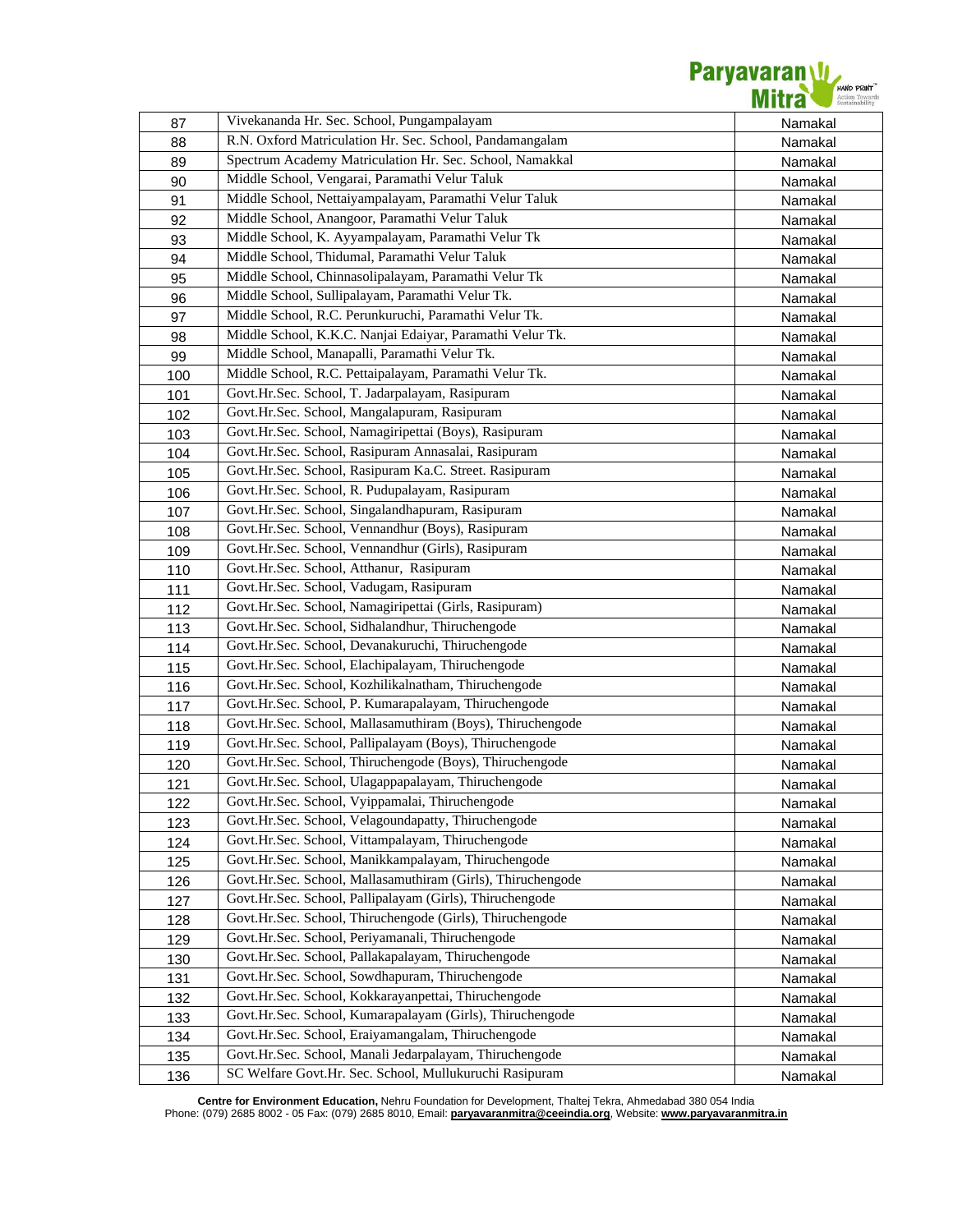

| 137 | Sengundhar Mahajana Hr. Sec. School, Kurusamypalayam, Rasipuram             | Namakal |
|-----|-----------------------------------------------------------------------------|---------|
| 138 | National Mahalir Hr. Sec. School, Rasipuram,                                | Namakal |
| 139 | J.K.K. Rangammal Hr. Sec. School, Kumarapalayam, Thiruchengode              | Namakal |
| 140 | Sankar Sankagiri West Hr. Sec.School, Sankagiri, Thiruchengode              | Namakal |
| 141 | S.R.V. Hr. Sec.School (Boys), Rasipuram                                     | Namakal |
| 142 | S.R.V. Hr. Sec.School (Girls), Rasipuram                                    | Namakal |
| 143 | Vetri Vikas Hr. Sec.School, Keeranur, Rasipuram                             | Namakal |
| 144 | Vidhya Vikas (Boys) Hr. Sec.School, Varakoorampatty, Thiruchengode          | Namakal |
| 145 | Vidhya Vikas (Girls) Hr. Sec.School, Varakoorampatty, Thiruchengode         | Namakal |
| 146 | Sri Vinayaka Metric Hr. Sec.School, Pillanatham, Thiruchengode              | Namakal |
| 147 | Mahendra Hr. Sec.School, Sempapalayam, Thiruchengode                        | Namakal |
| 148 | Rajammal Rangasamy Hr. Sec.School, Thokkavadi, Thiruchengode                | Namakal |
| 149 | Vivekananda Vidhyabhavan Hr. Sec.School, Elayampalayam, Thiruchengode       | Namakal |
| 150 | Mahadeva Vidhyalaya Hr. Sec.School, Thiruchengode                           | Namakal |
| 151 | Punitha Andhoniyar Hr. Sec.School, Thiruchengode                            | Namakal |
| 152 | K.R.P. Metric Hr. Sec.School, Pachampalayam Sankagiri (West) Thiruchengode  | Namakal |
| 153 | Sri Vidhya Mandhir Metric Hr. Sec.School, Rasipuram                         | Namakal |
| 154 | Sri Vani Metric Hr. Sec.School, Thoppapatty, Rasipuram                      | Namakal |
| 155 | Sri Vasavi Vidhyalaya Metric Hr. Sec.School, Rasipuram                      | Namakal |
| 156 | Sri Vidhya Mandhir Metric Hr. Sec.School School, Kurusamypalayam, Rasipuram | Namakal |
| 157 | Sri Vidhya Nikethan Metric Hr. Sec.School, Rasipuram                        | Namakal |
| 158 | Sri Vidhyadhoya Metric Hr. Sec.School, Rasipuram                            | Namakal |
| 159 | Sri Kalaimahal Metric Hr. Sec.School, Namagiripettai, Rasipuram             | Namakal |
| 160 | Seventh Day Metric Hr. Sec.School, Thiruchengode                            | Namakal |
| 161 | Mahendra Metric Hr. Sec.School, Kalipatty, Thiruchengode                    | Namakal |
| 162 | Rajammal Rangasamy Metric Hr. Sec.School, Thokkavadi, Thiruchengode         | Namakal |
| 163 | Public Metric Hr. Sec.School, Pallipalyam, Thiruchengode                    | Namakal |
| 164 | Holey Cross Metric Hr. Sec. School, Kumarapalayam, Thiruchengode            | Namakal |
| 165 | Poornamathi Metric Hr. Sec.School, Kumarapalayam, Thiruchengode             | Namakal |
| 166 | S.S.M. lakshmiammal Metric Hr. Sec.School, Kumarapalyam Thiruchengode       | Namakal |
| 167 | J.K.K.Rangammal Metric Hr. Sec.School, Kumarapalayam, Thiruchengode         | Namakal |
| 168 | Reliance Metric Hr. Sec.School, Kuppandapalayam, Thiruchengode              | Namakal |
| 169 | Sunshine Metric Hr. Sec.School, Kumarapalayam, Thiruchengode                | Namakal |
| 170 | Valliyappa Vidhyalaya Hr. Sec.School, Cinnarpalayam, Thiruchengode          | Namakal |
| 171 | S.P.P. Hr. Sec.School, Pallipalayam, Thiruchengode                          | Namakal |
| 172 | Star Metric Hr. Sec.School, Periyamanali, Thiruchengode                     | Namakal |
| 173 | Sengundhar Hr. Sec.School, Kosavampalayam, Thiruchengode                    | Namakal |
| 174 | Vivekanadha Vidhya Bhavan Hr. Sec.School, Elayamapalayam, Thiruchengode     | Namakal |
| 175 | Mahendra Metric Hr. Sec.School, Kumaramangalam, Thiruchengode               | Namakal |
| 176 | Govt. High School, Oilpatty, Rasipuram                                      | Namakal |
| 177 | Govt. High School, Udaiyarpalayam, Rasipuram                                | Namakal |
| 178 | Govt. High School, R.Pudupatty, Rasipuram                                   | Namakal |
| 179 | Govt. High School, R. Pattinam, Rasipuram                                   | Namakal |
| 180 | Govt. High School, Thimmanayakanpatty, Rasipuram                            | Namakal |
| 181 | Govt. High School, O. Sowdhapuram, Rasipuram                                | Namakal |
| 182 | Govt. High School, Minnakkal, Rasipuram                                     | Namakal |
| 183 | Govt. High School, Kullanayakanpalayam, Thiruchengode                       | Namakal |
| 184 | Govt. High School, Kuppandapalayam, Thiruchengode                           | Namakal |
| 185 | Govt. High School, Kottapalayam, Thiruchengode                              | Namakal |
| 186 | Govt. High School, Patloor, Thiruchengode                                   | Namakal |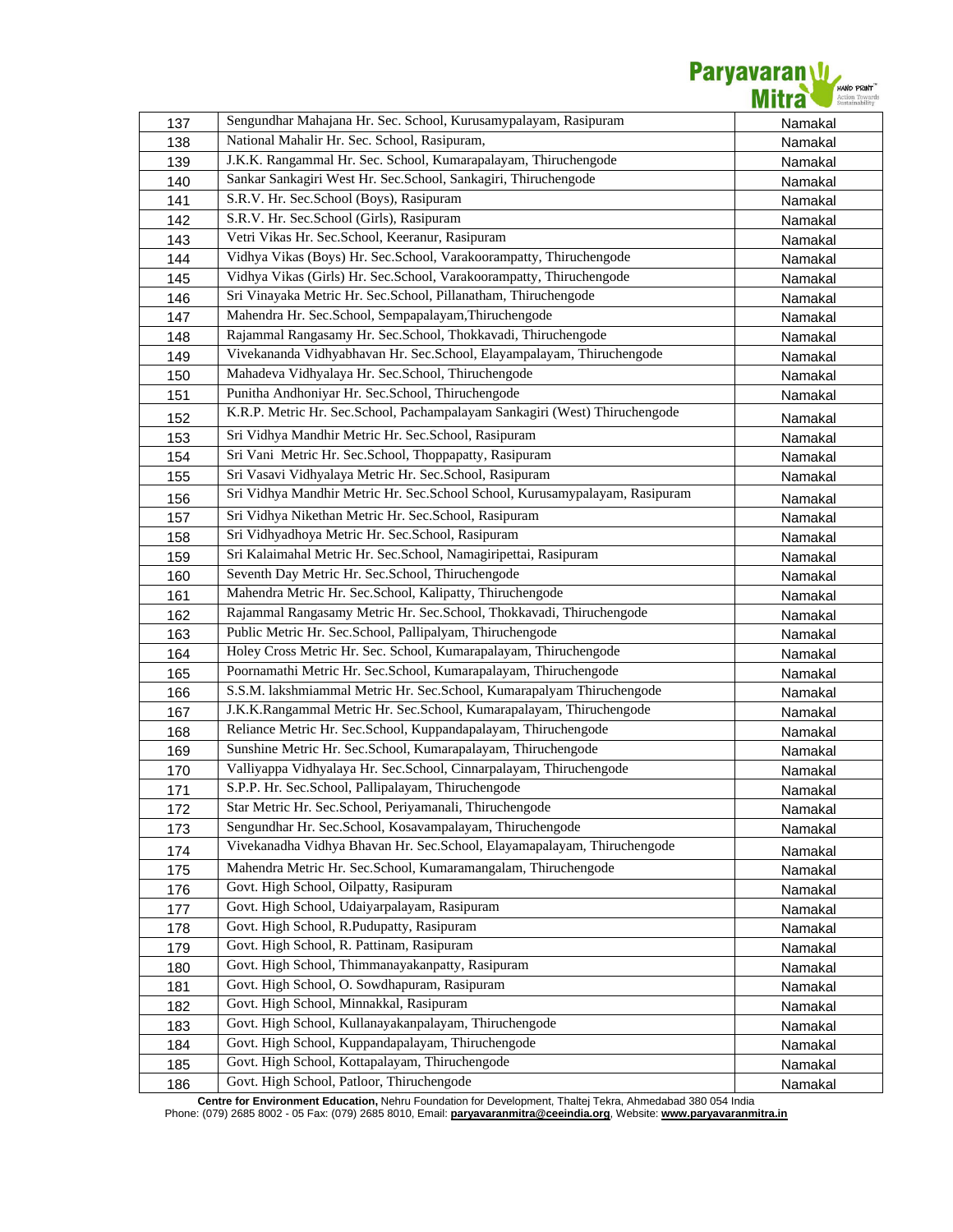

| 187 | Govt. High School, Ramapuram, Thiruchengode                                                                                         | Namakal |
|-----|-------------------------------------------------------------------------------------------------------------------------------------|---------|
| 188 | Govt. High School, Thaneerpandahlpalayam, Thiruchengode                                                                             | Namakal |
| 189 | Govt. High School, Pommampatty, Thiruchengode                                                                                       | Namakal |
| 190 | Govt. High School, Veppadai, Thiruchengode                                                                                          | Namakal |
| 191 | Govt. High School, Anangoor, Thiruchengode                                                                                          | Namakal |
| 192 | Govt. High School, Pappamapalayam, Thiruchengode                                                                                    | Namakal |
| 193 | G.D.R. Govt. High School, Mullukuruchi, Rasipuram                                                                                   | Namakal |
| 194 | Gandhi High School, Thengalpalayam, Thiruchengode                                                                                   | Namakal |
| 195 | R.C. High School, Rasipuram                                                                                                         | Namakal |
| 196 | Sengundhar Mahajan High School (Girls), Kurusamypalayam, Rasipuram                                                                  | Namakal |
| 197 | Thillaiyadi Valliyammai High School (Girls), Vennandhur, Rasipuram                                                                  | Namakal |
| 198 | Punitha Andhiniyar High School, Thiruchengode                                                                                       | Namakal |
| 199 | S.P.P. High School, Pallipalayam, Thiruchengode                                                                                     | Namakal |
| 200 | M.T.V. High School, Thiruchengode                                                                                                   | Namakal |
| 201 | O.A.S. High School, Kileripatty, Thuruchengode                                                                                      | Namakal |
| 202 | Mahendra High School, Kumaramangalam, Thiruchengode                                                                                 | Namakal |
| 203 | Annai Saraswathi High School, Vyiappamalai, Thiruchengode                                                                           | Namakal |
| 204 | S.P.M. High School, Kozhikalnatham, Thiruchengode                                                                                   | Namakal |
| 205 | Kongu Nadu High School, Velagoundapatty, Thiruchengode                                                                              | Namakal |
| 206 | Kalaimahal Metric High School, Vennandhur, Rasipuram                                                                                | Namakal |
| 207 | National Metric High School, Singalandhapuram, Rasipuram                                                                            | Namakal |
| 208 | Saraswathi Metric High School, Oilpatty, Rasipuram                                                                                  | Namakal |
| 209 | Sri Samy Metric High School, Mullukuruchi, Rasipuram                                                                                | Namakal |
| 210 | Vikram Memorial Metric High School, Kumarapalayam, Rasipuram                                                                        | Namakal |
| 211 | Trinity Vidhyalaya Metric High School, Mullukuruchi, Rasipuram                                                                      | Namakal |
| 212 | Sri Vidhya Mandhir Metric High School, Vennandhur, Rasipuram                                                                        | Namakal |
| 213 | Bharat Metric High School, Mallasamuthiram, Thiruchengode                                                                           | Namakal |
| 214 | Annai Saraswathi Metric High School, Vaiyyappamalai, Thiruchengode                                                                  | Namakal |
| 215 | Holey Angels Metric High School, Thiruchengode                                                                                      | Namakal |
|     | Indian School of Science Metric High School, Kailasampalayam, Thiruchengode                                                         |         |
| 216 | K.R.P. Metric High School, Thiruchengode                                                                                            | Namakal |
| 217 | Kalaivani Metric High School, Pallipalayam, Thiruchengode                                                                           | Namakal |
| 218 | New Oxboard Metric High School, Karattupalayam, Thiruchengode                                                                       | Namakal |
| 219 | Ponni Metric High School, Odappalli, Thiruchengode                                                                                  | Namakal |
| 220 | Ratna Metric High School, P.P.Agragaram, Thiruchengode                                                                              | Namakal |
| 221 | Saraswathi Raju Oxboard Metric High School, Puliyampatty, Thiruchengode                                                             | Namakal |
| 222 | S.P.K. Metric High School, Koottapalli, Thiruchengode                                                                               | Namakal |
| 223 | Sri Ramachandra Metric High School, Elachipalayam, Thiruchengode                                                                    | Namakal |
| 224 | Sri Ramakrishna Metric High School, Mallasamuthiram, Thiruchengode                                                                  | Namakal |
| 225 | Little Flower Metric High School, Komarapalayam, Thiruchengode                                                                      | Namakal |
| 226 |                                                                                                                                     | Namakal |
| 227 | Muniraja Metric High School, Valaiyakaranur, Thiruchengode                                                                          | Namakal |
| 228 | Ravindranath Tahoor Metric High School, Kumarapalayam, Thiruchengode<br>Sri Vinayaka Metric High School, Vyappamalai, Thiruchengode | Namakal |
| 229 | V.R.S. Metric High School, Kattoor, Thiruchengode                                                                                   | Namakal |
| 230 |                                                                                                                                     | Namakal |
| 231 | Vani Vidhyalaya Metric High School, Elandhaikuttai, Thiruchengode                                                                   | Namakal |
| 232 | Vathatri Vidhyalayam, Alampalayam, Thiruchengode                                                                                    | Namakal |
| 233 | Victory Metric High School, Paneetkuthipalayam, Thiruchengode                                                                       | Namakal |
| 234 | Vidhya Vikas Metric High School, Varakoorampatty, Thiruchengode                                                                     | Namakal |
| 235 | Vallabi Metric High School, Pallipalayam, Thiruchengode                                                                             | Namakal |
| 236 | Avvai K.S.R. Metric High School, Thiruchengode                                                                                      | Namakal |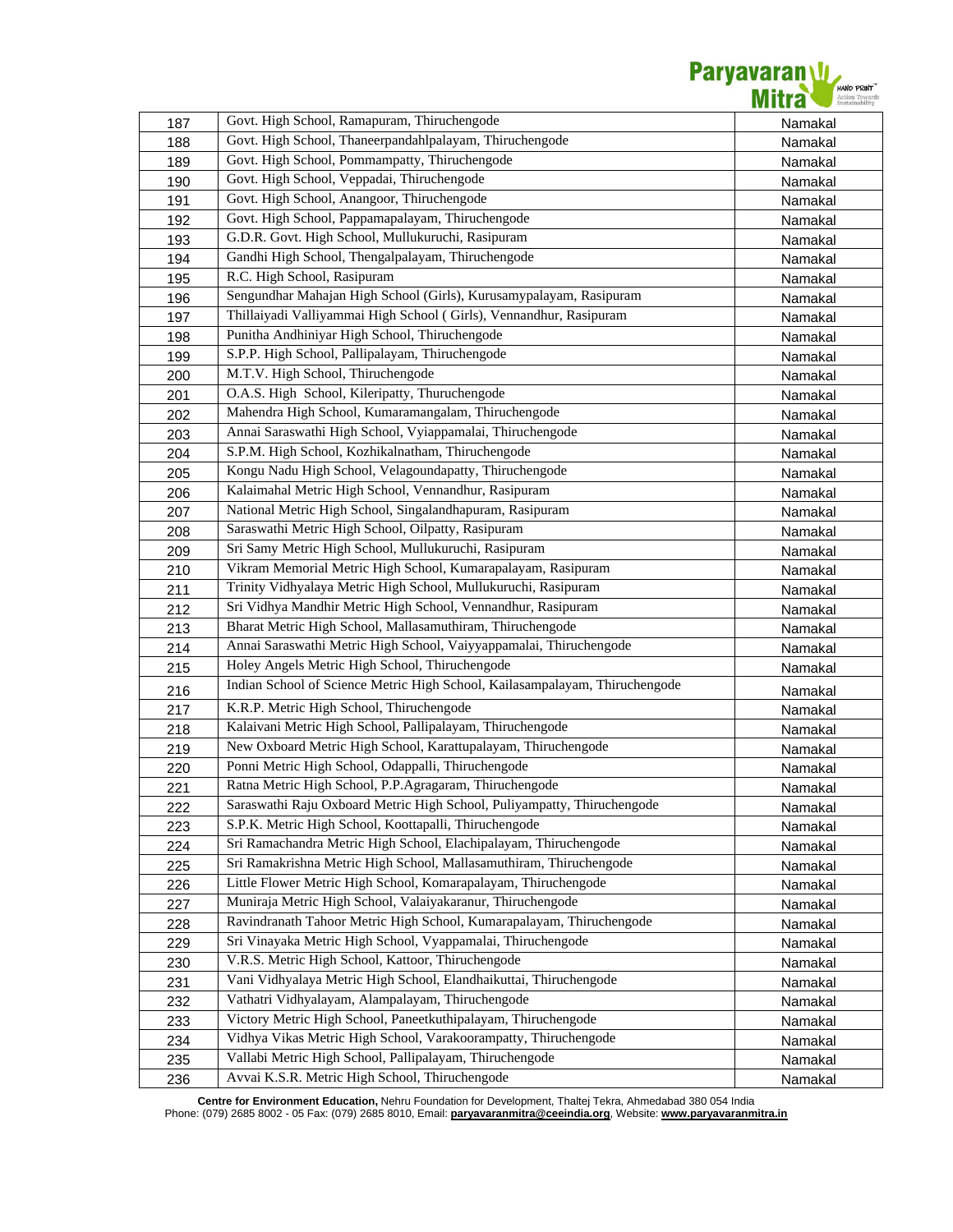

| 237                       | Panchayat Union Middle School, Koundampalayam, Rasipuram         | Namakal         |
|---------------------------|------------------------------------------------------------------|-----------------|
| 238                       | Panchayat Union Middle School, R. Kumarapalayam, Rasipuram       | Namakal         |
| 239                       | Panchayat Union Middle School, R. Kumarapalayam, Rasipuram       | Namakal         |
| 240                       | Panchayat Union Middle School, Pusaripalayam, Rasipuram          | Namakal         |
| 241                       | Panchayat Union Middle School, Ponkalpalayam, Rasipuram          | Namakal         |
| 242                       | Municipal Middle School, V.Nagar Rasipuram                       | Namakal         |
| 243                       | Panchayat Union Middle School, Molasi, Thiruchengode             | Namakal         |
| 244                       | Panchayat Union Middle School, Andipalayam, Thiruchengode        | Namakal         |
| 245                       | Panchayat Union Middle School, Karumakoundapalyam, Thiruchengode | Namakal         |
| 246                       | Panchayat Union Middle School, Sirumolasi, Thiruchengode         | Namakal         |
| 247                       | Municipal Middle School, Koottapalli, Thiruchengode              | Namakal         |
| 248                       | Municipal Middle School, T. Kollapatty, Thiruchengode            | Namakal         |
| 249                       | Municipal Middle School, Sanarpalayam, Thiruchengode             | Namakal         |
| 250                       | Municipal Middle School, Suriyampalayam, Thiruchengode           | Namakal         |
|                           |                                                                  |                 |
|                           |                                                                  |                 |
| <b>NGC ID</b>             | Name of the School                                               | District/School |
| No                        |                                                                  |                 |
| 1                         | Govt. High School, Nellakotta.                                   | Nilgris         |
| $\overline{c}$            | Govt. High School, (Girls), Erumad.                              | <b>Nilgris</b>  |
| $\ensuremath{\mathsf{3}}$ | Govt. High School, Kaiyunni.                                     | <b>Nilgris</b>  |
| $\overline{4}$            | Govt. High School, Cherambadi.                                   | Nilgris         |
| 5                         | Govt. High School, Atthikunna.                                   | <b>Nilgris</b>  |
| 6                         | Govt. High School, Pakana.                                       | <b>Nilgris</b>  |
| $\overline{7}$            | Govt. High School, O'Valley                                      | Nilgris         |
| 8                         | Govt. High School, Ambalavayal.                                  | <b>Nilgris</b>  |
| $\boldsymbol{9}$          | Govt. Hr. Sec. School, Devala.                                   | <b>Nilgris</b>  |
| 10                        | Govt. Hr. Sec. School, Sri Madurai.                              | <b>Nilgris</b>  |
| 11                        | Govt. Hr. Sec. School, Ambalmoolla                               | Nilgris         |
| 12                        | Govt. Hr. Sec. School, Gudalur                                   | Nilgris         |
| 13                        | Govt. Hr. Sec. School, Devarshola                                | <b>Nilgris</b>  |
| 14                        | Govt. Hr. Sec. School, Pandalur                                  | <b>Nilgris</b>  |
| 15                        | Govt. Hr. Sec. School, Bitherkad                                 | <b>Nilgris</b>  |
| 16                        | Govt. Hr. Sec. School, Kollapalli                                | Nilgris         |
| 17                        | Govt. Hr. Sec. School, Erumad                                    | <b>Nilgris</b>  |
| 18                        | St. Francis Xavier High School, Pandalur.                        | Nilgris         |
| 19                        | St.Mary's High School, Gudalur                                   | <b>Nilgris</b>  |
| 20                        | CSI High School, Pandanthurai                                    | <b>Nilgris</b>  |
| 21                        | Bharat Matha High School, Uppatty                                | <b>Nilgris</b>  |
| 22                        | St.Thomas Hr. Sec. school, Gudalur                               | <b>Nilgris</b>  |
| 23                        | Fathima Girls Hr. Sec.School, Gudalur.                           | <b>Nilgris</b>  |
| 24                        | Ramakrishna Matriculation School, Gudalur                        | <b>Nilgris</b>  |
| 25                        | Sacred Heart Matriculation Dchool, Kaiyunni                      | <b>Nilgris</b>  |
| 26                        | St. Thomas Matriculation H.S School, Ayyankolli                  | <b>Nilgris</b>  |
| 27                        | Kalaivani Matric Hr. Sec. School, Gudalur                        | <b>Nilgris</b>  |
| 28                        | Bharat Community Matric H.S. School, Gudalur.                    | Nilgris         |
| 29                        | Holy Cross Matric H.S. School, Devarshola                        | <b>Nilgris</b>  |
| 30                        | G.T.M.O. Matric Hr. Sec. School, Gudalur                         | <b>Nilgris</b>  |
| 31                        | P.U.P.S., Bandipet                                               | <b>Nilgris</b>  |
| 32                        | P.U.P.S., Pattavayal                                             | <b>Nilgris</b>  |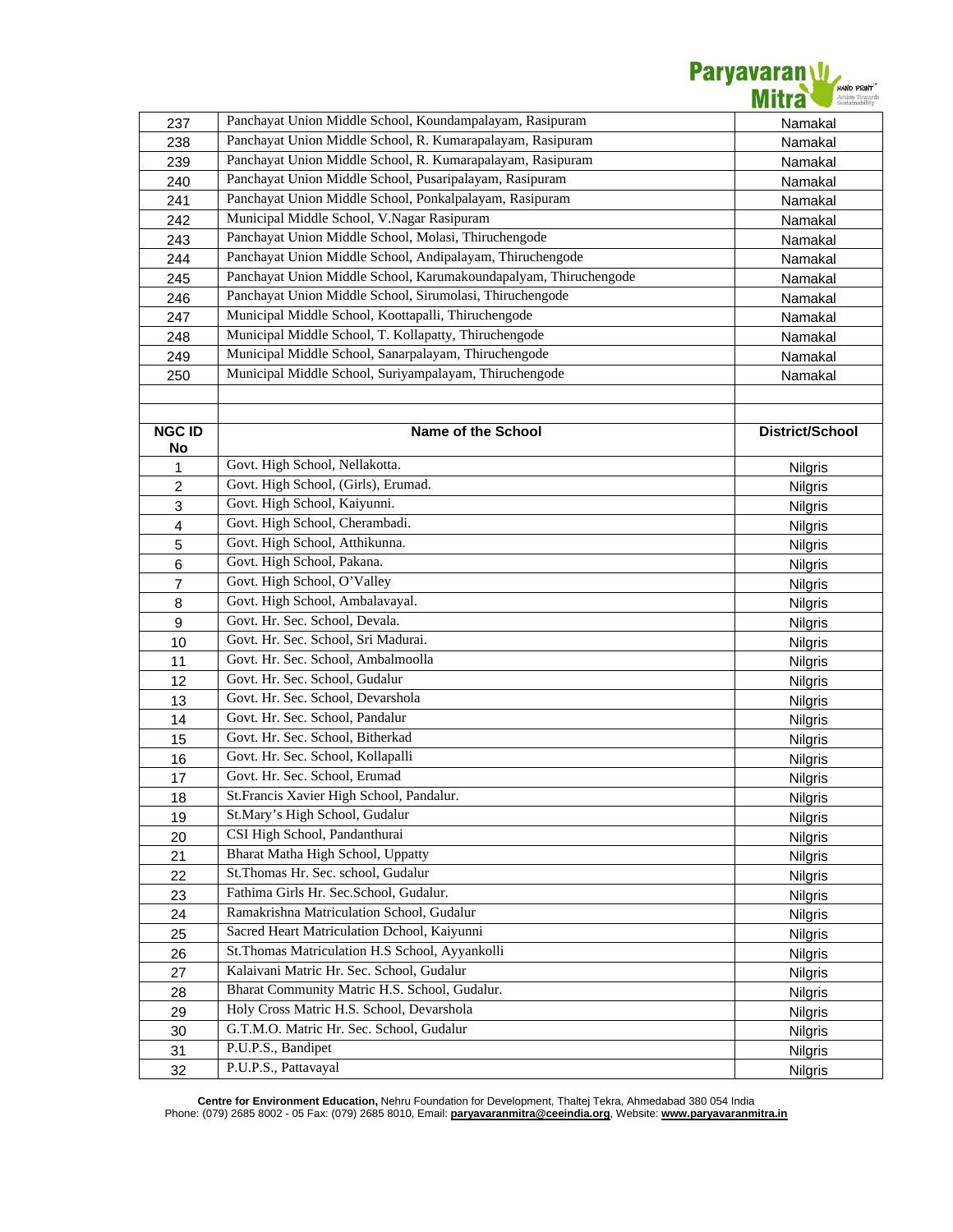

| 33 | P.U.P.S., Puthurvayal                             | <b>Nilgris</b>     |
|----|---------------------------------------------------|--------------------|
| 34 | P.U.P.S., Choondy                                 | Nilgris            |
| 35 | P.U.P.S., Puliampara                              | Nilgris            |
| 36 | P.U.P.S., Atthipalli                              | Nilgris            |
| 37 | P.U.P.S., New Hope                                | <b>Nilgris</b>     |
| 38 | P.U.P.S., Ponnur                                  | <b>Nilgris</b>     |
| 39 | P.U.P.S., Sri Madurai                             | <b>Nilgris</b>     |
| 40 | P.U.P.S., kamaraj Nagar                           | <b>Nilgris</b>     |
| 41 | P.U.P.S., Devarshola                              | Nilgris            |
| 42 | P.U.P.S., Nanthatty                               | <b>Nilgris</b>     |
| 43 | St.Francis Xavier Primary School, Pandalur        | Nilgris            |
| 44 | Fathima Gerosa Primary Nilayam, Gudalur           | <b>Nilgris</b>     |
| 45 | Govt. High School, Kuntahlaadi                    | <b>Nilgris</b>     |
| 46 | Noorulhuudha High School, Yellamalai              | <b>Nilgris</b>     |
| 47 | Diyus Matriculation School, Pandalur              | Nilgris            |
| 48 | St.Sebastian Matriculation School, Manvayal       | Nilgris            |
| 49 | M.D.S Matriculation School, Chembala              | <b>Nilgris</b>     |
| 50 | Oxford Matirculation School, Rockwood             | <b>Nilgris</b>     |
| 51 | P.U.M.S., Pearl Division                          | <b>Nilgris</b>     |
| 52 | P.U.M.S., Maradi                                  | <b>Nilgris</b>     |
| 53 | P.U.M.S., Aroutupara                              | Nilgris            |
| 54 | P.U.M.S., Mannathivayal                           | Nilgris            |
| 55 | P.U.M.S., Nayankkansholai                         | <b>Nilgris</b>     |
| 56 | P.U.M.S., Uppatty                                 | Nilgris            |
| 57 | P.U.M.S., First Mile                              | Nilgris            |
| 58 | P.U.M.S., Periyashola                             | Nilgris            |
| 59 | G.T.R.M.S. Devala                                 | Nilgris            |
| 60 | G.T.R.M.S. Kappala                                | <b>Nilgris</b>     |
| 61 | G.T.R.M.S. Kargudi                                | Nilgris            |
| 62 | G.T.R.M.S. Thorappalli                            | Nilgris            |
| 63 | G.T.R.M.S. Mavanalla                              | <b>Nilgris</b>     |
| 64 | Sri Ramakrishna Matric School, Nanjanadu          | Nilgris            |
| 65 | J.S.S. Public School, Udahai                      |                    |
| 66 | Annai Sarada Devi Matric School, Anikorai         | Nilgris            |
| 67 | Sri Sathya Sai Matric School, Macinakudi          | Nilgris<br>Nilgris |
| 68 | Child Jesus Matric School, Macinakudi             |                    |
| 69 | Ilma Matric School, Udahai                        | Nilgris            |
| 70 | Saint Sistas Matric School, Barex                 | <b>Nilgris</b>     |
|    | Holy Innocent School, Barex                       | <b>Nilgris</b>     |
| 71 | Fern Kill Matric School, Coonoor                  | <b>Nilgris</b>     |
| 72 | Punitha Antonier High School, Solurmattam         | <b>Nilgris</b>     |
| 73 | Viswasanthi Matric School, Kothagiri              | <b>Nilgris</b>     |
| 74 | Kalaimagal Matric School, Sakalati                | <b>Nilgris</b>     |
| 75 | Punitha Susaiyappar Boys Hr. Sec. School, Coonoor | <b>Nilgris</b>     |
| 76 | Saint Joseph Convent Girls School, Coonoor        | <b>Nilgris</b>     |
| 77 | Stanes Hr. Sec. School, Coonoor                   | <b>Nilgris</b>     |
| 78 | Sister Alponsa High School, Manjoor               | <b>Nilgris</b>     |
| 79 |                                                   | <b>Nilgris</b>     |
| 80 | Vivekananta Matric School, Manjoor                | <b>Nilgris</b>     |
| 81 | Kendria Vidayalaya High School, Hindu Nagar       | <b>Nilgris</b>     |
| 82 | Rex Hr. Sec. School, Udahai                       | Nilgris            |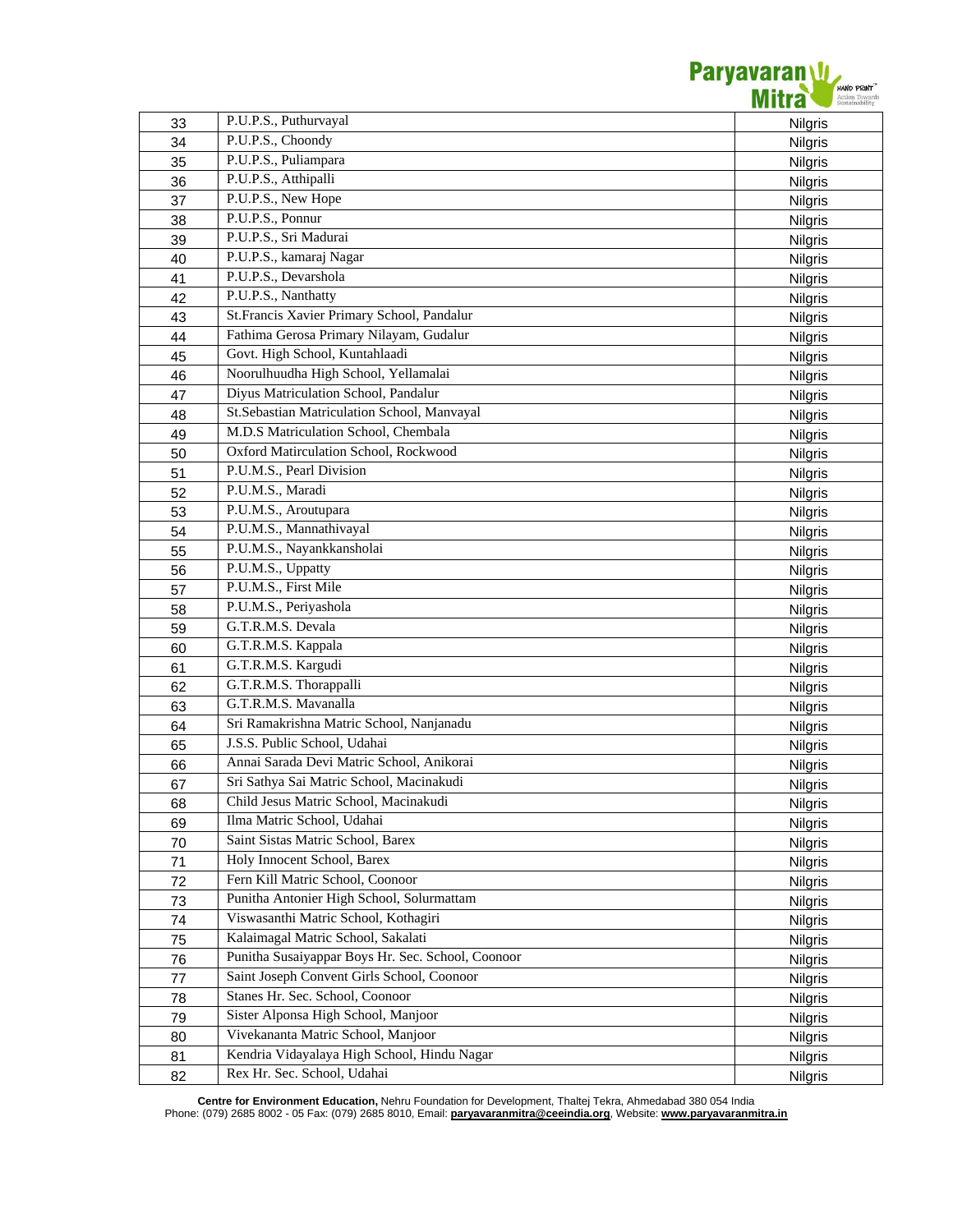

| 83             | P.U.M.S. Pegumpallamugam                                                                                  | Nilgris                |
|----------------|-----------------------------------------------------------------------------------------------------------|------------------------|
| 84             | P.U.M.S. Thankadu                                                                                         | Nilgris                |
| 85             | P.U.M.S. Mullicoor                                                                                        | Nilgris                |
| 86             | Adi Drivadar Middle School, Thottapetta                                                                   | Nilgris                |
| 87             | Adi Drivadar Middle School, Thakka Baba Nagar                                                             | Nilgris                |
| 88             | Sacret Hart Middle School, Udahai                                                                         | <b>Nilgris</b>         |
| 89             | P.U.M.S. Pethala                                                                                          | <b>Nilgris</b>         |
| 90             | P.U.M.S. Thengumarakada                                                                                   | <b>Nilgris</b>         |
| 91             | P.U.M.S. Herdamattam                                                                                      | <b>Nilgris</b>         |
| 92             | Arasu Undu Urividap Palli, Karikaiyur                                                                     | <b>Nilgris</b>         |
| 93             | P.U.M.S. Karanchi                                                                                         | Nilgris                |
| 94             | C.S.I. Middle School, Connoor                                                                             | <b>Nilgris</b>         |
| 95             | Holy Cross Primary School, Naduvattam                                                                     | Nilgris                |
| 96             | C.S.I. Jel Primary School, Ferngil, Udahai                                                                | Nilgris                |
| 97             | Vivekananta Primary School, Theetukal                                                                     | Nilgris                |
| 98             | P.U.M.S. Thalaikunta                                                                                      | Nilgris                |
| 99             | C.S.I. Primary School, Kanthal                                                                            | Nilgris                |
| 100            | Nirmala Primary School, Kakathoppu                                                                        | <b>Nilgris</b>         |
| 101            | Punitha Teresa Primary School, Osati                                                                      | <b>Nilgris</b>         |
| 102            | Punitha Susaiyappar Primary School, Udahai                                                                | <b>Nilgris</b>         |
| 103            | Punitha Francies Savier Primary School, Manjanakorai                                                      | <b>Nilgris</b>         |
| 104            | Punitha Pilomina Primary School, Green field, Udahai                                                      | Nilgris                |
|                |                                                                                                           |                        |
|                |                                                                                                           |                        |
| <b>NGC ID</b>  | Name of the School                                                                                        | <b>District/School</b> |
|                |                                                                                                           |                        |
| No             |                                                                                                           |                        |
| $\mathbf{1}$   | Govt. Hr. Sec. School, Perambalur                                                                         | Perambalur             |
| $\overline{c}$ | Govt. Hr. Sec. School, Ammapalayam                                                                        | Perambalur             |
| $\mathsf 3$    | Govt. Hr. Sec. School, Gurumbalur                                                                         | Perambalur             |
| $\overline{4}$ | Govt. Hr. Sec. School, Poolambadi                                                                         | Perambalur             |
| 5              | Govt. Hr. Sec. School, V. Kalathur                                                                        | Perambalur             |
| 6              | Govt. Hr. Sec. School, Eepanai                                                                            | Perambalur             |
| $\overline{7}$ | Govt. Hr. Sec. School, Arumbavur                                                                          | Perambalur             |
| 8              | Govt. Hr. Sec. School, Cruvachur                                                                          | Perambalur             |
| 9              | Govt. Hr. Sec. School, Veepamthattai                                                                      | Perambalur             |
| 10             | Govt. High School, Annukoor                                                                               | Perambalur             |
| 11             | Govt. High School, Elabapuram                                                                             | Perambalur             |
| 12             | Govt. High School, Sathiramanai                                                                           | Perambalur             |
| 13             | Govt. High School, Melapuliyur                                                                            | Perambalur             |
| 14             | Govt. High School, Pasumpuliyur                                                                           | Perambalur             |
| 15             | Govt. High School, Thondamandurai                                                                         | Perambalur             |
| 16             | Govt. High School, Vengalam                                                                               | Perambalur             |
| 17             | Govt. High School, Nergunam                                                                               | Perambalur             |
| 18             | Govt. High School, Valikandapuram                                                                         | Perambalur             |
| 19             | Govt. High School, Kai. Kalayuthur                                                                        | Perambalur             |
| 20             | Govt. High School, Vendavur                                                                               | Perambalur             |
| 21             | Govt. High School, Kalpadi                                                                                | Perambalur             |
| 22             | Govt. High School, Kavulpalayam                                                                           | Perambalur             |
| 23             | Thanthy Hens Rower Boys Hr. Sec. School, Perambalur<br>Punitha Thominic Girls Hr. Sec. School, Perumbalur | Perambalur             |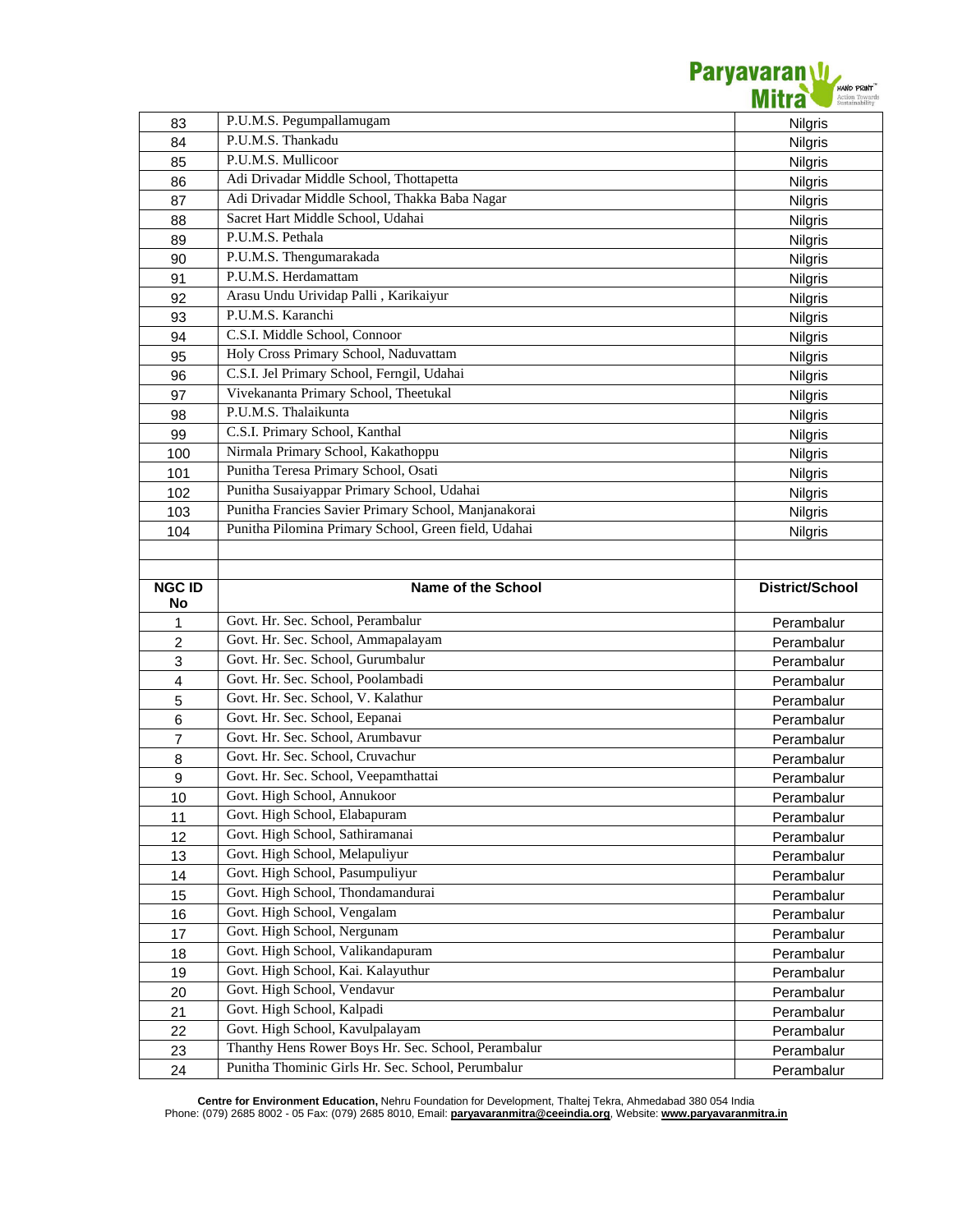

| 25 | Moulana Hr. Sec. School, Perambalur                         | Perambalur |
|----|-------------------------------------------------------------|------------|
| 26 | Sirumalar Hr. Sec. School, Anna Mangalam                    | Perambalur |
| 27 | Nehru Hr. Sec. School. Erriyur                              | Perambalur |
| 28 | Thanthy Hens Rower High. School, Indhra Nagar, Elambalur    | Perambalur |
| 29 | Saradha Devi Girls High School, Perambalur                  | Perambalur |
| 30 | Panimalar Hr. Sec. School, Perambalur                       | Perambalur |
| 31 | Annai Eeva Marykok Hr. Sec. School, Duraimangalam           | Perambalur |
| 32 | Sri Ragavendra Hr. Sec. School, Arumbavur                   | Perambalur |
| 33 | Thanthy Hens Rower High. School, Nergunam                   | Perambalur |
| 34 | Jesi High School, Eechangadu                                | Perambalur |
| 35 | Rower Memorial High School, Duraimangalam                   | Perambalur |
| 36 | Thanathy Rower High School, V.R. S.S. Puram                 | Perambalur |
| 37 | Dhanalakshmi Srinivasan High School, Perambalur             | Perambalur |
| 38 | Aadi Drivadar Govt. Hr. Sec. School, Dalarampatti           | Perambalur |
| 39 | Aadi Drivadar Govt. Hr. Sec. School, Aalampadi              | Perambalur |
| 40 | Dhanalakshmi Srinivasan, Matric Hr. Sec. School, Perambalur | Perambalur |
| 41 | Sri Ramakrishna Matric Hr. Sec. School, Perambalur          | Perambalur |
| 42 | Edem Garden Matric Hr. Sec. School, Udumpiam                | Perambalur |
| 43 | Jaint Joseph Matric Hr. Sec. School, Perambalur             | Perambalur |
| 44 | Swami Vivekanantha Matric Hr. Sec. School, Arumbavur        | Perambalur |
| 45 | Santhi Nikaden Matric High School, Arumbavur                | Perambalur |
| 46 | Annai Paruvathammal Matric High School, Perambalur          | Perambalur |
| 47 | Thanathy Rower Matric High School, Perambalur               | Perambalur |
| 48 | Sri Madhura High School, Krishnapuram                       | Perambalur |
| 49 | Govt. Hr. Sec. School, Ariyalur                             | Perambalur |
| 50 | Govt. Hr. Sec. School, Keelapulur                           | Perambalur |
| 51 | Govt. Hr. Sec. School, Thirumalapadi                        | Perambalur |
| 52 | Govt. Hr. Sec. School, Eelakurichi                          | Perambalur |
| 53 | Govt. Hr. Sec. School, Thirumanur                           | Perambalur |
| 54 | Govt. Hr. Sec. School, Periyathirukonam                     | Perambalur |
| 55 | Govt. Hr. Sec. School, Settigulam                           | Perambalur |
| 56 | Govt. Hr. Sec. School, Padaloor                             | Perambalur |
| 57 | Govt. Hr. Sec. School, Elappaigudikadu (C)                  | Perambalur |
| 58 | Govt. Hr. Sec. School, Elappaigudikadu (A)                  | Perambalur |
| 59 | Govt. Hr. Sec. School, Gunnam                               | Perambalur |
| 60 | Govt. Hr. Sec. School, Dungapuram                           | Perambalur |
| 61 | Govt. Hr. Sec. School, Keelapuliyur                         | Perambalur |
| 62 | Govt. Hr. Sec. School, Kolaganatham                         | Perambalur |
| 63 | Govt. Hr. Sec. School, Veeppur                              | Perambalur |
| 64 | Govt. Hr. Sec. School, Kandagudi                            | Perambalur |
| 65 | Govt. Hr. Sec. School, Marvathur                            | Perambalur |
| 66 | Govt. Hr. Sec. School, Coothur                              | Perambalur |
| 67 | Govt. Hr. Sec. School, Payrali                              | Perambalur |
| 68 | Govt. Hr. Sec. School, Karai                                | Perambalur |
| 69 | Govt. Hr. Sec. School, Keelakavattangurichi                 | Perambalur |
| 70 | Govt. Hr. Sec. School, Pooyiathanallur                      | Perambalur |
| 71 | Covt. High School, Eelanthaicoodam                          | Perambalur |
| 72 | Covt. High School, Kamarajavalli                            | Perambalur |
| 73 | Covt. High School, Keelacolathur                            | Perambalur |
| 74 | Covt. High School, Kovilur                                  | Perambalur |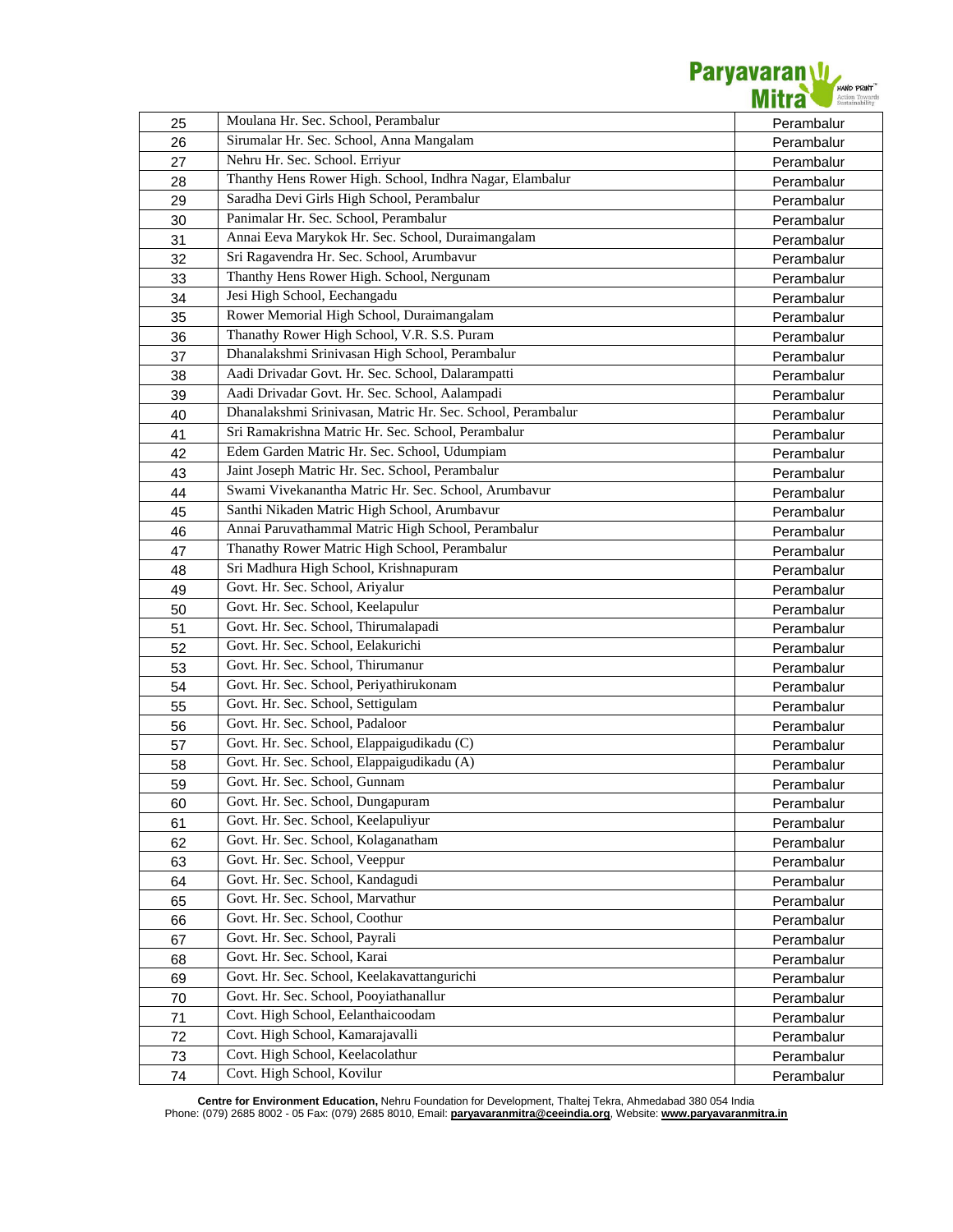

| 75  | Covt. High School, Venganur                                             | Perambalur |
|-----|-------------------------------------------------------------------------|------------|
| 76  | Covt. High School, Pallikanatham                                        | Perambalur |
| 77  | Covt. High School, Kandarathirtham                                      | Perambalur |
| 78  | Covt. High School, S. Aaduthurai                                        | Perambalur |
| 79  | Covt. High School, Kelaperambalur                                       | Perambalur |
| 80  | Covt. High School, D. Kalauthu                                          | Perambalur |
| 81  | Covt. High School, Nakkasalem                                           |            |
| 82  | Covt. High School, OOkaloor                                             | Perambalur |
|     | Covt. High School, Eerur                                                | Perambalur |
| 83  | Covt. High School, Koolathur                                            | Perambalur |
| 84  | Covt. High School, Keelayiur                                            | Perambalur |
| 85  | Covt. High School, Ka. Poiyur                                           | Perambalur |
| 86  | Covt. High School, Ka. Ammpabur                                         | Perambalur |
| 87  | Covt. High School, Guruvadi                                             | Perambalur |
| 88  | Covt. High School, Iron Authur                                          | Perambalur |
| 89  | Covt. High School, Sruvaloor                                            | Perambalur |
| 90  | Covt. High School, (Girls), Gunnam                                      | Perambalur |
| 91  |                                                                         | Perambalur |
| 92  | Covt. High School, Govindapuram                                         | Perambalur |
| 93  | Covt. High School, Ellumoor                                             | Perambalur |
| 94  | Covt. High School, Rayapuram                                            | Perambalur |
| 95  | Nirmala Girls Hr. Sec. School, Ariyalur                                 | Perambalur |
| 96  | C.S.I. Hr. Sec. School, Ariyalur                                        | Perambalur |
| 97  | R.C. Punitha John High School, Perumathur                               | Perambalur |
| 98  | Punitha Enchcasiar High School, Gogudi                                  | Perambalur |
| 99  | Sri Kaliyuga Varatharaja Perumal Kovil Girls High School, Kallangurichi | Perambalur |
| 100 | Thooya Mary High School, Ariyalur                                       | Perambalur |
| 101 | Punitha Enchcasiar High School, Gulamanikam                             | Perambalur |
| 102 | Thanthy Rower Thooya Yovan Hr. Sec. Sec. School, Perumuthur Gudikadu    | Perambalur |
| 103 | Raja Viknesh Hr. Sec. School, Melamathur                                | Perambalur |
| 104 | Srumalar Hr. Sec. School, Akaram Seecoor                                | Perambalur |
| 105 | Annai High School, Padalur                                              | Perambalur |
| 106 | Aadi Drivadar Govt. High School, Nathamgadu                             | Perambalur |
| 107 | Arasu Nagar Matric Hr. Sec. School, Ariyalur                            | Perambalur |
| 108 | Monford Matric Hr. Sec. School, Ariyalur                                | Perambalur |
| 109 | Sri Ramakrishna Vidhayalaya Matric Hr. Sec. School, Ariyalur            | Perambalur |
| 110 | Srumalar Matric High School, Cheetigulam                                | Perambalur |
| 111 | Punitha Antrush Matric High School, Thirumanthurai                      | Perambalur |
| 112 | Veenus Matric High School, Ariyalur                                     | Perambalur |
| 113 | Sri Rama Krishna Matric High School, Cheetigulam                        | Perambalur |
| 114 | Dharani Matric High School, (C.B.S.E) Rettipalayam                      | Perambalur |
| 115 | Govt. Hr. Sec. School, Jeyangondam                                      | Perambalur |
| 116 | Govt. Hr. Sec. School, Villanthai - Andimadam                           | Perambalur |
| 117 | Govt. Hr. Sec. School, Meensruti                                        | Perambalur |
| 118 | Govt. Hr. Sec. School, Tha. Palloor                                     | Perambalur |
| 119 | Govt. Hr. Sec. School, Udayiarpalayam                                   | Perambalur |
| 120 | Govt. Hr. Sec. School, Ellaiyur-Variyangal                              | Perambalur |
| 121 | Govt. Hr. Sec. School, Godalikarupur                                    | Perambalur |
| 122 | Govt. Hr. Sec. School, Melaniguli                                       | Perambalur |
| 123 | Govt. Hr. Sec. School, Tha. Pootuchukollai                              | Perambalur |
| 124 | Govt. Hr. Sec. School, Shengunthurai                                    | Perambalur |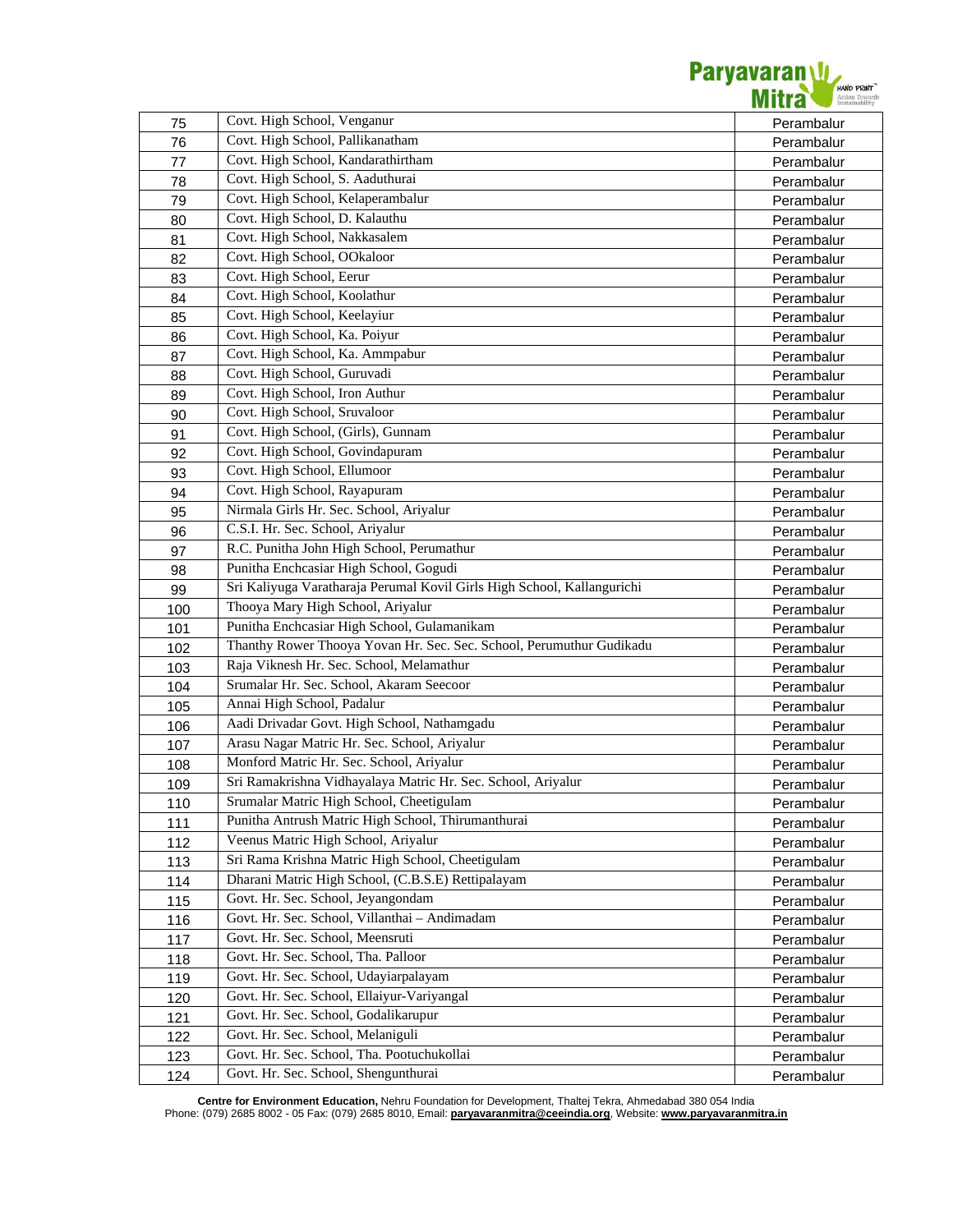

| 125 | Govt. Hr. Sec. School, Poonparapi                       | Perambalur |
|-----|---------------------------------------------------------|------------|
| 126 | Govt. Hr. Sec. School, Erumpuligurichi                  | Perambalur |
| 127 | Govt. Hr. Sec. School, Edaiyangurichi                   | Perambalur |
| 128 | Govt. Hr. Sec. School, Thirupuranthan                   | Perambalur |
| 129 | Govt. Hr. Sec. School, Gurichigulam                     | Perambalur |
| 130 | Govt. Hr. Sec. School, Udkottai                         | Perambalur |
| 131 | Govt. Hr. Sec. School, Vikramangalam                    | Perambalur |
| 132 | Govt. Hr. Sec. School, Kallathoor-Dandalai              | Perambalur |
| 133 | Govt. Hr. Sec. School, Anandavadi                       | Perambalur |
| 134 | Govt. High School, Naiyakanaipriyal                     | Perambalur |
| 135 | Govt. High School, J. Suthamalli                        | Perambalur |
| 136 | Govt. High School, Kavarapalayam                        | Perambalur |
| 137 | Govt. High School, Coovathur                            | Perambalur |
| 138 | Govt. High School, Alagapuram                           | Perambalur |
| 139 | Govt. High School, Ayur                                 | Perambalur |
| 140 | Govt. High School, Eravangudi                           | Perambalur |
| 141 | Govt. High School, Kangaigondapuram                     | Perambalur |
| 142 | Govt. High School, Gunamangalam                         | Perambalur |
| 143 | Govt. High School, Guvagam                              | Perambalur |
| 144 | Govt. High School, Maruthur                             | Perambalur |
| 145 | Govt. High School, Oolaiyur                             | Perambalur |
| 146 | Govt. High School, Udhyanatham                          | Perambalur |
| 147 | Govt. High School, Thirukalapur                         | Perambalur |
| 148 | Govt. High School, Valathiraiyanpattinam                | Perambalur |
| 149 | Govt. High School, Venmankondan                         | Perambalur |
| 150 | Govt. High School, Sinnavaliyam                         | Perambalur |
| 151 | Govt. High School, Paraigurichi                         | Perambalur |
| 152 | Govt. High School, Sengunthapuram                       | Perambalur |
| 153 | Govt. High School, D. Keelaveli                         | Perambalur |
| 154 | Govt. High School, Koduccanur                           | Perambalur |
| 155 | Govt. High School,                                      | Perambalur |
| 156 | Govt. High School, Manam                                | Perambalur |
| 157 | Govt. High School, Dalvai                               | Perambalur |
| 158 | Govt. High School, Mullugurichi                         | Perambalur |
| 159 | Govt. High School, Periyagurichi                        | Perambalur |
| 160 | Govt. High School, Ayyanaikanpettai                     | Perambalur |
| 161 | Govt. High School, (Girls) Shenthurai                   | Perambalur |
| 162 | Govt. High School, (Girls), Udayiarpalayam              | Perambalur |
| 163 | Govt. High School, (Girls), Meensruti                   | Perambalur |
| 164 | Govt. High School, (Girls), Jeyangundam                 | Perambalur |
| 165 | R.C. Pathima Girls Hr. Sec. School, (Girls), Jeyagondam | Perambalur |
| 166 | Punitha Piliominiol Hr. Sec. School, Gullumoor          | Perambalur |
| 167 | Annai Lurthu Girls Hr. Sec. School, Thenoor             | Perambalur |
| 168 | Alangara Annai Girls Hr. Sec. School,                   | Perambalur |
| 169 | Varatharajan Pettai                                     | Perambalur |
| 170 | C.S.I. Hr. Sec. School, Magimypuram                     | Perambalur |
| 171 | R.C. Pathima High School, Vadavikkam                    | Perambalur |
| 172 | Bharatha matha R.C. High School, Nadavaloor             | Perambalur |
| 173 | V.A.R. Hr. Sec. School, Rathinapuri-Andimadam           | Perambalur |
| 174 | Raja Sadapakkiam High School, Dularangurichi            | Perambalur |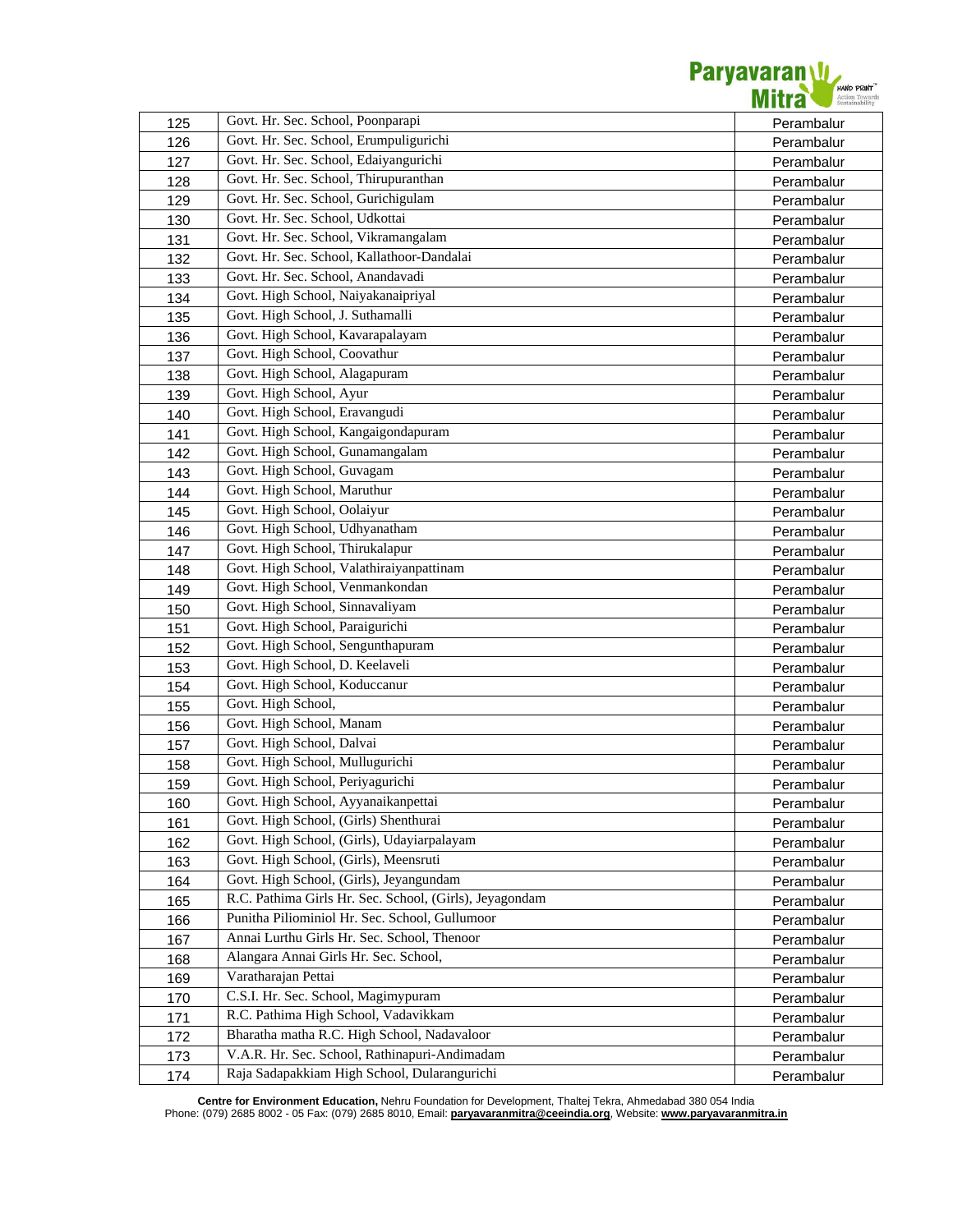

| 175                       | Jainterpal Green land High School, Andimadam                           | Perambalur      |
|---------------------------|------------------------------------------------------------------------|-----------------|
| 176                       | Prabhar Memorial High School, Jeyangondam                              | Perambalur      |
| 177                       | Modern Matric Hr. Sec. School, Jeyangondam                             | Perambalur      |
| 178                       | Vijaya Pandis Matric High School, Alathiyur                            | Perambalur      |
| 179                       | Pathima Matric High School, Jeyangondam                                | Perambalur      |
| 180                       | Emmagulate Matric High School, Cement Nagar, Dalavai                   | Perambalur      |
| 181                       | Jimnozia Matric High School, Kalvigramam, Jeyangondam                  | Perambalur      |
| 182                       | Sri Showbagiya Matric High School, Rathinapuri-Andimadam               | Perambalur      |
| 183                       | Maritiyas Matric High School, Andimadam                                | Perambalur      |
| 184                       | Teresa Matric High School, Senthurai                                   | Perambalur      |
| 185                       | Aadi Drivadar Govt Hr. Sec. School, Poovanipattu                       | Perambalur      |
|                           |                                                                        |                 |
|                           |                                                                        |                 |
| <b>NGC ID</b>             | <b>Name of the School</b>                                              | District/School |
| No                        |                                                                        |                 |
| 1                         | Ulagappar Hr. Sec. School, Ramachandrapuram-622 505                    | Pudukottai      |
| $\overline{c}$            | Sri Rama Krishna Vivekananta Hr. Sec. School, Thirupunavasal - 614 629 | Pudukottai      |
| $\ensuremath{\mathsf{3}}$ | Punitha Susaiappar High School, Vichur                                 | Pudukottai      |
| $\overline{\mathbf{4}}$   | Alijanam Jamath Oriental Arabic High School, Aranthangi - 614 616      | Pudukottai      |
| $\sqrt{5}$                | R.C. High School, Parikkudi - 614 629                                  | Pudukottai      |
| 6                         | Jeevan Jothi High School, Konacollai Patti - 622 302                   | Pudukottai      |
| $\overline{7}$            | Manickavasakar Hr. Sec. School, Pandipathiram-614 618                  | Pudukottai      |
| 8                         | Vestely High School, Aranthangi - 614 616                              | Pudukottai      |
| 9                         | Govt.Girls High School, Kottaipattinam                                 | Pudukottai      |
| 10                        | Govt. Girls High School, Ammapattinam                                  | Pudukottai      |
| 11                        | Govt.High School, Posampatti                                           | Pudukottai      |
| 12                        | Govt.High School, Pallvarayanpathai                                    | Pudukottai      |
| 13                        | Govt.High School, M.Kallupatti                                         | Pudukottai      |
| 14                        | Govt.High School, Kothakottai                                          | Pudukottai      |
| 15                        | Govt.High School, Valaivari East                                       | Pudukottai      |
| 16                        | P.U.P.S, Thiruvarangulam                                               | Pudukottai      |
| 17                        | P.U.P.S., Arimalam (Thiruvarangulam Union)                             | Pudukottai      |
| 18                        | P.U.M.S., Kotthamangalam (Paliyur) (Thiruvarangulam Union)             | Pudukottai      |
| 19                        | P.U.M.S., M.Gulavaipatti (Thiruvarangulam Union)                       | Pudukottai      |
| 20                        | P.U.M.S., Poovarasangudi (Thiruvarangulam Union)                       | Pudukottai      |
| 21                        | P.U.M.S., Kaikurichi (Thiruvarangulam Union)                           | Pudukottai      |
| 22                        | P.U.M.S., Alangudi (Thiruvarangulam Union)                             | Pudukottai      |
| 23                        | P.U.M.S., Melakkottai (Thiruvarangulam Union)                          | Pudukottai      |
| 24                        | P.U.M.S., Mettupatti (Thiruvarangulam Union)                           | Pudukottai      |
| 25                        | P.U.M.S., Poonian Gudierripu (Arimalam Union)                          | Pudukottai      |
| 26                        | P.U.M.S., Cadaikudi (Arimalam Union)                                   | Pudukottai      |
| 27                        | P.U.M.S., Vadaku Nallipatti (Arimalam Union)                           | Pudukottai      |
| 28                        | P.U.M.S., Dekkattur (Arimalam Union)                                   | Pudukottai      |
| 29                        | P.U.M.S., Thiruvanaikavan Patti (Arimalam Union)                       | Pudukottai      |
| 30                        | P.U.M.S., Irumba Nadu (Arimalam Union)                                 | Pudukottai      |
| 31                        | P.U.M.S., Gurungalur (Arimalam Union)                                  | Pudukottai      |
| 32                        | P.U.M.S., Meenikkantha (Arimalam Union)                                | Pudukottai      |
| 33                        | P.U.M.S., Gallur Colony (Arimalam Union)                               | Pudukottai      |
| 34                        | P.U.M.S., Nallampal Samuthiram (Arimalam Union)                        | Pudukottai      |
| 35                        | P.U.M.S., Peliyavyal (Arimalam Union)                                  | Pudukottai      |
|                           |                                                                        |                 |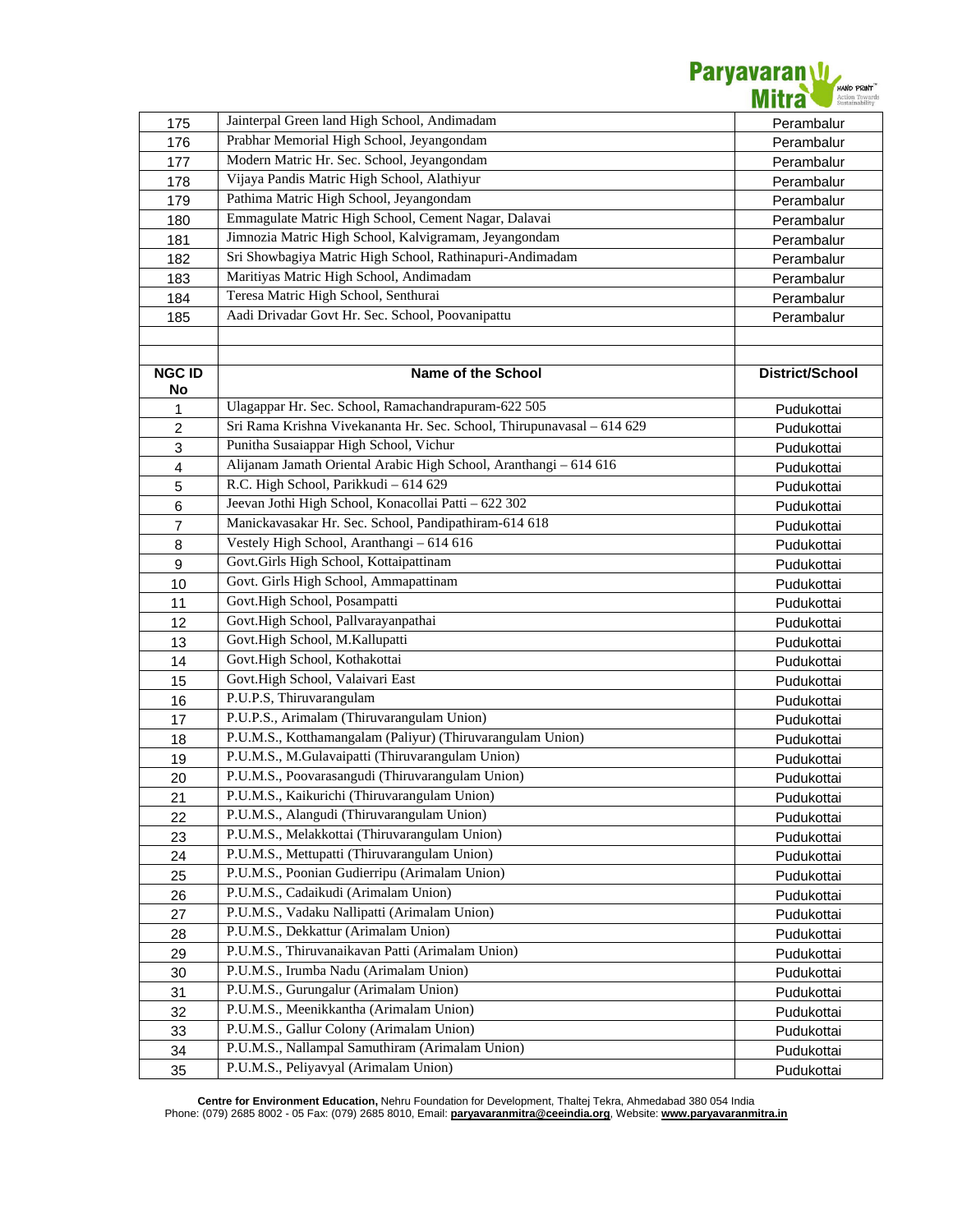

| 36 | P.U.M.S., Nedungudi (Arimalam Union)              | Pudukottai |
|----|---------------------------------------------------|------------|
| 37 | Sri Gannesher Middle School, Visuvanathapuram     | Pudukottai |
| 38 | P.U.M.S. Melapattu, Aranthangi Union              | Pudukottai |
| 39 | P.U.M.S. Perungadu, Aranthangi Union              | Pudukottai |
| 40 | P.U.M.S. Karungulicadu, Aranthangi Union          | Pudukottai |
| 41 | P.U.M.S. Gonnakadu, Aranthangi Union              | Pudukottai |
| 42 | P.U.M.S. Arasarkulam East, Aranthangi Union       | Pudukottai |
| 43 | P.U.M.S. Kodeivayal East, Aranthangi Union        | Pudukottai |
| 44 | P.U.M.S. Mangalanadu East, Aranthangi Union       | Pudukottai |
| 45 | P.U.M.S. Amarasimendrapuram, Aranthangi Union     | Pudukottai |
| 46 | P.U.M.S. Aaeengudi North, Aranthangi Union        | Pudukottai |
| 47 | P.U.M.S. Neivathavi, Aranthangi Union             | Pudukottai |
| 48 | P.U.M.S. Periyalur West, Aranthangi Union         | Pudukottai |
| 49 | P.U.M.S. Vallavari West, Aranthangi Union         | Pudukottai |
| 50 | P.U.M.S. Mangudi, Aranthangi Union                | Pudukottai |
| 51 | P.U.M.S. Guruthinrakottai, Aranthangi Union       | Pudukottai |
| 52 | P.U.M.S. Rajendrapuram, Aranthangi Union          | Pudukottai |
| 53 | P.U.M.S. Erukalakottai, Aranthangi Union          | Pudukottai |
| 54 | P.U.M.S. Rathinakottai, Aranthangi Union          | Pudukottai |
| 55 | P.U.M.S. Avanathangottai East, Aranthangi Union   | Pudukottai |
| 56 | P.U.M.S. Tholuvangadu, Aranthangi Union           | Pudukottai |
| 57 | P.U.M.S.Thirunalur North, Aranthangi Union        | Pudukottai |
| 58 | P.U.M.S. Paravakottai, Aranthangi Union           | Pudukottai |
| 59 | P.U.M.S. Gurumpoor, Aranthangi Union              | Pudukottai |
| 60 | P.U.M.S. Gunnagurumbi, Aranthangi Union           | Pudukottai |
| 61 | P.U.M.S. Coothadivaiyal, Aranthangi Union         | Pudukottai |
| 62 | P.U.M.S. Gongudi, Aranthangi Union                | Pudukottai |
| 63 | P.U.M.S. Naiyakar Patti, Aranthangi Union         | Pudukottai |
| 64 | P.U.M.S. Alapranthan, Aranthangi Union            | Pudukottai |
| 65 | P.U.M.S. Patchanur, Aranthangi Union              | Pudukottai |
| 66 | P.U.M.S. Veerankaran, Aranthangi Union            | Pudukottai |
| 67 | P.U.M.S. Kammangadu North, Aranthangi Union       | Pudukottai |
| 68 | P.U.M.S. Puduvakottai, Aranthangi Union           | Pudukottai |
| 69 | P.U.M.S. Panchati, Aranthangi Union               | Pudukottai |
| 70 | P.U.M.S. Duraiarasapuram, Aranthangi Union        | Pudukottai |
| 71 | P.U.M.S. Vikneshwarapuram, Aranthangi Union       | Pudukottai |
| 72 | P.U.M.S. Mookudi, Aranthangi Union                | Pudukottai |
| 73 | P.U.M.S. Vallavari East, Aranthangi Union         | Pudukottai |
| 74 | P.U.M.S. Thattanvaiyal, Aranthangi Union          | Pudukottai |
| 75 | P.U.M.S. Avanathangottai West, Aranthangi Union   | Pudukottai |
| 76 | Govt. Girls High School, Thirumayam               | Pudukottai |
| 77 | Govt. High School, Manaviduthi                    | Pudukottai |
| 78 | P.S.K. Matric Hr. Sec. School, Pudukottai         | Pudukottai |
| 79 | Sidambaram Matric Hr. Sec. School, Valaiyapatti   | Pudukottai |
| 80 | Amala Annai Matric Hr. Sec. School, Ponamaravathi | Pudukottai |
| 81 | S.F.S. Matric Hr. Sec. School, Pudukottai         | Pudukottai |
| 82 | Infant Jesus Matric Hr. Sec. School, Annnavasal   | Pudukottai |
| 83 | Parimala Grikories Matric Hr. Sec. School, Mathur | Pudukottai |
| 84 | Gulapathipaliya Hr. Sec. School, Pudukottai       | Pudukottai |
| 85 | P.U.M.S. Ashok Nagar                              | Pudukottai |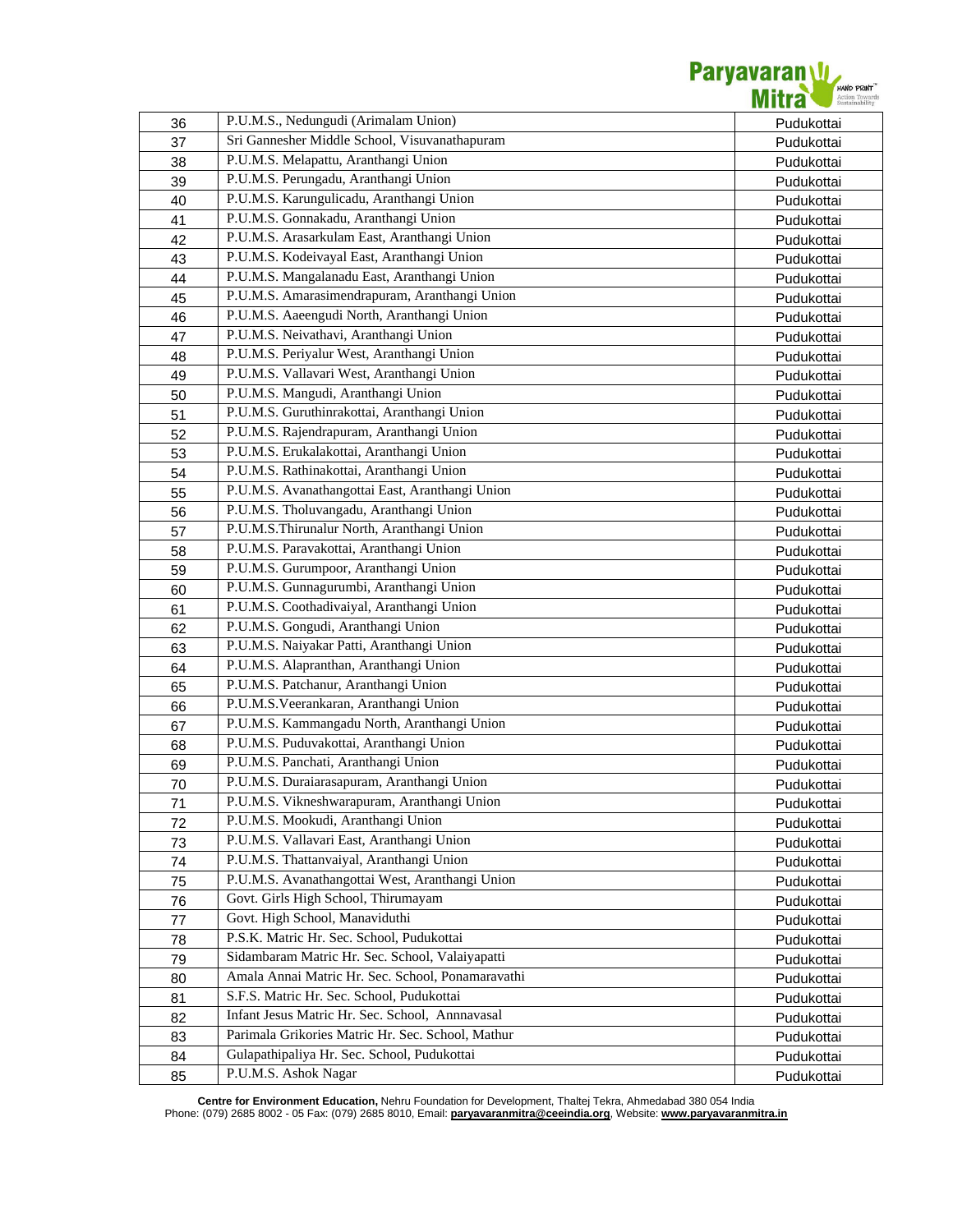

| 86             | P.U.M.S. M. Gulavaipatti                            | Pudukottai      |
|----------------|-----------------------------------------------------|-----------------|
| 87             | P.U.M.S. Ganapathipuram                             | Pudukottai      |
| 88             | P.U.M.S. Kammangadu                                 | Pudukottai      |
| 89             | P.U.M.S. Kallukaranpatti                            | Pudukottai      |
| 90             | P.U.M.S. Kayampatti                                 | Pudukottai      |
| 91             | P.U.M.S. Gupayanpatti                               | Pudukottai      |
| 92             | P.U.M.S. South Chettiyapatti                        | Pudukottai      |
| 93             | P.U.M.S. South Thondaiman Uorani                    | Pudukottai      |
| 94             | P.U.M.S. Mookampatti                                | Pudukottai      |
| 95             | P.U.M.S. Melapatti                                  | Pudukottai      |
| 96             | P.U.M.S. Melaveduthi                                | Pudukottai      |
| 97             | P.U.M.S. Vannarapatti                               | Pudukottai      |
| 98             | P.U.M.S. Rajagulathur                               | Pudukottai      |
| 99             | P.U.M.S. Karupudaiyanpatti                          | Pudukottai      |
| 100            | P.U.M.S. Gummupatti                                 | Pudukottai      |
| 101            | P.U.M.S. Sothupallai                                | Pudukottai      |
| 102            | P.U.M.S. Thyla Nagar                                | Pudukottai      |
| 103            | P.U.M.S. Palan Nagar                                | Pudukottai      |
| 104            | P.U.M.S. Perungondan Viduthi                        | Pudukottai      |
| 105            | P.U.M.S. Manthangudi                                | Pudukottai      |
| 106            | P.U.M.S. Mullur                                     | Pudukottai      |
| 107            | P.U.M.S. Valavam Patti                              | Pudukottai      |
| 108            | P.U.M.S. Vagavasal                                  | Pudukottai      |
| 109            | Municipality Middle School, Pillai Thannier Panthal | Pudukottai      |
| 110            | Municipality Middle School, Bosh Nagar              | Pudukottai      |
| 111            | Municipality Middle School, Malaiedu                | Pudukottai      |
| 112            | Municipality Middle School, Kovilpatti              | Pudukottai      |
| 113            | Municipality Middle School, Thiruvapoor             | Pudukottai      |
| 114            | Municipality Middle School, Matchuvadi              | Pudukottai      |
| 115            | D.E.L.C. Middle School, Pudukottai                  | Pudukottai      |
|                |                                                     |                 |
| <b>NGC ID</b>  | <b>Name of the School</b>                           | District/School |
| No             |                                                     |                 |
| 1              | Govt. High School, Nattuvampalayam                  | Salem           |
| 2              | Govt. High School, Vadukampatti                     | Salem           |
| 3              | Govt. High School, Ara. Gullampatti                 | Salem           |
| 4              | Govt. High School, Vellari Velli                    | Salem           |
| 5              | Govt. High School, V. Metupalayam                   | Salem           |
| 6              | Govt. High School, M. Settiyapatti                  | Salem           |
| $\overline{7}$ | Govt. High School, Kamalapuram                      | Salem           |
| 8              | Govt. High School, Amaragunthi                      | Salem           |
| 9              | Govt. High School, T. Gonagapadi                    | Salem           |
| 10             | Govt. High School, Kongupatti                       | Salem           |
| 11             | Govt. High School, Theevattapatti                   | Salem           |
| 12             | Govt. High School, Periyavadagam Patti              | Salem           |
| 13             | Govt. High School, Sanavour                         | Salem           |
| 14             | Govt. High School, Mathyiankuttai                   | Salem           |
| 15             | Govt. High School, Manathal Nallak Kuvundampatti    | Salem           |
| 16             | Govt. High School, Malliguntham                     | Salem           |
| 17             | Govt. High School, K.K. Nagar                       | Salem           |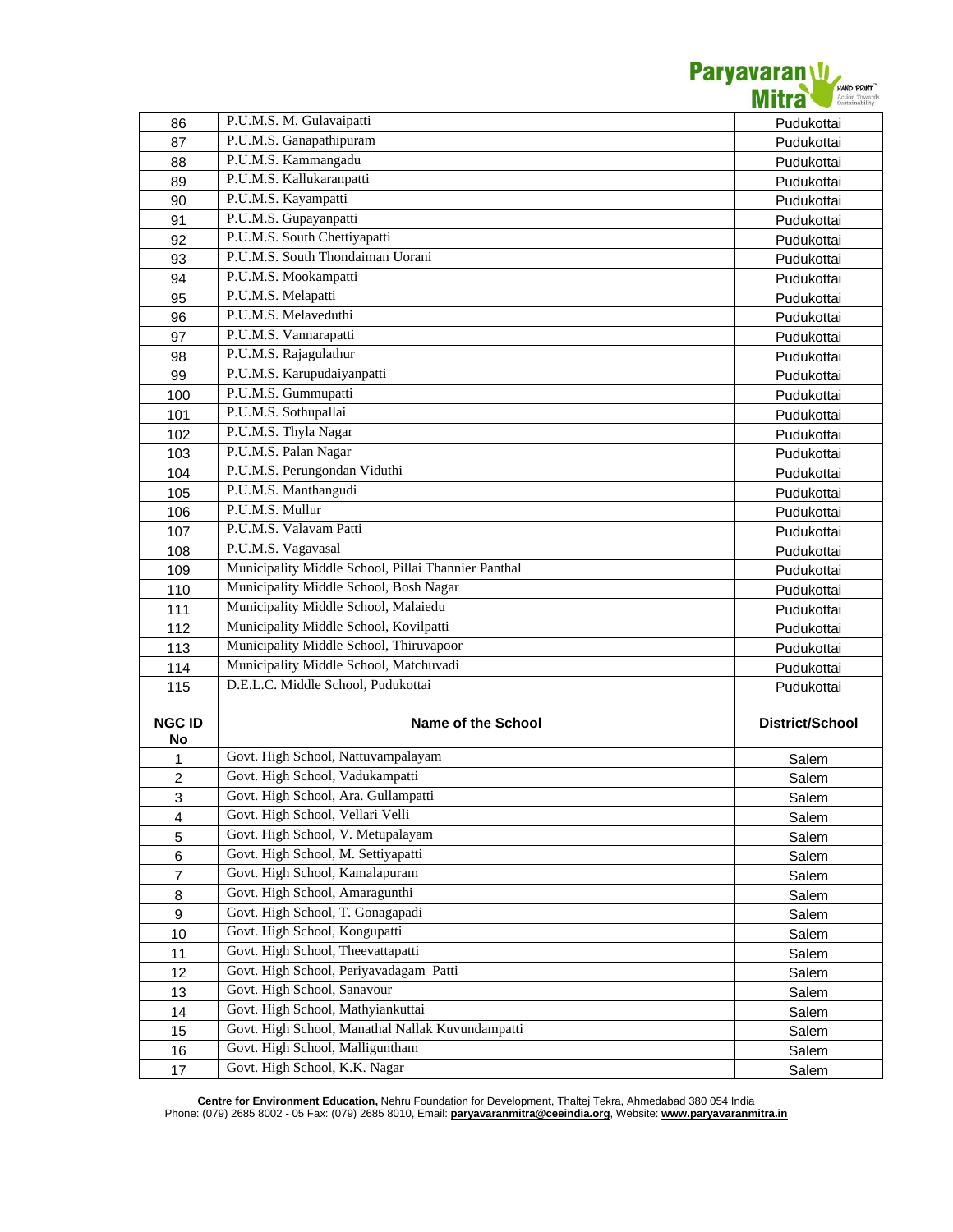

| 18 | Govt. High School, Goonoor                                         | Salem |
|----|--------------------------------------------------------------------|-------|
| 19 | Govt. High School, Santhyaidhanapatti                              | Salem |
| 20 | Govt. High School, Gunchsandiyur                                   | Salem |
| 21 | Govt. High School, Cinthamaniyur                                   | Salem |
| 22 | Govt. High School, Theekampatti                                    | Salem |
| 23 | Govt. High School, Panangatoor                                     | Salem |
| 24 | Govt. High School, Savooriyur                                      | Salem |
| 25 | Sri Ramakrishna High School, Cinnadhanta                           | Salem |
| 26 | Jawhar High School, Karumalaicoodal                                | Salem |
| 27 | G.T.R. Hr. Sec. School, Mattukaranoor                              | Salem |
| 28 | Brideson High School, Sangagiri                                    | Salem |
| 29 | G.V. High School, Masilapalayam                                    | Salem |
| 30 | Ganga kaveri High School, Theevattipatti                           | Salem |
| 31 | M.A.M High School, Madhyiankuttai                                  | Salem |
| 32 | Valluvan Vasuki High School, Nattamangalam                         | Salem |
| 33 | Jothi Hr. Sec. School, Dharmangalam                                | Salem |
| 34 | S.S.R.M. Hr. Sec. School, Karupoor                                 | Salem |
| 35 | Bethel Hr. Sec. School, Danieshpettai                              | Salem |
| 36 | Seventh-day Advantigest Metric School, T.V. Road, Sangagiri        | Salem |
| 37 | Ravindranath Tagore Metric High School, Veerachipalayam, Sangagiri | Salem |
| 38 | Sri Amman Metric High School, Vaigundam, Sangagiri                 | Salem |
| 39 | Ever Green Metric School, Adaikanoor, Mattukkaranoor               | Salem |
| 40 | New India Metric School, Ramamurthi Nagar, Danish Pettai           | Salem |
| 41 | Brindavan Metric School, Devoor, Sangagiri                         | Salem |
| 42 | St. Mery's Metric School, Vellandivalasu, Edapadi                  | Salem |
| 43 | Amala Metric Hr. Sec. School, Morasampatti, Edapadi                | Salem |
| 44 | Sri Nachiyar Metric School, Jalakantapuram                         | Salem |
| 45 | Sri Vidhyamanthir Metric School, Chellavadai                       | Salem |
| 46 | Ramesh Vidhyasaram Metric School, Gonoor                           | Salem |
| 47 | Holy Angel Metric School, Metur Dam                                | Salem |
| 48 | J.P. Metric School, Analmin Nagar, Metur Dam                       | Salem |
| 49 | AGN Metric Hr. Sec. School, Appu Garden, Konganapuram              | Salem |
| 50 | Monport Metric School, Kollathur                                   | Salem |
| 51 | Brindavan Metric School, Oomalur                                   | Salem |
| 52 | Western Gates Metric School, Vellakavundanoor                      | Salem |
| 53 | South India Metric School, Kalipatti                               | Salem |
| 54 | Annai Indira Metric School, Konganapuram                           | Salem |
| 55 | PSG Metric School, Palanisami kounder Garden, Sangagiri            | Salem |
| 56 | Mount Servarias Metric School, Poosaripatti                        | Salem |
| 57 | Suriya Academy Metric School, Poolampatti                          | Salem |
| 58 | Kalaimagal Metric School, Nangavalli                               | Salem |
| 59 | Swami Vivekantha Metric School, K.K. Nagar                         | Salem |
| 60 | PSF Metric School, Vadugampatti                                    | Salem |
| 61 | North Park Metric School, Thinnampatti                             | Salem |
| 62 | Swami Vivekantha Vidayalaya Metric School, Kadaiyampatti           | Salem |
| 63 | South Indian Metric School, Kaliyappatti                           | Salem |
| 64 | Sri Sakthi Metric School, Vanavasi                                 | Salem |
| 65 | Vaitheswara Vidayalaya Metric School, Metur                        | Salem |
| 66 | J.P. Metric School, Kollathur                                      | Salem |
| 67 | Kalaimagal Metric School, Omalaur                                  | Salem |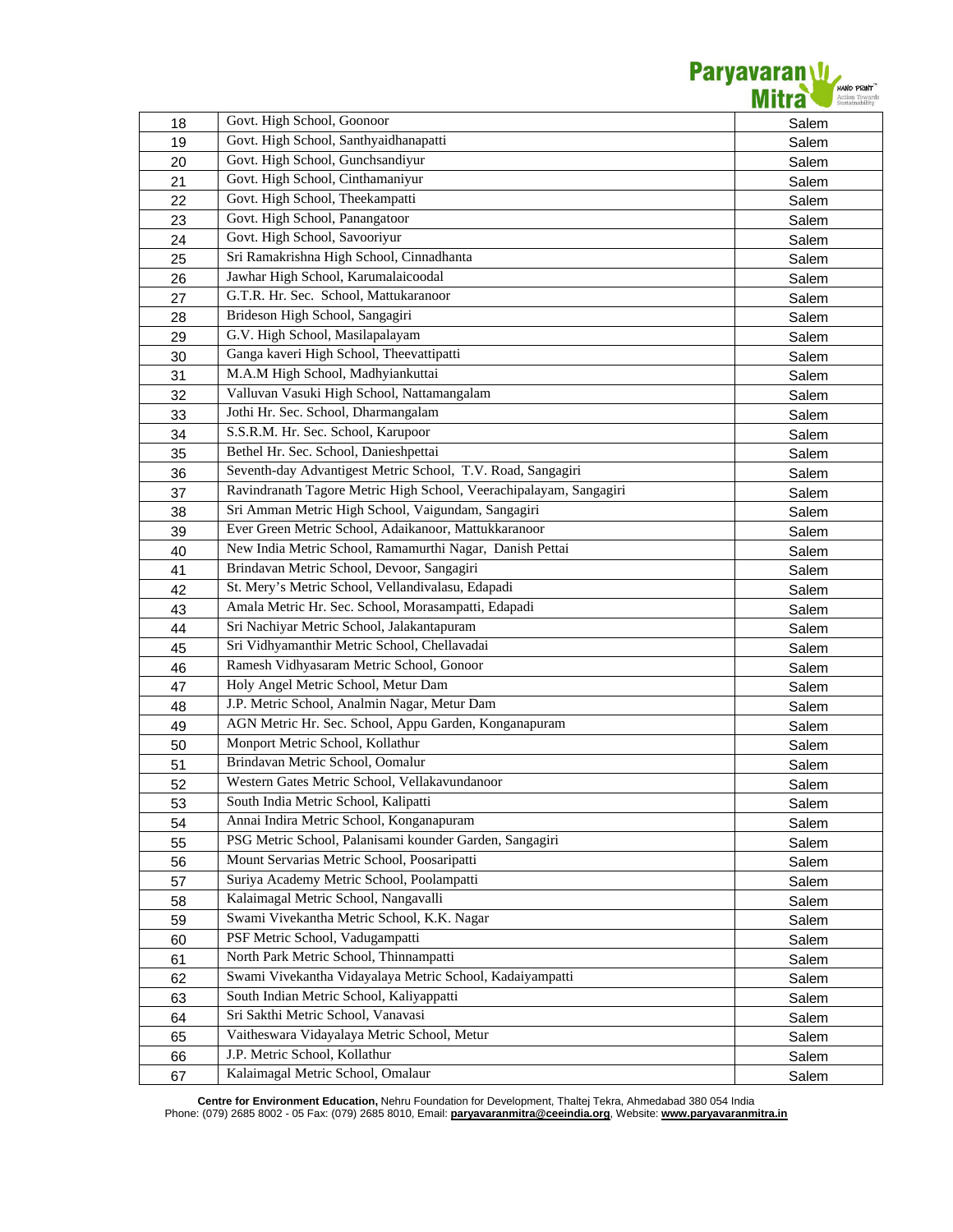

| 68  | Sengunthar Metric School, Dharamangalam   | Salem |
|-----|-------------------------------------------|-------|
| 69  | St. Mery's Metric School, Metur           | Salem |
| 70  | Navasakthi Metric School, Edapadi         | Salem |
| 71  | Kalamanthir Metric School, Edapadi        | Salem |
| 72  | Meenampark Metric School, Maycheri        | Salem |
| 73  | Vivekantha Metric School                  | Salem |
| 74  | Govt Hr. Sec. School, Attayampatti        | Salem |
| 75  | Govt Hr. Sec. School, Mettupatti          | Salem |
| 76  | Govt Hr. Sec. School, Singipuram          | Salem |
| 77  | Govt Hr. Sec. School, Valasaiyur(boys)    | Salem |
| 78  | Govt Hr. Sec. School, Valasaiyur(girls)   | Salem |
| 79  | Govt Hr. Sec. School, Kannankuruchi       | Salem |
| 80  | Govt Hr. Sec. School, Yercaud             | Salem |
| 81  | Govt Hr. Sec. School, Udayapatti          | Salem |
| 82  | Govt Hr. Sec. School, Attur(boys)         | Salem |
| 83  | Govt Hr. Sec. School, Attur(girls)        | Salem |
| 84  | Govt Hr. Sec. School, P.N.Palayam         | Salem |
| 85  | Govt Hr. Sec. School, Vellalagundam       | Salem |
| 86  | Govt Hr. Sec. School, Vazhapadi           | Salem |
| 87  | Govt Hr. Sec. School, Keeripatti          | Salem |
| 88  | Govt Hr. Sec. School, Malliakarai         | Salem |
| 89  | Govt Hr. Sec. School, Sathapadi           | Salem |
| 90  | Govt Hr. Sec. School, Aragalur            | Salem |
| 91  | Govt Hr. Sec. School, Manjini             | Salem |
| 92  | Govt Hr. Sec. School, Thumbal             | Salem |
| 93  | Govt Hr. Sec. School, Siruvatchur         | Salem |
| 94  | Govt Hr. Sec. School, Kaattukotai         | Salem |
| 95  | Govt Hr. Sec. School, Thirumanur          | Salem |
| 96  | Govt Hr. Sec. School, P.N.Palayam(girls)  | Salem |
| 97  | Govt Hr. Sec. School, Ethapur             | Salem |
| 98  | Govt Hr. Sec. School, Gangavalli          | Salem |
| 99  | Govt Hr. Sec. School, Thalaivasal         | Salem |
| 100 | Govt Hr. Sec. School, Thalaivasal(girls)  | Salem |
| 101 | Govt Hr. Sec. School, Thamampatti         | Salem |
| 102 | Govt Hr. Sec. School, Valasaiyur(girls)   | Salem |
| 103 | Govt Hr. Sec. School, Kalpaganur          | Salem |
| 104 | Govt Hr. Sec. School, Jagir Ammapalayam   | Salem |
| 105 | Govt Hr. Sec. School, Salem 1             | Salem |
| 106 | Govt Hr. Sec. School, Attayampatti(boys)  | Salem |
| 107 | Govt Hr. Sec. School, Attayampatti(girls) | Salem |
| 108 | Govt Hr. Sec. School, Elampillai(boys)    | Salem |
| 109 | Govt Hr. Sec. School, Mallur              | Salem |
| 110 | Govt Hr. Sec. School, Vempadithalam       | Salem |
| 111 | Govt Hr. Sec. School, Panamarthupatti     | Salem |
| 112 | Govt Hr. Sec. School, Sarkar Kollapatti   | Salem |
| 113 | Govt Hr. Sec. School, Veeraganur(boys)    | Salem |
| 114 | Govt Hr. Sec. School, Dasanaikenpatti     | Salem |
| 115 | Govt Hr. Sec. School, Veerapondi          | Salem |
| 116 | Govt Hr. Sec. School, Sivathapuram        | Salem |
| 117 | Govt Hr. Sec. School, Periapatti          | Salem |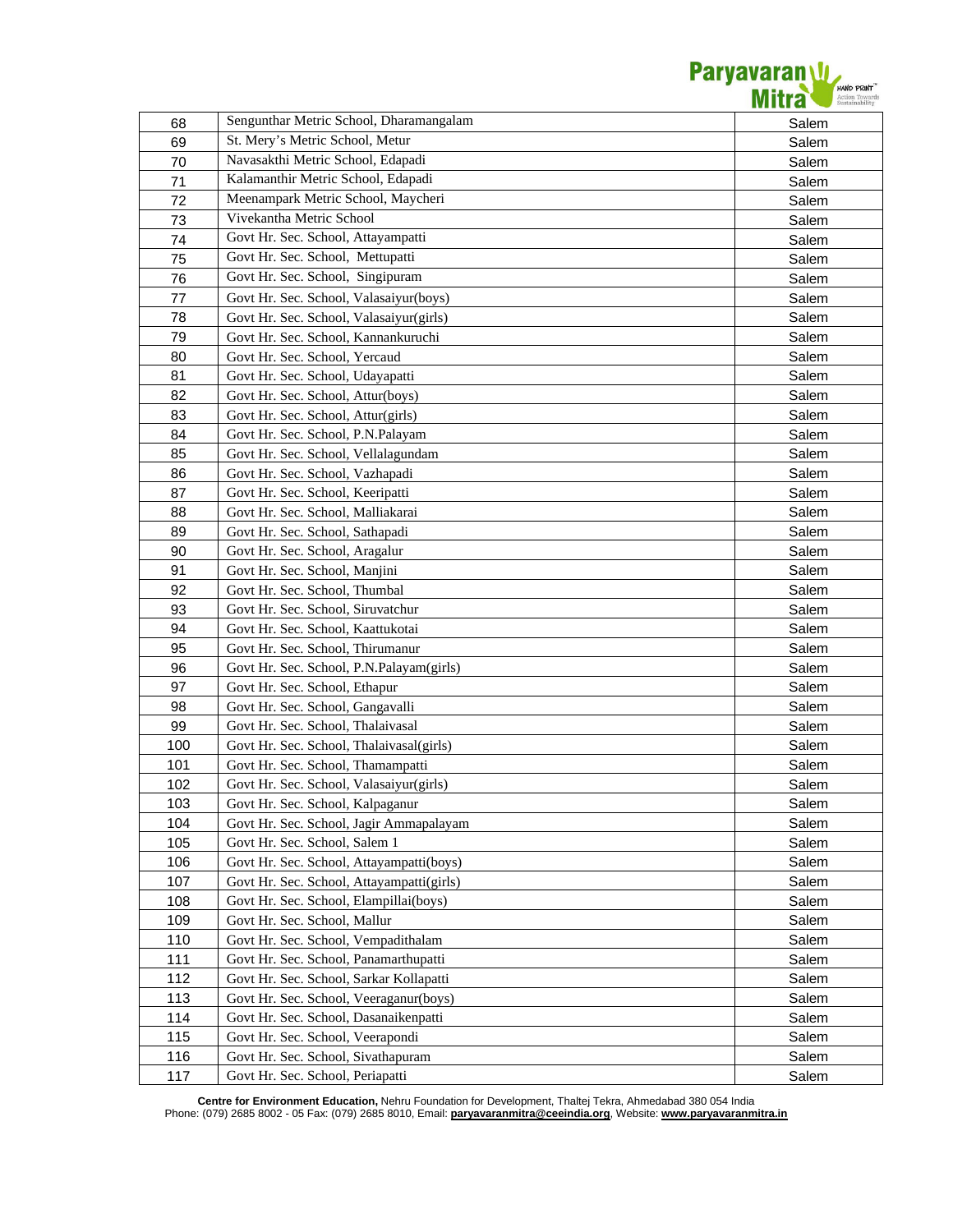

| 118 | Govt Hr. Sec. School, Jari Kondlampatti(boys)       | Salem |
|-----|-----------------------------------------------------|-------|
| 119 | Govt Hr. Sec. School, Kullamudaianur                | Salem |
| 120 | Govt Hr. Sec. School, Elampillai(girls)             | Salem |
| 121 | Govt Hr. Sec. School, Murungapatti                  | Salem |
| 122 | Govt Hr. Sec. School, Jari Kondlampatti(girls)      | Salem |
| 123 | Govt Hr. Sec. School, Neikarapatti                  | Salem |
| 124 | Govt Hr. Sec. School, Belur                         | Salem |
| 125 | Govt Hr. Sec. School, Veeraganur(Girls)             | Salem |
| 126 | Municipal Govt Hr. Sec. School, Salem fort(boys)    | Salem |
| 127 | Municipal Govt Hr. Sec. School, Ammapet (boys)      | Salem |
| 128 | Municipal Govt Hr. Sec. School, Ammapet (girls)     | Salem |
| 129 | Municipal Govt Hr. Sec. School, Pavadi(boys)        | Salem |
| 130 | Municipal Govt Hr. Sec. School, Pavadi(girls)       | Salem |
| 131 | Municipal Govt Hr. Sec. School, Manakkadu           | Salem |
| 132 | Corporation Hr. Sec. School, Gugai(girls)           | Salem |
| 133 | Govt High School, Gajalnaikenpatti                  | Salem |
| 134 | Govt High School, Kullappanaickanur                 | Salem |
| 135 | Govt High School, Koottathupatti                    | Salem |
| 136 | Govt High School, Minnampalli                       | Salem |
| 137 | Govt High School, Belur                             | Salem |
| 138 | Govt High School, Achankuttapatti                   | Salem |
| 139 | Govt High School, Seshanchavadi                     | Salem |
| 140 | Govt High School, Koodamalai                        | Salem |
| 141 | Govt High School, North Chennimalai                 | Salem |
| 142 | Govt High School, Ethapur(girls)                    | Salem |
| 143 | Govt High School, Aragalur(girls)                   | Salem |
| 144 | Govt High School, Sokkanathapuram                   | Salem |
| 145 | Govt High School, Ariyapalayam                      | Salem |
| 146 | Govt High School, Deviakuruchi                      | Salem |
| 147 | Govt High School, Gopalapuram                       | Salem |
| 148 | Bharathi Vidyalaya Hr. Sec. School, Salem 7         | Salem |
| 149 | St. Paul's Hr. Sec. School, Salem 7                 | Salem |
| 150 | Little Flower Hr. Sec. School, Salem 7              | Salem |
| 151 | Sri Ramakrishna Saratha Hr. Sec. School, Salem 5    | Salem |
| 152 | Neelambal Subramaniyam Hr. Sec. School, Salem 5     | Salem |
| 153 | Jayarani Girls Hr. Sec. School, Salem 2             | Salem |
| 154 | St. Mary's Girls Hr. Sec. School, Salem 7           | Salem |
| 155 | GugaiHr. Sec. School, Salem 2                       | Salem |
| 156 | AndersonHr. Sec. School, Salem 2                    | Salem |
| 157 | Nasre girls Hr. Sec. School, Yercaud                | Salem |
| 158 | St. Joseph Hr. Sec. School, Salem 5                 | Salem |
| 159 | St. Mary's Hr. Sec. School, A N Mangalam            | Salem |
| 160 | CSI Hr. Sec. School, Salem                          | Salem |
| 161 | Gokulnatha Hindu Mahajana Hr. Sec. School, Salem    | Salem |
| 162 | Vasavi Hr. Sec. School, Shevapet                    | Salem |
| 163 | CSI Hobert High School, Salem                       | Salem |
| 164 | St. Joseph High School, Yercaud                     | Salem |
| 165 | Holy Cross Mat. Hr. Sec. School, Salem 14           | Salem |
| 166 | HolyAngelsMat. Hr. Sec. School, Salem 16            | Salem |
| 167 | Saradha Balamandhir Mat. Hr. Sec. School, Salem 171 | Salem |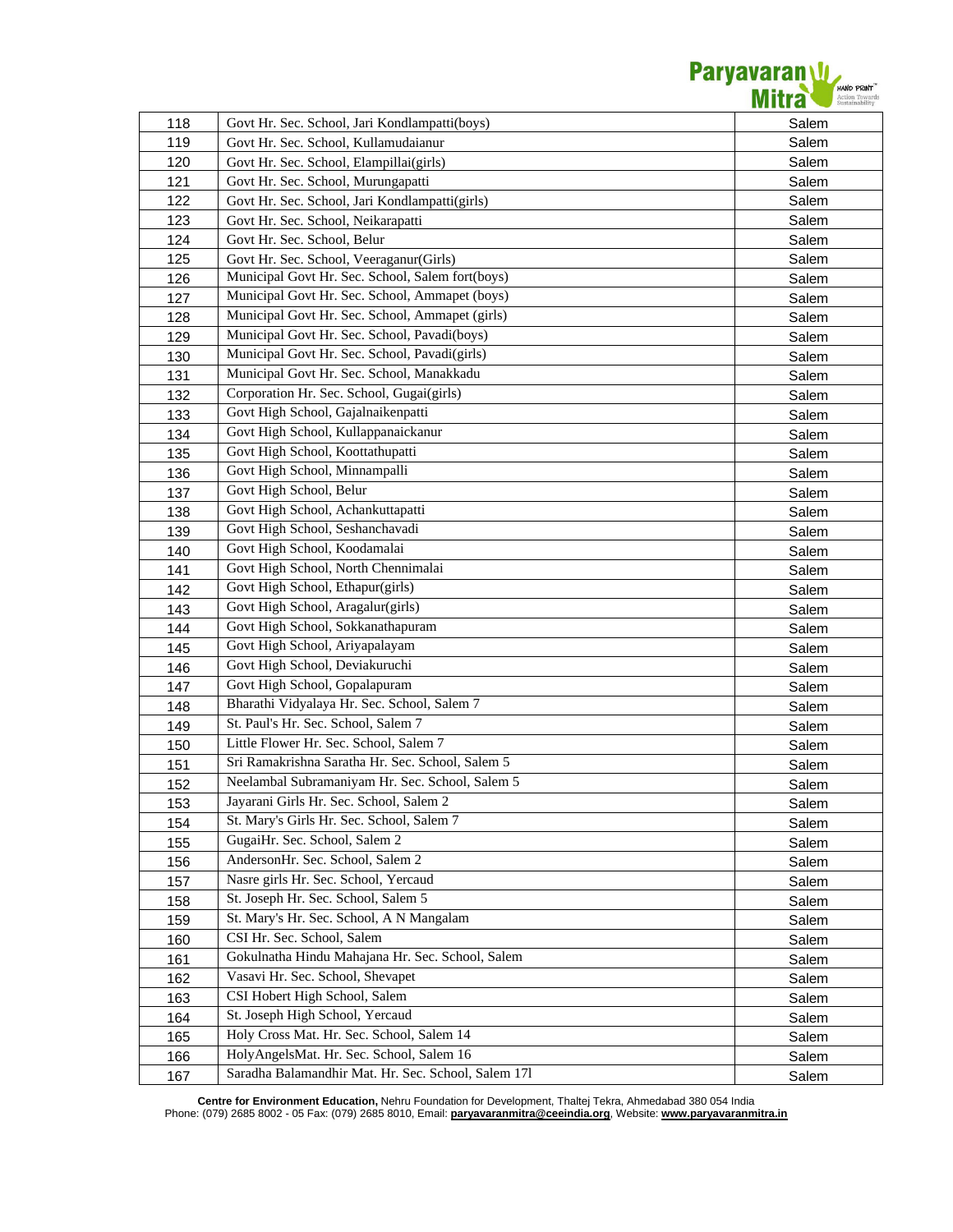

| 168            | Saradha Mat. Hr. Sec. School, Salem 16        | Salem           |
|----------------|-----------------------------------------------|-----------------|
| 169            | Tagore Mat. Hr. Sec. School, Attur            | Salem           |
| 170            | SaraswathiMat. Hr. Sec. School, Ammapalayam   | Salem           |
| 171            | Vasavi Mat. Hr. Sec. School, Attur            | Salem           |
| 172            | Vidyamandir Mat. Hr. Sec. School, Salem 3     | Salem           |
| 173            | AndersonHr. Sec. School, Salem 2              | Salem           |
|                |                                               |                 |
|                |                                               |                 |
| <b>NGC ID</b>  | <b>Name of the School</b>                     | District/School |
| No             |                                               |                 |
| 1              | Govt. High School, Manalur                    | Sivagangai      |
| $\overline{2}$ | Govt. High School, Edaikattur                 | Sivagangai      |
| 3              | Govt. High School, G. Malampatti              | Sivagangai      |
| 4              | Govt. High School, Melanettur                 | Sivagangai      |
| 5              | Govt. High School, Kattathipatti              | Sivagangai      |
| 6              | Govt. High School, Alavakkottai               | Sivagangai      |
| $\overline{7}$ | Govt. High School, Sithalur                   | Sivagangai      |
| 8              | Govt. High School, Periyakottai               | Sivagangai      |
| 9              | Govt. High School, Sathanur                   | Sivagangai      |
| 10             | Govt. High School, Silukkappatti              | Sivagangai      |
| 11             | Govt. High School, Padamathur                 | Sivagangai      |
| 12             | Govt. High School, Kallurathi                 | Sivagangai      |
| 13             | Govt. High School, Maruthu Pandiyar Nagar     | Sivagangai      |
| 14             | Govt. High School, Alavidankan                | Sivagangai      |
| 15             | Govt. High School, Kollangudi                 | Sivagangai      |
| 16             | Govt. High School, Munaiventri                | Sivagangai      |
| 17             | Govt. High School, Sinnakannanur              | Sivagangai      |
| 18             | Govt. High School, Paganeri (M)               | Sivagangai      |
| 19             | Govt. High School, Elayankudi                 | Sivagangai      |
| 20             | Govt. High School, Poovanthani                | Sivagangai      |
| 21             | Govt. High School, Arasanur-Erumanchoolai     | Sivagangai      |
| 22             | Govt. High School, Vellakurichi               | Sivagangai      |
| 23             | Govt. High School, Alli Nagaram               | Sivagangai      |
| 24             | Govt. High School, Mangudi                    | Sivagangai      |
| 25             | Govt. High School, Elaganur                   | Sivagangai      |
| 26             | Govt. High School, Keelakantal                | Sivagangai      |
| 27             | Govt. Hr. Sec. School, (Boys) Eriuppupavanam  | Sivagangai      |
| 28             | Govt. Hr. Sec. School, (Girls) Eriuppupavanam | Sivagangai      |
| 29             | Govt. Hr. Sec. School, Eriuppasethani         | Sivagangai      |
| 30             | Govt. Hr. Sec. School, (Girls) Manamadurai    | Sivagangai      |
| 31             | Govt. Hr. Sec. School, Sivagangai             | Sivagangai      |
| 32             | Govt. Hr. Sec. School, Marvamangalam          | Sivagangai      |
| 33             | Govt. Hr. Sec. School, Salaigramam            | Sivagangai      |
| 34             | Govt. Hr. Sec. School, Edayamelur             | Sivagangai      |
| 35             | Govt. Hr. Sec. School, Keelapoongudi          | Sivagangai      |
| 36             | Govt. Hr. Sec. School, (Boys), Paganeri       | Sivagangai      |
| 37             | Govt. Hr. Sec. School, Keeladi                | Sivagangai      |
| 38             | Govt. Hr. Sec. School, Palayanur              | Sivagangai      |
| 39             | Govt. Hr. Sec. School, Kattikualam            | Sivagangai      |
| 40             | Govt. Hr. Sec. School, Algamanagar            | Sivagangai      |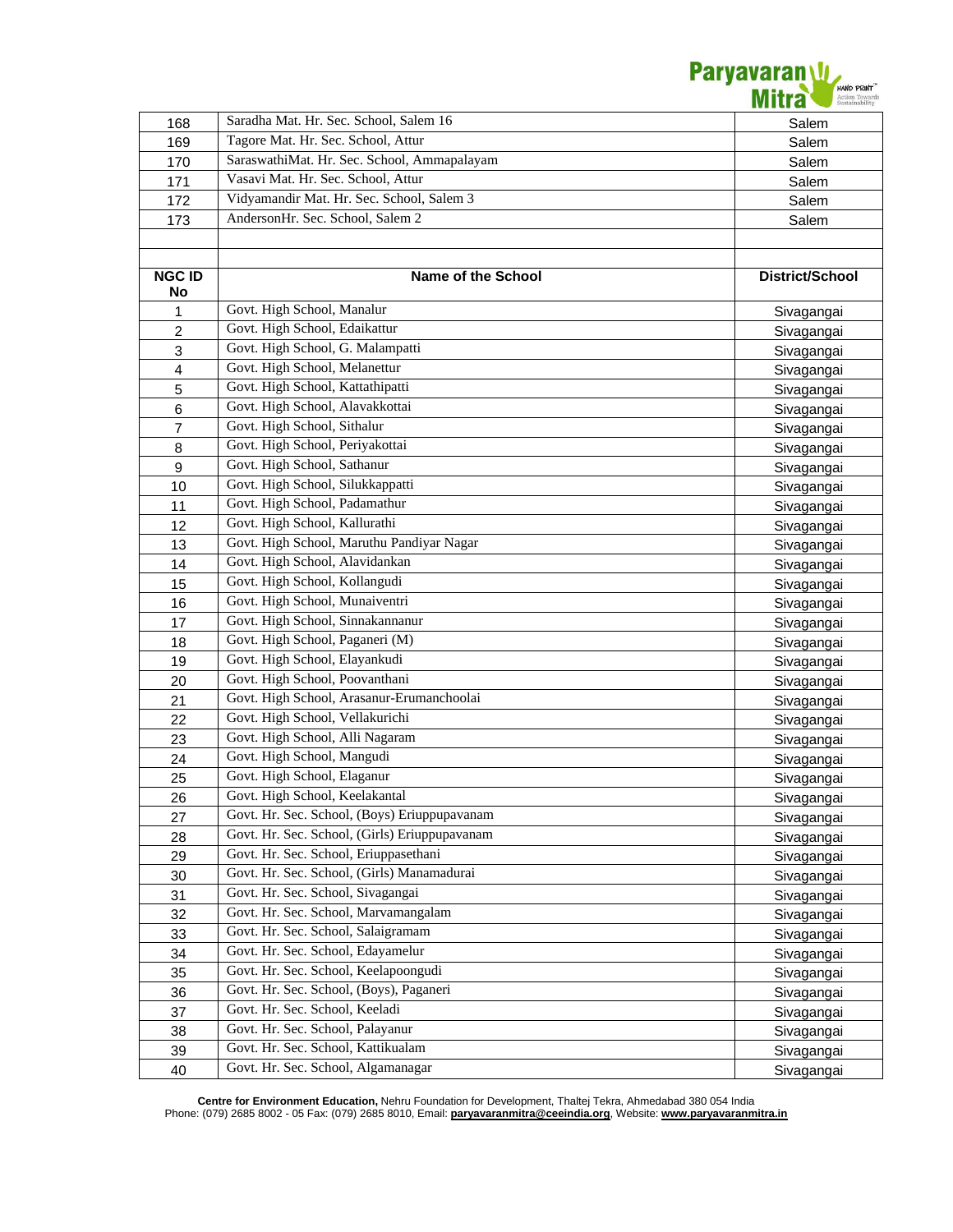

| 41       | Govt. Hr. Sec. School, Gombukaranenthal              | Sivagangai               |
|----------|------------------------------------------------------|--------------------------|
| 42       | Govt. Hr. Sec. School, Vembathur                     | Sivagangai               |
| 43       | Govt. Hr. Sec. School, Kalaiarkoil                   | Sivagangai               |
| 44       | Govt. Hr. Sec. School, Thamarmakki                   | Sivagangai               |
| 45       | Govt. Hr. Sec. School, Anneniravidari Mallal         | Sivagangai               |
| 46       | Govt. Hr. Sec. School, Arasu Sevai Illam, Sivagangai | Sivagangai               |
| 47       | S.P.T.V. Hr. Sec. School, Sholapuram                 | Sivagangai               |
| 48       | BoviBas Hr. Sec. School, Ariyandipuram               | Sivagangai               |
| 49       | S.S.I. Hr. Sec. School, Manamadurai                  | Sivagangai               |
| 50       | Ameenia Hr. Sec. School, Salayur                     | Sivagangai               |
| 51       | Ulagamatha Hr. Sec. School, Saccoor                  | Sivagangai               |
| 52       | Amish Hiller Hr. Sec. School, Sivagangai             | Sivagangai               |
| 53       | St. Anthoniyar Hr. Sec. School, Kalladinidal         | Sivagangai               |
| 54       | St.Joseph Hr. Sec. School, Sivagangai                | Sivagangai               |
| 55       | Swami Vivekananta Hr. Sec. School, Sivagangai        | Sivagangai               |
| 56       | Sarva Seva High School, Vakulathupatti               | Sivagangai               |
| 57       | St. Thomas Girs High School, Pagaiyanchan            | Sivagangai               |
| 58       | Saknisugars High School, Joni Nagar, Padamathur      | Sivagangai               |
| 59       | St. John High School, Kombadi Madurai                | Sivagangai               |
| 60       | St. Karunalya High School, Sundara Nadappu           | Sivagangai               |
| 61       | V.S.I Sevadar High School, Manamadurai               | Sivagangai               |
| 62       | Serak High School, Mungil Uoorthi, Manamadurai       | Sivagangai               |
| 63       | Mannar Hr. Sec. School, Sivagangai                   | Sivagangai               |
| 64       | St.Iysten Girls Hr. Sec. School, Sivagangai          | Sivagangai               |
| 65       | Elangudi Hr. Sec. School, Elayangudi                 | Sivagangai               |
| 66       | K.R. Hr. Sec. School, Sivagangai                     | Sivagangai               |
| 67       | K.K.A. Ali Hr. Sec. School, Pudur                    | Sivagangai               |
| 68       | Melapallivasal Hr. Sec. School, Elayangudi           | Sivagangai               |
| 69       | S.R.M. Hr. Sec. School, Nattarajankottai             | Sivagangai               |
| 70       | K.M.S.S. Hr. Sec. School, Nattarajankottai           | Sivagangai               |
| 71       | St. Mariyanni Hr. Sec. School, Rajacambiram          | Sivagangai               |
| 72       | St. James Hr. Sec. School, Sooranam                  | Sivagangai               |
| 73       | Sagayarathi Hr. Sec. School, Soosaiyappar Pattinam   | Sivagangai               |
| 74       | O.G.S. Hr. Sec. School, Manamadurai                  | Sivagangai               |
| 75       | S.S. Hr. Sec. School, Ookur                          | Sivagangai               |
| 76       | Don Bosco School, Pallithambam                       |                          |
| 77       | Sambasiga School, Sivagangai                         | Sivagangai               |
| 78       | Annai Sivapakkiam School, Eruppuvanam                | Sivagangai<br>Sivagangai |
| 79       | Oxford Matric Hr. Sec. School, Sivagangai            | Sivagangai               |
| 80       | 21th Century Matric Hr. Sec. School, Sivagangai      | Sivagangai               |
| 81       | Vellammal Matric Hr. Sec. School, Eruppu Pavanam     |                          |
| 82       | St. Mariyanni Matric Hr. Sec. School, Eruppu Pavanam | Sivagangai               |
| 83       | Seventh-Day Matric Hr. Sec. School, Elayangudi       | Sivagangai               |
| 84       | St. Annal Matric Hr. Sec. School, Elayangudi         | Sivagangai               |
|          | St. Iynsten Matric Hr. Sec. School, Sivagangai       | Sivagangai               |
| 85       | Thandeeswarar Matric Hr. Sec. School, Eruppu Pavanam | Sivagangai               |
| 86<br>87 | Alagumalar Matric Hr. Sec. School, Manalur           | Sivagangai               |
|          | St. Joseph Matric Hr. Sec. School, Mana Madurai      | Sivagangai               |
| 88<br>89 | Baba Matric Hr. Sec. School, Mana Madurai            | Sivagangai               |
| 90       | I.N.N.D. Matric School, Elayangudi                   | Sivagangai               |
|          |                                                      | Sivagangai               |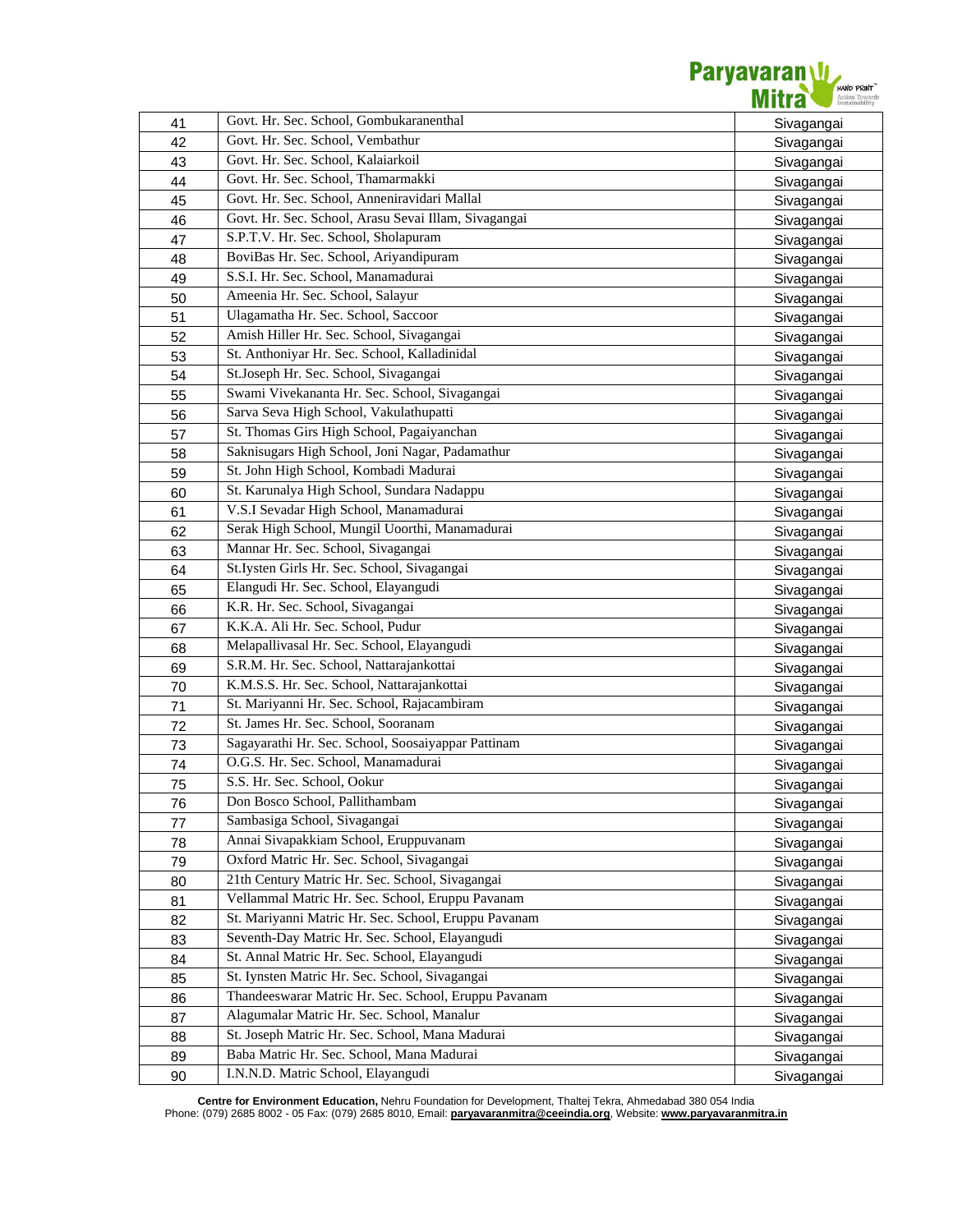

|     | Holly's Nirit Matric School                                      |            |
|-----|------------------------------------------------------------------|------------|
| 91  | St. Joseph Matric School, Ooccur                                 | Sivagangai |
| 92  |                                                                  | Sivagangai |
| 93  | Govt. High School, Poovial                                       | Sivagangai |
| 94  | Govt. High School, Kannangudi<br>Govt. High School, Periya Garai | Sivagangai |
| 95  |                                                                  | Sivagangai |
| 96  | Govt. High School, Alangudi                                      | Sivagangai |
| 97  | Govt. High School, Vertiyur                                      | Sivagangai |
| 98  | Govt. High School, Girls, Gallal                                 | Sivagangai |
| 99  | Govt. High School, O. Siruvayal                                  | Sivagangai |
| 100 | Govt. High School, (Girls), Muthupattinam                        | Sivagangai |
| 101 | Govt. High School, Elupaikudi                                    | Sivagangai |
| 102 | Govt. High School, Sembanur                                      | Sivagangai |
| 103 | Govt. High School, Erucalapatti                                  | Sivagangai |
| 104 | Govt. High School, Poolangurichi                                 | Sivagangai |
| 105 | Govt. High School, Kottaierippu                                  | Sivagangai |
| 106 | Govt. High School, Nerkuppai                                     | Sivagangai |
| 107 | Govt. High School, Thenmapattu                                   | Sivagangai |
| 108 | Govt. High School, Erugostiyur                                   | Sivagangai |
| 109 | Govt. High School, N. Pudupatti                                  | Sivagangai |
| 110 | Govt. High School, S. Velangudi                                  | Sivagangai |
| 111 | Govt. High School, Kattukudipatti                                | Sivagangai |
| 112 | Govt. High School, Pulunipatti                                   | Sivagangai |
| 113 | Govt. High School, Ulagampatti                                   | Sivagangai |
| 114 | Govt. High School, Kirungagottai                                 | Sivagangai |
| 115 | Govt. High School, Valasaipatti                                  | Sivagangai |
| 116 | Govt. High School, (Girls), A. Kalapur                           | Sivagangai |
| 117 | Govt. High School, (Boys), A. Kalapur                            | Sivagangai |
| 118 | Govt. High School, M. Soorakudi                                  | Sivagangai |
| 119 | Govt. High School, Mallakottai                                   | Sivagangai |
| 120 | Govt. High School, Periyakottai                                  | Sivagangai |
| 121 | Govt. High School, Ruthuravayal                                  | Sivagangai |
| 122 | Municipality High School, Devakottai                             | Sivagangai |
| 123 | Adi Drivadar Nala High School, Unchani                           | Sivagangai |
| 124 | Adi Drivadar Nala High School, Anikaram                          | Sivagangai |
| 125 | Govt. Hr. Sec. School, Ariyakudi                                 | Sivagangai |
| 126 | Govt. Hr. Sec. School, Anumanthakudi                             | Sivagangai |
| 127 | Govt. Hr. Sec. School, Ariyur                                    | Sivagangai |
| 128 | Govt. Hr. Sec. School, Erupatthur                                | Sivagangai |
| 129 | Govt. Hr. Sec. School, M.V. Karaikudi                            | Sivagangai |
| 130 | Govt. Hr. Sec. School, V. Puthur                                 | Sivagangai |
| 131 | Govt. Hr. Sec. School, A. Muraiyur                               | Sivagangai |
| 132 | Boys Govt. Hr. Sec. School, Singampuneri                         | Sivagangai |
| 133 | Girls Govt. Hr. Sec. School, Singampuneri                        | Sivagangai |
| 134 | Girls Govt. Hr. Sec. School, Erupattur                           | Sivagangai |
| 135 | Govt. Hr. Sec. School, S.S. Kottai                               | Sivagangai |
| 136 | Govt. Hr. Sec. School, Kottaiyur                                 | Sivagangai |
| 137 | Govt. Hr. Sec. School, Perkalaikadu                              | Sivagangai |
| 138 | Govt. Hr. Sec. School, Kandanur                                  | Sivagangai |
| 139 | Govt. Hr. Sec. School, Sri T. Kandramathikkam                    | Sivagangai |
| 140 | Girls Govt. Hr. Sec. School, Kandramathikkam                     | Sivagangai |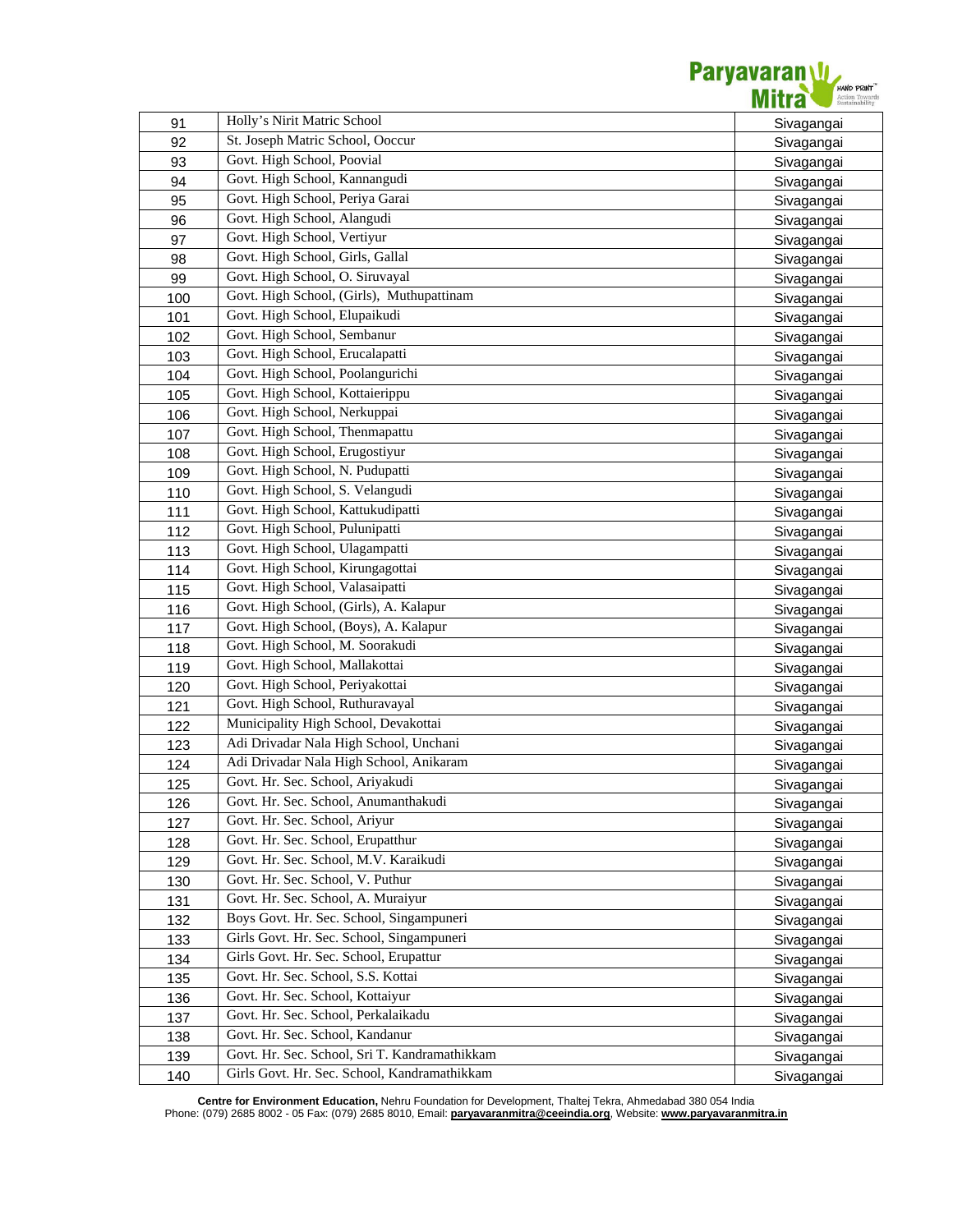

| 141                                         | Govt. Hr. Sec. School, Nachiyapuram              | Sivagangai             |
|---------------------------------------------|--------------------------------------------------|------------------------|
| 142                                         | Govt. Hr. Sec. School, Guru Amaravnai Puthur     | Sivagangai             |
| 143                                         | Govt. Hr. Sec. School, S.P. Natrajapuram         | Sivagangai             |
| 144                                         | Govt. Hr. Sec. School, N.S.S. Sanmuganathapuram  | Sivagangai             |
| 145                                         | Govt. Hr. Sec. School, Kanadu Kathan             | Sivagangai             |
| 146                                         | Govt. Hr. Sec. School, Pattamangalam             | Sivagangai             |
| 147                                         | Girls Govt. Hr. Sec. School, Pallathur           | Sivagangai             |
| 148                                         | Girls Govt. Hr. Sec. School, A. Thegur           | Sivagangai             |
| 149                                         | Girls Govt. Hr. Sec. School, Puduvayal           | Sivagangai             |
| 150                                         | Govt. Hr. Sec. School, Karaikudi                 | Sivagangai             |
| 151                                         | St. Sebasnier Hr. Sec. School, Guthalur          | Sivagangai             |
| 152                                         | Musilim Pulavar Hr. Sec. School, Erupathur       | Sivagangai             |
| 153                                         | Govt. Hr. Sec. School, Nilito Callal             | Sivagangai             |
| 154                                         | Govt. Hr. Sec. School, Devakottai                | Sivagangai             |
| 155                                         | T. Nilitho Hr. Sec. School, Devakottai           | Sivagangai             |
| 156                                         | N.S.M.V.N.S. Hr. Sec. School, Devakottai         | Sivagangai             |
| 157                                         | St. John Girls Hr. Sec. School, Devakottai       | Sivagangai             |
| 158                                         | Pethalachi Girls Hr. Sec. School, Devakottai     | Sivagangai             |
| 159                                         | St. Mariyannai Girls Hr. Sec. School, Devakottai | Sivagangai             |
| 160                                         | Alagappa Maneri Hr. Sec. School, Karaikudi       | Sivagangai             |
| 161                                         | Hr. Sec. School, Pallathur                       | Sivagangai             |
| 162                                         | S.M.S. Hr. Sec. School, Kelasevalpatti           | Sivagangai             |
| 163                                         | Hr. Sec. School, Thekoor                         | Sivagangai             |
| 164                                         | Hr. Sec. School, Kallal                          | Sivagangai             |
| 165                                         | Hr. Sec. School, Puduvayal                       | Sivagangai             |
| 166                                         | Hr. Sec. School, Kundrakudi                      | Sivagangai             |
| 167                                         | Vallal Parai Hr. Sec. School, Niralmalai         | Sivagangai             |
| 168                                         | S.M.S.Hr. Sec. School, V. Karaikudi              | Sivagangai             |
| 169                                         | S.M. S Girls Hr. Sec. School, Karaikudi          | Sivagangai             |
| 170                                         | V.S. Girls Hr. Sec. School, Kottaiyur            | Sivagangai             |
| 171                                         | Arasu Sevai Illam School, Karaikudi              | Sivagangai             |
|                                             |                                                  |                        |
| <b>NGC ID</b>                               | <b>Name of the School</b>                        | District/School        |
| No                                          | Govt.Hr.Sec.School Membalam                      |                        |
| $\mathbf{1}$                                | Govt Hr.Sec.School Mariammankoil                 | Thanjavur              |
| $\overline{2}$                              | Blake Hr.Sec.School Thanjavur                    | Thanjavur              |
| $\ensuremath{\mathsf{3}}$<br>$\overline{4}$ | St.Antony's Hr.Sec.School Thanjavur              | Thanjavur              |
| $\sqrt{5}$                                  | Sacred Heart Hr.Sec.School, Thanjavur            | Thanjavur              |
| 6                                           | Kalyanasundaram Hr.Sec.School, Thanjavur         | Thanjavur<br>Thanjavur |
| $\overline{7}$                              | Municipal High School, Anna Nagar, Thanjavur.    | Thanjavur              |
| 8                                           | Tirumagal Hr.Sec.School, Thanjavur.              | Thanjavur              |
| $\boldsymbol{9}$                            | P.V.Selvaraj Girls High School, Thanjavur.       | Thanjavur              |
| 10                                          | Christian Girls Hr.Sec.School, Thanjavur         | Thanjavur              |
| 11                                          | Govt.Hr.Sec.School, Marungulam                   | Thanjavur              |
| 12                                          | Govt.Boys Hr.Sec.School, Vallam                  | Thanjavur              |
| 13                                          | Srinivasa Rao Hr.Sec.School, Tiruvaiyaru         | Thanjavur              |
| 14                                          | Govt.Girls Hr.Sec School, Papanasam              | Thanjavur              |
| 15                                          | Govt.Boys Hr.Sec.School, Papanasam               | Thanjavur              |
|                                             | Aringnar Anna Hr.Sec.School, Kumbakonam          |                        |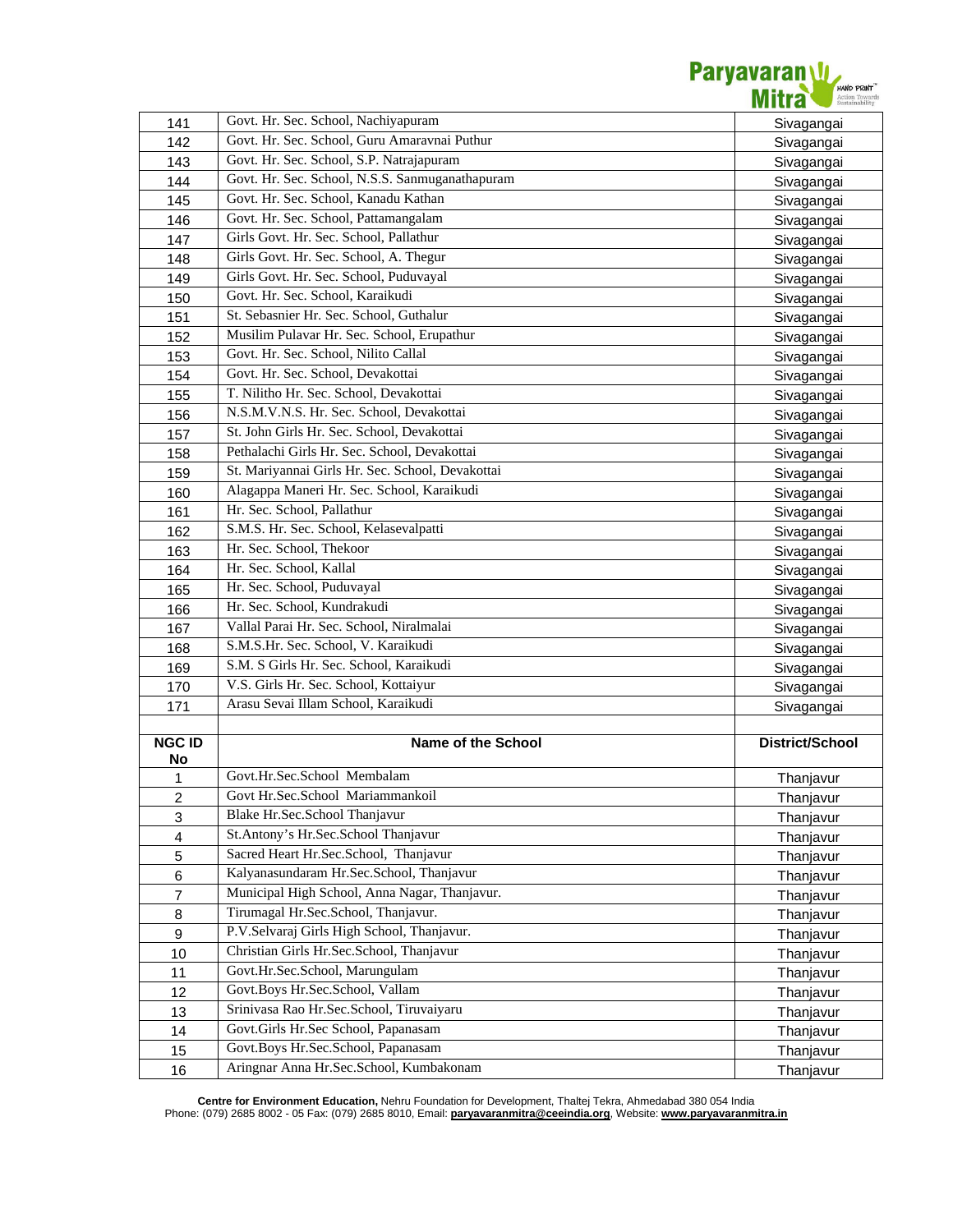

| 17 | Little Flower Hr.Sec.School, Kumbakonam                            | Thanjavur |
|----|--------------------------------------------------------------------|-----------|
| 18 | Town Hr.Sec.School, Kumakonam                                      | Thanjavur |
| 19 | St.Joseph's Hr.Sec.School, Kumbakonam                              | Thanjavur |
| 20 | Sri Saraswathi Patasala Girls Hr.Sec.School, Kumbakonam            | Thanjavur |
| 21 | Municipal High School, Near Ldbusstand Thanjavur.                  | Thanjavur |
| 22 | Govt. Girls Hr.Sec.School, Kumbakonam                              | Thanjavur |
| 23 | Govt.High School, Tirukarugavur                                    | Thanjavur |
| 24 | V.A.A.T. Hr.Sec.School, Ammapet                                    | Thanjavur |
| 25 | Kgs Hr.Sec.School, Aduthurai                                       | Thanjavur |
| 26 | Sir.P.S.Sivasamy Iyer Hr.Sec.School, Tirukattupalli                | Thanjavur |
| 27 | Aringar Anna Sugar Mill High School, Kurungulam                    | Thanjavur |
| 28 | Arulneri High School, Ammanpettai                                  | Thanjavur |
| 29 | Govt.Hr.Sec.School, Pullabuthangudi                                | Thanjavur |
| 30 | Govt High School, Tirubhuvanam                                     | Thanjavur |
| 31 | Govt.Hr.Sec.School, Melattur.                                      | Thanjavur |
| 32 | Govt.Hr.Sec.School, Melattur.                                      | Thanjavur |
| 33 | Anna Govt.Hr.Sec.School, Pattteswaram                              | Thanjavur |
| 34 | St.Peter's Hr.Sec.School, Thanjavur.                               | Thanjavur |
|    | Cresent Hr.Sec.School, Avaniapuram                                 |           |
| 35 | Si(Bms) Hr.Sec.School, Valuthur.                                   | Thanjavur |
| 36 | Raja's Hr Sec.School, Thanjavur.                                   | Thanjavur |
| 37 | Vallalar Hr.Sec School, Keelakottaiyur.                            | Thanjavur |
| 38 | Govt.High School, Elangadu.                                        | Thanjavur |
| 39 | Govt.High School, Tirupurambiyam.                                  | Thanjavur |
| 40 | Govt.High School, Kasanadupudur.                                   | Thanjavur |
| 41 |                                                                    | Thanjavur |
| 42 | Svact.Govindasamy Moopanar High School, Kabisthalam.               | Thanjavur |
| 43 | Ukkadai. Sri Ambal Girls High School, North Mainstreet, Thanjavur. | Thanjavur |
| 44 | Umamaheswara Hr.Sec.School, Karanthai, Thanjavur.                  | Thanjavur |
| 45 | Banadurai Hr.Sec.School, Kumbakonam.                               | Thanjavur |
| 46 | Oriental Hr.Sec.School, Thanjavur.                                 | Thanjavur |
| 47 | Arr.Municipal Hr.Sec.School, Kumbakonam.                           | Thanjavur |
| 48 | Sksds.Hr.Sec.School, Tirupanandal.                                 | Thanjavur |
| 49 | Govt.Hr.Sec.School, Pandanallur.                                   | Thanjavur |
| 50 | T.A.Hr.Sec.School, Tiruvidaimarudur.                               | Thanjavur |
| 51 | Govt.Hr.Sec.School, Tirunageswaram.                                | Thanjavur |
| 52 | Govt.Hr.Sec.School, Tarasuram.                                     | Thanjavur |
| 53 | Govt.High.School, Sholapuram.                                      | Thanjavur |
| 54 | Govt.Boys Hr.Sec.School, Nachiyarkoil.                             | Thanjavur |
| 55 | Govt.High.School, Sundaraperumalkoil.                              | Thanjavur |
| 56 | Govt.Girls Hr.Sec.School, Nachiyarkoil.                            | Thanjavur |
| 57 | S.Pudur Hr.Sec.School, S.Pudur, Tiruvidaimarudur.                  | Thanjavur |
| 58 | Govt.High.School, Anaikarai.                                       | Thanjavur |
| 59 | Govt.High.School, Konulamballam.                                   | Thanjavur |
| 60 | Veeraragava Hr.Sec.School, Thanjavur.                              | Thanjavur |
| 61 | Govt.Hr.Sec.School, Budalur.                                       | Thanjavur |
| 62 | Govt Girls High School, Mariyammankoil                             | Thanjavur |
| 63 | Govt.Hr.Sec.School, Ayyampettai.                                   | Thanjavur |
| 64 | Govt.Hr.Sec.School, Sengipatti.                                    | Thanjavur |
| 65 | Govt.Sevai Illam., Thanjavur.                                      | Thanjavur |
| 66 | E.D.Thomas Hr.Sec.School, N.V.Kudikadu                             | Thanjavur |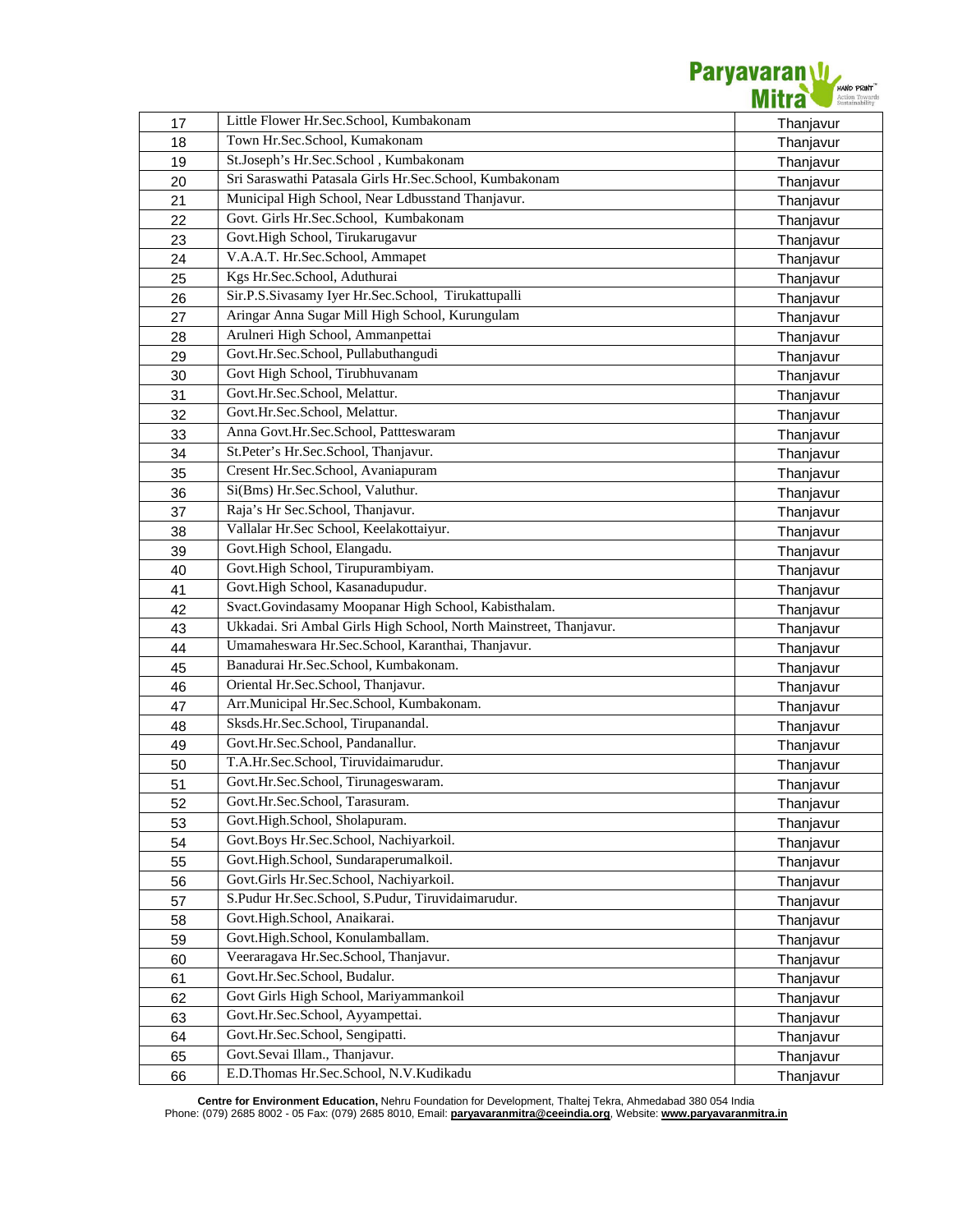

| 67  | St.Joseph's Hr.Sec.School, Thanjavur                         | Thanjavur |
|-----|--------------------------------------------------------------|-----------|
| 68  | Regina Seeli Girls Hr.Sec.School, Ammapettai.                | Thanjavur |
| 69  | Auxilium Hr.Sec.School, Thanjavur                            | Thanjavur |
| 70  | Native Hr.Sec.School, Kumbakonam.                            | Thanjavur |
| 71  | Govt.High.School, Kallaperambur                              | Thanjavur |
| 72  | Govt.Hr.Sec.School, Saliamangalam                            | Thanjavur |
| 73  | Govt.High School, Tirupanthurithi                            | Thanjavur |
| 74  | Govt.Hr.Sec.School, Veeramangudi.                            | Thanjavur |
| 75  | Govt.High School, Sathanur                                   | Thanjavur |
| 76  | Govt.Girls High School, Vallam                               | Thanjavur |
| 77  | Govt.Adidravida High School, Tirumalairajapuram, Mallapuram. | Thanjavur |
| 78  | Govt.Girls High School, Thiruvaiyaru.                        | Thanjavur |
| 79  | Govt.Girls High School, Budaloor                             | Thanjavur |
| 80  | Govt.High School, Thirukatupaali.                            | Thanjavur |
| 81  | St.Mary's Matric School, Pasupathy Kovil, Papanasam.         | Thanjavur |
| 82  | Govt.Girls High School, Aranmanai Valagam, Thanjavur.        | Thanjavur |
| 83  | Govt.High School, Varagoor.                                  |           |
|     | Kamala Subramaniyam Matric. Hs. School Thanjavur.            | Thanjavur |
| 84  | Maxwell Matric.School, Thanjavur.                            | Thanjavur |
| 85  | Venkateswara Matric.School, Thanjavur.                       | Thanjavur |
| 86  | Spadix Matric.School, Thanjavur.                             | Thanjavur |
| 87  | Star Lion Matric.School, Ayyampettai.                        | Thanjavur |
| 88  | Mani Matric.School, Kabisthalam.                             | Thanjavur |
| 89  | St.Father Lurdu Xavier Matric.School, Thirukatupalli.        | Thanjavur |
| 90  |                                                              | Thanjavur |
| 91  | St.Gabriel Girls High School, Pasupathi Kovil                | Thanjavur |
| 92  | St.Michael High School, Mathakottai.                         | Thanjavur |
| 93  | Panchayat Union Middle School, Chakkarapalli.                | Thanjavur |
| 94  | Municipal Middle School, Karanthai, Thanjavur.               | Thanjavur |
| 95  | Municipal Middle School, Vandikaratheru, Thanjavur.          | Thanjavur |
| 96  | Municipal Middle School, Chinakadai Street, Thanjavur.       | Thanjavur |
| 97  | Municipal Middle School, Old Housing Unit, Thanjavur         | Thanjavur |
| 98  | Municipal Middle School, Sourastra Street, Thanjavur.        | Thanjavur |
| 99  | Railway Colony Middle School, Thanjavur.                     | Thanjavur |
| 100 | T.K.Subaiya Naidu Middle School, Thanjavur                   | Thanjavur |
| 101 | Govt. Hr. Sec. School, Pappanadu                             | Thanjavur |
| 102 | Govt. Hr. Sec. School, Alathur                               | Thanjavur |
| 103 | Govt. Hr. Sec. School, Ananthagobalapuram                    | Thanjavur |
| 104 | Govt. Hr. Sec. School, Avanam                                | Thanjavur |
| 105 | Govt. Hr. Sec. School, Echankottai                           | Thanjavur |
| 106 | Govt. Hr. Sec. School, Edaiyathi                             | Thanjavur |
| 107 | Govt. Hr. Sec. School, Kannugudi West                        | Thanjavur |
| 108 | Govt. Hr. Sec. School, Karambaiyam                           | Thanjavur |
| 109 | Govt. Hr. Sec. School, Karukkadipatti                        | Thanjavur |
| 110 | Govt. Hr. Sec. School, Kasankadu                             | Thanjavur |
| 111 | Govt. Hr. Sec. School, Kuruvikkaraambai                      | Thanjavur |
| 112 | Govt. Hr. Sec. School, Lluppaithoppu                         | Thanjavur |
| 113 | Govt. Hr. Sec. School, Madukkur                              | Thanjavur |
| 114 | Govt. Hr. Sec. School, Maddukkur                             | Thanjavur |
| 115 | Govt. Hr. Sec. School, Mela Ulur                             | Thanjavur |
| 116 | Govt. Hr. Sec. School, Nattuchalai                           | Thanjavur |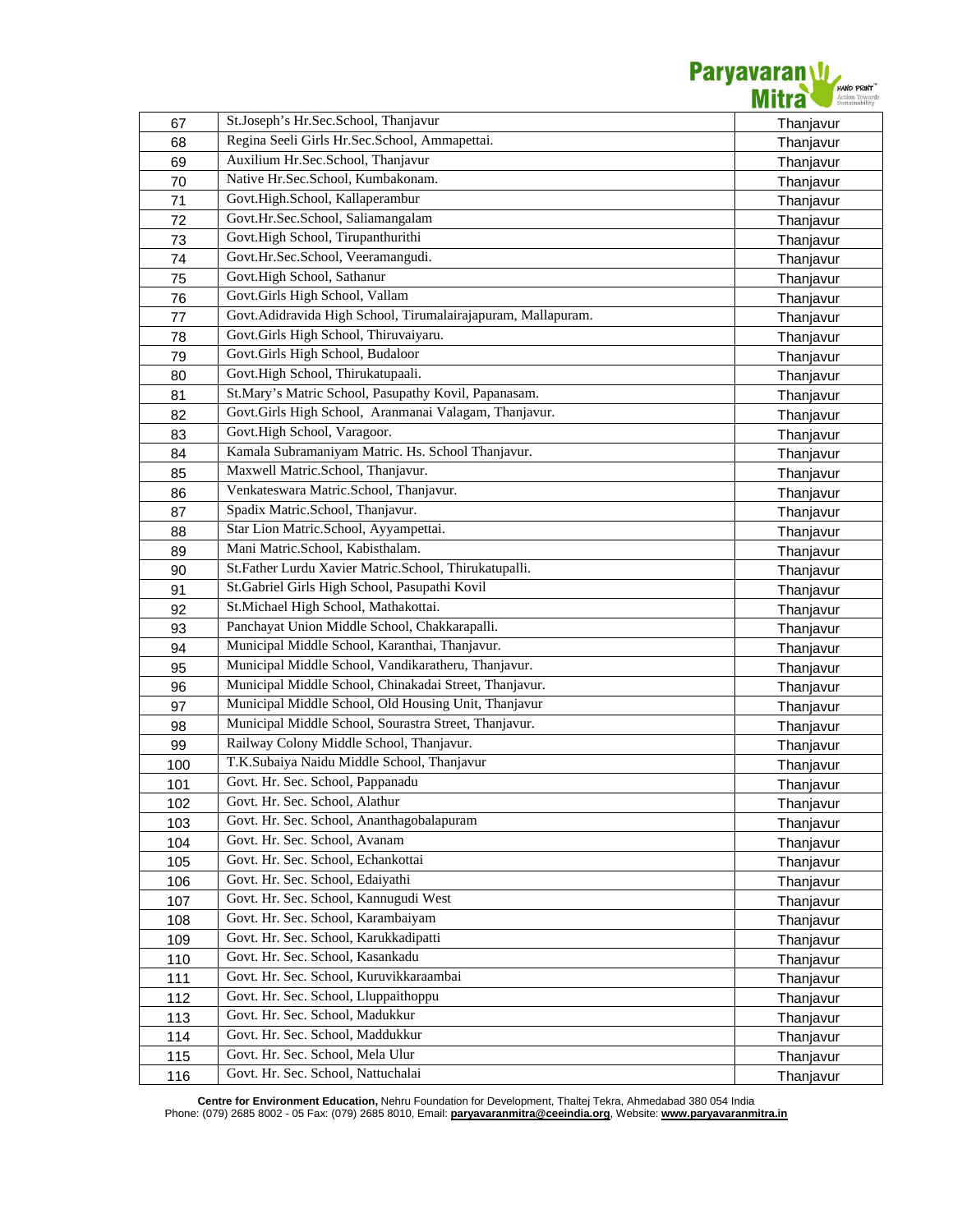

| 117 | Govt. Hr. Sec. School, Neiveli Therkku        | Thanjavur |
|-----|-----------------------------------------------|-----------|
| 118 | Govt. Hr. Sec. School, Ollanadu keelaiyur     | Thanjavur |
| 119 | Govt. Hr. Sec. School, (Boys), Orathanadu     | Thanjavur |
| 120 | Govt. Hr. Sec. School, (Girls), Orathanadu    | Thanjavur |
| 121 | Govt. Hr. Sec. School, Pachur                 | Thanjavur |
| 122 | Govt. Hr. Sec. School, (Girls), Palluthur     | Thanjavur |
| 123 | Govt. Hr. Sec. School, Panayakottai           | Thanjavur |
| 124 | Govt. Hr. Sec. School, (Boys), Pattukkottai   | Thanjavur |
| 125 | Govt. Hr. Sec. School, (Girls), Pattukkottai  | Thanjavur |
| 126 | Govt. Hr. Sec. School, Peravurani             | Thanjavur |
| 127 | Govt. Hr. Sec. School, (Girls), Peravurani    | Thanjavur |
| 128 | Govt. Hr. Sec. School, Perumagalur            | Thanjavur |
| 129 | Govt. Hr. Sec. School, Rajamadam              | Thanjavur |
| 130 | Govt. Hr. Sec. School, Seramelkudi            | Thanjavur |
| 131 | Govt. Hr. Sec. School, Siramelkudi            | Thanjavur |
| 132 | Govt. Hr. Sec. School, Thamarankottai         | Thanjavur |
| 133 | Govt. Hr. Sec. School, Thiruchitrambalam      | Thanjavur |
| 134 | Govt. Hr. Sec. School, Thiruvonam             | Thanjavur |
| 135 | Govt. Hr. Sec. School, Uranthairayankudikkadu | Thanjavur |
| 136 | Govt. Hr. Sec. School, Vadaseri               | Thanjavur |
| 137 | Govt. Hr. Sec. School, Vandaiyaniruppu        | Thanjavur |
| 138 | Govt. High School, Aarsuthippattu             | Thanjavur |
| 139 | Govt. High School, Enathi                     | Thanjavur |
| 140 | Govt. High School, Kakkarai                   | Thanjavur |
| 141 | Govt. High School, Kannankhangudi East        | Thanjavur |
| 142 | Govt. High School, Kannankhangudi West        | Thanjavur |
| 143 | Govt. High School, Kilamangalam               | Thanjavur |
| 144 | Govt. High School, Kulamangalam               | Thanjavur |
| 145 | Govt. High School, Nambivayal                 | Thanjavur |
| 146 | Govt. High School, Okkanadu keelaiyur         | Thanjavur |
| 147 | Govt. High School, Orthanadu Pudur            | Thanjavur |
| 148 | Govt. High School, Pinnaiyur                  | Thanjavur |
| 149 | Govt. High School, Ponnappur West             | Thanjavur |
| 150 | Govt. High School, Poovathur                  | Thanjavur |
| 151 | Govt. High School, Poyundarkottai             | Thanjavur |
| 152 | Govt. High School, Puthukkottai Ullur         | Thanjavur |
| 153 | Govt. High School, Sankaranatharkudikkadu     | Thanjavur |
| 154 | Govt. High School, Sendankadu                 | Thanjavur |
| 155 | Govt. High School, Senniyaviduthi             | Thanjavur |
| 156 | Govt. High School, Soorappallam               | Thanjavur |
| 157 | Govt. High School, Thekkur                    | Thanjavur |
| 158 | Govt. High School, Thirumangalakkottai        | Thanjavur |
| 159 | Govt. High School, Vellur                     | Thanjavur |
| 160 | Govt. High School, Vennkarai Kottaikkadu      | Thanjavur |
| 161 | Govt. High School, Vettikkadu                 | Thanjavur |
| 162 | Govt. High School, Vettuvakkottai             | Thanjavur |
| 163 | Govt. High School, Adanakkottai               | Thanjavur |
| 164 | Govt. High School, Adirampattinam             | Thanjavur |
| 165 | Govt. High School, Aladikkumulai              | Thanjavur |
| 166 | Govt. High School, Alathur                    | Thanjavur |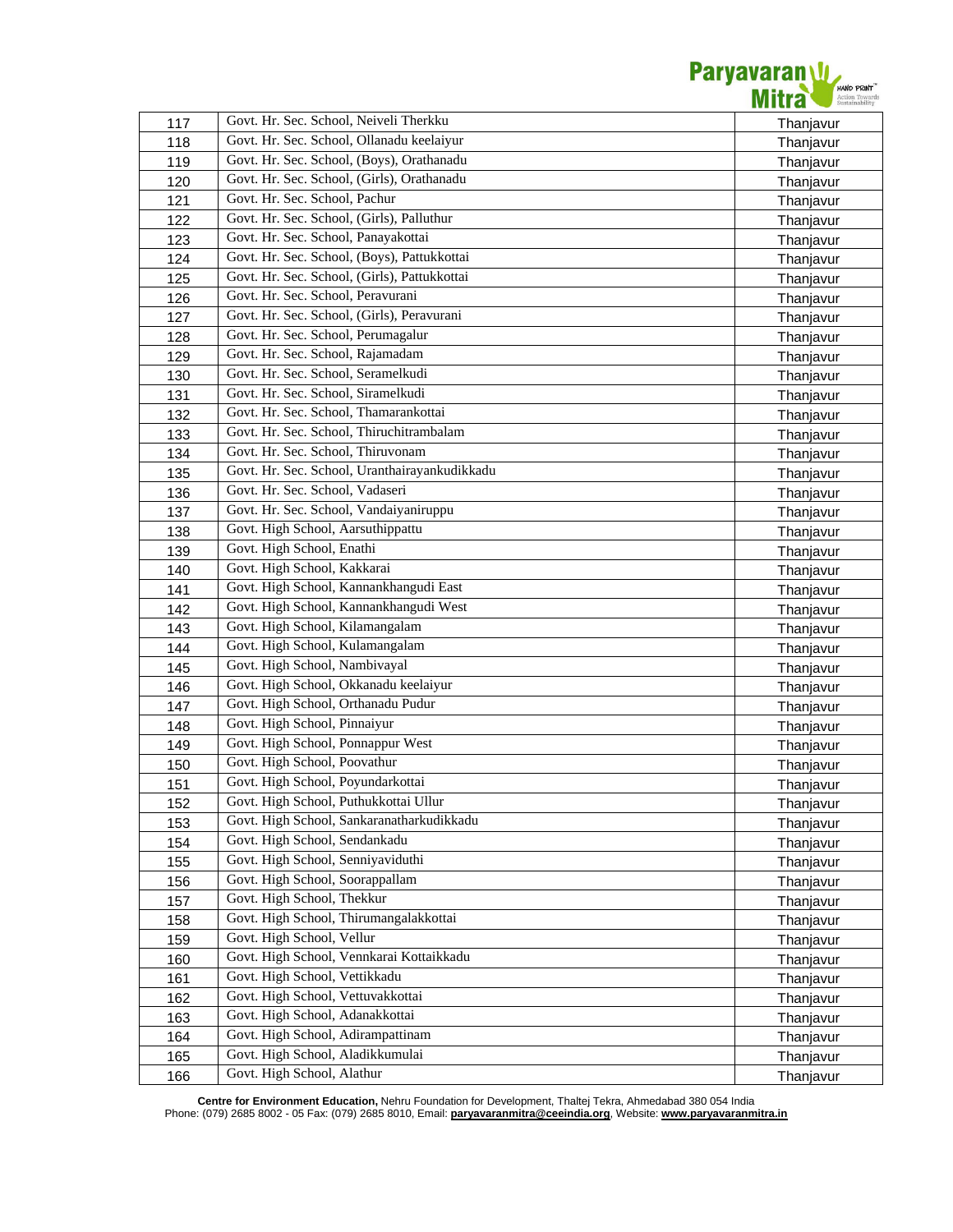

| 167 | Govt. High School, Athivetti                           | Thanjavur |
|-----|--------------------------------------------------------|-----------|
| 168 | Govt. High School, Enathikkarambai                     | Thanjavur |
| 169 | Govt. High School, Kalagam                             | Thanjavur |
| 170 | Govt. High School, Kallathur                           | Thanjavur |
| 171 | Govt. High School, Kanniyakurichi                      | Thanjavur |
| 172 | Govt. High School, Karisavayal                         | Thanjavur |
| 173 | Govt. High School, Kazhugapulikkadu                    | Thanjavur |
| 174 | Govt. High School, Keelakurichi                        | Thanjavur |
| 175 | Govt. High School, (Girls), Vilangulam                 | Thanjavur |
| 176 | Govt. High School, Kontraikkadu                        | Thanjavur |
| 177 | Govt. High School, Mallipattinam                       | Thanjavur |
| 178 | Govt. High School, Manakkadu                           | Thanjavur |
| 179 | Govt. High School, Moothakurichi                       | Thanjavur |
| 180 | Govt. High School, Nadiyam                             | Thanjavur |
| 181 | Govt. High School, Naduvilkkottai                      | Thanjavur |
| 182 | Govt. High School, Paingal                             | Thanjavur |
| 183 | Govt. High School, Periyakkottai                       | Thanjavur |
| 184 | Govt. High School, Pinnavasal                          | Thanjavur |
| 185 | Govt. High School, Sengapadudthankadu                  | Thanjavur |
| 186 | Govt. High School, Sethubavachatram                    | Thanjavur |
| 187 | Govt. High School, Sithukkadu                          | Thanjavur |
| 188 | Govt. High School, Thambikkottai Melakadu              | Thanjavur |
| 189 | Govt. High School, Thuvarankurichi                     | Thanjavur |
| 190 | Govt. High School, Udayanadu                           | Thanjavur |
| 191 | Govt. High School, Vattakudi North                     | Thanjavur |
| 192 | Kathir Mohieen (Boys), Hr. Sec. School, Adirampattinam | Thanjavur |
| 193 | Kathir Mohiee (Girls), Hr. Sec. School, Adirampattinam | Thanjavur |
| 194 | St. Isabel Hr. Sec. School, Pattukkottai               | Thanjavur |
| 195 | Punitha Arokiya Annai Hr. Sec. School, Punalvasal      | Thanjavur |
| 196 | St. Jospeh High School, Sanchayanagar                  | Thanjavur |
| 197 | St. Francis Xavier High School, Anikkadu               | Thanjavur |
| 198 | St. Anne's High School, Punalvasal                     | Thanjavur |
| 199 | Sri, Ramavilas Aided High School, Thenamanadu          | Thanjavur |
| 200 | Moovendar Metric Hr. Sec. School, Peravurani           | Thanjavur |
| 201 | Rani Marimuthu Metric Hr. Sec. School, Pinnaiyur       | Thanjavur |
| 202 | Modern Matriculation School, Pattukkottai              | Thanjavur |
| 203 | Iman Shafi Metric Hr. Sec. School, Adirampattinam      | Thanjavur |
| 204 | Gandhi Metric Hr. Sec. School, Madukkur                | Thanjavur |
| 205 | Five Star Metric High School, Pattukkottai             | Thanjavur |
| 206 | Saratha Metric High School, Pattukkottai               | Thanjavur |
| 207 | Little Bird Metric High School, pattukkotai            | Thanjavur |
| 208 | J.C. Kumarappa Metric Hr. Sec. School, Peravurani      | Thanjavur |
| 209 | Kalaimagal Metric High School, Thiruchittrambalam      | Thanjavur |
| 210 | Sri Srinivasa Metric High School, Orathanadu           | Thanjavur |
| 211 | Little Rose Metric High School, Orathanadu             | Thanjavur |
| 212 | Kasilingam Metric High School, Pappanadu               | Thanjavur |
| 213 | Donbosco Metric High School, Punalvasal                | Thanjavur |
| 214 | London Krishnamoorthy Metric School, Orathanadu        | Thanjavur |
| 215 | Laural Hr. Sec. School, Kalluranikkadu                 | Thanjavur |
| 216 | Govt. Athidiravidar High School, Naduvikkuruchi        | Thanjavur |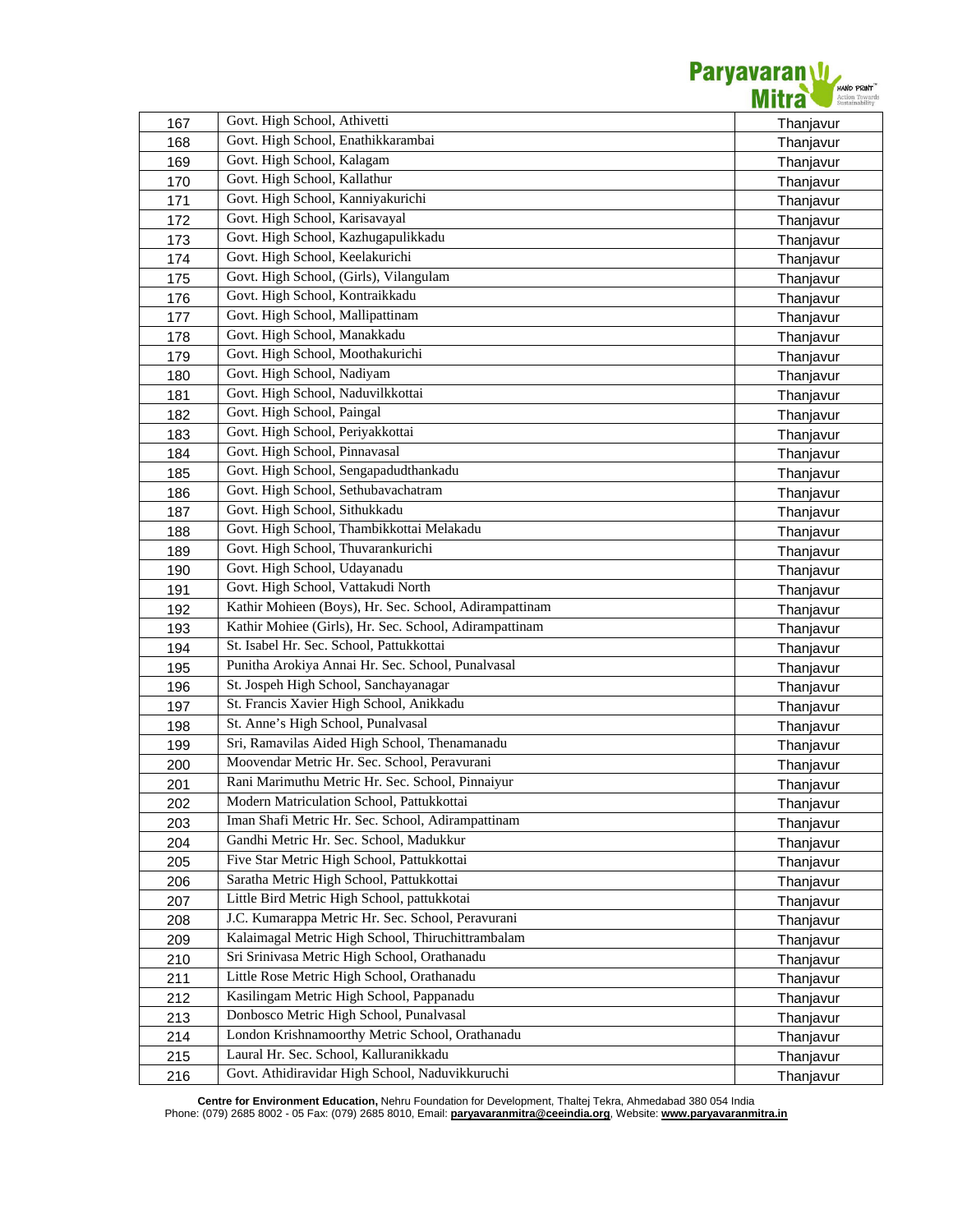

| 217                       | Govt. Athidiravidar High School, Pattukkottai   | Thanjavur       |
|---------------------------|-------------------------------------------------|-----------------|
| 218                       | Fathima Mariam High School, Madukkur            | Thanjavur       |
| 219                       | Veerappa Hr. Sec. School, Peravurani            | Thanjavur       |
| 220                       | Govt. Athidiravidar High School, Kalluranikkadu | Thanjavur       |
| 221                       | P.U.M School, Adirampattinam West               | Thanjavur       |
| 222                       | P.U.M School, Arippurakkarai                    | Thanjavur       |
| 223                       | P.U.M School, Ponnavarayan Kottai               | Thanjavur       |
| 224                       | P.U.M School, Adirampattinam Nadutheru          | Thanjavur       |
| 225                       | P.U.M School, Kandiyan Theru                    | Thanjavur       |
| 226                       | P.U.M School, Perumal Kovil                     | Thanjavur       |
| 227                       | P.U.M School, Ettuppulikkadu                    | Thanjavur       |
| 228                       | P.U.M School, T. Maravakkadu                    | Thanjavur       |
| 229                       | P.U.M School, Adirai Karaiur Theru              | Thanjavur       |
| 230                       | P.U.M School, Parakkalakkottai                  | Thanjavur       |
| 231                       | P.U.M School, Jayalayam                         | Thanjavur       |
| 232                       | P.U.M School, Palayam                           | Thanjavur       |
| 233                       | P.U.M School, Musilim Theru                     | Thanjavur       |
| 234                       | P.U.M School, Ramambalpuram                     | Thanjavur       |
| 235                       | P.U.M School, Kadanthakudi                      | Thanjavur       |
| 236                       | P.U.M School, Pillayar Kovil Street             | Thanjavur       |
| 237                       | P.U.M School, Pulavanchi                        | Thanjavur       |
| 238                       | P.U.M School, Madukkur (North)                  | Thanjavur       |
| 239                       | P.U.M School, Madukkur (South)                  | Thanjavur       |
| 240                       | P.U.M School, Vikramam                          | Thanjavur       |
| 241                       | P.U.M School, Karuppur                          | Thanjavur       |
| 242                       | P.U.M School, Veppengulam                       | Thanjavur       |
| 243                       | P.U.M School, Pallikondan                       | Thanjavur       |
| 244                       | P.U.M School, Alampallam                        | Thanjavur       |
| 245                       | P.U.M School, Mannagkadu (North)                | Thanjavur       |
| 246                       | T.E.L.C. Middle School, Pattukkottai            | Thanjavur       |
| 247                       | Punitha Thomos Middle School, Pattukkottai      | Thanjavur       |
| 248                       | Punitha MikelMiddle School, Moutha Chery        | Thanjavur       |
| 249                       | Shri Rama villas Middle School, Elangadu        | Thanjavur       |
| 250                       | Sri Krishna Metric High School, Uranipuram      | Thanjavur       |
|                           |                                                 |                 |
| <b>NGC ID</b>             | Name of the School                              | District/School |
| No                        |                                                 |                 |
| 1                         | Z.K.M. Hr. Sec. School, Podinaiyakanur          | Theni           |
| $\overline{c}$            | Pangasam Hr. Sec. School, Podinaiyakanur        | Theni           |
| $\ensuremath{\mathsf{3}}$ | Govt.Hr. Sec. School, Sillamarathupatti         | Theni           |
| $\overline{\mathbf{4}}$   | Gisam Matric Hr. Sec. School, Podinaiyakanur    | Theni           |
| $\mathbf 5$               | Nadar Hr. Sec. School, Thirumalapuram           | Theni           |
| $\,6$                     | Govt. Hr. Sec. School, Silamalai                | Theni           |
| $\overline{7}$            | Gayathiri Matric Hr. Sec. School, Cinnamanur    | Theni           |
| 8                         | C.N.M.S. Matric Hr. Sec. School, Cinnamanaur    | Theni           |
| 9                         | Govt. Hr. Sec. School, Odaipatti                | Theni           |
| 10                        | P.H.N. Hr. Sec. School, Kamatchipuram           | Theni           |
| 11                        | Govt. High School, Highwavis                    | Theni           |
| 12                        | Govt. High School, Eravangulur                  | Theni           |
| 13                        | Govt. Kallar Hr. Sec. School, Vellaiammalpuram  | Theni           |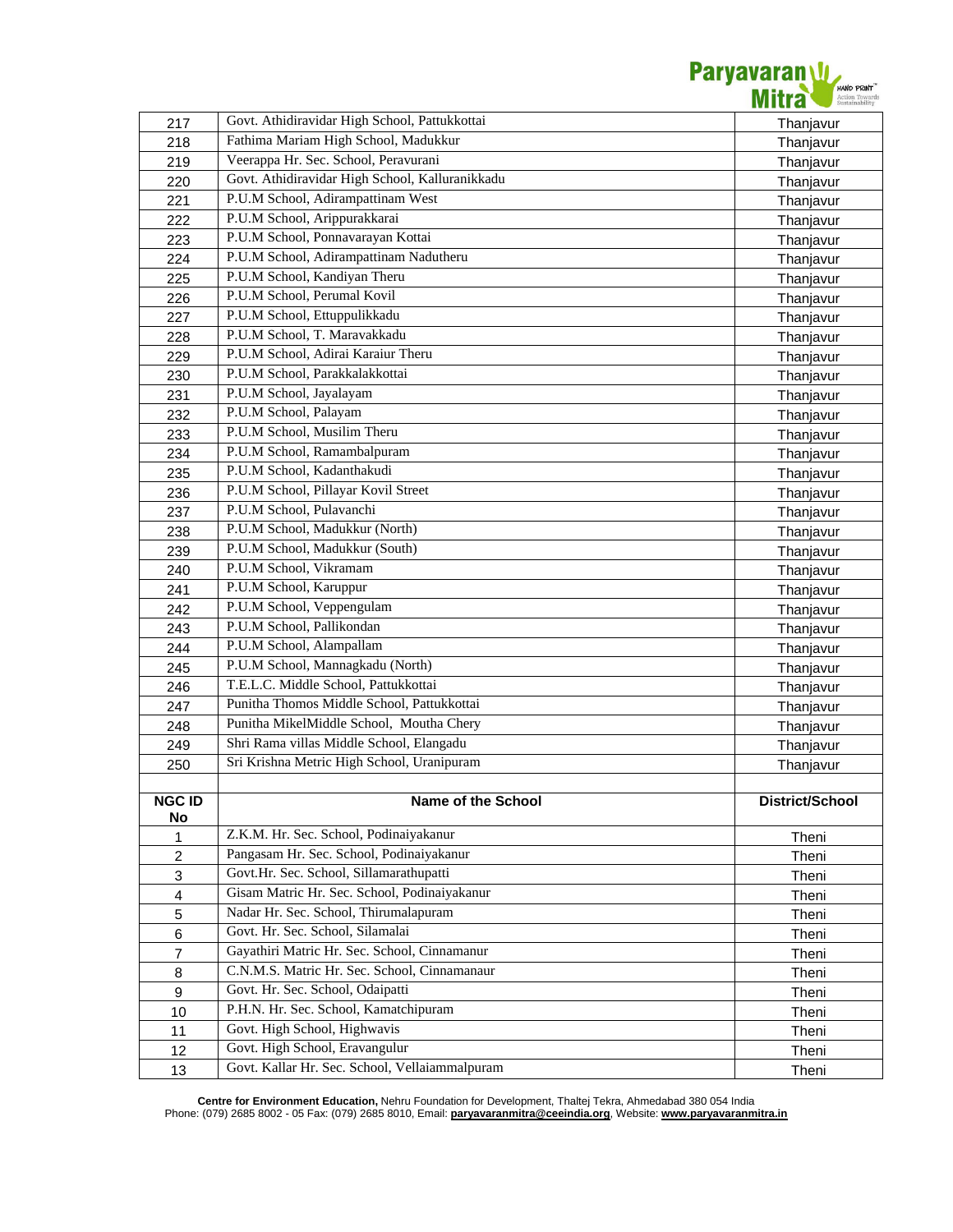

| 14 | Govt. Hr. Sec. School, Gutchanur                        | Theni |
|----|---------------------------------------------------------|-------|
| 15 | Gandhiji Vidhya Peter Hr. Sec. School, Kanniservaipatti | Theni |
| 16 | Nalli Matric Hr. Sec. School, Cinnamanur                | Theni |
| 17 | Govt. Hr. Sec. School, Uthamapalayam                    | Theni |
| 18 | Govt. Hr. Sec. School, Pannaipuram                      | Theni |
| 19 | Govt. Hr. Sec. School, Devaram                          | Theni |
| 20 | Amala Annai Hr. Sec. School, T. Sinthalaicherri         | Theni |
| 21 | R.R.P. Matric Hr. Sec. School, Gombai                   | Theni |
| 22 | S.K.P. Hr. Sec. School, Gombai                          | Theni |
| 23 | S.U.M. Hr. Sec. School, Rayapanpatti                    | Theni |
| 24 | Punitha Alosias Hr. Sec. School, Rayapanpatti           | Theni |
| 25 | Punitha Axnes Hr. Sec. School, Rayapanpatti             | Theni |
| 26 | S.A.P. Matric Hr. Sec. School, Uthamapalayam            | Theni |
| 27 | Govt. Girls Hr. Sec. School, Kambam                     | Theni |
| 28 | Govt. Hr. Sec. School, Surlipatti                       | Theni |
| 29 | Kasthuribai Girls Hr. Sec. School, Kamayakavondanpatti  | Theni |
| 30 | Govt. Hr. Sec. School, Kamyakavondanpatti               | Theni |
| 31 | N.S.K.P. Hr. Sec. School, Gudalore                      | Theni |
| 32 | Govt. Kallar Hr. Sec. School, Mela Gudalore             | Theni |
| 33 | Govt. Kallar Hr. Sec. School, Uthamapuram               | Theni |
| 34 | Govt. Hr. Sec. School, Ka. Pudupatti                    | Theni |
| 35 | Muthu Vinayagar Hr. Sec. School, Kambam                 | Theni |
| 36 | Nagamani Matric Hr. Sec. School, Kambam                 | Theni |
| 37 | C.P.U. Hr. Sec. School, Kambam                          | Theni |
| 38 | Vivekananda Matric Hr. Sec. School, Kamyakavondanpatti  | Theni |
| 39 | Al Ashkar Matric Hr. Sec. School, Kambam                | Theni |
| 40 | Punitha Francies Matric Hr. Sec. School, Cinnamanur     | Theni |
| 41 | K.A.V. Girls Hr. Sec. School, Cinnamanur                | Theni |
| 42 | S.K.A. Hr. Sec. School, Cinnamanur                      | Theni |
| 43 | Govt. High School, Melachoganathapuram                  | Theni |
| 44 | Grama Public Kaligadevi High School, Patharakalipuram   | Theni |
| 45 | Municipality High School, Podinaiyakanur                | Theni |
| 46 | Govt. High School, Ramakrishnapuram                     | Theni |
| 47 | S.R.M. High School, Lakshmi Naiyakanpatti               | Theni |
| 48 | Govt. Kallar High School, P. Annaigaraipatti            | Theni |
| 49 | Govt. High School, Muthaiyan Settipatti                 | Theni |
| 50 | Govt. High School, Erasakkanaiyakanur                   | Theni |
| 51 | Govt. High School, U. Ammapatti                         | Theni |
| 52 | Govt. Kallar High School, Markaiyan Kottai              | Theni |
| 53 | Patchaiyappa High School, Uppukottai                    | Theni |
| 54 | Govt. High School, Puliguthi                            | Theni |
| 55 | Govt. High School, Melachsinthalaicherri                | Theni |
| 56 | Mugamathu Fathima High School, Uthamapalayam            | Theni |
| 57 | Govt. Kallar High School, Karunaiyakamuthanpatti        | Theni |
| 58 | S.M.P.M. High School, Kambam                            | Theni |
| 59 | Sakthi Vinayagar Matric School, Kambam                  | Theni |
| 60 | Veena Vidhayalaya Matric School, K.Puthupatti           | Theni |
| 61 | Ellanna Matric School, Podinaiyakanur                   | Theni |
| 62 | T.N.M.U. Matric School, Devaram                         | Theni |
| 63 | Govt. High School, Seepalakottai                        | Theni |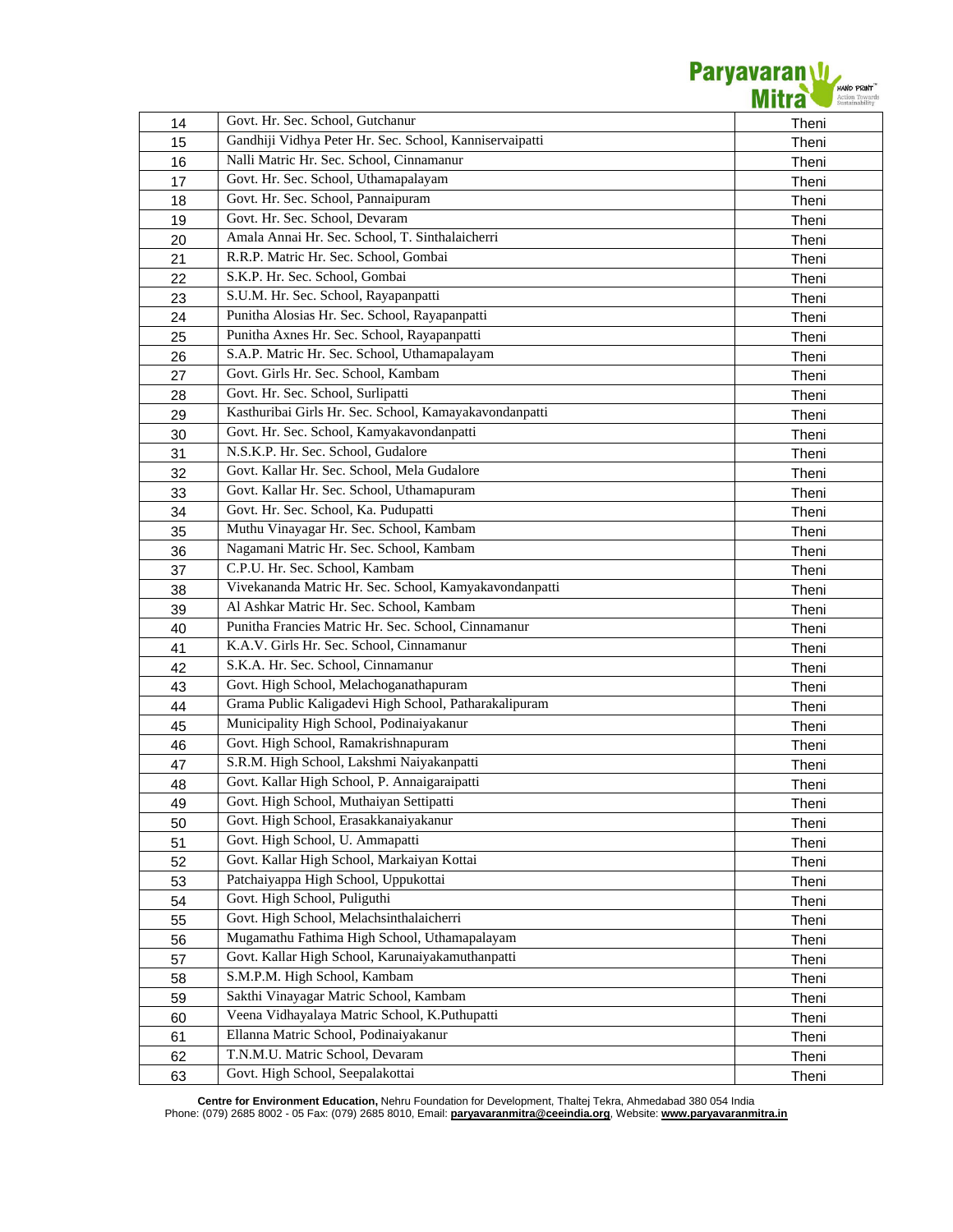Paryavaran W

| 64       | V.A.R.T. International Matric School, Podinaiyakanur        | Theni          |
|----------|-------------------------------------------------------------|----------------|
| 65       | Punitha Mary Matric School, Kambam                          | Theni          |
| 66       | Saron Matric School, Kambam                                 | Theni          |
| 67       | Saravana Matric School, Rasingapuram                        | Theni          |
| 68       | Ellagi Oriental Arabic High School, Kambam                  | Theni          |
| 69       | L.V. High School, K. Pudupatti                              | Theni          |
| 70       | Sowdambigai Middle School, Podinaiyakanur                   | Theni          |
| 71       | P.U.M.S. Middle School, Nagaiyakavondanpatti                | Theni          |
| 72       | P.U.M.S. Middle School, Kalimettupatti                      | Theni          |
| 73       | P.U.M.S., Uthamapalayam                                     | Theni          |
| 74       | P.U.M.S. Uthamapalayam                                      | Theni          |
| 75       | P.U.M.S., Gombai                                            | Theni          |
| 76       | P.U.M.S., Devaram                                           | Theni          |
| 77       | P.U.M.S.Cinnapottipuram                                     | Theni          |
| 78       | P.U.M.S. Kamarajapuram                                      | Theni          |
| 79       | P.U.M.S. Muthalapuram                                       | Theni          |
| 80       | P.U.M.S. Ayyampatti                                         | Theni          |
| 81       | P.U.M.S. Appipatti                                          | Theni          |
| 82       | P.U.M.S. Cinnamanur                                         | Theni          |
| 83       | Municipality Middle School, Cinnamanur                      | Theni          |
|          | Municipality Middle School, Cinnamanur Colony               |                |
| 84       | Municipality Middle School, Cinnamanur (Kelatheru)          | Theni          |
| 85<br>86 | N.M.R.S. Middle School, Kokilapuram                         | Theni<br>Theni |
|          | Punith Joseph Middle School, Uthamapalayam                  |                |
| 87       | Periyanayagi Middle School, Uthamapalayam                   | Theni          |
| 88       | S.K.P. Middle School, Gombai                                | Theni          |
| 89       | Hindu Middle School, Pannaipuram                            | Theni          |
| 90       | Hindu Middle School, Pallavarayanpatti                      | Theni          |
| 91       | O.R. Middle School, Devaram                                 | Theni          |
| 92       |                                                             | Theni          |
| 93       | R.C. Middle School, Devaram                                 | Theni          |
| 94       | V.V. Middle School, Devaram                                 | Theni          |
| 95       | S.S.P. Middle School, Thamminaiyakanpatti                   | Theni          |
| 96       | Hind Nadar Middle School, Kamatchipuram                     | Theni          |
| 97       | Hindu Nadar Middle School, Sukkankalpatti                   | Theni          |
| 98       | R.C. Middle School, Cinnamanur                              | Theni          |
| 99       | Petchiammal Middle School, Sangarapuram                     | Theni          |
| 100      | M.R.V. Middle School, Margaiyankottai                       | Theni          |
| 101      | U.C. Middle School, Cinnamanur                              | Theni          |
| 102      | V.U.Anna Middle School, Cinnamanur                          | Theni          |
| 103      | P.U.M.S., Manapatti                                         | Theni          |
| 104      | P.U.M.S. Kariappagovondanpatti                              | Theni          |
| 105      | P.U.M.S., Kattunaiyakanpatti                                | Theni          |
| 106      | Municipality Middle School, Kambam (Alamarathutheru)        | Theni          |
| 107      | Municipality Middle School, Kambam (Mohaideen Andavarpuram) | Theni          |
| 108      | Municipality Middle School, Kambam (Sangamtheru)            | Theni          |
| 109      | Hindu Middle School, Gudalore                               | Theni          |
| 110      | V.O.Cidambaram Middle School, Gudalore                      | Theni          |
| 111      | Punitha Alpones Middle School, Uthamapuram                  | Theni          |
| 112      | Punitha R.C. Middle School, Anumanthanpatti                 | Theni          |
| 113      | Govt. Middle School, Lowercamp                              | Theni          |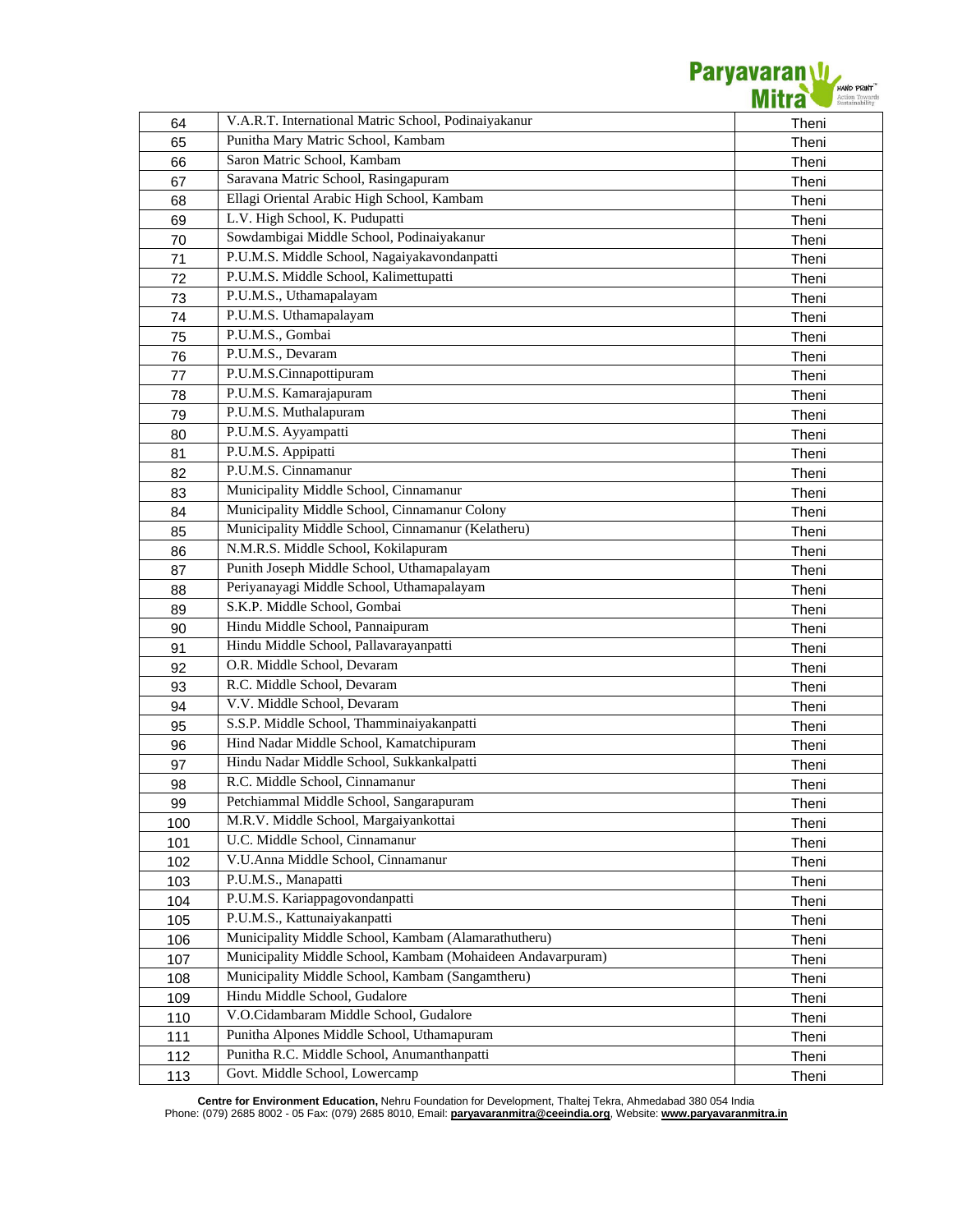

| 114 | P.U.M.S. Middle School, Kamayakovondanpatti                      | Theni |
|-----|------------------------------------------------------------------|-------|
| 115 | P.U.M.S. Middle School, Eravangalar                              | Theni |
| 116 | P.U.M.S. Middle School, Melmanalar                               | Theni |
| 117 | Muthu Vinayagar Middle School, Kambam                            | Theni |
| 118 | Govt. Kallar Middle School, Narayanadevanpatti                   | Theni |
| 119 | Govt. Kallar Middle School, Gullappakovundanpatti                | Theni |
| 120 | S.K.S. Middle School, Tomposerri                                 | Theni |
| 121 | Tirupathi Middle School, Tomposerri                              | Theni |
| 122 | P.S.M. Middle School, Kamarajapuram                              | Theni |
| 123 | Krishna Middle School, Godangipatti                              | Theni |
| 124 | Senthil Middle School, Kepuranganpatti                           | Theni |
| 125 | 10 <sup>th</sup> Part Municipality Middle School, Podinaiyakanur | Theni |
| 126 | V.C. Middle School, Periyagulam                                  | Theni |
| 127 | Nadar Middle School, periyagulam                                 | Theni |
| 128 | Bharathiar Middle School, Periyagulam                            | Theni |
| 129 | Hindu Middle School, Devathanapatti                              | Theni |
| 130 | P.U.M.S. Middle School, Valliparai                               | Theni |
| 131 | P.U.M.S. Middle School, Ponnanpadugai                            | Theni |
| 132 | P.U.M.S. Middle School, Kamankallur                              | Theni |
| 133 | P.U.M.S. Middle School, Gombaitholu                              | Theni |
| 134 | P.U.M.S. Middle School, Kovilparai                               | Theni |
| 135 | P.U.M.S. Middle School, Poosanoothu                              | Theni |
| 136 | P.U.M.S. Middle School, Kamarajapuram                            | Theni |
| 137 | P.U.M.S. Middle School, Ganesahapuram                            | Theni |
| 138 | P.U.M.S. Middle School, Mailaduthurai                            | Theni |
| 139 | P.U.M.S. Middle School, Siraparai                                | Theni |
| 140 | P.U.M.S. Middle School, Upputhurai                               | Theni |
| 141 | Govt. Kallar High School, Annanchi                               | Theni |
| 142 | Pangasam Middle School, Podinaiyakanur                           | Theni |
| 143 | Puthar Middle School, Podinaiyakanur                             | Theni |
| 144 | R.P. Middle School, Po.Meenatchipuram                            | Theni |
| 145 | D.V. Middle School, Po. Rengathapuram                            | Theni |
| 146 | Nagammal Middle School, Nagalapuram                              | Theni |
| 147 | M.P.M. Middle School, Visuvasapuram                              | Theni |
| 148 | Movendar Middle School, Podinaiyakanur                           | Theni |
| 149 | Pitchandi Middle School, Podinaiyakanur                          | Theni |
| 150 | 15 <sup>th</sup> Part Municipality Middle School, Podinaiyakanur | Theni |
| 151 | V.N. Govt. Hr. Sec. School, Periyakulam                          | Theni |
| 152 | Govt. Girls Hr. Sec. School, Periyakulam                         | Theni |
| 153 | Govt. Hr. Sec. School, Devathanapatti                            | Theni |
| 154 | Govt. Hr. Sec. School, G.Gallupatti                              | Theni |
| 155 | Govt. Hr. Sec. School, A.Vadipatti                               | Theni |
| 156 | Govt. Hr. Sec. School, Jeyamangalam                              | Theni |
| 157 | Govt. Hr. Sec. School, Silvarpatti                               | Theni |
| 158 | Govt. Hr. Sec. School, Vadugapatti                               | Theni |
| 159 | Govt. High School, Thamaraigulam                                 | Theni |
| 160 | Govt. High School, D.Kallupatti                                  | Theni |
| 161 | Govt. Hr. Sec. School, Lakshmipuram                              | Theni |
| 162 | Govt. High School, Ghenguvarpatti                                | Theni |
| 163 | Govt. High School, Gullapapuram                                  | Theni |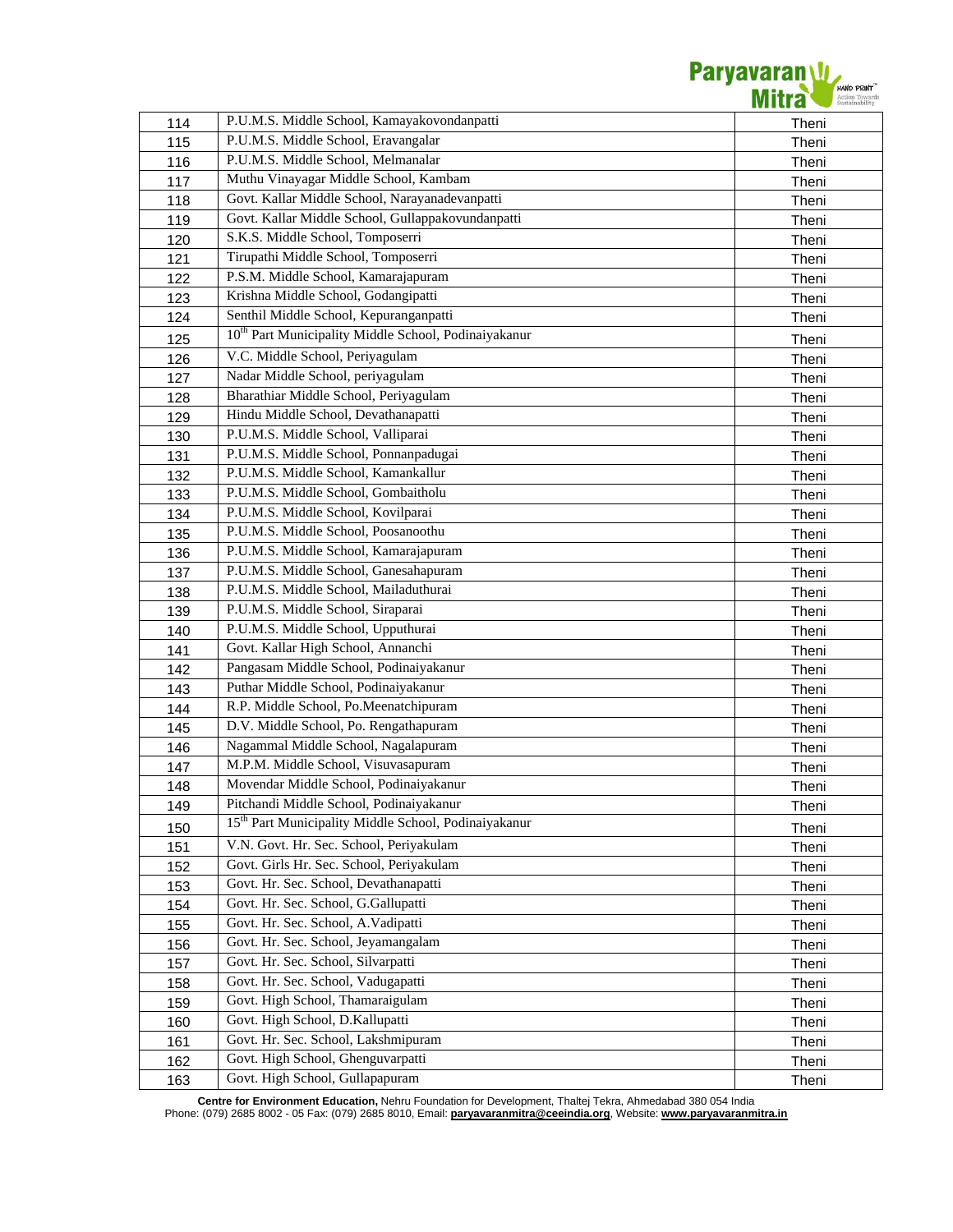

| 164 | Govt. High School, Vaigai Annai                                 | Theni |
|-----|-----------------------------------------------------------------|-------|
| 165 | Govt. High School, D.Pomminaiyakanpatti                         | Theni |
| 166 | Punitha Peter High School, G.Kallupatti                         | Theni |
| 167 | Punitha Annal High School, Periyakulam                          | Theni |
| 168 | Seventh-Day Matric High School, D.Kallupatti                    | Theni |
| 169 | Victoria Hr.Sec. School, Periyakulam                            | Theni |
| 170 | Renuga Vidhayalaya Matric Hr. Sec. School, Lakshmipuram         | Theni |
| 171 | Govt. Hr. Sec. School, Allinagaram                              | Theni |
| 172 | Muthaiya High School, Allinagaram                               | Theni |
| 173 | Govt. Adi Drivadar Welfare Hr. Sec. School, Coonore.            | Theni |
| 174 | Govt. Hr. Sec. School, Veerapandi                               | Theni |
| 175 | Govt. High School, Sri Rengapuram                               | Theni |
| 176 | Govt. High School, Ammachiyapuram                               | Theni |
| 177 | Govt. Hr. Sec. School, Poothipuram                              | Theni |
| 178 | Govt. Hr. Sec. School, Goduvillarpatti                          | Theni |
| 179 | N.S.Boys Hr. Sec. School, Theni                                 | Theni |
| 180 | N.S. Girls Hr. Sec. School, Theni                               | Theni |
| 181 | T.M.H.N.U.C. Hr. Sec. School, Muthudevanpatti                   | Theni |
| 182 | P.C. Girls Hr. Sec. School, Theni                               | Theni |
| 183 | P.N. Hr. Sec. School, Palanisettipatti                          | Theni |
| 184 | R.C. High School, Theni                                         | Theni |
| 185 | N.A.K. High School, Theni                                       | Theni |
| 186 | Ayiya Matric Hr. Sec. School, Theni                             | Theni |
| 187 | V.V. Hr. Sec. School, Vengadasalapuram                          | Theni |
| 188 | Kammatharma High School, Govindanagaram                         | Theni |
| 189 | Santhinigaithan Matric Hr. Sec. School, Theni                   | Theni |
| 190 | T.K.M.S. Matric Hr. Sec. School, Theni                          | Theni |
| 191 | Mary Matha Matric Hr. Sec. School, Theni                        | Theni |
| 192 | Govt. Boys Hr. Sec. School, Aandipatti                          | Theni |
| 193 | Govt. Girls Hr. Sec. School, Aandipatti                         | Theni |
| 194 | Govt. High School, Gondamannaiyakanpatti                        | Theni |
| 195 | Govt. Hr. Sec. School, T.Subbulapuram                           | Theni |
| 196 | Govt. High School, P.Dharmathupatti                             | Theni |
| 197 | Govt.Adi Drivadar Welfare Hr. Sec. School, T.Pomminaiyakanpatti | Theni |
| 198 | Govt. Hr. Sec. School, Rengasamuthiram                          | Theni |
| 199 | Govt. High School, Sanmugasundarpuram                           | Theni |
| 200 | Hindu High School, Jakkanpatti                                  | Theni |
| 201 | Govt. Hr. Sec. School, Kanniyappapillaipatti                    | Theni |
| 202 | Govt. High School, Gothappatti                                  | Theni |
| 203 | Govt. Kallar Hr. Sec. School, Rajathani                         | Theni |
| 204 | Govt. Hr. Sec. School, Theppampatti                             | Theni |
| 205 | Govt. High School, Balagombai                                   | Theni |
| 206 | Govt. High School, Asaripatti                                   | Theni |
| 207 | Govt. Hr. Sec. School, Okaraipatti                              | Theni |
| 208 | Govt. High School, G.Usilampatti                                | Theni |
| 209 | Govt. High School, Annupapatti                                  | Theni |
| 210 | Govt. Kallar High School, Ethakovil                             | Theni |
| 211 | S.K.A. Matric Hr. Sec. School, Aandipatti                       | Theni |
| 212 | M.H.N.U.C.Hr. Sec. School, Aandipatti                           | Theni |
| 213 | G.R.V. Hr. Sec. School, Mailadumbarai                           | Theni |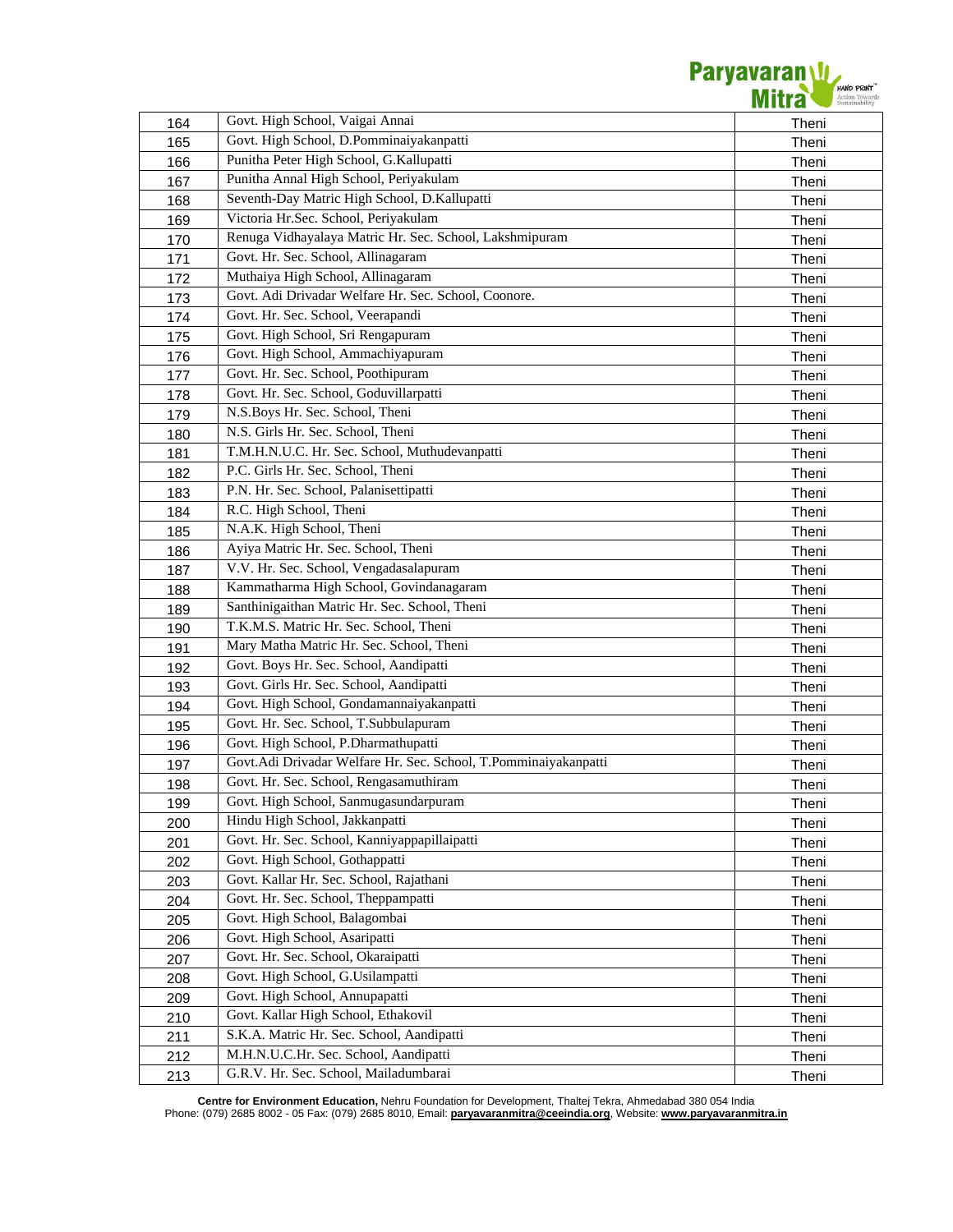

| 214            | Govt. Hr. Sec. School, Kadamalaigundu            | Theni           |
|----------------|--------------------------------------------------|-----------------|
| 215            | Govt. Hr. Sec. School, Kandamanur                | Theni           |
| 216            | Govt. Hr. Sec. School, Thangammalpuram           | Theni           |
| 217            | Govt. Hr. Sec. School, Gumanantholu              | Theni           |
| 218            | Govt. Hr. Sec. School, Varsunadu                 | Theni           |
| 219            | Govt. High School, Vaikalparai                   | Theni           |
| 220            | Govt. High School, Manthisunai                   | Theni           |
| 221            | Govt. High School, Thummakundu                   | Theni           |
| 222            | Govt. High School, Rajendranagar                 | Theni           |
| 223            | Govt. High School, Murukodai                     | Theni           |
| 224            | Govt. High School, Deekampatti                   | Theni           |
| 225            | Govt. Hr. Sec. School, Dharmapuri                | Theni           |
| 226            | Govt. Hr. Sec. School, Kottur                    | Theni           |
| 227            | S.D.A. Matric Hr. Sec. School, Periyakulam       | Theni           |
| 228            | Udaiyappa Matric Hr. Sec. School, Vaiyalpatti    | Theni           |
| 229            | Penatic Matric School, P.C.Patti                 | Theni           |
| 230            | T.K.S.Matric Hr. Sec. School, Theni              | Theni           |
| 231            | 3 <sup>rd</sup> Part Middle School, Periyakulam  | Theni           |
| 232            | 7 <sup>th</sup> Part Middle School, Periyakulam  | Theni           |
| 233            | 10 <sup>th</sup> Part Middle School, Periyakulam | Theni           |
| 234            | Govt. Middle School, Pullakapatti                | Theni           |
| 235            | Puthar Middle School, Periyakulam                | Theni           |
| 236            | Edward Middle School, Periyakulam                | Theni           |
| 237            | Gamithiya Middle School, Periyakulam             | Theni           |
| 238            | Margandeya Middle School, Vadukapatti            | Theni           |
| 239            | Hindu Middle School, Devathanapatti              | Theni           |
| 240            | Muthalamman Middle School, Vada.Puthupatti       | Theni           |
| 241            | Naiyagam Middle School, D.Vengadasalapuram       | Theni           |
| 242            | Nellaiyappa Middle School, Periyakulam           | Theni           |
| 243            | Nirmala Middle School, Periyakulam               | Theni           |
| 244            | Rengakrishna Middle School, Periyakulam          | Theni           |
| 245            | Sangaranarayanan Middle School, Vadukampatti     | Theni           |
| 246            | V.K.S. Middle School, Vadukampatti               | Theni           |
| 247            | Saraswathi Middle School, Periyakulam            | Theni           |
| 248            | Saykilar Middle School, Periyakulam              | Theni           |
| 249            | Velalar Middle School, Vadukapatti               | Theni           |
| 250            | C.S.I. Middle School, Periyakulam                | Theni           |
|                |                                                  |                 |
|                |                                                  |                 |
| <b>NGC ID</b>  | Name of the School                               | District/School |
| No             |                                                  |                 |
| 1              | Govt.High School, Maranthai-627851               | Thirunelveli    |
| $\overline{2}$ | Govt.High School, Panpoli-627807                 | Thirunelveli    |
| 3              | Govt.High School, Puliiyari-627813               | Thirunelveli    |
| $\overline{4}$ | Govt. High School, Sundarapandiapuram-627859     | Thirunelveli    |
| 5              | Govt.High School, Kasitharmam                    | Thirunelveli    |
| 6              | Govt.Hr.Sec.School.(Boys),Tenkasi - 627811       | Thirunelveli    |
| $\overline{7}$ | Govt.Hr.Sec.School.(Boys).Senkottai-627809       | Thirunelveli    |
| 8              | Govt.Hr.Sec.School.(Boys).Puliangudi-627855      | Thirunelveli    |
| 9              | Govt.Hr.Sec.School.(Boys).Pavoorchatram-627808   | Thirunelveli    |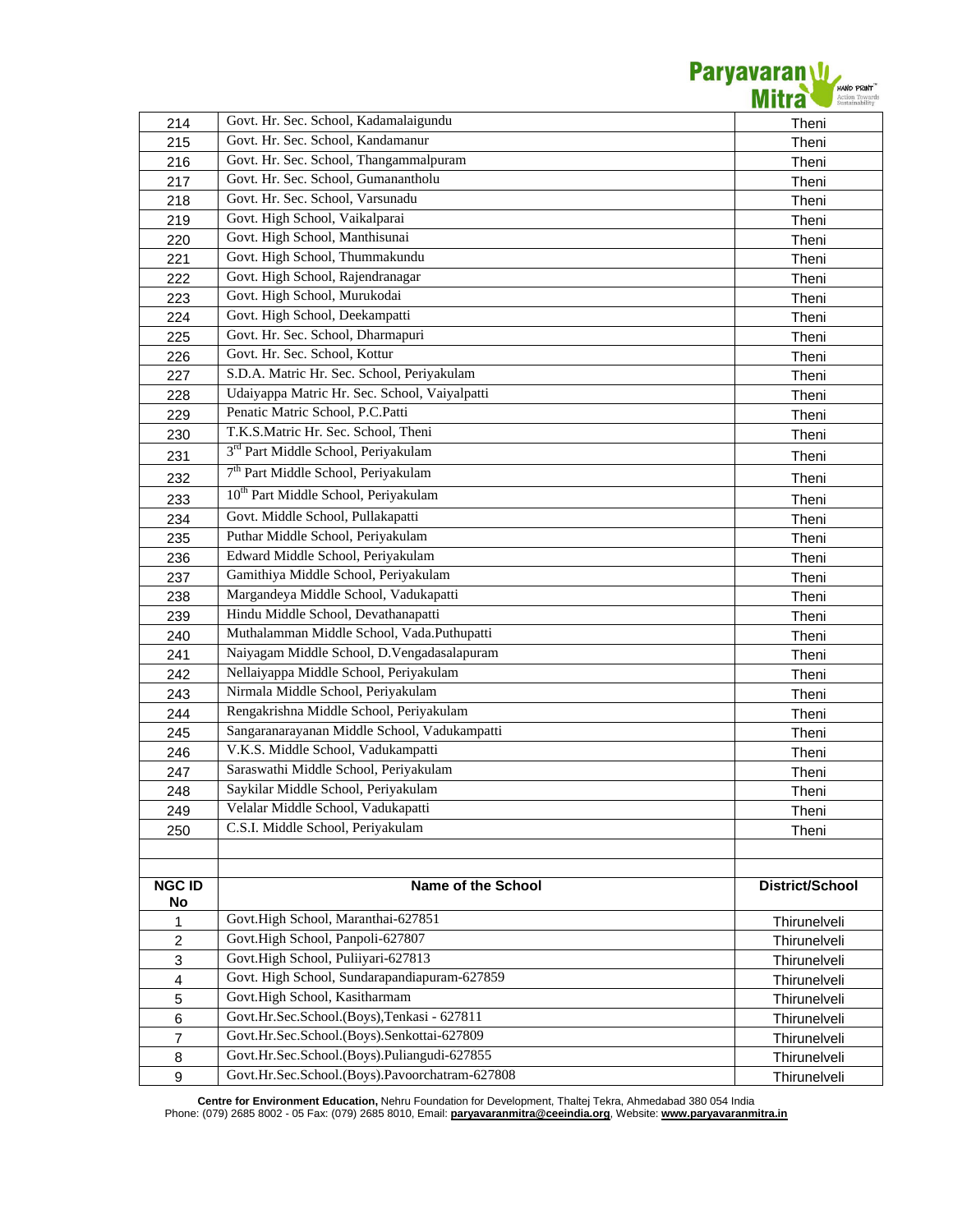

|    | Govt.Hr.Sec.School.(Boys).Kadayanallur-627751               |              |
|----|-------------------------------------------------------------|--------------|
| 10 | Govt.Hr.Sec.School.(Girls).Tenkasi 627811                   | Thirunelveli |
| 11 | Govt.Hr.Sec.School(Girls).Pavoorchatram-6277808             | Thirunelveli |
| 12 | Govt.Hr.Sec.School.(Girls).Kadayanallur-627751              | Thirunelveli |
| 13 | Govt.Hr.Sec.School.Alangulam-627851                         | Thirunelveli |
| 14 |                                                             | Thirunelveli |
| 15 | Govt.Hr.Sec.School,Aiykudi-627852                           | Thirunelveli |
| 16 | Govt.Hr.Sec.School,Vasudevanallur-627758                    | Thirunelveli |
| 17 | Govt.Hr.Sec.School,Sambavarvadakarai-627856                 | Thirunelveli |
| 18 | Govt.Hr.Sec.School,Senkottaih-627809                        | Thirunelveli |
| 19 | Govt.Hr.Sec.School, Pullukattuvalasai                       | Thirunelveli |
| 20 | Govt.Hr.Sec.School,Tenmalai                                 | Thirunelveli |
| 21 | Govt.Hr.Sec.School,Nelkattumseval                           | Thirunelveli |
| 22 | Govt.Hr.Sec.School,Neduvayalachan Puthur-627801             | Thirunelveli |
| 23 | Govt.Hr.Sec.School,Vadakarai-627812                         | Thirunelveli |
| 24 | Govt.Hr.Sec.School,Melagaram-627818                         | Thirunelveli |
| 25 | Govt. Hr. Sec. School, Poolangulam-627415                   | Thirunelveli |
| 26 | Balavinayagar High School, Sivagiri-627757                  | Thirunelveli |
| 27 | C.E.T.Tennison High School, Kelkalangal-627860              | Thirunelveli |
| 28 | Kammavar High School. Viswanathaperi-627763                 | Thirunelveli |
| 29 | Lakshmeharihara High School, Ilathur-627803                 | Thirunelveli |
| 30 | A.V.High School, Keelapavoor-627806                         | Thirunelveli |
| 31 | Rukmani High School, Mangalapuram-627751                    | Thirunelveli |
| 32 | Thiru C.P.Aththanar(Girls)High School, Rayagiri-627764      | Thirunelveli |
| 33 | A.G.High School, Kanakkapillaivalasai-627803                | Thirunelveli |
| 34 | Hindu High Chool, Mayamankurichi-627853                     | Thirunelveli |
| 35 | Beranmuruk Hr.Sec.School, Pangalasurandai-627859            | Thirunelveli |
| 36 | Nadar Committee Hr.Sec.School.Ramanathapuram                | Thirunelveli |
| 37 | Punitha Arulappar Hr.Sec.School,Avoodayanoor                | Thirunelveli |
| 38 | R.H.N.U.M.C.P Hr.Sec.School.Rayagiri-627764                 | Thirunelveli |
| 39 | H.N.U.C.Hr.Sec.School.Idaikal-627804                        | Thirunelveli |
| 40 | R.P.Hr.Sec.School.Ilanchi-627805                            | Thirunelveli |
| 41 | West Tirunelveli Hr.Sec.School Nallur-627853                | Thirunelveli |
| 42 | T.K.D.Girls Hr.Sec.School, Courtallam-627802                | Thirunelveli |
| 43 | Partially Aided Higher Secondary Schools                    | Thirunelveli |
| 44 | Suyambulingam Hr.Sec.School.T.N.Pudukudi, Puliankudi        | Thirunelveli |
| 45 | Grama Committee Hr.Sec, School. Venkateswarapuram-627867    | Thirunelveli |
| 46 | Hindu Hr.Sec.School,Keelapuliyur-627804                     | Thirunelveli |
| 47 | Stella Mary Hr.Sec.School, Sivagiri-627757                  | Thirunelveli |
| 48 | Pettaimuslim Hr.Sec.School, Kadayanallur-627751             | Thirunelveli |
| 49 | Quaid-E-Millet Hr.Sec.School, Pulliangudi-627855            | Thirunelveli |
| 50 | Dharani Matric Hr.Sec.School, Vasudevanallur                | Thirunelveli |
| 51 | A.G.Metric Hr.Sec.School, Tenkasi                           | Thirunelveli |
| 52 | Govt. High School, Tharuvai                                 | Thirunelveli |
| 53 | Govt. High School, Muneerpallam - 627356                    | Thirunelveli |
| 54 | Govt. High School, Sutthamalli - 627 604                    | Thirunelveli |
| 55 | Govt.Higer Secondary School, Vellalamkulam - 627 857        | Thirunelveli |
| 56 | Dr.Ambathkar Govt.Hr.Sec. School, Nallammalpuram 627 367    | Thirunelveli |
| 57 | St.Joseph's Girl's Hr. Sec. School, Jawahar Nagar - 627 007 | Thirunelveli |
| 58 | Christu Raja Hr. Sec. School, Palayamkottai - 627 002       | Thirunelveli |
| 59 | Thiru Iruthaya Hr.Sec.School, Mela illanthaikulam - 627 951 | Thirunelveli |
|    |                                                             |              |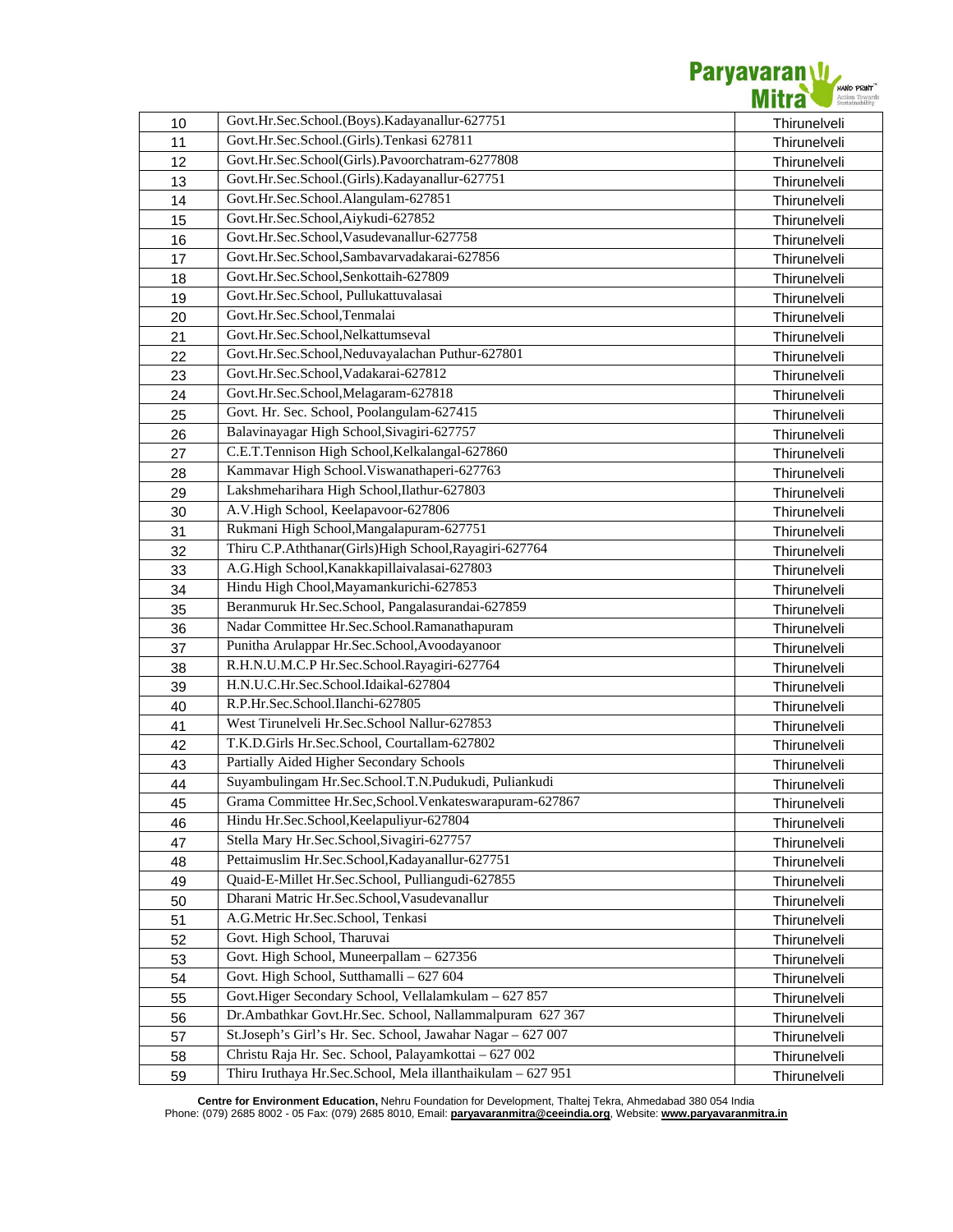

| 60  | Sri.Manthiramurthy Hr.Sec.School, Tirunelveli Town- 627 006      | Thirunelveli |
|-----|------------------------------------------------------------------|--------------|
| 61  | Govt. Hr.Sec.School, Thirumalapuram - 627 956                    | Thirunelveli |
| 62  | Govt.Hr.Sec.School, Periakovilankulam - 627 756                  | Thirunelveli |
| 63  | Govt. Girl's Hr.Sec.School, Sankarankovil - 627 756              | Thirunelveli |
| 64  | Govt.Hr.Sec.School, Kuruvikulam - 627 754                        | Thirunelveli |
| 65  | Govt. Hr.Sec.School, Burkitmanagar - 627 351                     | Thirunelveli |
| 66  | M.D.T.Hindu, Hr.Sec.School, Tirunelveli - 627 001                | Thirunelveli |
| 67  | Govt. Hr.Sec.School, Nadukallur-627 010                          | Thirunelveli |
| 68  | Govt.Hr.Sec.School, Vanniconendal - 627 954                      | Thirunelveli |
| 69  | Govt.Hr.Sec.School, Manur - 627 201                              | Thirunelveli |
| 70  | Municipal Girl's Hr.Sec.School, Tirunelveli Town - 627 006       | Thirunelveli |
| 71  | Rahmania Hr.Sec.School, Melapalayam - 627 005                    | Thirunelveli |
| 72  | S.N.R.Hr.Sec.School, Sri Gomathipuram, Sankarankovil 627756      | Thirunelveli |
| 73  | Govt.Hr.Sec.School, Tiruvengadam - 627 719                       | Thirunelveli |
| 74  | Kamaraj Municipal Hr.Sec.School, Pettai - 627 004                | Thirunelveli |
| 75  | K.R.Govt.Hr.Sec.School, Reddiyar patti - 627 051                 | Thirunelveli |
| 76  | St.Xavier's Hr.Sec.School, Palayamkottai - 627 002               | Thirunelveli |
| 77  | Bharathiar Municipal High School, Tirunelveli - 627 006          | Thirunelveli |
|     | Govt.Boys Hr.Sec.School, Sankarankovil - 627 756                 |              |
| 78  | St.John's Hr.Sec.School, Palayamkottai - 627 002                 | Thirunelveli |
| 79  | Municipal Girls Hr.Sec.School, Tirunelveli Junction - 627 001    | Thirunelveli |
| 80  | Schaffter Hr.Sec.School, Tirunelveli - 627 001                   | Thirunelveli |
| 81  | Govt.Hr.Sec.School, Palamadai - 627 359                          | Thirunelveli |
| 82  | Govt.Hr.Sec.School, Tirunelveli - 627 001                        | Thirunelveli |
| 83  | Govt.Hr.Sec.School, Veerasigamani - 627 862                      | Thirunelveli |
| 84  |                                                                  | Thirunelveli |
| 85  | Sankar Hr.Sec.School, Sankar Nagar - 627 357                     | Thirunelveli |
| 86  | Sarah Tucker Hr.Sec.School, Palayamkottai - 627 002              | Thirunelveli |
| 87  | St.Ignatius Hr.Sec.School, Palayamkottai - 627 002               | Thirunelveli |
| 88  | Govt. Hr.Sec.School, Gangaikondan - 627 352                      | Thirunelveli |
| 89  | Child Jesus Hr.Sec.School - Palayamkottai - 627 002              | Thirunelveli |
| 90  | Rose Mary matric Hr.Sec.School, Palayamkottai - 627 002          | Thirunelveli |
| 91  | A.U.C. Chinmaya matric.Hr.School, Palayamkottai - 627 002        | Thirunelveli |
| 92  | St.Joseph.matric Hr.Sec.School, Sankarankovil - 627 002          | Thirunelveli |
| 93  | Govt.High School, Sivalaperi - 627 361                           | Thirunelveli |
| 94  | Govt.Hr.Sec.School, Chelyanallur - 627 352                       | Thirunelveli |
| 95  | Govt. High School, Pillayarnatham $-627721$                      | Thirunelveli |
| 96  | Govt.High School, Sayamalai - 627 756                            | Thirunelveli |
| 97  | Govt.High School, Sevalkulam - 627 752                           | Thirunelveli |
| 98  | Govt.High School, Alamanayakkan patti - 627 719                  | Thirunelveli |
| 99  | Govt.High School, Naduvakurichi - 627 862                        | Thirunelveli |
| 100 | Govt. High School, Chathirm kudiyeruppu - 627 357                | Thirunelveli |
| 101 | Jawahar Govt. High School, Tirunelveli - 627 006                 | Thirunelveli |
| 102 | Quide millath Municipal Hr.Sec.School, Melapalayam 627 005       | Thirunelveli |
| 103 | Govt.Adi Dravida High School, Thulukar patti.                    | Thirunelveli |
| 104 | Govt.Hr.Sec.School, Karivalamvandanallur - 627 753               | Thirunelveli |
| 105 | Govt.Hr.Sec.School, Kalingapatti - 627 724                       | Thirunelveli |
| 106 | Govt. Hr.Sec.School, Ilayarasanendal - 627 713                   | Thirunelveli |
| 107 | Govt.Hr.Sec.School, Serthamangalam - 627 857                     | Thirunelveli |
| 108 | Municipal Girls Hr.Sec.School, Pettai - 627 004                  | Thirunelveli |
| 109 | Govt.Adi Diravida Girls Hr.Sec.School, Nallammal Puram - 627 367 | Thirunelveli |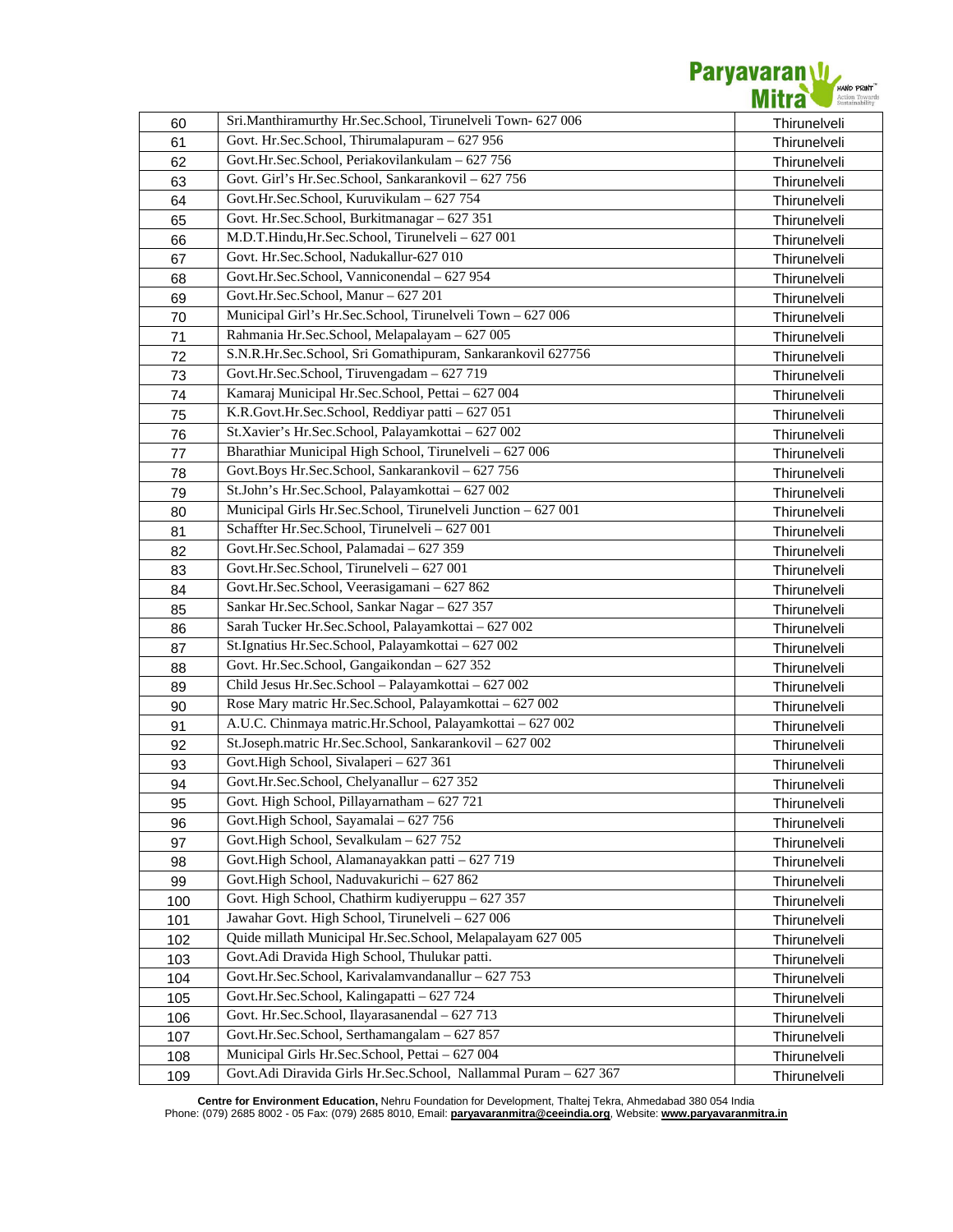

| 110 | Maipparai High School, Maipparai - 627 713                            | Thirunelveli |
|-----|-----------------------------------------------------------------------|--------------|
| 111 | Senkunthar High School, Subbalapuram - 627 753                        | Thirunelveli |
| 112 | Vanikavasia High School, Sankarankovil - 627 756                      | Thirunelveli |
| 113 | Jothi High School, Solaiseri - 627 753                                | Thirunelveli |
| 114 | Noorul Islam Muslim High School, Therkupatti - 627 201                | Thirunelveli |
| 115 | St. Thomas High School, Kurichi. Melapalayam (Po) - 627 005           | Thirunelveli |
| 116 | R.C.High School, Pettai - 627 004                                     | Thirunelveli |
| 117 | St.Joseph's Hr.Sec.School, Naranammal puram.                          | Thirunelveli |
| 118 | Amalannai High School, Rangasamudram                                  | Thirunelveli |
| 119 | Adi Dhiravida High School, Ramayanpatti - 627 006.                    | Thirunelveli |
| 120 | Sri Vayapuri Vidhalaya matric. Hr.Sec.School, Sankarankovil - 627 719 | Thirunelveli |
| 121 | Saratha Vidhyalaya. Ariyakulam -                                      | Thirunelveli |
| 122 | St.Joseph's High School, Arochianathapuram - 627 001                  | Thirunelveli |
| 123 | Angel High School, Indranagar - Sankarankovil - 627 756               | Thirunelveli |
| 124 | Muslim Hr.Sec.School, Melapalayam - 627 005                           | Thirunelveli |
| 125 | Cathedral Hr.Sec.School, Palayamkottai - 627 002                      | Thirunelveli |
| 126 | Mary Sargent Hr.Sec.School, Palayamkottai - 627 002                   | Thirunelveli |
| 127 | St.Peter's Hr.Sec.School, Ukkiran kottai - 627 202                    | Thirunelveli |
| 128 | Sri Gandhimathi Ambal Girls Hr.Sec.School, Maharaja Nagar - 627 011   | Thirunelveli |
| 129 | M.N. Abdul Rahman Hr.Sec.School, Kadhi Nagar, Maharaja Nagar.         | Thirunelveli |
| 130 | H.N.U.C. Hr.Sec.School, Ariyanayaki puram - 627 862                   | Thirunelveli |
| 131 | Muslim Girls Hr.Sec.School, Melapalayam- 627 005                      | Thirunelveli |
| 132 | 36, Grama senaithalaivar Hr. Sec. School, Sankarankovil - 627 756     | Thirunelveli |
| 133 | A.V. Hr.Sec.School, N.G.O. Colony, Sankarankovil - 627 756.           | Thirunelveli |
| 134 | St.Antony's Hr.Sec.School, Alavanthankulam - 627 357                  | Thirunelveli |
| 135 | M.N.U. Thiru. B.Sivanthiathithan Hr.Sec.School, Mangudi - 627 711     | Thirunelveli |
| 136 | Fathima oriental Arabic Hr.Sec.School, Kadir Nagar - 627 011          | Thirunelveli |
| 137 | Christu Jothi Hr.Sec.School, Causanal puram - 627 007                 | Thirunelveli |
| 138 | Venkatasamy Naidu Hr.Sec.School, Sankar Nagar - 627 357               | Thirunelveli |
| 139 | Magdalene matric School. Santhi Nagar - 627 002                       | Thirunelveli |
| 140 | Little Flower matric Hr.Sec.School, Tirunelveli Town.                 | Thirunelveli |
| 141 | Bell Matriculation School, Palayamkottai - 627 002                    | Thirunelveli |
| 142 | Pushpalatha matric Hr.Sec.School, Thiyagaraja Nagar - 627 011         | Thirunelveli |
| 143 | Sri.Jeyandra swamigal S.J.M. Hr.Sec.School, Maharaja Nagar, - 627 011 | Thirunelveli |
| 144 | S.D.A. matric Hr.Sec.School, Railway feeder Road, Sankarankovil.      | Thirunelveli |
| 145 | St.Xavier matric Hr.Sec.School, Vannarapettai, Tvl - 627 003          | Thirunelveli |
| 146 | Angelo matric Hr.Sec.School, Palayamkottai - 627 002                  | Thirunelveli |
| 147 | F.S.Hr.Sec.School for the Deaf, Palayamkottai - 627 002               | Thirunelveli |
| 148 | I.I.P.E Lakshmi Raman Hr.Sec.School, Uthamapandian kulam. Tvl.        | Thirunelveli |
| 149 | Sri. Jeyandra swamigal Golden Jubli M.H.S. Sankar Nagar - 627 357.    | Thirunelveli |
| 150 | Sri Saratha matric Hr.Sec.School. Ariyakulam.                         | Thirunelveli |
| 151 | Adaikalamatha matric. School. Saliar Street, Tirunelveli Town.        | Thirunelveli |
| 152 | Govt. Girls High School, Cheranmadevi-627 414                         | Thirunelveli |
| 153 | Chitra Matriculation School, Cheranmadevi-627414                      | Thirunelveli |
| 154 | Saint John's Hr. Sec. School, Veervanallur-627414                     | Thirunelveli |
| 155 | Allamaikati Matriculation School, Cheranmadevi-627414                 | Thirunelveli |
| 156 | Thiru Hirudhya High School, Vikramasingapuram-627 425                 | Thirunelveli |
| 157 | Thiru Kailasam Memorial High School, Pottalputhur-627 423             | Thirunelveli |
| 158 | Saint Joseph High School, Veikalipatti, Metur                         | Thirunelveli |
| 159 | Saint Antoni High School, Ambai - 627 418                             | Thirunelveli |
|     |                                                                       |              |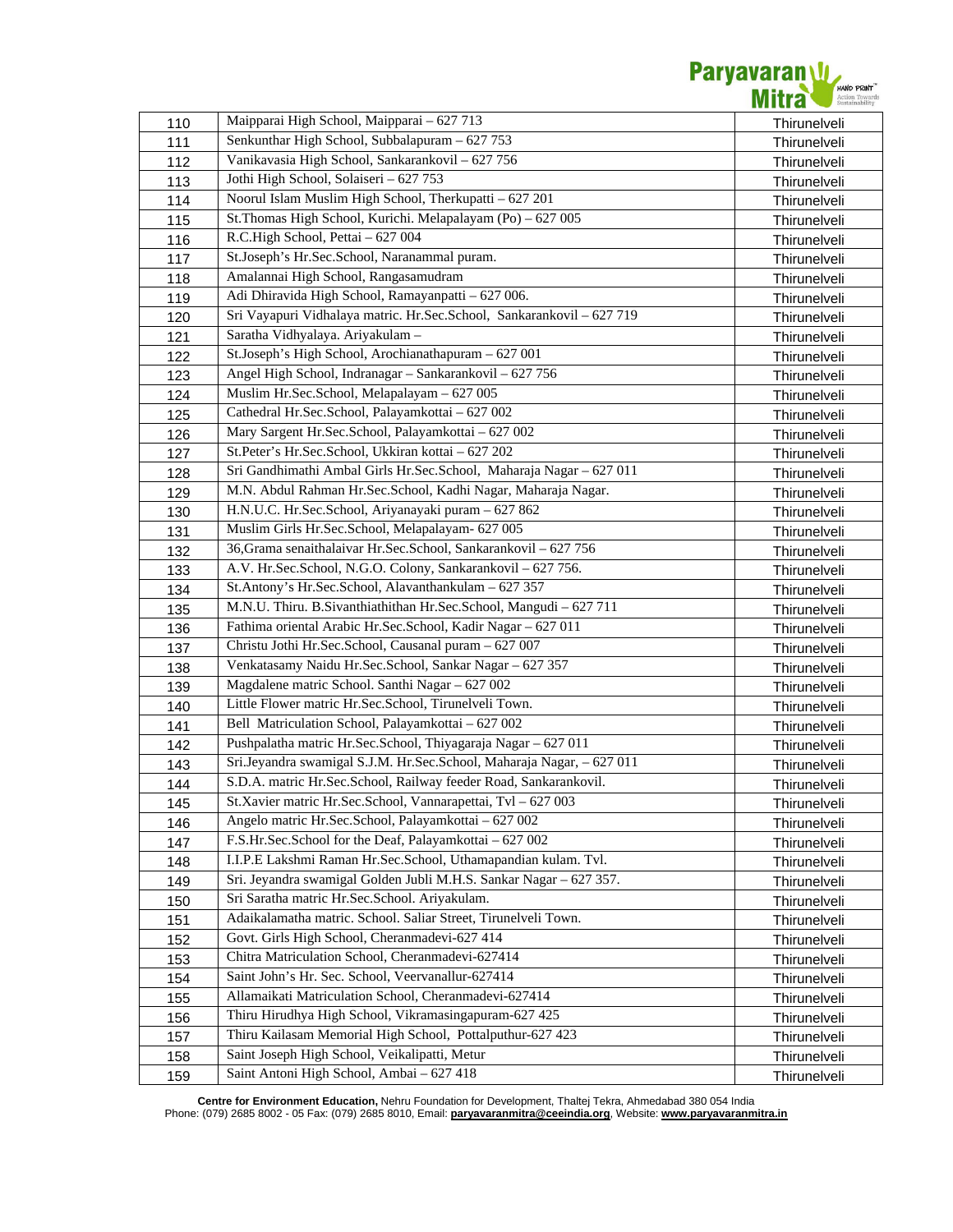

| 160                     | Sathiram Bharathi Girls High School, Kadyam-627415         | Thirunelveli    |
|-------------------------|------------------------------------------------------------|-----------------|
| 161                     | Thiru Hirdhya High School, Vikramasingapuram-627 425       | Thirunelveli    |
| 162                     | Nadar Union Middle School, Vikramasingapuram-627 425       | Thirunelveli    |
| 163                     | Sri Parama Kalyani Hr. Sec. School, Alwarkurichi - 627 412 | Thirunelveli    |
| 164                     | B.L.W.A. Hr. Sec. School, Vikramasingapuram-627 425        | Thirunelveli    |
| 165                     | Saint Antoni's Matric School, Kalidaikurichi               | Thirunelveli    |
| 166                     | Saint Antroos Matric School, Vikramasingapuram             | Thirunelveli    |
| 167                     | Saint Mykel High School, Singampatti                       | Thirunelveli    |
| 168                     | Sannaithalyvar High School, Vikrmasingapuram               | Thirunelveli    |
| 169                     | R.C. Hr. Sec. School, Singamparai                          | Thirunelveli    |
| 170                     | Fiseph Rosh Hr. Sec. School, Edinthakarai                  | Thirunelveli    |
| 171                     | Saint Mary's Hr. Sec. School, Mannarpuram                  | Thirunelveli    |
| 172                     | Saint Joseph High School, Cootapuli                        | Thirunelveli    |
| 173                     | Saint Antoos Hr. Sec. School, Panagudi                     | Thirunelveli    |
| 174                     | Govt. Hr. Sec. School, Panagudi                            | Thirunelveli    |
| 175                     | Athrikala Nilaya Middle School, Sivacylam                  | Thirunelveli    |
|                         |                                                            |                 |
|                         |                                                            |                 |
| <b>NGC ID</b>           | Name of the School                                         | District/School |
| No                      |                                                            |                 |
| 1                       | Govt. High School, Thoothukudi                             | Thoothukudi     |
| $\overline{c}$          | Govt. High School, Mukkani                                 | Thoothukudi     |
| 3                       | Govt. High School, Sivakalai                               | Thoothukudi     |
| $\overline{\mathbf{4}}$ | Govt. High School, Kongaraya Kurichi                       | Thoothukudi     |
| 5                       | Govt. High School, Avairatha Nallur                        | Thoothukudi     |
| 6                       | Govt. High School, Segarakudi                              | Thoothukudi     |
| $\overline{7}$          | Govt. High School, Kelapoovani                             | Thoothukudi     |
| 8                       | Govt. High School, Ramanujam Pudur                         | Thoothukudi     |
| $\mathsf g$             | Govt. High School, Mavadai Pillai                          | Thoothukudi     |
| 10                      | Govt. High School, Sundankottai                            | Thoothukudi     |
| 11                      | Govt. High School, Theri Gudierippu                        | Thoothukudi     |
| 12                      | Govt. Hr. Sec. School, Kayamoli                            | Thoothukudi     |
| 13                      | Boys Govt. Hr. Sec. School, Tiruchendur                    | Thoothukudi     |
| 14                      | Girls Govt. Hr. Sec. School, Tiruchendur                   | Thoothukudi     |
| 15                      | Girls Govt. Hr. Sec. School, Kayalpattinam                 | Thoothukudi     |
| 16                      | Girls Govt. Hr. Sec. School, Aral                          | Thoothukudi     |
| 17                      | Girls Govt. Hr. Sec. School, Arumuganeri                   | Thoothukudi     |
| 18                      | Girls Govt. Hr. Sec. School, Thiruvaigundam                | Thoothukudi     |
| 19                      | Govt. Hr. Sec. School, Athur                               | Thoothukudi     |
| 20                      | Girls Govt. Hr. Sec. School, Padukkapathu                  | Thoothukudi     |
| 21                      | Govt. Hr. Sec. School, Umarikkadu                          | Thoothukudi     |
| 22                      | Govt. Hr. Sec. School, Kombadi Kottai                      | Thoothukudi     |
| 23                      | Govt. Hr. Sec. School, Vazavallan                          | Thoothukudi     |
| 24                      | Govt. Hr. Sec. School, Karungulam                          | Thoothukudi     |
| 25                      | Govt. Hr. Sec. School, Mudivaithanenthal                   | Thoothukudi     |
| 26                      | Govt. Hr. Sec. School, Savalaperi                          | Thoothukudi     |
| 27                      | Govt. Hr. Sec. School, Siruthondanallur                    | Thoothukudi     |
| 28                      | Govt. Hr. Sec. School, Valla Nadu                          | Thoothukudi     |
| 29                      | A.M.M. Cinnamani Nadar High School, Thoothukudi            | Thoothukudi     |
| 30                      | K.T.K. High School, Muthiyapuram                           | Thoothukudi     |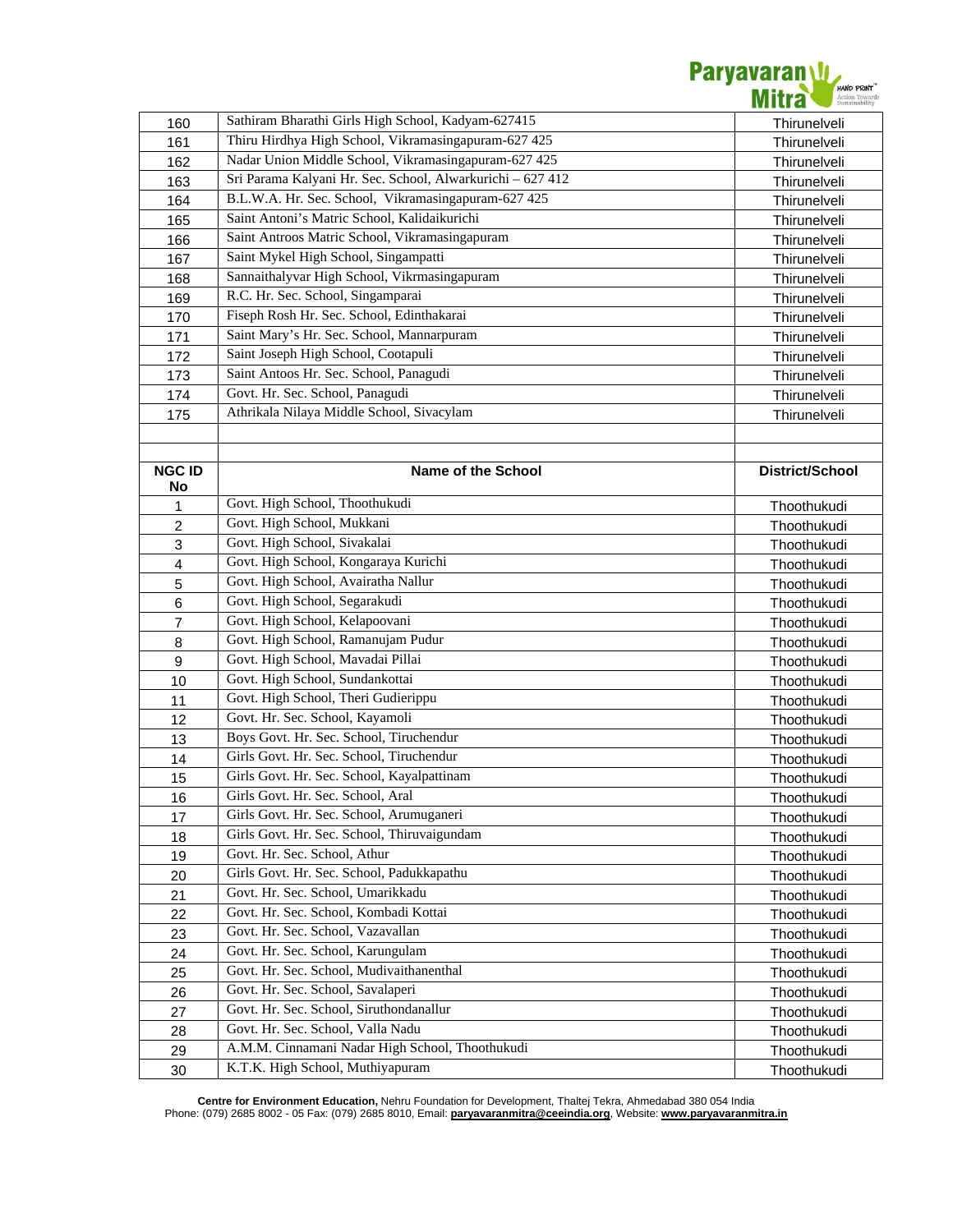

| 31 | Indu Mariyamman High School, Sathankulam                | Thoothukudi |
|----|---------------------------------------------------------|-------------|
| 32 | Arulneri Indu High School, Thirumalaiyappa Puram        | Thoothukudi |
| 33 | Punithavalan High School, Punakayal                     | Thoothukudi |
| 34 | A.B.C. Veerabagu High School, Pudupatti                 | Thoothukudi |
| 35 | Punita Mariannai Girls High School, Katchanavinai       | Thoothukudi |
| 36 | Cirumalar High School, Periyathalai                     | Thoothukudi |
| 37 | R.C. High School, Amalinagar                            | Thoothukudi |
| 38 | St. Antonier High School, Thoothukudi                   | Thoothukudi |
| 39 | St. Luzia High School, Gurumboor                        | Thoothukudi |
| 40 | D.D.A. High School, Edayar Kadu                         | Thoothukudi |
| 41 | D.D.A. High School, Paramankurichi                      | Thoothukudi |
| 42 | M.K. High School, Betma Nagaram                         | Thoothukudi |
| 43 | Punitha Mariannai Boys Hr. Sec. School, Thoothukudi     | Thoothukudi |
| 44 | Subbaiha Vidyalayam Girls Hr. Sec. School, Thoothukudi  | Thoothukudi |
| 45 | Bharthiyar Vidyalayam Hr. Sec. School, Thoothukudi      | Thoothukudi |
| 46 | Victoria Girls Hr. Sec. School, Thoothukudi             | Thoothukudi |
| 47 | C.M. Hr. Sec. School, Renganathapuram, Thoothukudi      | Thoothukudi |
| 48 | V.V.D. Memorial Hr. Sec. School, Thoothukudi            | Thoothukudi |
| 49 | Punitha Innacier Hr. Sec. School, Thoothukudi           | Thoothukudi |
| 50 | Harbour Hr. Sec. School, Thoothukudi                    | Thoothukudi |
| 51 | Spic Nagar Hr. Sec. School, Thoothukudi                 | Thoothukudi |
| 52 | Sri Ganeser Hr. Sec. School, Palica Nadar Gudieripu     | Thoothukudi |
| 53 | Kamaraj Hr. Sec. School, Nalumavadi                     | Thoothukudi |
| 54 | Calduvel Hr. Sec. School, Thoothukudi                   | Thoothukudi |
| 55 | St. Saverier Hr. Sec. School, Thoothukudi               | Thoothukudi |
| 56 | St. Alaesias Girls Hr. Sec. School, Thoothukudi         | Thoothukudi |
| 57 | Karapettai Nadar Hr. Sec. School, Thoothukudi           | Thoothukudi |
| 58 | Punitha Vallan Girls Hr. Sec. School, Thoothukudi       | Thoothukudi |
| 59 | Thasnavis Matha Girls Hr. Sec. School, Thoothukudi      | Thoothukudi |
| 60 | Punithalasal Hr. Sec. School, Thoothukudi               | Thoothukudi |
| 61 | Karapettai Nadar Boys Hr. Sec. School, Thoothukudi      | Thoothukudi |
| 62 | St. Siluvai Girls Hr. Sec. School, Thoothukudi          | Thoothukudi |
| 63 | Govindammal Hr. Sec. School, Kayamoli                   | Thoothukudi |
| 64 | K.A. Hr. Sec. School, Arumuganeri                       | Thoothukudi |
| 65 | Hindu Hr. Sec. School, Arumuganeri                      | Thoothukudi |
| 66 | Sri K.G.S. Hr. Sec. School, Thiruvaigundam              | Thoothukudi |
| 67 | Hindu Hr. Sec. School, Alwar Thiru Nagar                | Thoothukudi |
| 68 | S.K. Hr. Sec. School, Kayalpattinam                     | Thoothukudi |
| 69 | Central Hr. Sec. School, Kayalpattinam                  | Thoothukudi |
| 70 | Sri Ramakrishna Cidambareswar Hr. Sec. School, Udankudi | Thoothukudi |
| 71 | Aka Ratchagar Sabai Hr. Sec. School, Salaipudur         | Thoothukudi |
| 72 | D.T.A. Ambaros Hr. Sec. School, Meychanapuram           | Thoothukudi |
| 73 | D.T.A. Hr. Sec. School, Cristia Nagaram                 | Thoothukudi |
| 74 | Maryan Best Girls Hr. Sec. School, Pandranchettivinai   | Thoothukudi |
| 75 | Bishop Asariya Memorial Hr. Sec. School, Vellanvinai    | Thoothukudi |
| 76 | D.T.A. R.M.P.P.C.N. Hr. Sec. School, Sathankulam        | Thoothukudi |
| 77 | St. Mykel Hr. Sec. School, Muthalur                     | Thoothukudi |
| 78 | E.D. Girls Hr. Sec. School, Meychanapuram               | Thoothukudi |
| 79 | Bop Memorial Hr. Sec. School, Sayarpuram                | Thoothukudi |
| 80 | St. Mary Girls Hr. Sec. School, Sayarpuram              | Thoothukudi |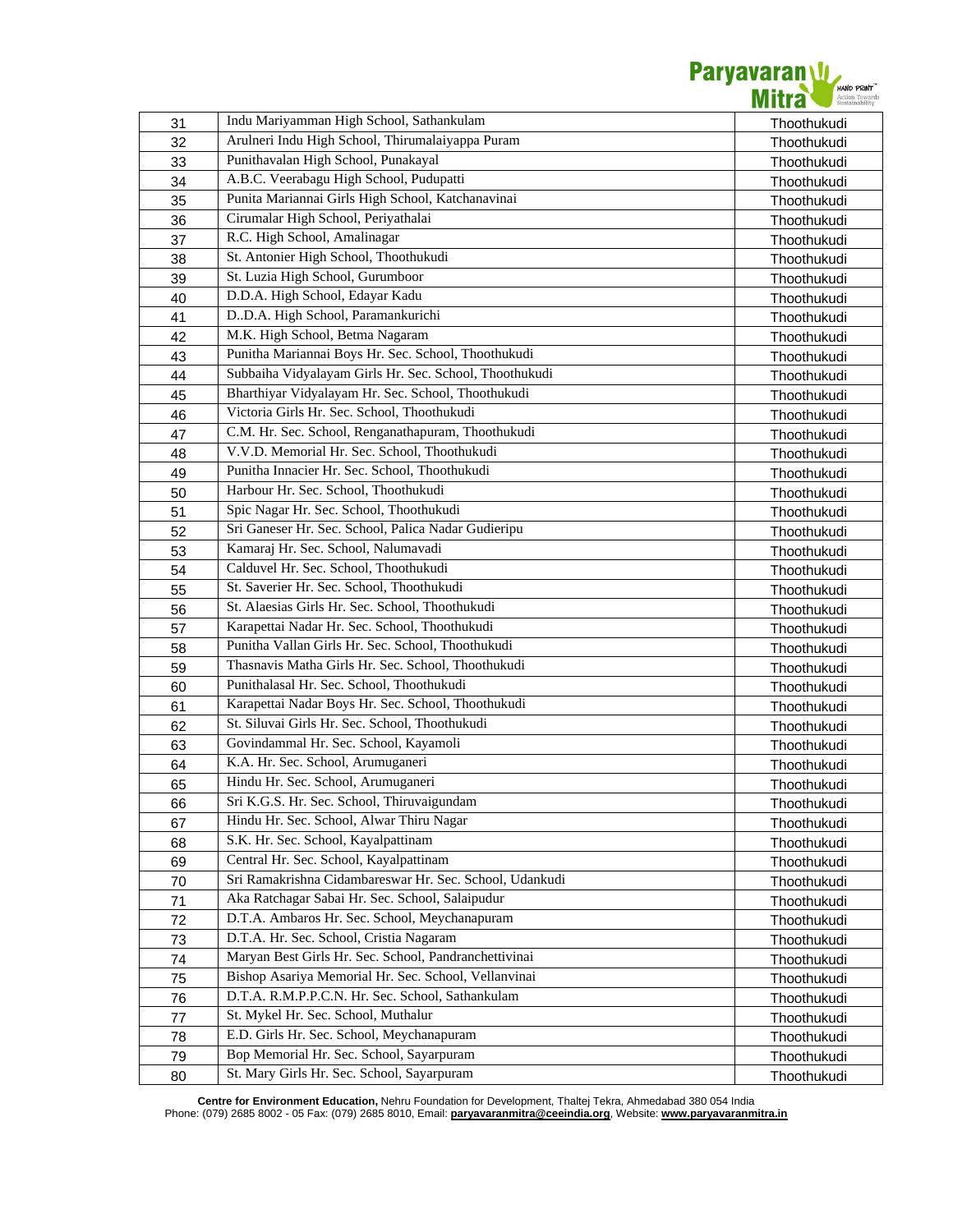

| 81  | Duccer Hr. Sec. School, Pannaivinai                 | Thoothukudi |
|-----|-----------------------------------------------------|-------------|
| 82  | Arulmigu Mariamman Hr. Sec. School, Sebathyapuram   | Thoothukudi |
| 83  | Margasiyas Hr. Sec. School, Naserath                | Thoothukudi |
| 84  | St. Yovan Girls Hr. Sec. School, Naserath           | Thoothukudi |
| 85  | St. Mark Hr. Sec. School, Mukuperi                  | Thoothukudi |
| 86  | T.D.A Abiseknathar Hr. Sec. School, Gulaiankarisal  | Thoothukudi |
| 87  | T.D.A.P.S.P. Hr. Sec. School, Pudukkottai           | Thoothukudi |
| 88  | Punitha Valan Hr. Sec. School, Manabadu             | Thoothukudi |
| 89  | Manalmatha Hr. Sec. School, Shokkan Gudieripu       | Thoothukudi |
| 90  | Irudhya Hr. Sec. School, Sathankulam                | Thoothukudi |
| 91  | Punithavalan Girls Hr. Sec. School, Sathankulam     | Thoothukudi |
| 92  | St. Mariannai Hr. Sec. School, Pothakalanvinai      | Thoothukudi |
| 93  | St. Thomas Hr. Sec. School, Veerapandian Pattinam   | Thoothukudi |
| 94  | St. Antonier Hr. Sec. School, Paliyakayal           | Thoothukudi |
| 95  | St. Antonier Hr. Sec. School, Adaikalapuram         | Thoothukudi |
| 96  | Subaitha Hr. Sec. School, Kayalpattinam             | Thoothukudi |
| 97  | Anitha Kumaran Matric School, Thandupathu           | Thoothukudi |
| 98  | St. Thomas Matric School,                           | Thoothukudi |
| 99  | P.M.C. Matric Schoool, Thoothukudi                  | Thoothukudi |
| 100 | A.P.C. Verabagu Matric School, Thoothukudi          | Thoothukudi |
| 101 | St. Mary's High School, Therkkukararkottai          | Thoothukudi |
| 102 | Nadar High School, Karisalkulam                     | Thoothukudi |
| 103 | Natrajar Hr. Sec. School, Kathuraickupath           | Thoothukudi |
| 104 | KGM Hr. Sec. School, s. Kailasapuram                | Thoothukudi |
| 105 | T.V.A.N.N. Hr. Sec. School, Periluranpatti          | Thoothukudi |
| 106 | Govt. High School, Sannamareddipatti                | Thoothukudi |
| 107 | Sami Ayya Nadar Hr. Sec. School, Nagalapuram        | Thoothukudi |
| 108 | St. Joseph's High School, Keelamudiman              | Thoothukudi |
| 109 | Govt. High School, Thurvaikulam                     | Thoothukudi |
| 110 | Sengunthur High School, Kadalaiyur                  | Thoothukudi |
| 111 | Govt. High School, Curukusalai                      | Thoothukudi |
| 112 | Govt. Hr. Sec. School, Pudur                        | Thoothukudi |
| 113 | ST. Pals High School, Vedapatti                     | Thoothukudi |
| 114 | C.A.R.M.G. Hr. Sec. School, Vilathikulam            | Thoothukudi |
| 115 | Govt. Hr. Sec. School, Kovilpatti                   | Thoothukudi |
| 116 | Everest Marriappa Nadar Hr. Sec. School, Kovilpatti | Thoothukudi |
| 117 | Kammavar Girls Hr. Sec. School, Kovilpatti          | Thoothukudi |
| 118 | A.V. Hr. Sec. School, Kovilpatti                    | Thoothukudi |
| 119 | K.G. Hr. Sec. School, Kalugumalai                   | Thoothukudi |
| 120 | Girls High School, Kollankinar                      | Thoothukudi |
| 121 | Girls High School, Padarnthapuli                    | Thoothukudi |
| 122 | Girls Hr. Sec. School, Pasuvanthanan                | Thoothukudi |
| 123 | Girls High School, Shengottai                       | Thoothukudi |
| 124 | Nadar Hr. Sec. School, Kovilpatti                   | Thoothukudi |
| 125 | Lakshmi Girls Hr. Sec. School, Kovilpatti           | Thoothukudi |
| 126 | Sharon Matric Hr. Sec. School, Vilvanarathanpatti   | Thoothukudi |
| 127 | Hindu Nadar Hr. Sec. School, Kadambur               | Thoothukudi |
| 128 | Senaiarkalaimagal High School, Erachi               | Thoothukudi |
| 129 | Hindu Nadar High School, Niuedapatti                | Thoothukudi |
| 130 | St. Loues Hr. Sec. School, Killavappur              | Thoothukudi |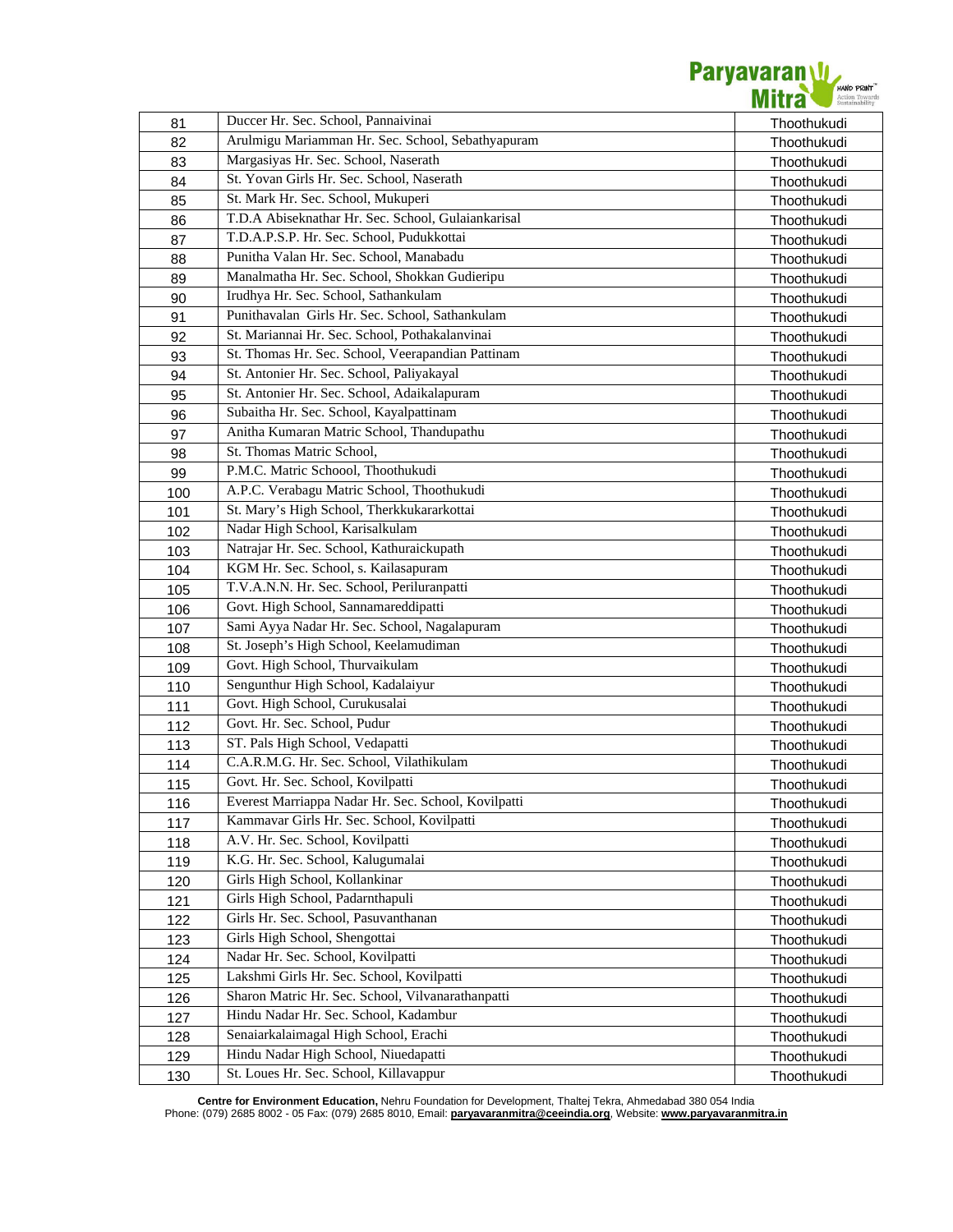

| 131                     | E.V.A. Vallinuthu High School, Velayuthapuram                                                  | Thoothukudi            |
|-------------------------|------------------------------------------------------------------------------------------------|------------------------|
| 132                     | Govt. Girls Hr. Sec. School, Ettayapuram                                                       | Thoothukudi            |
| 133                     | Raja Hr. Sec. School, Ettauapuram                                                              | Thoothukudi            |
| 134                     | TDTA High School, Kailasapuram                                                                 | Thoothukudi            |
| 135                     | Sri Kanna Matric Hr. Sec. School, Kovilpatti                                                   | Thoothukudi            |
| 136                     | Vishwakarma High School, Kovilpatti                                                            | Thoothukudi            |
| 137                     | Parvathi High School, Elupaluruni                                                              | Thoothukudi            |
| 138                     | R.C. Susai Hr. Sec. School, Kalugumalai                                                        | Thoothukudi            |
| 139                     | St. Joseph High School, Kovilpatti                                                             | Thoothukudi            |
| 140                     | S.K.K. Hindu High School, Nagalapuram                                                          | Thoothukudi            |
| 141                     | Govt. Hr. Sec. School, Kulathur                                                                | Thoothukudi            |
| 142                     | Girls High School, Vemboor                                                                     | Thoothukudi            |
| 143                     | Govt. Hr. Sec. School, Nalatinputhur                                                           | Thoothukudi            |
| 144                     | V.O.C. Girls Hr. Sec. School, Kovilpatti                                                       | Thoothukudi            |
| 145                     | M.K.N. Hr. Sec. School, Ammalpuram                                                             | Thoothukudi            |
| 146                     | St. Luisaginls High School, Kalvamorlai                                                        | Thoothukudi            |
| 147                     | Sounian Matric Hr. Sec. School, Kovilpatti                                                     | Thoothukudi            |
| 148                     | V.P.K.B Govt. Hr. Sec. School, Kayathar                                                        | Thoothukudi            |
| 149                     | St. Andrews Matric School, Kovilpatti                                                          | Thoothukudi            |
| 150                     | H.G.K. High School, K, Thangammalpuram                                                         | Thoothukudi            |
| 151                     | T.M.P. Mcavoy Rural Hr. Sec. School, Ottapidaram                                               | Thoothukudi            |
| 152                     | V.O.C. Hr. Sec. School, Ottapidaram                                                            | Thoothukudi            |
| 153                     | Baba Matric School, Kayathur                                                                   | Thoothukudi            |
| 154                     | Girls Hr. Sec. School, Kammanayakkar Patti                                                     | Thoothukudi            |
| 155                     | TDTA JA High School, Nagalapuram                                                               | Thoothukudi            |
| 156                     | Girls Hr. Sec. School, Sivagnanapuram                                                          | Thoothukudi            |
| 157                     | Girls Hr. Sec. School, Villichery                                                              | Thoothukudi            |
| 158                     | Girls High School, Kalampatti                                                                  | Thoothukudi            |
| 159                     | Girls Hr. Sec. School, Vanaramutti                                                             | Thoothukudi            |
|                         |                                                                                                |                        |
|                         |                                                                                                |                        |
| <b>NGC ID</b>           | <b>Name of the School</b>                                                                      | District/School        |
| No                      |                                                                                                |                        |
| $\mathbf{1}$            | Govt. High School, Mapillaikuppam                                                              | Tiruvarar              |
| 2                       | Govt. High School, Srivanjuvur                                                                 | Tiruvarar              |
| 3                       | Govt. High School, Manargudi                                                                   | Tiruvarar              |
| $\overline{\mathbf{4}}$ | Govt. Hr. Sec. School, Alankottai                                                              | Tiruvarar              |
| 5                       | Govt. Hr. Sec. School, Manargudi                                                               | Tiruvarar              |
| 6                       | New Bharath Metric School, Tiruvarur                                                           | Tiruvarar              |
| $\overline{7}$          | P.R.M.K. Metric School, Tiruvaraur                                                             | Tiruvarar              |
| 8                       | Shankara Metric School, Perlam                                                                 | Tiruvarar              |
| $\boldsymbol{9}$        | Vallar Gurukulam Metric School, Nanilam                                                        | Tiruvarar              |
| 10                      | Punitha Arulappar Metric School, Moolangudi                                                    | Tiruvarar              |
| 11                      | Garmal Metric School, Valagaiman                                                               | Tiruvarar              |
| 12                      | Bharathidhasen Metric School, Manargudi                                                        | Tiruvarar              |
| 13                      | Shanmuga Metric School, Manargudi                                                              | Tiruvarar              |
| 14                      | Now Bharath Metric School, Ullikkottai<br>Brilliant Metric School, Muthupet                    | Tiruvarar              |
| 15                      |                                                                                                |                        |
|                         |                                                                                                | Tiruvarar              |
| 16<br>17                | Winner Metric School, Muthupet<br>Panchayat Union Middle School, Pudhupathur, Tiruvarur Block. | Tiruvarar<br>Tiruvarar |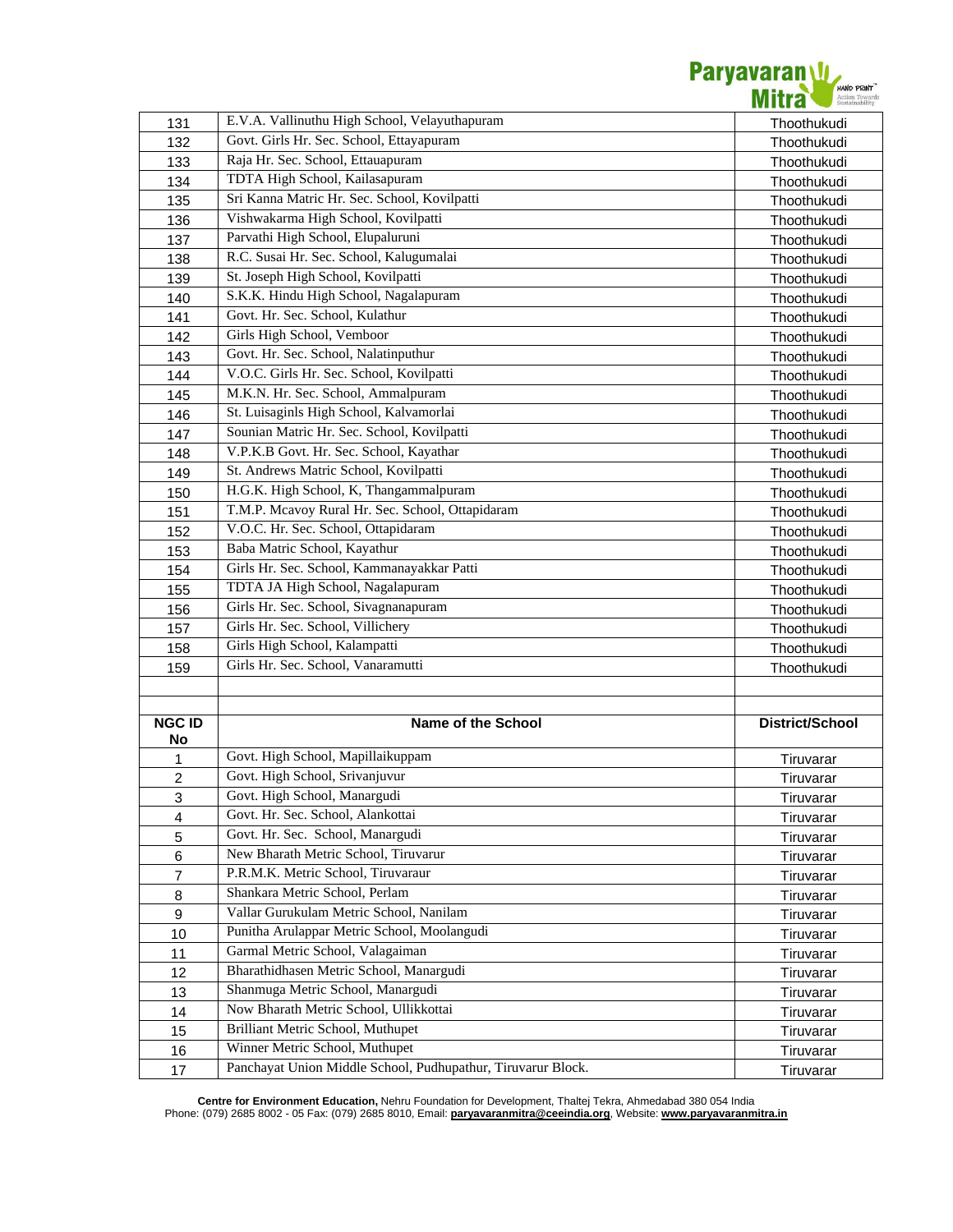

| 18 | Panchayat Union Middle School, Veppathangudi, Tiruvarur Block.        | Tiruvarar              |
|----|-----------------------------------------------------------------------|------------------------|
| 19 | Panchayat Union Middle School, Koodur, Tiruvarur Block.               | Tiruvarar              |
| 20 | Panchayat Union Middle School, Thandalai, Tiruvarur Block.            | Tiruvarar              |
| 21 | Panchayat Union Middle School, Kallikudi, Tiruvarur Block.            | Tiruvarar              |
| 22 | Panchayat Union Middle School, Koilthirumalam, Nannilam Block.        | Tiruvarar              |
| 23 | Panchayat Union Middle School, Munkilgudi, Nannilam Block.            | Tiruvarar              |
| 24 | Elementary School, Agarakothangudi                                    | Tiruvarar              |
| 25 | Elementary School, Kaduvangudi                                        | Tiruvarar              |
| 26 | Elementary School, Keeranur                                           | Tiruvarar              |
| 27 | Elementary School, Peralam                                            | Tiruvarar              |
| 28 | Elementary School, Kothavasal                                         | Tiruvarar              |
| 29 | Elementary School, Sorakkudi                                          | Tiruvarar              |
| 30 | Elementary School, Pandaravadai                                       | Tiruvarar              |
| 31 | Elementary School, Menangudi                                          | Tiruvarar              |
| 32 | Elementary School, Veeravadi                                          | Tiruvarar              |
| 33 | Panchayat Union Middle School, Kodavasal, Kankeyannagaram             | Tiruvarar              |
| 34 | Panchayat Union Middle School, Kodavasal, Parthiyur.                  | Tiruvarar              |
| 35 | Panchayat Union Middle School, Kodavasal, Alathur                     | Tiruvarar              |
| 36 | Panchayat Union Middle School, Kodavasal, Sarobojirajapuram           | Tiruvarar              |
| 37 | Panchayat Union Middle School, Kodavasal, Thiruvidaicheri             | Tiruvarar              |
| 38 | Panchayat Union Middle School, Kodavasal, Sarguneshwarapuram          | Tiruvarar              |
| 39 | Panchayat Union Elementary School, Abisegamangalam                    | Tiruvarar              |
| 40 | Panchayat Union Elementary School, Sarkkai                            | Tiruvarar              |
| 41 | Panchayat Union Elementary School, Vilagam                            | Tiruvarar              |
| 42 | Panchayat Union Elementary School, Nalamkottalai                      | Tiruvarar              |
| 43 | Panchayat Union Middle School, Koradachery Block, Engan               | Tiruvarar              |
| 44 | Panchayat Union Middle School, Koradachery Block, Melathirumathidunam | Tiruvarar              |
| 45 | Panchayat Union Middle School, Koradachery Block, Sellur              | Tiruvarar              |
| 46 | Panchayat Union Middle School, Koradachery Block, Kerangudi           | Tiruvarar              |
| 47 | Panchayat Union Middle School, Koradachery Block, Kulikkarai west     | Tiruvarar              |
| 48 | Panchayat Union Elementary School, Uthirangudi                        | Tiruvarar              |
| 49 | Panchayat Union Elementary School, Neikuppai                          | Tiruvarar              |
| 50 | Panchayat Union Elementary School, Vandampalai                        |                        |
| 51 | Panchayat Union Middle School, Valangaiman Block, Kottaiyur           | Tiruvarar<br>Tiruvarar |
| 52 | Panchayat Union Middle School, Valangaiman Block, Uthikkaddu          |                        |
| 53 | Panchayat Union Middle School, Valangaiman Block, Aravoor             | Tiruvarar<br>Tiruvarar |
| 54 | Panchayat Union Middle School, Manargudi Block, Kandithampettai       | Tiruvarar              |
| 55 | Panchayat Union Middle School, Manargudi Block, Sithiraiyur           | Tiruvarar              |
|    | Panchayat Union Middle School, Manargudi Block, Thanneerkunnam        |                        |
| 56 | Panchayat Union Middle School, Manargudi Block, 57-Thenpathi          | Tiruvarar              |
| 57 | Panchayat Union Middle School, Manargudi Block, Pamani                | Tiruvarar              |
| 58 | Panchayat Union Middle School, Manargudi Block, Marakkadai            | Tiruvarar              |
| 59 | Panchayat Union Middle School, Manargudi Block, 55-Maravakkadu        | Tiruvarar              |
| 60 | Panchayat Union Middle School, Manargudi Block, Melanemmali           | Tiruvarar              |
| 61 | Panchayat Union Middle School, Manargudi Block, Vadakovanur           | Tiruvarar              |
| 62 | Panchayat Union Middle School, Needamangalam Block, Movarkottai       | Tiruvarar              |
| 63 |                                                                       | Tiruvarar              |
| 64 | Panchayat Union Middle School, Needamangalam Block, Edakelayur        | Tiruvarar              |
| 65 | Panchayat Union Middle School, Needamangalam Block, Needamangalam     | Tiruvarar              |
| 66 | Panchayat Union Middle School, Needamangalam Block, Podakkudi South   | Tiruvarar              |
| 67 | Panchayat Union Middle School, Needamangalam Block, Vadakakaravayal   | Tiruvarar              |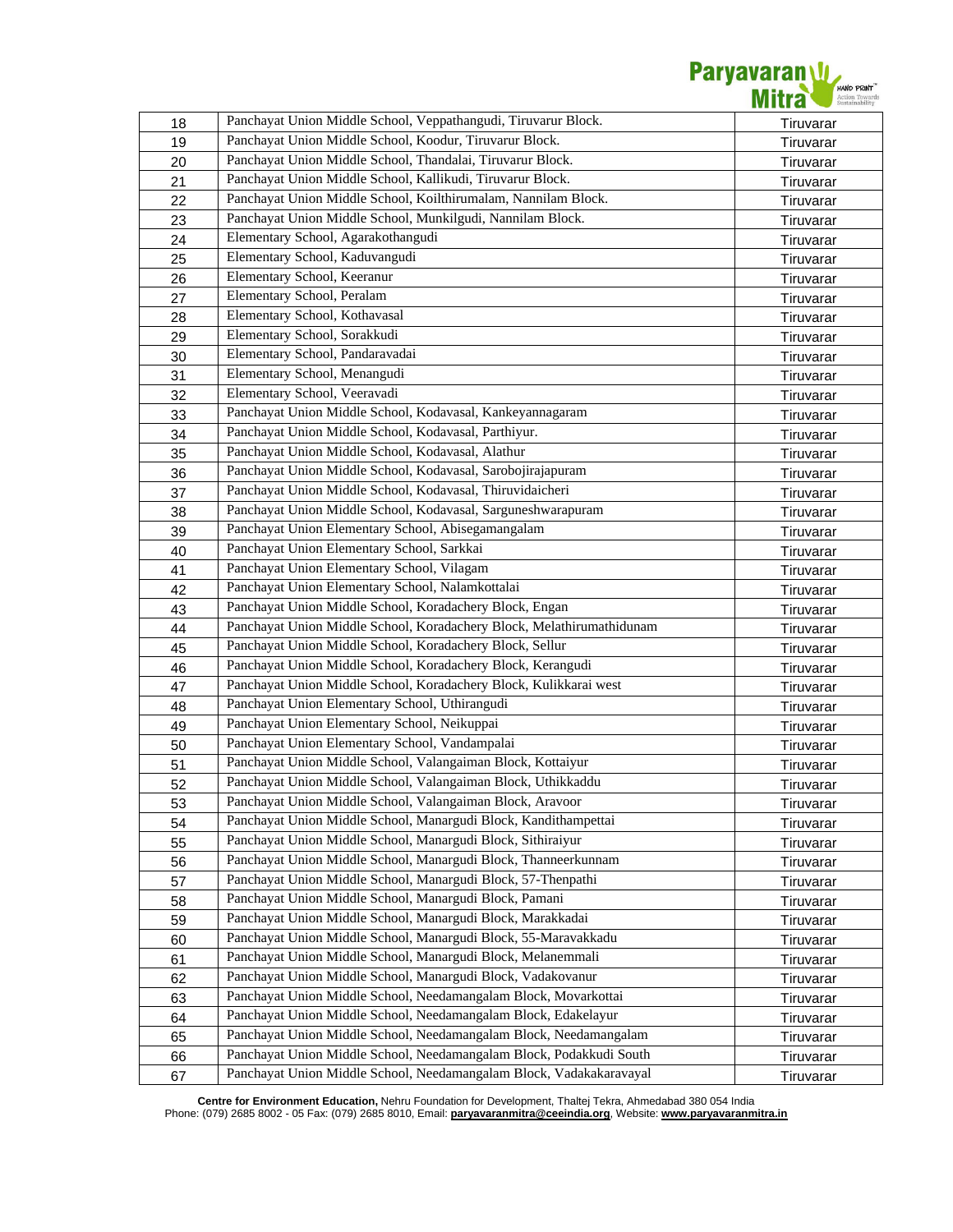

| 68       | Panchayat Union Middle School, Needamangalam Block, Resiyur               | Tiruvarar |
|----------|---------------------------------------------------------------------------|-----------|
| 69       | Panchayat Union Middle School, Needamangalam Block, Thalikkottai          | Tiruvarar |
|          | Panchayat Union Middle School, Needamangalam Block, Karavakkuruchi colony |           |
| 70       |                                                                           | Tiruvarar |
| 71       | Panchayat Union Middle School, Needamangalam Block, Nallikottai           | Tiruvarar |
| 72       | Panchayat Union Middle School, Kottur Block, Palayakkottai                | Tiruvarar |
| 73       | Panchayat Union Middle School, Kottur Block, Mannukkumudan                | Tiruvarar |
| 74       | Panchayat Union Middle School, Kottur Block, Irulneeki                    | Tiruvarar |
| 75       | Panchayat Union Middle School, Kottur Block, Paikattur                    | Tiruvarar |
| 76       | Panchayat Union Middle School, Kottur Block, Melapanaiyur                 | Tiruvarar |
| 77       | Panchayat Union Middle School, Kottur Block, Vallur                       | Tiruvarar |
| 78       | Panchayat Union Middle School, Kottur Block, Kunniyur                     | Tiruvarar |
| 79       | Panchayat Union Middle School, Kottur Block, Senthangudi                  | Tiruvarar |
| 80       | PUMS, Thiruthuraipoondi Block, Alivalam                                   | Tiruvarar |
| 81       | PUMS, Kottur Block, Thirupathur                                           | Tiruvarar |
| 82       | Panchayat Union Middle School, Kottur Block, Kachanam                     | Tiruvarar |
| 83       | Panchayat Union Middle School, Kottur Block, Chidamparakottagam           | Tiruvarar |
| 84       | Panchayat Union Middle School, Kottur Block, Segalmadapuram               | Tiruvarar |
| 85       | Panchayat Union Middle School, Kottur Block, Thiruthuraipoondi            | Tiruvarar |
| 86       | Panchayat Union Elementary School, Aathur                                 | Tiruvarar |
| 87       | Panchayat Union Elementary School, Rajakothamangalam.                     | Tiruvarar |
| 88       | Panchayat Union Elementary School, Thiruvalanzuli                         | Tiruvarar |
| 89       | Panchayat Union Elementary School, Vanniadikomal                          | Tiruvarar |
| 90       | Panchayat Union Elementary School, Aathirengam                            | Tiruvarar |
| 91       | Panchayat Union Elementary School, Desingurajapuram                       | Tiruvarar |
| 92       | Panchayat Union Middle School, Muthupettai Block, Keelaperunmmali         | Tiruvarar |
| 93       | Panchayat Union Middle School, Muthupettai Block, Thondiakkau             | Tiruvarar |
| 94       | Panchayat Union Middle School, Muthupettai Block, Aalangadu               | Tiruvarar |
| 95       | Panchayat Union Middle School, Muthupettai Block, Karaiyankadu            | Tiruvarar |
| 96       | Panchayat Union Middle School, Muthupettai Block, Kalladikollai           | Tiruvarar |
|          | Panchayat Union Middle School, Muthupettai Block, Ekkal                   |           |
| 97       | Panchayat Union Middle School, Muthupettai Block, Kovillur                | Tiruvarar |
| 98<br>99 | Panchayat Union Middle School, Muthupettai Block, Kunnalur                | Tiruvarar |
|          | Panchayat Union Middle School, Muthupettai Block, Pethavelangottagam.     | Tiruvarar |
| 100      | Govt. High School, Alangudi                                               | Tiruvarar |
| 101      | Govt. High School, Alivalam                                               | Tiruvarar |
| 102      | Govt. High School, Anaikuppam                                             | Tiruvarar |
| 103      | Govt. High School, Arithuvaramangalam                                     | Tiruvarar |
| 104      | Govt. High School, Athikkadai                                             | Tiruvarar |
| 105      | Govt. High School, Chandrasekapuram                                       | Tiruvarar |
| 106      | Govt. High School, Ennakudi                                               | Tiruvarar |
| 107      | Govt. High School, Eravancheri                                            | Tiruvarar |
| 108      | Govt. High School, Govinjdakudi                                           | Tiruvarar |
| 109      | Govt. High School, Kaduvangudi                                            | Tiruvarar |
| 110      | Govt. High School, Kandiramanickam                                        | Tiruvarar |
| 111      | Govt. High School, Kankoduthavanitham                                     | Tiruvarar |
| 112      | Govt. High School, Kattimedu                                              | Tiruvarar |
| 113      |                                                                           | Tiruvarar |
| 114      | Govt. High School, Kattur                                                 | Tiruvarar |
| 115      | Govt. High School, Keeranur                                               | Tiruvarar |
| 116      | Govt. High School, Kodikalpalayam                                         | Tiruvarar |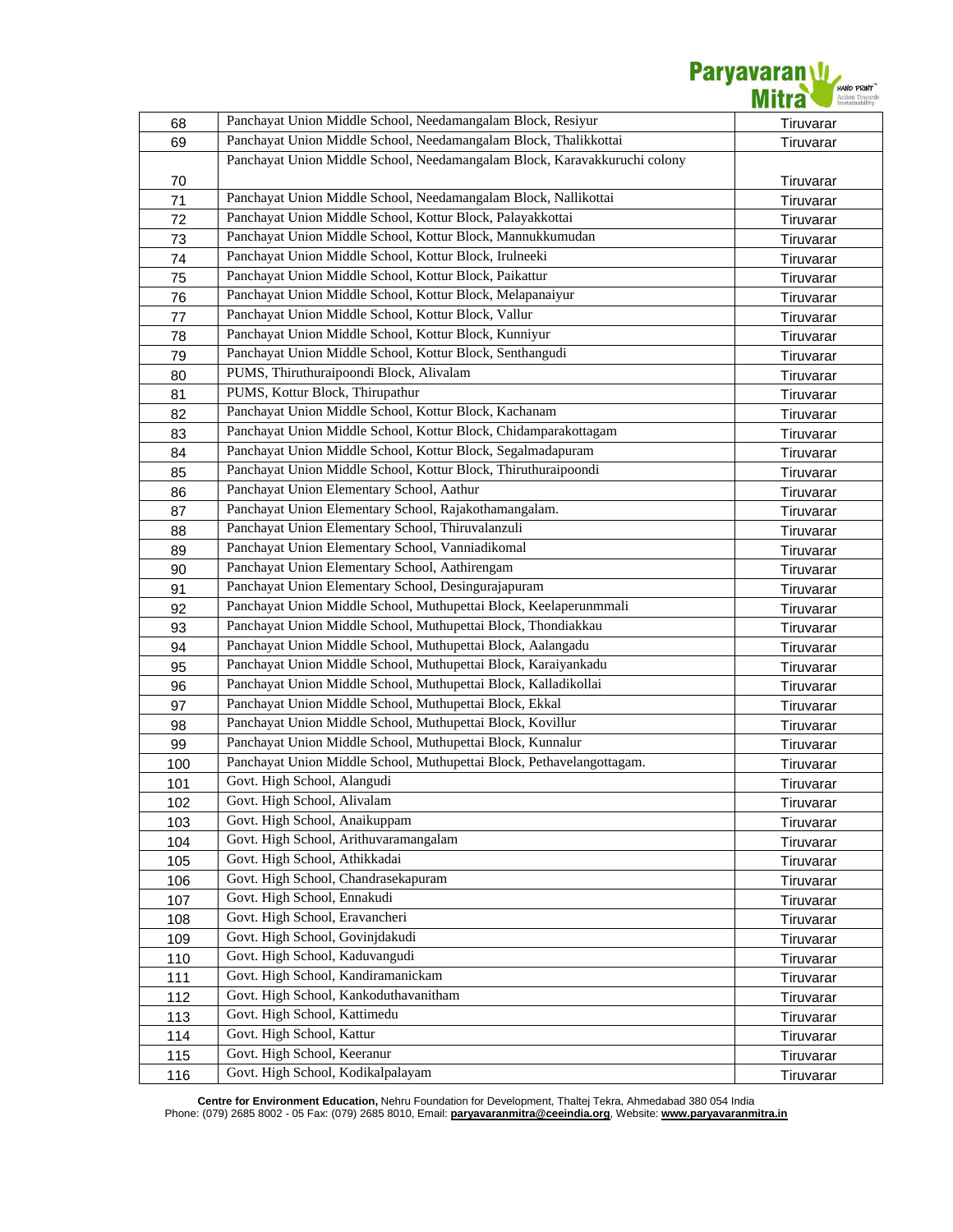

| 117 | Govt. High School, Kollapuram                | Tiruvarar |
|-----|----------------------------------------------|-----------|
| 118 | Govt. High School, Kottarakudi               | Tiruvarar |
| 119 | Govt. High School, Kottu (G)                 | Tiruvarar |
| 120 | Govt. High School, Kovilvenni                | Tiruvarar |
| 121 | Govt. High School, Manakkal Ayyampet         | Tiruvarar |
| 122 | Govt. High School, Manali                    | Tiruvarar |
| 123 | Govt. High School, Mananthagudi              | Tiruvarar |
| 124 | Govt. High School, Mazhavarayanallur         | Tiruvarar |
| 125 | Govt. High School, Moovanailur               | Tiruvarar |
| 126 | Govt. High School, Munnavaikottai            | Tiruvarar |
| 127 | Govt. High School, Nachikulam                | Tiruvarar |
| 128 | Govt. High School, Nedumbalam                | Tiruvarar |
| 129 | Govt. High School, Serangulam                | Tiruvarar |
| 130 | Govt. High School, Palaiyur                  | Tiruvarar |
| 131 | Govt. High School, Pallavanantham            | Tiruvarar |
| 132 | Govt. High School, Pamani                    | Tiruvarar |
| 133 | Govt. High School, Panangudi                 | Tiruvarar |
| 134 | Govt. High School, Peralam (G)               | Tiruvarar |
| 135 | Govt. High School, Perambur                  | Tiruvarar |
| 136 | Govt. High School, Pudur                     | Tiruvarar |
| 137 | Govt. High School, Pulivalam                 | Tiruvarar |
| 138 | Govt. High School, Pullavarayankudikadu      | Tiruvarar |
| 139 | Govt. High School, Puthagaram                | Tiruvarar |
| 140 | Govt. High School, Rayapuram                 | Tiruvarar |
| 141 | Govt. High School, Sengalipuram              | Tiruvarar |
| 142 | Govt. High School, Saranur                   | Tiruvarar |
| 143 | Govt. High School, Thillaivilagam            | Tiruvarar |
| 144 | Govt. High School, Thirumakottai (G)         | Tiruvarar |
| 145 | Govt. High School, Thiruvanchiyam            | Tiruvarar |
| 146 | Govt. High School, Thuiasenthirapuram        | Tiruvarar |
| 147 | Govt. High School, Vikkirapandiyan           | Tiruvarar |
| 148 | Govt. High School, Vilakkudi                 | Tiruvarar |
| 149 | Govt. High School, Vadakaraj                 | Tiruvarar |
| 150 | Govt. High School, Vilamal                   | Tiruvarar |
| 151 | Govt. High School, Thalaikkadu               | Tiruvarar |
| 152 | Govt. High School, Medapuram                 | Tiruvarar |
| 153 | Govt. High School, Savalakaran (ADVV)        | Tiruvarar |
| 154 | Integrated High School, Mudikondon           | Tiruvarar |
| 155 | John-De-Britto High School, Pallankoil       | Tiruvarar |
| 156 | M.M. High School, Cholapandi                 | Tiruvarar |
| 157 | Thirumurugan High School, Nalavasal          | Tiruvarar |
| 158 | Vadamattam High School, Vadamatam            | Tiruvarar |
| 159 | Bharathi Vithyalaya High School, Manargudi   | Tiruvarar |
| 160 | Adhi Parasakthi High School, Mannargudi      | Tiruvarar |
| 161 | Manba-Ui-Uia High School, Koothanallur       | Tiruvarar |
| 162 | St.John High School, Perumpannaiyur          | Tiruvarar |
| 163 | St.Mariyannai High School, Melalavandhacheri | Tiruvarar |
| 164 | Govt. Hr. Sec. School, Adiyakkamangalam      | Tiruvarar |
| 165 | Govt. Hr. Sec. School, Alathambadi           | Tiruvarar |
| 166 | Govt. Hr. Sec. School, Ammaiyapan            | Tiruvarar |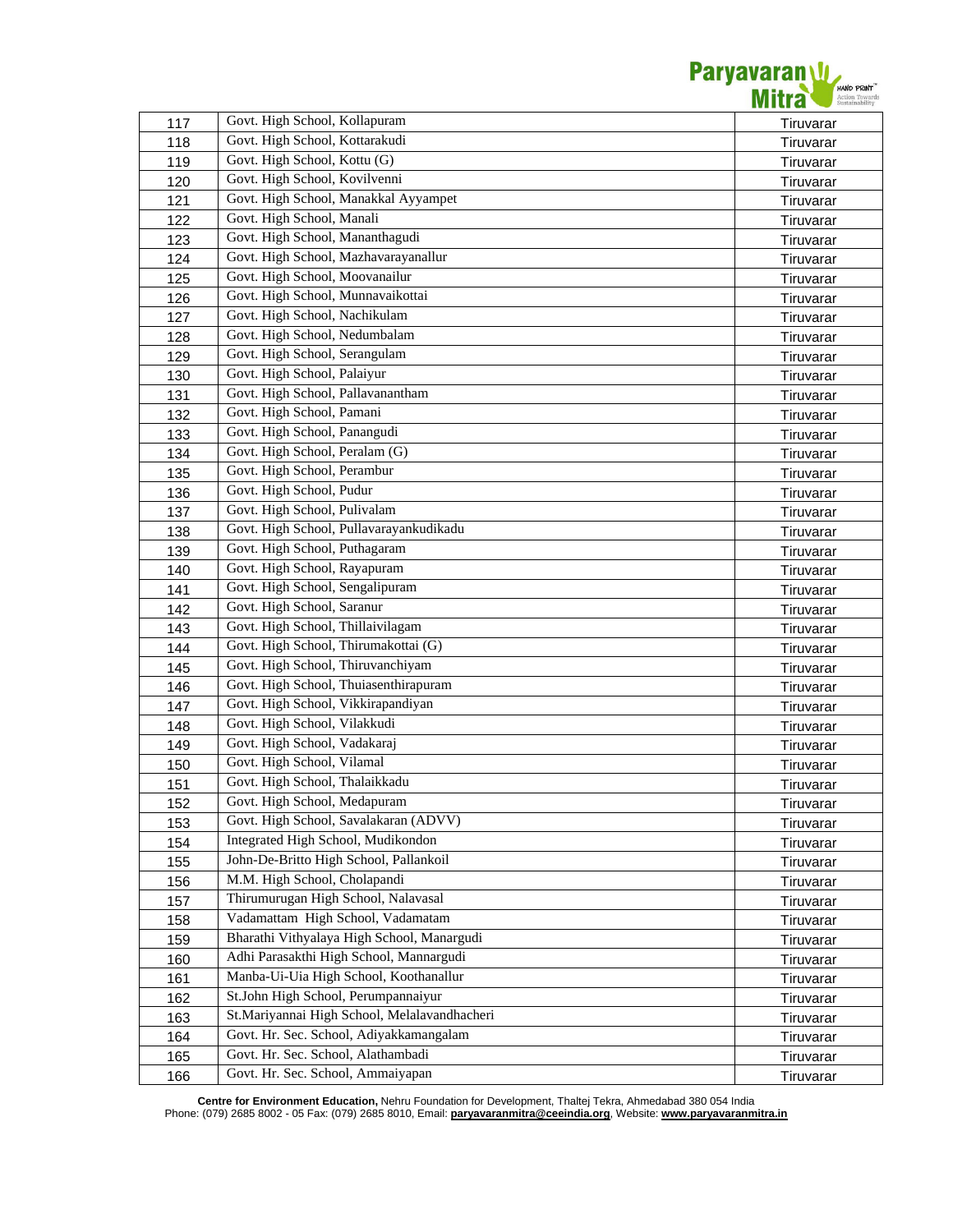

| 167 | Govt. Hr. Sec. School, Arur                       | Tiruvarar              |
|-----|---------------------------------------------------|------------------------|
| 168 | Govt. Hr. Sec. School, Edamelaiyur                | Tiruvarar              |
| 169 | Govt. Hr. Sec. School, Idaiyur                    | Tiruvarar              |
| 170 | Govt. Hr. Sec. School, Idubavanam                 | Tiruvarar              |
| 171 | Govt. Hr. Sec. School, Kalpal                     | Tiruvarar              |
| 172 | Govt. Hr. Sec. School, Koothanallur (B)           | Tiruvarar              |
| 173 | Govt. Hr. Sec. School, Koothanallur (G)           | Tiruvarar              |
| 174 | Govt. Hr. Sec. School, Koradachery (F)            | Tiruvarar              |
| 175 | Govt. Hr. Sec. School, Koradachery (G)            | Tiruvarar              |
| 176 | Govt. Hr. Sec. School, Kottur                     | Tiruvarar              |
| 177 | Govt. Hr. Sec. School, Kudavasal (B)              | Tiruvarar              |
| 178 | Govt. Hr. Sec. School, Kudavasal (G)              | Tiruvarar              |
| 179 | Govt. Hr. Sec. School, Mahadevapattinam           | Tiruvarar              |
| 180 | Govt. Hr. Sec. School, Mannargudi                 | Tiruvarar              |
| 181 | Govt. Hr. Sec. School, Muthupet                   | Tiruvarar              |
| 182 | Govt. Hr. Sec. School, Nannilam (B)               | Tiruvarar              |
| 183 | Govt. Hr. Sec. School, Nannilam(G)                | Tiruvarar              |
| 184 | Govt. Hr. Sec. School, Paravakottai               | Tiruvarar              |
| 185 | Govt. Hr. Sec. School, Peraiyur                   | Tiruvarar              |
| 186 | Govt. Hr. Sec. School, Peralam                    | Tiruvarar              |
| 187 | Govt. Hr. Sec. School, Perugavaindan              | Tiruvarar              |
| 188 | Govt. Hr. Sec. School, Podhakudi (B)              | Tiruvarar              |
| 189 | Govt. Hr. Sec. School, Podhakudi (G)              | Tiruvarar              |
| 190 | Govt. Hr. Sec. School, Poonthottam                | Tiruvarar              |
| 191 | Govt. Hr. Sec. School, Pullamangalam              | Tiruvarar              |
| 192 | Govt. Hr. Sec. School, Thiruvakotti               | Tiruvarar              |
| 193 | Govt. Hr. Sec. School, Thiruneiper                |                        |
| 194 | Govt. Hr. Sec. School, Thiruthuraipoondi (B)      | Tiruvarar<br>Tiruvarar |
| 195 | Govt. Hr. Sec. School, Thiruthuraipoondi(G)       |                        |
|     | Govt. Hr. Sec. School, Ullikottai                 | Tiruvarar              |
| 196 | Govt. Hr. Sec. School, Valangaiman (B)            | Tiruvarar<br>Tiruvarar |
| 197 | Govt. Hr. Sec. School, Valangaiman (G)            |                        |
| 198 | Govt. Hr. Sec. School, Karuvakuruchi              | Tiruvarar              |
| 199 | Govt. Hr. Sec. School, Radhanarasimapuram         | Tiruvarar              |
| 200 | Govt. Hr. Sec. School, Paingamadu                 | Tiruvarar              |
| 201 | Govt. Hr. Sec. School, Kulikarai                  | Tiruvarar              |
| 202 | Govt. Hr. Sec. School, ADW - Nedungulam           | Tiruvarar              |
| 203 | Findlay Hr. Sec. School, Mannargudi               | Tiruvarar              |
| 204 | GRM(G) Hr. Sec. School, Thiruvarur                | Tiruvarar              |
| 205 | KAP (G) Hr. Sec. School, Muthupet                 | Tiruvarar              |
| 206 | National Hr. Sec. School, Mannargudi              | Tiruvarar              |
| 207 | Needamangalam Hr. Sec. School, Needamanagalam     | Tiruvarar              |
| 208 | SDHS Hr. Sec. School, Manakudi                    | Tiruvarar              |
| 209 | Semmangudi Hr. Sec. School, Semmangudi            | Tiruvarar              |
| 210 |                                                   | Tiruvarar              |
| 211 | St.Joseph Hr. Sec. School, Mannargudi             | Tiruvarar              |
| 212 | St.Theresa (G) Hr. Sec. School, Thiruthuraipoondi | Tiruvarar              |
| 213 | Thiruvalluvar Hr. Sec. School, Allangottai        | Tiruvarar              |
| 214 | VS (B) Hr. Sec. School, Thiruvarur                | Tiruvarar              |
| 215 | Vaduvur Hr. Sec. School, Vaduvur                  | Tiruvarar              |
| 216 | Veiudaiyar Hr. Sec. School, Thiruvarur            | Tiruvarar              |